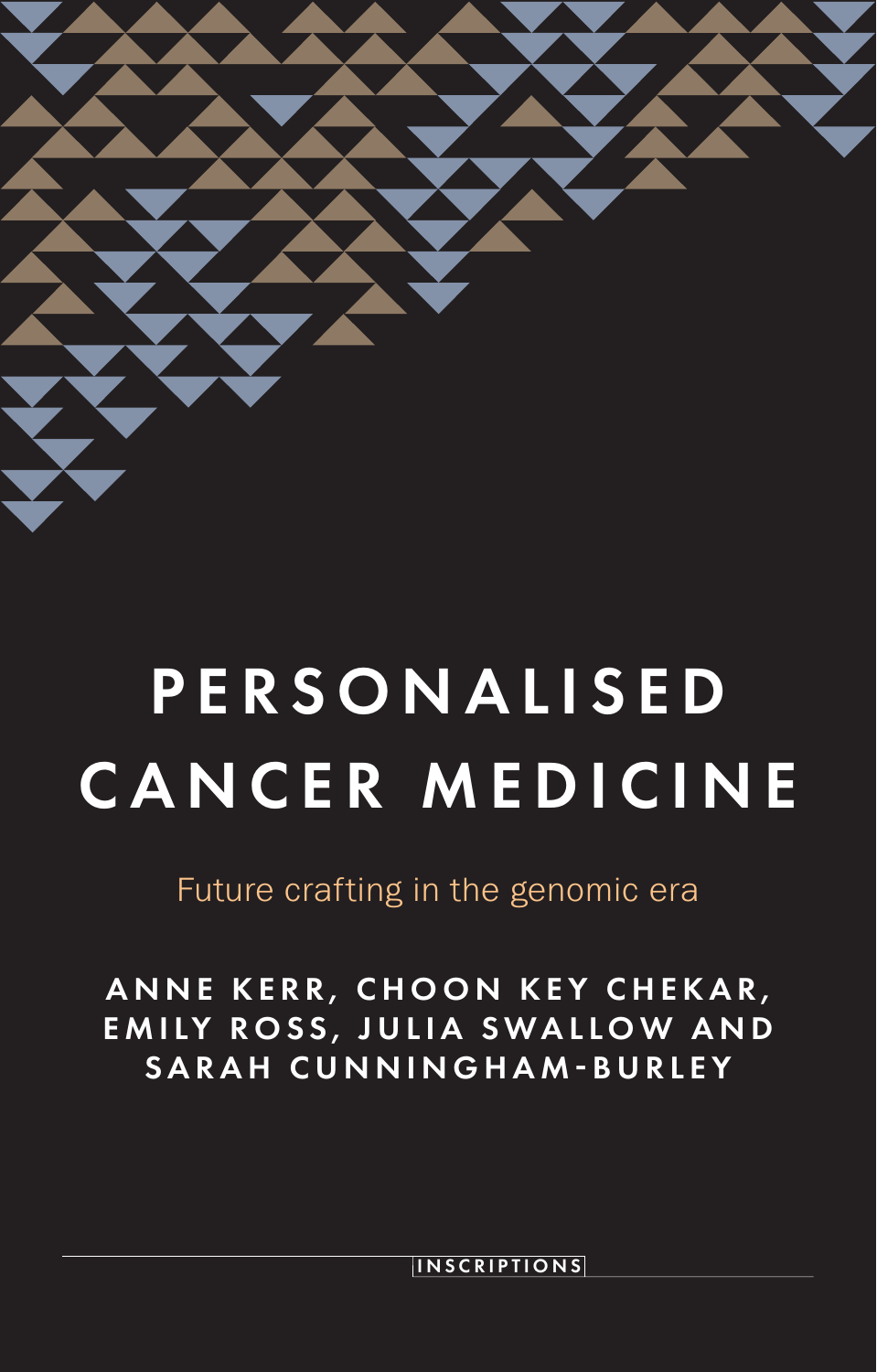Personalised cancer medicine



Manchester University Press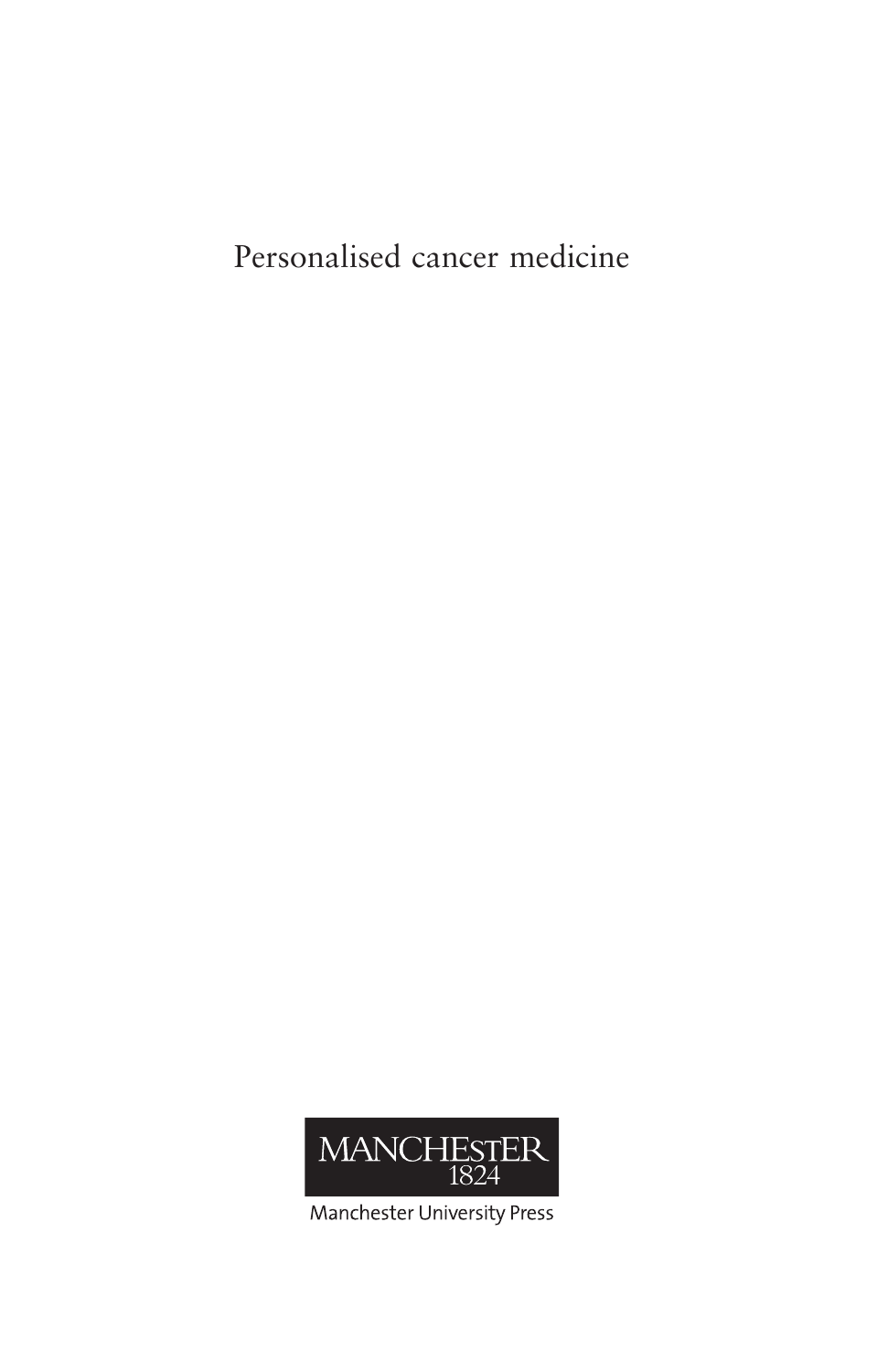#### INSCRIPTIONS

*Series editors* Des Fitzgerald and Amy Hinterberger

*Editorial advisory board* Vivette García Deister, National Autonomous University of Mexico John Gardner, Monash University, Australia Maja Horst, Technical University of Denmark Robert Kirk, Manchester, UK Stéphanie Loyd, Laval University, Canada Alice Mah, Warwick University, UK Deboleena Roy, Emory University, USA Hallam Stevens, Nanyang Technological University, Singapore Niki Vermeulen, Edinburgh, UK Megan Warin, Adelaide University, Australia Malte Ziewitz, Cornell University, USA

Since the very earliest studies of scientific communities, we have known that texts and worlds are bound together. One of the most important ways to stabilise, organise and grow a laboratory, a group of scholars, even an entire intellectual community, is to write things down. As for science, so for the social studies of science: Inscriptions is a space for writing, recording and inscribing the most exciting current work in sociological and anthropological – and any related – studies of science.

The series foregrounds theoretically innovative and empirically rich interdisciplinary work that is emerging in the UK and internationally. It is self-consciously hospitable in terms of its approach to discipline (all areas of social sciences are considered), topic (we are interested in all scientific objects, including biomedical objects) and scale (books will include both fine-grained case studies and broad accounts of scientific cultures).

For readers, the series signals a new generation of scholarship captured in monograph form – tracking and analysing how science moves through our societies, cultures and lives. Employing innovative methodologies for investigating changing worlds, Inscriptions is home to compelling new accounts of how science, technology, biomedicine and the environment translate and transform our social lives.

*Previously published titles*

*Trust in the system: Research Ethics Committees and the regulation of biomedical research* Adam Hedgecoe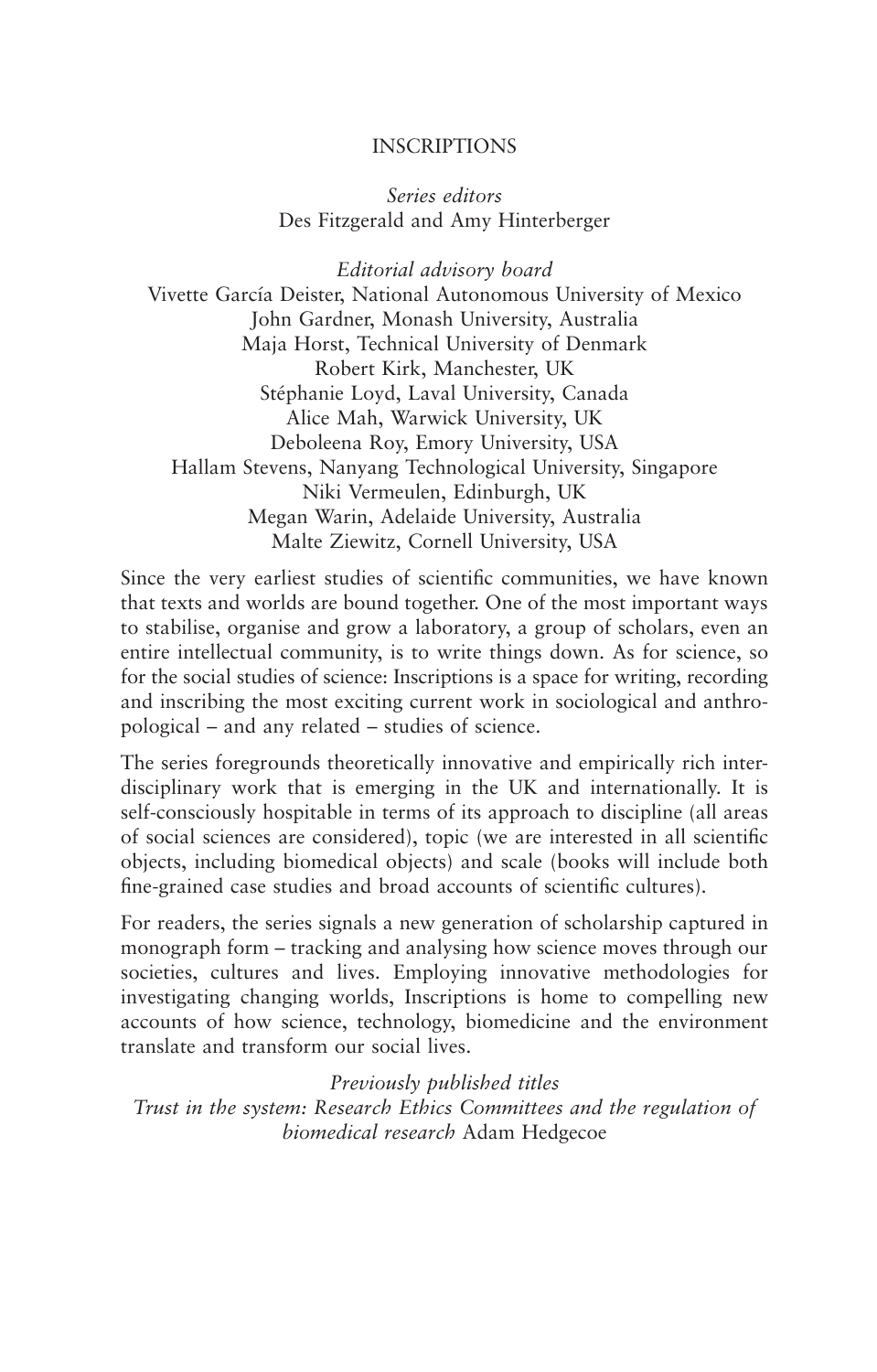# Personalised cancer medicine

# Future crafting in the genomic era

Anne Kerr, Choon Key Chekar, Emily Ross, Julia Swallow and Sarah Cunningham-Burley

Manchester University Press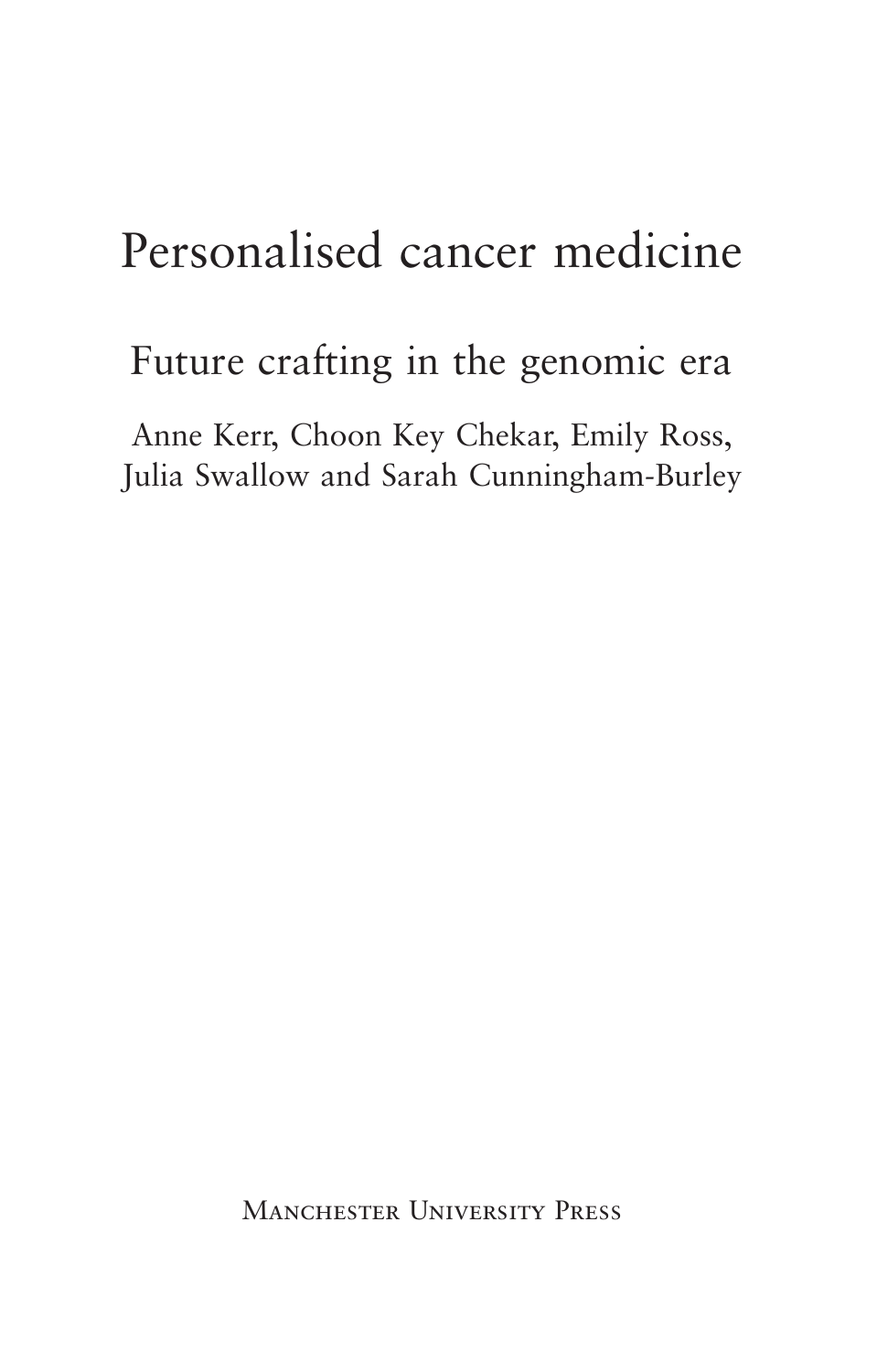Copyright © Manchester University Press 2021

The right of Anne Kerr, Choon Key Chekar, Emily Ross, Julia Swallow and Sarah Cunningham-Burley to be identified as the authors of this work has been asserted by them in accordance with the Copyright, Designs and Patents Act 1988.

This electronic version has been made freely available under a Creative Commons (CC-BY-NC-ND) licence, thanks to the support of The Wellcome Trust, which permits non-commercial use, distribution and reproduction provided the editor(s), chapter author(s) and Manchester University Press are fully cited and no modifications or adaptations are made. Details of the licence can be viewed at <https://creativecommons.org/licenses/by-nc-nd/4.0/>

Published by Manchester University Press Altrincham Street, Manchester M1 7JA

[www.manchesteruniversitypress.co.uk](http://www.manchesteruniversitypress.co.uk/)

British Library Cataloguing-in-Publication Data A catalogue record for this book is available from the British Library

|  |  |                             | ISBN 978 1 5261 4102 6 hardback |
|--|--|-----------------------------|---------------------------------|
|  |  | ISBN 978 1 5261 4101 9 web  |                                 |
|  |  | ISBN 978 1 5261 5653 2 ePub |                                 |

First published 2021

The publisher has no responsibility for the persistence or accuracy of URLs for any external or third-party internet websites referred to in this book, and does not guarantee that any content on such websites is, or will remain, accurate or appropriate.

Typeset by New Best-set Typesetters Ltd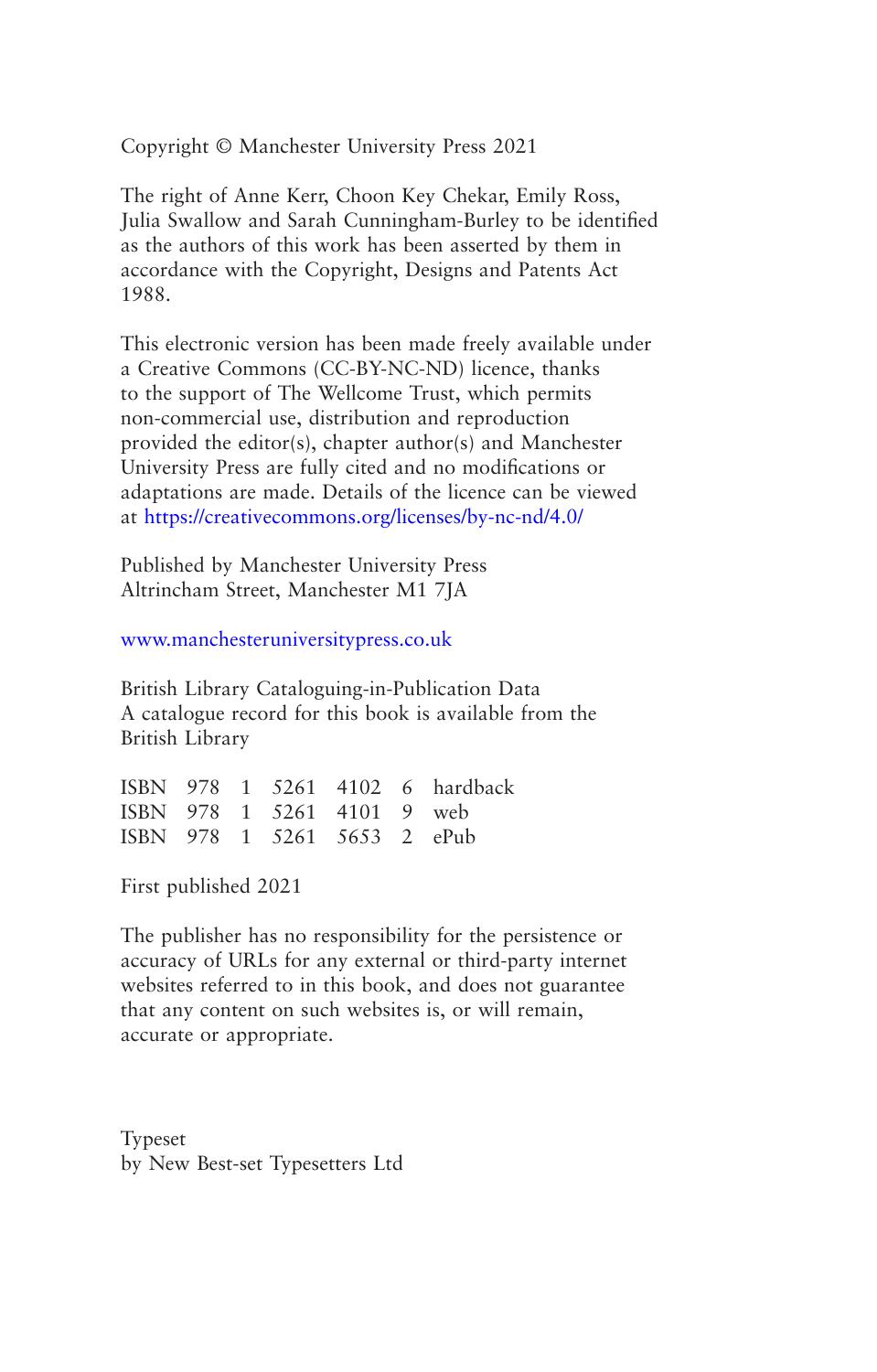## <span id="page-5-0"></span>**Contents**

| Acknowledgements                                                                                 | vi.          |
|--------------------------------------------------------------------------------------------------|--------------|
| Introduction: Exploring personalised cancer medicine                                             | $\mathbf{1}$ |
| 1 Personalising cancer treatment and diagnosis through<br>genomic medicine                       | 22           |
| 2 Genomic techniques in standard care: gene-expression<br>profiling in early-stage breast cancer | 58           |
| 3 Molecular profiling for advanced gynaecological                                                |              |
| cancer: prolonging foreshortened futures                                                         | 88           |
| 4 Optimising personalisation: adaptive trials for                                                |              |
| intractable cancers                                                                              | 118          |
| 5 Genomics at scale: participation to build the                                                  |              |
| bioeconomy                                                                                       | 152          |
| 6 Going private: digital culture and personalised                                                |              |
| medicine                                                                                         | 183          |
| 7 At the limits of participation                                                                 | 211          |
| <b>Conclusion: Future-crafting</b>                                                               | 241          |
| Bibliography                                                                                     | 256          |
| Index                                                                                            | 271          |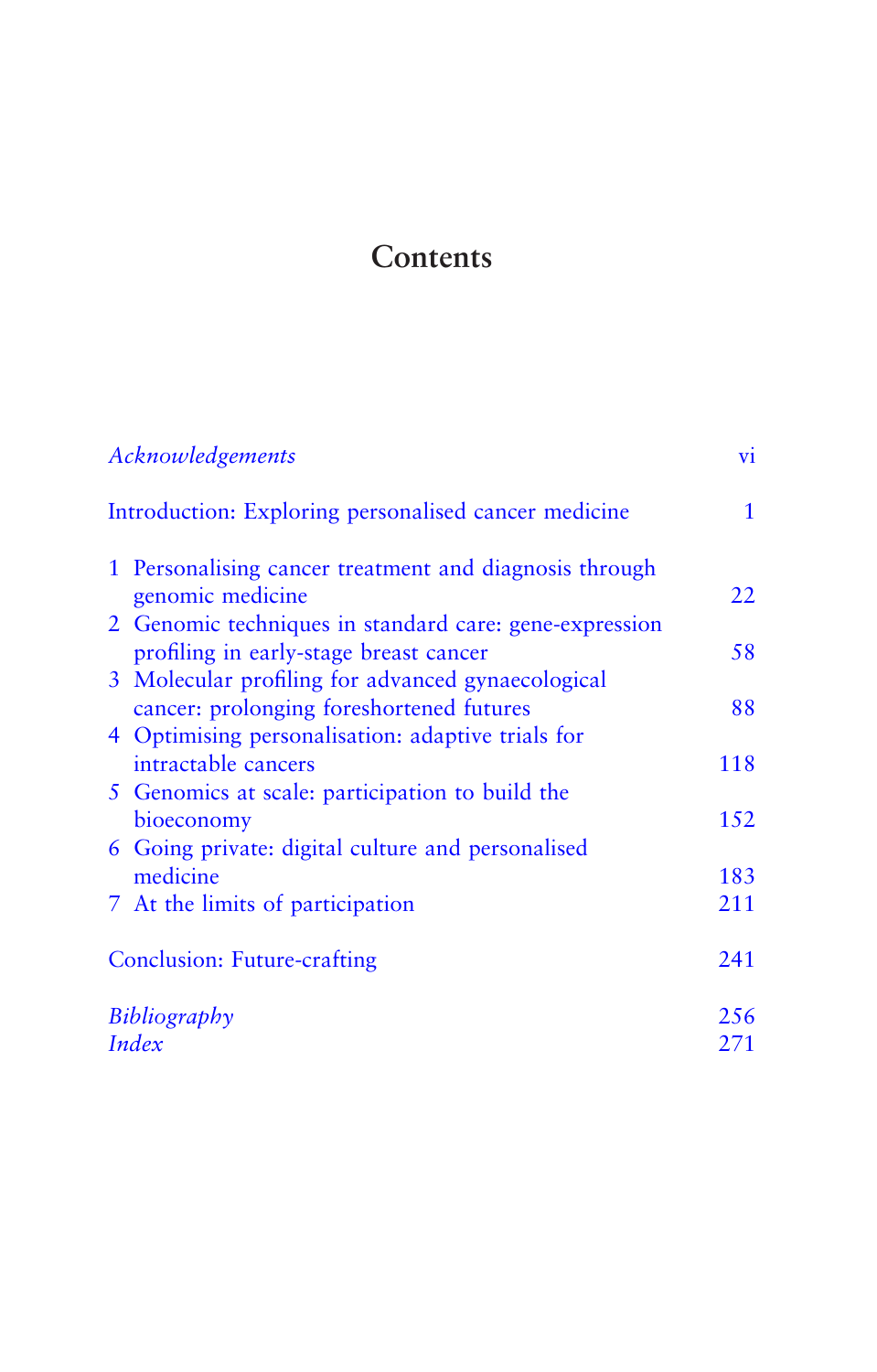### <span id="page-6-0"></span>**[Acknowledgements](#page-5-0)**

We owe numerous debts of gratitude to colleagues, participants, advisors, friends and family who have helped us throughout our project and authorship of this book. The Wellcome Trust has generously supported our work, giving us the freedom to pursue our research ideas and involved us in a vibrant and inspiring community of academics and scholars from across the humanities and social sciences. We are particularly grateful to Dan O'Connor and Paul Woodgate for their support. Sarah would also like to thank the Rockefeller Foundation and its Bellagio Center Residency Programme which generously supported her Academic Writing Residency in the autumn of 2018. We would also like to thank colleagues and reviewers at Manchester University Press for supporting this book, particularly our commissioning editor Tom Dark.

A large project like this involves numerous colleagues who have been part of the team, including supporting it 'behind the scenes', and we want to pay tribute to their contribution here: thank you to Kay Lindsay, Gwen Jacques, Emma Doyle, Tineke Broer, Sue Chowdhry, Vivien Smith, Seiyan Yang, Mayowa Irelewuyi, Thomas Kerboul and Steph Sinclair.

Many colleagues at the universities of Leeds and Edinburgh have supported our work from its inception – thank you. Particular appreciation is due to those who provided much-welcomed advice and support throughout the project as part our Advisory Board – Debbie Beirne, David Cameron, Harry Campbell, Charlie Gourley, Graeme Laurie, Maggie Knowles, Derek Stewart, Steve Sturdy and Christopher Twelves. We are also incredibly grateful for the support of colleagues from other institutions and organisations who joined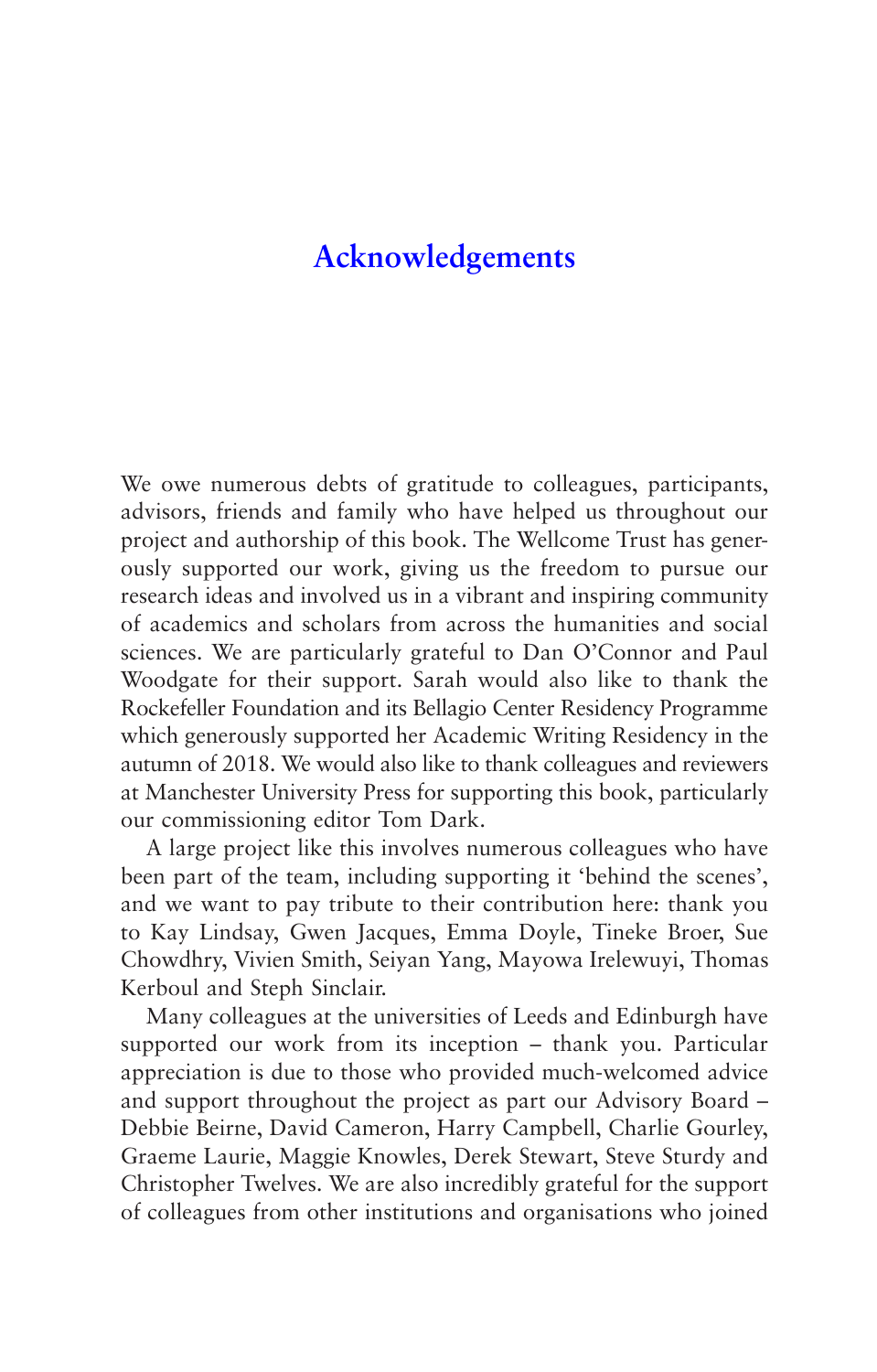our Advisory Board – Pascale Bourret, Mary Boulton, Alberto Cambrosio and Kathryn Scott.

We have also been encouraged and supported by other 'friends to the project' who have guided our work, notably Tim Aitman, Julie Atkey, Karen Bell, Malcolm Dunlop, Tim Bishop, Sarah Chan, Sonja Erikainen, Margaret Frame, Gill Haddow, Geoff Hall, Peter Hall, Nina Hallowell, Denise Hancock, Ruth Holliday, Greg Hollin, Andrew Jack, Iain Macpherson, Julia Newton-Bishop, Martyn Pickersgill, Evi Theodoratou, Karen Throsby, Nick West, Andy Wilson, Gill Wilson, Allison Worth and Frances Yuille. We also thank our colleagues at the Cancer Research UK Edinburgh Centre and the Centre for Biomedicine, Self and Society, both at the University of Edinburgh, the Yorkshire Cancer Research, Leeds Cancer Centre and the School of Sociology and Social Policy at the University of Leeds for their intellectual and practical support.

We have benefited from warm and insightful support from our two Patient and Public Involvement panels, who have journeyed with us over the past few years, providing encouragement and very sound advice on many aspects of our research. We can't thank you enough for this.

There is a large and, at times, quite intimidating community of scholars working on cancer patienthood, and this world does not always intersect with the fields of science and technology studies and medical sociology where we ourselves are most at ease. However, we have been grateful to colleagues who have involved us in their networks, events and projects. Particular thanks are due to Alberto and Pascale, Ignacia Arteaga, Rikke Sand Andersen, Kirstin Bell, Patrick Castel, Sophie Day, Bobbie Farsides, Cinzia Greco, Henry Llewellyn, Joanna Latimer, Anneke Lucassen, Mary McBride, Mike Parker, Jeannie Shoveller, Carsten Timmermann and William Viney. Likewise, we have had the privilege of engaging with a range of clinical and scientific networks and would like to acknowledge sincerely their receptiveness to social science and to our research.

Profound and sincere thanks are also due to all of the participants in our research. Although we cannot name anyone we owe a particular debt of gratitude to a number of patients, nurses and doctors who have not only been incredibly knowledgeable and helpful participants in their own right but have also shepherded our research work so that we worked sensitively and appropriately with other staff, patients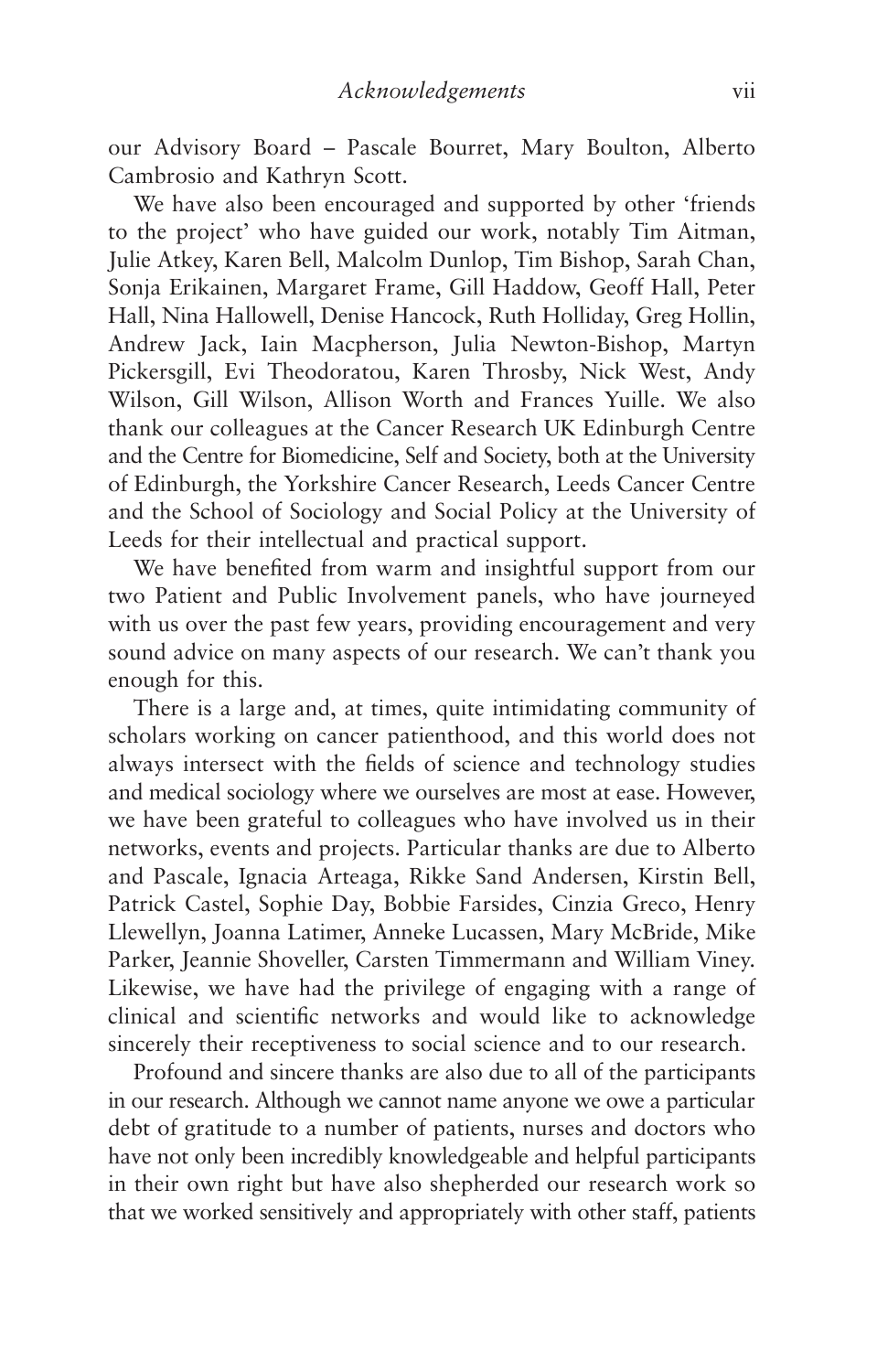and family members. We have been humbled by the willingness of people to give time to our study, even in the most difficult of circumstances, and inspired and moved by their insightful and reflective accounts of their experiences and perspectives. At times our observations and interviews were uncomfortable and challenging, but we were continually struck by how caring participants were about these encounters and about the staff, family members and fellow patients who were part of their stories. Many patients and family members were keen to speak to us because of a sense of gratitude and reciprocity, a desire to give something back to the NHS that had cared for them, or their relatives, through their cancer. This sometimes made us worry that we had been mistaken for nurses or practitioners who deliver care or could directly influence what happens in the NHS. But through a process of dialogue and reflection in the team and with our advisors we came to appreciate these research encounters as an opportunity for dignity and self-worth for patients and family members and we accept their gift of participation with gratitude.

We write at a time of immense sadness and consternation as the world experiences a pandemic on a scale none of us could have imagined as we conducted the research reported in this book. We find it hard to know what kinds of personal or collective futures will emerge from these most difficult of circumstances, and what kind of health service and support will be available to cancer patients, given the impact of Covid-19. This pandemic brings added challenges for those with cancer, disrupting diagnosis and treatment and multiplying anxieties about the future. This is a major concern for practitioners too. We don't know what our readers will have gone through to get to this point of opening a book about personalised cancer medicine and what feelings this will generate about the topics of health and futures we discuss herein. Our best wishes and final thanks are therefore offered to you, our future readers, for taking the time to engage with our work, despite all that will have passed in the months between writing these words and the publication of our book.

> Anne Kerr et al. April 2020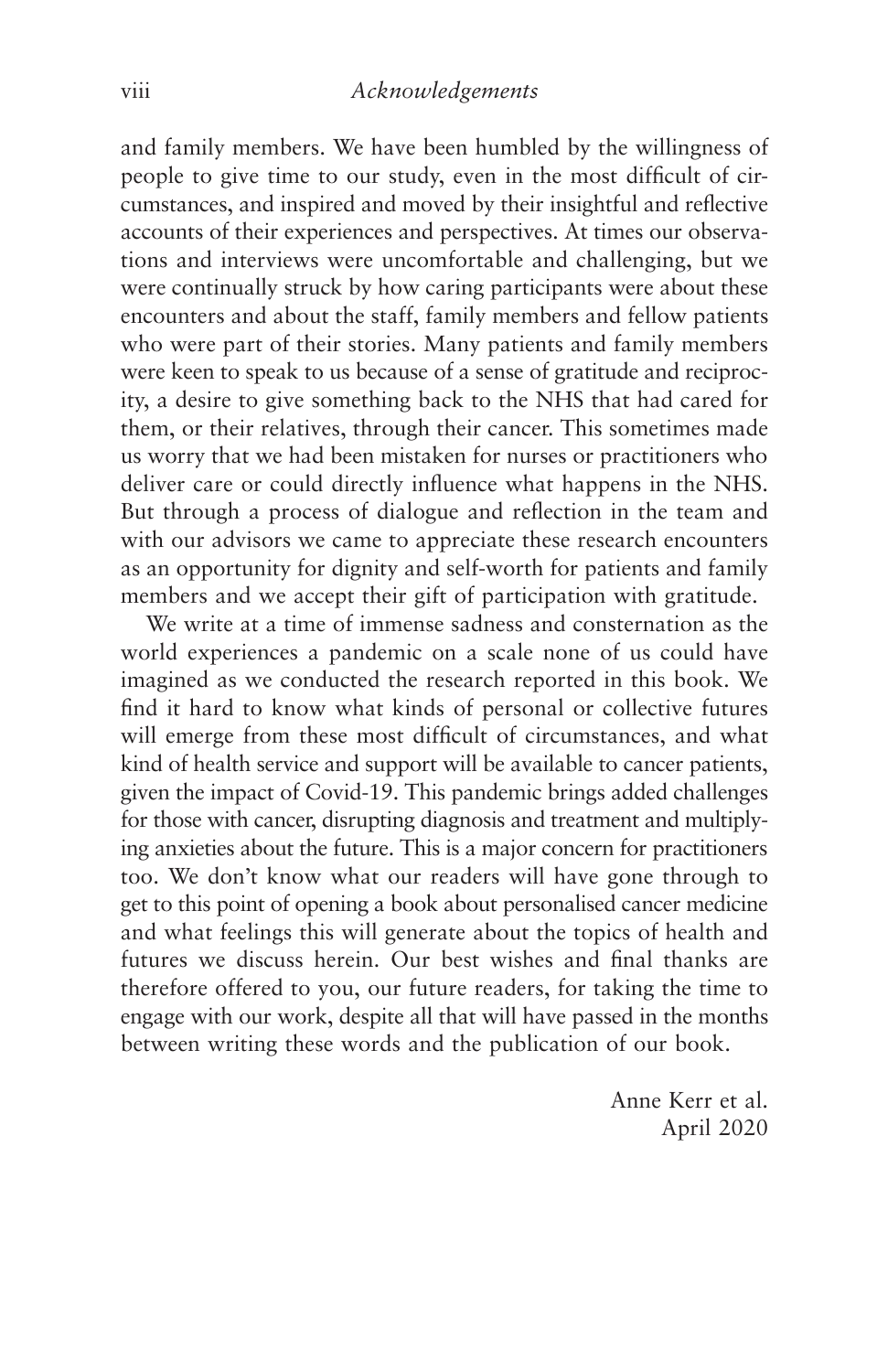# <span id="page-9-0"></span>**Introduction** [Exploring personalised cancer medicine](#page-5-0)

Personalised medicine for cancer is at the forefront of the new bioeconomy and visions for the future of healthcare. It promises treatments tailored to individuals' genomes and those of their cancers, as well as more precise diagnosis, prognosis and prevention. Widely celebrated as revolutionary and transformational, the risks and ethical conundrums of personalised medicine are confronted every day by patients, clinicians and researchers, but are consistently underplayed in the mainstream media (Marcon et al. [2018](#page-272-0)). Cancer research has a long history of optimism: the hope of living well with and beyond cancer permeates much of contemporary life. But not everyone is set to benefit from these advances in cancer medicine, and concerns about hype and over-optimism can be found across practitioner, academic and patient communities. Cancer patients, their families, policymakers, practitioners and researchers are entwined in novel practices as they navigate the promises and pitfalls of personalised medicine. In this book we investigate these practices, focusing on what is involved in promoting, receiving and delivering personalised molecular predictions, diagnoses and treatments for cancer. How is the work of crafting the optimistic or more modest and contested futures of personalised cancer medicine distributed and to what end? What kinds of value – personal, social as well as economic – are created through these practices, and for whom (Dussauge et al. [2015;](#page-268-0) Birch [2017](#page-265-0))? How might things be organised differently to produce different kinds of values and futures for cancer patients, healthcare providers and society more generally?

Our book is based on a five-year UK-based multi-sited qualitative study of a diversity of patient, carer, practitioner, researcher, manager and policymaker experiences and accounts of genomic medicine in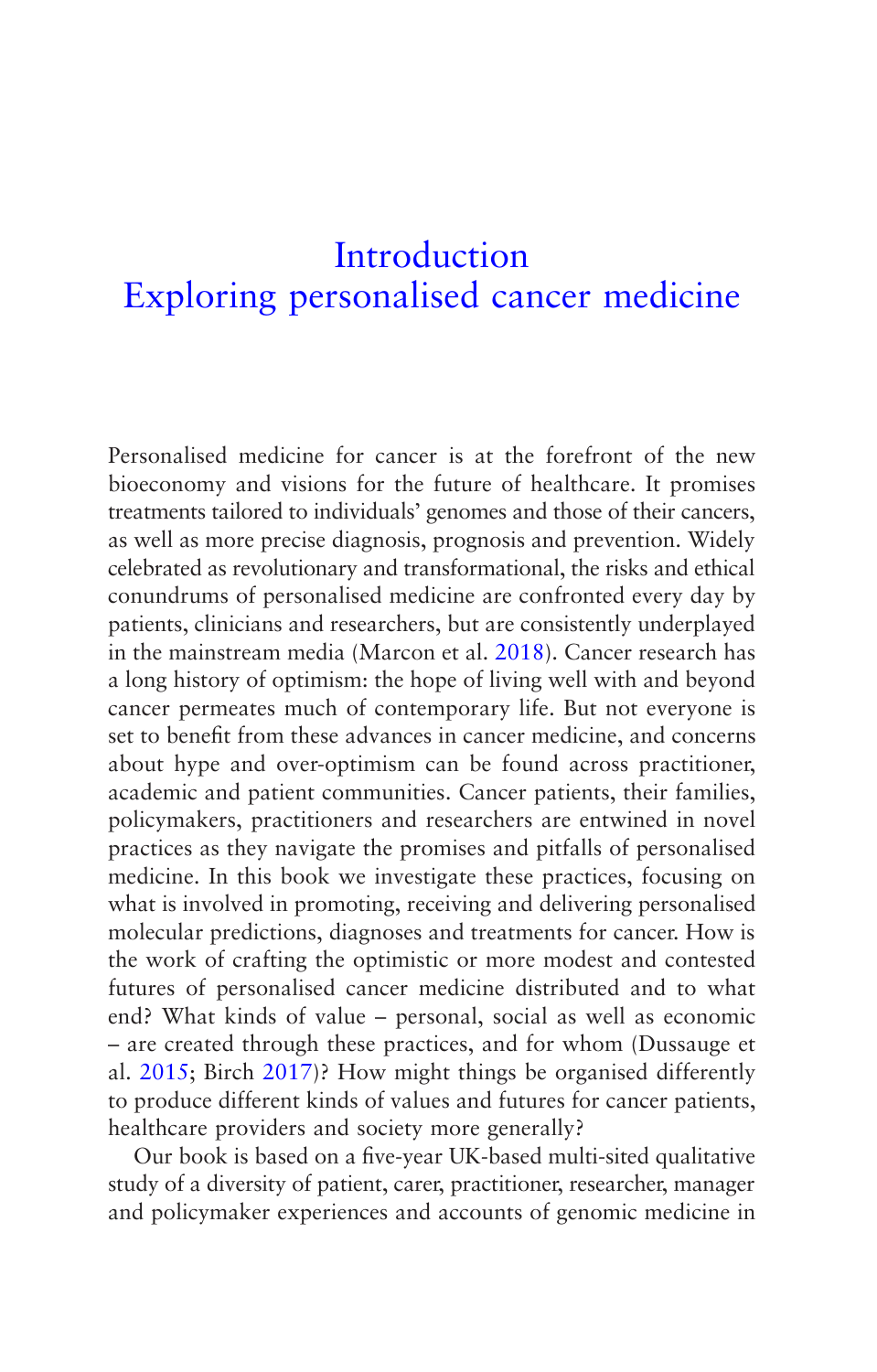<span id="page-10-0"></span>cancer, funded by a joint Senior Investigator Award in Society and Ethics from the Wellcome Trust.<sup>[1](#page-28-0)</sup> We draw on a rich diversity of interviews, observations in clinics, laboratories and public events as well as textual analysis of public, policy and professional literatures and media discourses.<sup>[2](#page-28-0)</sup> The focus of our study has been on genomics, the branch of molecular medicine concerned with mapping genomic profiles, and how this is reshaping cancer medicine and the experience of cancer. This has included diagnostic and predictive tests for cancer based on molecular profiling (shifting from single genes to panels of genes to whole genome and next generation sequencing); treatments targeted at cancers with particular molecular signatures (sometimes called tailored treatments or precision oncology); clinical trials of these new diagnostics and treatments, including new kinds of trials which offer combinations of treatments and/or adapt treatments over the course of the trial; and other research studies which gather molecular information about patients and their cancers to try to identify subtypes of cancer that are more responsive to particular treatments. We have also explored patient and public involvement in personalised cancer medicine, not just as service users or research participants, but as representatives on patient panels and other forms of involvement and engagement. Together, these activities and agendas are key parts of so-called P4 medicine, characterised as predictive, personalised, preventive and participatory (Hood and Friend [2011](#page-270-0)).

In a culture marked by enormous anticipation that biomedical innovations such as genomics may cure feared diseases such as cancer, it is hard to sound a note of caution without appearing to dash those very hopes. Maybe this can come across as a lack of compassion or even a disregard for those experiencing the disease and for those involved in their care. Our intentions could not be further from this – we want to put such experiences at the centre of our analysis because they are at the centre of personalised medicine. Yet we also want to address some of the wider, more distant processes of biomedical innovation, their drivers and their consequences. This involves unpicking how the cultural imperative to be hopeful and positive about the potential to overcome cancer, an imperative amplified by the promises offered by powerful molecular technologies, is enacted and experienced by people affected by cancer. Patients and their supporters frequently voice these hopes and obligations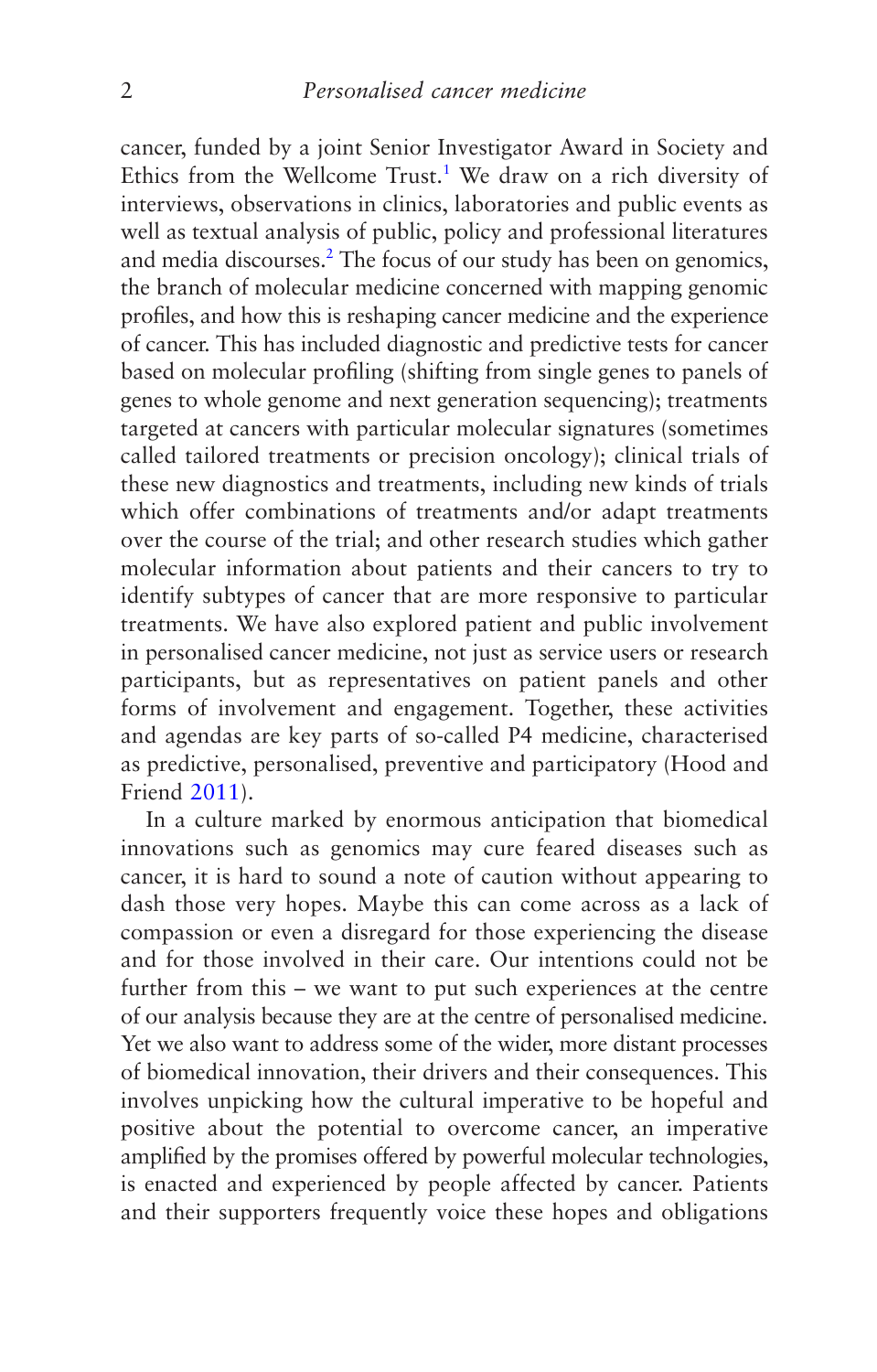not only for their own, but for other patients' futures, invoking the need to extend these hopes to others. As one patient in our study commented: 'I think it's hugely exciting and I don't know if the message has entirely got across to the public out there but it's just so exciting.' Together with their clinicians, patients try out new diagnostics and drugs, take part in research, trials, fundraising and campaigns to bring this future into being. These hopes peppered our encounters with practitioners too – in the words of one oncologist: 'My hope is that by continuing to dissect the genomics [of cancer] we will come up with better treatments for specific subgroups of cancers which are genomically driven.' Being hopeful is not just an activity for the cancer clinic or clinical trial, it is part of everyday life too, marking encounters with friends and family, charitable fundraising and popular culture, where stories of the triumphs and losses of cancer are ever present. Governments, institutions, organisations and companies together with scientists, healthcare practitioners, politicians, business people and regulators also actively anticipate future benefits, including service improvements and cures as they seek to encourage participation and raise support and investment for genomic research, healthcare and bioscience infrastructure, including new molecular diagnostics and therapies for cancer. Policy discourses are replete with the language of hope and anticipation, asking us to 'welcome the genomic era and deliver the genomic dream!' (Davies [2017:](#page-267-0) 1).

These kinds of promissory discourses can be problematic for patients and professionals alike. Concerns have been raised about over-inflated expectations and harsh disappointments when test results are poor, or treatment options diminish, including when experimental and cutting-edge drugs cannot be accessed. One of the clinicians in our study clearly articulated this caution when noting, for all of the anticipation about exceptional responses, in the trial in which they are involved: 'I think that's fair to say, I mean I don't think any of the patients I've seen has had a dramatic response to date.' Frustrations with the sense of obligation always to be positive are also well documented, exemplified in feminist challenges to the 'good patient' and 'pink washed' cultures of breast cancer in particular (Ehrenreich [2001](#page-268-0); Jain [2013](#page-270-0); Steinberg [2015\)](#page-276-0). As one patient in our study, reflecting on her experiences of being positive for family and friends fundraising on her behalf, said: 'I'm a very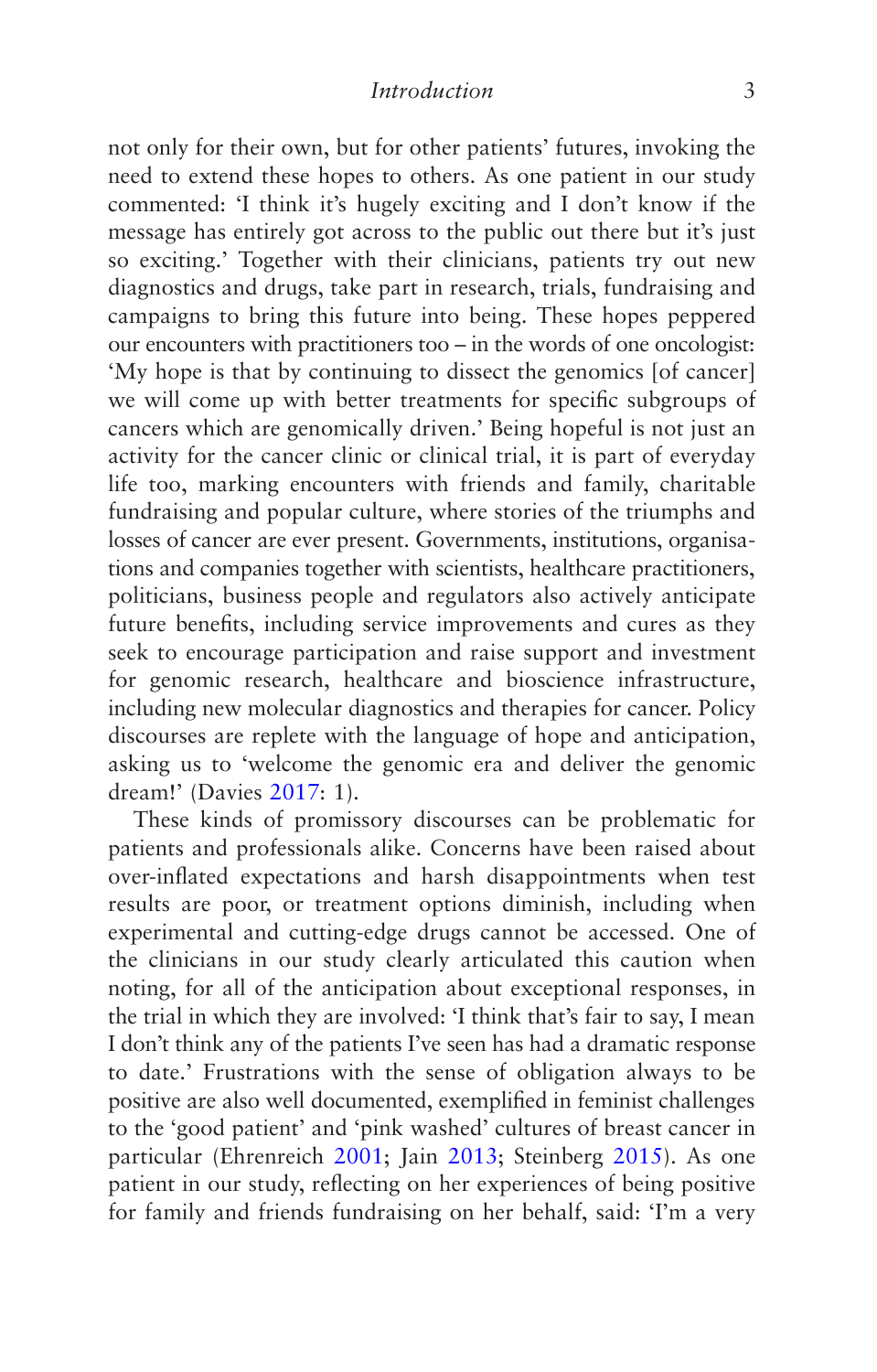strong person … but it did get to the point where I just felt like I cannot cope with this' (Stacey, see [Chapter 6\)](#page-191-0). Living in a culture of hope takes work and involves an emotional toll, no matter your orientation towards the promises of personalised, genomic medicine for cancer.

Traversing people's experiences and personal accounts of living with the risks and realities of cancer developing, mutating, resisting, progressing and returning and the professional work to identify, prevent and mitigate the effects of cancer in busy laboratories and clinics, we look at the kinds of futures being crafted by the actors involved, and how they interact, inflect and at other times coexist in parallel planes as genomic medicine unfolds. Our key focus is on how cancer patienthood is developing in the genomic era, including how patient identities and collectives are evolving in the context of molecular information and interventions (Clark et al. [2003](#page-267-0); Landzelius [2006;](#page-271-0) Sulik [2009\)](#page-276-0). Our exploration of performing and living 'patienthood' brings such experience into dialogue with the wider drivers of personalised medicine. This covers questions of what counts as being a 'good' or 'deserving' patient living with cancer, its risks, mutations and remissions, and how patients construct hopeful futures of cure and prevention for themselves and others, as well as the more contingent futures where foreshortened lives with cancer can be made liveable. We also explore how crafting these futures takes time, resources and care from affected individuals, families and practitioners, teasing out the strategies of maintenance, the silences, engagements and even the avoidance that this involves. This work is, at times, intense and difficult; we consider how it takes place in the context of personhood more broadly, including other kinds of life strategies, working practices and political agendas which co-produce as well sometimes overshadow or interfere with crafting personal and collective futures. The futures of patient collectives (including families and former patients), institutions and workplaces also have to be hewn alongside the work of cancer management and control, including mutations in cancer patienthood as the types and risks of cancer are stratified along molecular lines. We consider how the accounts and practices we uncover trouble narrow understandings of individual responsibility and biomedical innovation as the engine of prosperity, linking this to wider struggles around futures, democracy and value in late capitalist societies.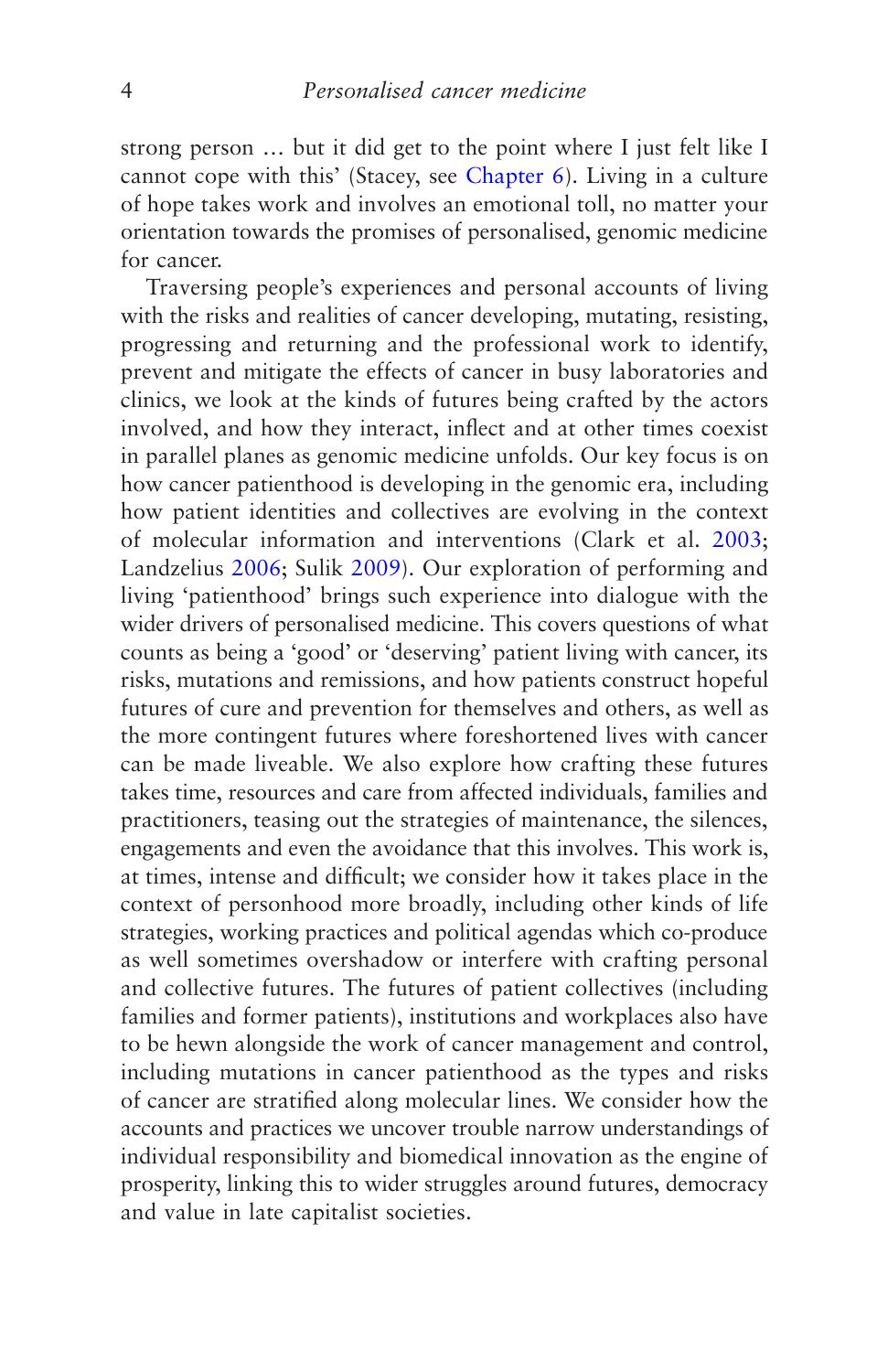#### <span id="page-13-0"></span>**Future-crafting: great expectations and questions of value**

More than a decade after the financial crisis, the slow growth of damaged economies and the politics of austerity in countries such as the UK have widened health inequalities and hollowed out public services. Cancer can be seen as a bellwether for late capitalist societies. Although survival rates for some cancers have improved in recent years (Arnold et al. [2019](#page-264-0); Harrison et al. [2019](#page-269-0)), people's chances of surviving cancer vary not only according to which cancer they have but also their socio-economic circumstances. In the UK, stubborn inequalities persist and improvements in outcomes are not evenly experienced. Cancer remains a major cause of death, while estimates suggest that in the UK, 38 per cent of cancers are preventable and almost half of cancer patients are diagnosed at a late stage.<sup>3</sup> Incidence is on the increase, nationally and globally, due to ageing populations, with the most common cancers worldwide being lung, female breast, bowel and prostate cancer. Cancers with poor outcomes (e.g. liver, stomach) are more common in richer countries, but researchers have found that people living in poorer countries are experiencing increasing rates of cancer (Merletti et al. [2011](#page-273-0)), and there are significant differences in survival (although not incidence) depending on race and ethnicity (Ward et al. [2004](#page-277-0)). With the exception of breast cancer and melanoma, cancer is more common among deprived groups in countries such as the UK. Research in England has found that people from the most deprived areas have the highest rates of lung and cervical cancer, whereas people from more affluent areas have higher rates of breast and skin cancer (Shack et al. [2008\)](#page-276-0).<sup>[4](#page-28-0)</sup> Despite success stories due to improved treatments and prevention programmes, some cancers remain stubbornly incurable and some are less visible in research, fundraising and the media. Fear of cancer and of a lack of timely intervention are compounded by problems with health service provision, including in publicly funded systems such as the National Health Service (NHS) across the UK, which is currently experiencing severe staffing problems.<sup>[5](#page-29-0)</sup> Improved screening and prevention programmes, earlier diagnosis, and better, more effective treatments have improved cancer mortality rates for some cancers, but services are stretched, patient experiences are diverse, and access to expensive treatments including some chemotherapy may not be available to all. Charitable fundraising for individual treatments,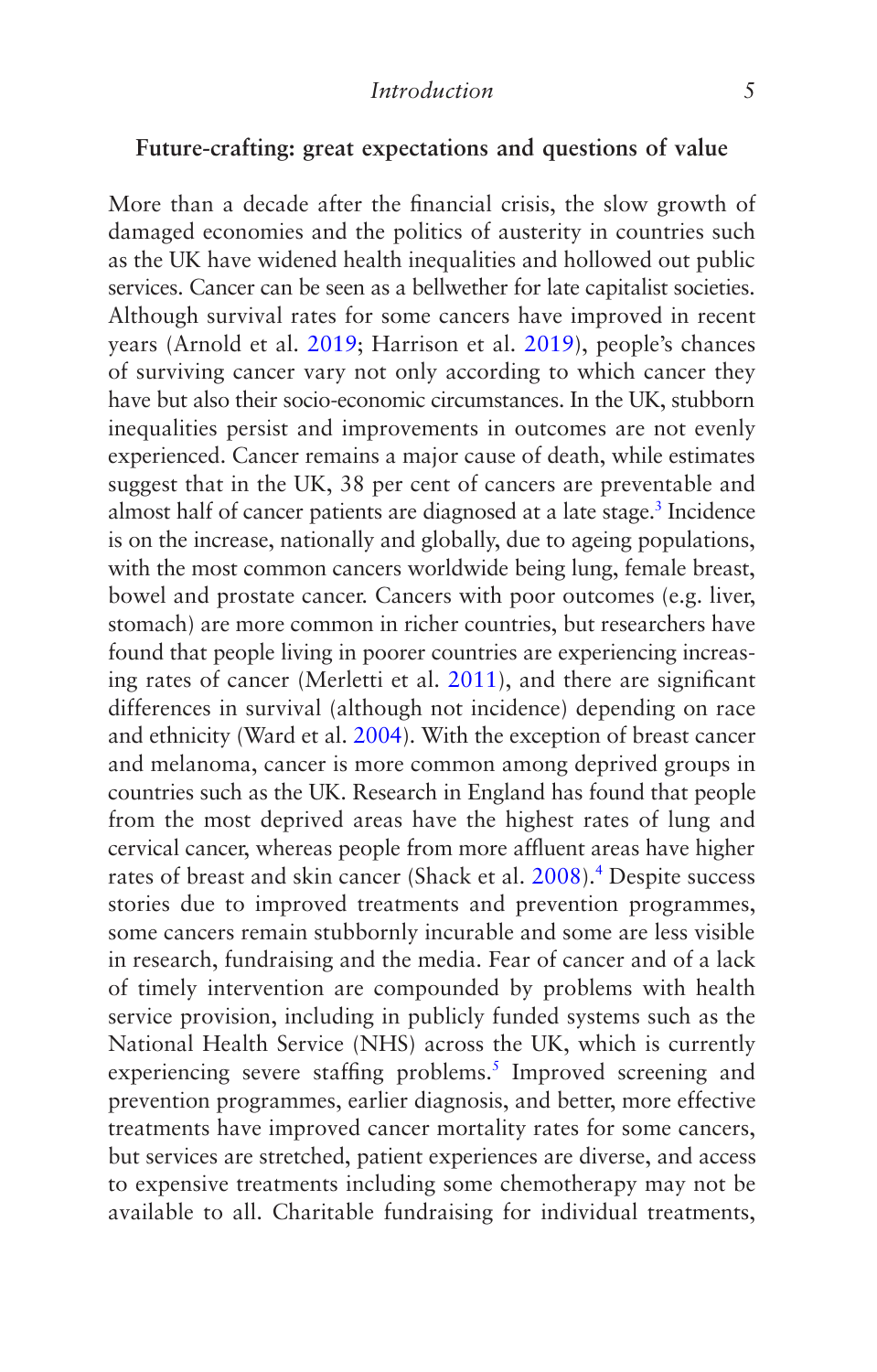living costs and hospice treatment is on the increase, with patients and their families turning their leisure time and private lives over to public displays of worthiness in an effort to raise resources for targeted treatments not currently provided by the state.

The hope of personalised treatments for this most feared disease has long been part of a wider set of expectations and investments in scientific capacity and biomedical expertise in nations that have nurtured world-leading universities and hospitals as part of their global economic positioning. As countries such as the UK struggle to carve out a new economy in the face of nationalism, predatory capital and political upheaval, the bioeconomy has grown in importance. Harnessing the scientific and biomedical expertise and infrastructures of the country, particularly in the golden triangle of the south-east of England, together with the data and biological assets of the NHS, the UK has invested heavily in the genomic life sciences, with cancer a key site of collection, analysis and intervention. Working in close alliance with private capital, through a range of spin-out companies and multinationals, the UK national and devolved governments, together with major charitable funders and the expertise of the university sector, have developed an ambitious set of projects, trials, studies and initiatives to expand the new economy of personalised medicine. Patient data, tissue and other kinds of engagement and participation (for example, to improve genomic literacy), and involvement in research and uptake of services are key to the success of this new economy.

A new social contract with cancer patients is therefore emerging where their participation in research is becoming routinised as part of a drive to develop biomedical research and innovation and to improve health systems, services and patient outcomes. The vision is that patients' participation will grow the economy and secure the longer-term future of the NHS, including via special licensing and profit-sharing agreements with industry. As a result, services will become more agile and efficient, avoiding unnecessary and ineffective treatments through a more personalised approach. A focus on preventing disease rather than having to spend money on treatment will generate further savings, with the rest of the profit realised by industry contributing to national economic growth more generally. Meanwhile, individual patients are supported in their quest for tailored therapies and diagnosis through a range of experimental and cutting-edge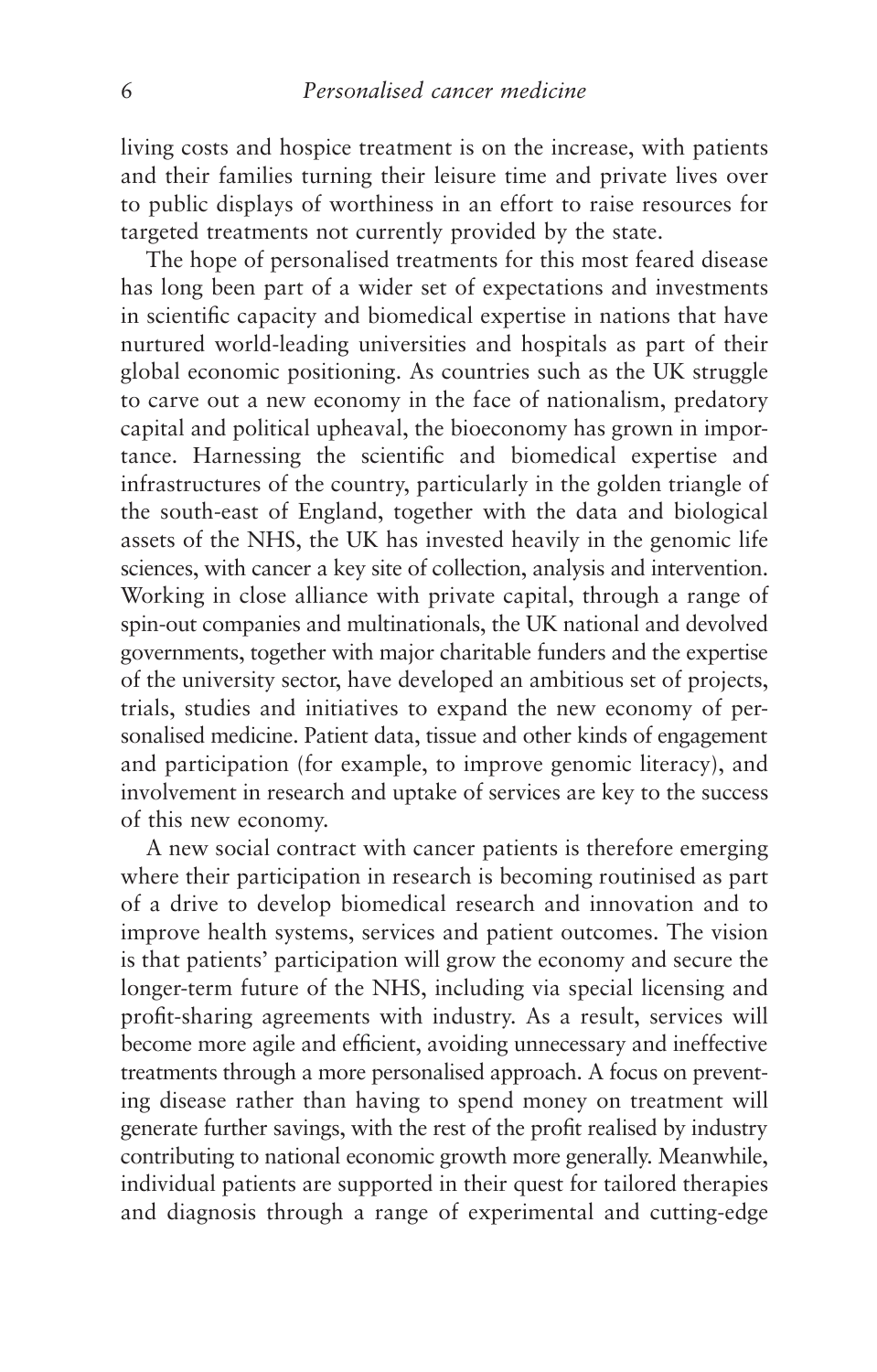treatments and trials. The industry, charities, advocates and carers encourage and enable patients to source new treatments, find new trials and even challenge bureaucratic decisions to extend their compromised futures. But not all patients or professionals are convinced of the logic of these investments or promised benefits, especially those who are too ill or those for whom new therapies remain beyond the horizon, only accessible for future patients, not patients in the here and now. As one patient advocate, Toni, commented about precision medicine: 'It's got everything going for it in terms of making the gap even greater between the richer and the poorer countries because these drugs, by definition, are much more expensive but they have a huge difference in their … potential impact.' Yet opportunities and capacities to voice this kind of concern or critique are constrained by the dual promise of innovation and hope that surrounds personalised cancer medicine.

How, then, can we understand and, more importantly, intervene in these possibilities, inequalities and silences around personalised cancer medicine to craft better futures for patients, healthcare workers, services and economies? To answer this question, we need to begin with what people are currently doing – to make personalised cancer medicine work in practice – to explore what future-crafting involves and what kinds of futures are being anticipated and pursued. We need to consider how futures overlap and impinge upon each other and widen our focus from the normative vision of these biomedical developments to consider what kinds of alternative futures people carve out through their encounters with personalised cancer medicine. And we need to attend to how value circulates through these approaches and agendas – what kinds of value are being sought or achieved, and how might this be otherwise?

There are many rich and varied traditions of social scientific and philosophical literatures on which we have drawn to guide our inquiry, detailed throughout the chapters that follow. We can, however, summarise some of our key influences here, by way of introduction.

First, we are influenced by feminist and science and technology studies (STS) scholarship which seeks to change, as well as describe, the social world. This means that we aim to build on the rich description of what we have encountered in the course of our work, drawing from our findings to imagine different futures and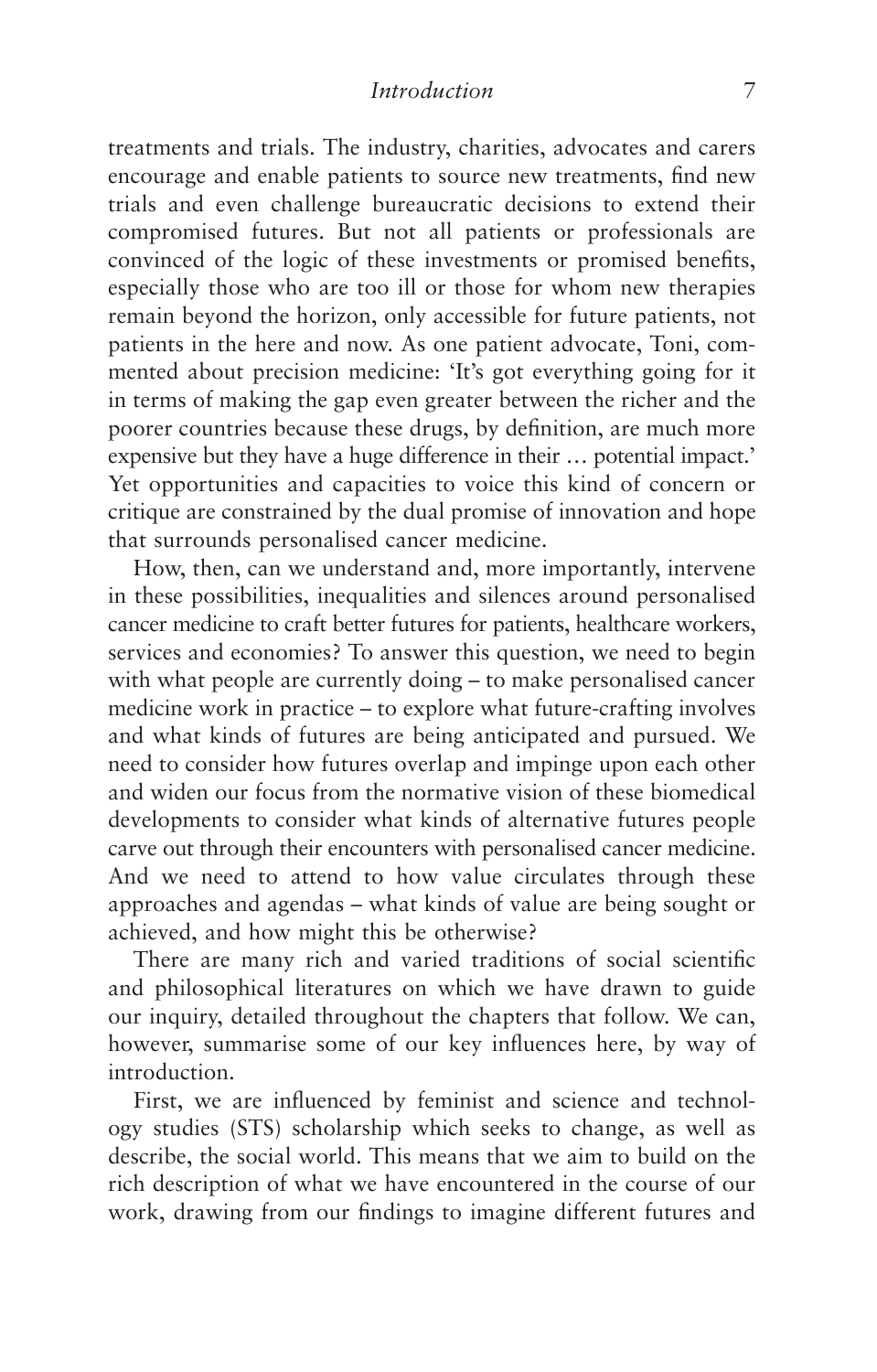future-crafting activities that might be cultivated as a response to our inquiry. This is not only a matter of 'putting ourselves in our story' as a reflexive ethnographic project, but of actively grappling with our own version of future-crafting. We do not do this, first and foremost, as cancer patients, or relatives of current cancer patients, but as engaged scholars with a stake in our collective futures whatever role cancer might play. As part of this engaged scholarship we have also tried to remain sensitive to the gaps, silences and omissions in our research (Haraway [1988](#page-269-0); Puig de la Bellacasa [2011;](#page-275-0) Murphy [2012](#page-274-0); Jain [2013](#page-270-0)), particularly the limitations in the range of voices and experiences that we have been able to document here, something we discuss further in [Chapter 7.](#page-219-0) We also endeavour to reflect on our own practices of narrative as a craft – cutting, sewing, sticking, fitting, tinkering, patching data and analysis. In so doing we try to be mindful of the contingencies and relationalities, the messiness and stop–start nature of storytelling as future-crafting. This allows for the possibility of it being, at times, a relatively solitary individual practice and, at other times, a collective practice, enacted with others in one place, or across different localities and timescapes.

Second, and relatedly, we are putting patient and practitioner experiences of genomic medicine centre-stage, trying to pull together an analysis from a wide array of accounts and observations of how patients think and feel about their cancer and its treatment in the genomic era, and how practitioners keep patients in mind as they try to develop research and provide a service. We combine an interest in professional accounts and practices as well as policy approaches and agendas in an effort to understand how professional jurisdictions, epistemologies and organisations are changing in relation to personalised medicine (much of which is discussed in [Chapter 1\)](#page-30-0), with an interest in the complexities, tensions and contradictions of the lived experiences of patients. We are influenced by scholarship which prioritises attention to articulation work, care and emotional labour (Star [1985](#page-276-0); James [1992](#page-270-0); Twigg et al. [2011;](#page-277-0) Murphy [2015](#page-274-0)), work that is traditionally associated with women's devalued contribution but that is also a key part of being a patient, a provider of healthcare and a worker in the service sector. This draws our attention to the routine, mundane, everyday work of genomic medicine for cancer as a form of craft, including the intricate and skilful work of patients or practitioners that may be invisible and undervalued but is crucial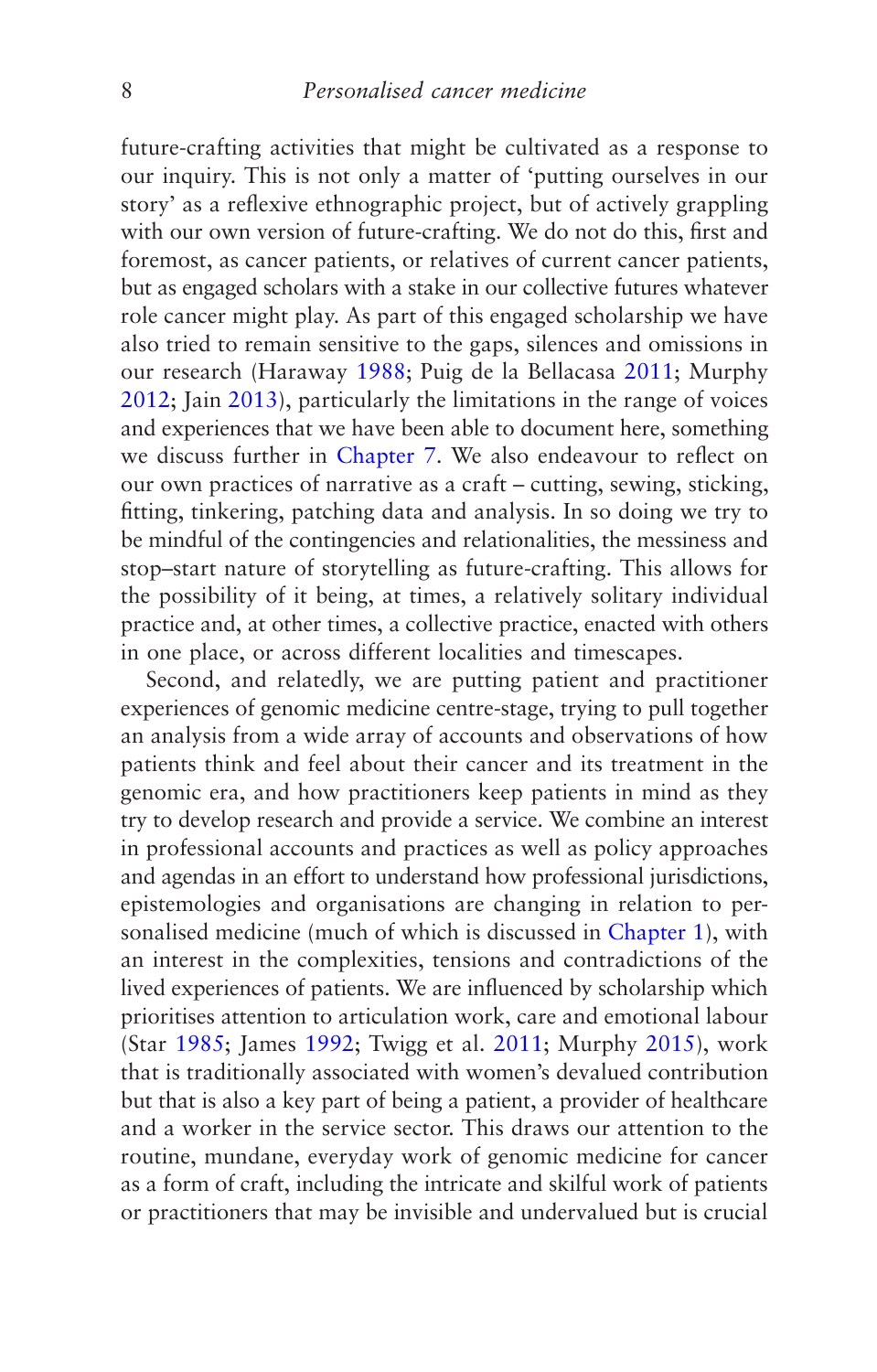to the test, treatment or research being conducted, and thereby closely linked to the work of crafting a future for ourselves and others. It also invites us to think critically about how care and other kinds of work can be experienced as neglect or inattention by others (Murphy [2015](#page-274-0)). We attend to how patient and carer identities and relationships are changing as they do some of the work of cancer research and treatment, not just as providers of data or care but as champions of new kinds of services and research, whether as representatives, campaigners or supporters of fellow patients, engaging in new kinds of 'evidence-based activism' (Rabeharisoa et al. [2014](#page-275-0)) and biosociality which forms a crucial part of the landscape of contemporary biomedicine (Rose [2001\)](#page-275-0).

Third, and finally, we are focusing on futures, both imagined and made, as crafting projects rooted in practice (Adam and Groves [2007](#page-264-0)). There is a long and fascinating tradition of scholarship which investigates imaginaries and expectations as meta-discourses that perform the sociotechnical economy, establishing new markets and innovation (Hedgecoe and Martin [2003](#page-270-0); Selin [2008](#page-276-0); Tutton [2012;](#page-277-0) Jasanoff [2015;](#page-271-0) Brown and Rappert [2017\)](#page-266-0). Medical humanities and the sociology of health and illness both have a rich seam of research on survivorship and identity-work where crafting 'culturally plausible narratives' (Frank [2003\)](#page-268-0) involves embodied work in the lives of cancer survivors and the communities they come to feel responsibilities towards (see also Kaiser [2008;](#page-271-0) Kerr et al. [2019\)](#page-271-0). But we know less about how contemporary cancer patients or prospective cancer patients engage with, take up or repudiate dominant expectations of prediction, personalisation, prevention and participation in this genomics era. As Michael [\(2017a](#page-273-0)) argues in his analysis of the enactment of 'big' and 'little' technoscience futures in which we are embroiled, there is a need to attend to how lived experiences and larger cultural and economic narratives interact. For us, these engagements, or indeed disengagements, need to be properly understood if we are really to appreciate how innovation works in practice and how it can be improved or repurposed for social good. Questions of value (Dussauge et al. [2015](#page-268-0)) are key, and here we draw on the area of valuation studies which has focused attention on the kinds of value and processes of making value that characterise all facets of contemporary working and intimate lives. In addition to understanding how economic value is produced, we want to know what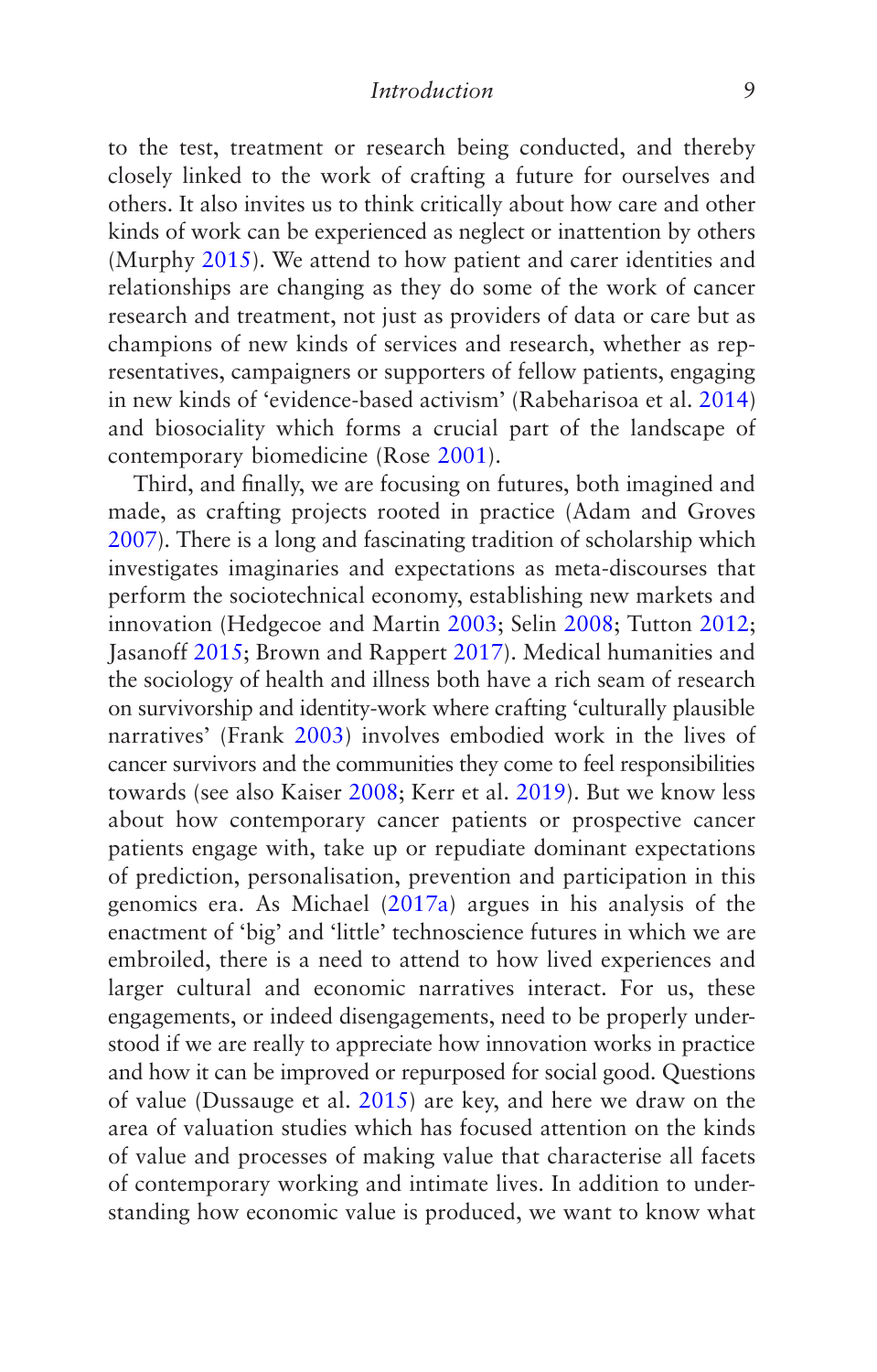other kinds of value are being made and come to light when we attend to the lived experience of innovations in the making, for recipients and subjects of research as well as professionals. This includes the value of being together with others, of feeling cared for and of worth, the value of an imagined community of other and future patients and of individual and collective meanings.

#### **Our approach**

We have tried to follow through on our commitment to lived experience, imagining other ways of generating and sharing value and attending to the craft work of future making through our own scholarship and ways of working. As a large team of researchers, we have taken on different roles and relationships to the project, the field and the writing of this book. We have also worked with others not represented as authors in this work, but whose contributions we have nevertheless sought to recognise as we write. It has been particularly important to us to write as a collective and to recognise the work of researchers who have done the bulk of data generation in the attribution of authorship for this work. At the same time, we note that we have not chosen to produce an edited collection or to attribute authorship of particular chapters as a way of delineating our contributions. Instead, we recognise that some of our team have had more of an input to specific chapters, and we have worked collectively to review and refine the analysis and writing as part of our wider collaborative efforts.

We conducted around 250 interviews with clinical and laboratory staff, patient advocates, people affected by cancer and some family members across a few UK cities between 2016 and 2019. The bulk of this fieldwork was performed by the researchers on the project (Tineke Broer, Choon Key Chekar, Sue Chowdhry, Emily Ross and Julia Swallow). This included interviews with patients and family members across five main case studies of genomic tests, studies, trials and treatments in NHS settings and private healthcare. We also carried out over sixty observations in clinics, laboratories and at public events, and a further set of digital observations across online platforms including cancer charity forums, Twitter, blogs and Facebook pages. Working with these groups and in these settings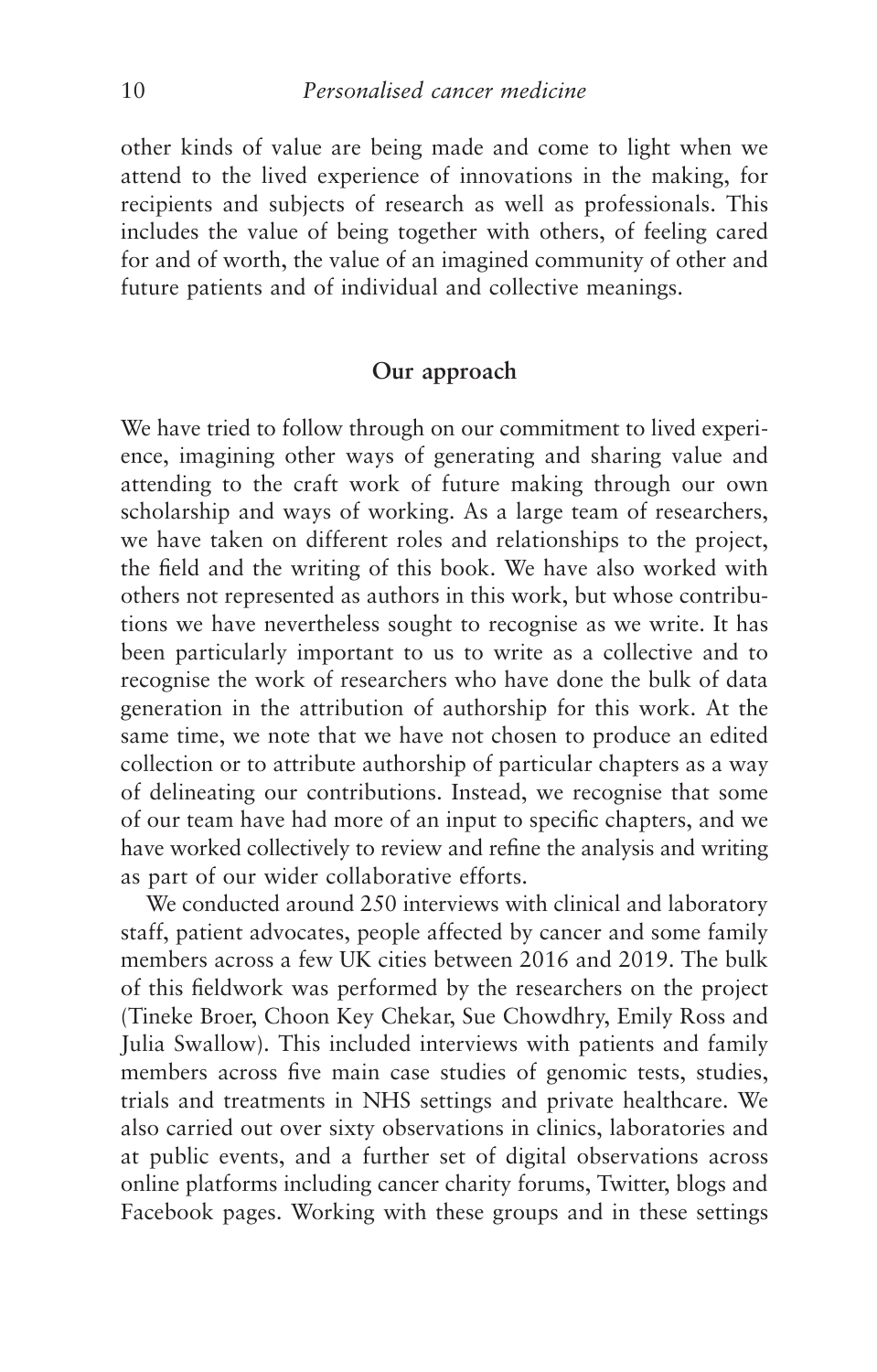has been difficult and complex, not least because patients are often very unwell. Many of the patients we interviewed as part of our work have died, sometimes shortly after the observations or interviews took place. This brings with it a strong obligation to respectfully analyse their accounts, in all of their complexity. Cancer experiences are highly personal and emotional, and capturing the details of these experiences without intruding or causing distress is a finely balanced undertaking. Not only does it involve empathising, sensing feelings and capacities to contribute, especially knowing when to stop interactions, but it encompasses navigation of the complex institutional arrangements and representatives involved in cancer research and care. This spans the formal structures of ethical review and risk management as well as the organisational and logistical aspects of research studies, laboratories, clinics and patient pathways. It also involves working beyond physical institutions across virtual networks, to find people to engage with as part of the research, secure agreement for observations and analysis and ensure that patients and interested publics are able to shape our research agendas rather than simply act as research subjects or audiences. We had to work closely with, indeed rely upon, staff and patient advocates who acted as key gatekeepers for our study, and in so doing navigate the burdens we placed on their own time and resources, which were often stretched or in demand from numerous quarters. This included working with two Patient and Public Involvement groups we set up at the start of our research, who guided us throughout on the appropriate ways of involving and approaching patients regarding participation and in relation to the dissemination of our findings.

Our research took place at a time of crisis and worry about the future of the National Health Service after a prolonged period of low investment following the financial crisis of 2008 and an ongoing process of marketisation. It was also shaped by the cultural politics of Brexit in the UK and a growing discomfort about the politics and identities surrounding immigration, inequality and nationhood. Although this makes it a somewhat British story, it is also international in its implications and scope. We can trace the ways in which patient communities, promissory rhetoric, drugs, tissue, novel medicines and diagnostics traverse nations through our own case studies. Yet we also see many of the stories of genomics and data as national resources, and access to tests and treatments as patients' rights and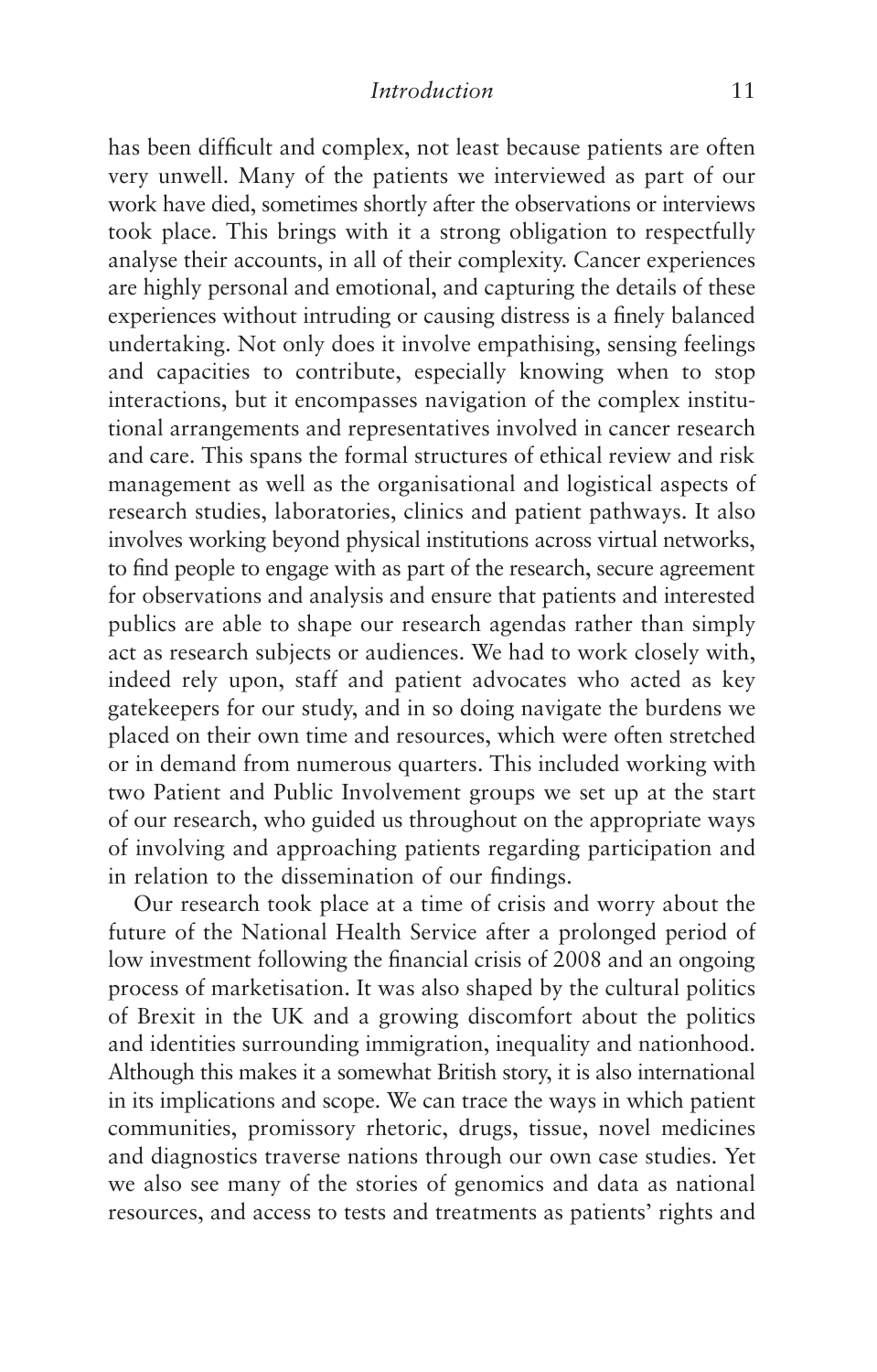responsibilities, in other national agendas and stories from patients in other countries. The complex and, at times, troubled context of the NHS clinics and laboratories made us particularly attentive to the activities and dedication of clinical and laboratory staff involved in making genomic medicine work for patients in the present and for the future.

We also became acutely aware of the gaps or absences in our inquiry as we made our way through the episodic encounters in the hospital or the community. We carried with us a strong sense of the more marginalised patients and social groups who we did not manage to speak with and include in our work, and the ever present danger that we would slip into the amplification of more articulate and insistent repertoires or 'culturally plausible narratives' (Frank [2003\)](#page-268-0) as we conducted our research, as well as the difficulties of not sufficiently attending to or not being able to attend to silences, rejection and non-participation. We reflect more fully on this across each chapter and in particular in [Chapter 7](#page-219-0).

Below we detail the case studies and primary focus of each chapter, drawing out the main themes of our analysis, which we reflect upon in the concluding chapter. We briefly consider these recurrent themes here to provide a scaffold for the detailed analyses that follow and to highlight some of the implications of our work for scholarship about personalised medicine and other innovative health technologies.

First, understanding how hope operates involves grounding STS and other sociological analyses of promissory tropes in the everyday, tangled practices of personalised cancer medicine. A critical appreciation of the technoscientific promise of personalisation and attention to failures and disappointments in practice is vital, but we must also acknowledge the limits of critique, given the ways in which hopefulness around personalisation is a resource which can be taken up and reworked by embodied beings to craft liveable presents and futures. The value of critical engagement with tropes, discourses, templates and rhetoric is blunted and complicated by the messy realities of living with cancer or trying to care for those it affects. Attending to caring practices (including their limits), work, and the measurable and more diffuse kinds of care this generates has helped us to reorient our critical impulse to an appreciation of expectations as contingent, contradictory and in the making. We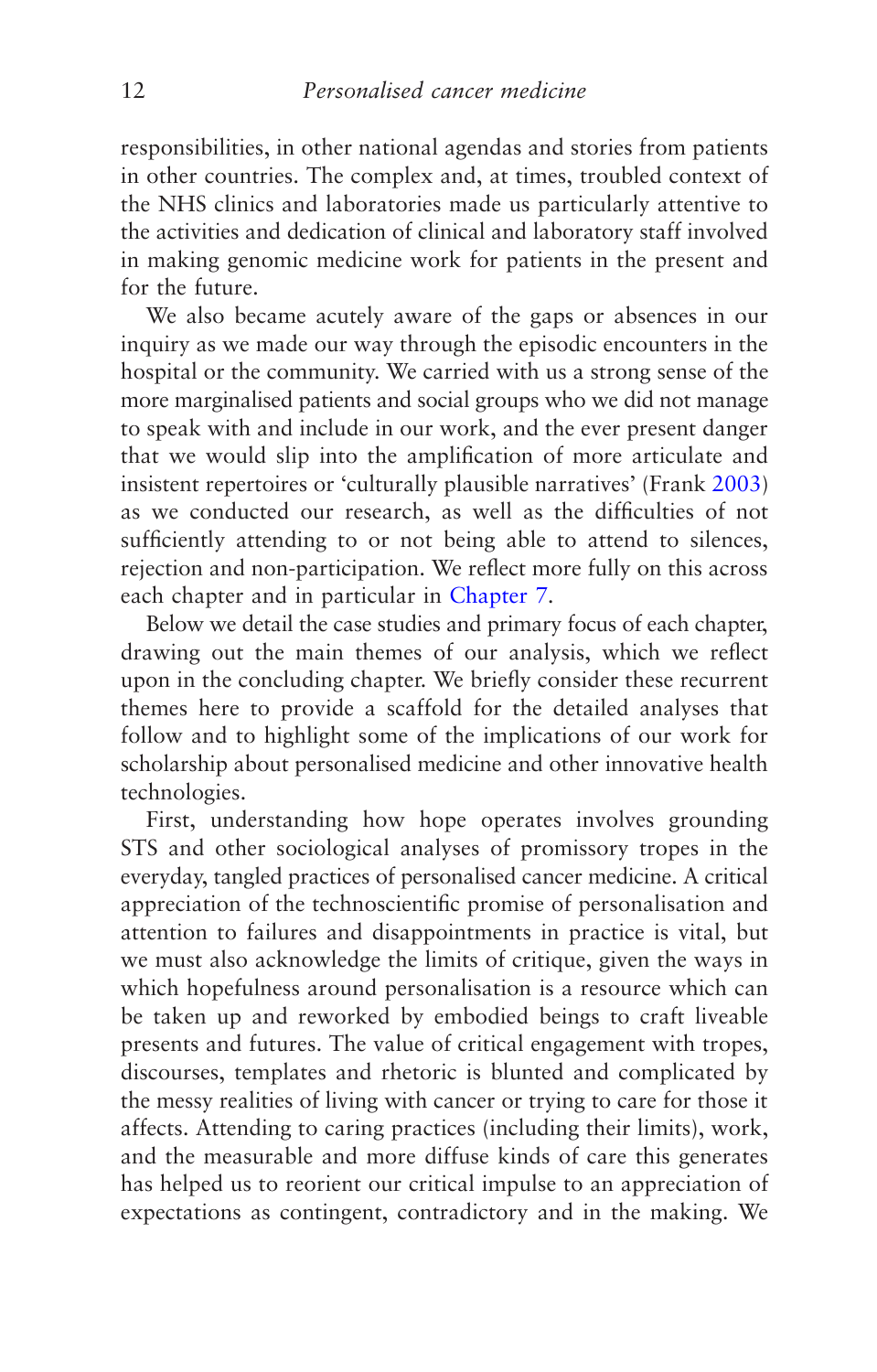ask our readers and other researchers to take this complexity to the heart of their engagements with the cancer encounters we capture here and to their scholarly inquiries with patients and practitioners more generally.

Second, our research has heightened our sense of discomfort with the experiential, identity-focused work of the sociology of health and illness where documenting individual narratives and lived experience takes precedence over engagement with the institutional, political or economic processes through which experiences are lived out. Working across our case studies has made us acutely aware of the institutional structures that determine who can access or remain on these novel treatments and tests, taking us well beyond questions of survivorship as identity-work to survivorship as part of a wider political economy of material and financial resources. Medical sociological approaches to cancer crafting that are primarily concerned with identities and experiences, focusing on studies of particular types of cancer patient or community, can all too easily miss this wider terrain of patient, practitioner, carer and post- or even precancer patienthood across which initiatives such as personalised medicine operate. Writing this back into their stories is a laborious and difficult process, but it is key to understanding how these technologies make their way through the world to impact patients and their carers.

Third, although we draw huge inspiration from theories and ideas of biosociality and citizenship where structures of feeling, responsibility and identity are interwoven with politics and economics, we find ourselves concerned that, once again, the focus on how experiences are organised into communities with particular subtypes or conditions does not readily fit with what we have encountered across our research, which is much more fluid and multi-layered than a focus on the molecular details of diagnostics might suggest. Patients are sometimes joined in shared agendas and pursuits in relation to their particular type of cancer, but they are often working with a diversity of other patients and allies, forming networks and collectives across molecular and bodily categories as well as across other social categories, including class and gender. We need to attend to these relationalities and the possibilities they bring for new kinds of cancer politics of solidarity in the era of personalisation, just as we must remain mindful of those patients, or groups of patients,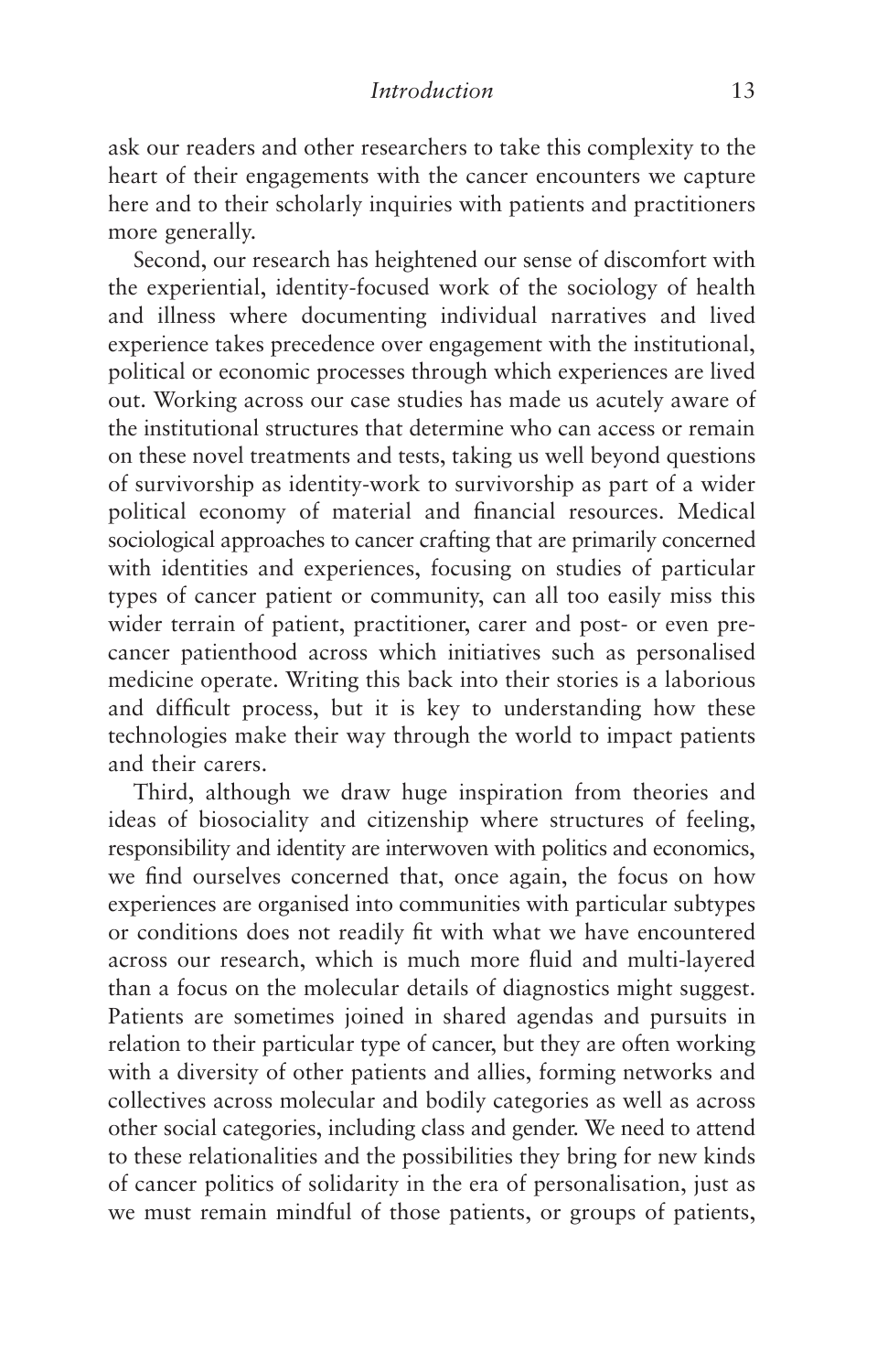who are excluded or marginalised from these new collective and community formations.

Fourth, welding together the different layers of engagement with personalised medicine, traversing big and little futures, also involves thinking about the work of patients, carers and researchers together, crossing laboratory, corridor and clinical spaces and moving between physical and virtual worlds where patients and their allies form networks and agendas. This process of 'moving across' settings and subjects is not a research technique that is readily accommodated by disciplinary or institutional traditions, especially ethical review or risk management, but it is vital to gathering a nuanced understanding of how personalised medicine operates at a range of levels, and, crucially, changes over time for individuals and collectives. We hope to have captured this despite the limitations of our work, and to advocate for a bolder form of interdisciplinary, ethnographic inquiry that co-researches with practitioners and patients to explore these new biomedical territories. These collaborative ways of working are vital to understanding and seeking to improve the benefits personalised medicine might bring to patients and practitioners alike.

Fifth, and finally, this study of genomics is part of a suite of social scientific and medical humanities research into innovative health technologies that have seen significant investment and interest from scientific institutions and policy actors. We have benefited from this interest and we are grateful for this support. But our study of genomics has, at times, felt like chasing a rainbow, as we switch between reading scientific and policy texts to the daily realities of the clinic, the laboratory or life with cancer. Researching with and caring for cancer patients, as well as living as best one can with cancer, certainly encompasses technological forms of personalisation and precision, but also involves navigating organisational and environmental infrastructures and barriers to care and science, work which can be relentless and at times overwhelming. We fail to capture this when we maintain a blinkered focus on the small numbers of patients – the unicorns, as one of the clinical trials assistants in our study described them – who benefit hugely from genomic personalisation. Even when we manage to capture the complexities of being part of genomic research or being on targeted treatment, we risk erasing the experiences of patients and practitioners for whom these new technologies are not available, are maybe largely irrelevant or are just one part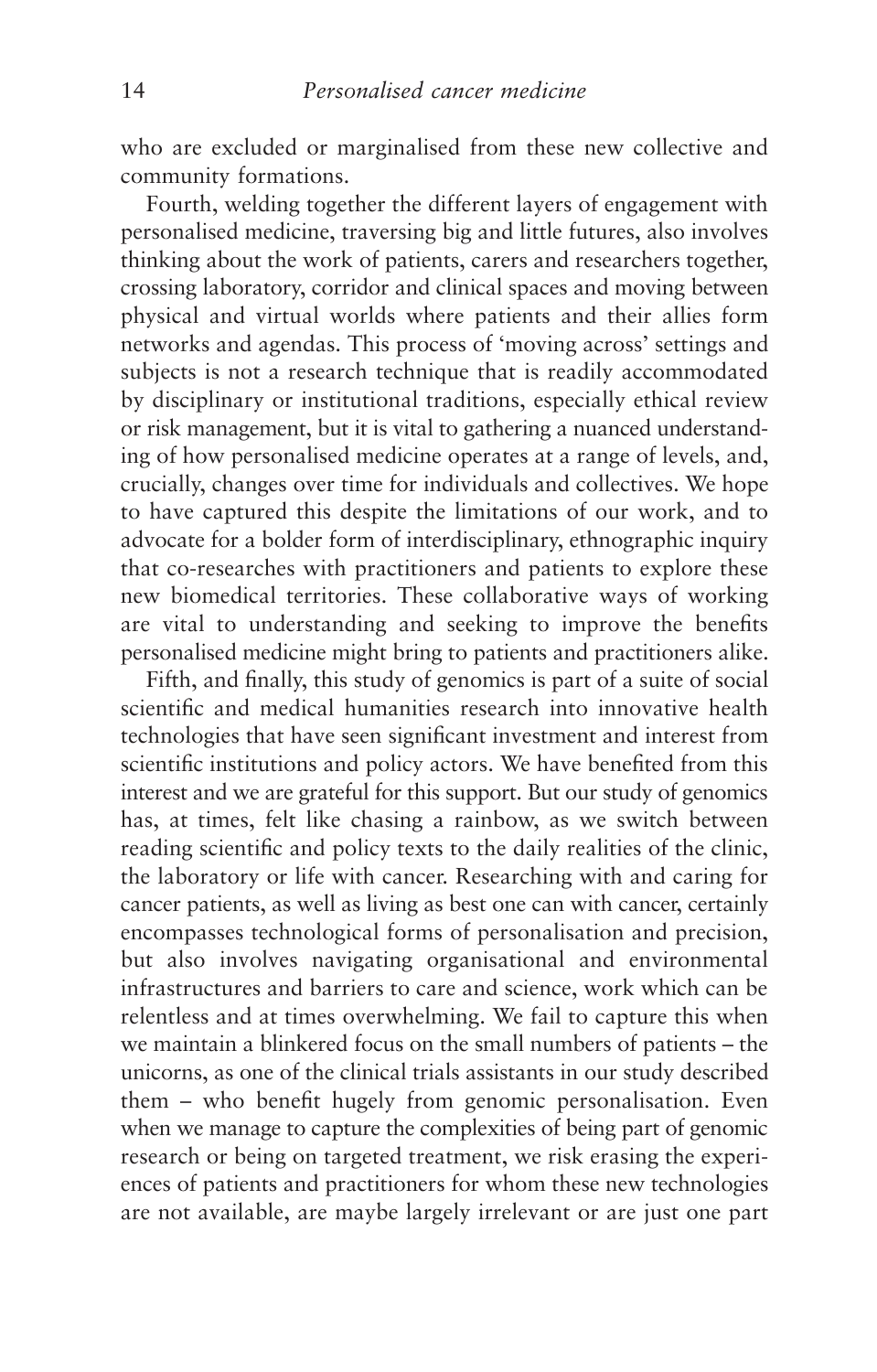of a wider picture of research and care. Researching genomics and other forms of personalised medicine needs to attend to all of these forms of non-participation to fully capture what these technologies mean for patients, practitioners and communities.

#### **Book outline**

Personalised medicine for cancer has many technologies, research initiatives and forms of care, including those in current practice, those in development and those anticipated. It has a variety of different meanings, interpretations and antecedents. In this book we will focus on a range of case studies of genomics and cancer that give insights into the main approaches and agendas in personalised medicine. Throughout these case studies we explore the different agendas, experiences and work involved in making the test, treatment or research trial/study work, and what kinds of value are derived in the process. We attend to the way responsibilities are distributed as futures are envisaged and enacted, how work is recognised and rewarded, what kinds of voices or experiences are discounted or absent from view, and how particular kinds of value are generated in the process. Here we add a further double P to our study of the P4 medicine agenda of which genomic medicine for cancer forms a part – *practices* of *promise* – alongside prediction, personalisation, prevention and participation. Throughout we highlight the constructed and contingent nature of these transformative agendas while also drawing attention to and at times querying their normative attributes.

[Chapter 1](#page-30-0) sets the scene for these case studies, drawing on STS and related literatures to trace the development of molecular understandings of cancer, tests and treatments and their place in the cancer clinic. The chapter covers the evolution of clinical trials and biobank research, including the rise of adaptive, basket and umbrella trials. We also explore the development of new molecular taxonomies of cancer and the implications of this fragmentation for research and treatment. The drive for personalisation is associated with new understandings of cancer as evolutionary and adaptive, and we explore how professionals make sense of this dynamism when developing treatment and understanding its effects, expressing both optimism and caution about their impact and potential. We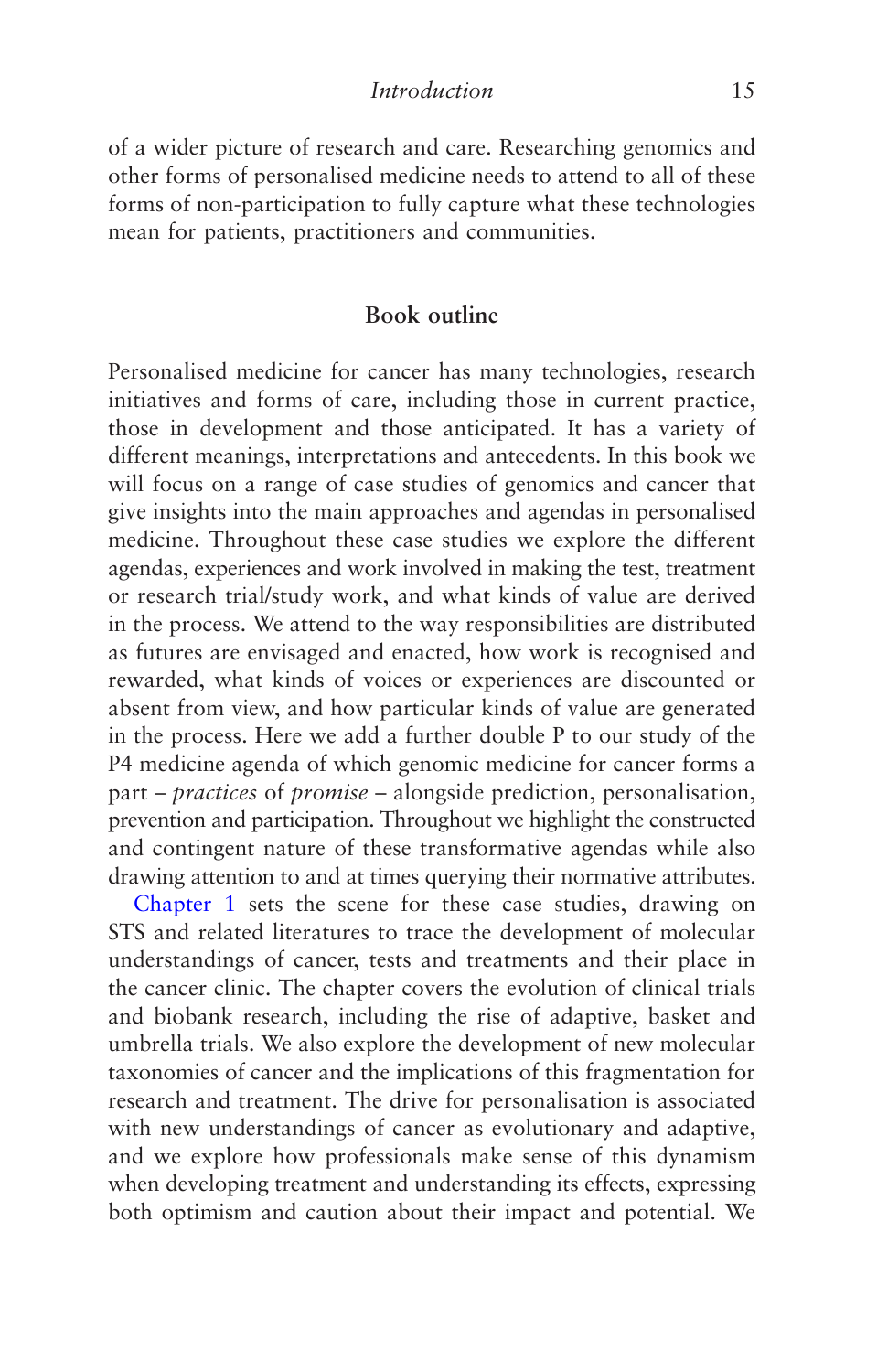<span id="page-24-0"></span>consider the new technologies and infrastructures that genomic medicine in cancer involves, particularly in relation to tissue, data and eligibility, as well as new professional arrangements, including multidisciplinary team working, national and international consortia and public–private collaborations. We explore expert disputes, for example about the effectiveness and value of new genomic approaches, particularly in relation to the development of flexible or adaptive trials. Throughout we reflect on what these developments mean for making personalised cancer medicine work in practice, key themes in the chapters to follow.

The next three chapters form a set; they look across a range of tests, treatments and research agendas in personalised cancer medicine in NHS patient care at the time of our study. We explore personalised medicine as healthcare practice and as clinical research, beginning, in [Chapter 2,](#page-66-0) with a test that is now part of standard care, moving on to consider another test that was being utilised in a small feasibility study in [Chapter 3,](#page-96-0) and then to a much larger national trial of targeted treatments discussed in [Chapter 4.](#page-126-0)

[Chapter 2](#page-66-0) explores the promise of prediction and prevention of recurrence in personalised medicine for some kinds of breast cancer through the case of a genomic technique already widely adopted within the UK NHS: gene-expression profiling. Although breast cancer has seen rapid advances in diagnosis and treatment, and is often cited as one of the highest-profile cancers supported by wellresourced research initiatives, it remains the most common cancer in the UK and represents 7 per cent of all cancer deaths.<sup>6</sup> We consider a genomic test, Oncotype DX, which seeks to identify among early breast cancer patients those who would or would not benefit from chemotherapy to prevent future recurrence. The aim here is to limit exposure to chemotherapy, which can be toxic and debilitating. The test was made valuable to the health service, practitioners and patients as a means of prediction and prevention, including via practitioners' and patients' contributions to processes of regulatory and clinical decision making surrounding the test. Considering how the test was envisaged as a benefit to the NHS and to patients in policy, practitioner and patient accounts of their experiences of decision making regarding chemotherapy, we explore how it fitted in with already complex cancer experiences and hopes for a cancer-free future. We look at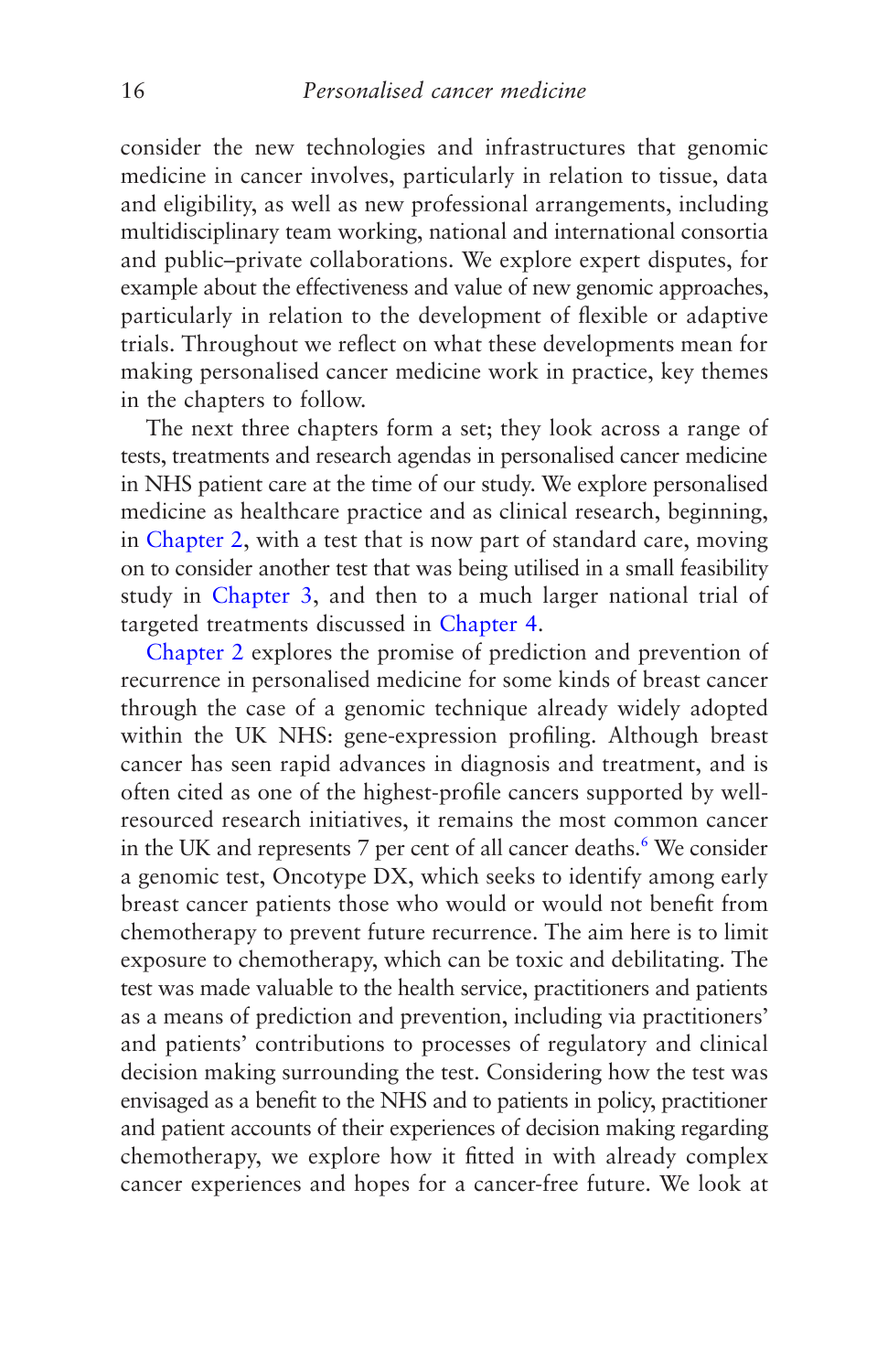how the narrative that the test offers reassurance and prediction came to dominate policy, but also consider situations where prediction and prevention were more contingent and provisional, particularly in the context of clinical encounters.

[Chapter 3](#page-96-0) explores another technique that offers personalised predictions of responses to treatments for cancer based on molecular profiling, this time for later stage gynaecological cancer patients seeking to prolong foreshortened futures in a non-curative context. Gynaecological cancers encompass cancer of the womb, ovaries, cervix, vagina and vulva and mainly affect post-menopausal women. Awareness of these cancers is low compared with other cancers such as breast cancer (in women); diagnosis and treatments and a range of campaigns and research agendas have been developed to address this. We consider a commercial test developed by a company for which we have adopted the pseudonym Virtue, not yet in routine use, that was embedded in a feasibility study in one hospital. We looked at how the feasibility study was part of building a network of collaborations and evidence to extend molecular tumour profiling in gynaecological and other cancers, and how expectations of precision and actionability were fashioned yet not always realised in practice; we focus in particular on the kinds of work this involved for practitioners and patients in the process.

In [Chapter 4](#page-126-0) we explore another route by which advanced cancer patients are offered the promise of tailored treatments that may prolong their lives, focusing on an adaptive multi-centre trial for lung cancer that aims to optimise treatments through a process of ongoing adaptation. Lung cancer has a lower public profile than some other cancers and it remains highly stigmatised because of its associations with smoking and higher prevalence among disadvantaged socio-economic groups. Concerted efforts are underway to enhance understanding of the disease and to develop new treatments. We show how the promise of the trial and targeted approaches offered a glimmer of hope for patients and practitioners coping with a bleak prognosis, exploring how the trial, treatments and patient and institutional futures were optimised in these very challenging circumstances (Montgomery [2017b](#page-273-0)). We look at how disappointments, failures and anxieties were navigated by patients and practitioners through containing scepticism backstage, calibrating expectations,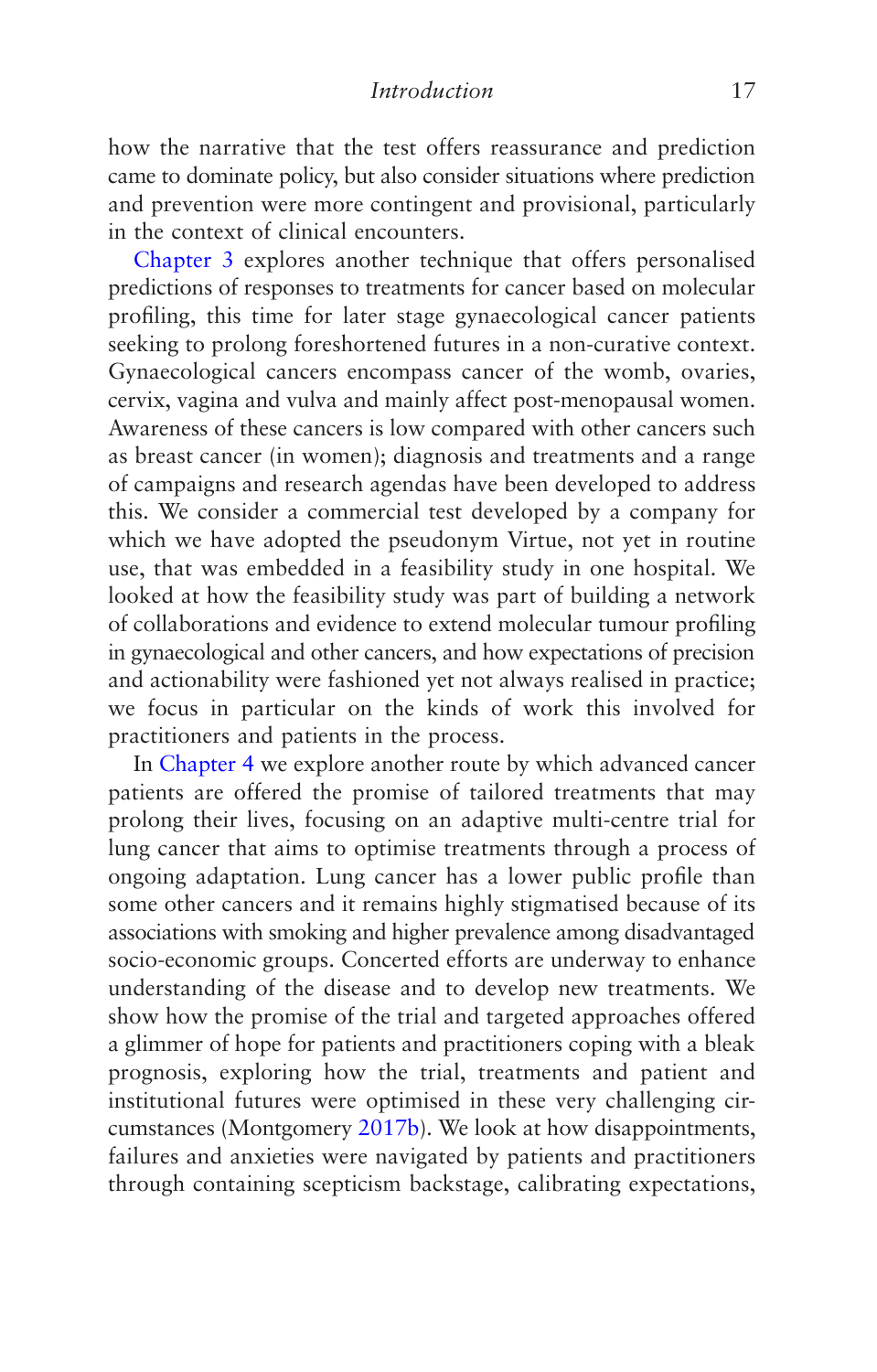including lowering (personal) expectations of extended futures (Gardner et al. [2015](#page-268-0)), and cultivating expectations that other patients will benefit in the future instead.

The next two chapters explore personalised medicine approaches that are more novel and to some extent remote from standard NHS care, but nevertheless rooted in the institutional, political and economic dynamics of UK healthcare. [Chapter 5](#page-160-0) looks at a research study of great importance to the national project of building the bioeconomy, where patients involved in cancer treatment are being recruited, but where results are unlikely to impact directly on their care. [Chapter 6](#page-191-0) looks beyond the NHS to people who are not able to get treatments that they want as part of standard care because of the regulatory and approvals process, and so are involved in raising funds or self-funding these treatments privately. These kinds of personalised medicine are therefore more innovative and speculative than the cases discussed in the previous three chapters, and as such they involve a range of pioneers and vanguards. Both chapters are set within the context of considerable inequalities in access to care and research and in the burden of cancer across different socioeconomic groups (and indeed areas) in the UK, despite the public provision of a national health service which is free at the point of use. The ways the technologies are developing and are made available are shaped by the context of both austerity and marketisation of the NHS.

[Chapter 5](#page-160-0) is about large-scale national studies, recruiting patients with a range of cancers to collect extensive molecular information about cancer and ultimately inform routine patient care via precision medicine, focusing on Genomics England's 100,000 Genomes Project. After discussing the rise of these mass-participation initiatives and their strong national imaginaries of economic development and cutting-edge healthcare, we explore how practitioners, patients and families made sense of their participation, and how this related to their investment in particular institutions and futures. We explore the participatory logic of these initiatives, and the ways in which informed consent processes and genomic literacy agendas were developed and enacted to increase participation. We contrast efforts to improve genomic literacy and informed consent by clearly demarcating personal benefits in terms of improved care from the research dividend to the NHS with blurred boundaries in practice. Patients and family members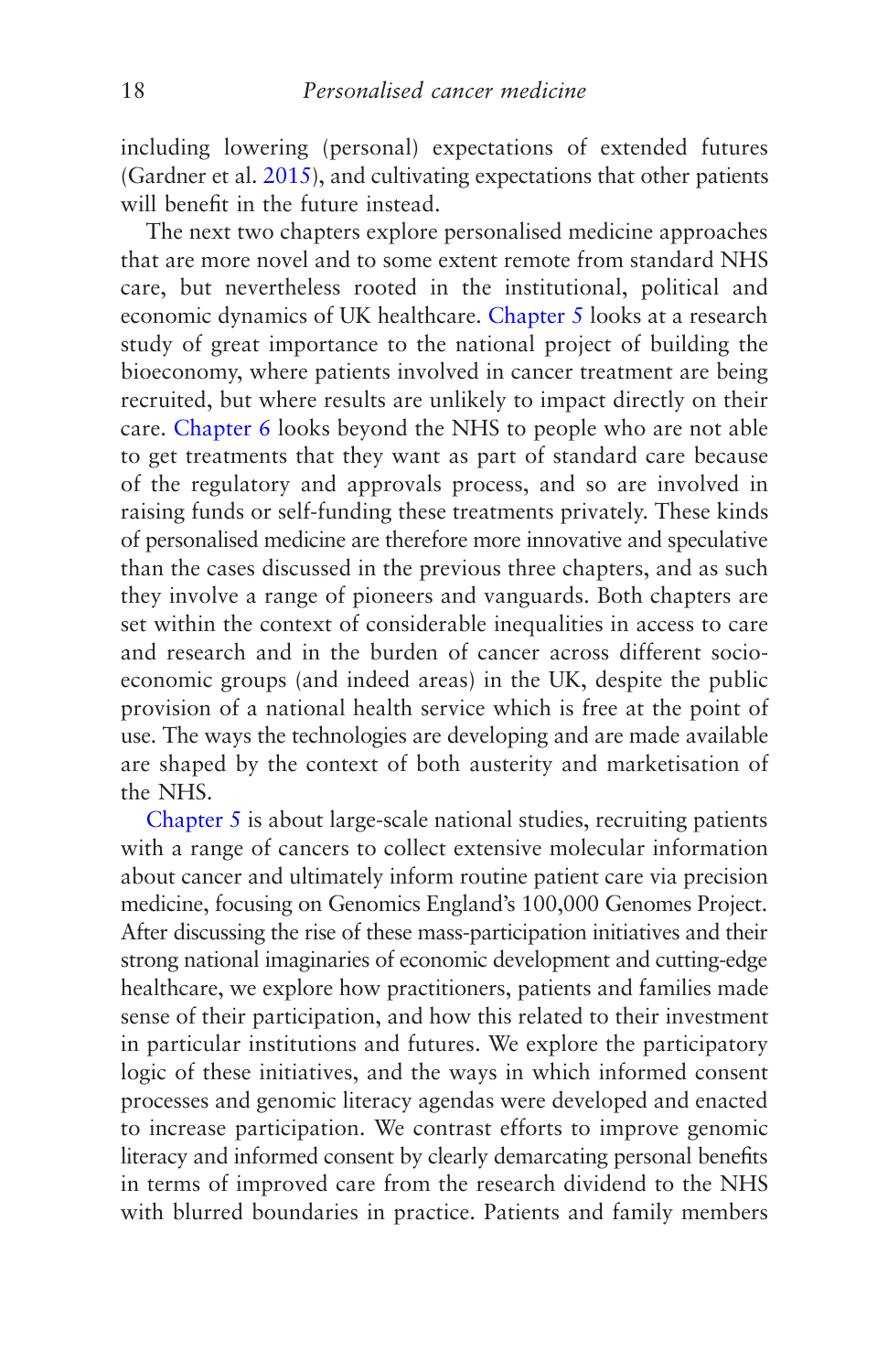#### *Introduction* 19

were seeking care through participation and reworking efforts to improve their understanding to establish their worth as a patient and ensure optimal, personalised care into the future. We explore how this was managed by professionals to meet the aims of the programme despite their reservations about its value and implications.

While many cancer patients experience molecular diagnostics and targeted therapies as part of standard treatment or through clinical trials provided free-of-charge within the NHS, others turn to private providers to craft their own care pathways, utilising private health insurance, spending savings, taking out loans or raising money via crowdfunding online. In [Chapter 6,](#page-191-0) we explore how practitioners, patients and their relatives seek to tailor their care and treatment pathways via these kinds of engagement with private healthcare. We examine the ambivalence about access to expensive experimental treatments as part of NHS or private care, and draw associations between optimisation, actionability and adaptability via personalised diagnosis and therapies and patient entrepreneurship and the intensified responsibilities for health and healthcare therein. Through this exploration we situate personalisation in relation to transformations in citizenship and consumption via social media platforms, and argue that this brings another layer of care, biosociality and identity work for patients and their relatives as they navigate the hopes and social obligations of personalised cancer therapies.

The final two chapters range across the material in the earlier chapters and bring in additional reflections about what is missing from the focus on personalisation, prediction and especially participation across our research, and in the wider public and personal narratives about personalised medicine we have been able to document. [Chapter 7](#page-219-0) considers non-participation and exclusions as well as reservation, consternation and rejections around genomic medicine in our research and in the public sphere more generally. We investigate the particular social and cultural contexts in which disengagement and resistance are generated. Exploring negative views and experiences or simply a lack of response to genomic medicine, we consider when these kinds of personalised medicine are 'not relevant to us' and why some people just do not have the capacity or resources to engage with them. Rejecting or refusing opportunities to engage with genomic medicine also results from the awareness of contested priorities such as health equality or preventive healthcare as well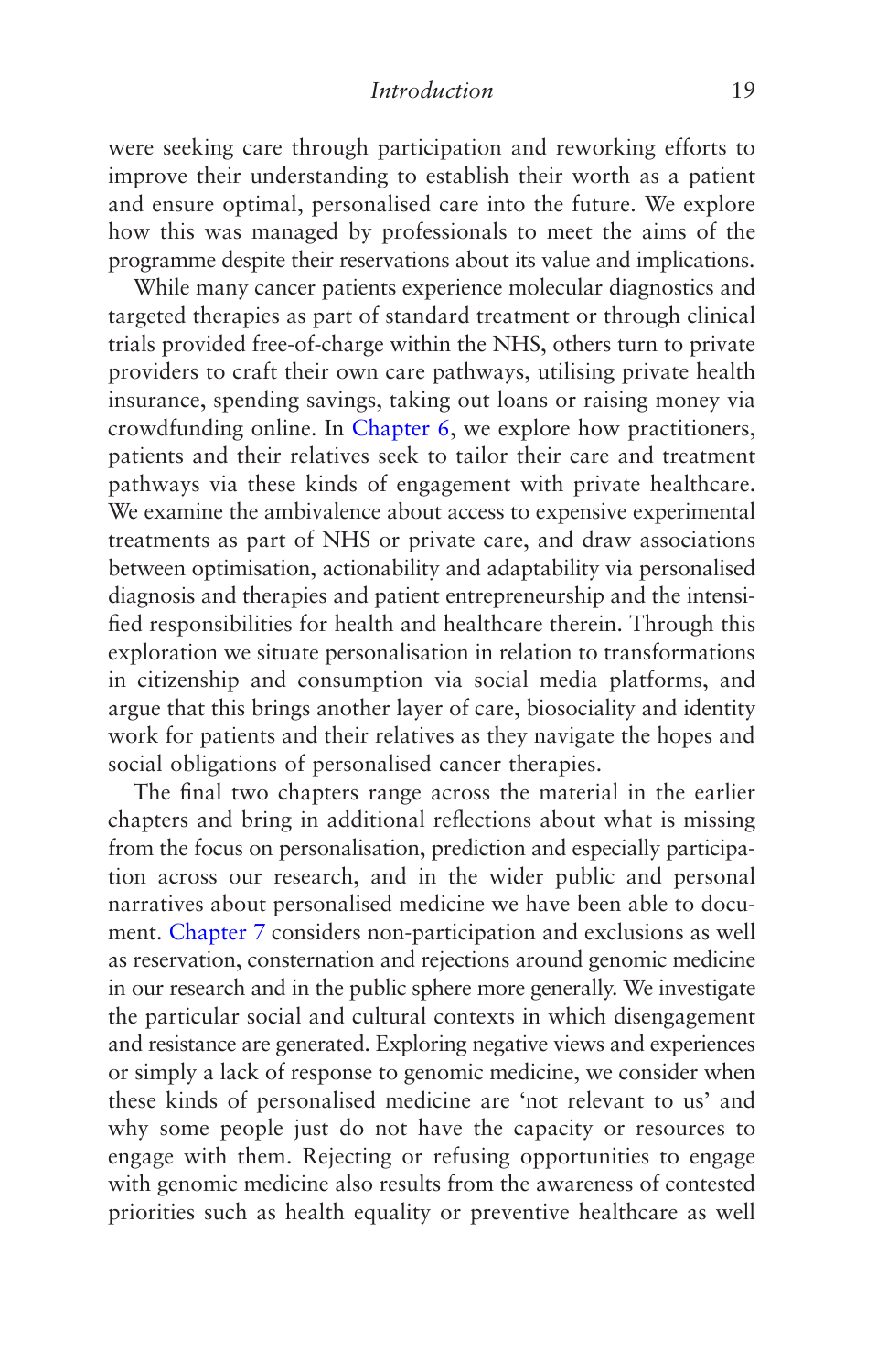<span id="page-28-0"></span>as a commitment to other forms of care. Not every patient can or wants to craft their own treatment pathway, or looks to the future with a sense of agency and control, and we reflect on what it means to opt out, be excluded or feel left behind by these kinds of research and care. We also discuss the ways in which different agencies and actors strive to tackle disengagement by reaching out to different communities to appeal to their sense of responsibility towards contributing to the prospects of better care for individuals and the community now and in the future. We argue that these practices present an important counterpoint to the dominant, inclusive vision of P4 medicine, particularly with regard to personalisation and participation.

In the Conclusion we draw together some broad conclusions from our case studies, reflecting on how future-crafting operates across the different groups, technologies, experiences, accounts and settings that we have explored and the kinds of work and value involved therein. We consider what rethinking and revaluing the kinds of work and futures we have encountered would mean for future research and practice.

#### **Notes**

- [1](#page-10-0) Award number 104831/z/14/2 (2015–20). Ethics approval NHS REC 1 and 2 and AREA Ethics Committee University of Leeds and University of Edinburgh Usher Research Ethics Group.
- [2](#page-10-0) We have anonymised interview and observational data, using pseudonyms where we draw extensively on quotes and fieldnotes involving participants, and general designations when we use quotes or fieldnotes illustratively (e.g. 'patient' or 'oncologist').
- [3](#page-13-0) [www.cancerresearchUK.org/health-professional/cancer-statistics-for-the-UK](http://www.cancerresearchuk.org/health-professional/cancer-statistics-for-the-UK) (accessed 22 October 2019).
- [4](#page-13-0) In England cancers with the lowest five-year survival estimates are mesothelioma  $(6.6\%)$ , pancreatic cancer  $(6.9\%)$  and brain cancer  $(11.5\%).$ Testicular cancer (96.8%), melonoma of skin (91.7%) and thyroid cancer (88.5%) have the highest five-year survival estimates (Nuffield Trust five-year cancer survival rates for adults in England between 2011 and 2015, followed up to 2016). Breast cancer is the most common cancer in women worldwide. Survival has improved due to advances in treatment,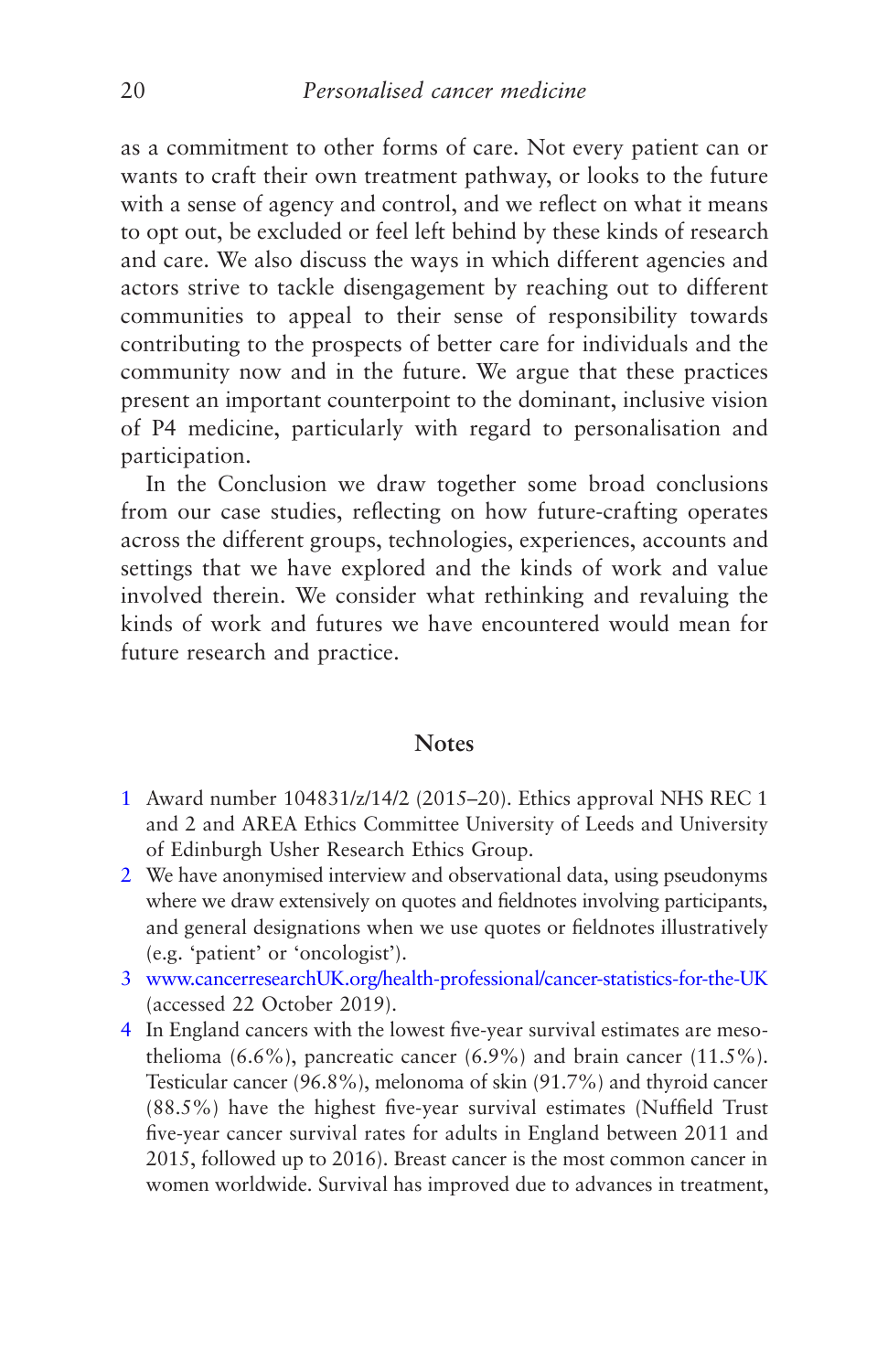<span id="page-29-0"></span>better screening programmes and awareness. Five-year survival rates for breast cancer in UK have improved, reaching 85.6% in 2010–14.

- [5](#page-13-0) The UK has good screening arrangements but when compared to other similarly wealthy countries (e.g. Japan, Australia) (see [www.](http://www.nuffieldtrust.org.uk/resource/cancer-survival-rates) [nuffieldtrust.org.UK/resource/cancer-survival-rates](http://www.nuffieldtrust.org.uk/resource/cancer-survival-rates) (accessed 2 October 2019)), Cancer Research UK estimates that more than 1 in 10 NHS diagnostic posts are unfilled and thousands more NHS staff will be needed in the future (see [www.cancerresearchUK.org/get-involved/campaign-for-us/](http://www.cancerresearchuk.org/get-involved/campaign-for-us/shoulder-to-shoulder#Shoulder_to_shoulder_across_the_UK) [shoulder-to-shoulder#Shoulder\\_to\\_shoulder\\_across\\_the\\_UK](http://www.cancerresearchuk.org/get-involved/campaign-for-us/shoulder-to-shoulder#Shoulder_to_shoulder_across_the_UK) (accessed 2 October 2019)).
- [6](#page-24-0) [www.cancerresearchUK.org/health-professional/cancer-statistics/statistics](http://www.cancerresearchuk.org/health-professional/cancer-statistics/statistics-by-cancer-type/breast-cancer#heading-Two)[by-cancer-type/breast-cancer#heading-Two](http://www.cancerresearchuk.org/health-professional/cancer-statistics/statistics-by-cancer-type/breast-cancer#heading-Two) (accessed 28 October 2019).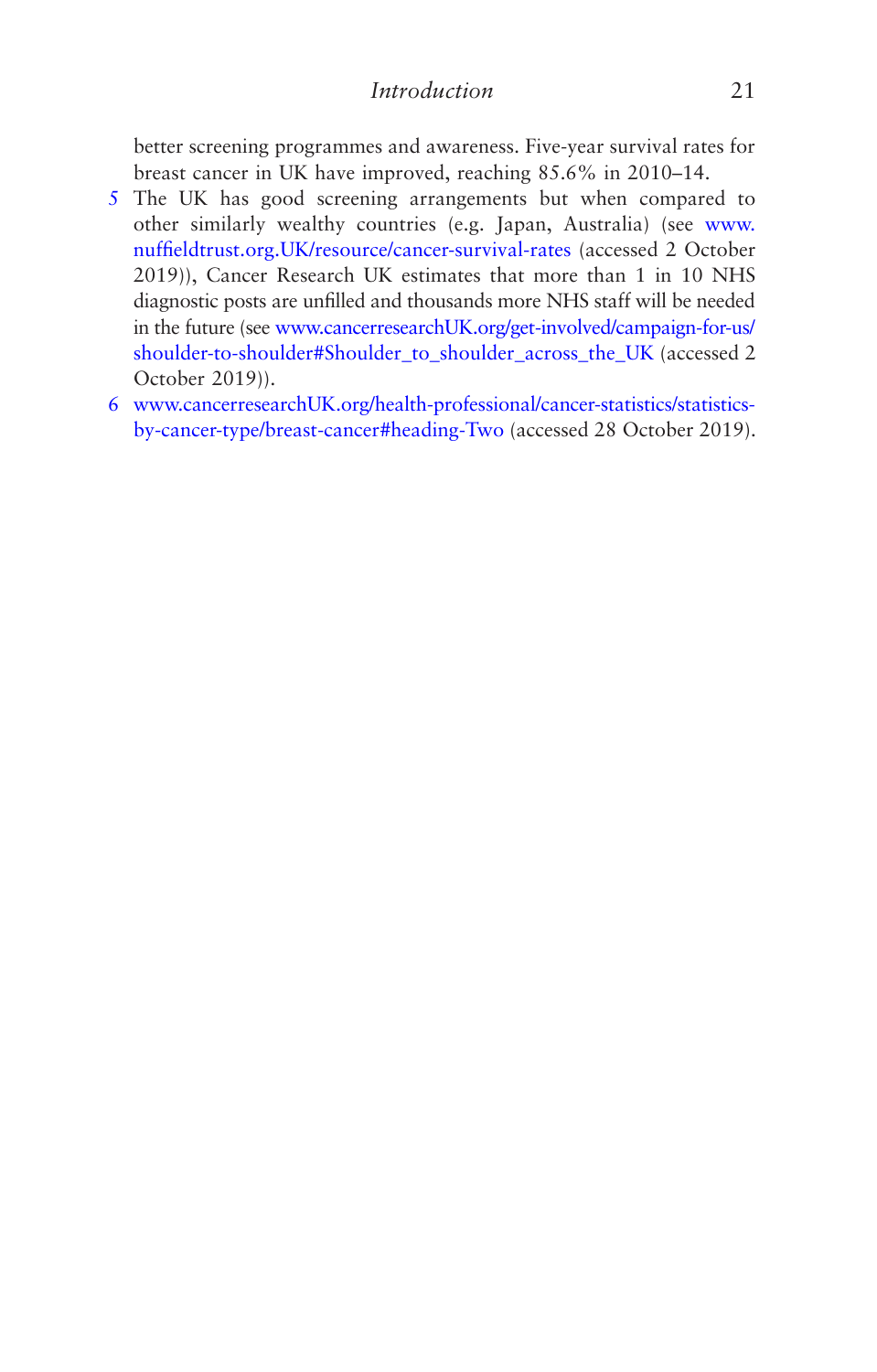# <span id="page-30-0"></span>Personalising cancer treatment and [diagnosis through genomic medicine](#page-5-0)

In this chapter, we explore how the promise and the work of personalised cancer medicine has evolved as genomic medicine has advanced. We trace some of the forms of value this has generated for patients and practitioners, industry and economies, and set the scene for our wider exploration of how this kind of future-crafting is reshaping the roles and responsibilities of cancer patients and practitioners. Drawing on a range of social scientific literatures and studies on genomic medicine for cancer, together with data from our own case studies, we discuss how patients and their families are enrolled in cancer-related genomic medicine, not just as end-users, but as co-producers of genomic knowledge and technologies. We consider how this, in turn, enacts personal and collective futures where cancer, if not cured, will be held at bay by molecular monitoring and tailored treatments.

Throughout we try to shine a light on how patients as service users, research participants, representatives, advocates, campaigners and supporters of fellow patients as well as their carers, families and friends enact, query and transform promissory visions and agendas for personalised, predictive and preventative cancer medicine through different kinds of participation (and non-participation). We trace how patients and their families engage with personalised genomic medicine for cancer through various kinds of clinical and other encounters and partnerships. We explore co-production and efforts to 'empower patients, researchers and providers to work together toward development of individualised care' in the words of the mission statement of the US NIH Precision Medicine initiative,<sup>[1](#page-64-0)</sup> and trace the kinds of participation involved in 'participatory medicine' (Hood and Auffray [2013\)](#page-270-0). As Prainsack ([2017\)](#page-275-0) notes, the emphasis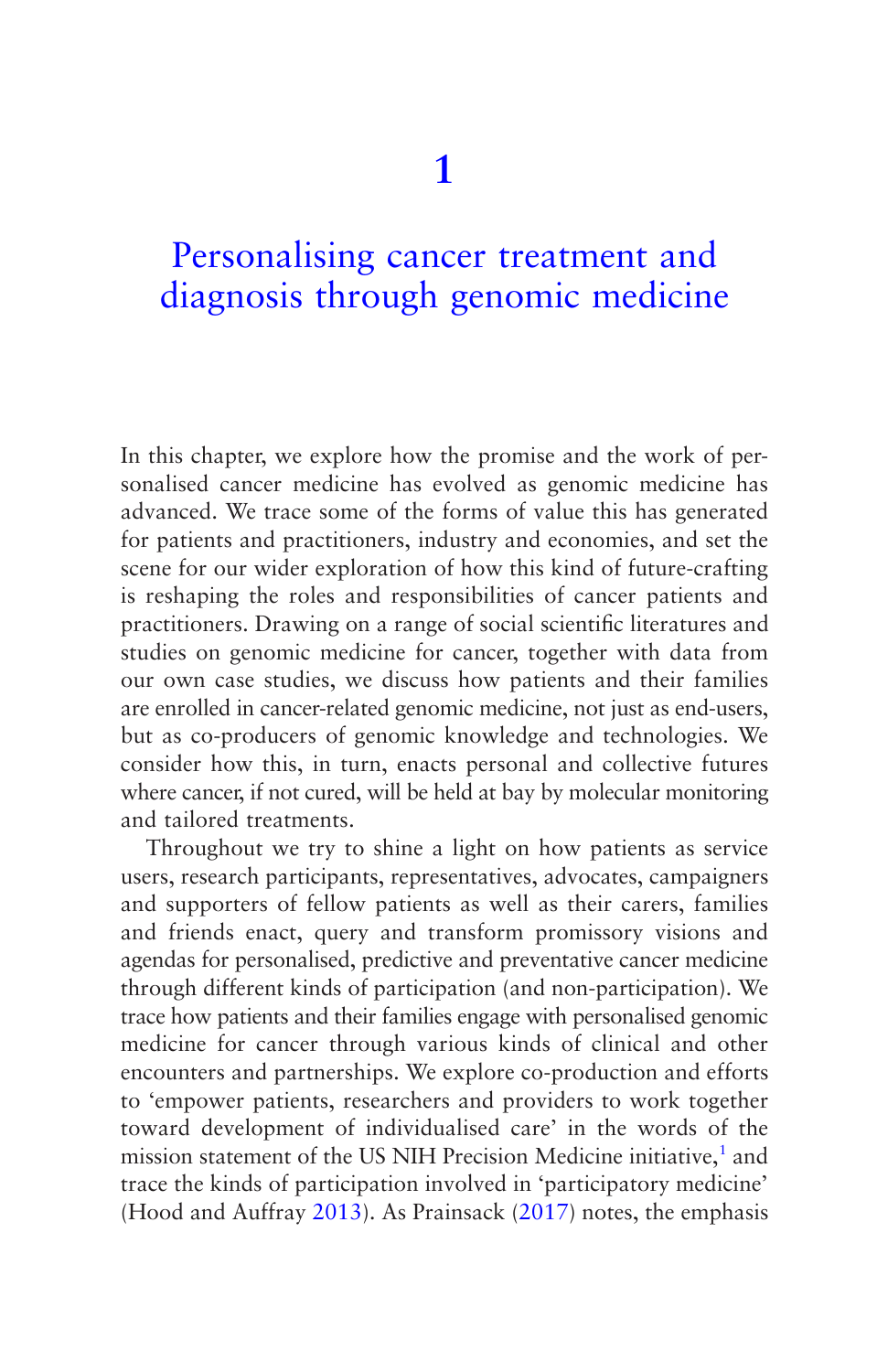is on patients driving these new agendas, inviting them to generate data *and* push the boundaries of research and care. Drawing on Adams et al.'s discussion of anticipation and futures, it appears that personalised medicine 'mobilizes everything and everyone', aiming for certainty but working in a context of the 'ever changing nature of truth' ([2009:](#page-264-0) 256, 246).

One key area of consideration is patients' involvement in novel kinds of adaptive clinical trials that create moral, epistemic and commercial value through the continual negotiation of best possible futures for patients as individuals and as a collective (Montgomery [2017a; 2017b\)](#page-273-0). We investigate the rise of 'experimental patients' in molecular oncology; patients who are actively involved in crafting treatment regimes together with healthcare professionals, including as research participants. We will also explore how patients, including potential and past patients, together with others affected by cancer in their families, act as advocates for personalised genomic medicine, particularly in relation to access to trials and costly experimental drugs, as part of these anticipatory regimes (Adams et al. [2009](#page-264-0)). Although regulatory and healthcare systems are adapting to accommodate these novel interventions, concerns about access as well as cost-effectiveness have kept the issue of cancer drugs firmly on political and personal agendas. What kinds of collective and individual actions does this bring for cancer patients and their families seeking access to novel therapies or diagnostics? How does this perform hope and anticipation about the future of personalised medicine? What kind of value does this produce and for whom?

One of the difficulties with reviewing the evolution of personalised genomic medicine for cancer is knowing where to start. Rooting the 'origin' of personalised medicine in the development of targeted therapies such as Gleevec or Herceptin foregrounds one set of technologies at the expense of other kinds of research and innovation and other kinds of practices and actors involved in these processes. The risk of a potted or so-called 'Whig' history of personalised genomic medicine for cancer is that it replicates the kinds of narratives we need to examine critically. We can think of this as the 'magic bullet' discourse – where a particular drug is given pride of place as the new cure for disease and stories are written about the heroic scientists and doctors involved in its development – a common cultural trope that can be found across policy, professional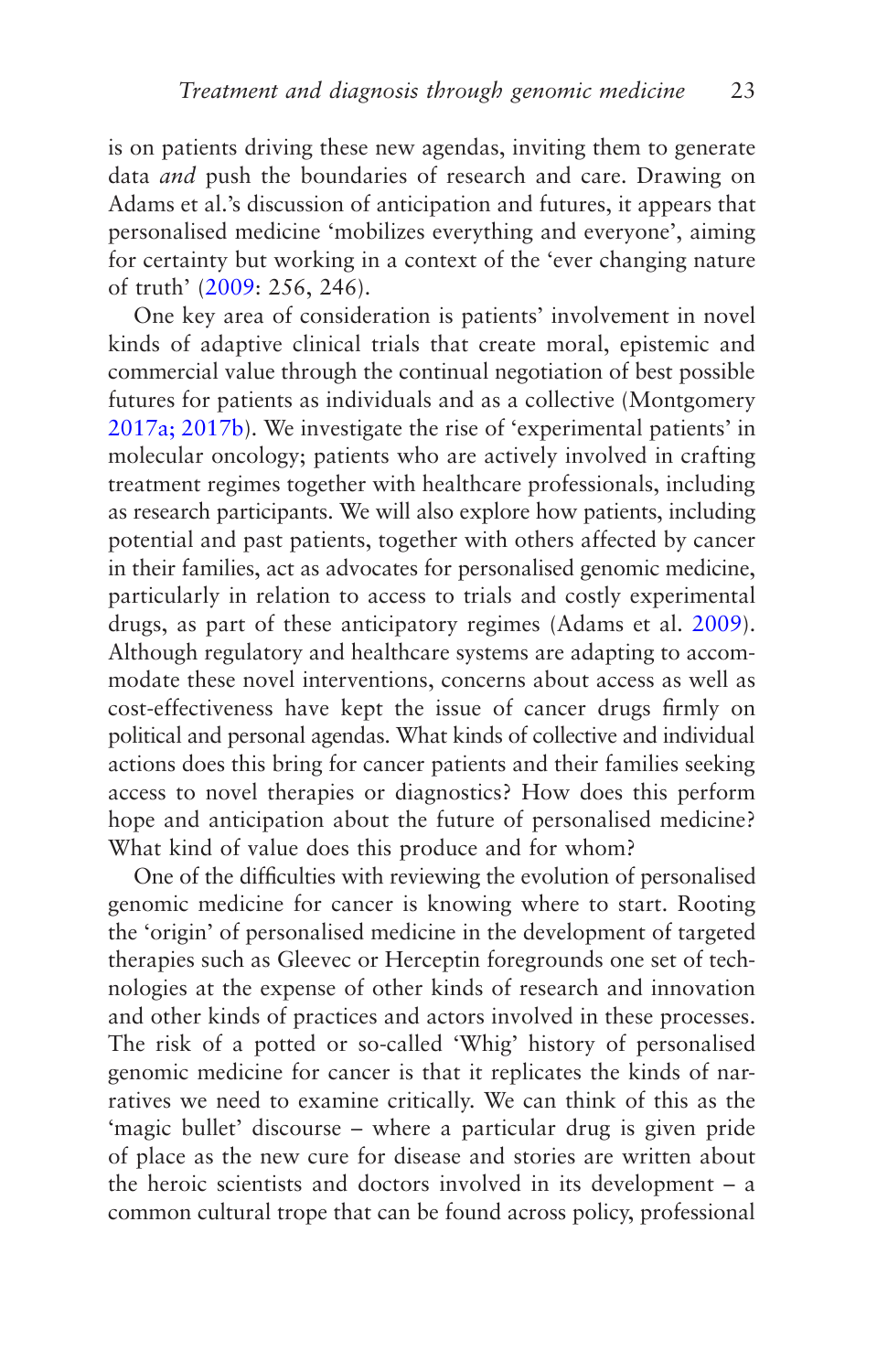and patient accounts. To avoid replicating this, we try to offer a set of reflections on interlinked social and technological developments that form part of the story of personalised genomic medicine for cancer. We have ordered this into sections and tried to give a sense of chronology for ease of reading, but we would like to stress that we have not ranked these sections by importance. We adopt the same approach for the remainder of the book which looks more closely at a series of case studies of personalised genomic medicine for cancer.

We have also tried to exercise caution around claims to novelty. Although we can see the transformative nature of current initiatives that are driving new practices, collaborations and partnerships, we must remember that personalised medicine is not entirely new. Clinical practice has always made adjustments, for example to dosages based on the individual characteristics of patients: one size has never fitted all, even with much evidence-based medicine being driven by standard protocols (Longo [2013\)](#page-272-0). So we must take care to appreciate personalised medicine as a 'rhetorical entity' (Van Lente and Rip [1998](#page-277-0)), used by actors from industry, government, regulation, academia, patient advocacy and clinical practice 'to not only describe a future state but to bring it into being' (Tutton [2012: 1721\)](#page-277-0). Approaching innovation as a series of incremental shifts and reassemblages of genomic and other data, together with wider agendas of personalisation and participation, we need to attend to ideas of patient centredness, shared decision making, patient involvement and empowerment (Mead and Bower [2000](#page-273-0); Greenhalgh [2009](#page-269-0)), as well as the integration of genomic information with an increasingly wide range of clinical, social and personal information.

#### **Targeted treatments: a start to the story of personalised genomic medicine for cancer**

Cancer came to be understood as a genetic disease in the 1980s when immunochemistry researchers began to coalesce around the so-called oncogene paradigm, approaching cancer as a subcellular disease to be treated by interfering with biochemical processes within, between and on cell surfaces. Focusing on the role of somatic, as opposed to germline (inherited), genetic mutations in stimulating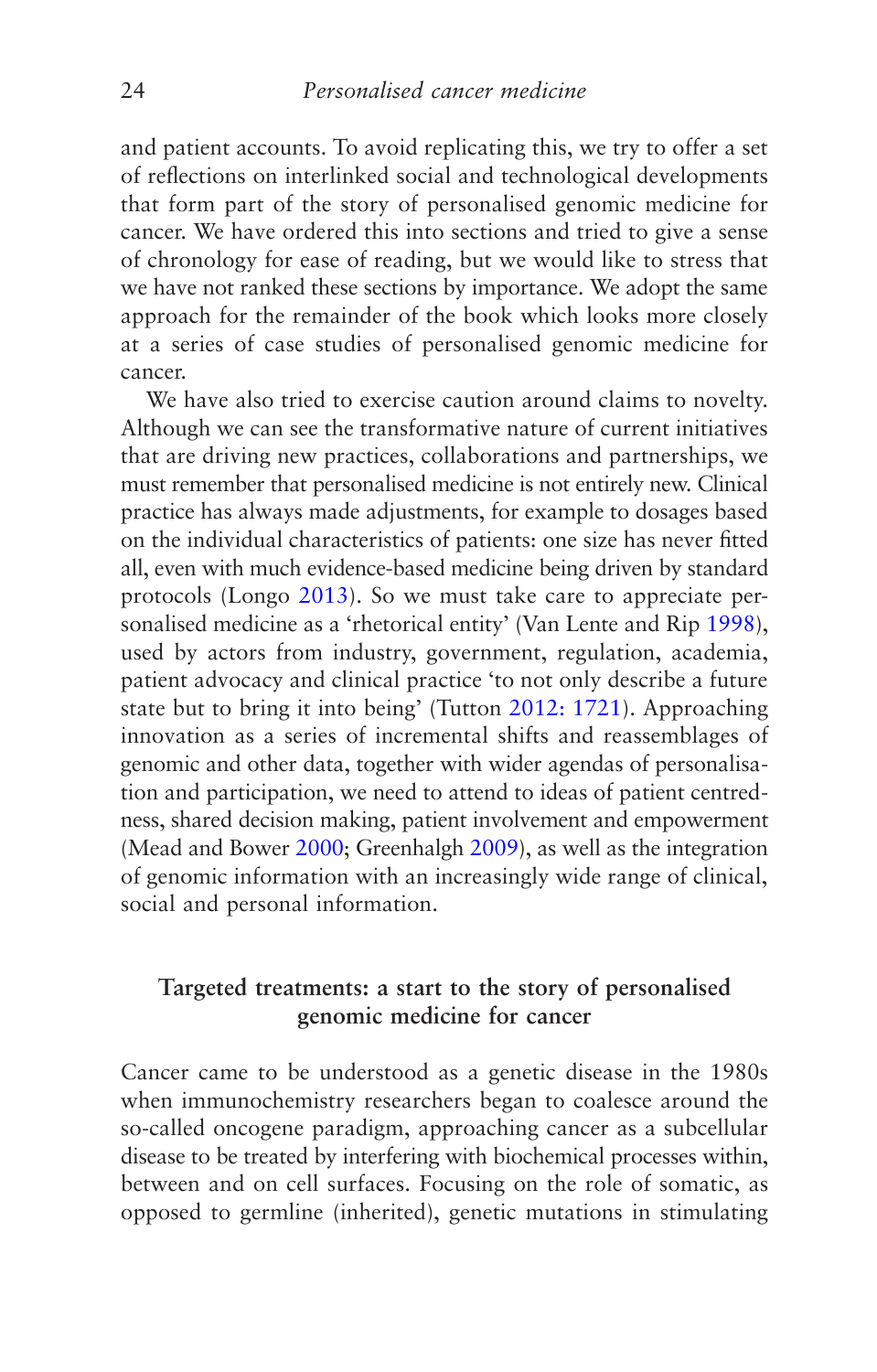the excessive growth and division of cells which formed tumours, researchers identified candidate mutations and studied the expression of proteins in patients to identify subgroups of patients with these particular genetic variations. Attention turned to blocking the action of these genes through drugs – monoclonal antibodies. These act on the genetic signalling pathway to inhibit the production of specific proteins that encourage tumour growth. What was once understood as one type of cancer became subdivided into several different subtypes (Yeo and Guan [2017](#page-278-0)). Through these developments, biomarker testing and treatment became entwined in so-called 'theragnostics', shifting the process of regulatory approval to accommodate the integration of testing technologies into treatment decisions and provisions (Fujimura [1996](#page-268-0); Morange [1997;](#page-274-0) van Helvoort [1999;](#page-277-0) Keating and Cambrosio [2011\)](#page-271-0).

As efforts intensified to identify more and more mutations with potentially actionable (druggable) pathways and to test this through ever more complex clinical trials, patients' participation in research grew. Of course, there is a long track record of patients being part of experiments in cancer medicine, but we see a shift in the scale and promise of experimentation developing over this period, as many more kinds of subtypes and targeted therapies emerged to be tried in combination (DeVita and Chu [2008](#page-267-0); Keating and Cambrosio [2011](#page-271-0); Jain [2013\)](#page-270-0). Research became almost routinised in contemporary cancer care.

The molecular turn in cancer has deep and complex roots, but there are two paradigmatic cases that are frequently invoked as part of its history: Gleevec and Herceptin. Through telling and retelling these stories, the possibilities of personalised genomic medicine for cancer are reproduced, generating support for medical research and more permissive regulation to facilitate more of these kinds of 'wins'. Patients form an important part of these accounts, collectively and individually, as we now go on to explore.

Although Herceptin is the best-known case of early targeted therapies for cancer, scientists and social scientists have argued that it is actually imatinib (Gleevec), a small molecule that interferes with molecular pathways in chronic myeloid leukemia (CML), that is closer to a paradigm case. As Keating and Cambrosio have documented in the in-depth analysis in their book *Cancer on Trial*, Gleevec, as one of the early targeted therapies granted approval, ushered in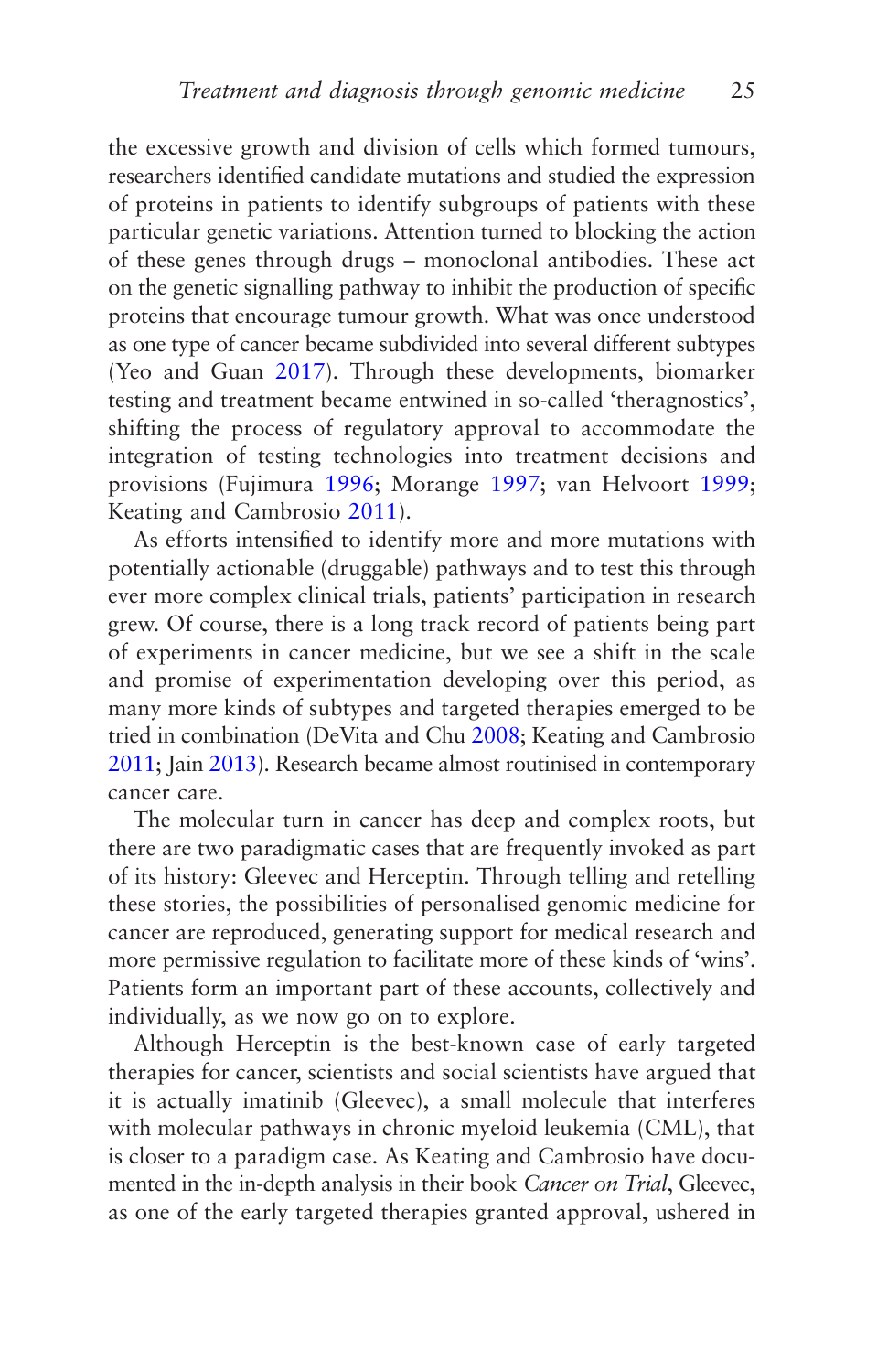a 'new era of therapeutic agents produced using the tools of molecular biology' [\(2011](#page-271-0): 303). This development was considered revolutionary: Dan Vasella, the CEO of Novartis, the manufacturers, called his co-authored book about the drug *Magic cancer bullet: how a tiny orange pill is rewriting medical history* (Vasella and Slater [2003](#page-277-0)).

Yet, as Keating and Cambrosio [\(2011](#page-271-0)) demonstrate, the transformative nature of Gleevec was not just a matter of molecular pathways, but of research and regulatory processes. The trial phases proceeded rapidly and involved higher numbers of patients than usual because of a demand for participation in the context of the hope of a cure. Participants on Phase 1 trials had typically failed standard therapy but were nevertheless considered healthy enough to withstand the trial. The results were described as remarkable, with the vast majority of patients who received doses greater than 300mg going into complete remission. But there was a catch: remission was linked to continued use, thereby transforming CML into a more manageable, longer-term condition.

Phase 2 trials followed from the initial success at Phase 1 and involved high numbers of participants, achieved in part through developing an international network of trial sites and the continued involvement of Novartis in trial audit and review. Patients, too, had a role in ensuring that such research took place via the involvement of patient groups and activists. Keating and Cambrosio [\(2011](#page-271-0)) note that a patient petition supporting the trial was launched on the internet by a Montreal CML patient, gathering 3,000 signatures within a matter of weeks. Novartis reported receiving many letters and phone calls from patients, and their relatives, seeking access to the drug.

Subsequent Gleevec trials also saw the same kind of active patienthood, including what Keating and Cambrosio call 'epistemological activism' ([2011:](#page-271-0) 340). They give the example of patients with rare gastrointestinal tumours (GIST) who organised a patient group called the Life Raft Group. Because some GIST patients had been found to be responsive to Gleevec, this kind of public patienthood focused on sharing information on trials and data on side-effects and performance. As personalised genomic medicine for cancer developed, these new kinds of patient collectives gained an increasing foothold in institutional practices such as data monitoring committees, as well as co-hosting meetings of various cancer stakeholders, in what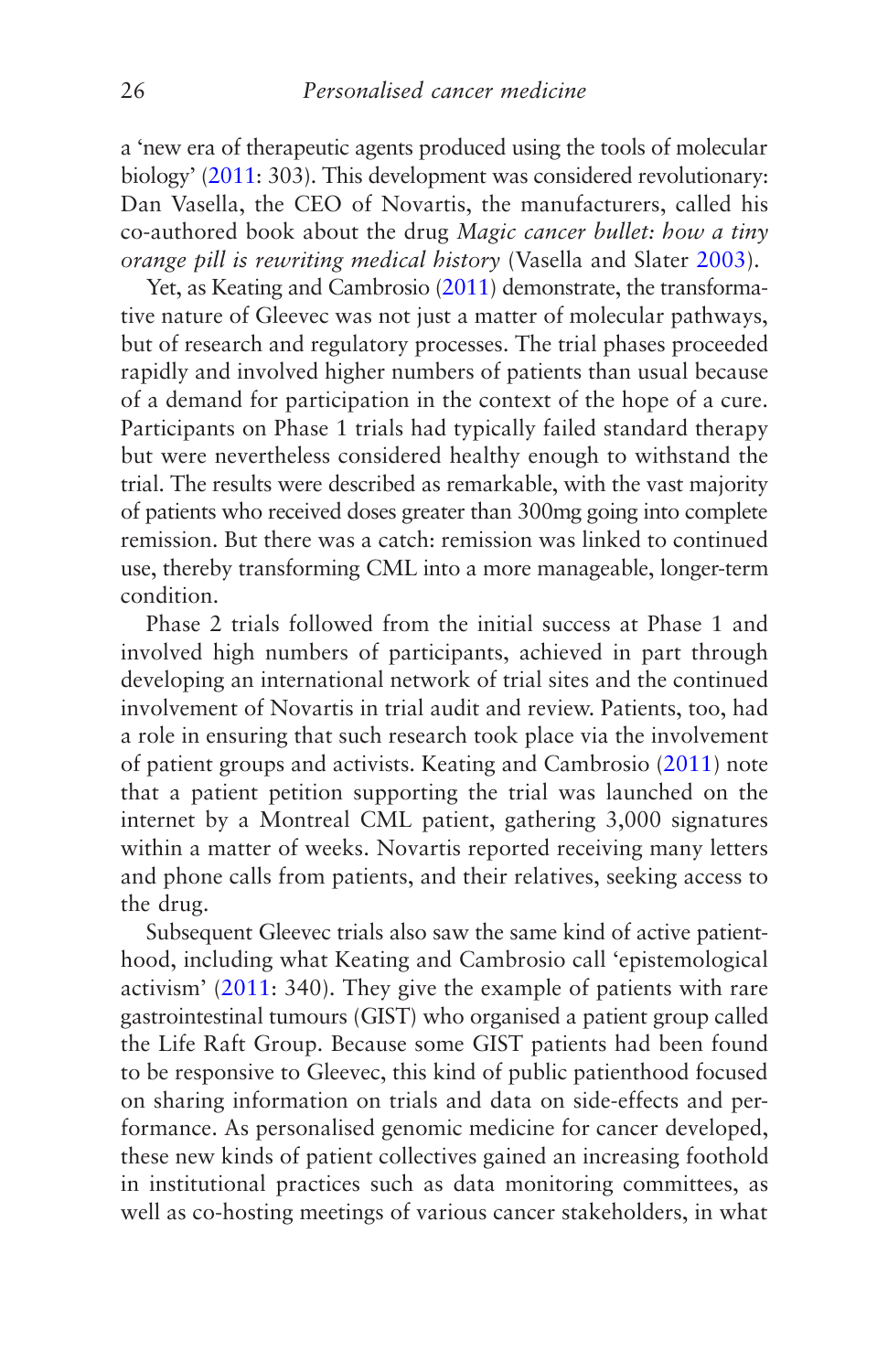authors such as Callon and Rabeharisoa [\(2008](#page-266-0)) have described as hybrid research collectives.

Gleevec was approved rapidly by the US Food and Drug Administration (FDA), less than four years after the first human dose. Its success and promise caused regulatory processes to speed up to accommodate similar innovations. Alongside these novel regulatory, partnership and trial arrangements, Gleevec also introduced a new pricing structure which saw a departure from so-called blockbuster drugs to the provision of stratified, higher-priced medicines for smaller groups of patients, so-called 'niche-busters' (Keating and Cambrosio [2011](#page-271-0): 319).

As the GIST example illustrates, the approach taken with Gleevec is also being used for other cancers with similar molecular anomalies (Rajan [2006](#page-275-0); Madhu [2017](#page-272-0)). Keating and Cambrosio [\(2011](#page-271-0)) note that these processes of redefinition were achieved in part via a proliferation of trials. By 2002 Gleevec had been part of over forty trials for a range of cancers sharing common molecular abnormalities. Gleevec also spawned a range of drug innovations. Given that a small number of patients can develop resistance to the drug, and changing the dose does not always help to manage this, this required patients to switch to other therapies. This introduces a 'proliferation of targeted agents aimed at similar pathways or receptors [which] may transform the oncology drug market' (Keating and Cambrosio [2011](#page-271-0): 327).

Gleevec is now an established part of treatment for CML and other cancers such as gastrointestinal tumours. Patients and practitioners have come to experience some of these cancers as chronic and treatable because of these molecular actors, further motivating the promissory discourses of personalisation and cure. One of our interviewees, Andrew, who had acute myeloid leukemia, described his leukemia as a group of terrorists being fought by the British Army, with Mylotarg (a targeted therapy) described as a 'sniper', able to target abnormal cells with greater precision: 'It's actually very encouraging, it's very personalised and you think, this isn't just generic, this is to give me as an individual person the best chance of survival here.' However, other patients, who have been on targeted treatments long term, were less invested in the promise of personalisation as their treatment regimes, and indeed their cancer, became unremarkable in their everyday lives. Although one person who was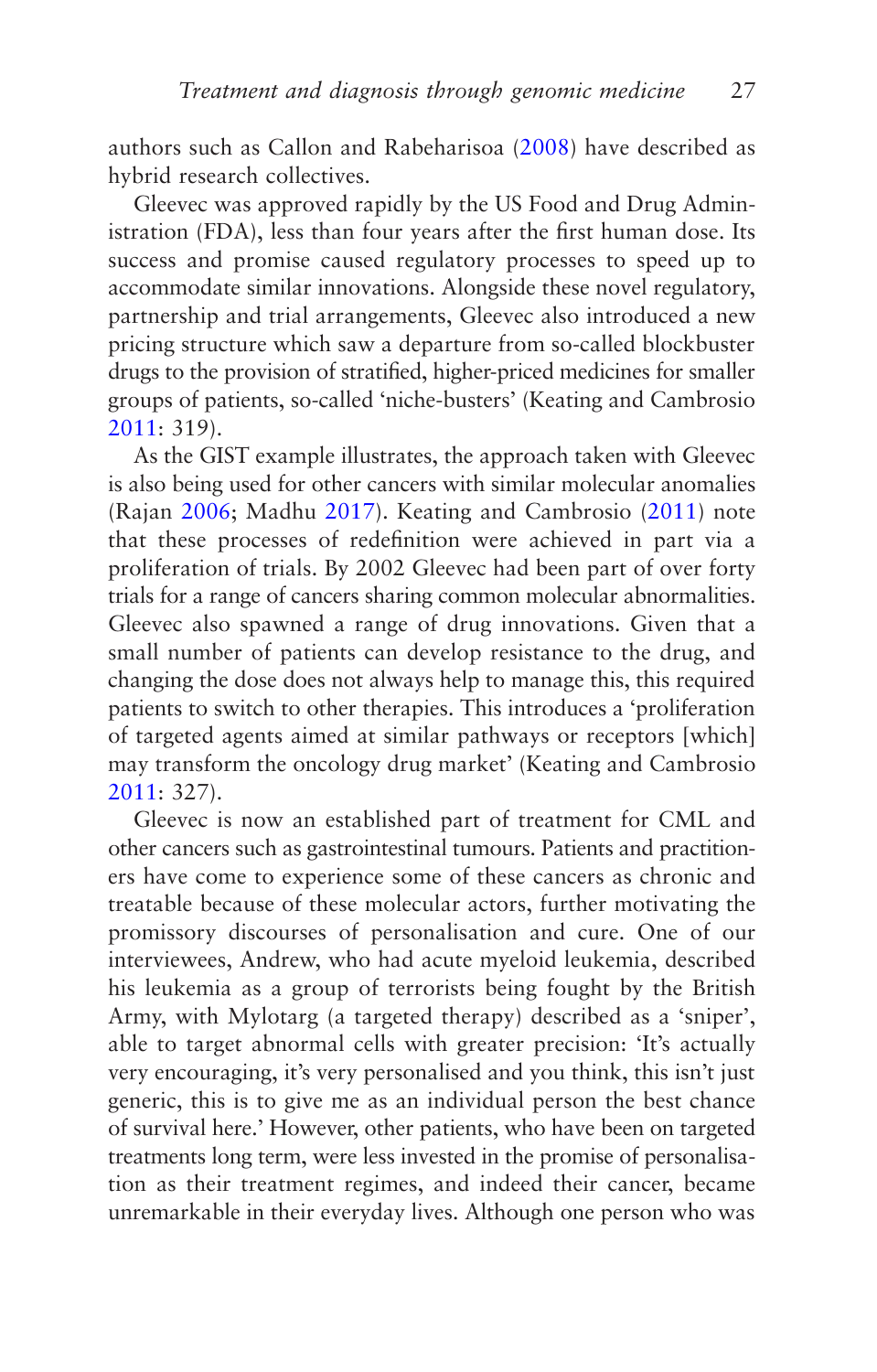on Gleevec long term considered himself 'lucky to have had that type of cancer', and to be treated with targeted therapy to which he 'responded very well', he also described feeling like a 'fraud' because of the treatment's success: 'When people say, "how's your leukemia?" it's almost like I'd forgotten I'd got it.' Others with blood cancers we interviewed were more anxious around the personalisation of treatment, expressing concern about resources. For example, one of our interviewees, Bianca, had been diagnosed with AML eighteen months prior to her interview, and had been referred urgently for treatment due to the severity of her condition. She described having a 'weird' leukemia profile, showing both a 'good' and 'bad profile' in terms of her chances of staying in remission following chemotherapy. This provoked uncertainty about her treatment plan, with the eventual decision that she undergo several rounds of chemotherapy to 'get her into remission', followed by a stem cell transplant. Bianca elaborated her mixed feelings about personalised treatment:

I suppose in a way it gives you confidence that the treatment you're getting is as personal and appropriate for you … but … it's also a little bit kind of worrying, because you think … if all kinds of leukaemia were exactly the same would … the ability to deal with leukaemia and have a good prognosis be higher if they were only, if there was only one brand of leukemia and you could focus everything on that, then would the outcomes improve, or because all these different brands exist and you've got to spend time dealing with all these different brands, does that mean eventual outcomes are going to be lower because resources are being spread more widely?

As this excerpt demonstrates, personalised genomic medicine sparks a range of responses from patients, from positivity to anxieties about the meanings and implications of personalisation for one's own treatment, for other patients with different profiles and about access to treatment more generally. Making sense of these various options and their implications involves patients and their families in emotional labour, working with anxiety, as well as a sense of good fortune and gratitude.

Practitioners in this field also spoke of the complex negotiation of the different kinds of treatment and research opportunities that characterised their work with patients, an ongoing process of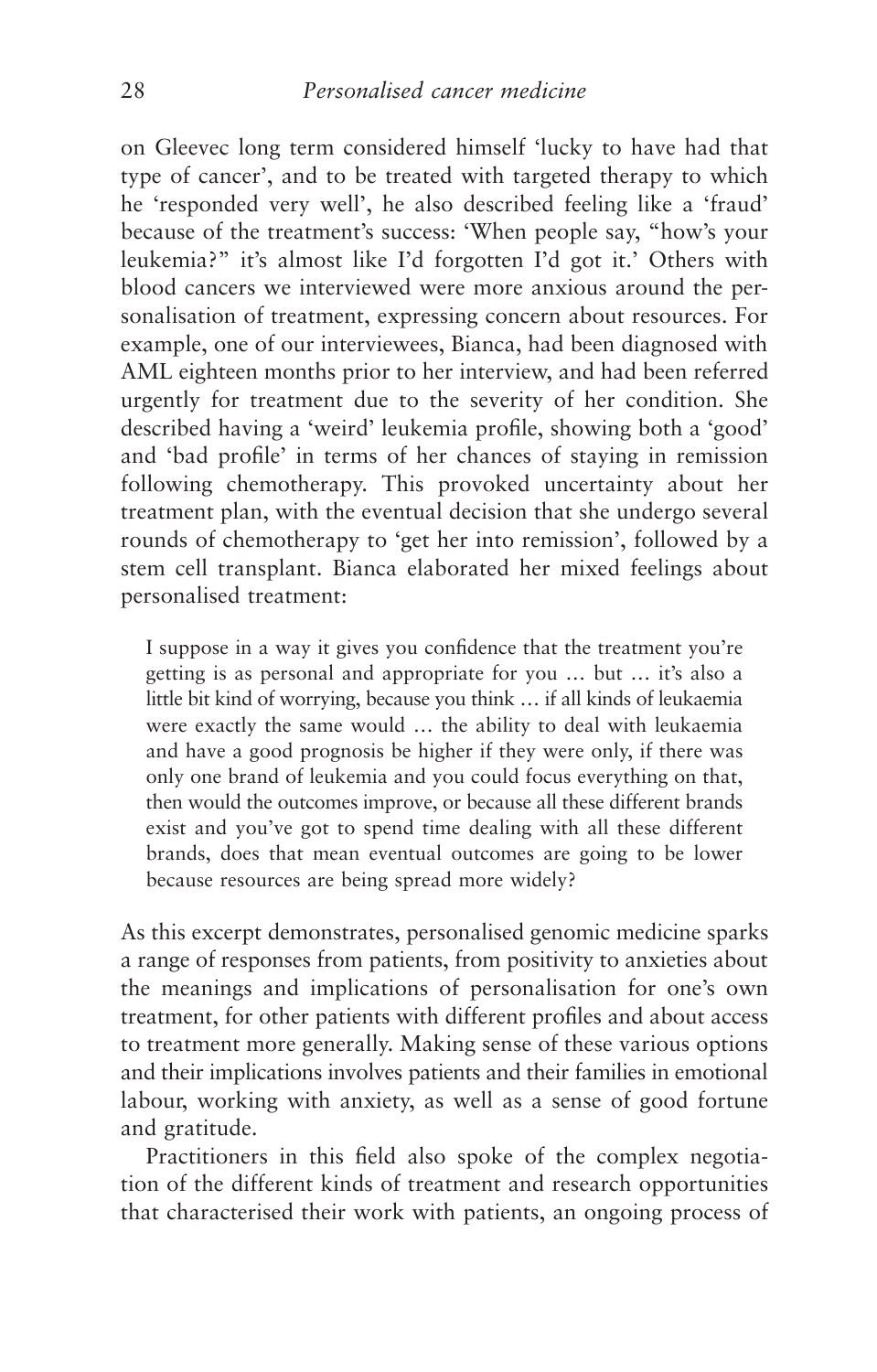optimisation of treatment for patients as individuals and of developing yet more personalised regimens for future patients as part of a wider bioeconomy. This involved moving between different registers of anticipation and promise, as captured in the excerpt from a senior haematologist below:

there's a drug we use here called Ibrutinib which is a so called BTK inhibitor and that blocks or counteracts the effect of a particular mutation in leukemia cells. And in some people that works brilliantly. But you can have a mutation in another gene called CARD11 which quite commonly occurs in association with it and it just doesn't work at all … The very first precision medicine was a type of leukemia, a drug called imatinib [Gleevec], and that worked fantastically well. And when I started off everybody who acquired myeloid leukemia died within about three or four years, and now virtually nobody dies of chronic myeloid leukemia. Now imatinib cost thirty thousand a year per patient for life, and we're going from – there's twenty-five new patients in the region a year but there's now something like five hundred people on active treatment (laughs) … And that's just for one very rare cancer … So there's a big economic argument here for only giving these drugs to people where it will work. But obviously the pharma companies would rather it was given to everybody (laughs). So it opens up a whole lot of areas like that as well. But at the clinical level, a lot of clinicians and patients would rather not know this, they would rather have the drug and see if it works rather than have an upfront prediction.

Here we see an account of a future of tailored medicine optimised to treat only patients who will benefit sitting alongside other accounts of tensions between providers and pharma and of patients and clinicians wanting to maintain uncertainty. This preserves a sense that their chances of success are being optimised – key themes that we will explore further throughout the book. At the same time, practitioners were also concerned about the proliferation of cancer subtypes and research activity in the blood cancer area, giving them a sense that they lacked specialisation and the capacity to deliver personalisation in a complex, ever-changing field, another key tension in our research. For example, two haematology nurses we talked with noted that the vast range of conditions meant that they are learning all the time and cannot become 'too specialised' when compared with colleagues in breast cancer care. Negotiating professional status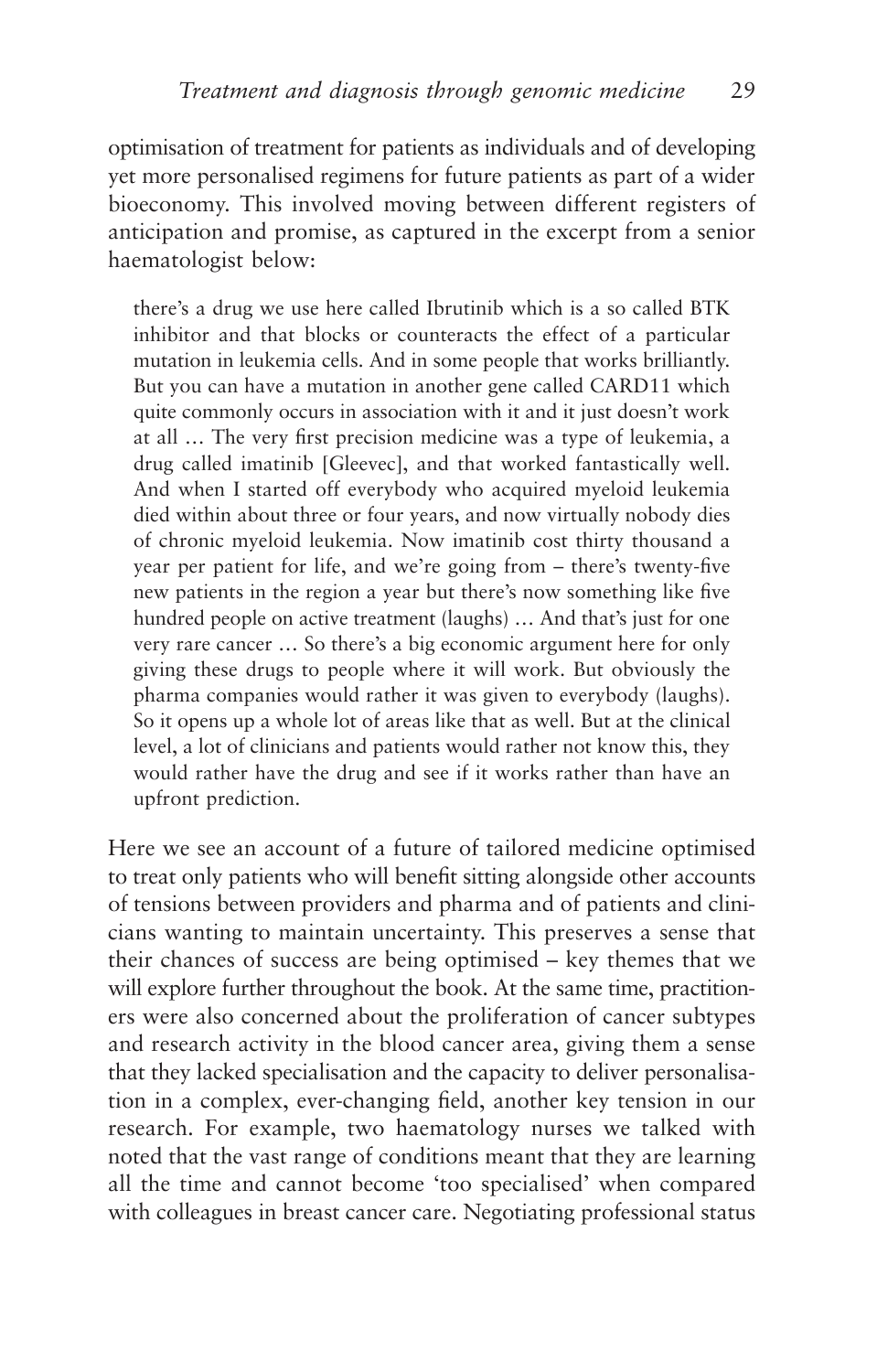and expertise was an integral part of delivering these new opportunities and future possibilities for patients.

Patients are part of the Gleevec story as research subjects, advocates and beneficiaries, but as our own research demonstrates, their experiences of personalised treatments are more wide ranging and complex than the optimistic stories of magic bullets or even epistemological activism might suggest. We can identify similar patterns with Herceptin, arguably an even better-known exemplar of transformative personalisation, as we now go on to discuss.

Herceptin's story is a key part of the success narrative of personalised cancer medicine, eclipsing Gleevec in the public imaginary, not least because of the gender health politics surrounding breast cancer research and care (see Hedgecoe [2004](#page-270-0); Abelson and Collins [2009](#page-264-0); Keating and Cambrosio [2011\)](#page-271-0). It was developed after scientists at the National Cancer Institute in the US found that a mutation in HER2 (Human Epidermal Growth Factor Receptor 2) could cause normal cells to grow uncontrollably and that the gene's protein was overexpressed in around 30 per cent of breast cancers. It was subsequently shown that an antibody specific to HER2 could slow the growth of breast cancer cells in the laboratory. University scientists went on to collaborate with Genetech, a company that is widely regarded as the pioneer of biotechnology, to develop a HER2-specific antibody called Trastuzumab (Herceptin). In the 1990s, trials of Herceptin, in combination with chemotherapy for patients with metastatic cancers, showed positive outcomes, increasing the median survival rate for patients on a combination of Herceptin and chemotherapy by five months as compared with patients on chemotherapy alone. It was first licensed by the FDA in 1998, for use in patients with metastatic breast cancer, and subsequently approved in the UK in 2002. Use was extended quite quickly, from a treatment for metastatic breast cancer (on its own or in combination with a specific chemotherapy, paclitaxel) to a treatment for early-stage breast cancer. Roche, which acquired a major stake in Genetech in 1990, successfully sought to extend Herceptin's licence to include early-stage breast cancers, and in 2006 the FDA licensed the drug for use with a combination of chemotherapies (doxorubicin, cyclophosphamide and paclitaxel) as an adjuvant treatment for patients with early-stage (localised) HER2 positive breast cancer after surgery. Herceptin became Roche's fifth highest-selling drug by 2002 (Hedgecoe [2004\)](#page-270-0), worth £460 million,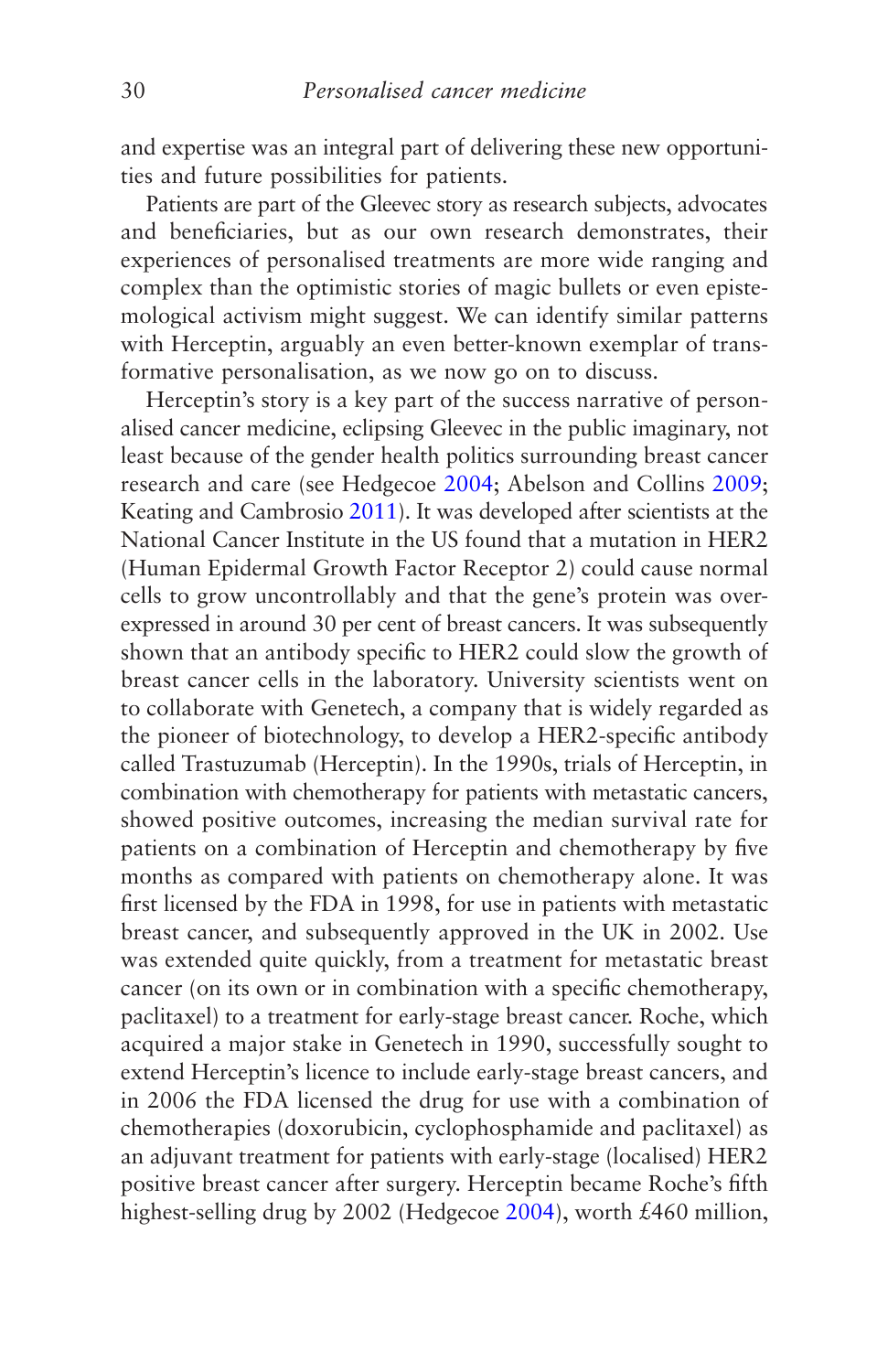<span id="page-39-0"></span>and led to a 20 per cent increase in Genetech profits. Herceptin also heralded the 'package' approach to test/treatment that persists today. Roche funded HER2 tests before the drug was approved, thus ensuring that it became embedded in oncology practice, preparing a pathway for the drug once it was approved.

As with Gleevec, patients feature in the story of Herceptin as advocates, especially as lobbyists for extending the licence of this treatment to early-stage breast cancer via a concerted media campaign. There is a strong history of advocacy among breast cancer patients, including grassroots movements such as Breast Cancer Action in San Francisco Bay in the US (Klawiter [2004](#page-271-0)) through to large-scale commercially funded breast cancer awareness campaigns (Sulik [2014](#page-276-0)). This kind of advocacy presaged a more institutionalised role for patient involvement as well as contributing to the high profiles of breast cancer and breast cancer experience that have shaped public discourse of cancer, including around survivorship, access to drugs and prevention and early detection.

Abraham [\(2009](#page-264-0)) highlights the alliances with patients and patient organisations that were involved in the promissory agendas around Herceptin, noting that Roche reputedly engaged public relations companies to encourage women to campaign for access to the drug, including in the NHS in the UK, in so doing constituting its own version of engaged and optimistic patienthood. A 2006 BBC report by Sanchia Berg<sup>[2](#page-64-0)</sup> described the experience of the late Professor Lisa Jardine, professor of history, public intellectual and former chair of the Human Fertilisation and Embryology Authority, who was contacted on behalf of Roche to assist with her accessing Herceptin prior to NICE approval. Although Jardine was reportedly alarmed by this PR exercise and did not enter into an arrangement with Roche, the report noted a number of cases covered in the national media of women who had early-stage breast cancer and whose Primary Care Trust (PCT) had refused funding for Herceptin, with the emphasis on trying to 'shame' trusts into funding the treatment. Herceptin, and the associated test for HER2, was subsequently approved by NICE for early-stage breast cancer, but questions were asked about the involvement of Roche in these media cases and about the speed of the decision, which appeared to be rushed according to some commentators in the Berg report, including Dr Richard Horton, the editor of *The Lancet*.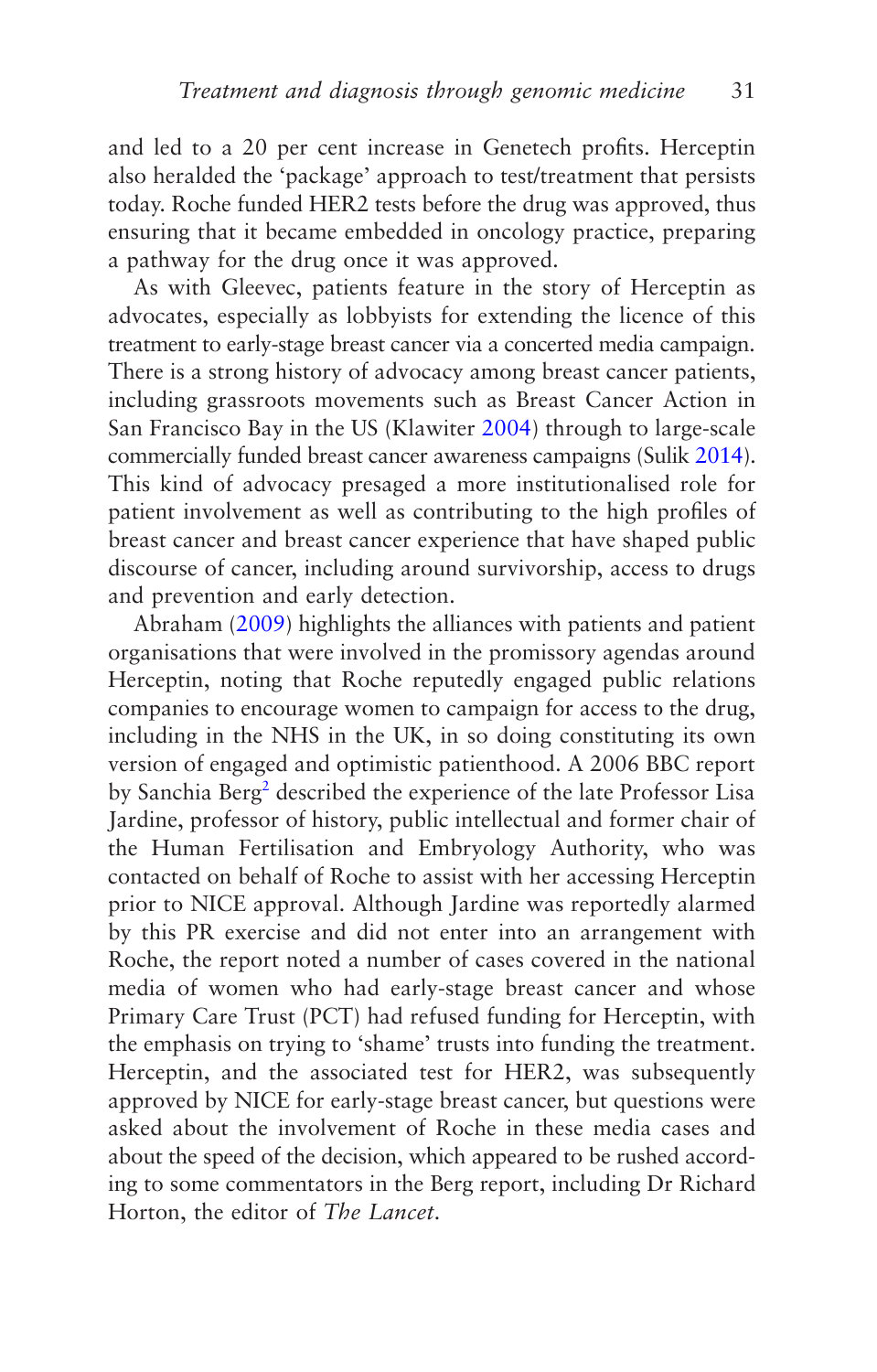<span id="page-40-0"></span>Supportive press coverage featuring patient testimony is a feature of these campaigns for extended access. In a comparative analysis of UK and Canadian coverage of Herceptin, Abelson and Collins [\(2009](#page-264-0)) found that reporters presented individualistic perspectives on access to Herceptin as highly beneficial. This is echoed in a paper on the New Zealand context by Gabe et al., in which they describe coverage as being dominated by 'personal stories drawing on the news frame of "desperate, sick women in double jeopardy because of callous government/incompetent bureaucracy"' (Gabe et al. [2012:](#page-268-0) [2358](#page-268-0), quoting MacKenzie et al. [2008](#page-272-0): 305). As Gabe et al. [\(2012\)](#page-268-0) note, press coverage is shaped by press releases from companies and, in the case of Herceptin, Roche used this route effectively as part of its campaign for approvals. For example, a Roche press release covering the interim results of trials of Herceptin in early-stage breast cancers, apparently timed to coincide with the American Society for Clinical Oncology meeting in June 2005, noted that 'women with early stage HER-2 positive breast cancer reduced their risk of their cancer returning by 46 percent when using the targeted therapy Herceptin' (Gabe et al. [2012: 2355,](#page-268-0) quoting Roche press release).<sup>[3](#page-65-0)</sup> Patient narratives, while providing a window on to the experience of cancer and all its hardships, can also be deployed strategically by pharma to garner support and demand. Indeed, individual cases and stories fit well with the individualising paradigm of personalised, precision medicine, providing authenticity through personal experience and individual successes and efforts. But patient groups can become assimilated in other kinds of campaigns too. Gabe et al. discuss the example of the Breast Cancer Advocacy Association in New Zealand, which lobbied regulators and government to improve access, including supporting a 2008 court case by a group of 'Herceptin Heroes' which resulted in the regulator having to conduct further consultation to formulate policy. Through these practices the side-effects of drugs such as Herceptin, which include, among others, cardiac toxicity, are downplayed in favour of its promise of longer lives for patients.

As with Gleevec, new multinational consortia were developed to establish viable trials for the drug. HERA (HERceptin Adjuvant) was initially run by the not-for-profit Breast International Group, established in 1996 and supported by Roche. As Keating and Cambrosio ([2011\)](#page-271-0) discuss, this 'consortia of consortia' encompassed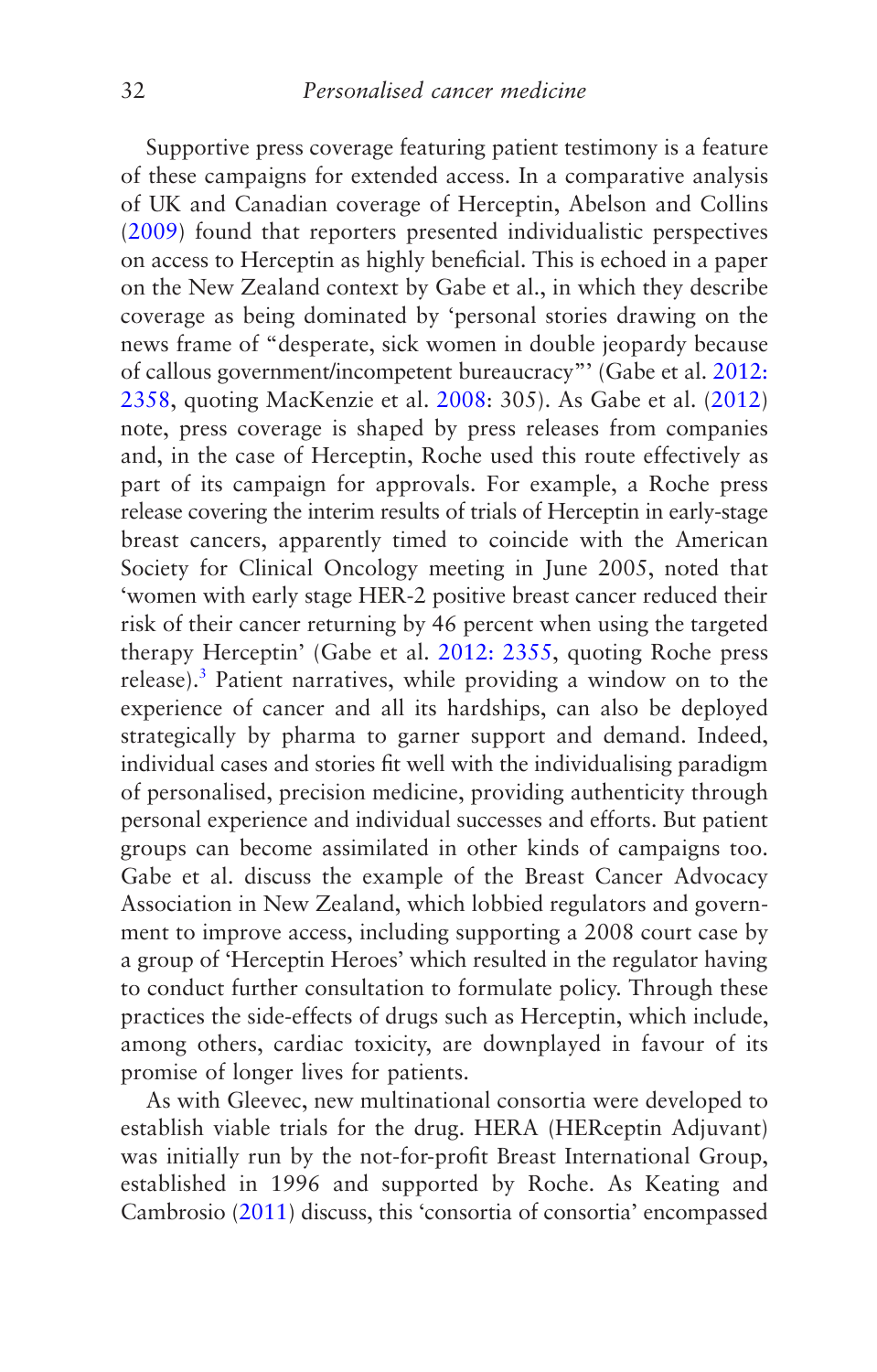numerous groups, hospitals, laboratories and centres, together with a patient organization, Europa Donna, which were represented on the trial committee. The complex arrangements for data governance and trial management, designed to maintain 'scientific independence' from industry, led to tensions with Roche, and careful configuration of data monitoring committees was required to maintain their collaboration (Keating and Cambrosio [2011](#page-271-0): 329). The 'molecular turn' challenged a trial methodology already under strain as patients and clinicians sought out novel treatments and changed assessment criteria to demonstrate therapeutic benefit. Later trials designed to assess the efficacy of Herceptin also ran into difficulty as clinicians were reluctant to assign patients to the option when Herceptin was discontinued.

It is well established that clinicians and scientists worked closely with the manufacturer of Herceptin to gain approval for the drug through research trials and other studies. Gabe et al. [\(2012](#page-268-0); see also Busfield [2006](#page-266-0); Light [2010](#page-272-0)) give an example of this kind of coproduction, which features a review of Herceptin in the clinical setting by breast cancer researchers from Guy's and St Thomas's Hospital, London (Miles [2001\)](#page-273-0). Although the author acknowledged support from industry, including Roche, Gabe et al. ([2012\)](#page-268-0) note that industry support is not mentioned in other papers, including a supportive review of recent trials, methods of HER2 testing and the combination use of Herceptin.

Patienthood in media and corporate narratives of Herceptin is framed in familiar registers of hope and despair. But as other social research demonstrates, the take-up of Herceptin, and patients' and practitioners' roles therein, was more complex and their attitudes were more ambivalent than these versions of patienthood suggest. Even though HER2 was one of only several targetable mutations where there was consensus about its predictive and prognostic value (it is now a routine test for invasive breast cancer in the UK), professionals were wary about the gap between the messy realities of treatment and patient expectations as it was introduced into practice (Tutton and Jamie [2013](#page-277-0)). Hedgecoe's [\(2004; 2005](#page-270-0)) detailed work on the development of pharmacogenomics in a UK breast cancer clinic in the 2000s explores these themes. Hedgecoe observed how metastatic breast cancer patients could be tested for HER2, and Herceptin was offered to HER2+ patients (provided free by Roche),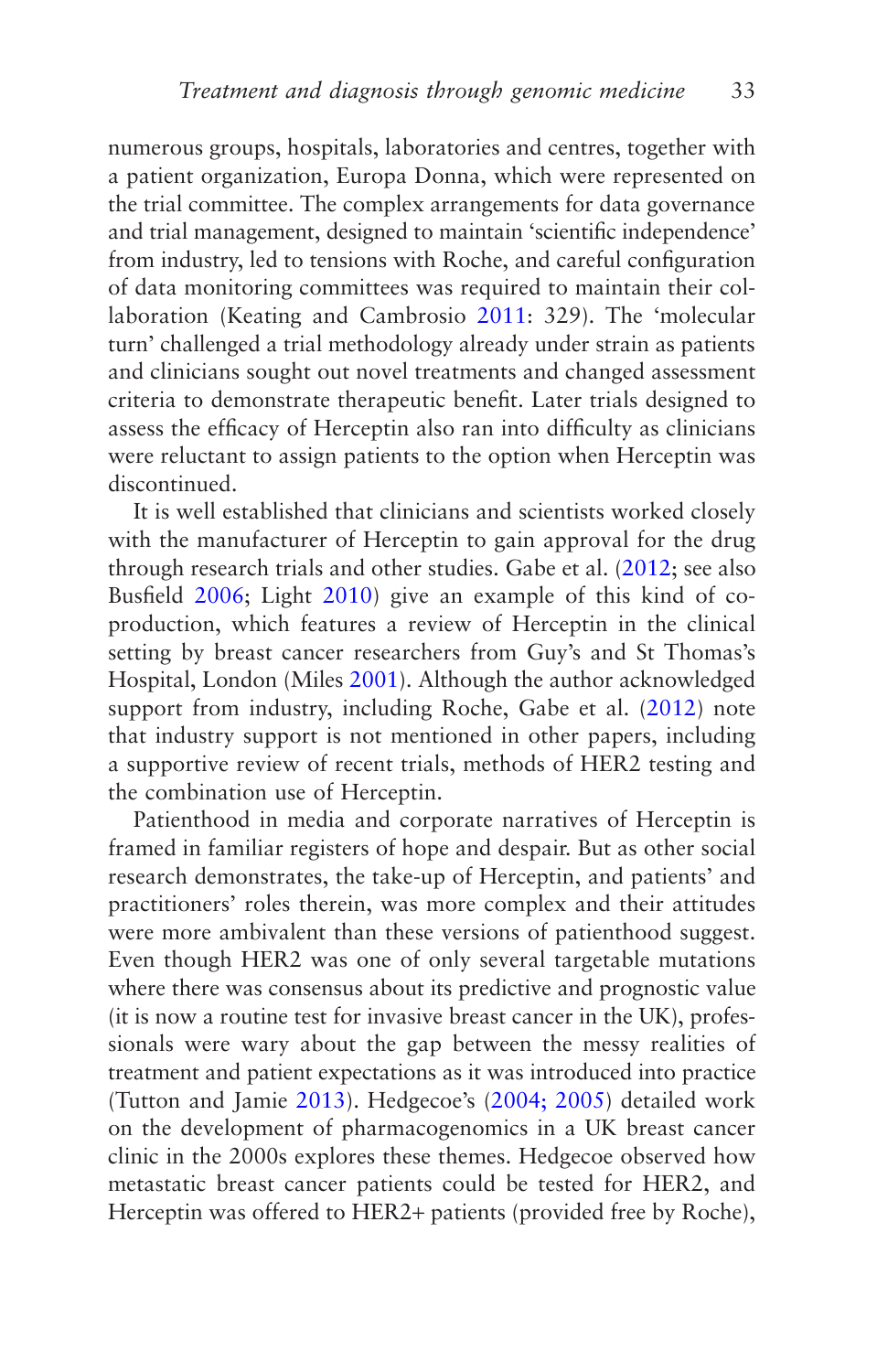but he notes that clinicians did not rush to test but sought to protect patients from information overload. In the words of one of Hedgecoe's interviewees, it is only 'At the point at which you can do something about it, then it [HER2 testing] becomes more relevant' (Hedgecoe [2005: 1204](#page-270-0)). Hedgecoe draws attention to other kinds of clinician ambivalence around HER2 testing in the UK at this time, including in comparison with practice elsewhere, notably the US, where, in 2001, the American Society of Cancer Oncology recommended that HER2 testing be available to every primary breast cancer patient. He links UK clinicians' reticence to view HER2 as 'special' to a general culture of keeping expenses down as compared to other healthcare systems. Clinicians' concerns about managing patients' expectations and dealing with disappointments (when HER2 overexpression was not detected and Herceptin was not prescribed) increased their ambivalence about the test.

Patients also experience ambivalence about this kind of testing, even now that it is well established. Although many of the social scientific and popular narratives of Herceptin have focused on the activism for access to the drug in which some patients became involved, this kind of patient activity is not all that being on or accessing Herceptin involves. A particular issue arises here regarding being a HER2+ subtype patient entitled to Herceptin. Breast cancer patients must negotiate these kinds of typologies, and the resultant stratification of treatment experience, with their friends and other people they meet, as the excerpt below from an interview with Jane, in her early fifties, who had had cancer at a relatively young age and was on maintenance medication, illustrates:

There's sort of the public perception is … there is just breast cancer and I thought that, but there isn't, there are very different types and it can be very individual so … that's sometimes quite hard when other people ask you about it, to try to say, well, I didn't have the same thing as your mum.

'Not being the same' can introduce anxiety, doubt and concern, given that it can mean not accessing particular or familiar kinds of treatments like others. Another person with breast cancer who we interviewed, Yvette, described how she was offered surgery first, whereas her friend, another breast cancer patient with a popular blog,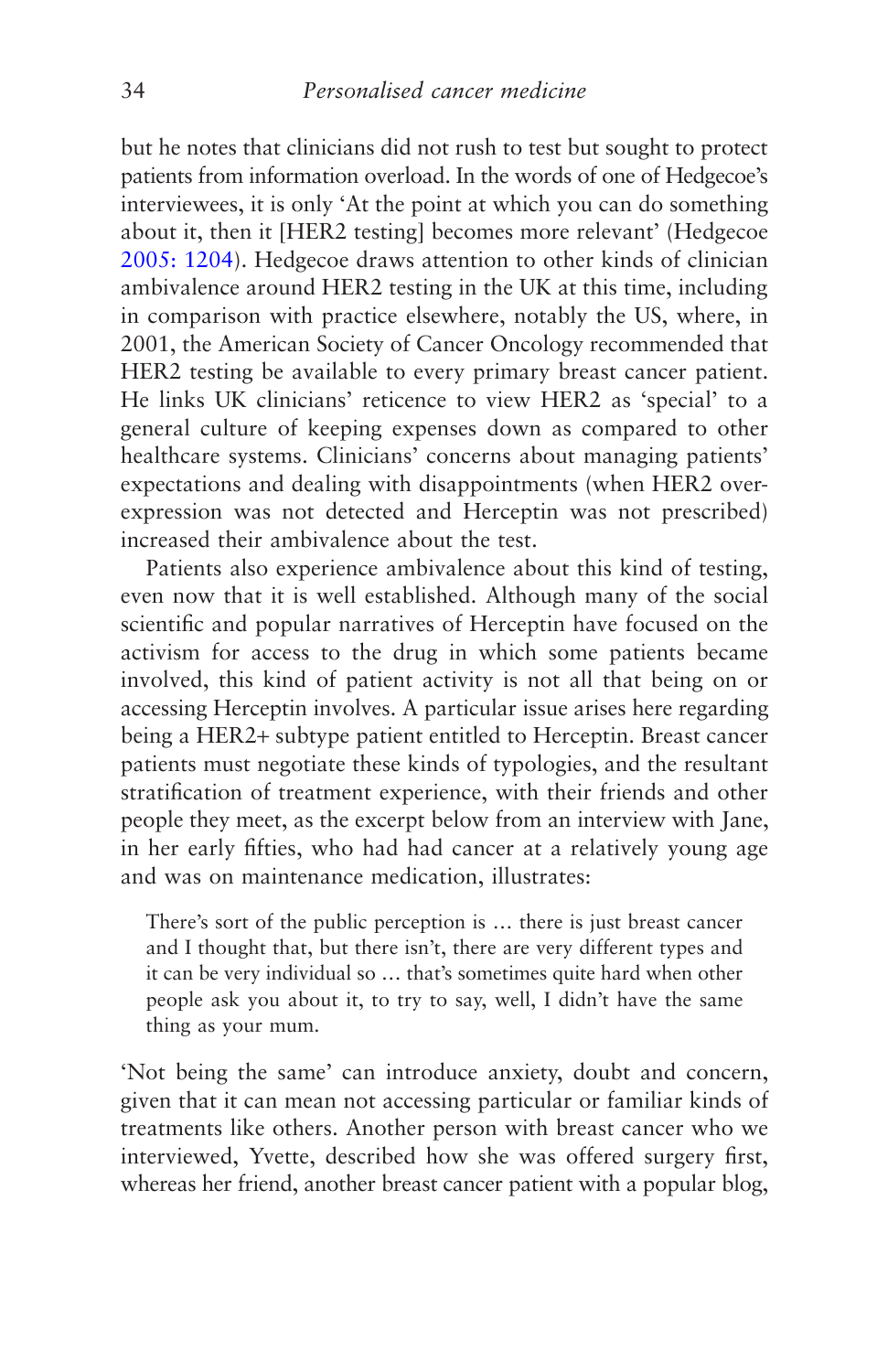<span id="page-43-0"></span>was receiving neoadjuvant chemotherapy before surgery (the patient pathway for cases of triple negative or HER2+ cancers or for those women with larger tumours [Derks and van de Velde [2018\]](#page-267-0)). This made Yvette wonder 'why am I not getting that?'; she speculated about whether this was because her friend was receiving private healthcare, telling us that she did not understand 'how they make those decisions'.

When we delve deeper into experiences of Herceptin and HER2, we find that breast cancer patients and practitioners, like blood cancer patients and practitioners using targeted treatments such as Gleevec, have a range of experiences of personalised genomic medicine for cancer that include, but also go beyond, the roles of enthusiastic research beneficiary or advocate. Patients and practitioners are weaving genomic medicine into their encounters with other patients, relatives, tests and treatments as they navigate their future and that of others. This involves a complexity of values and work, as we go on to explore further below. Here, patienthood begins to multiply as experiences and representations proliferate and diverge, but it also converges in dominant media and corporate tropes of active, engaged and sometimes desperate patients.

## **Targeted therapies proliferate**

The promise of a suite of targeted therapies to give patients and clinicians more options to treat cancers as they resist, mutate and evolve over time is a powerful feature of personalised cancer medicine. As a recent report from the Institute of Cancer Research on improved access to targeted therapies asserts:

Cancer is enormously complex, and it can adapt and evolve in response to changes in its environment – including drug treatment. Only through radical innovation will we deliver the step-change improvements we need in cancer treatment, by attacking cancer in new ways that allow us to overcome or prevent drug resistance. We need to create a wider variety of targeted drugs and immunotherapies and find new treatment combinations that can block cancer's escape routes.<sup>4</sup>

Popular culture and everyday talk is replete with personal stories of struggles around access, scientific breakthroughs and big futures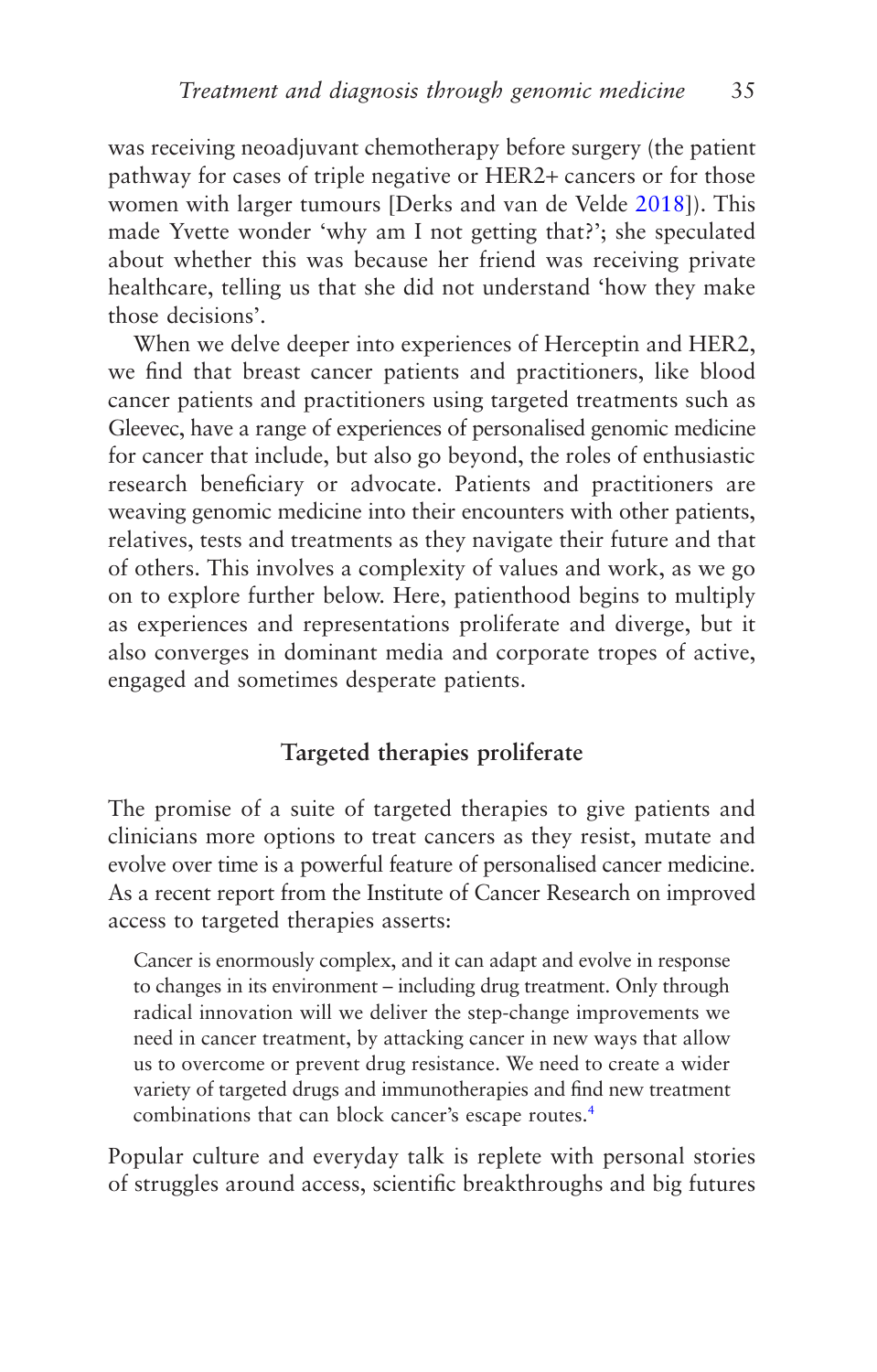of cancer as a chronic, treatable disease. We can trace these narratives across professional, popular and policy literatures, our own observations and interviews, much of which hinge on the idea of the drug as a potent force in the ongoing battle against cancer in both the body and the body politic. In this cultural narrative the next drug is always around the corner; radical innovation becomes routine, as one lung cancer consultant explained in relation to news of a recent approval:

And quite excitingly, just in this week … one of those drugs has just been NICE approved, … as a follow on treatment for patients who've stopped responding to the first tablet. So when you stop responding to the first tablet … instead of having to go and have chemotherapy you can go and have another tablet which … is targeted as well. So that gives you hope that you might then find a third tablet and a fourth tablet when they stop responding to that.

Many patients are already able to access tried and tested therapies such as Gleevec and Herceptin, but for other patients with different kinds of cancer, including lung cancer patients, drugs are more experimental and less readily accessible. In the UK, accessing drugs can involve making a case for exceptional or compassionate use, or joining a trial. It can also involve challenges to NHS trusts, NICE decision making and efforts to raise funds privately. For advanced or metastatic patients in particular, targeted drugs which offer extra months of life with symptoms held at bay are highly valued. However, for health systems, methodologies that determine efficacy based on a range of factors including quality of life, balancing wider public benefits through effective allocation of healthcare resources, mean that these benefits are not always sufficient to warrant approval. This has led to a series of disputes around access to tailored therapies, for example Avastin (for ovarian and colorectal cancer) and Kadcyla (for breast cancer) in the UK, with some patients turning to charitable fundraising or private funds to access these and other drugs. These campaigns can have a considerable media profile, giving a sense that these activities are both common and necessary, intensifying a media discourse of the NHS as failing to provide. This has enrolled patients in campaigning for access alongside others affected, as well as relatives and other advocates, something we discuss in [Chapter](#page-191-0) [6](#page-191-0). For example, with regard to a recent campaign for access to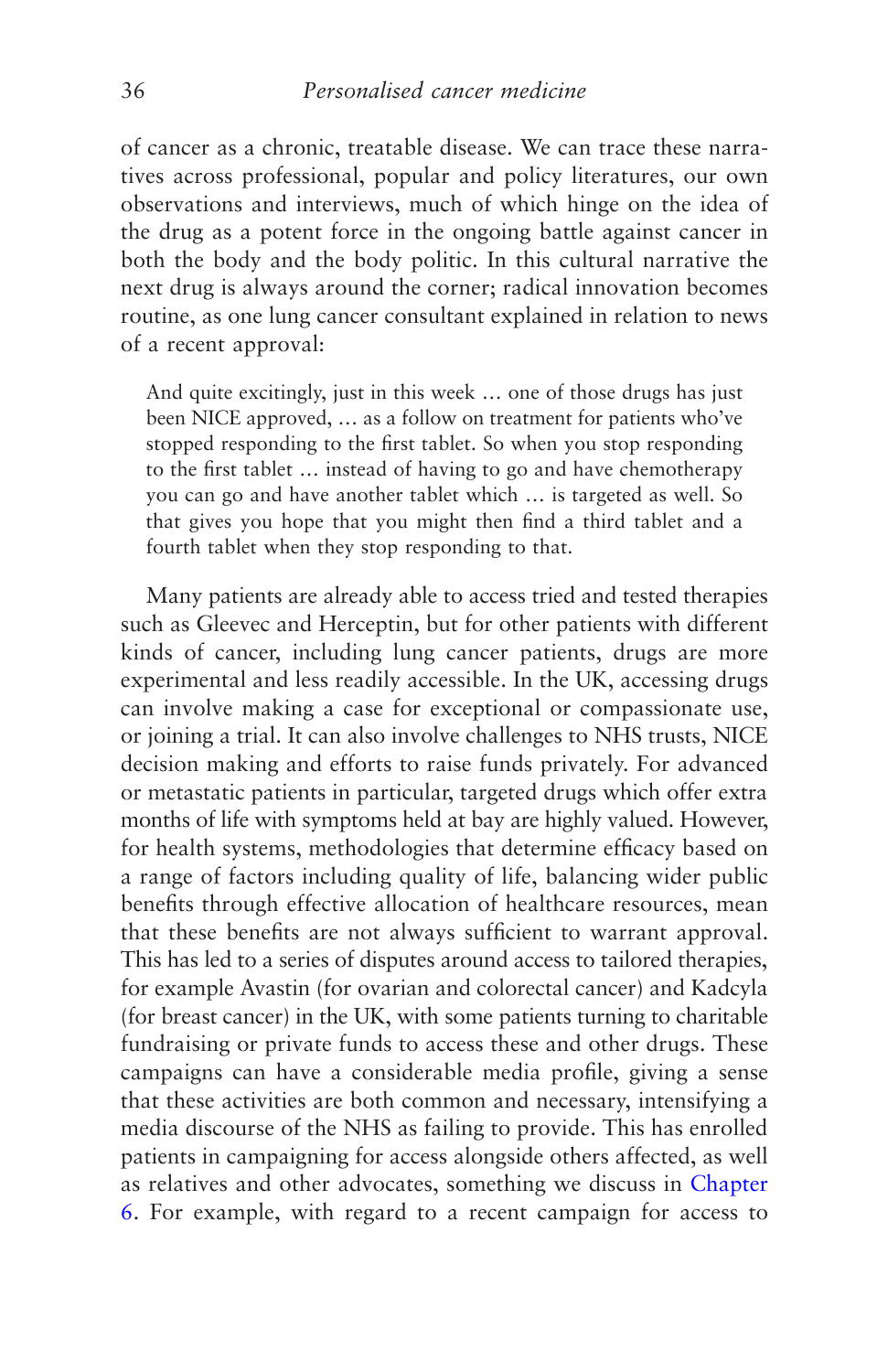<span id="page-45-0"></span>Avastin by a cervical cancer patient who had been denied treatments available in England but not in Wales, ITV news quoted the patient: 'I feel very angry about it, it's so unfair – this is playing with people's lives. But I'm fighting it for others both in England and Wales, and for those who are too afraid to speak out.<sup>[5](#page-65-0)</sup> Patients seeking access to these kinds of treatments also have to navigate personal networks and complex healthcare provision, including sometimes predatory markets, as Keir, a campaigner for better drug access for cancer and other patients, described:

there are certain circumstances where … crowdfunding [is for] a medically reputable drug … But it's horrendous that patients are being forced to take that, it's a hugely stressful undertaking for them. They're trying to do crowdfunding, they've got neighbours who are … running charity events … they've got to … give a huge amount of themselves to try and thank everybody, and engage everybody to try and get enough money in the door, on top … managing cancer treatment … trying to do their day job, and continue to bring up their kids … that is a real … system failure.

Uncertainties, doubts and disappointments have also proliferated alongside these drug developments and campaigns for access. As practitioners in our research often attested, cancer is complex and ever-changing, and drugs rarely deliver the kinds of benefits seen with the paradigmatic cases of Herceptin or Gleevec, as this oncologist describes:

No, no targeted therapy has yet made otherwise incurable metastatic cancer curable. What they have done has meant that in the same way that chemotherapy can prolong survival from six months to two or three years in breast cancer or bowel cancer, there are now diseases like melanoma and renal cancer where previously chemotherapy didn't have a role where now patients can live two, three, four, sometimes longer. But they are only seeing results akin to what we see in breast cancer with hormone therapy or with Herceptin.

So … they haven't been the, the sort of paradigm shift … which we had hoped they would be … fifteen years ago … the way these drugs were sold was that they were going to take cancer and turn it into a chronic disease, like hypertension or like diabetes … [this] a huge new era hasn't materialised. What instead we're seeing is a new generation of drugs, sometimes but not always … less toxic than chemotherapy that, that add to the armamentarium of treatment that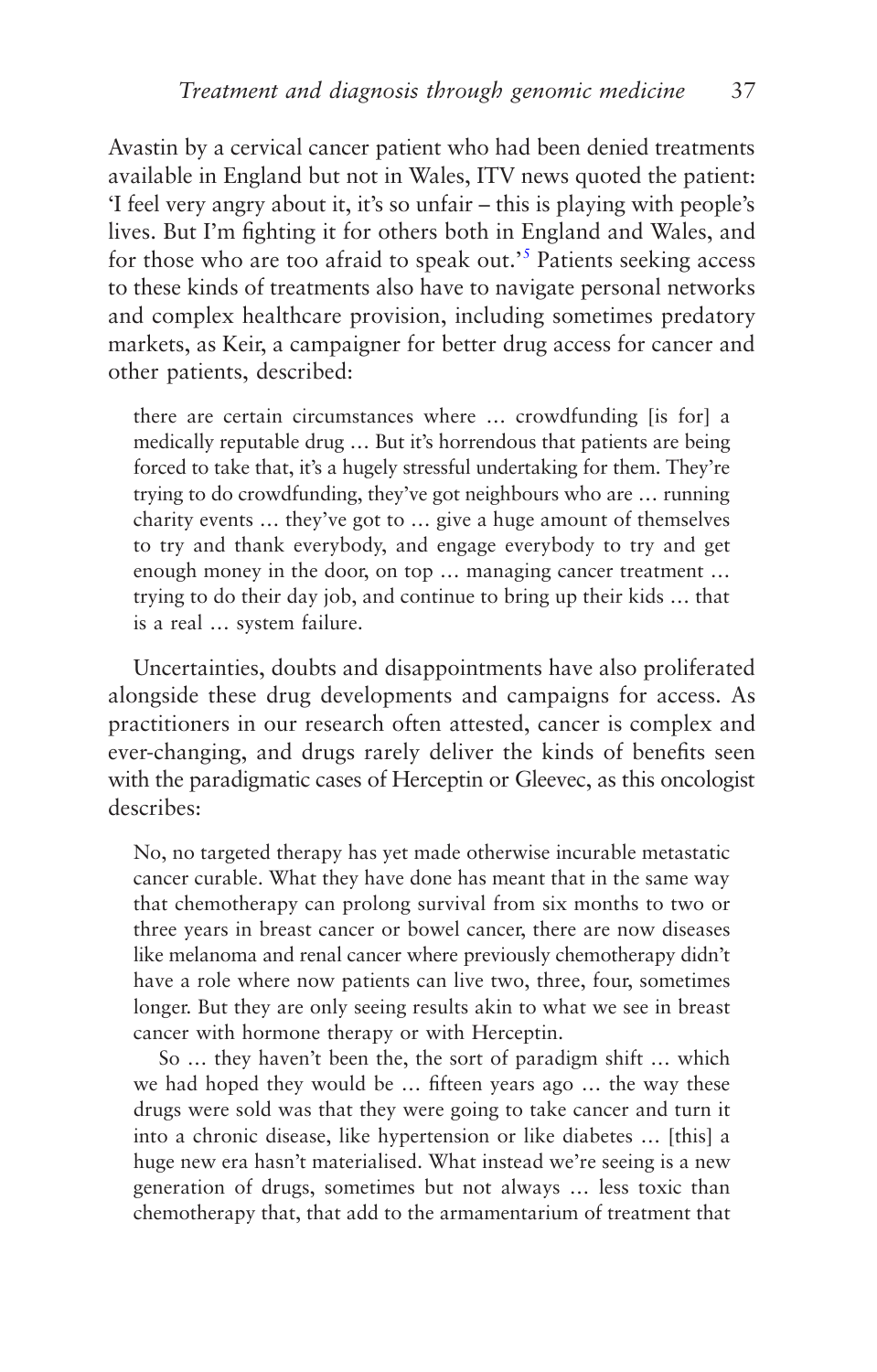we have, but haven't had that effect of, of, of meaning that people live ten, fifteen, twenty years, whereas previously they, they would only have lived a few weeks or months. They now live for many months or a few years, rather than several months or a year.

#### **And do you think patients understand this?**

I think patients' expectations of … cancer treatments generally are … are over-optimistic.

These concerns are echoed across professional and social scientific literatures. Social scientists such as Davis [\(2015\)](#page-267-0) have argued that patients' overestimation of the benefits and underestimation of the toxicity of these treatments is a systemic problem rather than a feature of individual patient-clinician decisions. For Davis, permissive regulatory environments, government promotion of bioscience markets as a vehicle for economic growth and national competitiveness, and close ties and connections between industry, oncology, government and patient organisations have fuelled a culture of overtreatment, as have scientific and media reporting and medical practice intent on maintaining hope in the fight against cancer. As Davis notes, 'Publication bias, distorted scientific reporting, promotional material, and stories of "miracle" drugs percolate against a background discourse of "science at a crossroads" and "new eras"' ([2015:](#page-267-0) 213).

We must nevertheless recognise that patients are not simply dupes of this promissory bioeconomy. Instead they are active participants in its articulation and contestation. Patients in our study were by no means predominantly pessimistic nor wildly optimistic but, instead, were often strategic and nuanced in their engagement with these new therapies. Even patients funding treatments privately had a careful analysis of why they were taking this approach. Phil, a patient with advanced bowel cancer who was self-funding Avastin, explained:

look, you know, I'm in a situation where I've got advanced bowel cancer … I can afford to do it, fortunately, so I thought … although it's expensive … I'm going to … give it a whirl. … I don't want to … die wondering whether … it would've made a difference or not.

Others told us how they had accepted not being able to access targeted therapies. Alison, a patient advocate in her mid-sixties who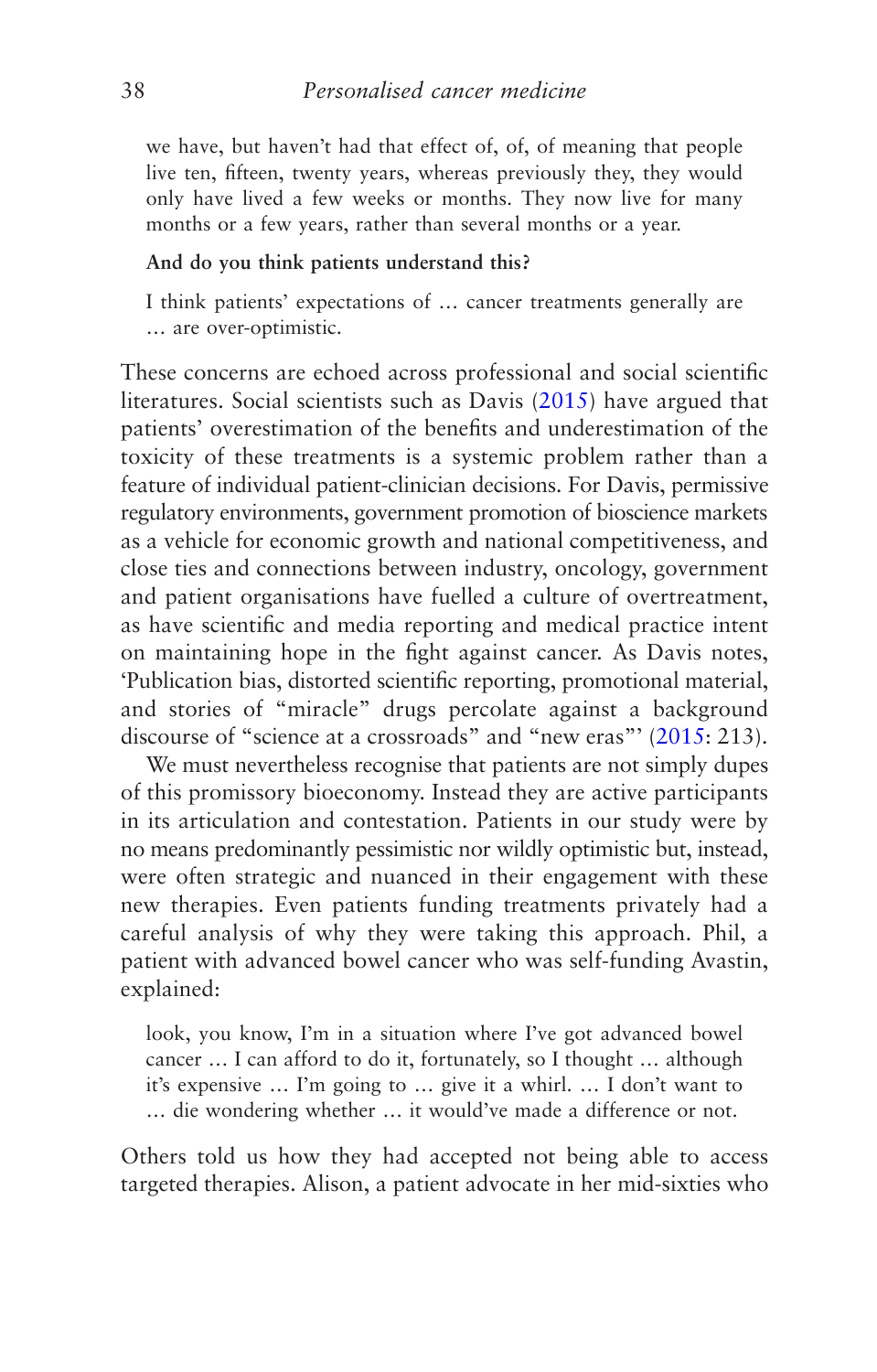had previously worked in special education, who had experienced pancreatic and breast cancer, described her philosophy thus:

Now my brother works for [a pharmaceutical company], he used to work for them in America. He says 'we've got a new drug' but we spoke to the surgeons here, I couldn't do it because … it hadn't been passed [by the regulator] so nobody could administer this drug, they had great success. [My brother] got all my test results, he said 'right, you have a very rare type of pancreatic cancer … and this drug seems to be working'. So he speaks to the oncologist [who says], 'No you can't do it because it's not licenced.'

So I went 'that's fine' … things happen in life for reasons, ok … it's part of our journey … it wasn't for me … It's like … if you're buying a house or something and you miss out on it, it wasn't meant for you, don't worry or stress about it … What's meant for you, will happen and it might be even better.

Alison told us how her family rallied around her when she experienced her first cancer. Her daughter, a veterinary nurse specialising in cancer, made time to pick her up after her appointments, while her husband sought out second opinions and support networks. Drawing on their social and cultural capital, cancer patients and their families navigate the stage and subtype of their cancer and access to treatments that might extend their future. This not only involves building from and troubling cancer identities of survivorship and developing novel campaigning tactics and alliances, but it incorporates more ordinary ways of living with uncertainty and hope. Through these kinds of activities and other reflections, patients, relatives and practitioners come to terms with the opportunities and setbacks of personalised genomic medicine for cancer, even as they might also articulate other, much more overt promissory discourses elsewhere. These themes cut across the chapters to follow and are explored in particular depth in [Chapter 6.](#page-191-0)

### **Personalising prognosis, prediction and diagnosis**

Effectively targeting treatments relies on molecular markers; together they are reconfiguring how cancers are classified (Nair et al. [2018](#page-274-0)). New molecular markers, disease categories and targeted treatment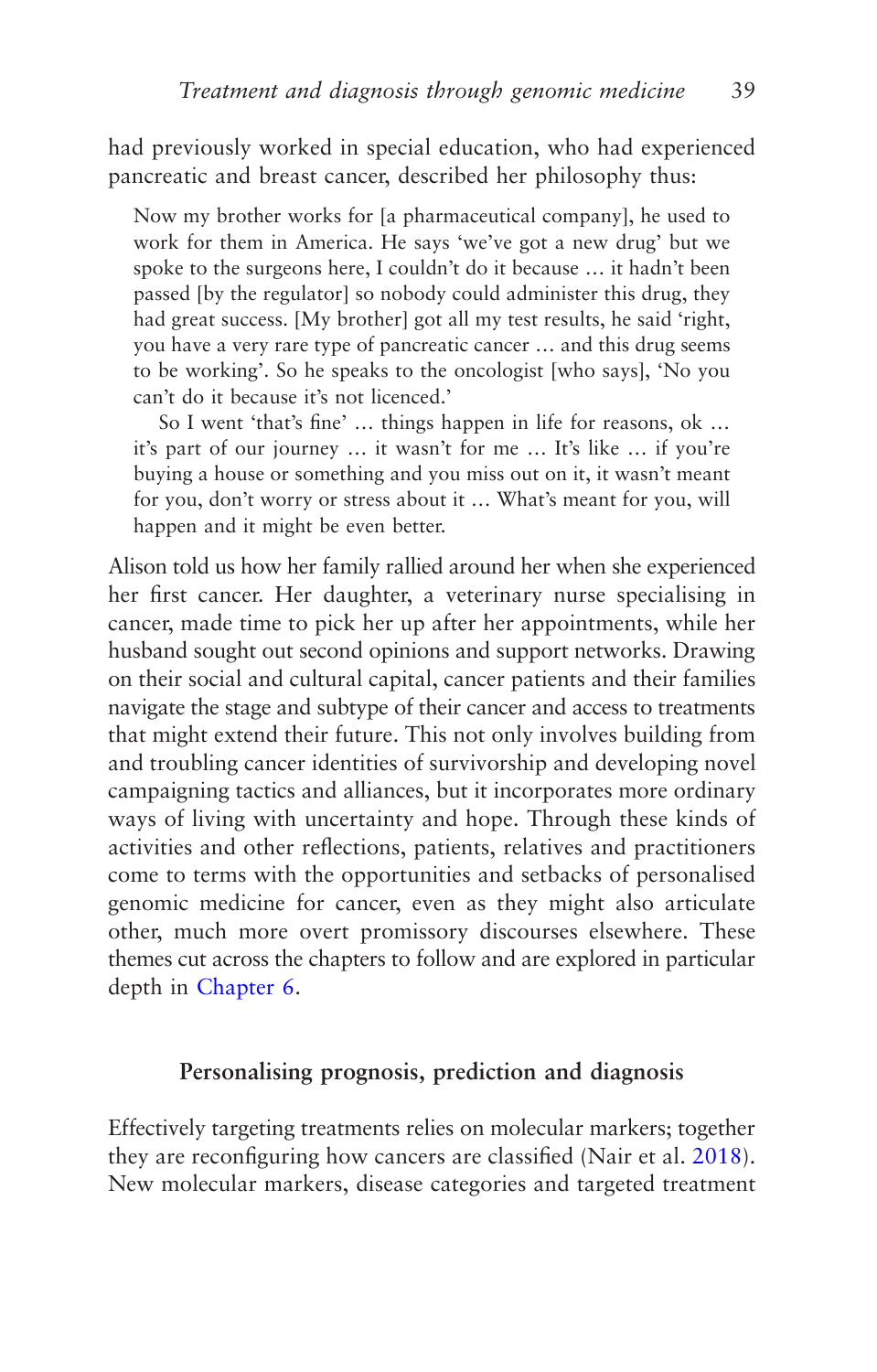options are part of a nexus rather than a linear process of discovery and intervention. This means that prognostics, prediction and diagnosis, always rather dynamic in the context of cancer, are becoming even more so, as genomic tests and assays provide ever more data on a patient's risks, mutating tumour and responses to treatment. Diagnosis and therapy 'bleed into each other' as Bourret et al. [\(2011\)](#page-265-0) note, transforming clinical decision making as the results of genomic testing rework established understandings and practices.

In addition to molecular subtypes of blood and breast cancers, as discussed above, there are now a range of established molecular markers of other cancers such as colon, lung cancer, ovarian and melanoma. For example, colorectal cancers can be classified according to five biomarkers including KRAS. Particular mutations can also be found in different kinds of cancers; for example, the KRAS mutation has been identified in colon and lung cancers, and the BRAF mutation has been found in colon cancer and melanoma. As treatments are increasingly guided by molecular profiling, not just the location of cancer in particular areas of the body, professionals have begun to discuss a new paradigm of diagnosis and classification based on such molecular markers, as in the excerpt below:

It is the mutation-guided therapeutics, rather than the traditional cancer type-dependence classification, such as that based on classical anatomy and histology, that has etched a new context … This concept has compelled a paradigm shift. Now patients with BRAF V600E mutations would be prescribed the same drug regimen irrespective of their cancer type and location, for example, acute myeloid leukemia, breast cancer, or melanoma. (Nussinov et al. [2019\)](#page-275-0)

Cancer has traditionally been diagnosed histologically, through the microscope. Serum markers such as the prostate antigen test (PSA) were subsequently developed for monitoring those with or at risk of cancer. This focus on biomarkers was also brought together with advances in the understanding of oncogenes and tumoursuppressor genes and genomic technologies to develop a range of biomarker companion tests for proteins associated with specific subtypes of cancer, such as HER2. The successes of Gleevec and Herceptin were promising, but in fact the complexities of cancer are such that there is rarely only one gene of central importance in its development, and testing moved towards looking at groups or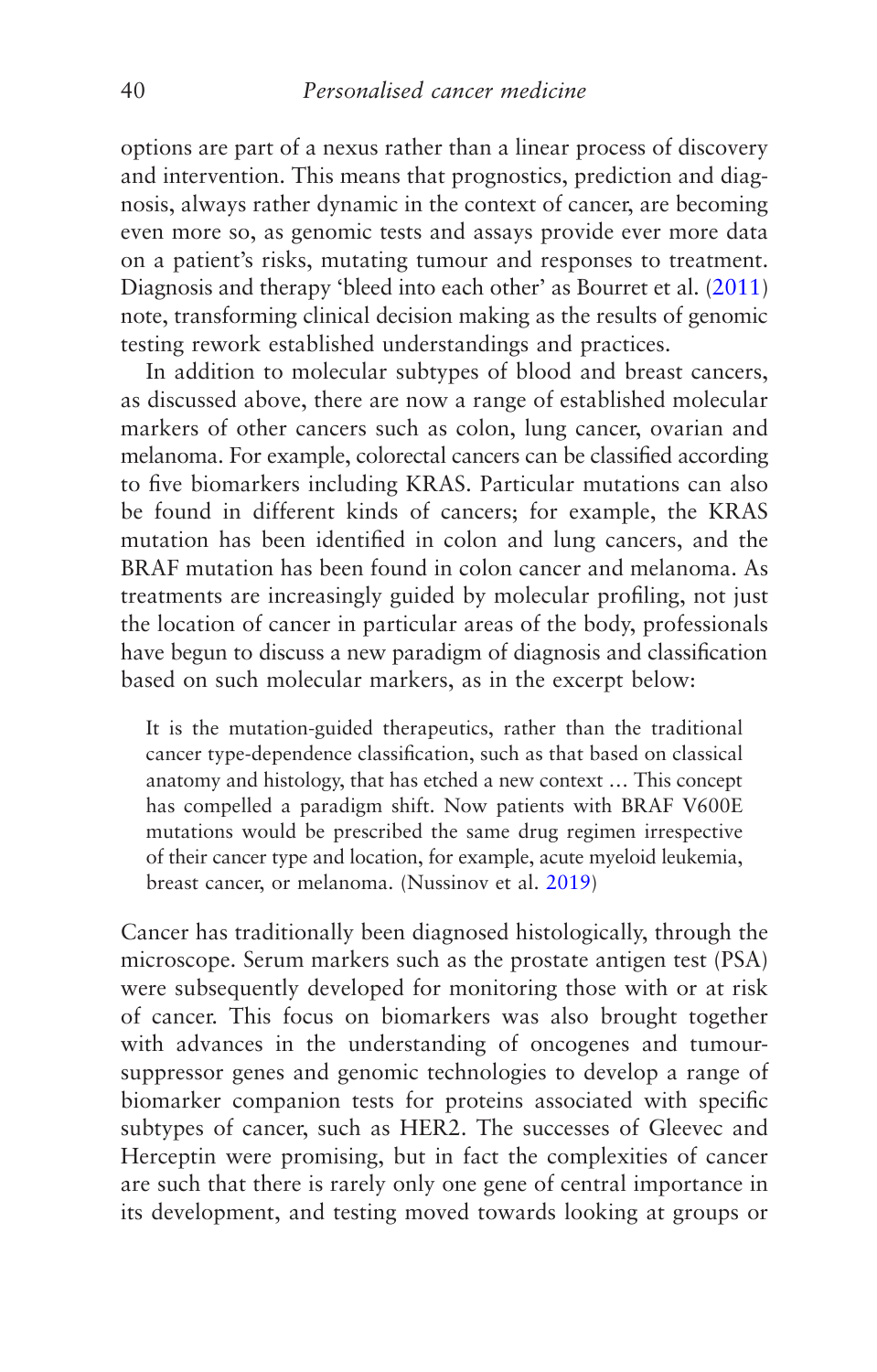clusters of molecular biomarkers that would assist with defining and, crucially, predicting the course of the disease or the usefulness of one particular drug, not least to avoid ineffective treatment. Gene-expression profiling has developed to identify patterns within cancer tumours and this has led to the identification of subtypes based on these patterns for cancers such as leukemia and breast cancer. This has developed into a range of tests to aid treatment decision making, particularly for breast cancer, many of which are commercially available and based on proprietary algorithms. MammaPrint® (Agendia, Amsterdam) was one of the early multi-gene panel tests to be approved by the FDA in 2007 to predict breast cancer relapse. Oncotype DX® (Genomic Health, Redwood City, CA) is also used to predict the risk of recurrence of certain kinds of breast cancer in order to aid treatment decisions, as we go on to discuss in [Chapter 2.](#page-66-0) Cambrosio et al. have written about how these tests were developed by scientific and commercial partners in concert with evolving regulatory arrangements, 'forming heterogeneous assemblages that seek to singularize treatments' (Cambrosio et al. [2019](#page-266-0): 2).

Novel molecular tests are particularly interesting because they involve rearrangements of private–public relations, pathology and clinical decision making around prognosis and prediction (Kohli-Laven et al. [2011\)](#page-271-0). For example, MammaPrint and Oncotype DX were developed in company laboratories to which clinicians must send samples for analysis. Results are returned in the form of reports of likelihood or risk of recurrence to form part of a broader set of results from other non-molecular tests and other information that clinicians use as part of clinical decision making. The roles of hospital-based and regional pathology services are also reconfigured through the development of oncogene sequencing, both in-house and externally, resulting in tensions and threats to professional autonomy that have to be managed. This includes pre-screening to identify low-risk cases where proprietary testing might not be costeffective (Dabbs et al. [2018](#page-267-0); Beaudevin et al. [2019](#page-265-0)). As Nelson et al. have argued, these genomic tests, together with the therapeutic regimes they invoke, are part of a new paradigm of 'actionability' in cancer which is transforming alongside trial arrangements, regulatory processes and healthcare, where the 'articulation of molecular hypotheses and experimental therapeutics become central to patient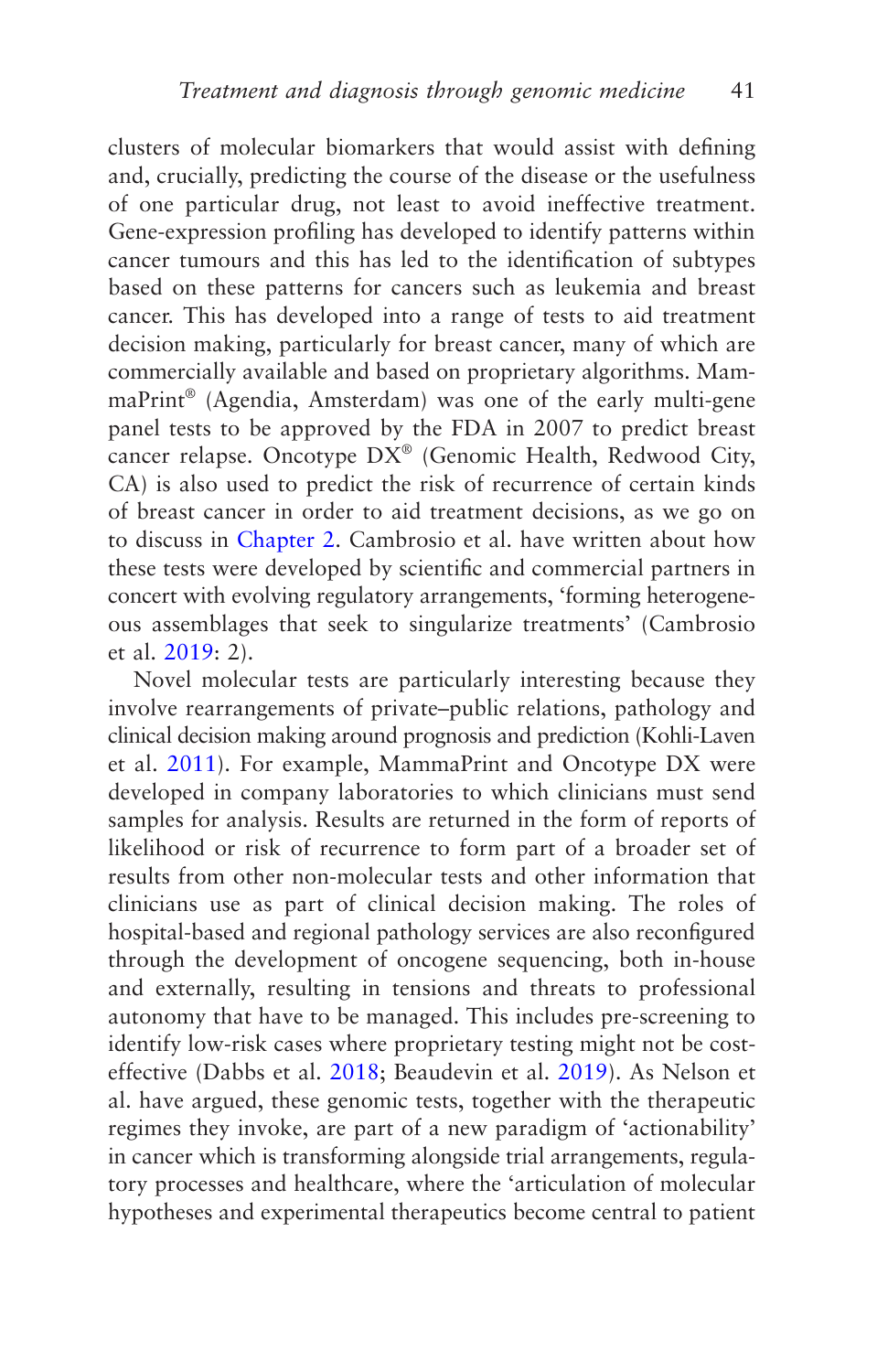care' (Nelson et al. [2013:](#page-274-0) 413). They note, however, that this brings uncertainty about how to make meanings from molecular results: actionability is thus an 'experimental space' where different approaches and interpretations coexist and must be resolved in the 'knowledge architecture of clinical oncology' (Nelson et al. [2013](#page-274-0): 413).

Within this space, clinicians and patients must also engage with molecular results about cancer as another layer of information that has to be analysed, interpreted and considered in relation to other aspects of the patient's disease, including lifestyle, emotional state and social location, and their capacity and appetite for further treatment. Making a genomic test valuable as part of their decision making includes making sense of intermediate or 'grey areas' and crafting reassurance or managing the anxieties that ensue. Patient experiences of tests using biomarkers (not genomic technologies) highlight some of the intricacies of these processes. Bell and Kazanjian's [\(2011\)](#page-265-0) research on PSA, a molecular marker which is used to monitor the risk of prostate cancer developing, progressing or returning, shows how the responsibility to be well is managed by patients and practitioners through engagement with these results. Although its effectiveness as a screening or monitoring tool is highly contested because of questions about its predictive value (Bickers and Aukim-Hastie [2009](#page-265-0)), its continued use in some contexts can be explained by neoliberal governance whereby individuals become responsible for identifying and minimising their risk of disease (Petersen and Lupton [1997\)](#page-275-0). Bell and Kazanjian [\(2011\)](#page-265-0) show how men experiencing the test had to navigate considerable anxiety and uncertainty, together with expectations of action from family members and clinicians as part of the process of being responsible. They argue that molecular measures intensify a sense of living with cancer even when results suggest lower risks, echoing the findings of Hamilton's [\(1999\)](#page-269-0) study of women's experiences of CA-125 biomarker monitoring for recurrent ovarian cancer, another contested measure that lacks sensitivity and specificity. Quoting from Hamilton, Bell and Kazanjian note:

Many women begin to identify their CA125 levels of the evidence of disease status. If it is low, they feel relieved and in control … If the level is elevated from prior levels, they know the disease is back and must plan for more treatment. Unfortunately, even normal insignificant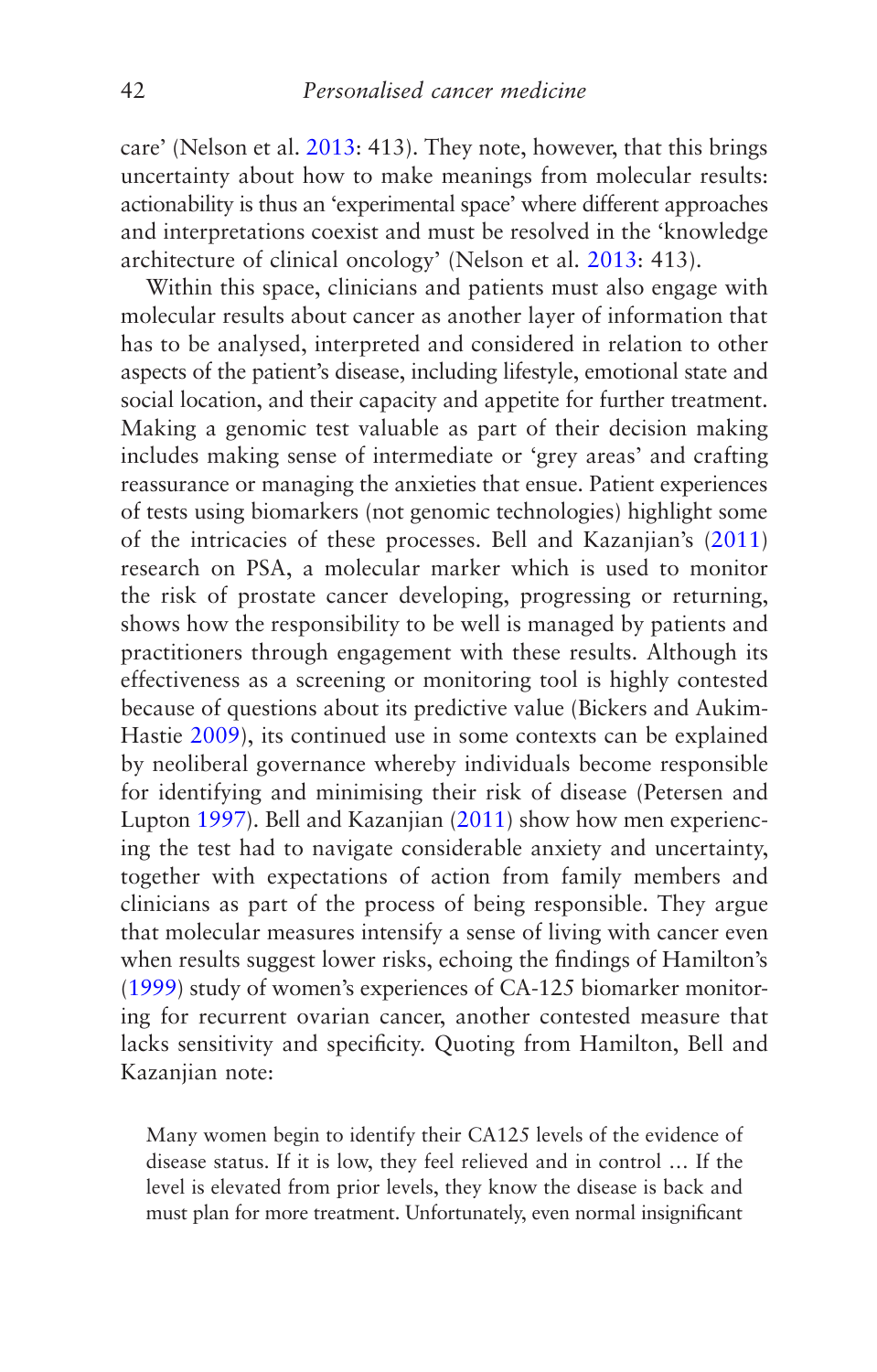fluctuations in CA125 levels take on enormous meaning. As a result, emotional well-being may come to depend on lower CA125 number, even if numbers remain in the normal range. Patients may find themselves on an 'emotional roller coaster' with ups and downs determined by the direction of serum blood levels. (Bell and Kazanjian [2011:](#page-265-0) 193)

In later work, Bell goes on to note that this sense of what Gillespie ([2012\)](#page-268-0) has called 'measured vulnerability' can be intensified by molecular biomarkers, whereas for other patients these results do provide reassurance because of 'the semiotic potency of biomarker numbers as transparent, material indices' (Bell [2013:](#page-265-0) 230) in the context of ongoing uncertainty and fear around cancer.

Results such as these nevertheless create a space for patients to negotiate the meaning of their illness and treatment arrangements with their clinicians, 'empowering patients to challenge physician decision making – especially in circumstances where physicians are seen to be overly passive or nihilistic' (Bell [2013:](#page-265-0) 139). Genomic results add a further layer of complexity to these processes, promising more precise personalisation but also requiring work to make sense of results in a responsible manner. Our analysis of personal blogs and online forums discussing Prolaris (Yan [2017\)](#page-278-0), a gene-expression profiling test to support therapeutic decision making for prostate cancer by predicting a tumour's potential aggressiveness, suggests that the responsibility to be positive is powerful. Men crafted 'peace of mind' through their engagement with the test, even when the results were negative or unwelcome indicators of foreshortened futures. These positive registers of responsible patienthood were reinforced in company blogs and through virtual patient networks which together advocated for genomic testing as a means of patient support.

As molecular profiling to determine treatments matures and expands through the use of genomic technologies, many more patients with or at risk of cancer developing or returning will be drawn into this kind of work, managing uncertainty and the anxieties it can provoke, finding reassurance and making meaning out of test results with clinicians and/or other affected individuals they encounter in face-to-face and online support groups. Here they are crafting identities and futures together, seeking to realise value from tests in the process. Patients actively seeking access to tests might also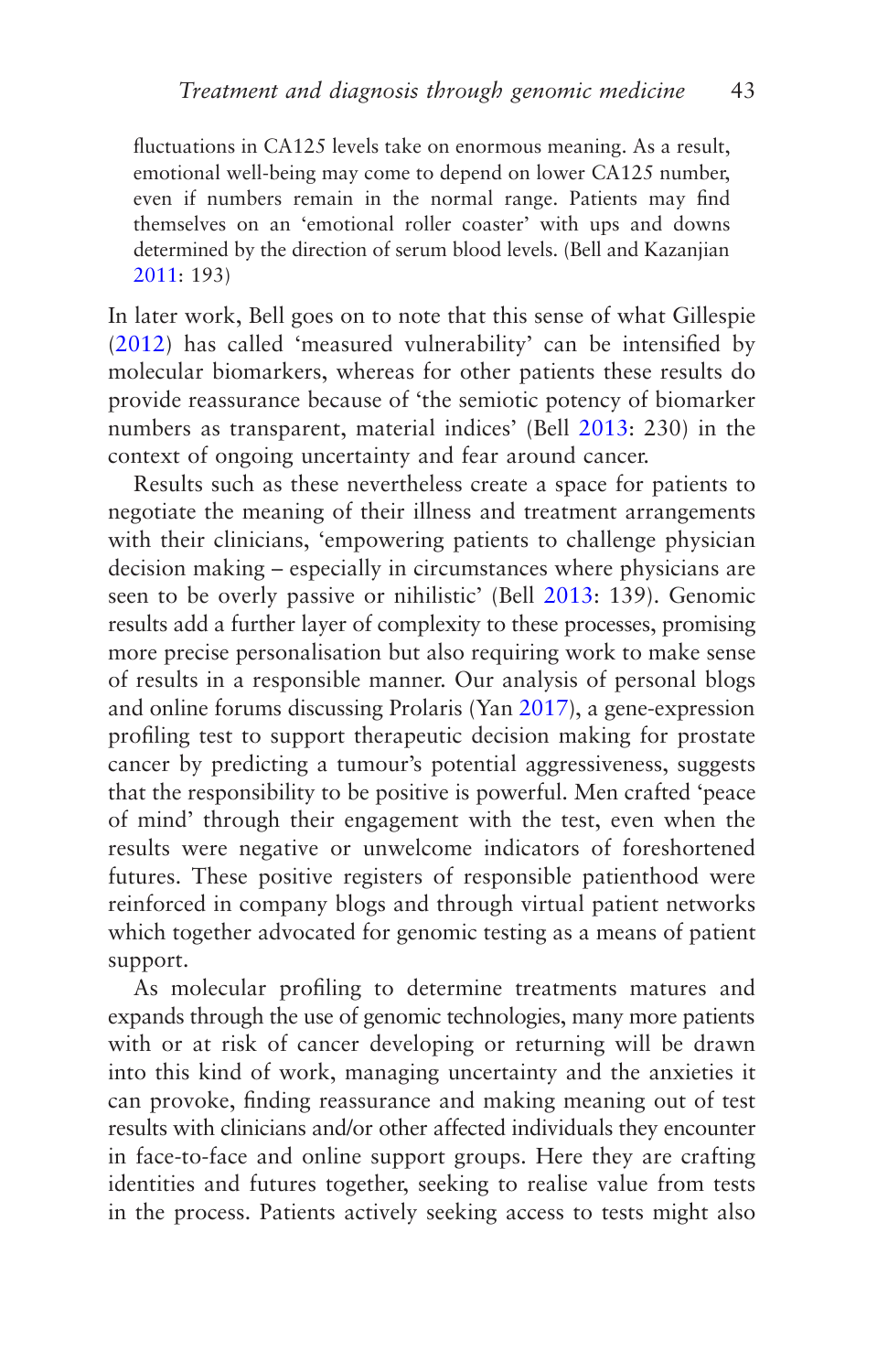be drawn into regulatory decision making, just as with targeted treatments, perhaps working with industry, charities and/or clinicians and scientists as these experimental spaces become more mainstream. This involves crafting bigger futures and engaging in valuation work for industry and government, whereas for other patients who are less engaged, active or well, future-crafting takes place on a much more local scale. We go on to explore this further in [Chapters 2](#page-66-0) and [3](#page-96-0) where we focus on two very different tests and scales of future-crafting, work and value making for breast and gynaecological cancers.

#### **Adaptive trials**

Since the development of Herceptin and Gleevec a whole host of molecular markers and targeted therapies for cancers have emerged. Among these are therapies which target the BRAF mutation in metastatic malignant melanoma (Vemurafenib), the EGFR mutation in non-small-cell lung cancer (Erlotinib and Gefitinib) and the KRAS mutation in colorectal cancer (Cetuximab). Similar to the stories of Herceptin and Gleevec, these therapies emerged through complex trial and organisational arrangements, including the involvement of public–private partnerships, international collaboration and patient groups. Participation in trials for other targeted therapies, or combinations of therapies, has become a more common expectation for cancer patients, as has access to experimental drugs (although trials and drugs are not accessible for all patients, as this depends on their health, prior treatment, type or stage of cancer as well as genomic-based eligibility). This involves patients and their advocates in a range of activities to understand, source and secure particular treatments or combinations of treatments through being on trial, as access to personalised therapies becomes an expected part of the patient journey, reinforced by the promise of personalised cancer medicine.

Cambrosio et al. ([2018\)](#page-266-0) stress the importance of understanding this 'reshuffling' of the research/care distinction and new forms of 'experimental care' that have emerged in personalised cancer medicine. This draws our attention to the care enacted and received by patients while on clinical trials which are increasingly adaptive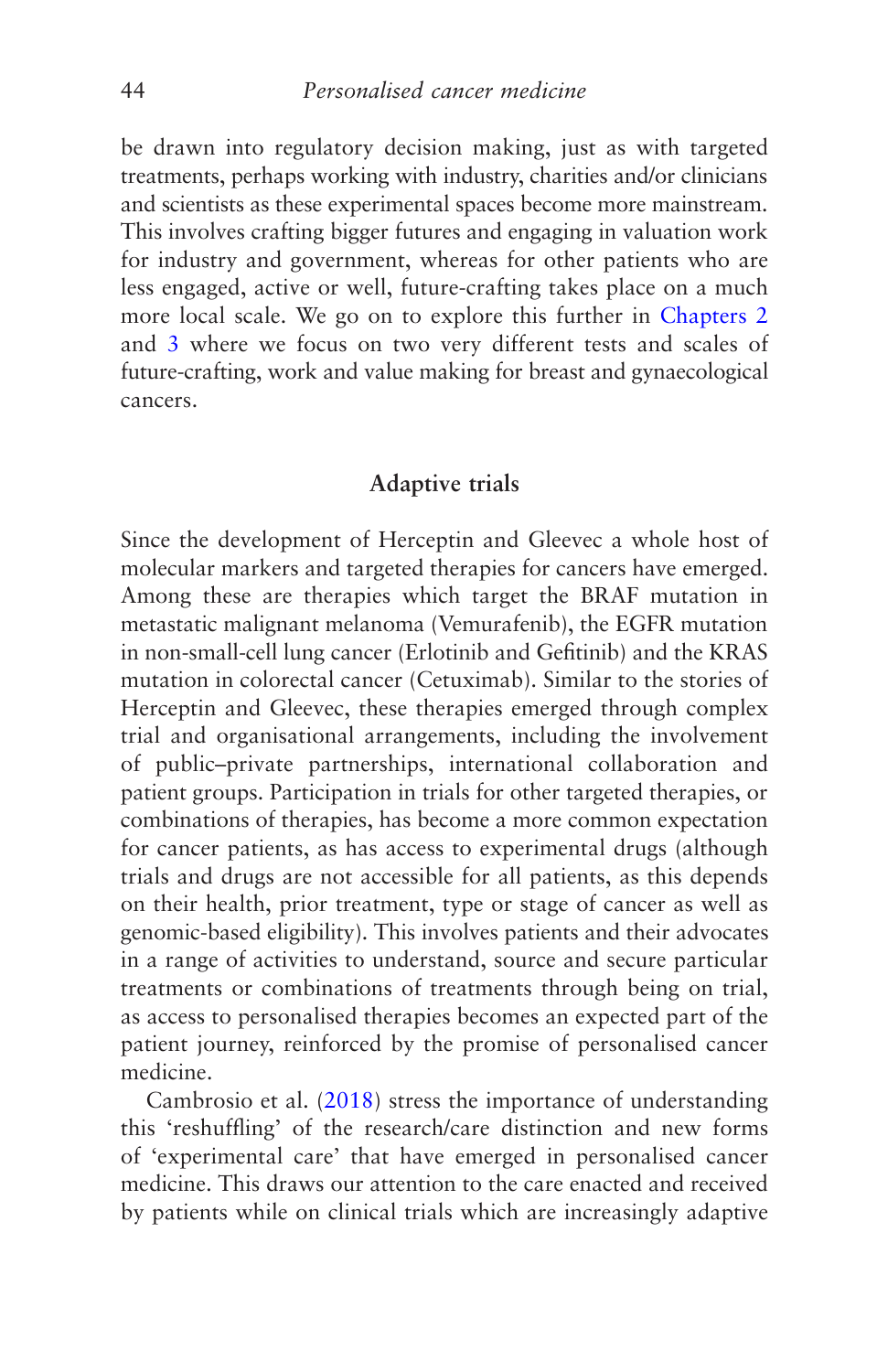<span id="page-53-0"></span>or novel in other respects (for example, umbrella and basket trials which bring patients together based on their molecular profile, not their cancer types), as well as experiments in care that take place beyond involvement in trials through a culture of 'trial and error' approach to treatments. The world of targeted treatments is one of novel combinations, unknown side-effects, tumour heterogeneity, resistance, adaption and evolution. Patients, together with family members, clinicians and scientists, are researching together as they navigate the meanings and possibilities of molecular diagnostics and therapies. This is no longer simply testing and treating accordingly in a linear fashion, but treating and profiling in iteration, adapting treatments and, increasingly with the development of so-called liquid biopsies that test circulating tumour DNA (avoiding the need for invasive biopsies), retesting as a form of theranostics. Research is also becoming embedded in care through architectures such as the SHIVA<sup>[6](#page-65-0)</sup> trial's Molecular Tumour Boards and other larger-scale infrastructure such as cohort management systems that have remained in place after the trials have ended as a means of integrating research and care more routinely through directing patients to trials and/or novel experimental treatments as part of their care:

The body of the patient becomes simultaneously a locus of experimentation and the subject of hopefully more effective (because more precisely tailored) care. To put it in a slightly different way, experimentation on an individual patient also qualifies as a form of personalized care. (Cambrosio et al. [2018](#page-266-0): 218)

Together, these new practices are reconfiguring patients' and professional and institutional futures. Hopeful futures of remission and even cure are cultivated alongside visions of more efficient services and responsive professionals. These promissory big futures are enacted in trials and experimental treatments. But other kinds of more provisional and, at times, unwelcome futures remain in play, as the complex realities of vulnerable bodies and institutional processes emerge and impinge on these processes.

As well as being built around a multi-drug regimen, these new trial arrangements rework assessment criteria to demonstrate therapeutic benefit. As Keating and Cambrosio ([2011:](#page-271-0) 365) note, this involves new 'end-points' such as 'disease stabilization, time to progression and progression-free survival' for phase 2 and 3 trials,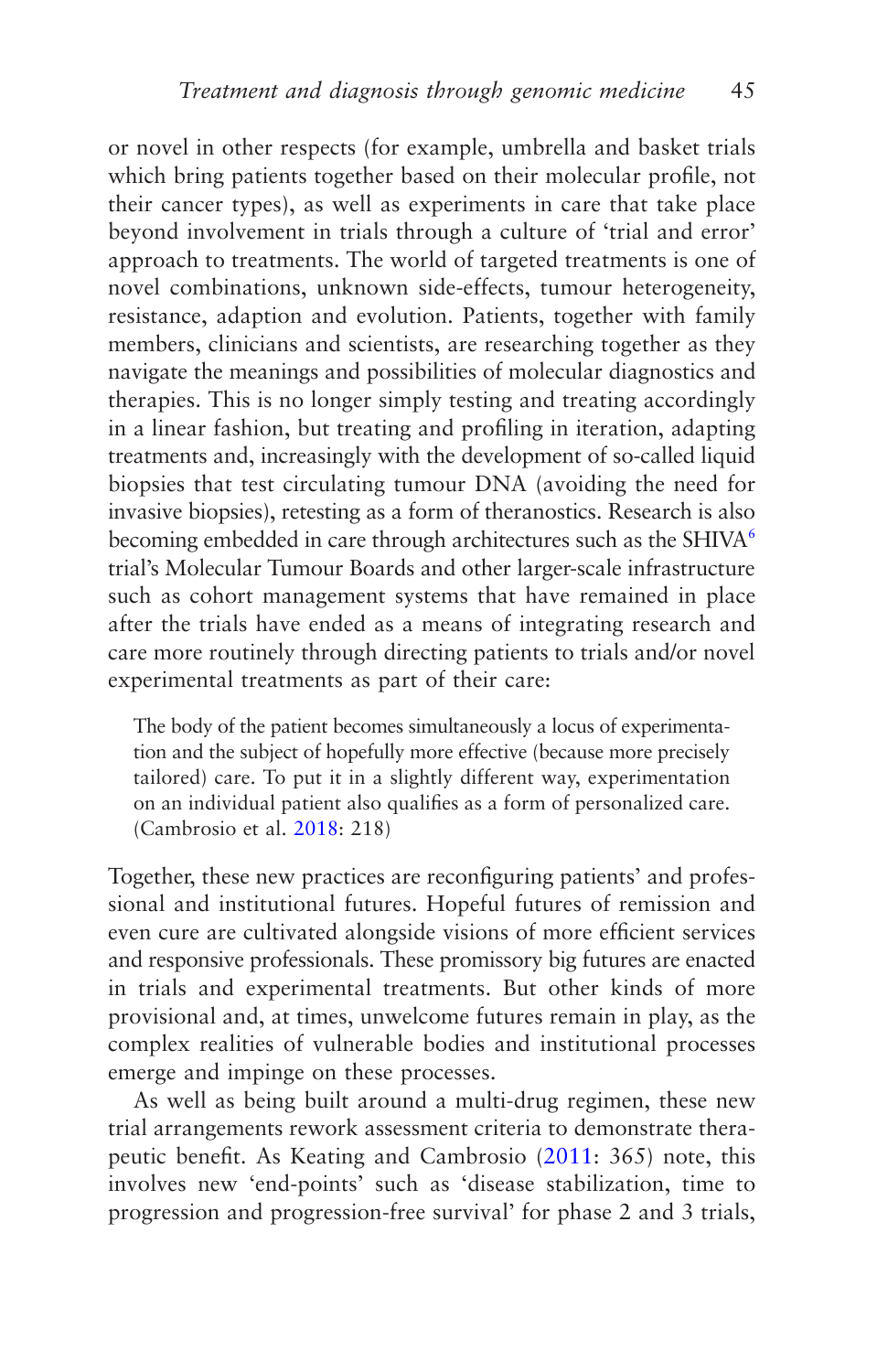reworking goals for the future in the process. It is also worth noting here that although randomisation is common in other trials, this has always been controversial in cancer, and the genomic era has involved an acceleration of new trial designs which do not involve randomisation. Keating and Cambrosio ([2011\)](#page-271-0) note that a general feature of these kinds of trials is that they are not statistically robust, tending to involve small numbers of patients and a lack of ability to compare targeted therapies such as Herceptin with other combination therapies, thereby tending to bias findings in favour of Herceptinbased combinations. Adaptive trials are part of the experimental process, rather than a fixed methodology to be applied routinely, and the nature of supporting evidence is co-produced in a clinical context where the promise of the drug holds great sway.

The changing nature of trials and issues over access and efficacy have not only drawn more patients into experimental practices as part of their treatment, they have also sparked international debates around measures of success and clinical trial design, as well as the processes for approval based on clinical effectiveness in which trials play a crucial role. Trial design, pricing structures and measures of efficacy of tailored, precision or stratified cancer medicines are all areas of flux at the present time, generating public doubt about the promise of personalisation and its role in cancer care now and in the future. This has taken the form of controversy around the extent to which precision or personalised medicine is worthy of the celebration and expectations in popular and professional discourses about its possibilities. Borad and LoRusso list some of the problems with establishing benefit in this area as follows:

selection bias present in single-cohort studies lacking a control arm, ascription of success to alterations being identified simply as actionable (instead of more rigorous criteria that would classify alterations as useful or not on the basis of strength as a predictive marker for therapeutic efficacy), or leading to change in therapy (irrespective of such a change producing a favorable outcome), heterogeneity of histologic tumor types, and inflation of value of broad-based NGS profiling in the setting of inclusion of patients with well characterized alterations (e.g., patients with BRAF V600E melanoma) in reported studies. [\(2017](#page-265-0): 1583)

As the authors go on to discuss, the SHIVA trial mentioned above is an oft-cited example of the difficulties with researching precision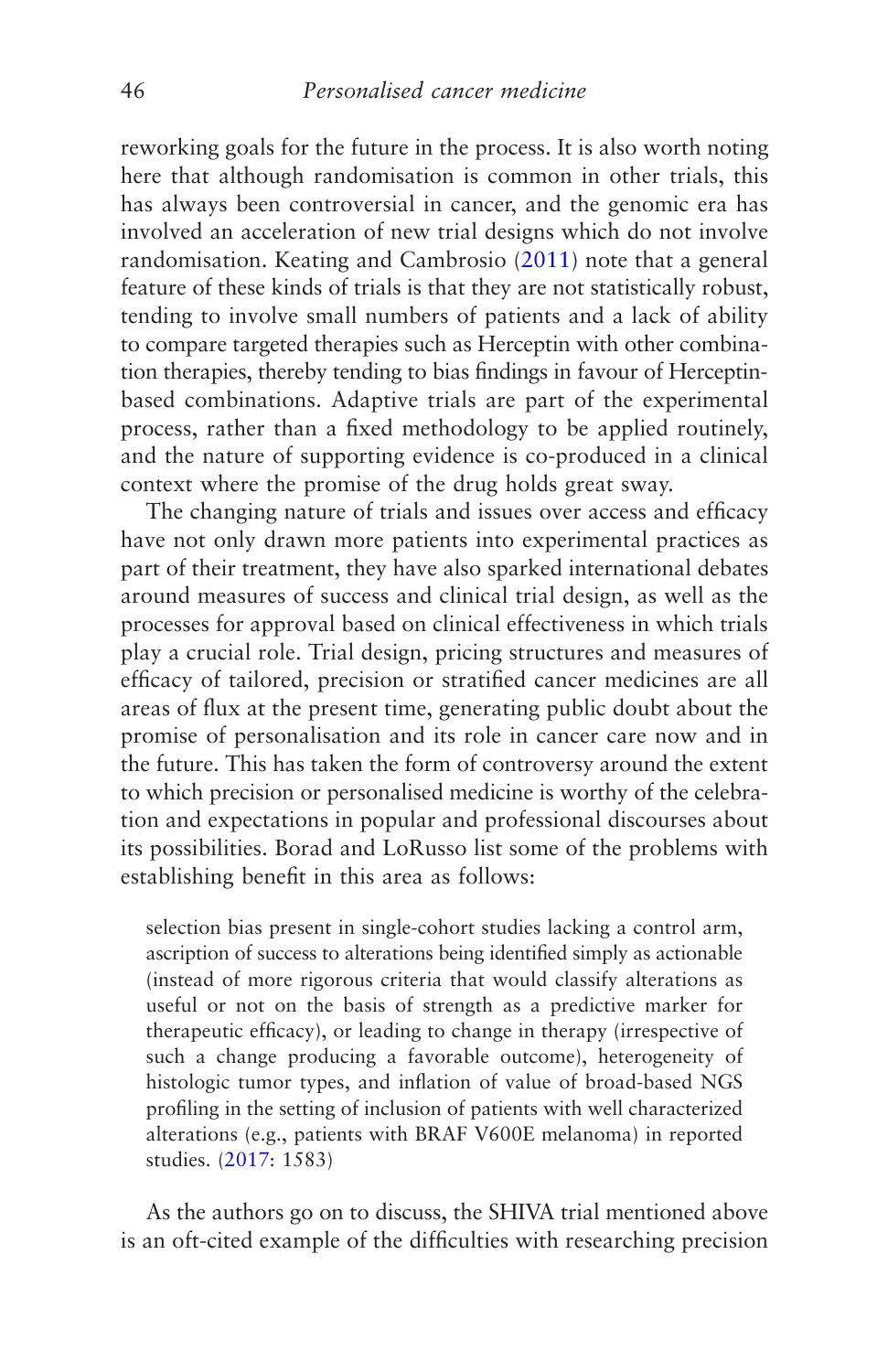<span id="page-55-0"></span>medicine. The first SHIVA trial did not find any benefit in therapies allocated on the basis of genomic profiling as compared to therapies allocated using conventional clinical decision-making tools. A second SHIVA trial is, however, ongoing and, despite the problems with the first trial, SHIVA has been hailed as a success in clinical trial design because it did suggest that targeted therapy based on profiling might be a valid approach in a subgroup of patients with a particular kind of molecular alteration[.7](#page-65-0) The lack of definitive proof of benefit from (randomised) trials has been taken by some critics as evidence that personalised or precision medicine is over-hyped. One haematologist, Vinay Prasad, who has a significant social media profile, has taken issue with precision medicine trial design in particular, especially relating to the lack of randomisation and replicability. This, in turn, has prompted criticism from advocates of personalised medicine, who suggest that flexibility is the new (and ethical) approach to meet patient needs, eschewing the rigid orthodoxies of the past.<sup>[8](#page-65-0)</sup> Here we see some of the disputes about the promise of personalised cancer medicine laid bare as the valuation practices of trials are openly contested in professional and public forums.

We can situate the emergence of these trials and debates about their efficacy as part of the wider bioeconomy of promissory capitalism, where disease-free futures are continually re-envisaged (Cooper [2008](#page-267-0); Michael [2017b](#page-273-0)). Expectations about personal and collective futures feature prominently in these regimes (Good et al. [1990;](#page-269-0) Novas [2006;](#page-275-0) Haase et al. [2015](#page-269-0)) as 'future-oriented discourses drive and shape innovation projects' (Borup et al. [2006:](#page-265-0) 285). Yet as Brown and de Graaf [\(2013\)](#page-266-0) demonstrate, both hope and despair are key to trial arrangements in practice (see also Cooper [2008;](#page-267-0) Will and Moreira [2010;](#page-278-0) Cooper and Waldby [2014\)](#page-267-0). The cultivation of low expectations among patients has also been shown to be a way in which clinicians manage the hype of contemporary biomedicine (Gardner et al. [2015](#page-268-0)), something we return to in [Chapter 4.](#page-126-0)

Brown and de Graaf [\(2015\)](#page-266-0) analysed the lived experiences of advanced cancer patients involved in phase 2 and phase 3 randomised control trials. Their research found that hope can be a means of managing the uncertainties associated with prognosis and treatment success. However, when negative eventualities and limited time horizons are introduced, patients engaged in 'bracketing off' the future, to limit reflection on the difficult realities that might lie ahead. These descriptions challenge conceptions of time as 'linear',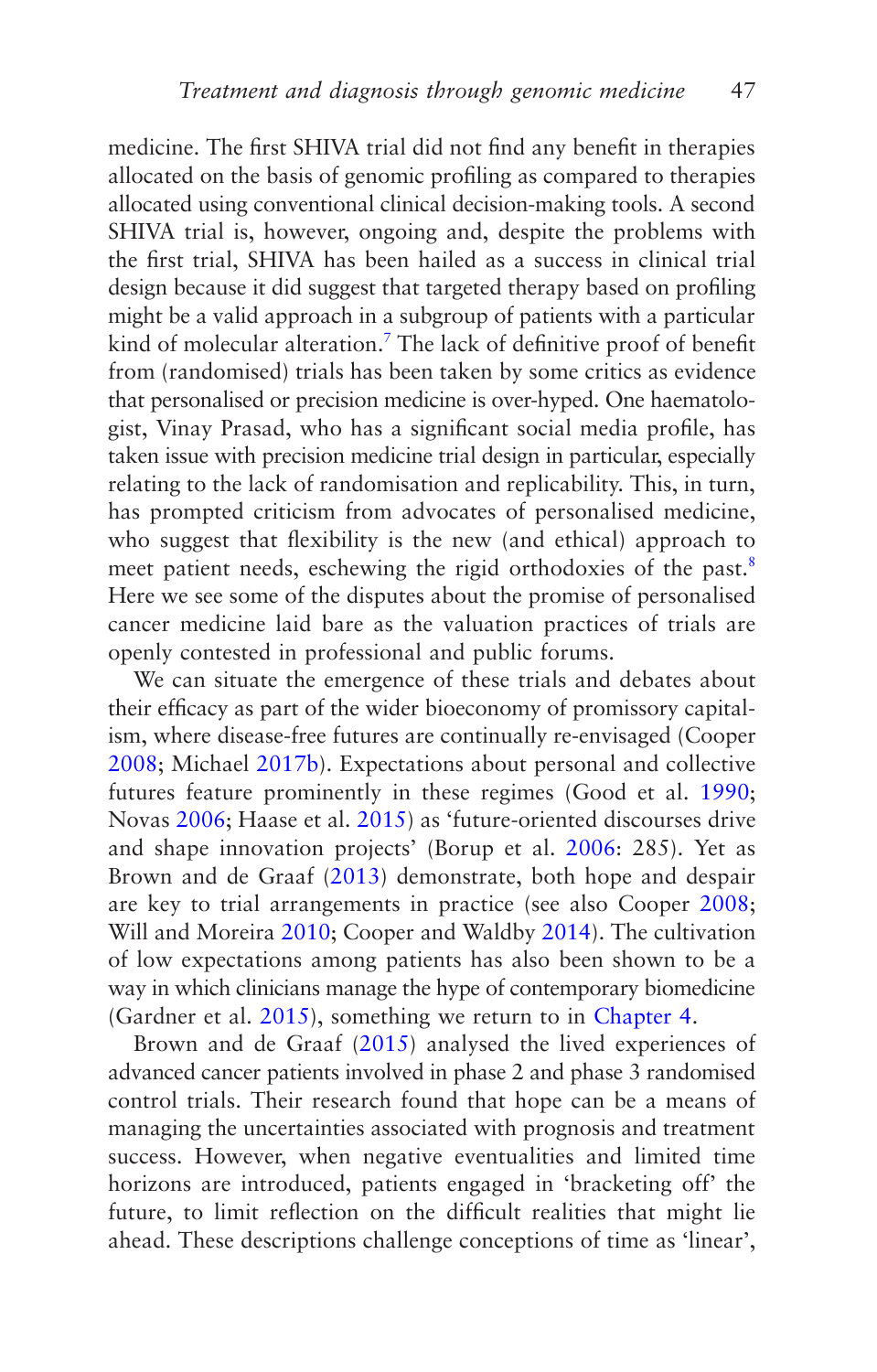with reflections on cancer necessarily encompassing an orientation towards the future in the present.

Montgomery's study of adaptive trials suggests that moving away from standardised approaches to 'predictable uncertainty' is premised on 'modes of knowledge production which claim to know the future' [\(2017b:](#page-273-0) 232). As trials speed up to deliver treatments to patients sooner, Montgomery argues that probabilistic logics are replacing promissory logics on which standard randomised trial designs are based. Here, adaptive trials are oriented around negotiation of unknowns as part of ongoing experiments, creating moral value, not just commercial value, for a diversity of actors. Optimisation through adaptability and iteration becomes key here, maximising the best possible future for patients amid uncertainty. Montgomery notes that such benefit tends to be framed as collective rather than as one for individual patients. There is a need to explore the implications of these processes for patients as they go through these trials.

We know from other studies that what Lamprell et al. [\(2018\)](#page-271-0) aptly call 'the road of trials and obstacles' places numerous demands on patients. In their study of cancer patients' experiences of BRAF mutation testing, targeted treatments and associated trials, they discuss how BRAF mutation testing might be offered as part of efforts to secure access to a trial, but this is not a straightforward process. As in the case of one patient in their study, delays can mean that the trial closes before the tissue samples are analysed, and patients can find themselves having to transfer to another hospital to participate in the trial. Patients also have to manage a host of side-effects from experimental treatments accessed via trials, sometimes becoming too ill to continue. For others, accessing the drug via a trial can prove to be a lifeline, although not without ongoing complications to be lived with while in remission, with other drugs prescribed to manage side-effects. This points to the importance of patients' hope, trust and vulnerability in crafting futures in cuttingedge cancer care, themes also in Brown et al.'s research on the imperative of hope and trust in clinical trials (Brown et al. [2015\)](#page-266-0).

We find echoes of this across our research, captured in the extract below, taken from a joint interview with two breast cancer patients, Laura and Viv. Both had late-stage cancer diagnoses when they had young families and were now living with secondary breast cancers.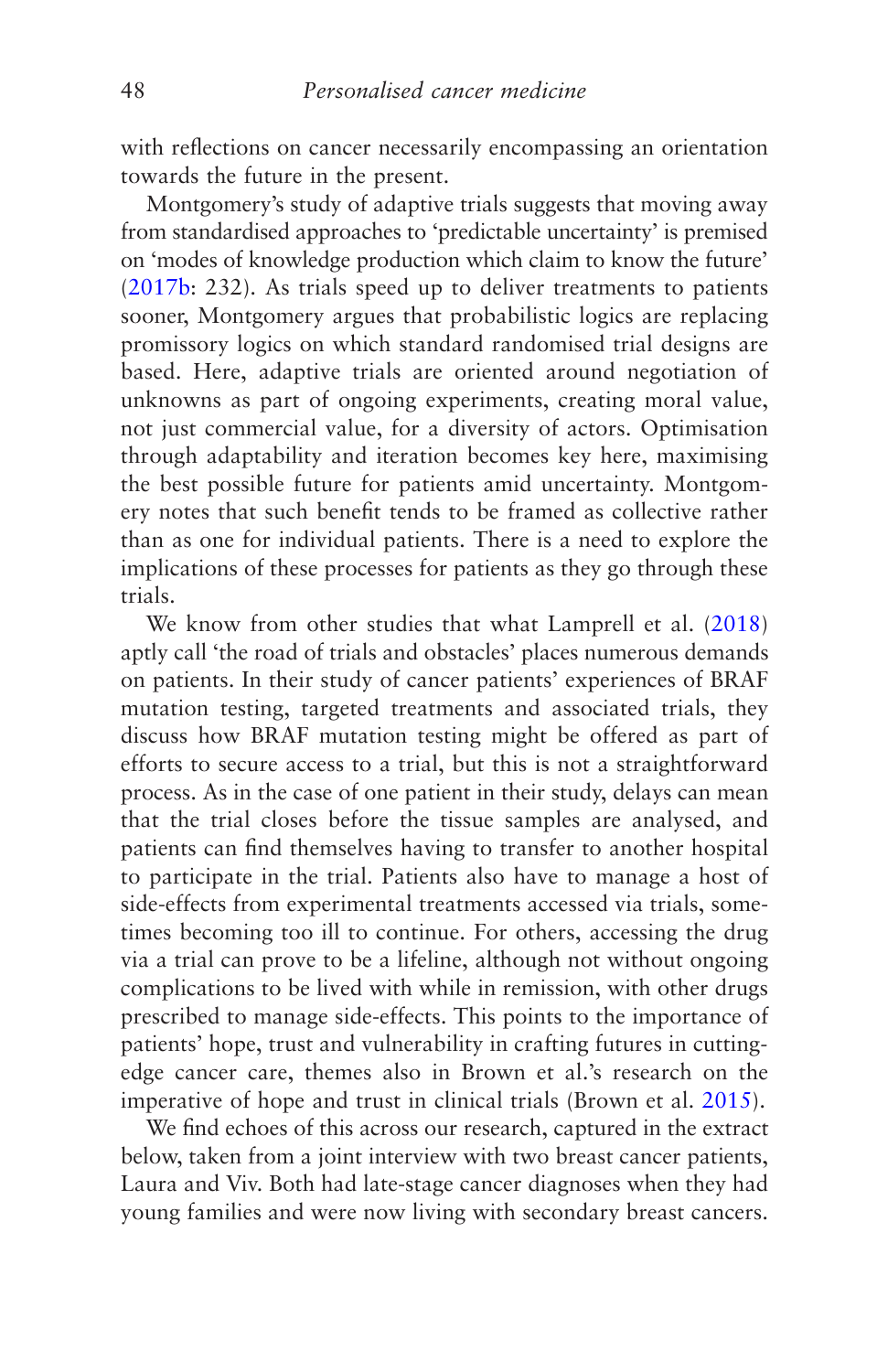They got to know each other through their secondary cancers, which put them 'in a completely different place [to primary cancer patients]', as Laura explained. During the interview, they talked about the work they had done to find out about trials and their advocacy around access to drugs. Viv received a standard treatment drug to which she responded well, whereas Laura, after receiving various chemotherapies, got on to a trial of a targeted therapy which she takes in tablet form alongside Herceptin. Laura told us she had secured the 'last place' on the trial, at a point when she had 'failed on quite a few lines of chemotherapy so … was running out of options and … probably only had less than six months to live'. She continues:

[Laura] I remember we went away to [city overseas] as a family because I kind of thought 'this might be my last big holiday'. And my consultant … when I came back I thought I'd be going on possibly my last line of chemotherapy but when I got back he'd contacted his friend in [another city] and he said 'there's a slot on this trial'.

[…]

[Laura] ... there's an international trials database and I'd been sending … my consultant, links to … I remember trials in France and Belgium. And I think most of them were immunotherapy trials – I didn't know that – but he said to me 'oh, I'm not sure about these, it's still pretty untested in breast cancer, the response rate is very low. I really don't advise … you'd have to go and live in Belgium or France or wherever for a number of months, is that feasible?' So he wasn't keen. But to be fair to him, he obviously did contact the [cancer centre in another city] and there was one place left on this trial and I thought 'I've got nothing, absolutely nothing to lose.' But no, he knew nothing about my, you know, molecular profile at all. But within a fortnight my cough had gone, I felt I was, you know…

[Viv] It was quite miraculous, actually.

[Laura] It was, it was a really strong, very strong response. And after three cycles of the drug, I got scanned and the cancer in my lungs had been, you know, just obliterated and it stayed like that.

[Viv] The thing is, when you're dealing with that sort of possibility of a trial with the drugs that are coming through, you just think, you know, it should be advertised.

[Laura] It should be.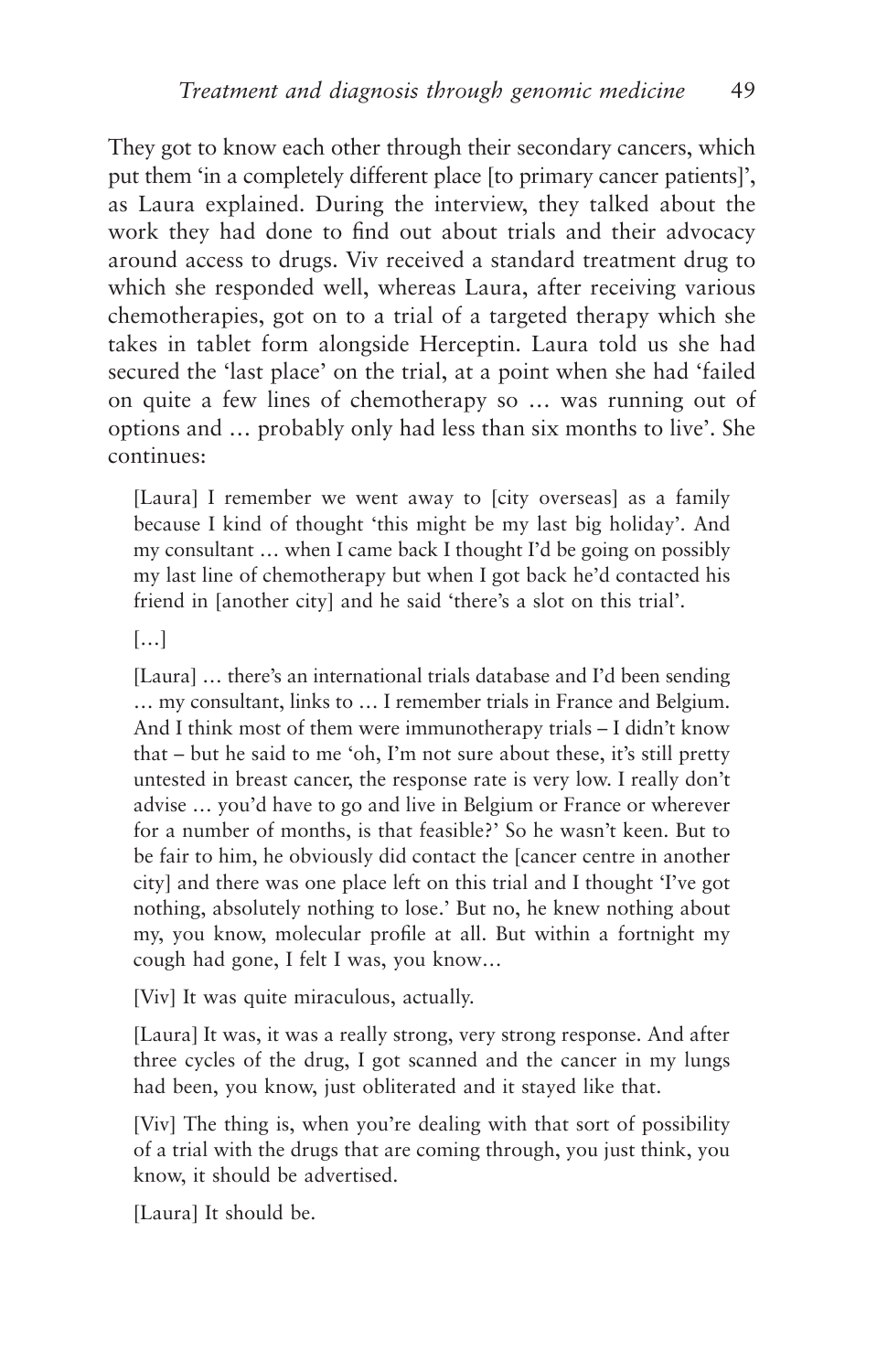[Viv] It really should be.

[Laura] And it's just been pure chance, luck.

[…]

[Viv] You can understand why we do what we do because you just think you're given this second chance at life really, aren't you, by a drug and you just think 'OK, I might have two years or three years but I'm going to make that two years or three years matter within the whole scheme of breast cancer for women really.'

[…]

[Laura] What's frustrating for me though is the drug has been really successful. So … I know there were 11 of us on the trial. There's me and one other lady still on it after two years – I think sadly the other women have died. But I saw a poster presentation from the company and they said it's had a 67% response rate in this very early phase one trial.

[Viv] Which is amazing.

[Laura] Which for women who've been heavily pre-treated, it's a really good response rate.

[Laura] And they described it as being 'unprecedented' but for some reason they've not taken it forward to phase two. So when I tell my story at different places, I always have people coming up to me, saying 'what drug are you on, what trial is this?' And I have to say 'I'm really sorry but I'm kind of on it, I got the last place and they don't seem to be … at some point they'll take it forward but they don't seem in any…'

[Viv] … rush, yes. Right, let's just say 'you've got to do it, you've just got to do it!'

As this exchange suggests, participation can extend from negotiating individual access, in concert with clinicians, to include more concerted collective efforts to open up more trials and more access to trials for other patients. It also includes managing hopes and expectations for oneself and others as the research progresses, and when personal benefits and findings do or do not materialise. Patients can take an active role in challenging clinicians, not just in relation to their own treatments but trial design too. This has included challenges to the exclusion criteria for clinical trials, as in the example of a US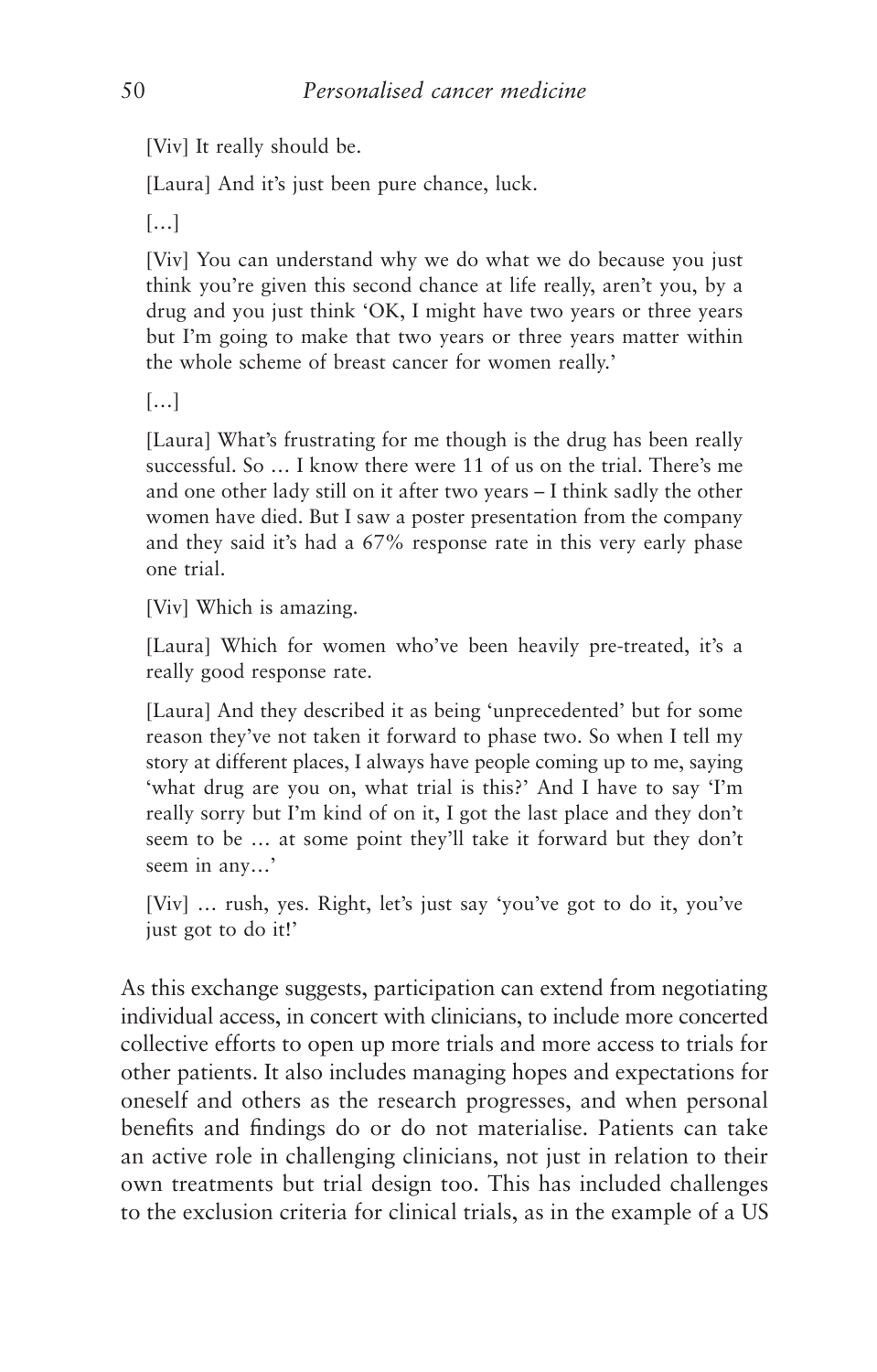<span id="page-59-0"></span>physician, Dr Kelly Shannon, who has metastatic breast cancer and has campaigned with patient organisations METAvivor (established in 2009 to provide funds for research)<sup>9</sup> and METUP (formed in 2015 and drawing inspiration from the AIDS activists  $ACTUP$ <sup>[10](#page-65-0)</sup> to open up access to trials to patients who are not just what she describes as the 'healthiest of the dying'.<sup>[11](#page-65-0)</sup> Patient representatives are also increasingly involved in trial-management processes via patient and public involvement advisory groups and panels. This is now a routinised feature of cancer research. But acting as a representative in complex adaptive trials and other kinds of studies such as whole genome sequencing initiatives, as discussed below, can involve detailed engagement with the complexities of genomic science as well as trial methodologies, project governance, engagement and ethics.

Yet as Llewellyn et al. argue, based on their research on patients with brain cancer, trials take place in the context of 'the contingent and improvised nature of care', where doubts and uncertainties can be overshadowed by 'an unduly optimistic and "can-do" attitude to management based around a technological imperative and medicine's mandate to extend lives' (Llewellyn et al. [2018](#page-272-0): 413; see also Kaufman [2015\)](#page-271-0). Focusing instead on the 'unsettling and wavering terrains of disease and care', they explore how patients navigate experimental treatments, necessitating detailed engagement with research, medical travel and NHS bureaucracy (Llewellyn et al. [2018:](#page-272-0) 411). This includes managing being excluded from participation in trials to access new therapies such as Avastin, a targeted chemotherapy (not available to one patient in their study due to his prior involvement in an immunotherapy trial abroad), as well as crowdfunding efforts to access drugs considered by the NHS to be of unproven benefit. These kinds of 'unimaginable dilemmas and hard-to-swallow paradoxes' are part of the terrain of targeted treatments for cancer (Llewellyn et al. [2018:](#page-272-0) 420).

It is also important to appreciate that patients who actively seek out trials do this from a range of backgrounds and perspectives, not always based on detailed engagement and knowledge. One oncologist gives an example of this:

I've had a GP … being treated in another institution … phone because they've read on the internet about a clinical trial that was taking place that they've seen the inclusion criteria for that they want to be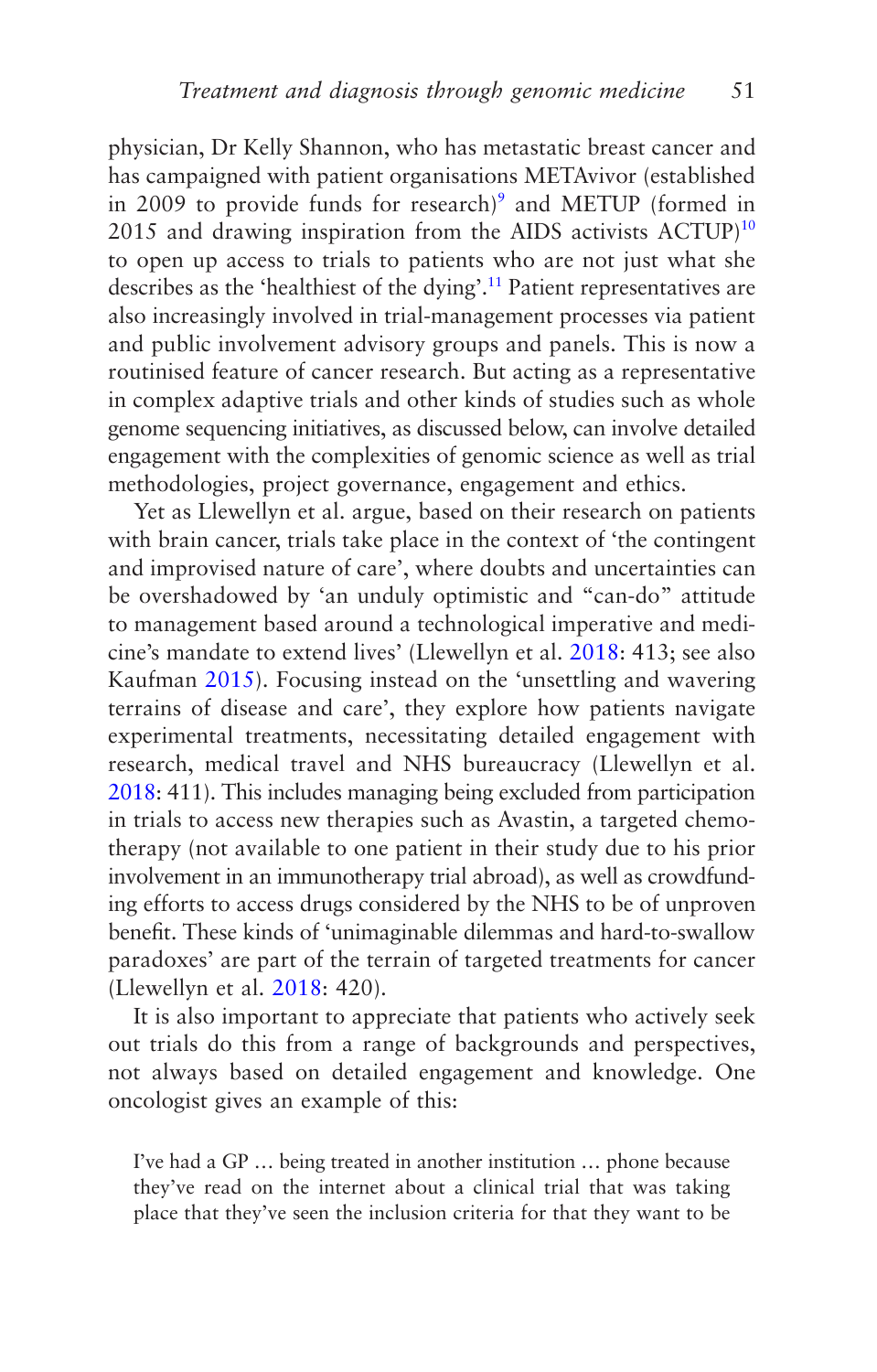included in. [But this goes] all the way through to people having absolutely no idea, you know, really what a clinical trial is, a clinical trial is being a guinea pig … I've – somebody said it to me this week in fact … bizarrely this person said it to me … he said, 'Oh, I just want you to know … that I'm quite happy to be a guinea pig.'

Adaptive trials of targeted treatments can make cancer patients partners in experimental healthcare, but the extent and type of their engagement in the processes of the trial, including its design, purpose and outcomes, varies considerably, as do their experiences of access and care. Trials might be based on optimising the future for patients as a whole, but individual patients are also heavily invested in extending their own future. Trials are complex, just like cancers and patients, which brings considerable negotiation and articulation work for patients and their practitioners, not just to enable access but to keep hope alive for patients in and around the trial, as we discuss further in [Chapter 4](#page-126-0).

## **Whole genome sequencing**

Developments in large-scale genomic sequencing are another feature of clinical oncology and associated research. More genetic information is being collected about more kinds of cancers, often through research studies. Whole genome sequencing (WGS), in which the entire genome is sequenced rather than panels (or groups) of genes – an approach associated with molecular diagnostic tests (often proprietary) and targeted treatments – is an important aspect of these developments. As Nakagawa and Fujita comment,

Whole genome sequencing (WGS) approaches can be used to comprehensively explore all types of genomic alterations in cancer and help us to better understand the whole landscape of driver mutations and mutational signatures in cancer genomes and elucidate the functional or clinical implications of these unexplored genomic regions and mutational signatures. ([2018:](#page-274-0) 513)

WGS has a profoundly exploratory logic, charting previously unknown territories of the genome to reveal its complexity (Martin [2018](#page-272-0)). As Brown and Michael ([2003](#page-266-0)) note, innovative technologies often build upon past 'failures' while ignoring the possibility of their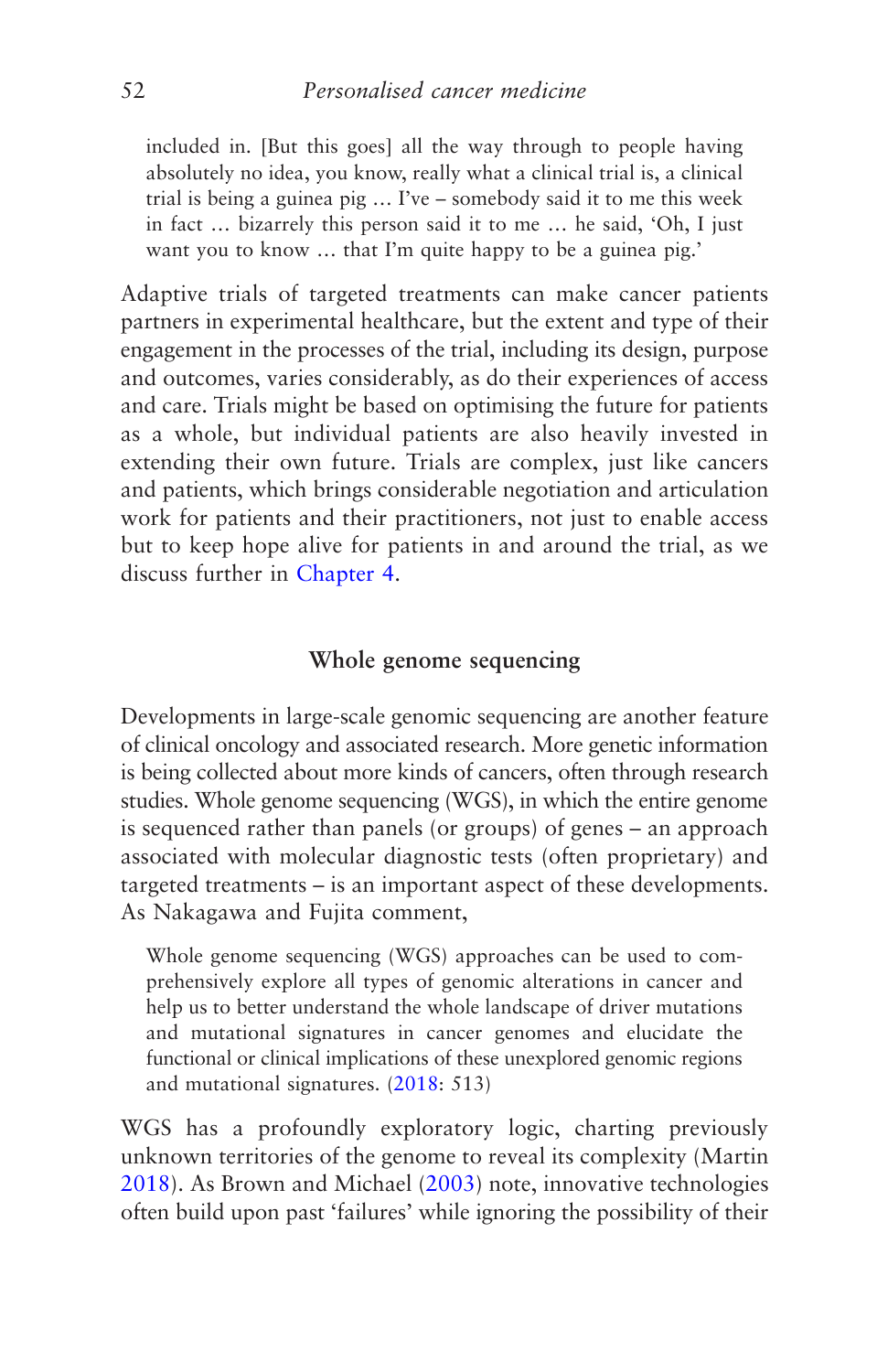own failure. This pattern appears to be being replicated in the case of WGS: its role in transforming cancer care is being assured through major infrastructure developments in the NHS, and the lack of ensuing 'actionable results' is not being framed as problematic.

At this point, genomics meets biobanking, often incorporating other clinical datasets where patients have given consent for their data to be reused. Digital processes of analysis are crucial to handling these vast quantities of data, as are private–public partnerships to deliver the technology and interpretative power required. The creation of value from these datasets requires both the centralisation of data and its ultimate detachment from the state (Cool [2016\)](#page-267-0), in a process through which populations become brands with bioeconomic potential (Tupasela [2017\)](#page-277-0). The promise of a growing bioeconomy aligns with a vision of health services that deliver better care to more patients via 'benefit sharing' (Hayden [2007](#page-269-0)), for example, where companies offer medical innovations to the health service that provide the data at a preferential rate. Yet these benefits remain opaque and promissory, sometimes bewildering to patients and participants already caught up in 'surveillance capitalism' where rights to privacy are routinely signed away as part of ordinary consumption (Zuboff [2019\)](#page-278-0), and where publicly funded health systems are struggling to pay for expensive medicines such as targeted cancer therapies. How the 'regularized, embodied work that members of the national population are expected to perform in their role as biobank participants' (Mitchell and Waldby [2010:](#page-273-0) 334) is to be recognised or rewarded in such contexts is radically unclear. The ethical complexities of this are compounded in cancer, where benefits may not be felt, futures compromised and legacies uncertain.

Tarkkala et al. explore some of these dynamics in their research on personalised medicine in Finland – 'an intensely state-driven and national endeavour' [\(2019](#page-277-0): 143) – analysing detailed policy plans and institutional strategies for embedding personalised medicine in Finnish healthcare. This work spans 'business, from financing to marketing, resource and personnel management, scientific research, product development, consulting, and public governance and policymaking … experimenting with existing epistemic, professional, institutional, political, legal, administrative, and business orders' (Tarkkala et al. [2019](#page-277-0): 143–4). Wealth creation is a central theme of these efforts, realised via intensified innovation, commercialisation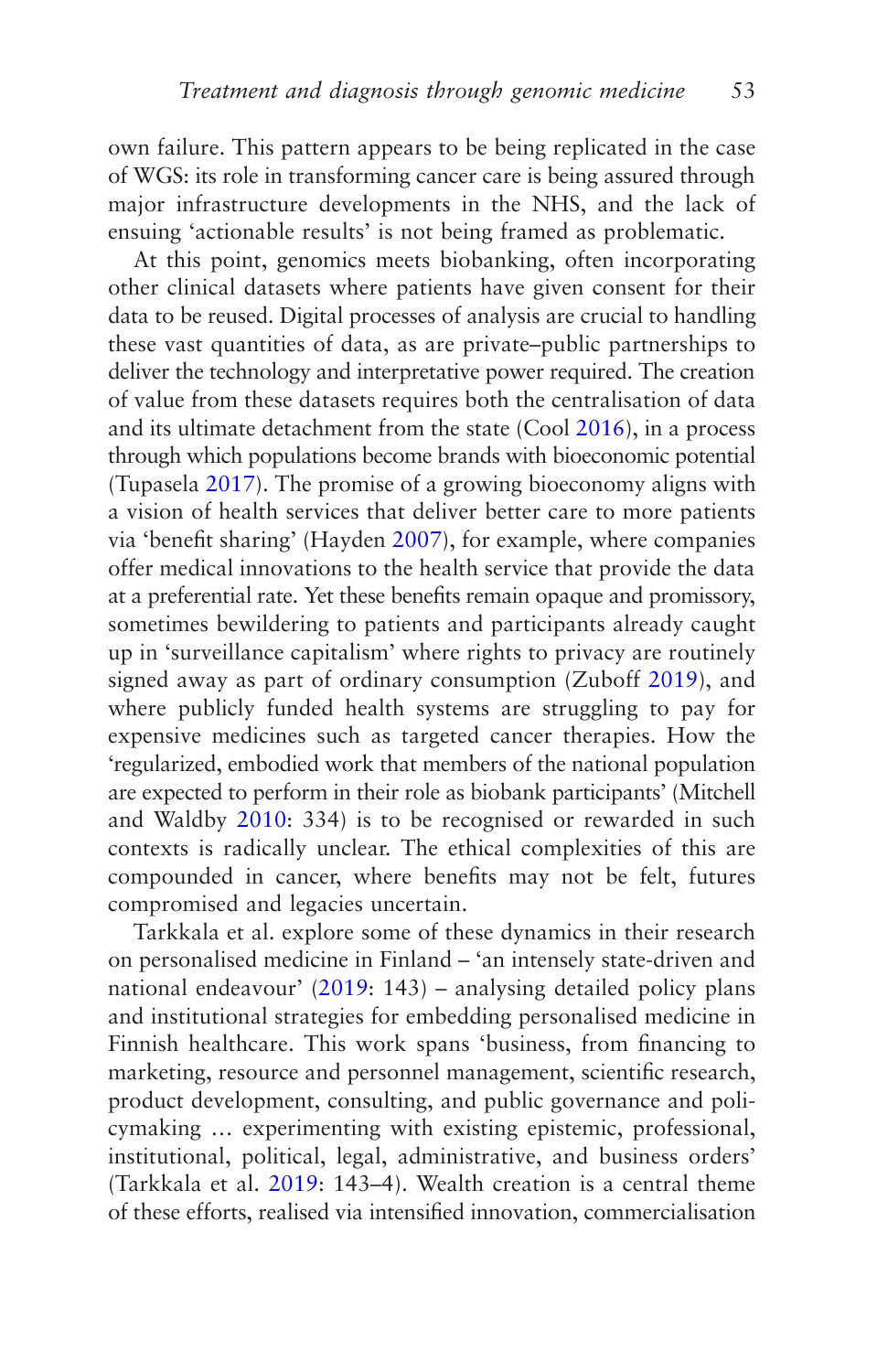and data-driven medicine, which they note builds on two decades of promise that can be traced to the development of deCode Genetics Ltd in Iceland (Fortun [2008;](#page-268-0) see also Rajan [2006\)](#page-275-0).

The discourses that surround these ventures are highly promissory, focused on delivering benefits to the nation, as well as patients and individual participants, but often hedging the later possibilities against the complexities and risks of the processes and the need for new infrastructures to be developed. Institutions are constructed as slow or even resistant to change and the success of WGS is predicated on transforming laboratory services and professional cultures, echoing the democratising ethic of corporate actors such as 23andme (Prainsack [2017](#page-275-0)). As well as recruiting patients as active collaborators in its genesis and implementation, health systems too need to be made ready for personalised medicine as expressed in policy documents such as the following:

Predicting which patients will benefit ahead of time, using information from an individual's cancer genome to improve overall outcomes and minimise toxicity and cost, is the clear path forward. To achieve these goals, health systems need to evolve from their current state, to a more personalised model of cancer care with targeted therapies, driven by more precise and genome-driven research and diagnostics. This is a central tenet of Precision Medicine. (Scottish Scientific Advisory Council [2019:](#page-276-0) 5)

Just as new institutional requirements to better manage interpretation and clinical decision making based on results emerge from these innovative, commercially oriented, data-intensive initiatives, so too do new arrangements for the professional training and ethics required to support data generation, curation and exploitation. Consent to participate in research and the management of so-called 'incidental' findings supplementary to a patient's cancer (typically in relation to genetic risk for inherited disease) are a particular focus of attention here, given the importance of widespread participation to the success of these ventures (Dheensa et al. [2018\)](#page-267-0). But these are complex endeavours, marked by numerous misalignments between policy, strategy and practice, given the complexities and pressures of healthcare systems. In the UK, and the NHS in England within it, the 100,000 Genomes Project is an exemplar of the kinds of large national initiatives that are delivering WGS, which we discuss further in [Chapter 5](#page-160-0).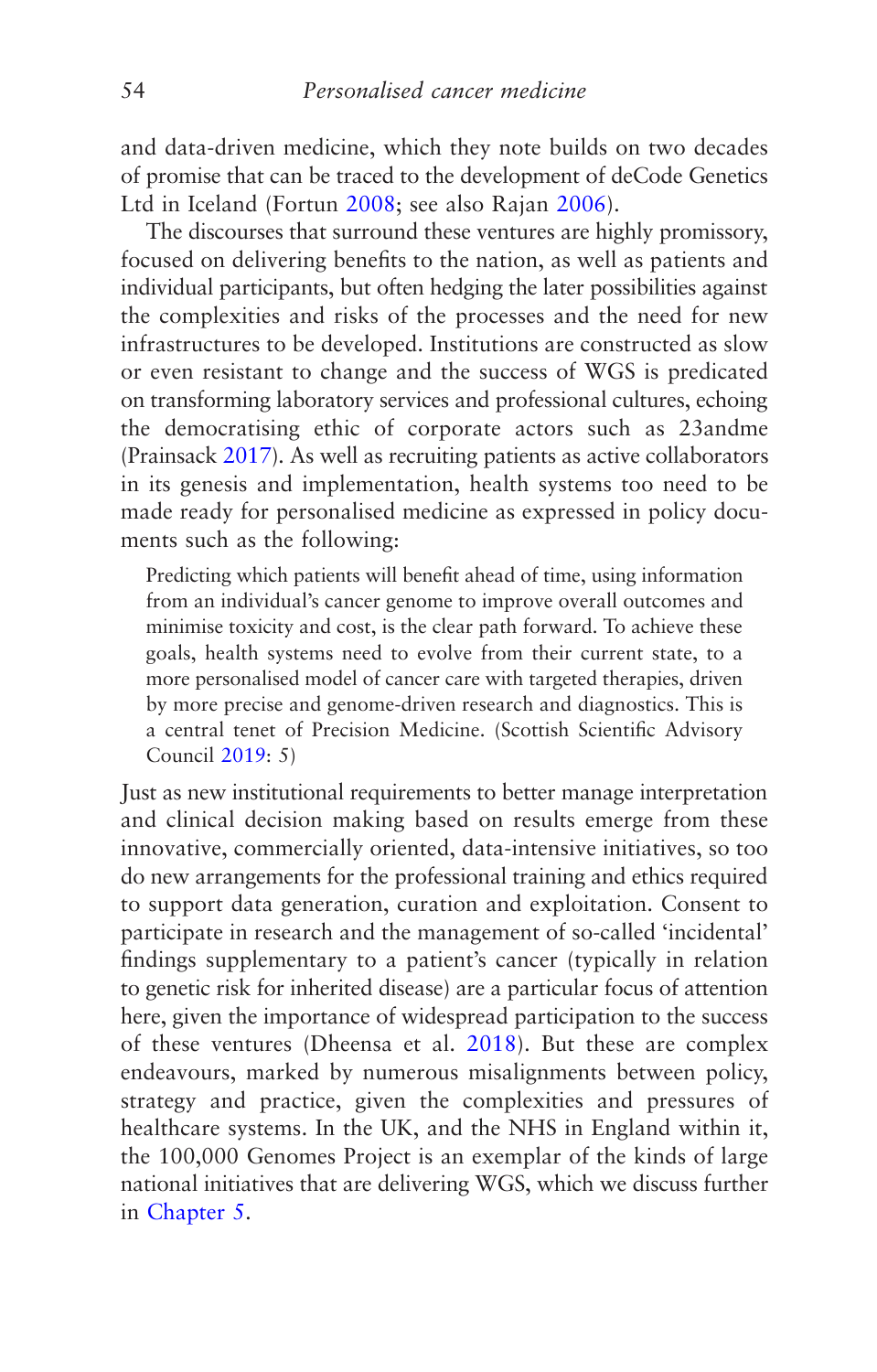## **Conclusion**

The promise of personalised or precision medicine for cancer is contested in medicine, science and beyond in the public sphere because of concerns about efficacy and cost in particular. As Interlandi [\(2016\)](#page-270-0) argues, 'early attempts to tailor disease treatment to individuals based on their DNA have met with equivocal success, raising concerns about a push to scale up such efforts'. Tim Maughan, from the CRUK/MRC Oxford Institute for Radiation Oncology, notes that personalised medicine for cancer has thus far proven to be of limited clinical benefit, quoting a study which found that 'overall survival from 71 targeted cancer therapies approved by the FDA between 2002 and 2014 was only 2.1 months' (Fojo et al. [2014](#page-268-0)). He continues:

The consequences of heterogeneity, clonal evolution and the influence of the host response are that simple genetic tests are much less accurate in predicting prognosis and treatment response than was expected based on the CML imatinib paradigm. Similarly, targeted drug therapies may show an initial response, but this is rapidly overtaken by tumour regrowth due to emergence of tumour clones often demonstrating multiple different mechanisms of resistance. Despite this, personalised cancer medicine, now enhanced by immunotherapy, is still projected as the existing paradigm, and supported by major cancer centres across the world, by pharmaceutical and diagnostic companies alike. *Researchers* in the field and especially pharmaceutical companies are acutely aware of the challenges, *but still clinicians, patients and their advocates pursue access to these targeted agents with enthusiasm*. (Maughan [2017](#page-272-0): 15) [our emphasis]

Maughan captures the key dynamic of anticipation and concern that we find across the various developments in genomic medicine for cancer reviewed in this chapter and explored further in the chapters that follow. Personalised cancer medicine is replete with promissory claims and instances of optimism and hope. Yet these tropes and possibilities are fragile and contested, when they emerge in everyday encounters, collective action and in the more stylised pronouncements in policy and the media.

What we stress here, however, is that these activities need to be understood as part of, rather than auxiliary to, the innovative and experimental processes in personalised medicine for cancer.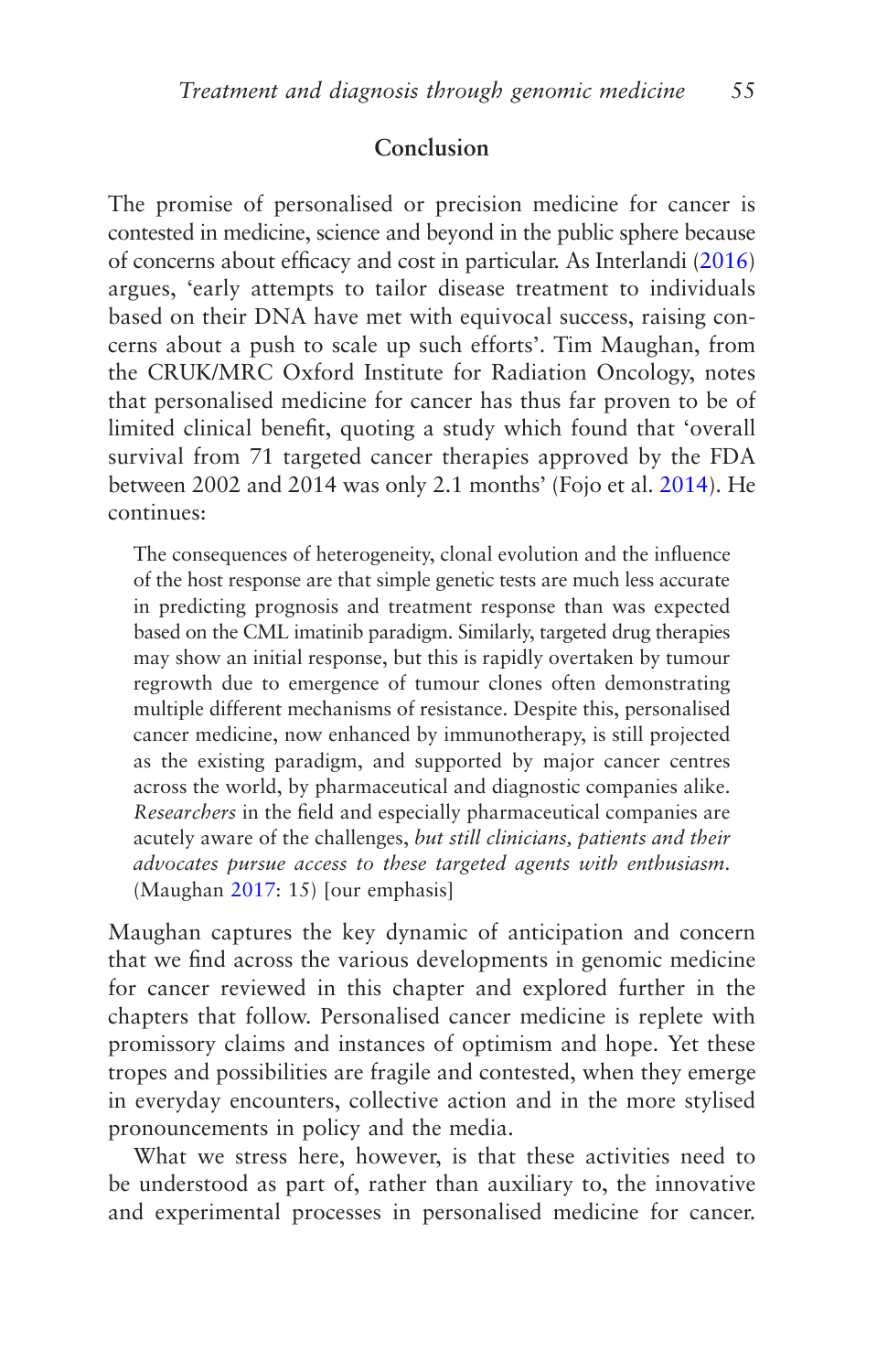<span id="page-64-0"></span>Innovation and experimentation extend outwards from the dataset or the laboratory, the scientist or the entrepreneur, to the clinic and beyond, to the regulatory and public sphere, and in networks and relations with fellow cancer patients, families and friends. Across these settings, practitioners, patients and their families are doing emotional and articulation work (Star [1985\)](#page-276-0) as they co-produce the meanings of novel genomic treatments, tests, research and relations, crafting their and others' futures as part of this process. Anticipation and moderation are part of navigating individual and collective futures and creating various kinds of value, from the big futures of bioeconomic growth for the nation to individual, more personal futures of feeling cared for and valued. Just as molecular diagnosis, targeted therapy and subtypes of cancer and cancer research and care are entwined, interactive and co-produced, so too are individual and collective futures. These experimental relations, processes and categories enrol increasing numbers of patients and practitioners not just in research or data collection but in new kinds of regulatory and funding arrangements, patient collectives and public engagement activities.

In what follows, we endeavour to explore these interactions and interweavings to give a detailed account of the kinds of value that various sorts of work create as genomics personalises cancer medicine. We explore the activities and narratives of patients, practitioners and family members that make genomic medicine valuable in policy and in practice but can be hidden or unacknowledged. Looking at the kinds of futures being crafted and how experimental and articulation work in personalised medicine for cancer is distributed and enacted across these settings, we go on to consider what happens when we begin to value it as a contribution to innovation, and how this might change how we share the benefits and risks of personalised cancer medicine now and in the future.

#### **Notes**

- [1](#page-30-0) Precision Medicine Initiative, [https://allofus.nih.gov/about/program](https://allofus.nih.gov/about/program-overview/precision-medicine-initiative-data-security-policy-principles-and-framework-overview)[overview/precision-medicine-initiative-data-security-policy-principles](https://allofus.nih.gov/about/program-overview/precision-medicine-initiative-data-security-policy-principles-and-framework-overview)[and-framework-overview](https://allofus.nih.gov/about/program-overview/precision-medicine-initiative-data-security-policy-principles-and-framework-overview) (accessed 3 October 2019).
- [2](#page-39-0) [http://news.bbc.co.UK/1/hi/health/5063352.stm](http://news.bbc.co.uk/1/hi/health/5063352.stm) (accessed 20 June 2020).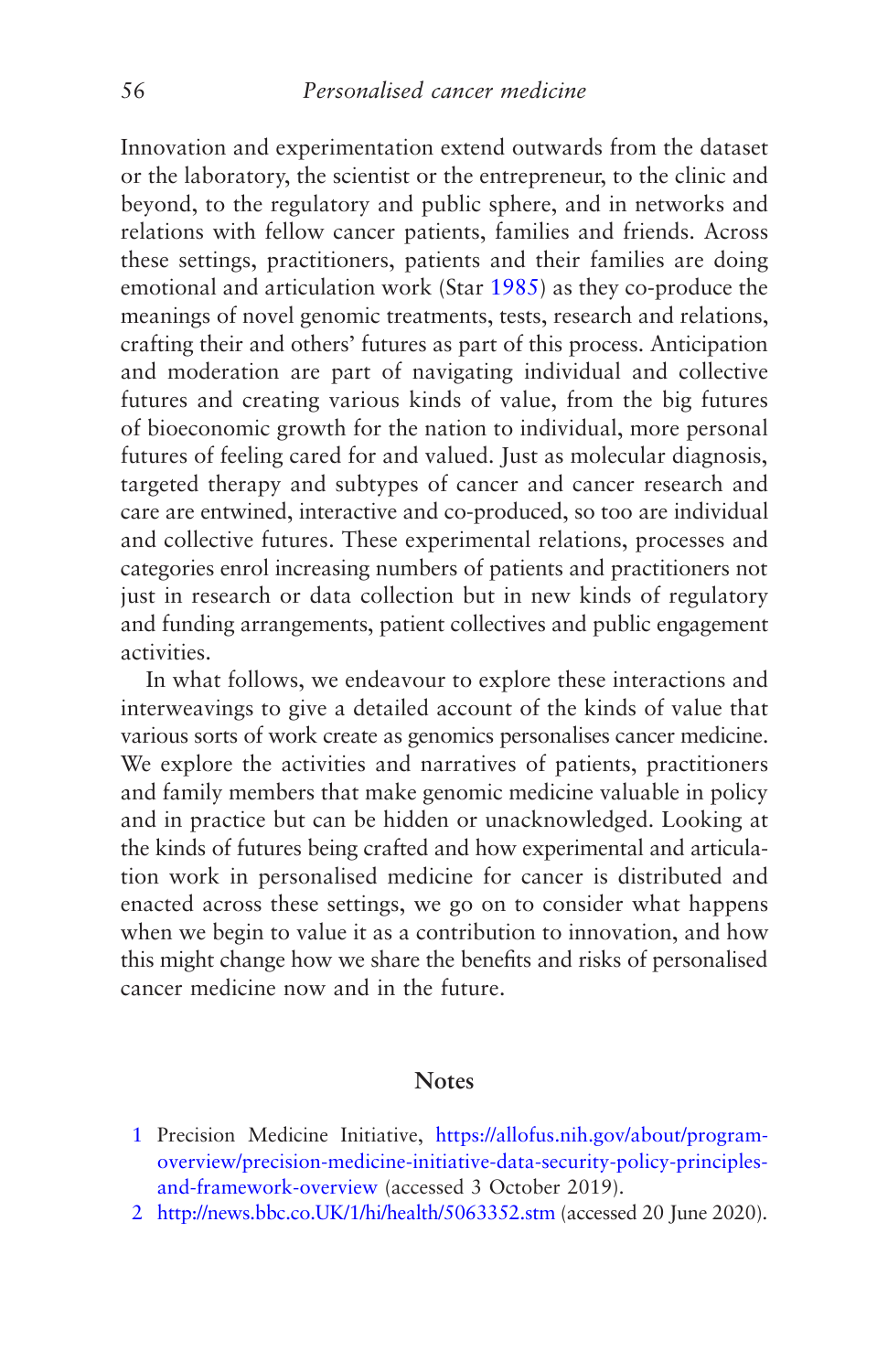- <span id="page-65-0"></span>[3](#page-40-0) 'Research shows breast cancer recurrence halved', press release, Roche, 3 June 2005<https://www.scoop.co.nz/stories/GE0506/S00017.htm> (accessed 20 June 2020).
- [4](#page-43-0) The Institute of Cancer Research, *Improving access to innovative cancer drugs*, December 2018, p. 3, [www.icr.ac.UK/drugaccess](http://www.icr.ac.uk/drugaccess) (accessed 20 June 2020).
- [5](#page-45-0) [www.itv.com/news/wales/2019-03-19/mum-who-lives-half-a-mile-over](http://www.itv.com/news/wales/2019-03-19/mum-who-lives-half-a-mile-over-welsh-border-denied-life-prolonging-cervical-cancer-drug/)[welsh-border-denied-life-prolonging-cervical-cancer-drug/](http://www.itv.com/news/wales/2019-03-19/mum-who-lives-half-a-mile-over-welsh-border-denied-life-prolonging-cervical-cancer-drug/) (accessed 20 June 2019).
- [6](#page-53-0) SHIVA was the first clinical trial of molecularly targeted drugs for the off-label treatment of heavily pretreated metastatic cancer, at the Institut Curie, France (see [www.thelancet.com/journals/lanonc/article/](http://www.thelancet.com/journals/lanonc/article/PIIS1470-2045(15)00458-1/fulltext) [PIIS1470-2045\(15\)00458-1/fulltext](http://www.thelancet.com/journals/lanonc/article/PIIS1470-2045(15)00458-1/fulltext) (accessed 20 June 2020)).
- [7](#page-55-0) T. Cynober, 'SHIVA trial, France's big shot at precision medicine', 20 July 2017,<https://labiotech.eu/features/shiva-trial-precision-medicine-cancer/> (accessed 20 June 2020).
- [8](#page-55-0) See P. Goldberg, 'Vinay Prasad, oncologist and Twitter star, locked in debate over precision medicine', The Cancer Letter, 2018, [https://](https://cancerletter.com/articles/20180622_1/) [cancerletter.com/articles/20180622\\_1/](https://cancerletter.com/articles/20180622_1/) (accessed 20 June 2020).
- [9](#page-59-0) [www.metavivor.org](http://www.metavivor.org/) (accessed 20 June 2020).
- [10](#page-59-0) [http://metup.org](http://metup.org/) (accessed 20 June 2020).
- [11](#page-59-0) [https://medivizor.com/blog/2018/04/05/patient-activist-and-researcher](https://medivizor.com/blog/2018/04/05/patient-activist-and-researcher-dr-kelly-shanahan-part-3/)[dr-kelly-shanahan-part-3/](https://medivizor.com/blog/2018/04/05/patient-activist-and-researcher-dr-kelly-shanahan-part-3/) (accessed 20 June 2020).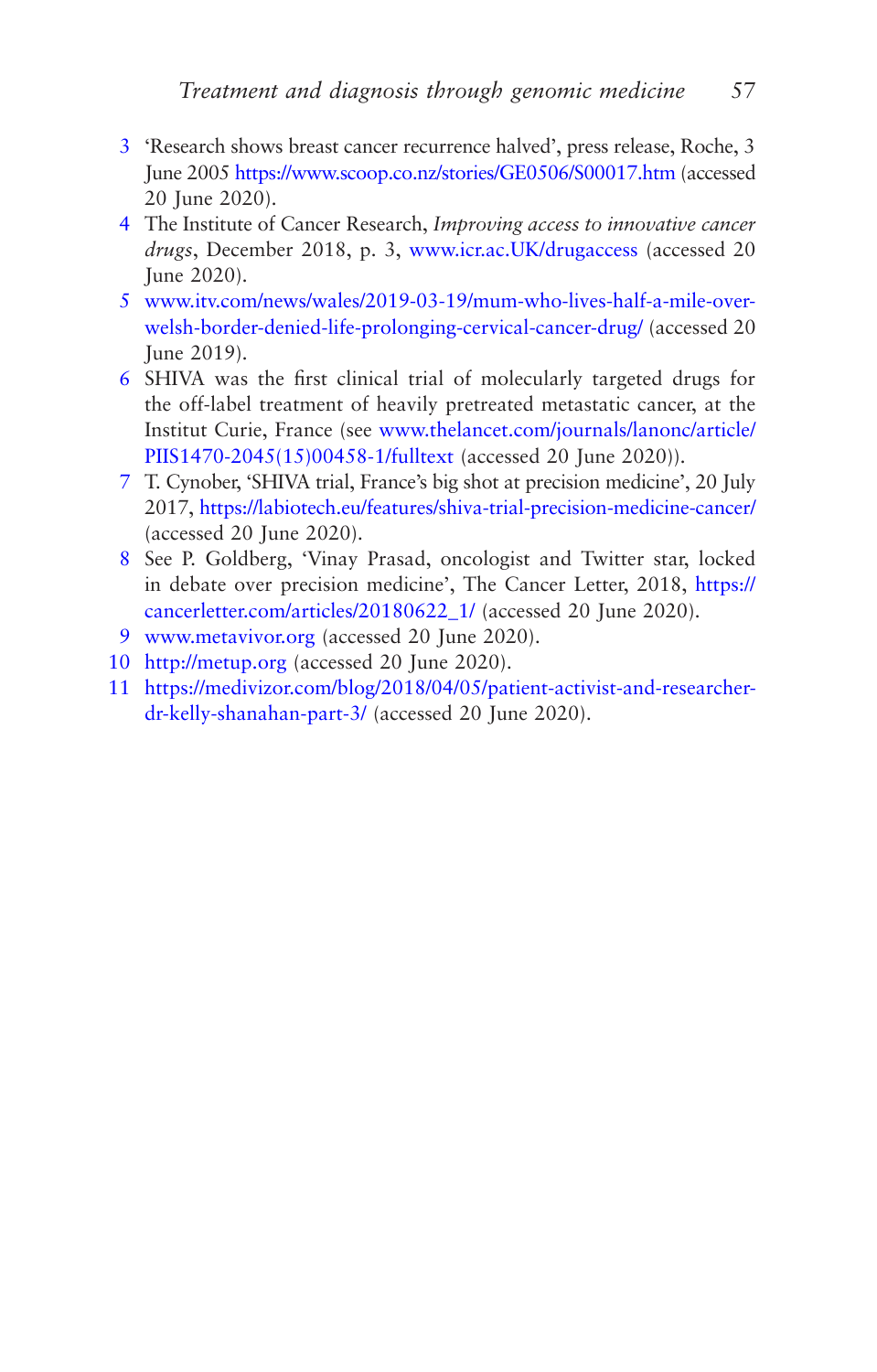# <span id="page-66-0"></span>Genomic techniques in standard care: [gene-expression profiling in early-stage](#page-5-0)  breast cancer

Breast cancer has long been a focus of research and innovation in genomic medicine, from one of the first targeted therapies, Herceptin, as discussed in [Chapter 1,](#page-30-0) to testing for mutations in breast cancer susceptibility genes such as BRCA1 and BRCA2, which developed through the course of the 2000s. Research into the molecular biology and gene expression of breast cancer tumours has spurred the identification of a range of variants or subtypes of breast cancer according to their molecular make-up. In addition to the development of Herceptin for HER2 breast cancers, estrogen receptors were also identified as targets for drugs in women with breast cancer before the menopause who had what is known as hormone-sensitive breast cancer. Cancers were classified into a range of subtypes according to genomic and other tests in the ensuing period. Olopade et al. reported that

individual cancers could be categorized, based on their gene signature, to at least five distinct subtypes: luminal A, luminal B, normal-like, HER2-like, and basal-like. Normal-like tumors resemble normal breast tissue, HER2-like are characterized by HER2 overexpression, luminal A and B are estrogen receptor positive, and basal-like are triple negative (estrogen receptor negative, progesterone receptor negative, and HER2 negative). ([2008:](#page-275-0) 7991)

These developments were the outcome of considerable research investment by public bodies, charities and commercial companies. Cancer research has been enabled, in part, by strong traditions of community and advocacy among breast cancer patients focused on prevention, research and survivorship in particular (Nahuis and Boon [2011;](#page-274-0) Gabe et al. [2012](#page-268-0)). Together, breast cancer research and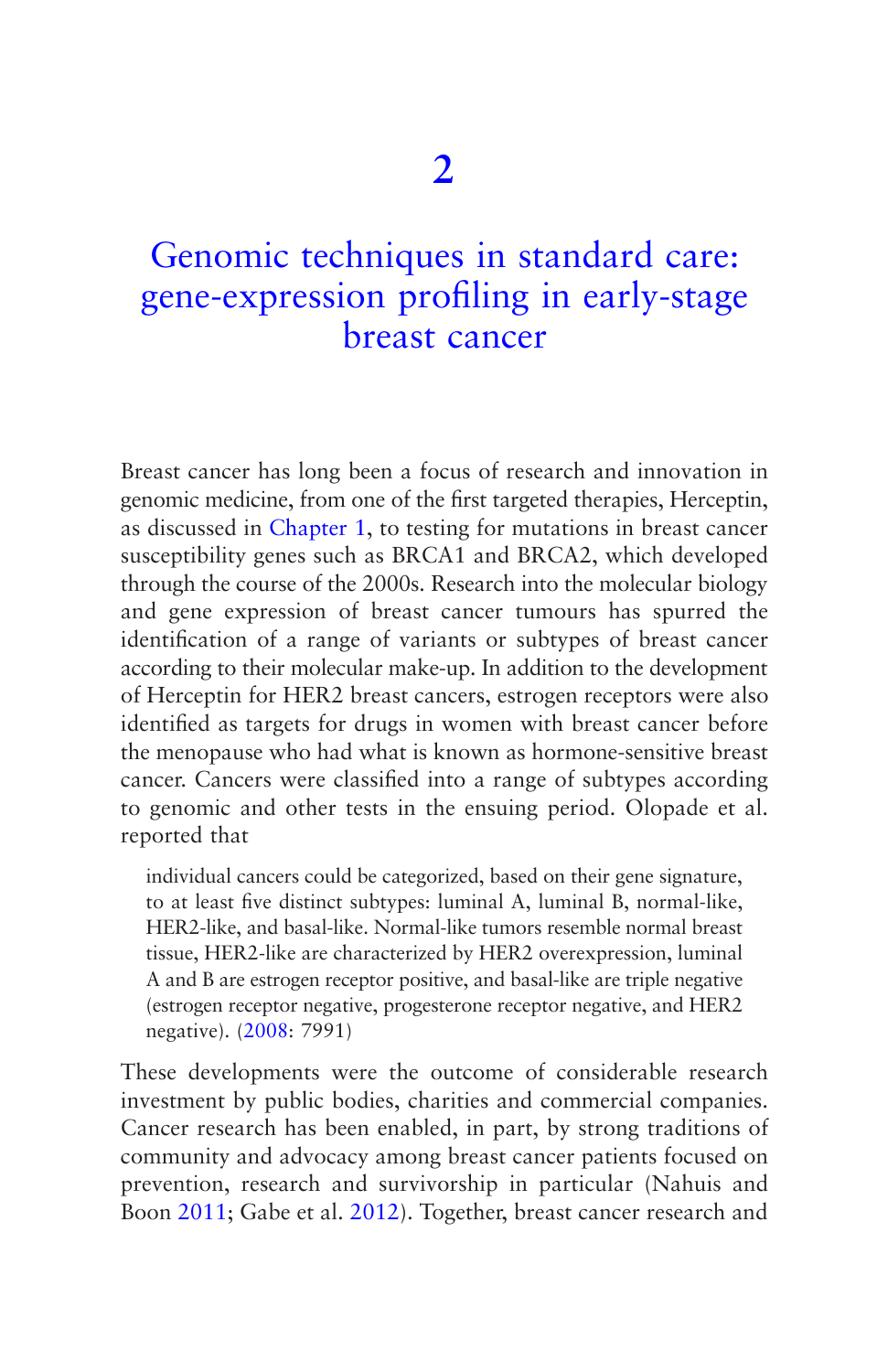activism are considered to have made major inroads into tackling the disease. Many breast cancers are now highly treatable when detected early, and UK survival rates have doubled in the last four decades, bringing ten-year survival rates for women up to 78 per cent across England and Wales for those cancers diagnosed early (Cancer Research UK [2014\)](#page-266-0).

Sequencing and microarray technologies arising from the human genome project have enabled gene-expression profiling within cancer medicine. This technique identifies which genes are being activated in a cell to give a global picture of cellular function.<sup>[1](#page-95-0)</sup> Oncotype  $DX$ is a gene-expression test developed by a US-based company, Genomic Health. It aims to provide a personalised prediction for a subset of breast cancer patients for whom the benefit of chemotherapy after surgery is less clear. The test estimates the likelihood of recurrence and can thus aid decisions about chemotherapy (Bourret et al. [2011](#page-265-0)). As Dowsett and Dunbier note, Oncotype DX was one of several 'multigene expression profiles that aim[ed] to outdo traditional predictive and prognostic factors' in breast cancer diagnosis and treatment, developed to 'quantify the residual risk of … recurrence in patients with lymph node negative, estrogen receptor-positive tumors receiving tamoxifen' [\(2008](#page-268-0): 8022).

Echoing ongoing discourses of optimistic and transformative futures associated with genomic medicine, Oncotype DX has been hailed by some commentators as a key tool to combat the overtreatment of patients via chemotherapy (Joh et al. [2011;](#page-271-0) Ali-Khan et al. [2015](#page-264-0)). This has been welcomed because of its potential benefits for individual patients and practitioners in deciding on whether to recommend chemotherapy to prevent the recurrence of cancer, despite its sometimes serious side-effects and the disruption this causes (Bell [2009\)](#page-265-0). Reducing unnecessary chemotherapy could also save resources within the UK NHS (Loncaster et al. [2017\)](#page-272-0), although use of this test is primarily to help define who, from a subset of patients, would benefit from chemotherapy.<sup>[2](#page-95-0)</sup>

As we discussed in [Chapter 1](#page-30-0), gene-expression profiling tests such as Oncotype DX have also been part of a wider transformation in innovation and regulation. This has involved novel partnerships between commerce and healthcare, with tests utilising proprietary algorithms. It has also involved new regulatory arrangements and pressures, marked by complex negotiations in state-based health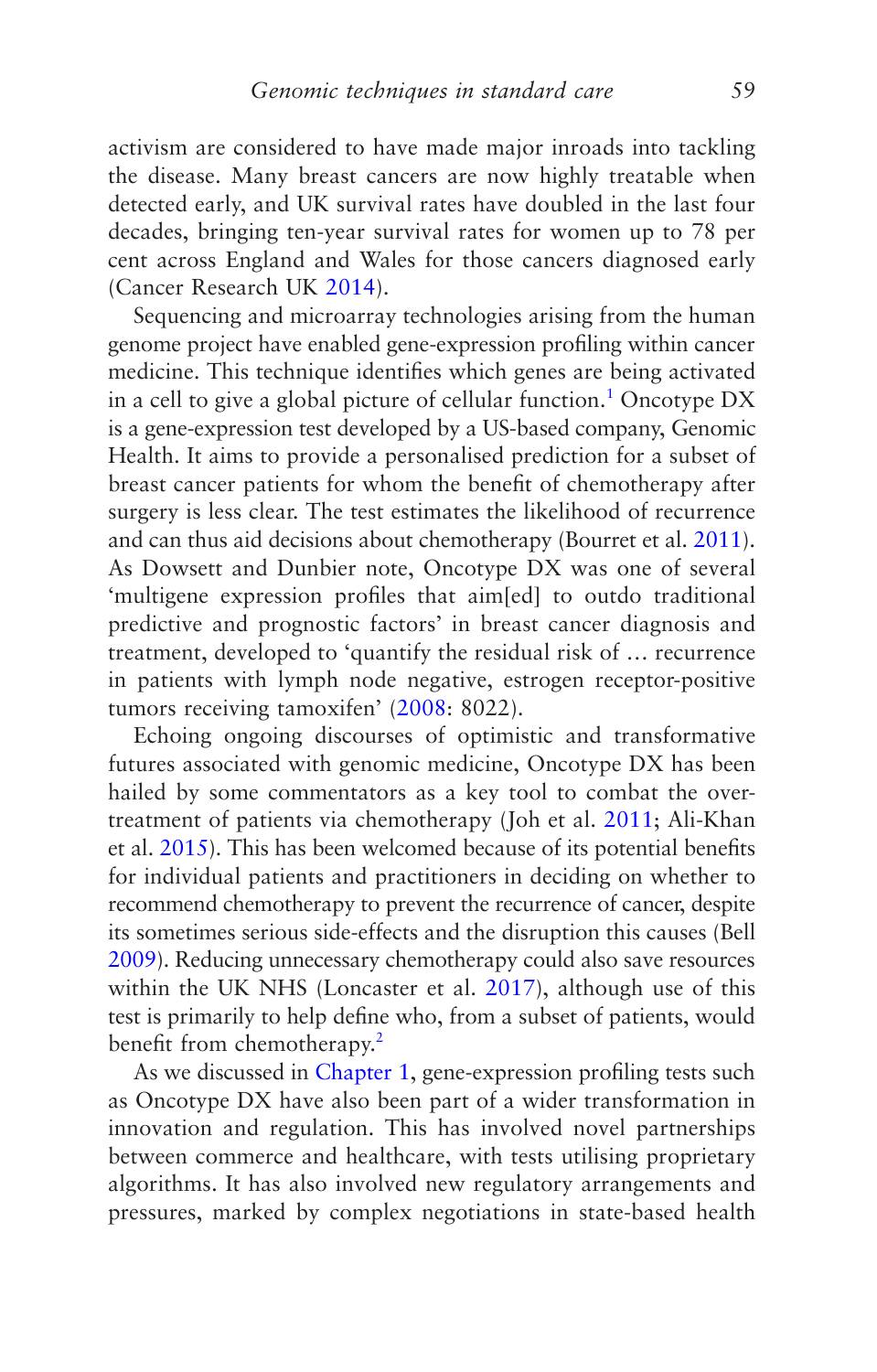systems such as the UK's, involving multiple stakeholders from healthcare, industry and patient advocacy. As of 2018, the National Institute for Clinical Excellence recommends three such tests: Oncotype DX, EndoPredict and Prosigna, replacing its previous 2013 guidance which included MammaPrint (see below). These tests have been introduced into an already busy diagnostic and treatment nexus in the NHS, which is not only non-linear, but is also already populated with a range of information and expectations, to which additional molecular information adds another layer. This means that, although molecular testing might promise certainty, it brings additional kinds of uncertainties too, all of which have to be navigated by researchers, patients and clinicians in the clinic and beyond.

In this chapter we look at these processes more closely, exploring the ways in which Oncotype DX, as one tumour-profiling test, has been made valuable to the health service, practitioners and patients, including via patients' contributions to processes of regulatory and clinical decision making surrounding the test. We chose to focus on Oncotype DX after discussing our research with senior clinicians in our project advisory group, who pointed out that we ought to include an aspect of genomic medicine already embedded in the clinic alongside the other case studies we were developing on genomic medicine as part of a trial or research. As we discuss further in [Chapter 7,](#page-219-0) we had been finding entry into the clinic to study ordinary care difficult because of the complexities of patient pathways, clinical arrangements and ethical and governance approvals. However, clinicians were keen to understand patient experience of the test and of genomics more broadly, and helpfully assisted in recruitment for this case study, as well as being willing to be interviewed themselves.

This chapter considers transformations in policies and practices surrounding Oncotype DX and what sort of work this involves for patients and practitioners. We draw on research from three settings: the (public) approval process for the 2018 reformulation of UK NICE guidance around tumour-profiling tests; online patient discussions about Oncotype DX (between 2015 and 2017); and interviews with 18 patients who had had the test, interviews with nine healthcare professionals (between 2017 and 2019) and six observations of consultations ([2017\)](#page-274-0). To gather the online data, we searched for the term 'Oncotype' on publicly accessible online forums, hosted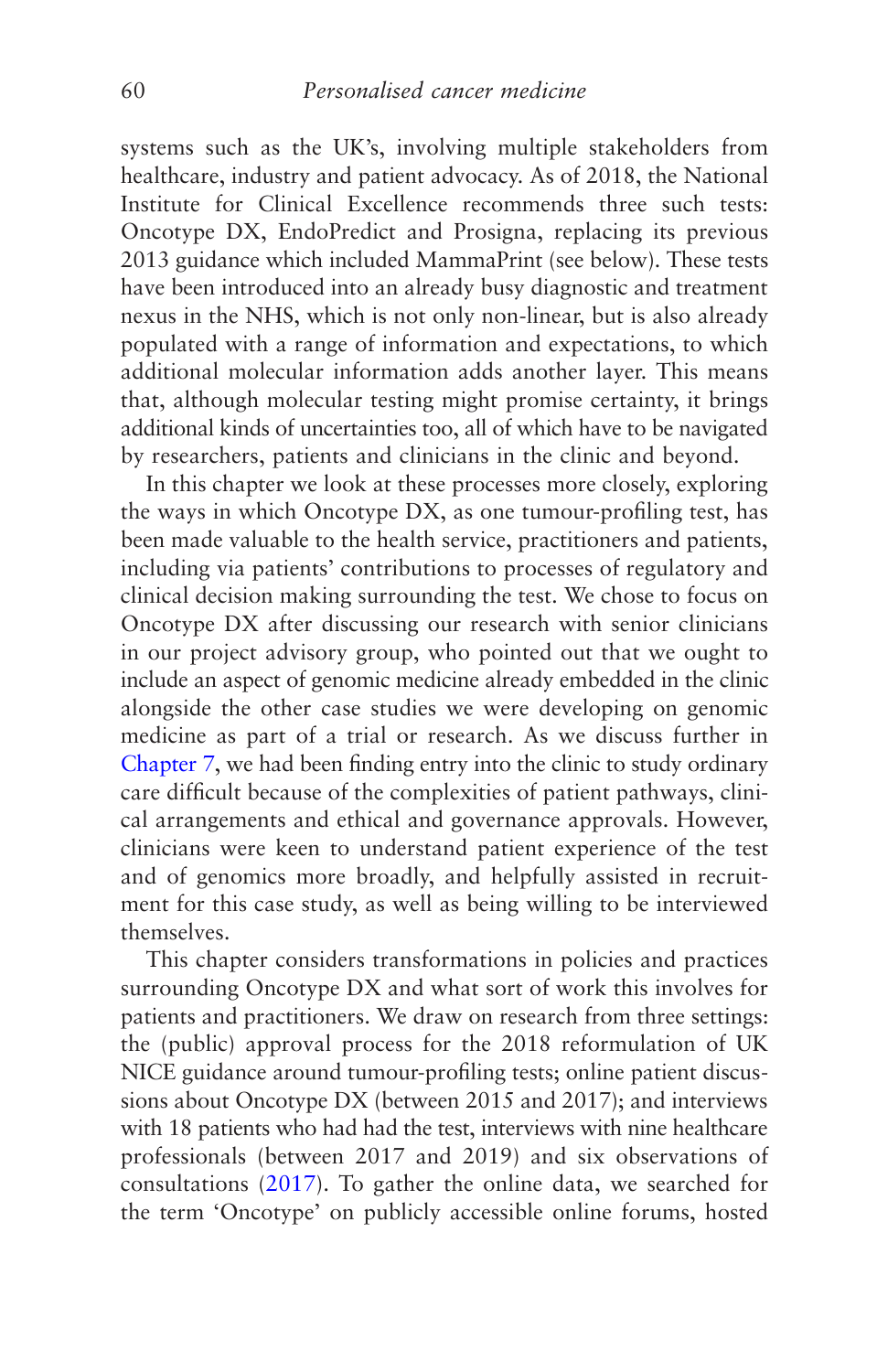by cancer charity websites, and analysed discussion about Oncotype DX among cancer patients therein (Ross et al. [2019](#page-275-0)).

As we shall see, bringing Oncotype DX into routine practice involved considerable ongoing negotiation around evidence of benefit to the NHS and to patients and practitioners, as its meanings and implications were negotiated across a range of policy, practice and personal contexts. We explore how patients and practitioners worked to give the test value in their practice and experiences across these contexts, and we consider ambivalence about, and at times rejection of, its value. This ambivalence was centred on how the test could amplify, not simply resolve, uncertainty in already unstable treatment pathways regarding the role of adjuvant chemotherapy in this group of patients. Investigating how policymakers and NHS providers framed the test, we also highlight its precarious innovation pathway, exploring how its value had to be renegotiated across policy, community and clinical contexts. Despite the common claim that personalised genomic medicine is mainstream for cancers such as breast cancer because of the long-standing use of targeted treatments facilitated by gene-expression tests, our case study of Oncotype DX suggests a more precarious and contingent story of genomic medicine in the mainstream.

## **Gene-expression profiling within the UK NHS: crafting genomic futures**

Commercial molecular profiling tests for breast cancer have become established since the early 2000s (Bourret et al. [2011](#page-265-0); Kohli-Laven et al. [2011](#page-271-0)). MammaPrint is a 70-gene cancer signature developed and commercialised by the Dutch company Agendia, and Oncotype DX, which analyses 21 genes, was developed by the US company Genomic Health. Oncotype DX remains one of the NICE-approved tests, as noted above.

Oncotype DX is available to early-stage breast cancer patients with estrogen receptor positive (ER+) and human epidermal growth factor receptor 2 negative (HER2–) breast cancer tumour tissue which has not spread to lymph nodes (LN–) where a clinician is unsure about whether they will benefit from chemotherapy to prevent recurrence. It is important to note that this patient group is quite specific – they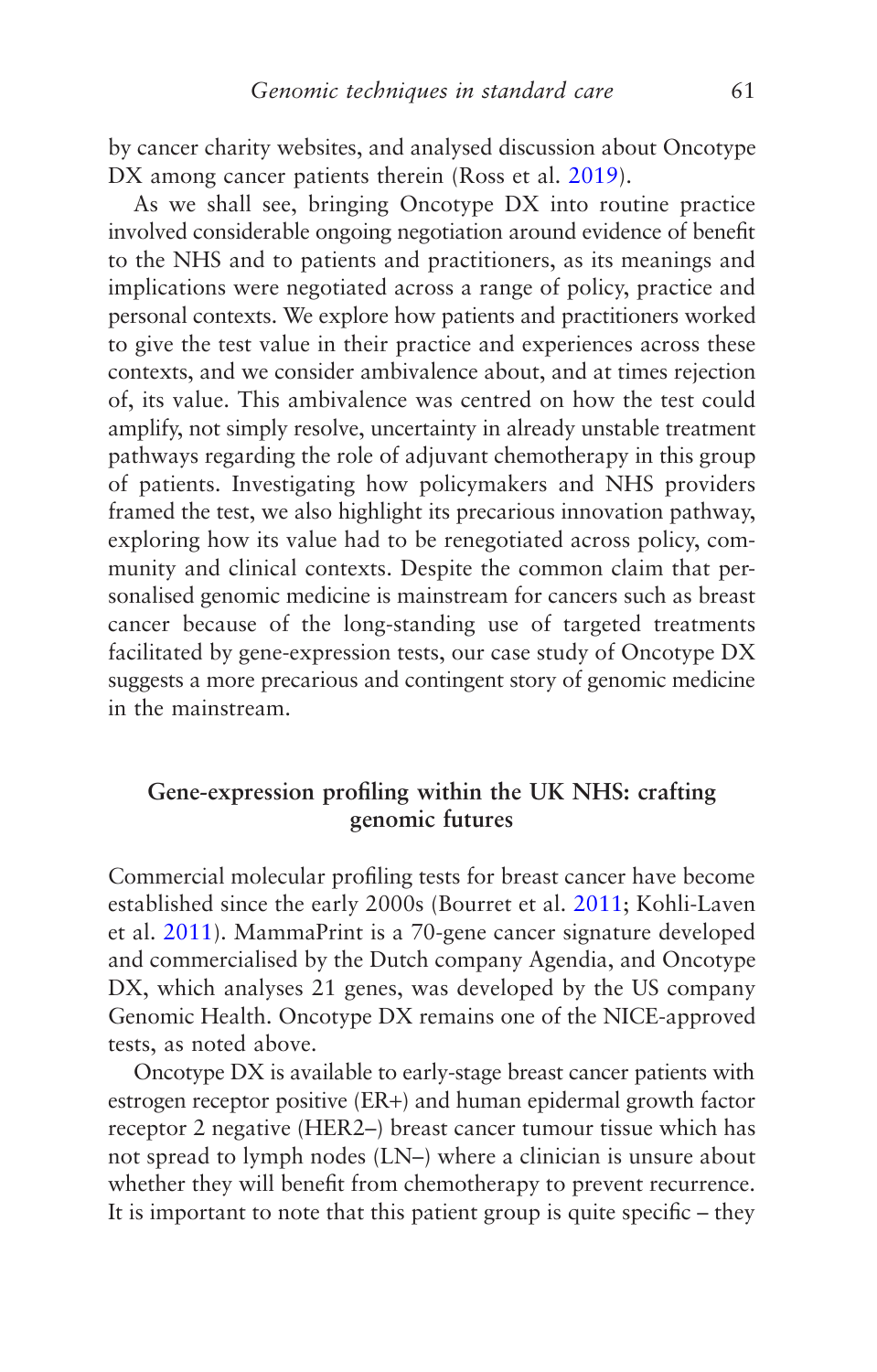are already at low risk of recurrence and Oncotype DX may be used to help determine whether adjuvant chemotherapy might be beneficial. There is variation in the prognoses for these cancers (Nagaraj and Ma [2013\)](#page-274-0), and for some of these patients the risks of chemotherapy, including long-term side-effects, can outweigh any potential utility in reducing the possibility of recurrence. Oncotype DX testing is typically performed when widely adopted risk-assessment calculators which look at markers such as ER and HER2 (e.g. NHS Predict)<sup>3</sup> do not provide a sufficiently definitive recommendation with regard to treatment, placing these patients at what is described as an 'intermediate' or 'moderate' risk of cancer's return in the context of an overall low risk of such recurrence. In these cases, according to NICE guidelines, clinicians can offer Oncotype DX testing (the list price is £2,580 and the discounted cost to the NHS is commercially confidential).<sup>4</sup> This involves sending tumour tissue, taken at surgery, to a Genomic Health licensed laboratory in the United States for molecular profiling of the 21 genes it analyses. The Oncotype DX test generates a personalised prediction for cancer survival with endocrine treatment (such as tamoxifen) alone, and based on this, a quantitative assessment of chemotherapy benefit. This is represented as a numerical 'recurrence score' between 0 and 100, categorised into risk bands. Initially this involved 'low-risk', 'intermediate' and 'high-risk' groups, with those patients at higher and in some cases intermediate risk of recurrence recommended to undergo adjuvant chemotherapy, taking other factors such as age into account. These three categories were represented visually, with the patient's place on the scale and corresponding ten-year survival prognosis, with or without chemotherapy, highlighted on a graph. Recently, following the outcome of the TAILORx trial, results have been presented in two bands – low and high risk.<sup>[5](#page-95-0)</sup>

When NICE first recommended Oncotype DX for NHS use in 2013 (NICE [2013\)](#page-274-0), the announcement was widely welcomed in the UK media, prompting headlines such as 'New Breast Cancer Test Could Spare Women Chemotherapy' (Boseley [2013\)](#page-265-0). Coverage positioned the test as an example of improvements to the health service which could arise from genomic techniques, with the chief executive of a national breast cancer charity declaring that its approval represented a 'step along the road towards personalised treatment' (Smyth [2013\)](#page-276-0), echoing the big future promissory discourses that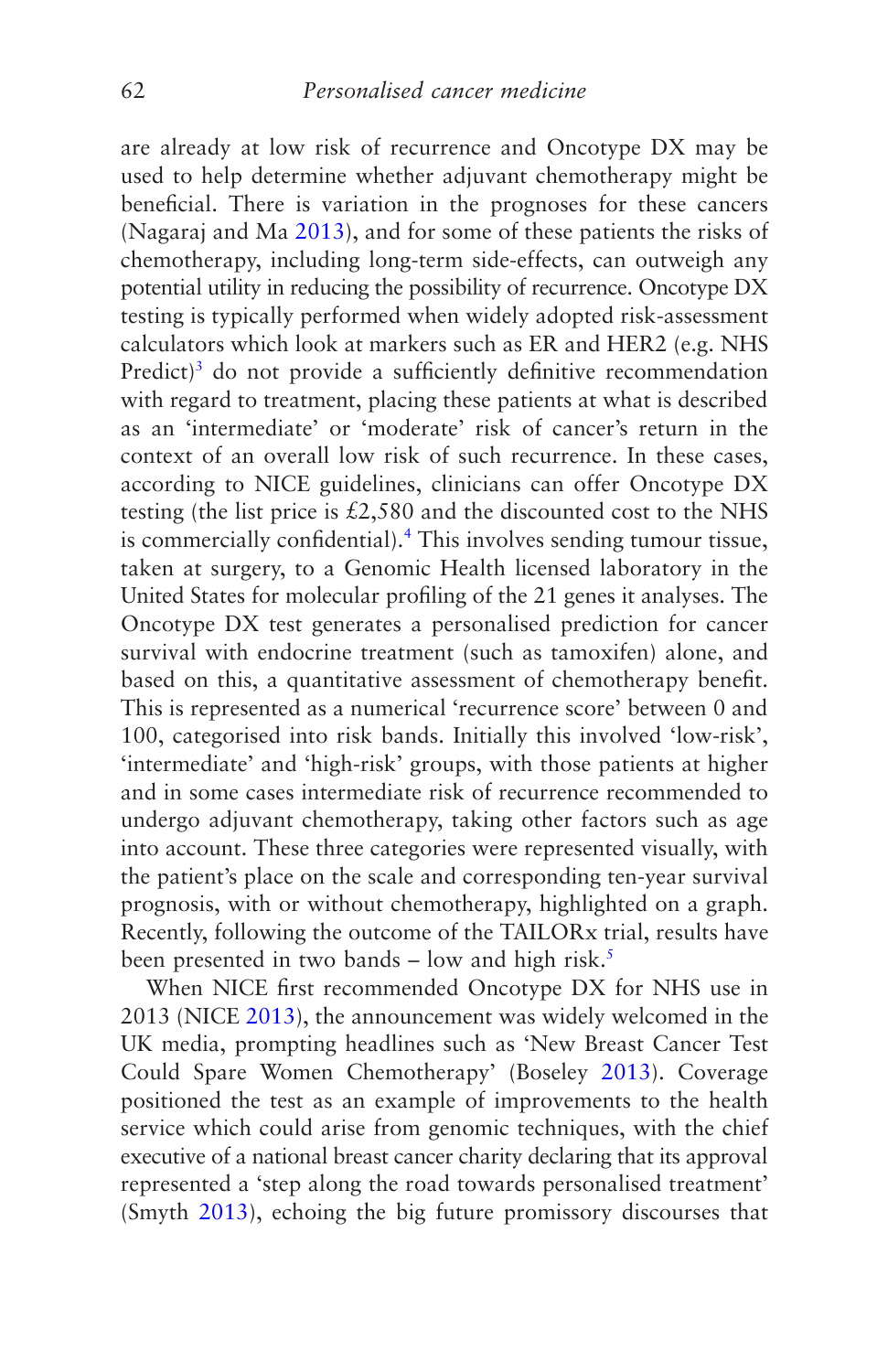commonly accompany developments in cancer science. However, five years later, during a 2018 reformulation of NICE guidance for tumour-profiling tests, initial recommendations suggested that the test ought to be withdrawn because there was a lack of evidence of its benefit. The value of the test for the NHS had to be re-established by the manufacturer, practitioners and patients, as we now go on to discuss.

In January 2018 NICE released a public consultation document following an expert advisory group (EAG) review of available tumour-profiling technologies. Following their diagnostics assessment, including a systematic review of clinical evidence and updated economic analyses (Harnan et al. [2017\)](#page-269-0), NICE's consultation document asserted that:

There is not enough evidence to recommend the routine adoption of EndoPredict, MammaPrint, Oncotype DX Breast Recurrence Score, Prosigna and IHC4+C to guide adjuvant chemotherapy decisions … In particular, more evidence is needed to prove that these tests have a positive effect on patient outcomes. Their cost effectiveness compared with current practice is highly uncertain. (NICE [2018a\)](#page-274-0)

NICE called for further research on the effect of these techniques on long-term patient outcomes and treatment decision making, when compared with established risk-calculation tools already used by clinicians to predict breast cancer recurrence, such as NHS Predict (NICE [2018a](#page-274-0)).

Though some stakeholders agreed with the EAG's initial assessment in the consultation document, their recommendation to withdraw Oncotype DX from NHS care was met with considerable criticism. Following a call for stakeholder responses to the public consultation document, NICE received 255 comments from a range of actors including NHS professionals, charities representing patients and manufacturers (NICE [2018c\)](#page-274-0). For these critics, the withdrawal of gene-expression profiling from NHS care was at odds with the transformation of the health service envisaged within wider UK discourses of the genomic revolution; around 170 comments were received from healthcare professionals, the majority of whom reported that the test had transformed their practice. Objecting to the recommendation, they framed it as a retrograde step for the health service, with a minority citing concerns of a return to a one-size-fits-all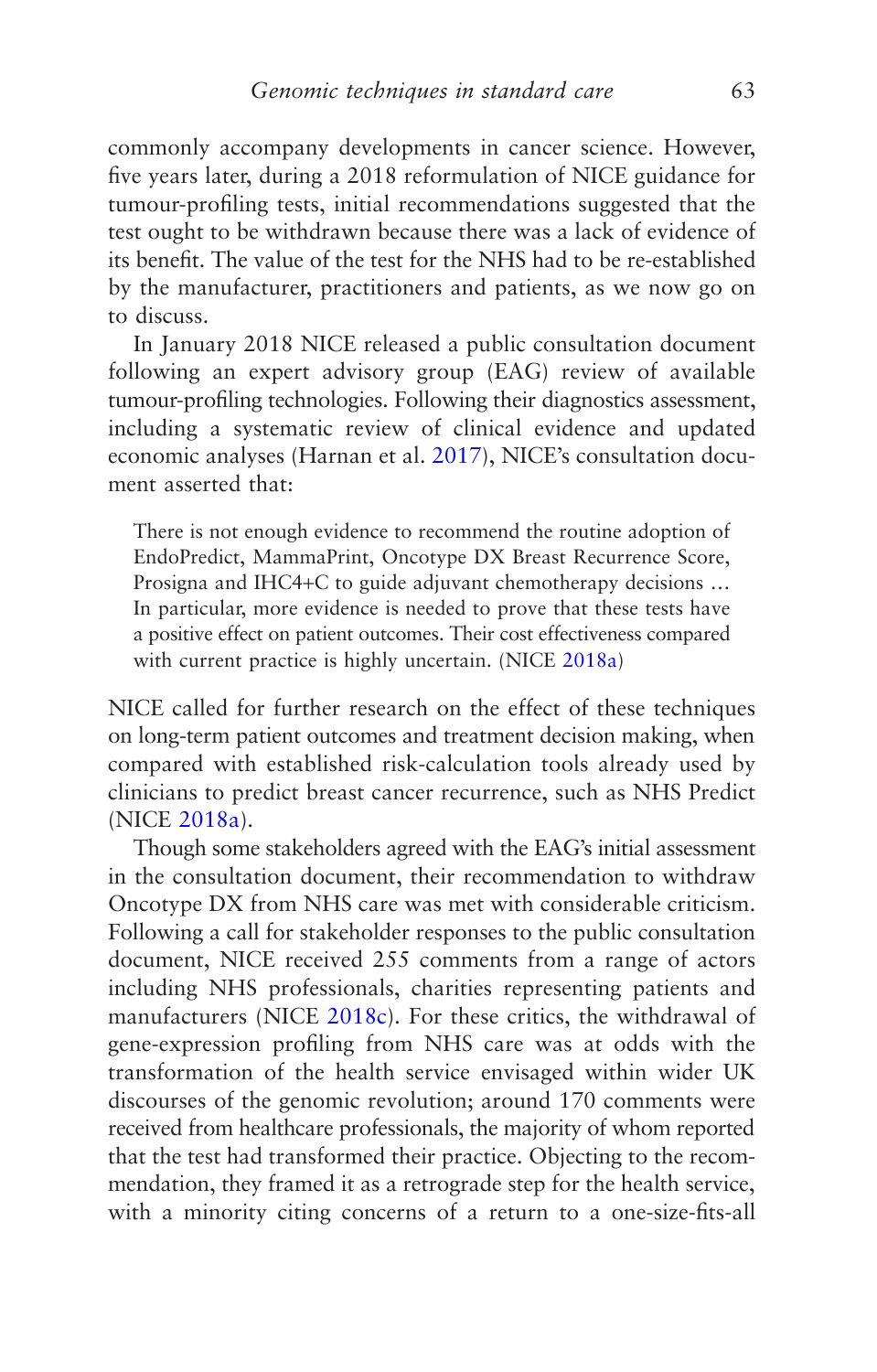approach to breast cancer treatment. For example, one professional wrote:

Please do not reverse this recommendation which will have the knock on effect to reverse the progress made by NHS in breast cancer treatment in the UK and have a huge negative impact on so many ladies who do not need or deserve the terrible impact they will endure in both short and long-term from having chemotherapy. (NICE [2018c](#page-274-0): Comment 78)

Alongside these appeals to the responsibilities of practitioners and the NHS to prevent the harm of unnecessary chemotherapy, others pointed to the certainty and 'relief' offered by the test, as in the excerpt below:

Being able to request an Oncotype DX test for my breast patients where there is uncertain benefit has revolutionised my practice. It is difficult to put a price on the relief that a patient has when told that they do not need to have chemotherapy which is unlikely to help them. The more we can personalise treatment, the less wastage we shall have and be able to focus treatments on those who are likely to benefit. (NICE [2018c](#page-274-0): Comment 1)

The responsibility of professionals and services to reduce waste and target resources at a time when services are already stretched was another common theme:

In 2018 we cannot ignore the advances technology has given us and go back to the dark ages of giving chemotherapy to everyone 'just in case'. Our day units are too full, lets target our resources wisely and save patients from undergoing unnecessary treatments. (NICE [2018c](#page-274-0): Comment 81)

These sentiments were also echoed by the charity Breast Cancer Now, which released a statement following the announcement of these draft recommendations:

[It is] very disappointing that NICE has been unable to recommend any of these prognostic tools to help guide chemotherapy use on the NHS. In particular, this appears to be a backwards step for some patients … for whom guidance published in 2013 previously recommended the use of Oncotype DX. With studies to assess their long-term impacts ongoing, prognostic tests like these are showing real potential to personalise breast cancer treatment and ensure all patients are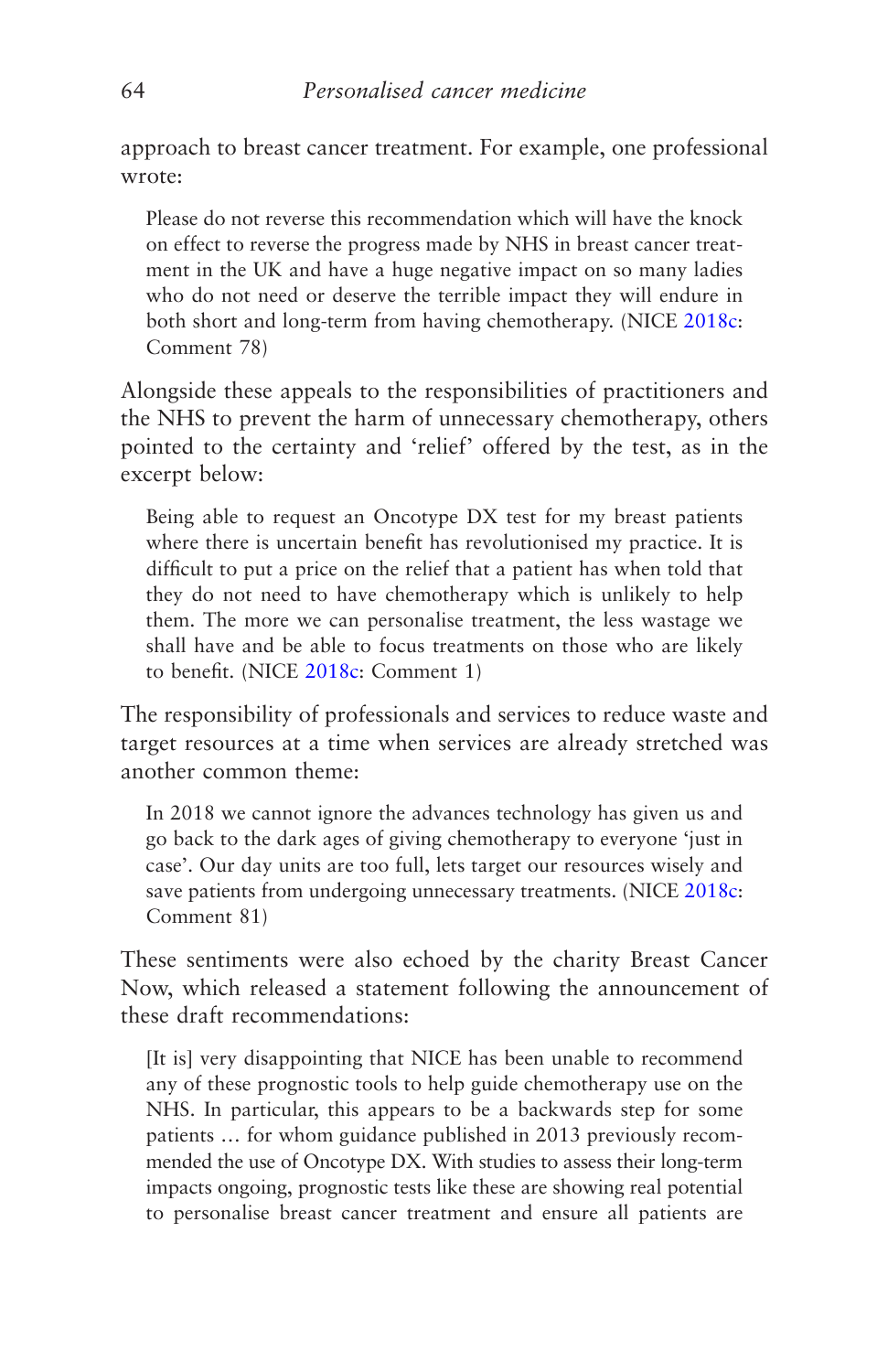given the best chance of survival, while reducing overtreatment. (Breast Cancer Now [2018\)](#page-266-0)

Here we see the deployment of a familiar trope of personalisation as future-oriented transformation by both patient advocates and practitioners, who also referenced collective responsibilities to support the NHS and not fall behind the rest of the world. Reducing toxic chemotherapy generates cost savings for the NHS and offers patients better health and emotional relief.

However, very few individual patients submitted comments. Only two out of 255 comments were from patients, both of whom were supportive of approval because it reduced the burden of chemotherapy, including this one:

I was predicted a 70% survival rating by PREDICT (which you seem to think can take the place of genomic testing) as opposed to 98% by the Oncotype DX genomic test. I would have had to have chemo, the possible long-term drawbacks of which I do not think you have adequately taken into account in your documentation of the site. Not to mention the unquantifiable psychological effects of a relatively poor prognosis. (NICE [2018c:](#page-274-0) Comment 174)

This forms part of a broader pattern in NICE assessments of novel diagnostics and therapies, where evidence of benefit becomes a key terrain of dispute and epistemological activism (Keating and Cambrosio [2011](#page-271-0)) on the part of health economists and other policy experts, industry, practitioners and patients. A particular tension arises between the tendency of expert review groups to prioritise the evidence of overall benefit to the health service, while patient representatives and practitioners, sometimes in concert with industry, prioritise individual patient benefit, in this case the avoidance of the psychological and physical burden of unnecessary toxic therapies. Negotiations 'spill over' into the public sphere as part of the coproduction of these kinds of NICE decisions (Moreira [2011: 1334](#page-274-0)), with the entitlements and 'moral worth' of patients forming part of the evidence that stakeholders mobilise alongside practitioners' and regulators' responsibilities to deliver value for money for the health service as a whole (Moreira [2011: 1338](#page-274-0)).

As Abraham [\(1995\)](#page-264-0) and Davies and Abraham ([2013](#page-267-0)) have shown, pharmaceutical companies influence regulatory processes affecting their products, including via funding clinical trials and working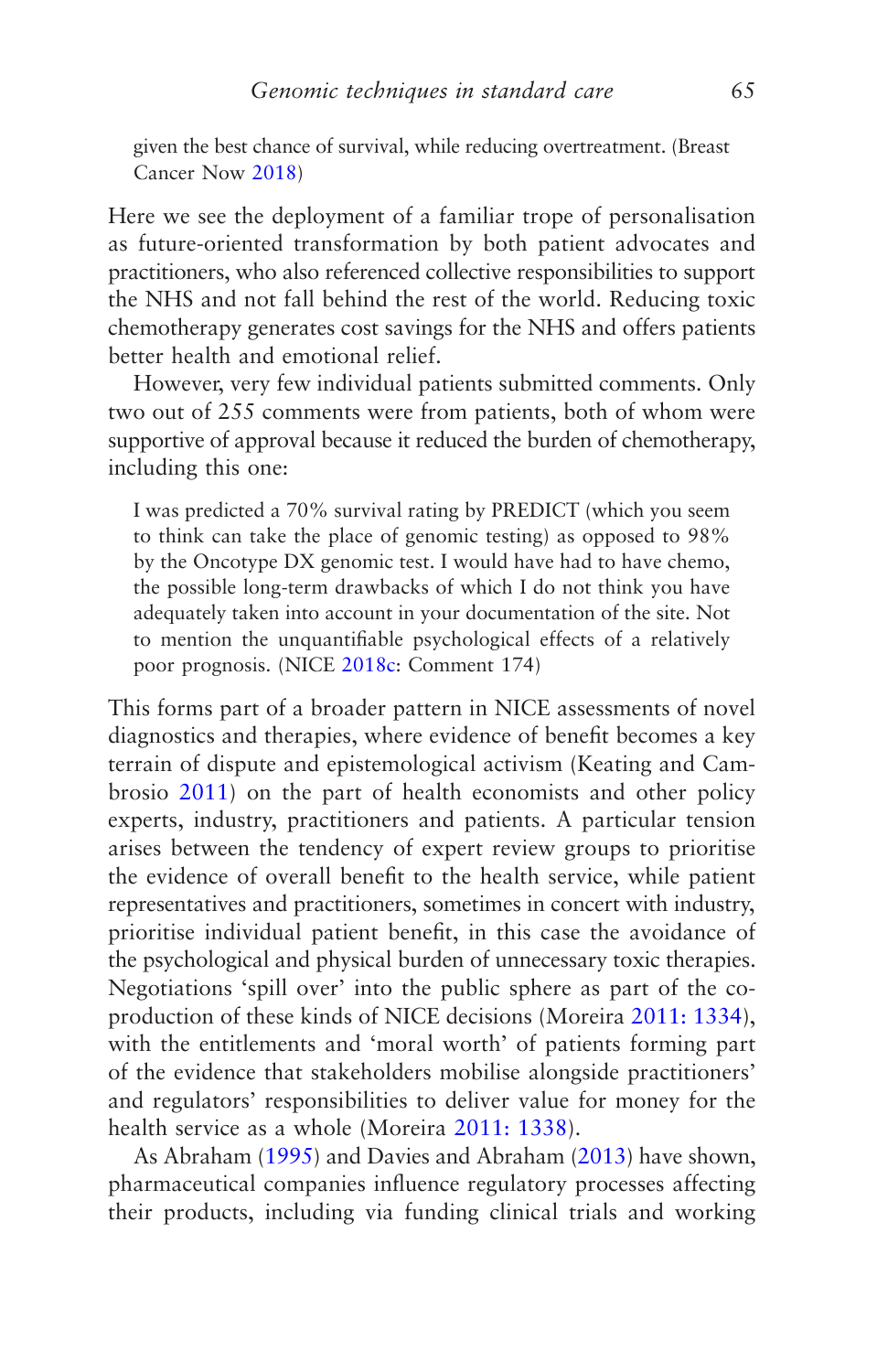with regulators to speed up the approvals process. However, research has also shown that NICE committee members can be particularly sceptical about industry claims and those of patients who are seen as having conflicts of interest (Brown et al. [2016](#page-266-0)). The gene-profiling industry therefore adopted a muted tone in their submissions to the NICE committee, deploying a range of evidence of benefits and criticising the EAG for insufficient engagement with international study groups and trials.

However, it was the prospect of evidence from one trial that was particularly important in the advocacy work around Oncotype DX. Around thirty responses to the initial NICE report noted that the results of the Trial Assigning Individualised Options for Treatment (TAILORx) trial, a National Cancer Institute (US) sponsored largescale prospective trial assessing the benefit of chemotherapy for those receiving 'intermediate' Oncotype DX scores, were shortly to be released, stressing the importance of this evidence to the process. In response, the Diagnostics Advisory Committee paused the development of their reformulated guidelines to conduct further analyses incorporating the trial results.

The TAILORx results were widely welcomed because they demonstrated that Oncotype DX offered more precise predictions, identifying the 70 per cent of women who would not benefit from chemotherapy (Sparano et al. [2018](#page-276-0)). The trial also found no need to use an intermediate score, as women in this category could be considered low risk and avoid chemotherapy. These results were reported with much fanfare in the UK media. When reporting on the technique and the TAILORx study, many news articles adopted terminology including 'life changing', 'ground breaking' (Matthews-King [2018](#page-272-0)) and a 'breakthrough' (Gallagher [2018\)](#page-268-0). Headlines included 'Most Women with Early Stage Breast Cancer Can Avoid Toxic Chemotherapy' (*The Independent*) and 'Breast Cancer Study Set to Free Women from Chemotherapy' (*Financial Times*). Stories featuring personal testimonies included that of the *Guardian* journalist Joanna Moorhead, who recounted her own experience of Oncotype DX in the wake of the results of the TAILORx study, describing the technique as 'revolutionising' cancer treatment (Moorhead [2018](#page-273-0)).

These positive trial results, together with the arguments presented by contributors to the consultations, shaped NICE guidance, released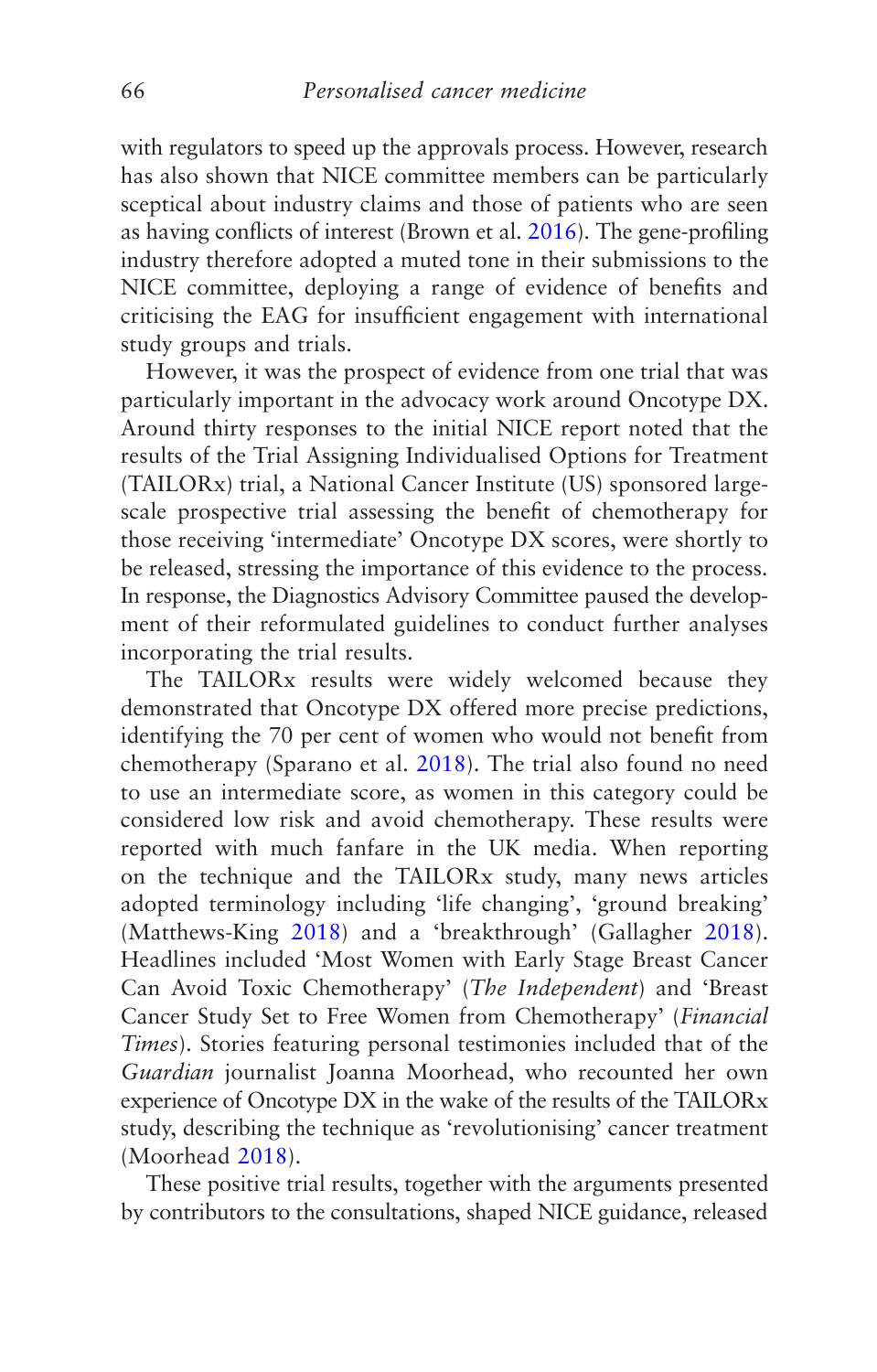in December 2018. During its final meeting, the NICE Diagnostics Advisory Committee reported scepticism about the applicability of TAILORx results to the UK. Many of those who avoided chemotherapy in this study would not have been routinely offered it in a UK setting, demonstrating that even so called 'gold standard' evidence is not always translatable to other health systems, affording clinicians, patients and regulators flexibility in interpretation and practice (NICE [2018b:](#page-274-0) section 5.6). Nonetheless, NICE retracted the earlier recommendation to withdraw support for Oncotype DX. The committee also recommended the adoption of Endopredict and Prosigna for use with ER+, HER2– and LN– early breast cancer patients in NHS settings, where certain criteria are met, including whether other validated tools such as NHS Predict had already suggested an intermediate risk, and that information would help patients to choose whether or not to have chemotherapy (NICE [2018b\)](#page-274-0). In Moreira's study of dementia drug regulation, hybrid interactions between practitioners, patients and industry created the conditions for NICE to resolve disputes with pragmatic reasoning, balancing rules with individual cases, rendering the decision 'socially robust' rather than technocratic (Moreira [2011: 1340\)](#page-274-0). We find similar processes in this case, as the regulator navigated a range of different types of evidence and advocacy around the value of the test for the NHS, practitioners and patients, recommending limited use of the test in conditions of uncertainty if the patient, together with their practitioner, would find this helpful.

In these processes of regulatory decision making we can see the articulation of value to patients and to the NHS being asserted and anticipated as an outcome of regulatory approval. The value to patients was articulated in evidence to the regulator, but this was largely second-hand rather than first-hand, via clinicians and patient advocates/representatives. The main form of value being asserted was the avoidance of unnecessary and expensive chemotherapy, something which was presented as mutually beneficial for patients and the NHS. Patients were also framed as deriving personal value from the test, which offered relief and prevented toxic side-effects when they could avoid chemotherapy with more certainty. The NHS was presented as deriving efficiency gains and financial benefits from these outcomes. The value of being 'future-oriented', not being backward or overtaken by other countries, was also asserted through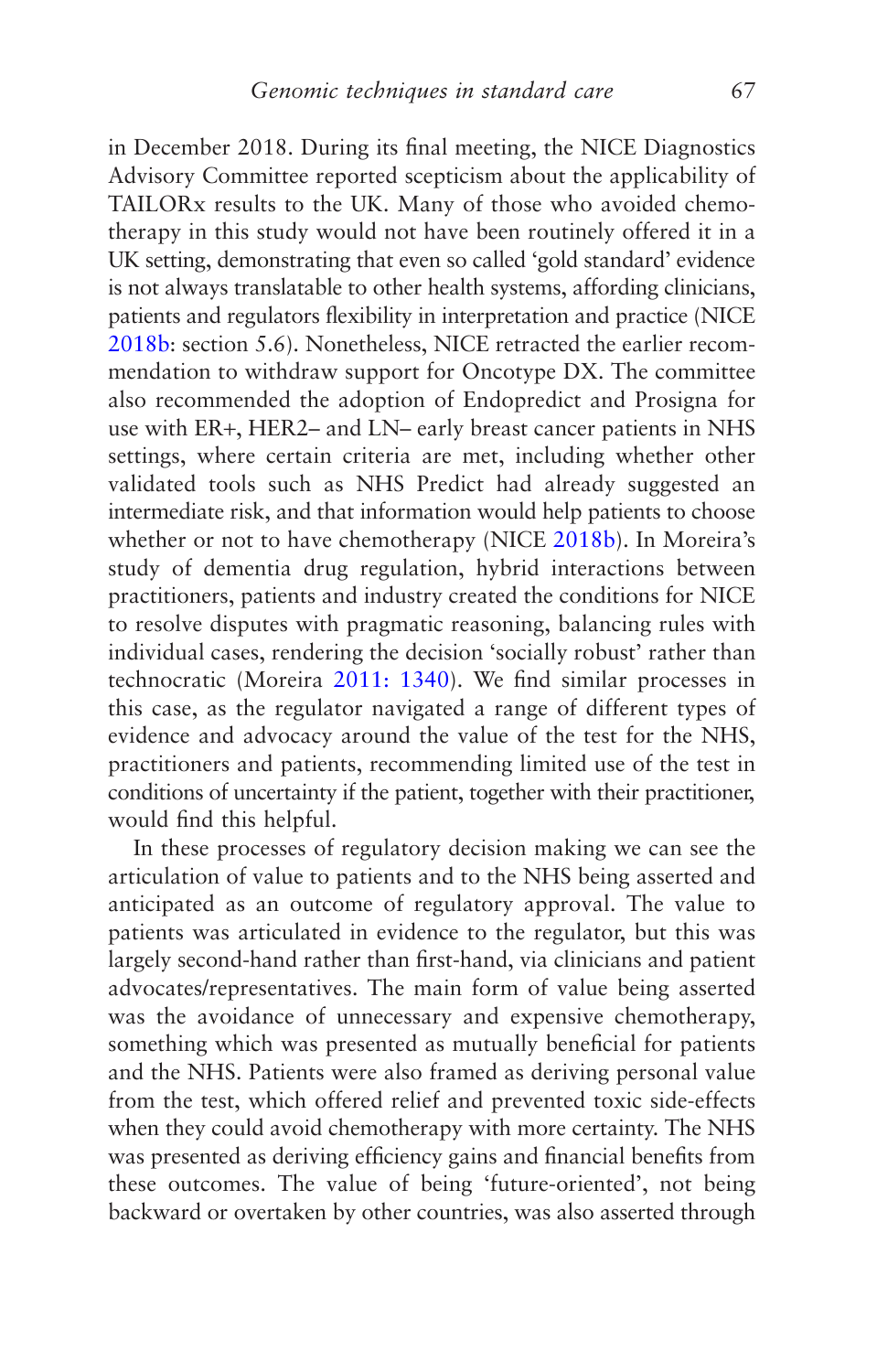these processes. Oncotype DX became totemic of the future of personalised medicine, generating a sense of shared commitment to its realisation (Jerolmack and Tavory [2014\)](#page-271-0). Reducing suffering, saving money for the NHS and paving the way for further advances combined national and personal goals and benefits. For patients and practitioners, gene-expression profiling offered certainty and reassurance that they could avoid chemotherapy, resolving lingering uncertainties produced by other algorithms such as NHS Predict. For the NHS, the technology offered greater certainty by reducing wastage, and for policymakers and industry it made the future of personalised medicine less uncertain as the test became an option within standard care pathways.

However, when we turn to practitioners' and patients' accounts of engagement with Oncotype DX, we find it is associated with more complex and contingent value than the three kinds of value (personal value, value to the NHS, totemic value) discussed above. As in Hedgecoe's work on Herceptin [\(2005](#page-270-0)), the 'messy realities' of bringing Oncotype DX into treatment decision making meant that its value was contextually negotiated in practice. It was sometimes experienced as particularly valuable and unique, including because it is a novel commercial test, where tissue is processed in a US laboratory rather than an in-house hospital laboratory. On the other hand, it could also be experienced as unremarkable or lacking in special value, as just one of a raft of tests brought into decision making, and sometimes as lacking any additional value where its clinical utility was considered uncertain. All experiences involved patients and practitioners in particular kinds of emotional or articulation work (Star [1985\)](#page-276-0), drawing on social and cultural capital to make meaning from the test in the here and now as well as for service and patient futures. This happened in the clinic and beyond in online breast cancer patient communities, as we now go on to examine.

### **Integrating genomic tumour profiling in practice**

According to NICE guidelines, NHS clinicians are advised to administer gene-expression profiling in HER2+, ER– and LN– earlystage breast cancer where there is uncertainty around whether to recommend adjuvant chemotherapy to prevent recurrence, and where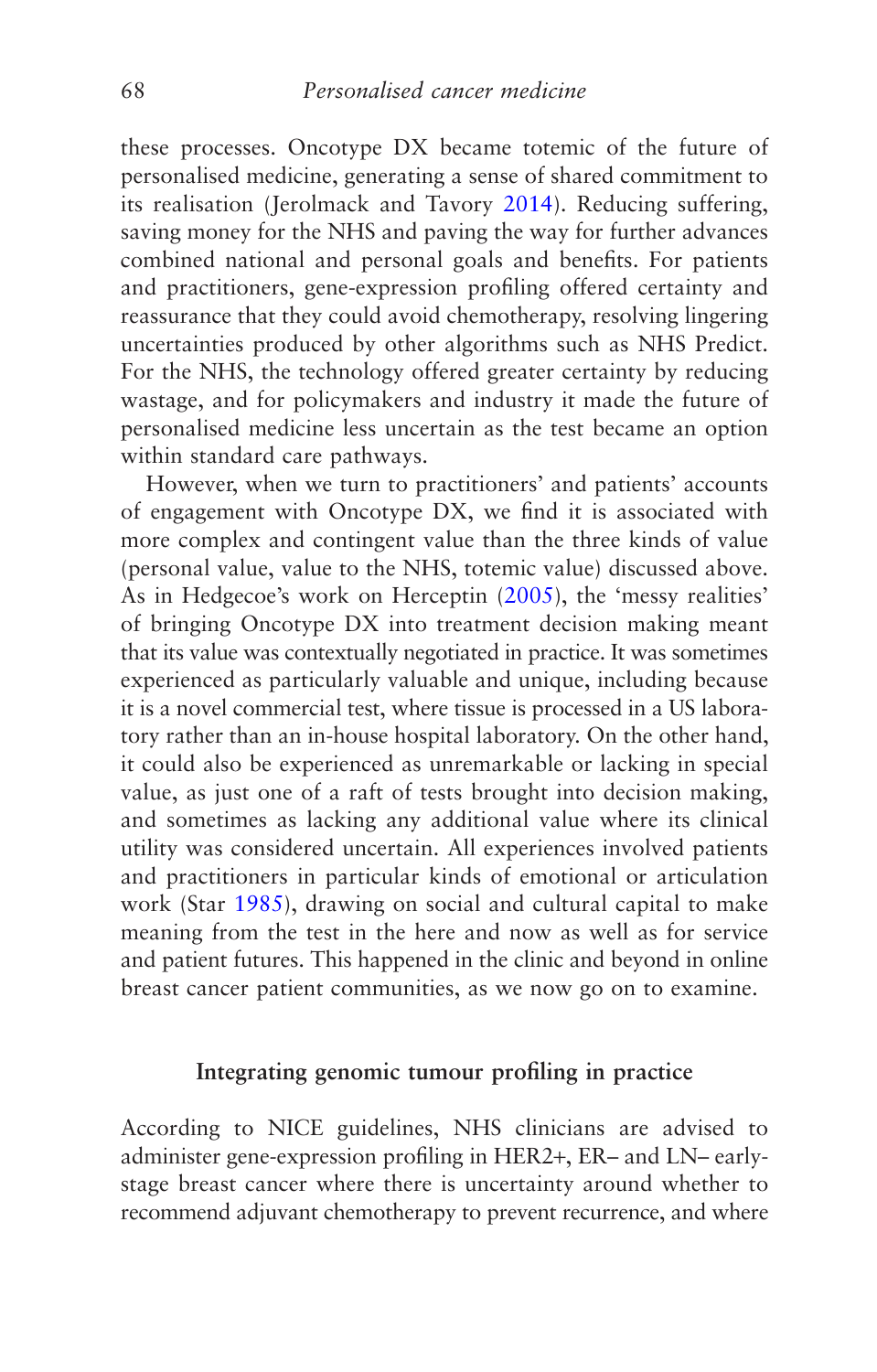<span id="page-77-0"></span>established tools such as NHS Predict are unable to offer a clear recommendation. This frames the test as a solution to such uncertainty. Yet as with many such tests, practitioners' experiences suggest that Oncotype DX is a means of managing rather than simply resolving uncertainty.

We interviewed nine practitioners involved with Oncotype DX in their practice, including one clinical nurse specialist, seven oncologists and one pathologist. We also carried out six observations of consultations where discussion of the Oncotype DX score took place, and where decisions were made regarding the benefit of adjuvant chemotherapy.

As practitioners in our study frequently pointed out, opting into or out of chemotherapy involves careful consideration of a patient's personal and social circumstances and clinical factors, where nongenomic quantified risk prediction through NHS Predict remains paramount in determining whether to offer gene-expression profiling. As in other fields, clinicians exercised their professional autonomy, non-routine working and tacit knowledge to work flexibly within NICE guidelines (Timmermans [2005;](#page-277-0) McDonald et al. [2006\)](#page-272-0) when it came to Oncotype DX. Practitioners told us that decisions about Oncotype DX testing were not just based on the patient's cancer but included consideration of co-morbidities and individual patient characteristics, and in the words of one oncologist, their 'scope to benefit'. This flexibility is anticipated in the guidelines which require that 'information provided by the test would help them choose, with their clinician, whether or not to have adjuvant chemotherapy taking into account their preference'.[6](#page-95-0)

We can illustrate how clinicians flexibly embed gene profiling in practice in collaboration with their patients through the account of one oncologist who reflected on their experience of treating a patient who had been resistant to undergoing chemotherapy because of the impact on their occupation. The oncologist had already determined that because the cancer was low grade, chemotherapy would not be a good option, and the Oncotype DX test simply confirmed this decision. As they stated, the test played a role in solidifying treatment recommendations that would already have been made: 'we feel really reassured that we're not doing the wrong thing. So that was really helpful for [the patient], but did it change our management? I don't know that it did.' As another oncologist attested, 'Quite frequently,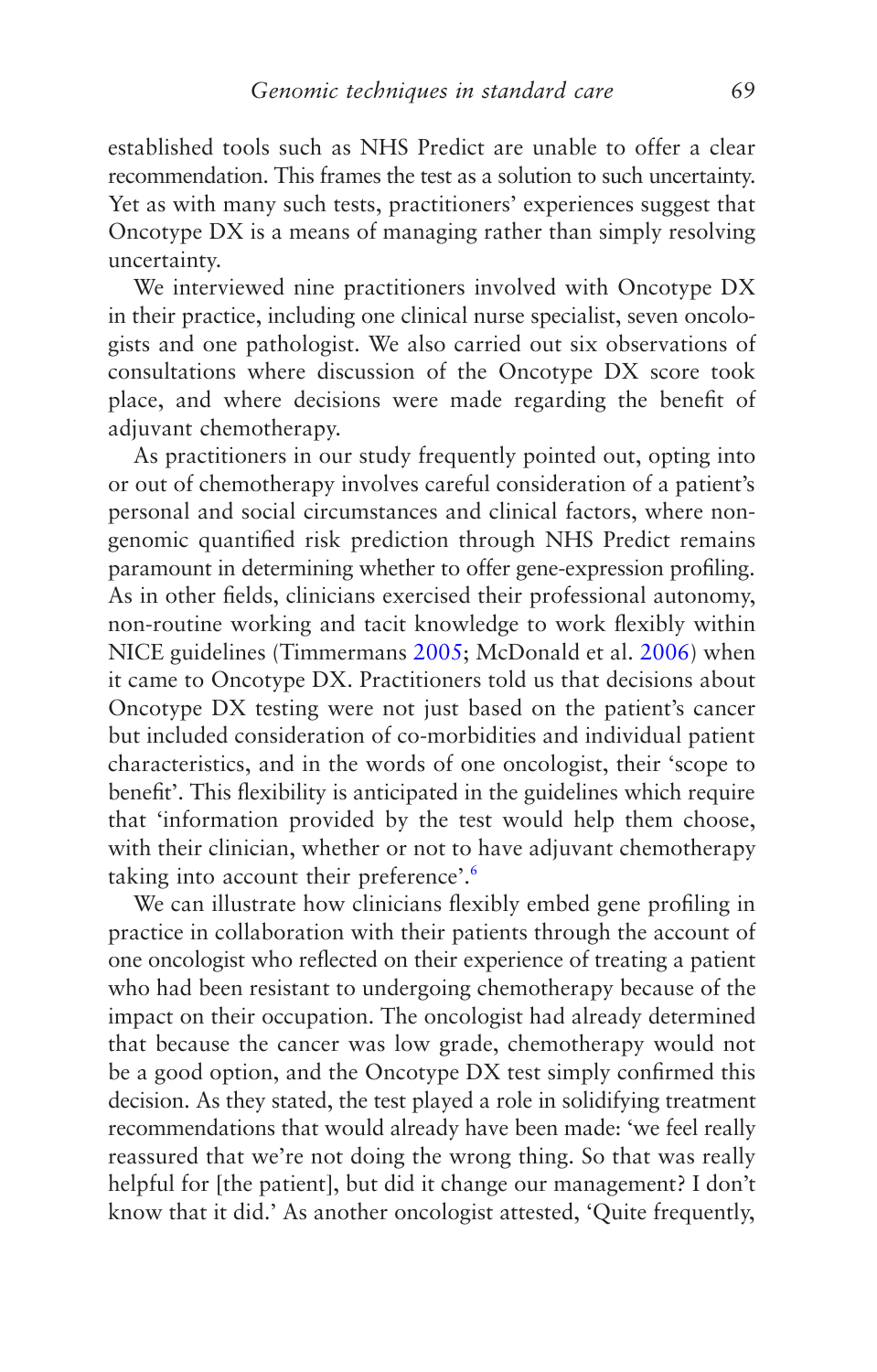it gives the result that you fully expected … It's more often that it's simply confirmed the view that we thought was more likely.' Similarly, during an observation of a consultation where the patient was categorised as 'high-risk' following Oncotype DX testing, the clinician confirmed that the patient would benefit from chemotherapy, a decision that they imply they would have reached regardless of the test:

Speaking to the patient and her husband, the clinician explained that an additional test was required [didn't say why this was the case], which is called Oncotype DX, that tests a number of genes, '21 genes to be precise and based on this score, patients are categorised into 3 groups: "low risk", which is "good cancer", "intermediate' group, and the group with high risk of recurrence in 10 years.' The clinician confirmed that the patient is in the high risk group to which the patient's husband replied, 'yes, because it's 44%.' Based on this, the clinician went on to say 'I would have recommended chemotherapy anyway even without gene testing results.'

According to these accounts the value of the test was as a confirmatory device, reassuring patients and according with decisions reached using other clinical tools and judgements. In other consultations, however, and particularly for patients 'at the margins' with this lower-risk cancer, the Oncotype DX result was a means of providing further, and more precise, information which aided the decision about chemotherapy, as the extract below highlights:

The consultant explained what the NHS Predict tool is and they went through each section together thoroughly. Because the patient is 'so young' [40 years old] the consultant predicted a good prognosis. They added that without the Oncotype test result [i.e. with just the NHS Predict result], it might have appeared that the patient doesn't need chemotherapy but with this result it shows the benefit – explaining they are 'trying to put different bits of information together'. The husband said 'given the cost of chemo', the benefit seems so small. The consultant said NHS Predict gives you 'a rough average' but because breast cancer is a big group of disease[s], this is 'where Oncotype comes in'.

The test was also used as a means of reassuring the patient's husband that chemotherapy would be beneficial given their concerns regarding efforts to balance the benefit and burden of chemotherapy. We see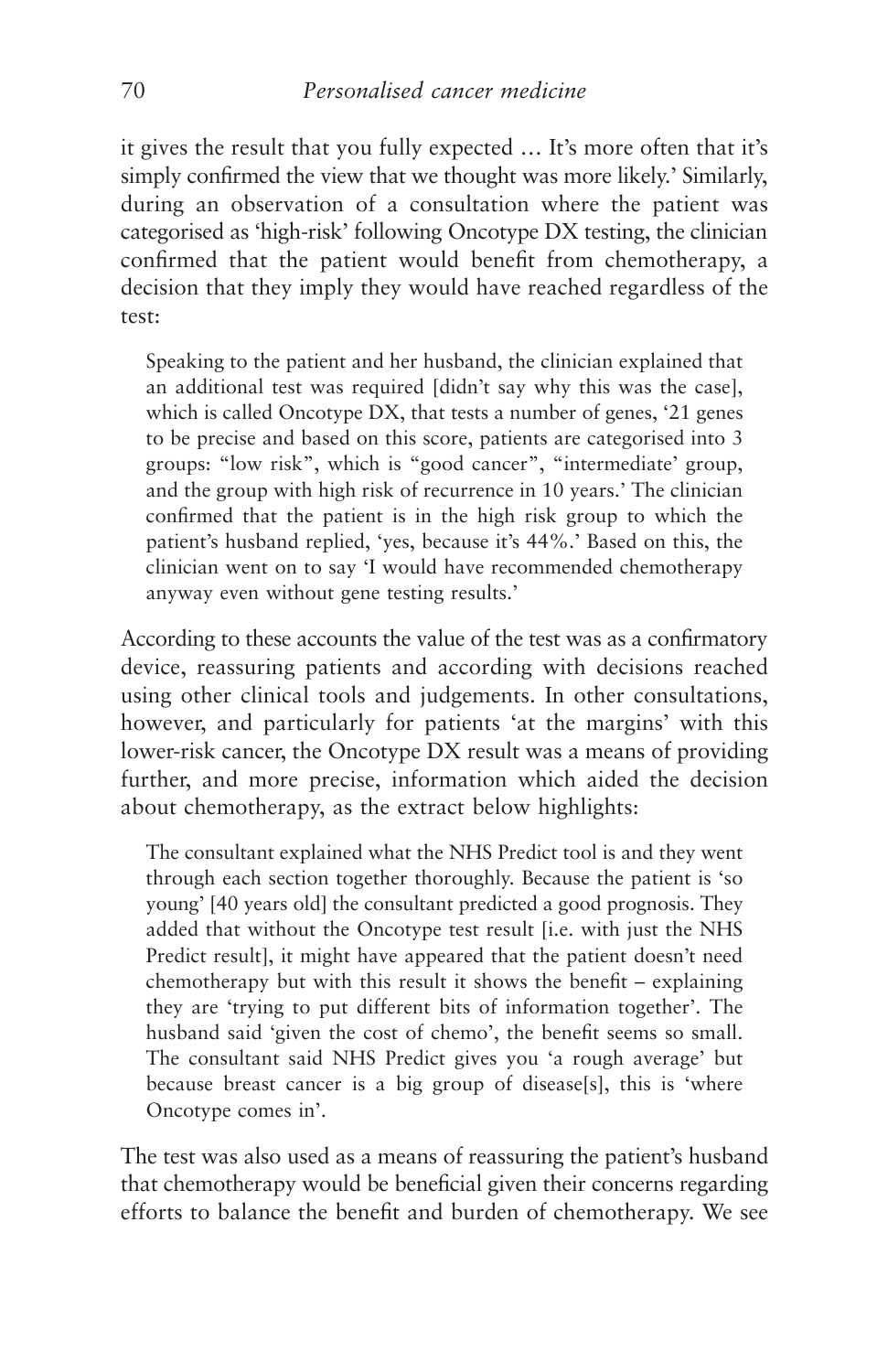consultant, patient and relatives acting together to reach decisions, taking responsibility for obtaining specific information as part of this process.

This is also captured in a further observation with the same consultant:

And then [consultant oncologist] gave an overview of the patient's cancer that it's common cancer and early grade (Grade 2 she said), 21 mm with clear margin, and ER+ & HER2–. [Consultant oncologist] then explained that breast cancer is a very big family of cancer [exactly same wording she used in the previous consultation I observed]. [Consultant oncologist] explained, by drawing a diagram on a sheet of A4 paper ('it's easier with a picture, isn't it?' the consultant said) – while explaining two subtypes of breast cancer which are estrogen receptor positive and negative, she wrote down ER+ and ER– on the sheet and then each ER+ and ER– is branched out by lymph node status i.e. positive and negative – I couldn't quite see from where I was sitting but I think they wrote down LN+ and LN– on the sheet. 'This is when Oncotype test comes in', [consultant oncologist] said – this looks at LN– within ER+ [categories] … 'on surface this cancer might look good but Oncotype might tell us otherwise' [this explanation is also very similar to what was said to another patient in consultation].

Here we see Oncotype DX being presented as providing certainty to resolve previous doubts around whether to proceed to chemotherapy, or even revealing more harmful cancers that might initially 'look good' on the surface, in the context of such a wide and varied 'family' of diseases. The test was valued by some clinicians because they felt it assisted patients who were finding decision making difficult. This is visible in the following extracts, from a discussion with a consultant following a clinical consultation and a separate interview:

The consultation finished and the couple left the room to have a blood test done. Before I left, I asked the consultant if Oncotype DX is a useful tool and they said yes, as it helped the patient to change her mind or make up her mind.

Patients often find it quite useful because it's difficult for them to make these decisions, so in a way having the test to tell you whether you should or shouldn't have chemotherapy takes the difficulty away from you and you just do what the test says. I think that's why a lot of patients quite like them.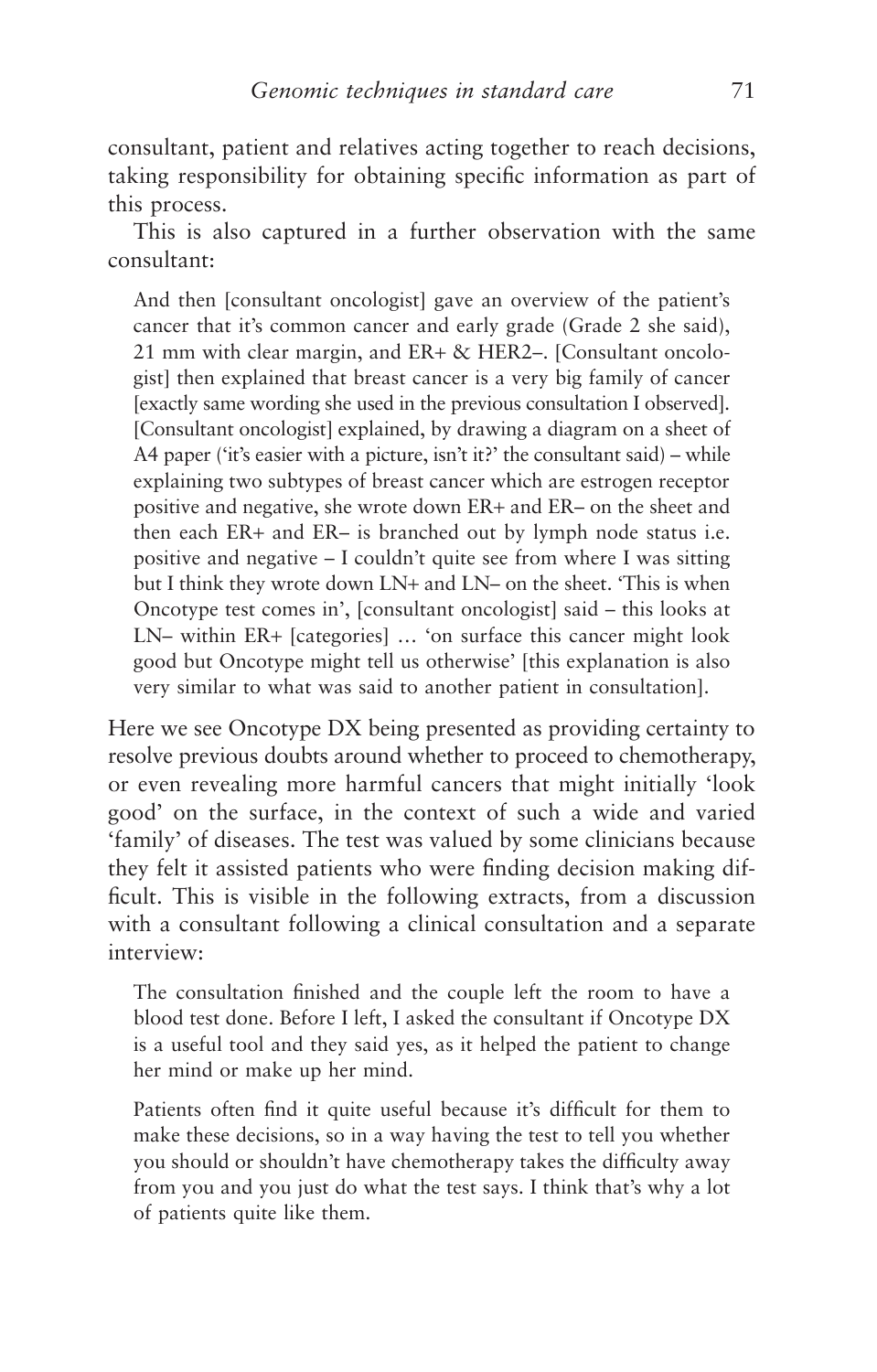In other situations, and for some other clinicians, the test was less useful. A clinical nurse specialist working with the technique noted that the test could not always offer certainty or eliminate the 'grey areas' experienced by patients and clinicians; nevertheless it was valuable because it was 'making them smaller'. After ordering gene-expression profiling many times, one clinician had almost stopped using the tool, now largely reverting to their prior practices of clinical judgement to make personalised decisions about chemotherapy treatment:

The first year we did about eighty [patients] I think … I don't know how many … so what that showed to me was that almost nobody should get chemo … they were all lower intermediate. So actually using it has been an education, because it reaffirms to me that I think almost nobody who has node negative breast cancer should get chemo. And now I think I've got enough data to feel confident about that, and that's why I think we don't need to get Oncotype to do that. So now I've kind of almost stopped using it … because it's reaffirmed to me the UK backbone that was there all along, which was actually giving cytotoxic therapy to node negative hormone sensitive breast cancer, is almost always the wrong thing to do … now how do you pick out the three or four women out of a hundred? Well maybe you can't, but how much benefit do those people get? In absolute terms not that much. And does Oncotype pick them out? We don't know because in the high risk group it was never randomised. TAILOR X assumed that the low risk group didn't need it, and assumed that the high risk did need it.

The oncologist above began using the test once it was recommended for funding, but found, over time, that their prior clinical experience and the decisions made were reinforced, not challenged, by Oncotype DX results, attenuating its value in practice. Nonetheless, the big future promises of personalised medicine remained, as they went on to say: 'I'm sure one day the computer will beat the human at chess, but I don't think Oncotype's the thing that's going to do it.'

We see, then, in common with other genetic tests as described by Latimer et al. [\(2006:](#page-271-0) 621), that Oncotype DX was just one of many resources involved in cancer diagnosis and prognosis, with the relationship between clinical judgement and laboratory testing complex, and by no means unilinear. This could include enacting professional responsibility to make judgements without tests that were perceived to be unnecessary, and questioning whether this test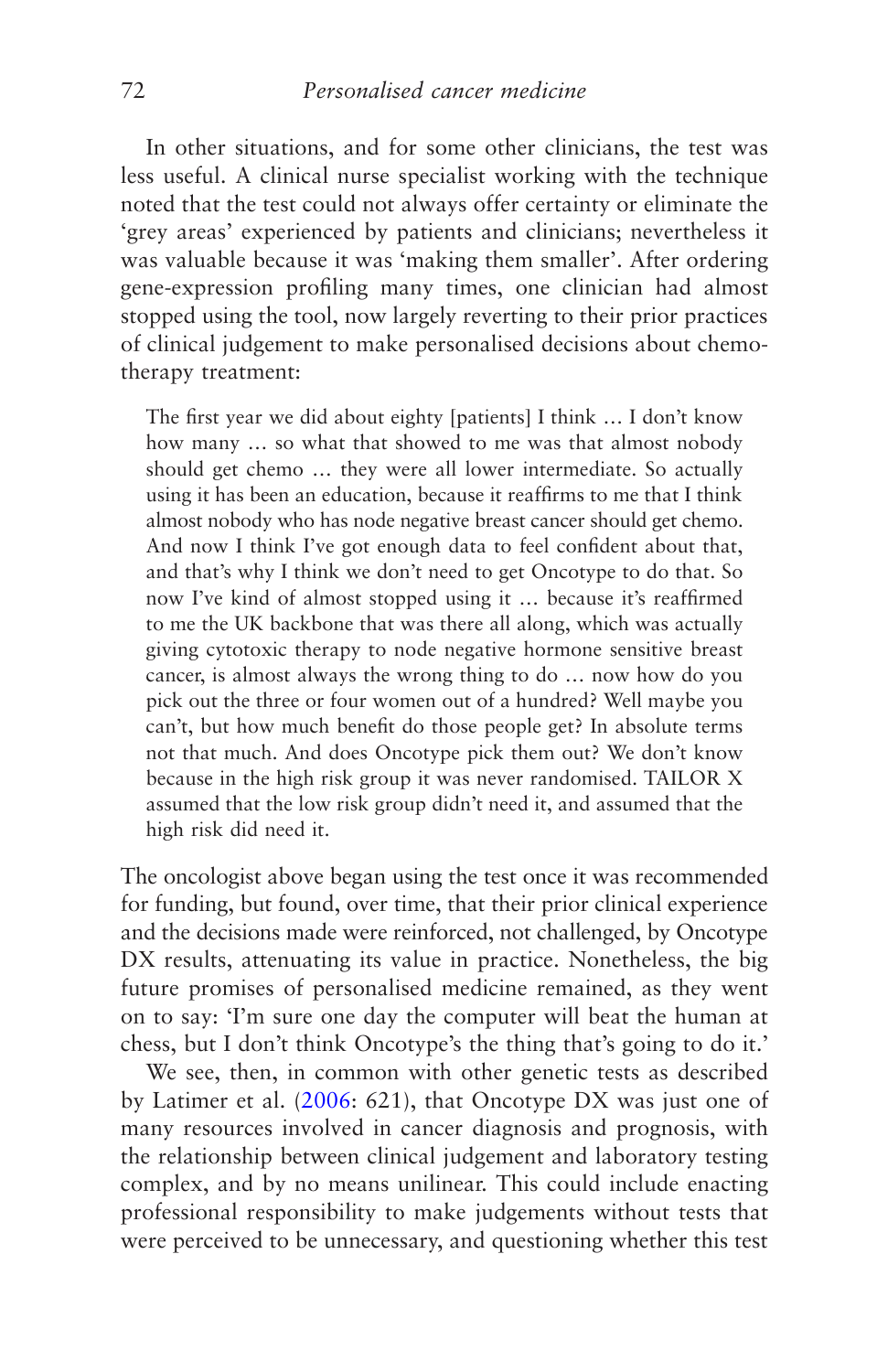is an efficient use of limited resources, as the following oncologist describes:

I suspect it's fulfilling its promise but at the downside of maybe quite a lot of tests are being done, that may not be, you know, for example, in patients that maybe, like you wouldn't really be giving chemotherapy to, but then you do it because they're eligible and it's low and you still don't give them chemo ... I just have slight concerns about how many, kind of, how accurately we're using them, you know, by throwing it around a lot. Some of them were hitting the mark, some of them are, are not. And just based on, kind of, how expensive it is and how bankrupt the health service is…

These more equivocal accounts of gene profiling strike a different tone to the optimism and anticipation reported in the UK media about Oncotype DX transforming practice, after the TAILORx trial and NICE consultation of 2018. They form a kind of 'backstage ambivalence' that enabled clinicians to embed the technique in practice, using it as part of a package of support, confirmation of diagnosis and prognosis, and management of patients' circumstances and expectations; yet a moderated frontstage commitment to such technologies can be maintained, as the oncologist quoted above went on to say:

These sort of technologies are the future, they're not going to go away. Definitely they're going to stay … but there may be a limit to how much predictive information you can get just from the cancer. Because the entirety of what's going to happen in that patient's next ten years is not just encoded in the cancer.

Being flexible also included situations where oncologists chose not to perform the test. For example, one oncologist described how they had chosen not to offer the test to one eligible patient because they did not consider it necessary:

I had someone recently who was quite a young patient … she had a grade three cancer and it was … only moderately ER positive and so technically we could have done Oncotype on her. But I prejudged it that there was really minimal likelihood that it would come back with a low score and therefore didn't do it, just went ahead and gave chemo. I think doing the test almost certainly would have been a waste of the health service's money, because there's such a minuscule chance of it coming back low.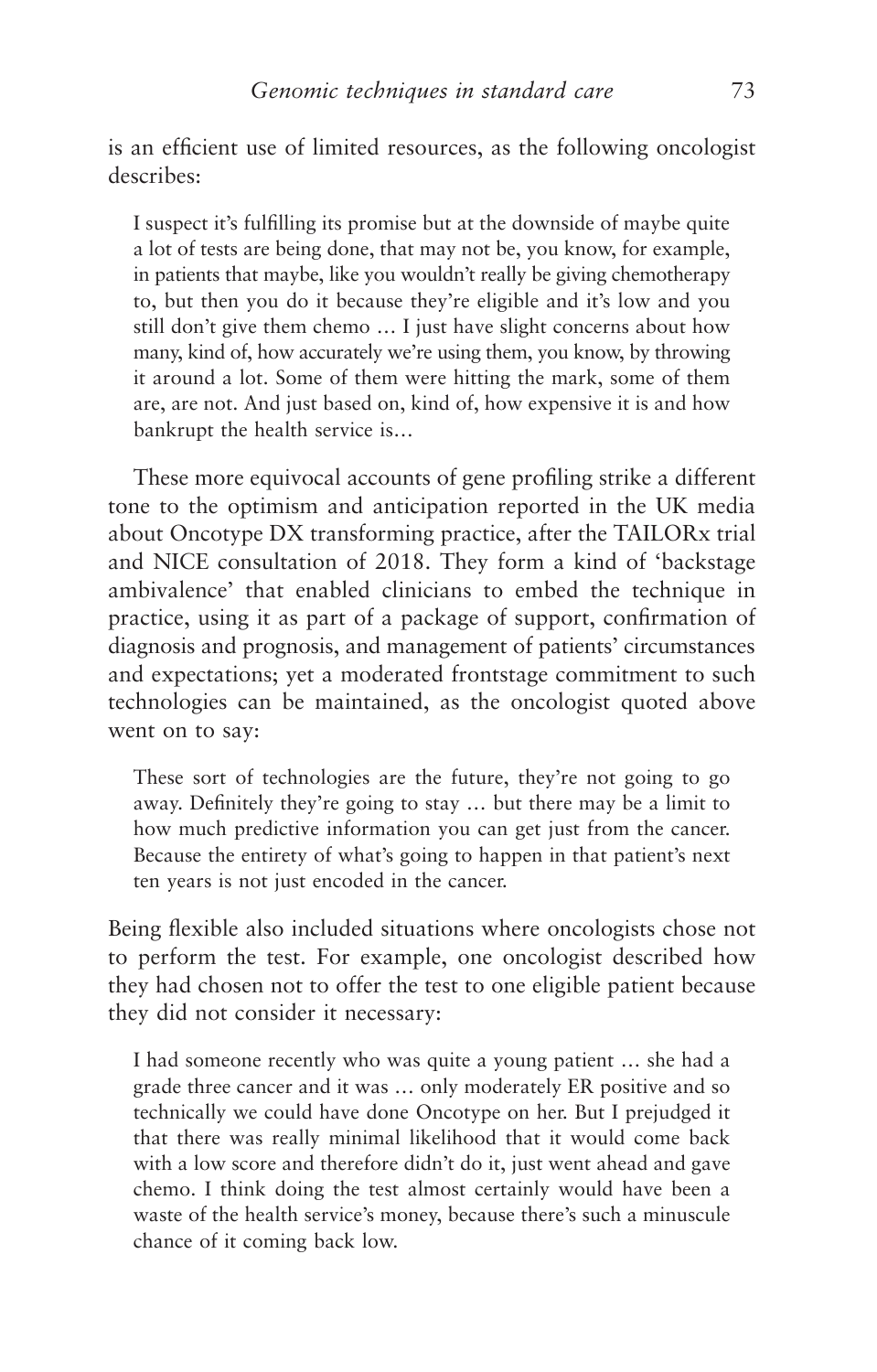The potential delay that Oncotype DX testing could introduce to treatment pathways, with results taking around two weeks following shipment of the sample to the US-based laboratory, was also a source of concern.

All of this meant that there was considerable variation in the extent to which the clinicians we interviewed used the test, with some having used it on fewer than ten occasions. As suggested above, cost and patient care may have played a role here, but clinicians were also sceptical about the commercial interests behind the test, and the involvement of the manufacturer in the evidence base that supported its adoption in standard practice, echoing Hedgecoe's [\(2005](#page-270-0)) findings about Herceptin use being limited due to cost considerations.

The low usage among some clinicians interviewed was also associated with their high satisfaction with the standard tools and techniques used to estimate recurrence and chemotherapy benefit within the UK. UK pathology practice was framed as more comprehensive than in the US, where Oncotype DX was developed and trialled. Clinicians described feeling confident in the pathology reports used in the UK (these include markers not used in the US), and doubted the additional value provided by gene-expression profiling. One oncologist praised the pathologists they worked with in their practice, noting that they were very 'accurate' and provide a 'good rock' for clinical decisions. This was echoed by another, who contrasted pathology in the UK with the US:

[Oncotype DX] adds a lot less to UK practice than it might have been expected to add to US practice … and that's important when, in trying to understand the implications and trials like TAILORx which … were predominantly run in the US … which in our opinion probably has been, overtreating people for quite a long time with chemotherapy in, in groups of patients that we would have used existing prognostic parameters to identify.

These accounts differ from the clinical practitioner contributions to the NICE consultation, which emphasised the value of Oncotype DX to the NHS as a means of reducing waste and making cost savings, and instead echo some of the scepticism about overinterpretation of TAILORx trial results as expressed in the committee deliberations that followed. Here, Oncotype DX is framed as an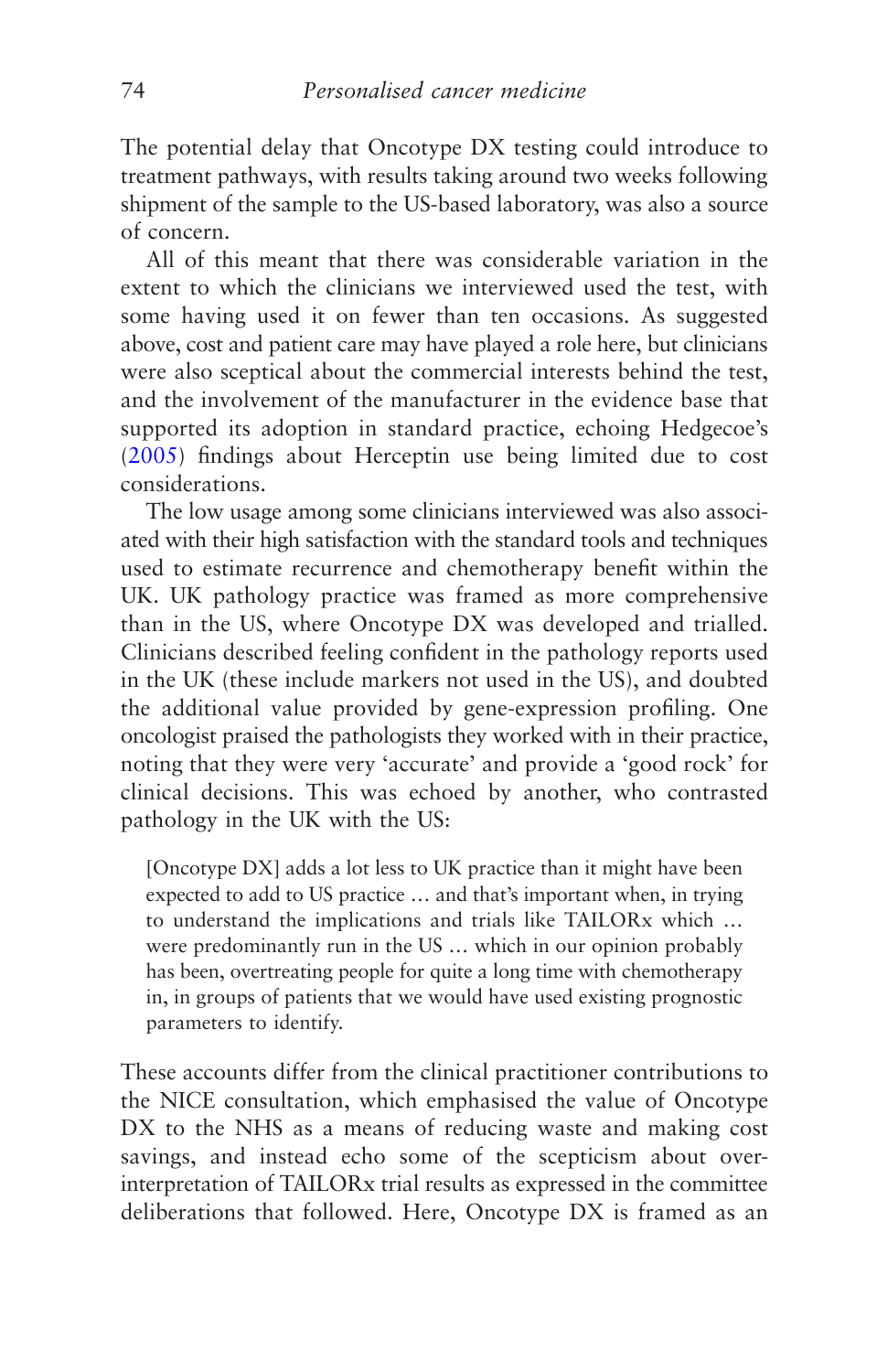unnecessary cost in a system that is already able to deliver high levels of prognostic precision, and we see these clinicians rearticulating arguments about value to the NHS as a reason *not* to use the test.

Alongside these multiple rearticulations of value and responsibilities with respect to clinical decision making, guiding patients and being cost-conscious, elsewhere clinicians intimated that Oncotype DX and other gene-expression profiling technologies were part of the future of the NHS, as evidenced in our examples. The promise of genomic medicine reflected in the NICE consultation and responses to TAILORx results was recapitulated in even otherwise ambivalent accounts. This hopeful view for the longer-term future of genomic cancer medicine was also held by one oncologist who had been particularly sceptical about the added value provided by Oncotype DX testing. The fact that this was an 'old' technology impacted their view of genomic profiling in breast cancer; however, they maintained a view that in the future there is the possibility of 'major impacts':

You see Oncotype DX is old, whereas some of, some of the lung cancer mark[er], receptors are really quite, they are making a difference. So in a way Oncotype is old news, and I think there are other cancers, and it's not my expertise, but there are other cancers where there are markers or things that can be, that do definitely define pathways and outcomes and information regards in prognosis. So I think it will impact actually. I think maybe breast cancer will impact less than some others. But other cancers, definitely there may be some major impacts.

These clinicians did not describe gene-expression profiling for breast cancer – presented in some accounts as a 'poster child' for the movement of genomic techniques from bench to bedside – as revolutionary or transformative to their practice; in fact, many noted instead their satisfaction with long-established procedures. But in other respects, they mirrored public and policy contributions which positioned techniques such as gene-expression profiling as totemic of 'the future' of cancer care, maintaining anticipation while managing uncertainties in present practice.

This representation of the future of genomic medicine as on the cusp, but not quite attained, is a familiar trope that can be found in public discourse since the sequencing of the human genome almost twenty years ago. While this kind of 'genohype' has been a concern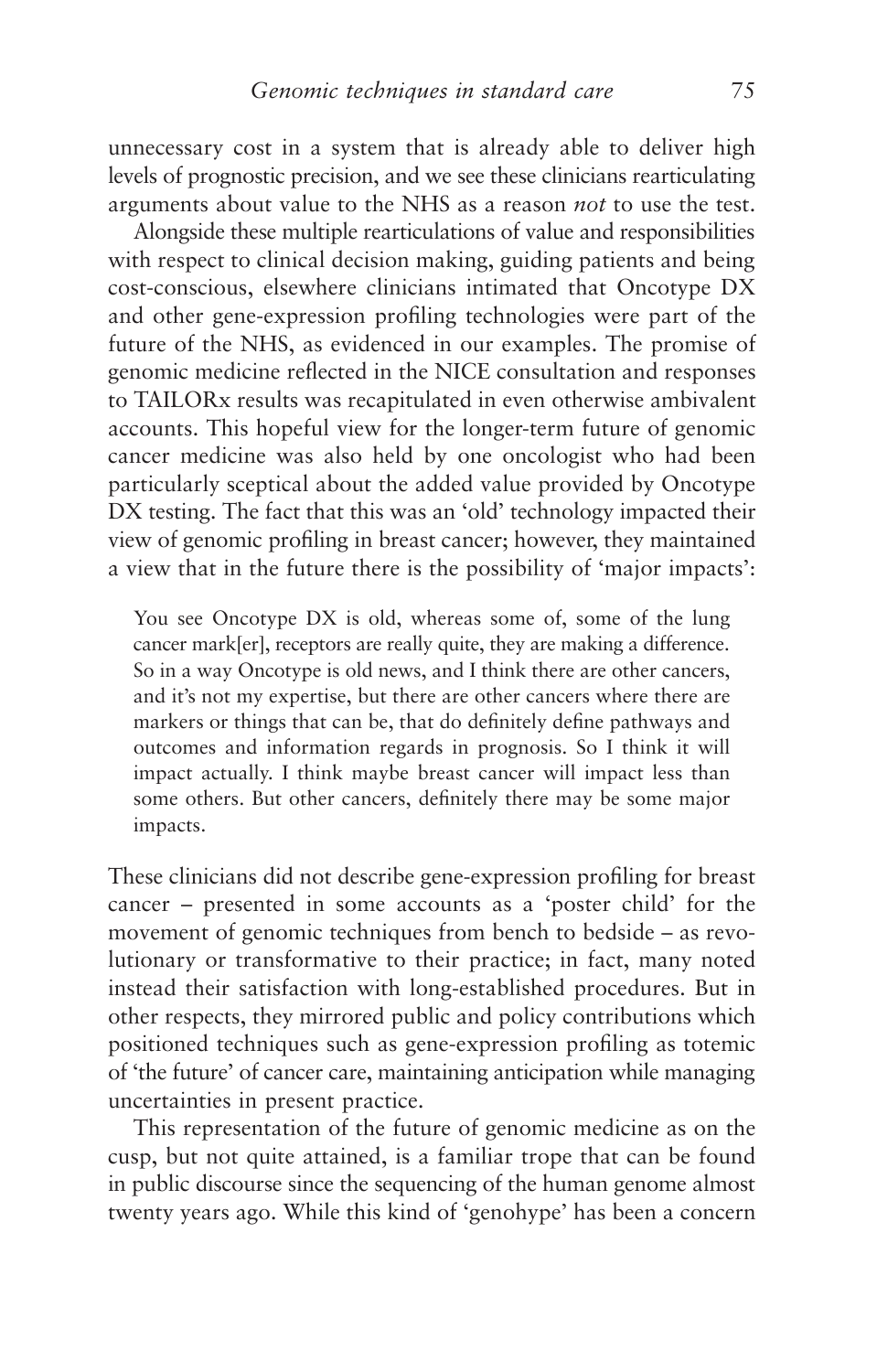for stakeholders, including policymakers as they attempt to reconcile it with the pressures of a constrained health service, such expectations for genomic medicine have also been recognised as a stimulus and as necessary to drive clinical change (Samuel and Farsides [2017\)](#page-276-0). Ambivalence and flexibility in the use of gene profiling in practice functions alongside anticipation as part of these processes of change. For practitioners, flexibility and ambivalence about the value of the test was part of managing uncertainties in the clinic while maintaining optimism about improved services and prospects for patients in the future. Clinicians' various renderings of the test as totemic of the future, confirmatory, provisional, incremental, and even at times obsolete, do not necessarily diminish but rather repurpose its value as an additional tool and another step along the way in improving cancer care. These accounts and activities are part of the articulation work through which they exercised professional responsibilities to their patients and the service as a whole.

## **Treatment decision making for early-stage breast cancer: patient accounts of Oncotype DX**

In addition to the observations of consultations already discussed above, we also interviewed 19 breast cancer patients with experience of Oncotype DX (the majority of whom had the test as part of NHS care) and analysed 132 discussion threads on Oncotype DX from a total of seven online cancer patient forums. In this case study, patients' narratives had a different form and emphasis than the clinicians' interview accounts or their contributions to public consultations about the test. As with our other case studies, personalised medicine and genomic tests were but one part of patients' stories of cancer diagnosis and treatment, which encompassed a range of experiences of tests, treatments, research and care. This was the case with Oncotype DX too. Patients, on the whole, did not make a detailed case for or against the technology, nor did they articulate an elaborate vision for personalised medicine and its place within the NHS. Instead they narrated intricate stories of managing uncertainty, interpreting information, making choices, coping with feelings of hope and disappointment, pain and frailty and living through cancer with families and friends. Oncotype DX, like other tests,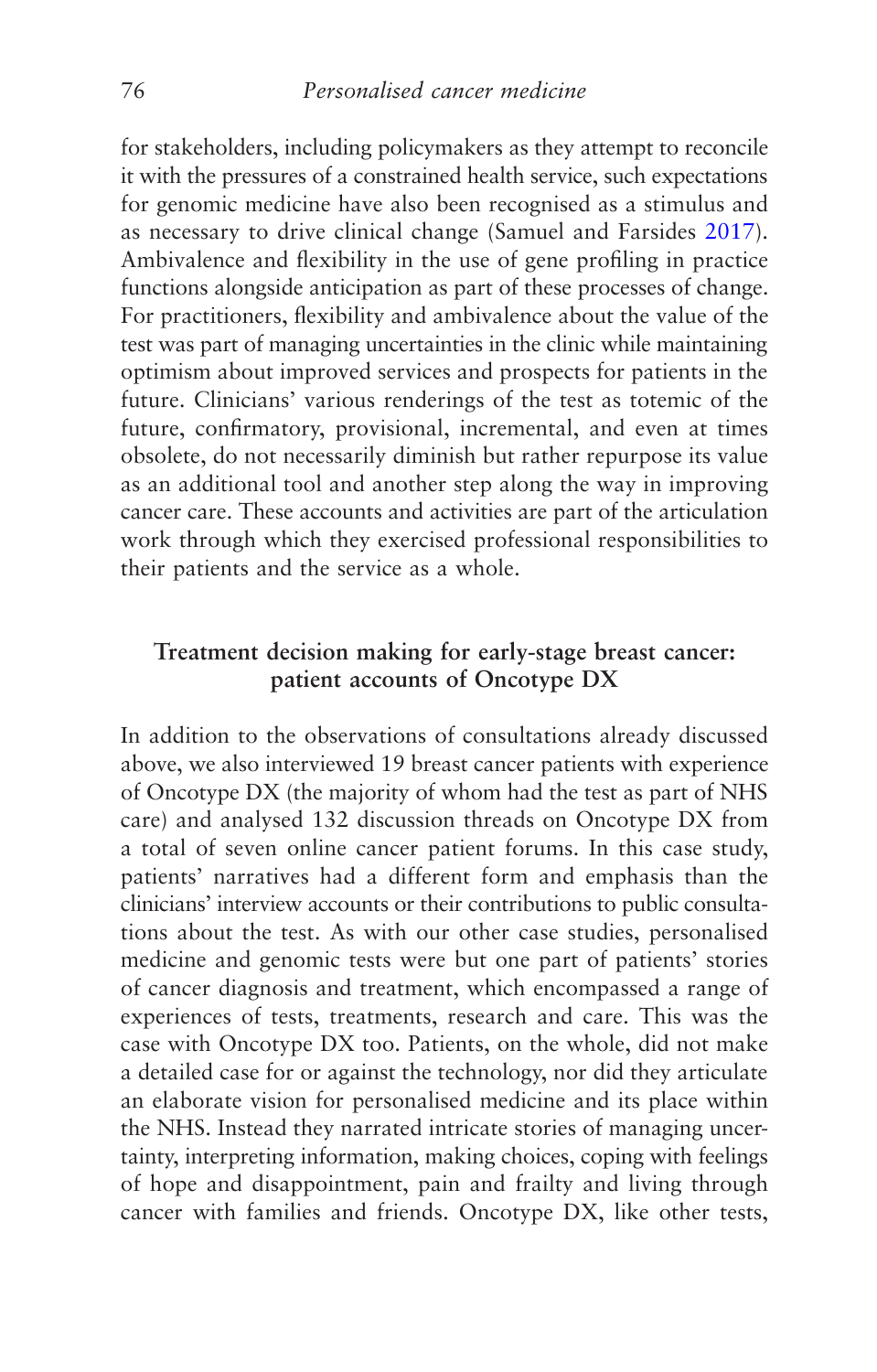featured in these accounts sometimes as a key actor (for example, in online forum discussions about what to do after surgery or when detailing its role in decision making), but it was more typically surrounded by a multiplicity of narratives about treatment, care and research.

Within this context, Oncotype DX was loosely framed as an advance by most patients who had experienced the test, for example when they compared their experiences with the care received by friends and relatives, particularly because the test was costly and sometimes because it was performed in the US. Patients faintly echoed some of the promissory discourses of personalisation that we have identified in media and policy accounts. One patient, Bethany, who described the technique as 'state of the art', told us she worked in an environment where any change to her appearance would be noticed and commented upon, so she desperately wanted to avoid chemotherapy, articulating her responsibility to remain active and competent in the workforce despite her cancer. However, because the test was seen by her as authoritative, due to its being more 'advanced' than existing techniques, she conceded that should the result indicate she was at a high risk, the responsible thing to do would be to proceed to chemotherapy: 'I thought if a sort of stateof-the-art test is saying that's what I need then of course, it might be unpleasant but of course I'll go through that, you know, I'll have chemotherapy.' The scientific basis of the test was also a feature of its promise, as described by another patient, Julie: 'I was very pleased when I heard how the test worked because I thought "right, that's fine because that makes it much more specific and that will make me feel I'm not making a hunch decision, I'm making a decision based on actual science, actually related to me"'.

The advanced nature of the test was also referenced in online forums where some participants contrasted Oncotype DX with more widely used tools such as NHS Predict, positioning these as 'low-tech' when compared with gene-expression profiling. One user pointed to a dissatisfaction with established recurrence-risk estimation tools such as NHS Predict, which she noted 'I can access myself' (breast cancer charity forum). For these women Oncotype DX 'is a lot more personal and specific than the original %s' (cancer charity breast cancer forum), because 'generalised tools could be very wrong' (breast cancer charity forum).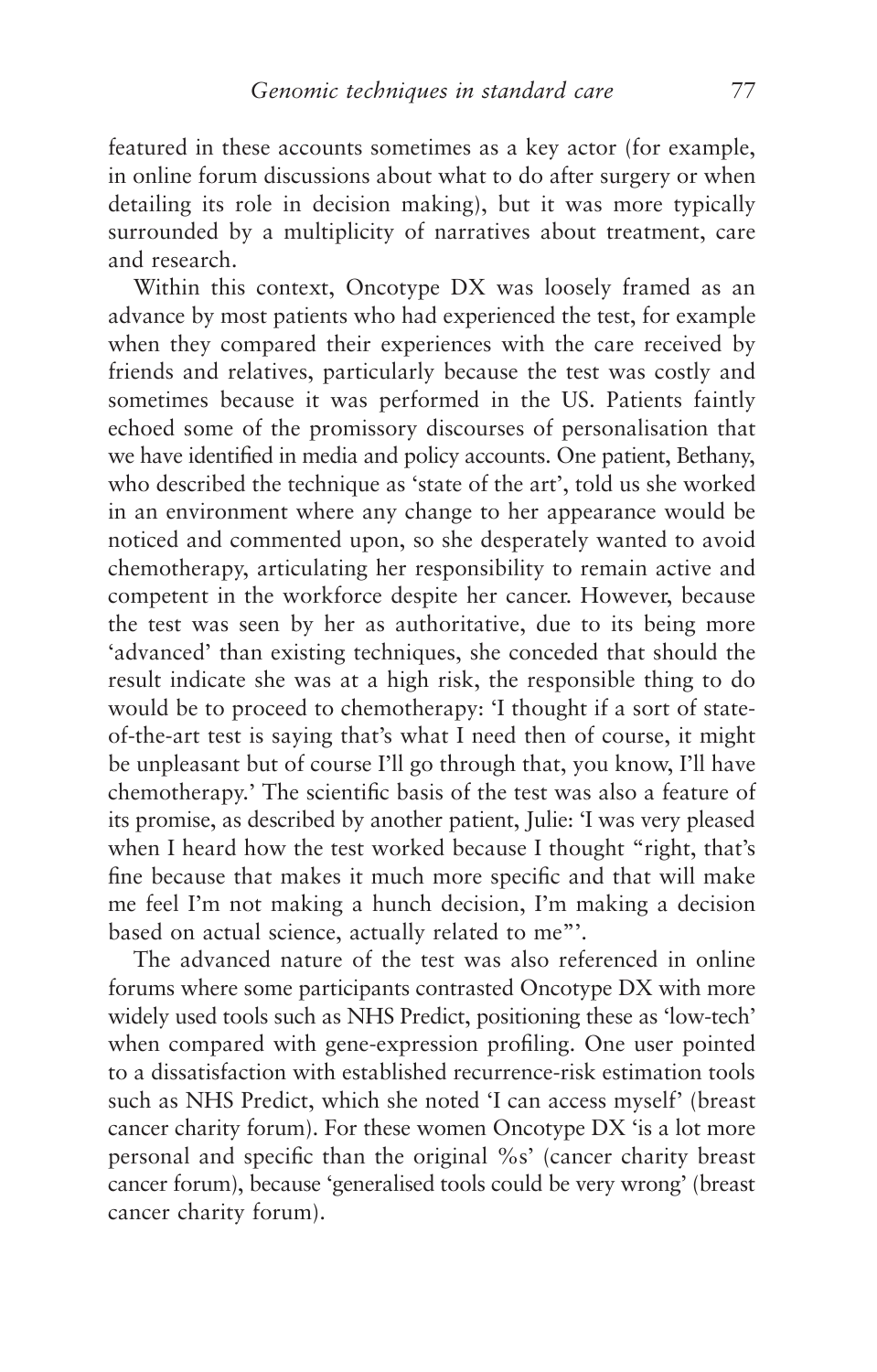For patients such as this, Oncotype DX testing is a way to enact their responsibility to choose wisely, as it was considered to offer more certainty than established tools predicting risk. Patient accounts have much more congruence with the kinds of value articulated in the consultation responses discussed above, particularly in terms of aiding difficult decisions and offering personal relief and reassurance. This was the case for interviewees such as Alice. Like others we spoke to, she described a very 'quick' experience of her breast cancer diagnosis and treatment with a clear set of procedures to engage with, until the possibility of chemotherapy was raised by her clinician. Following Alice's surgery, it was found that one of her lymph nodes was 'slightly affected' by the breast cancer, and the benefit/risk measure in her particular case for proceeding to chemotherapy was unclear. As Alice described, it was 'touch and go' from both her perspective and that of her oncologist, because the spread was 'such a small amount'. Alice wanted to avoid chemotherapy due to her wish to return to 'normal', and an understanding of the treatment as potentially 'worse than the cancer itself'. She described Oncotype DX as a 'perfect fit for what I wanted to understand about ... chemo', and positioned the test as providing certainty in the context of complex treatment decisions:

I need certainty. I said, right, I'll pay for this test if necessary, to make me make the right decision (laughing) … if I needed chemo, then I would just have to knuckle down and get it done … I just needed some certainty, as to whether I needed it or not.

Here Alice articulates her desire for certainty, and assumed responsibility for obtaining the test by paying for it herself if necessary. She was intending to act on the results, accepting chemotherapy if it was recommended, just to 'get it done'. Alice's feelings about Oncotype DX were echoed by Julie, who was very keen to avoid chemotherapy due to her concerns about her immunity being compromised during treatment; but she also felt that the treatment would be unavoidable if the test results predicted a high risk of recurrence. She described the information provided by the test as a 'crystal ball'.

These framings were also observed in online forum discussions. When users asked for information about the test, Oncotype DX was presented positively by some because, in the words of two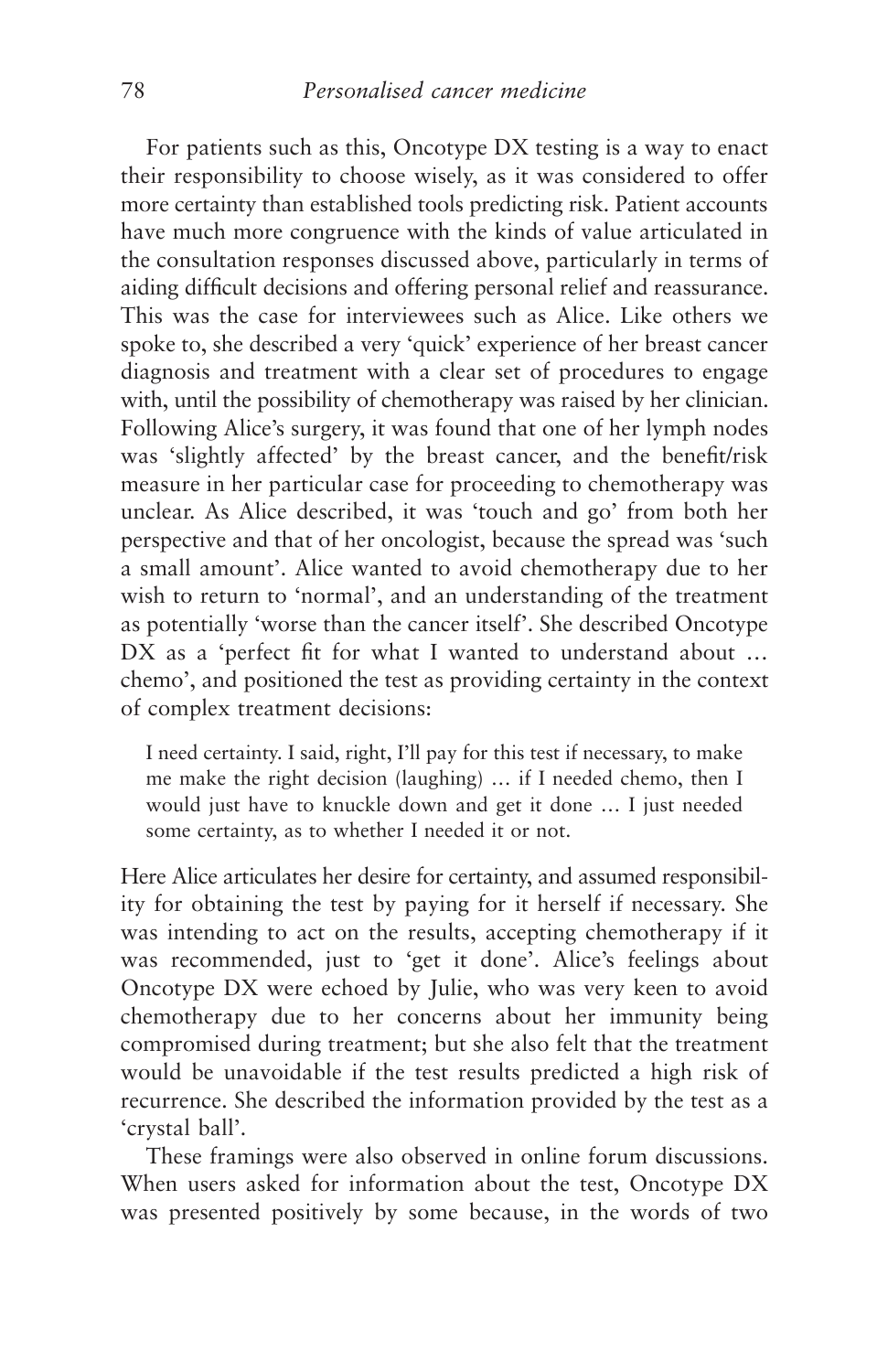respondents, it 'took the guesswork out of whether you should have chemo' and meant the patient would 'know whether you need chemo or not', offering one kind of certainty in an uncertain future. Collectively, patients on these forums encouraged and supported each other to take on the responsibility of accessing and acting upon Oncotype DX results. Oncotype DX was also praised by some as a means to aid chemotherapy decisions because of the way in which results are displayed as a single score representing recurrence risk and potential benefit from chemotherapy. Patients who had until that point experienced uncertain and shifting diagnostic pathways were particularly enthusiastic about this kind of scoring system. Oncotype DX testing was therefore valued by patients who told us they had found the uncertainties and 'false horizons' of diagnosis and treatment difficult. This was especially the case for those patients who had not initially anticipated having to consider chemotherapy, as it was not raised as a possibility until pathology results were obtained following surgery. For these patients, Oncotype DX results offered welcome guidance for an unexpected and unwelcome decision. Lillian, for example, told us of her experience of researching Oncotype DX online after her clinical nurse specialist (CNS) rang her to inform her about the test. Until this point, Lillian, an office worker in her early sixties, thought her cancer was a mucinous breast cancer, which is a rare cancer, but when she found out this wasn't the case, for her, 'it was kind of a sense of relief almost (laughs) … Because I thought, well, they're more used to treating a more common cancer.' Lillian found the CNS and online chatrooms were particularly useful in offering reassurance that the test was valuable for guiding treatment decisions. Of her Oncotype DX result, Lillian explained:

I think I could see things in black and white a bit more clearly. So you can be told your grade or your stage of your tumour, but to be able to know a bit more about likely recurrence and a bit more about prognosis and things like that, for me … it all came together and made it so much more understandable somehow.

For Lillian, being a 'good patient' involved taking on the mantle of responsibility to research and consider options, to understand and make sense of results and to choose wisely when it came to treatment possibilities. This also encouraged Lillian to take part in the 100,000 Genomes Project (discussed in [Chapter 5](#page-160-0)).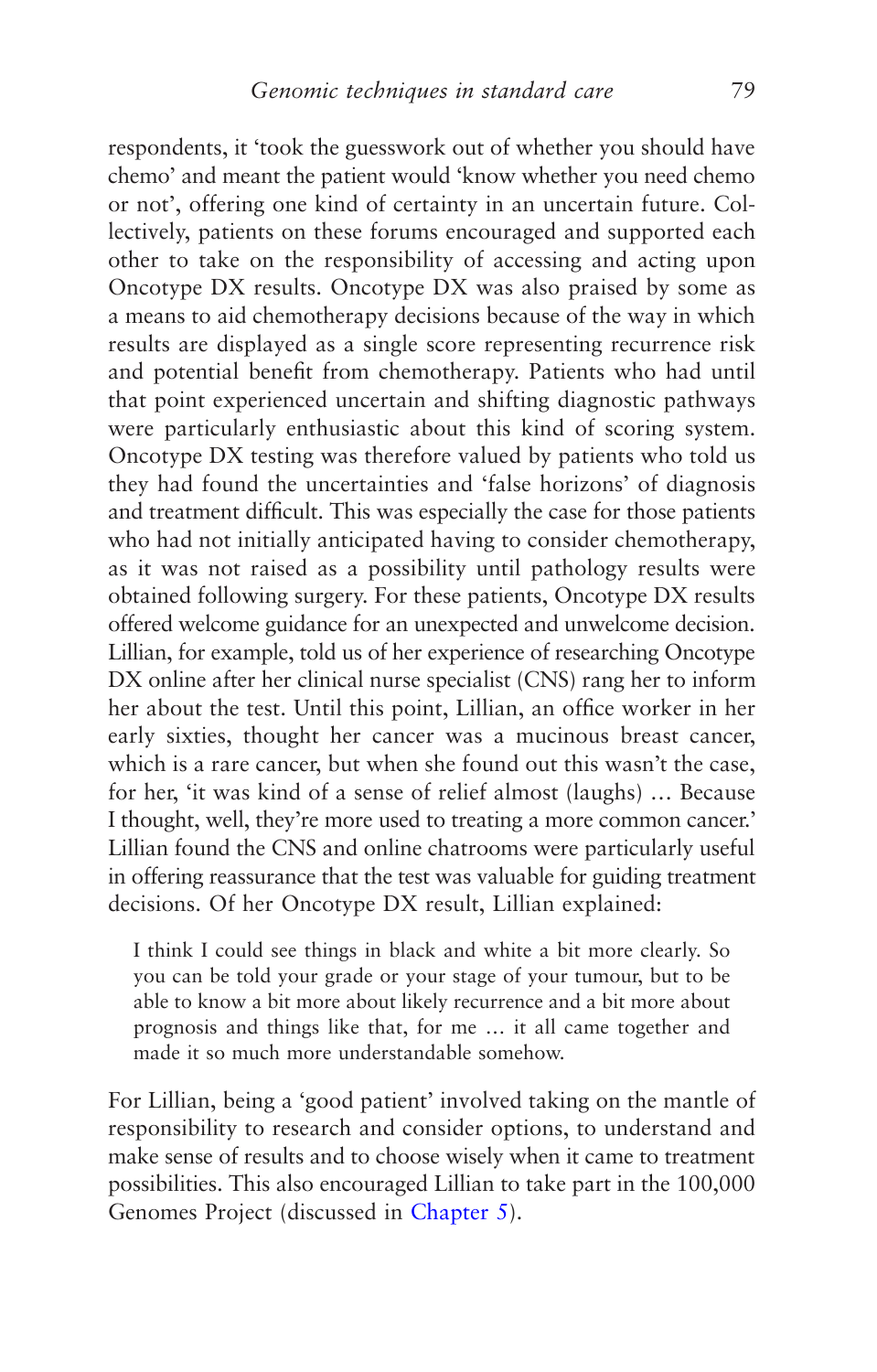In some cases, where participants were placed in the low recurrence risk category, the test also enabled them confidently to avoid chemotherapy. Susan, whose daughter also had breast cancer at a similar time, explained that the Oncotype DX result 'reinforced' her preference for rejecting chemotherapy. Seeing her daughter struggling with chemotherapy, 'it was only because [of the] Oncotype result' that she could avoid the temptation of 'belt and braces sort of way of doing'. Bethany, meanwhile, described the test as allowing her to feel more 'confident' that it was not irresponsible to forego the treatment. The test results were also welcomed by some patients who were considered to be at a higher risk of recurrence and who might therefore benefit from chemotherapy to reduce that risk. Lois, who had her cancer detected at a three-yearly breast screening, described the meaning of the Oncotype test as 'a second opinion' which allowed her to avoid chemotherapy:

[They said] 'we could just give you chemo or there is this test available, the Oncotype test' so immediately we said 'yes please, if we could get that'. And fortunately three weeks later it came back to say it was reading 6 so I was clear of needing any chemo so that was a great, a great day.

In other respects, however, certainty was not always provided by a straightforward reading of the test results, even when these were clearly at one or the other end of the spectrum, as the following example illustrates. Zoe, a medical professional, described her sense that there was a 'right' choice to be made about chemotherapy when she told us about her experience of the Oncotype DX. Using NHS Predict her cancer had been designated as at low risk of recurrence, but her oncologist voiced uncertainty about this designation because the cancer was high grade. Oncotype DX testing was recommended and Zoe started reading academic journal articles about the test, including the recent results of the TAILORx study. However, Zoe did not feel secure in rejecting chemotherapy when her Oncotype results came back with a low score of 7, and she deferred to her oncologist following the result, to further confirm that she was making the 'right choice'. Without Oncotype DX testing, she explained, because her cancer was high grade it would have been a 'constant worry' whether not going for chemotherapy was the 'right thing to do'. But it took work on the part of Zoe and her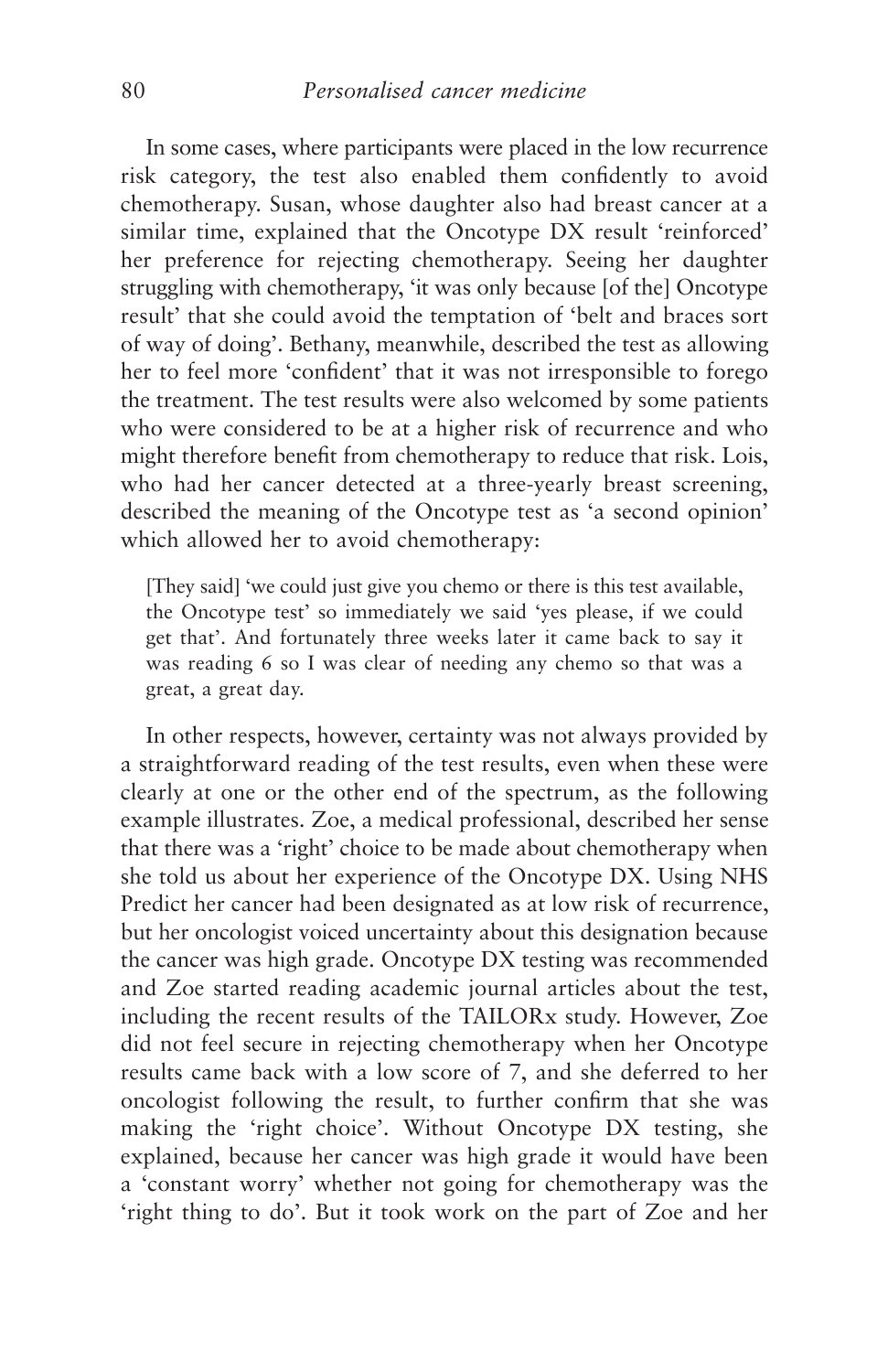consultant to interpret the results of the test together in such a way as to achieve her sought-after certainty.

As clinicians emphasised, the interpretation of results was highly contextual. This is illustrated in the extract from fieldnotes below, in which an intermediate result is discussed:

And then [consultant oncologist] brought up Oncotype test results on the screen saying 'Graph is very useful'. [Consultant oncologist] said 'your score is 30 so it's intermediate risk'. The consultant said, 'hormone therapy will be beneficial but the difficult decision is about chemo'. The consultant asked the patient to guess where they 'belong' – the patient answered 'middle group' with a burst of laughter. The consultant showed the graph on the screen again and compared the risk of recurrence when the patient has hormone therapy (14%) vs. when she has both chemo & hormone therapy (7%). In order to emphasise the difference, the consultant used her fingers to measure the gap. The patient replied by saying, 'noticeable benefit'.

This is when the consultant brought up the patient's heart failure and the patient asked how much chemo will affect her heart condition. [Consultant oncologist] explained that any chemo drugs that might affect the patient's heart won't be allowed to [be] prescribe[d] and also because of the patient's history of pneumonia and kidney stone, alternative chemo drug called taxol will be recommended and the patient will be monitored very carefully. It's 'a diluted form' and will be administrated weekly so it's 'not too bad'. [consultant oncologist] then went on to explain the side effects including hair loss (the patient laughed), infection, and weight gain – the patient laughed again at this and turned to her mother and joked 'it will look really nice mom'. The consultant said they appreciated that the patient's heart condition is 'a significant setback' given that she always has reservation for chemo under any circumstance. The patient said she is 'between a rock and a hard place' but she has always been 'an unlucky person.'

Then the conversation shifted to talk about the patient's care responsibility. The patient's adult son is living with her and her husband and he has severe disability. The patient was concerned about her husband who is in his late 60s, which mean[t] he won't be able to look after their son on his own so she was wondering whether she will be well enough to continue to help out while receiving chemotherapy. The patient said this is the reason why 'this is difficult decision to make'. The consultant said 'I am glad you said this' and it's important to know what kind of 'limited reserve' the patient has. The patient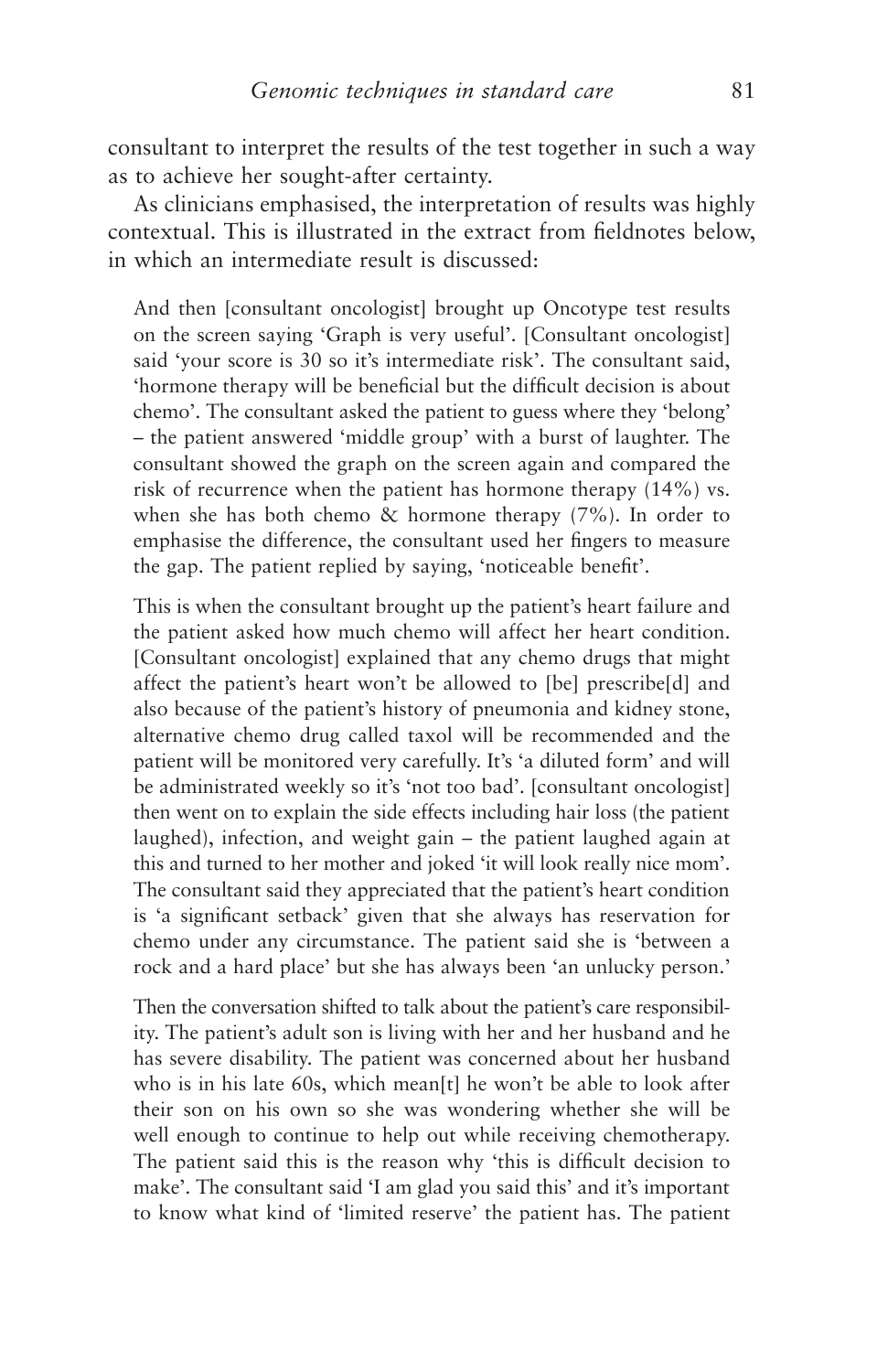said, 'I am a mess'. The consultant said it's possible to suspend chemo depending on the patient's general health and the patient replied 'it's reassuring to know' and suggested that she might 'try and see'. The consultant explained again that they will recommend the chemo that is for frail patients or patients with existing health issues and suggested that the patient can read information leaflet that will be given to her and have a think about it. The patient said she is happy about this arrangement so she could have a discussion with her family. They went on to talk a bit more about other side effects. The patient's mother asked if there is any alternative to chemo. The consultant reiterated the value of Oncotype test – there are some benefits of different treatment options but Oncotype test 'teases out' the benefits.

For this patient and her family, the intermediate test presented a 'difficult decision' given her health and caring responsibilities, and required careful negotiation over the kind of chemotherapy that she could manage. Together with the consultant and her mother, she worked to articulate and balance her various responsibilities to be well and to care for herself and her family, making the Oncotype DX result, and more specifically the intermediate result, a valuable tool for navigating her particular circumstances. The uncertainty of the intermediate result was productive, creating a space for consideration of this patient's unique circumstances, and facilitating her and her family's involvement in treatment decision making (see also Brown and de Graaf [2013](#page-266-0); Swallow [2019\)](#page-276-0).

As with the clinicians we interviewed, some patients also took other factors into account when making their decisions, rather than following the recommendations of their test result alone. Supported by her oncologist, one patient 'in the grey area' decided to go ahead with chemotherapy:

so, my understanding anyway was that it's a low risk cancer but obviously the score on the Oncotype having been fed into that system … I was in the grey area as to, as to whether or not I would need [chemotherapy]. But in my head I'd already decided that it was inevitable.

Another woman with a low risk of recurrence score, writing on a breast cancer forum, noted that because of her young age and her experience of her father's death from bone cancer she would proceed with chemotherapy, despite her Oncotype DX result suggesting a low risk of recurrence. Another patient described receiving a low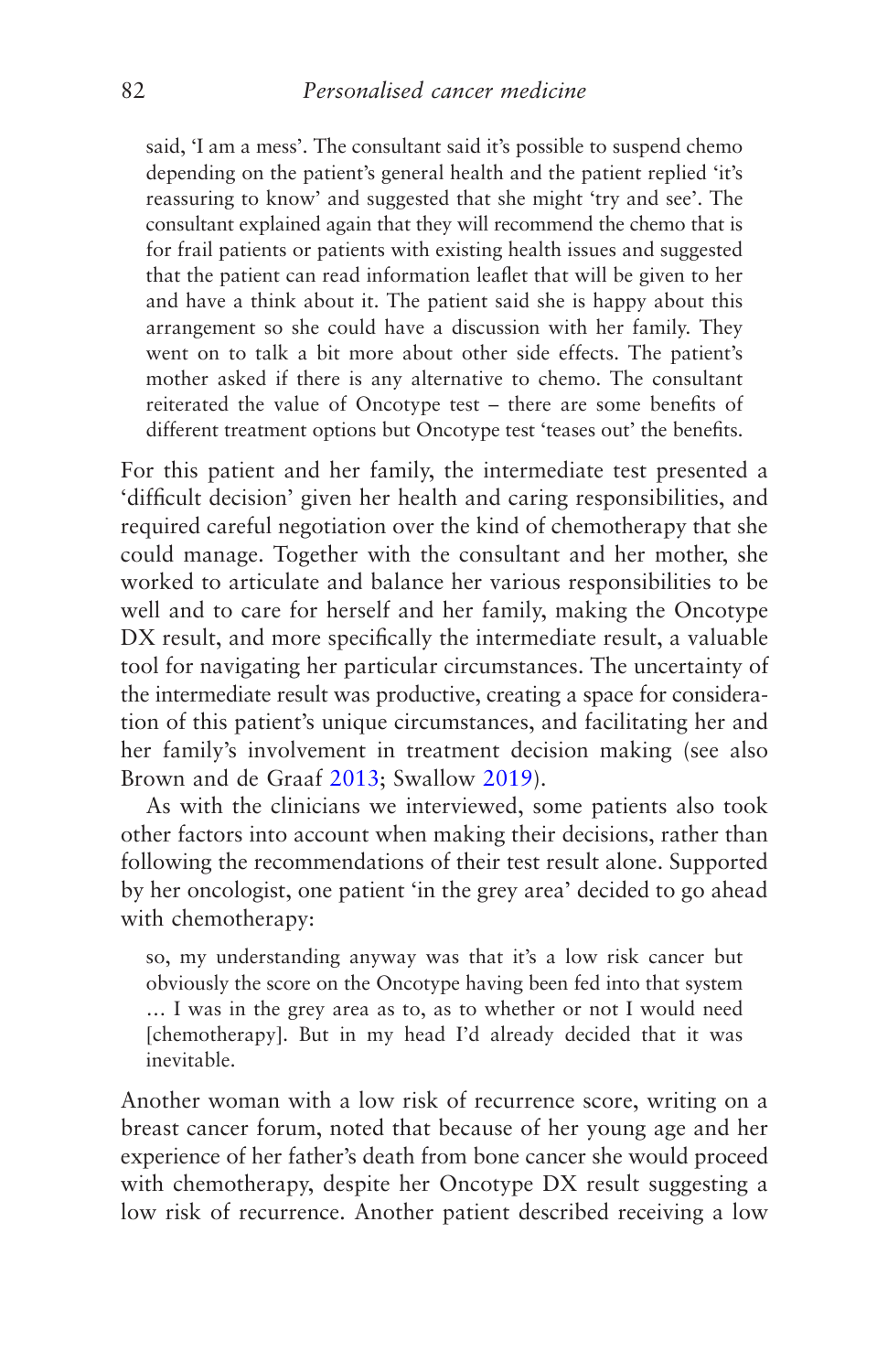Oncotype DX score but proceeded to chemotherapy because of the size of her tumour. For other patients, results could be flexibly interpreted, particularly patients with scores in a 'grey area'; for example, an intermediate result could justify stopping chemotherapy early due to unpleasant side-effects, as was the case with two forum users.

In these situations, the complexities of Oncotype DX did not always resolve uncertainty but raised questions and worries, sometimes making grey areas larger rather than smaller. These included situations where, long after the test had been conducted, patients continued to wonder about their prospects of recurrence. For example, in an interview with Wendy, conducted three years after her diagnosis, she told us she was not sure what the Oncotype DX test was, and 'never really asked', although she described herself as 'somebody who wanted to know as much as I possibly could'. Having gone through treatment and now being back at work full-time, Wendy explained why she never asked about the test:

I looked it up online later, I did find out quite a lot although it didn't go into detail about exactly what the test was. And it's quite interesting because I never really asked because I could never work out how to find the right words but I never asked whether, if it came back saying you won't benefit from chemotherapy, is that because the tumour is unlikely to spread or is that because it won't respond? Do you see the difference?

Wendy had received a low risk of recurrence score and had accepted the recommendation to forego chemotherapy, but she remained fearful of recurrence, a common feature of living with or beyond cancer, as poignantly discussed by Horlick-Jones ([2011\)](#page-270-0). She remained unsure about whether her low score was due to the fact that 'the tumour is unlikely to spread' or 'because it won't respond' to treatment.

The introduction of the test to already complex diagnostic and treatment pathways created additional distress for some women. Several accounts attributed this to the fact that gene-expression profiling exacerbated the 'rollercoaster' experienced during initial diagnostic processes, with all this 'thrown up in the air' by the introduction of Oncotype DX (breast cancer charity forum), especially due to the time required to wait for the results from the US (up to two weeks). Echoing Gillespie's ([2012](#page-268-0)) findings of 'measured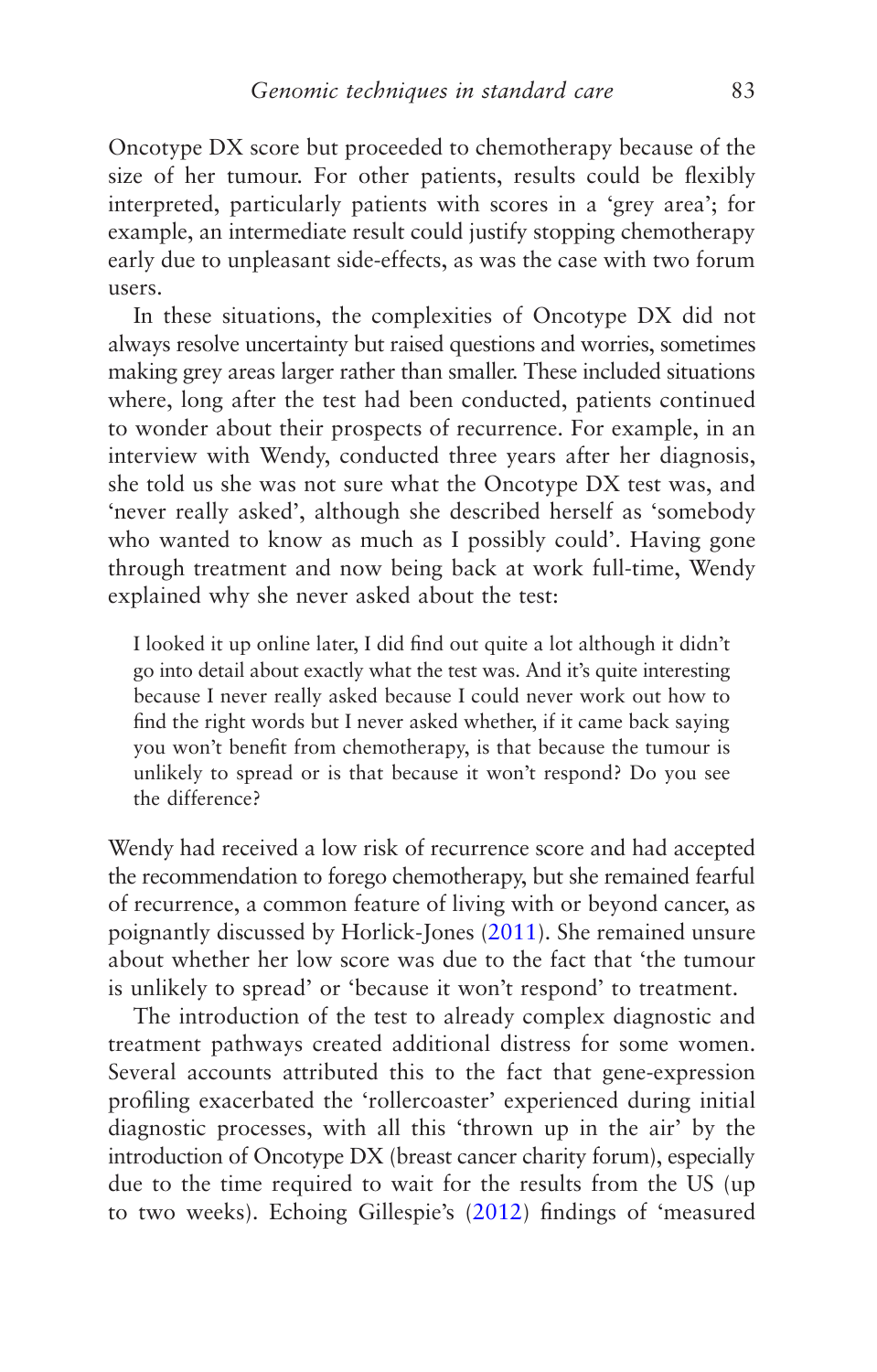vulnerability', a few participants told us that discussions about the test exacerbated their concerns about their cancer, including Bethany, discussed above, who was diagnosed with breast cancer at the same time as three of her friends. As the only one who was offered Oncotype DX testing, she questioned what this meant about the severity of her cancer as compared with others. Another patient, Chrissy, a woman in her sixties who detected a lump that led to diagnosis, also told us that gene-expression profiling raised a lot of questions for her about why she was being offered this test: 'Who debates whether it, it gets sent off or not? Who … makes that decision? The consultant or … I've got a friend that's got tongue cancer … that's not gone off for any testing. Why … me? (laughs) Why has mine gone off?' When she was told to have chemotherapy, Chrissy said she was 'shocked' as she expected to go back to normal life after the surgery. Chrissy related her anxieties about the test to the fact that the test was 'something new', and processed in a laboratory in the United States:

So when they said they were sending samples to America, it was like, well, this is something new, something I don't know anything about … you'd tend to think if it's a well-known test they would be doing it in this country as well. So it was a bit of … an alarm bell ringing I suppose as to … what's different that they need to send it away to do this?

Here the 'newness' of the test was a source of concern rather than a sign of its value. For some this was due to their unfamiliarity with the test and its mechanism. Participants were given a variety of levels of explanation about the technology by their clinician, and engaged with further information about the test in varying ways. The way the test might be used as a cost-cutting mechanism, denying patients treatments they might want, also occasionally came up, as in this quote from Ally, whose plans for an active retirement had been blighted by her cancer:

So then you start to think, knowing the NHS, knowing the state of budgets, whether that [drug] is not going to be [given], because you do hear in the news don't you, that some people could benefit from having a certain type of drug for any particular condition, but because it's expensive, 'oh we can't give that'; that isn't rolled out to everybody just yet.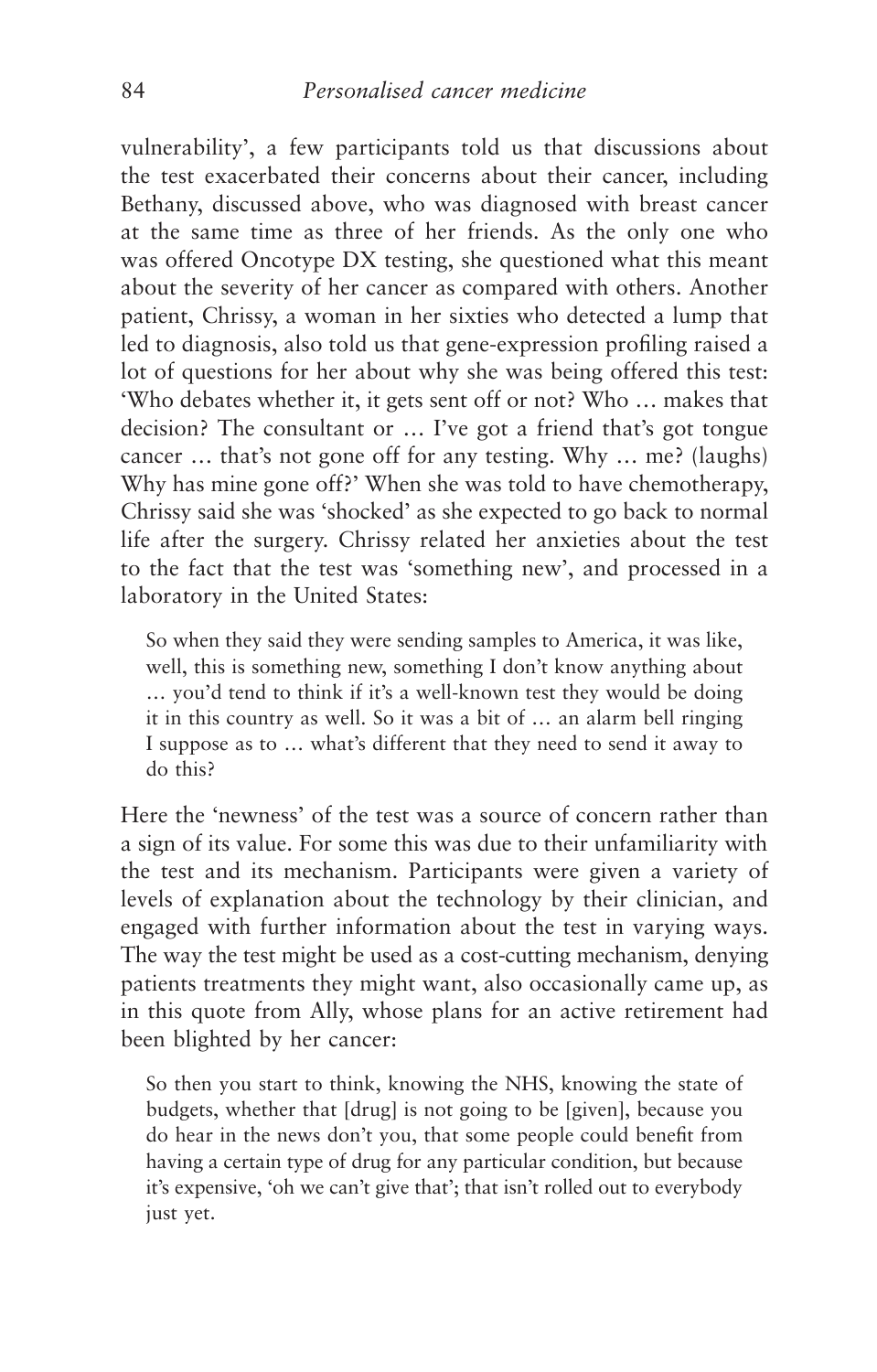Other interviewees did not engage with detailed information around the test, including patients who said they did not possess detailed knowledge of the different tests they had received or the implications of their results. Valerie, a young woman in her thirties, experienced her cancer diagnosis and treatment as 'like a conveyor belt'. She had conducted her own research about breast cancer following her diagnosis, and involved her husband in the processes of treatment decision making following her Oncotype DX result. However, she remained unclear about how the result of the Oncotype DX test was achieved, and what this represented. She explained: 'I've found out various bits and pieces in the booklet that, that it goes to California … I think it's difficult 'cause … everyone is clearly different with whether they want to read anything or not. I didn't really want to read anything.'

Here Valerie draws attention to an experience related by many of the patients we interviewed across our wider research, for whom being a responsible patient meant avoiding 'too much' information, limiting their internet searching and the questions they asked, and taking their cancer management 'one step at a time'. In the case of Oncotype DX, this resulted in some women and their loved ones engaging with minimum information about the test, because of the complexity and the amount of information they could take on board at this distressing time. Two patients signalled that they had only engaged with the test because they were required to make a choice, although it would have been, in the words of Alice, 'easier' if her clinician had initially given a clearer recommendation about chemotherapy, rather than offering her a treatment choice. For these patients, a strong sense of trust in their clinician's assessment of the Oncotype DX result, in the context of other information, rather than the score alone was more significant than the intricacies of the test, highlighting the enduring importance of clinical judgement for patients (Latimer et al. [2006](#page-271-0); Bourret et al. [2011\)](#page-265-0).

### **Conclusion**

Oncotype DX was totemic of advances and further personalisation of cancer care in the future across policy, practitioner and patient accounts. While there were a range of views about the clinical utility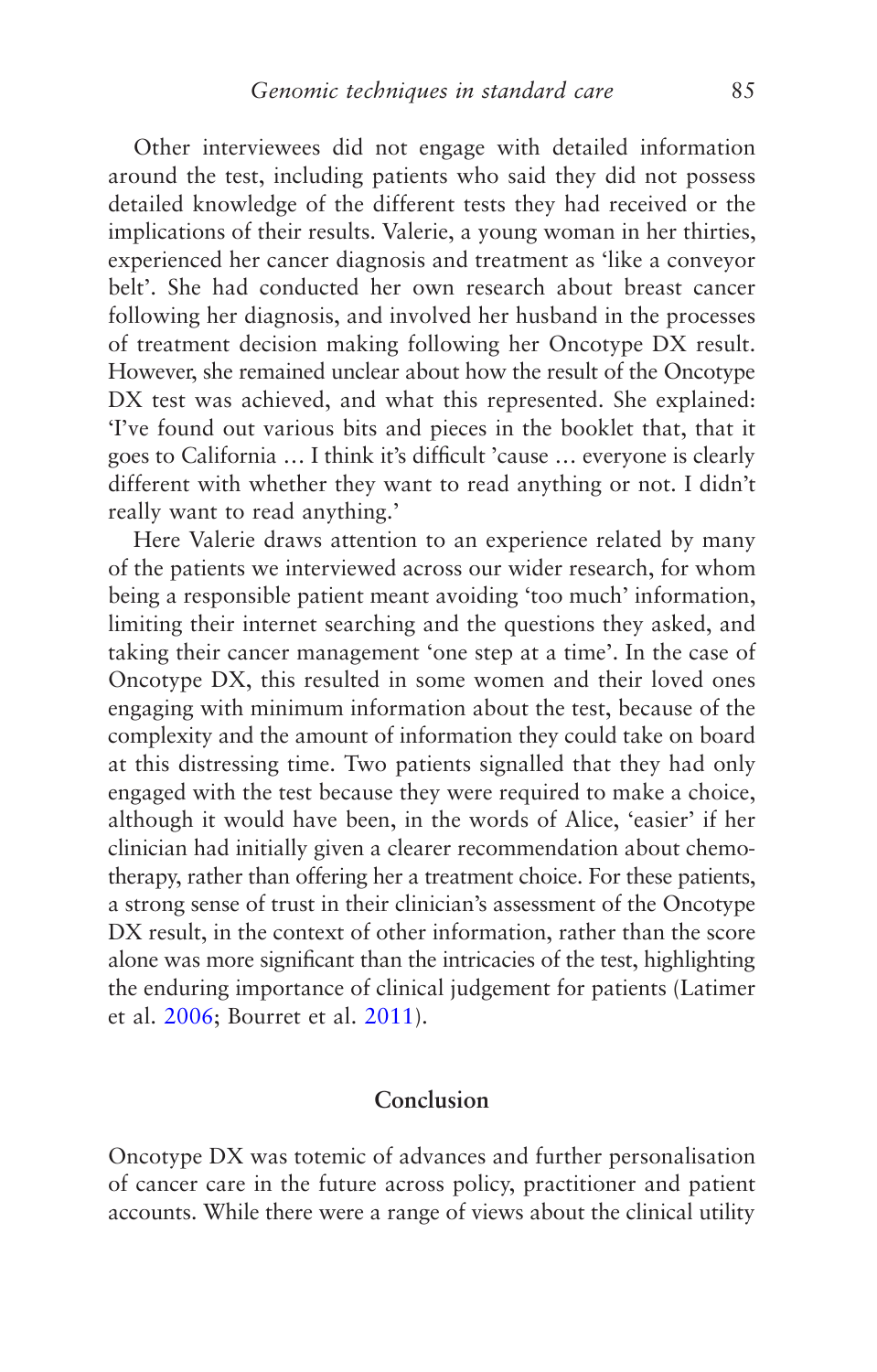of the test and its cost-effectiveness, there was nonetheless general support for the role of such technologies in an unspecified future. More pragmatically, the test was commonly associated with greater certainty, and relief for cancer patients from the burden of toxic chemotherapy, or else as providing compelling support for such therapy. Savings and efficiencies in the NHS were highlighted by some as key benefits of the technology being more widely adopted. Practitioners and patients told us the test was valuable as a means of confirming decisions and obtaining reassurance, providing more certainty that enabled them to act responsibly in making wise decisions about the need for treatment to decrease the likelihood of recurrence.

Nevertheless, its promise in practice was muted. There was scepticism, uncertainty and resistance to its wider use, from practitioners choosing not to perform the test as they considered it costly and unnecessary, to patients finding that results did not deliver certainty and reassurance, raising further anxieties and questions (see Ross et al. [2019\)](#page-275-0). At times, patients resisted the impetus to actively research and engage with test results as a means of navigating their illness, and instead sought to limit their engagement with this and other information as a means of maintaining their poise and managing anxiety. The value of the test was thus provisional and in-the-making, as practitioners and patients navigated its implications and experimented with its uptake and interpretation. Being a responsible practitioner or patient could involve a range of orientations towards the test and its results, and choreographing these orientations involved articulation work in the clinic and beyond.

The approvals process was guided by a precautionary logic where uncertainties and scepticism about benefits were given weight, but we found that much of the flexibility and ambivalence we encountered in our study was absent from public discourses about the utility of the test. Although capturing patients' investment in the test and the value it brought to their experiences of treatment, policy and media accounts did not often capture the uncertainties and grey areas that can abound for patients who have been tested, even when certainty is promised or anticipated. Patients' and practitioners' ambivalence was overlaid with more totemic, anticipatory regimes of personalised medical futures, even in processes which purported to question the value of the test and aimed to capture a broad range and variety of experiences to guide policy formulation. The arbitration of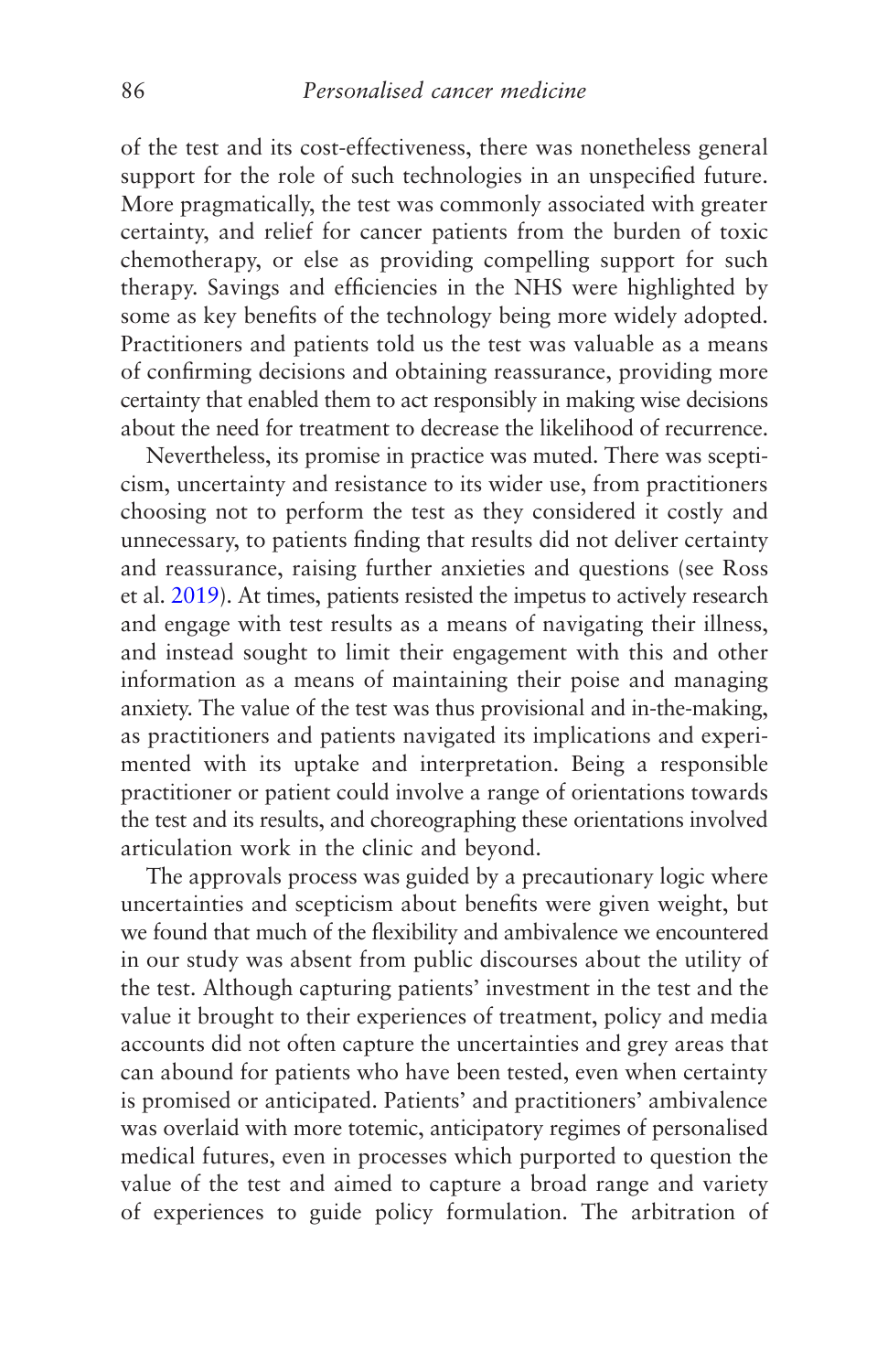<span id="page-95-0"></span>contested and conflicting evidence from trials and patient and clinician testimony resulted in continued valuing of the test within the NHS, thus ensuring both that the commercial imperative and the promise of precision medicine continued apace.

Through these dynamics, our case study of Oncotype DX reveals that the promise of personalised medicine is highly contingent and flexible and enacted through articulation work backstage of policy and public discourses. This promise is nevertheless amplified in frontstage policy, advocacy and media framings which assert benefit at the same time as they tend to mask ambivalence. These processes also frame personalised medicine as mainstream, even as the technologies at its forefront may be rejected or become folded into the complexity of responsibilities and decision making involved in the navigation of cancer diagnostics and treatments by practitioners and patients.

### **Notes**

- [1](#page-67-0) [www.nature.com/subjects/gene-expression-profiling](http://www.nature.com/subjects/gene-expression-profiling) (accessed 20 June 2020).
- [2](#page-67-0) [www.nice.org.UK/guidance/dg34/chapter/1-Recommendations](http://www.nice.org.uk/guidance/dg34/chapter/1-Recommendations) (accessed 20 June 2020).
- [3](#page-70-0) [https://breast.predict.nhs.UK/predict\\_v1.2.html](https://breast.predict.nhs.uk/predict_v1.2.html) (accessed 20 June 2020).
- [4](#page-70-0) [www.nice.org.UK/guidance/dg34/chapter/4-Evidence](http://www.nice.org.uk/guidance/dg34/chapter/4-Evidence) (accessed 20 June 2020).
- [5](#page-70-0) [www.cancer.gov/news-events/press-releases/2018/TAILORx-breast-cancer](http://www.cancer.gov/news-events/press-releases/2018/TAILORx-breast-cancer-chemotherapy)[chemotherapy](http://www.cancer.gov/news-events/press-releases/2018/TAILORx-breast-cancer-chemotherapy) (accessed 8 October 2019).
- [6](#page-77-0) [www.nice.org.UK/guidance/dg34/chapter/1-Recommendations,](http://www.nice.org.uk/guidance/dg34/chapter/1-Recommendations) section 1.1 (accessed 1 July 2019).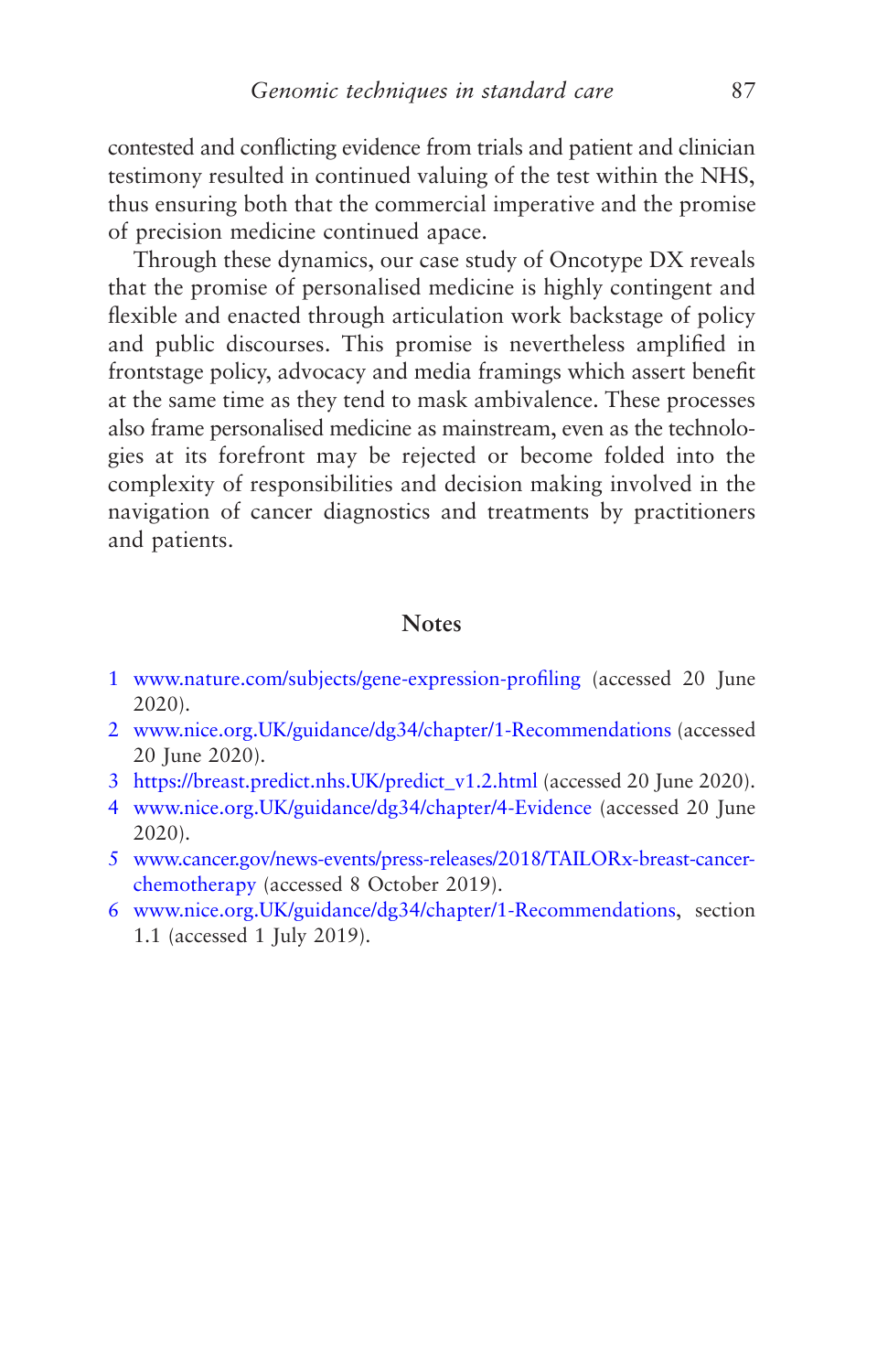# Molecular profiling for advanced [gynaecological cancer: prolonging](#page-5-0)  foreshortened futures

Commercially produced genomic tests for cancer diagnosis, prediction and treatment are being incorporated into NHS care, albeit unevenly and with much contingency in practice. A range of genomic tests are under research and development as part of the widening diagnostics market: a recent report estimated that the tumour-profiling market would be worth \$12.4 billion by 2024, with genetic biomark-ers accounting for the largest share.<sup>[1](#page-124-0)</sup> Companies are producing suites of tests for different cancers and/or tests which work on multiple cancers. For example, Oncotype DX, discussed in detail in the preceding chapter, is now part of a wider set of tests called Oncotype IQ manufactured by the parent company Genomic Health, including tests for other kinds of breast cancer, prostate and colon cancer.<sup>[2](#page-124-0)</sup>

This chapter investigates the development of one such molecular profiling test that has the potential to guide future management of locally advanced or metastatic cancer, but is not yet fully embedded in standard NHS care. Exploring how smaller-scale clinical research creates and prepares the way for further public/private partnerships to deliver personalised medicine, we focus on a feasibility study in an NHS hospital for a commercial molecular profiling test developed by a US company that we are calling Virtue. The multi-platform profiling test can guide treatment decisions for locally advanced or metastatic, gynaecological cancers.<sup>3</sup> First, we look at how the feasibility study was part of building an evidence base for molecular tumour profiling in gynaecological cancers and cancers more widely, and the kinds of value making this involved. This traversed efforts to attain precision and actionability and negotiate the place of commerce with a view to the health service of the future. Secondly, we explore the experiences of patients involved in the study and how they and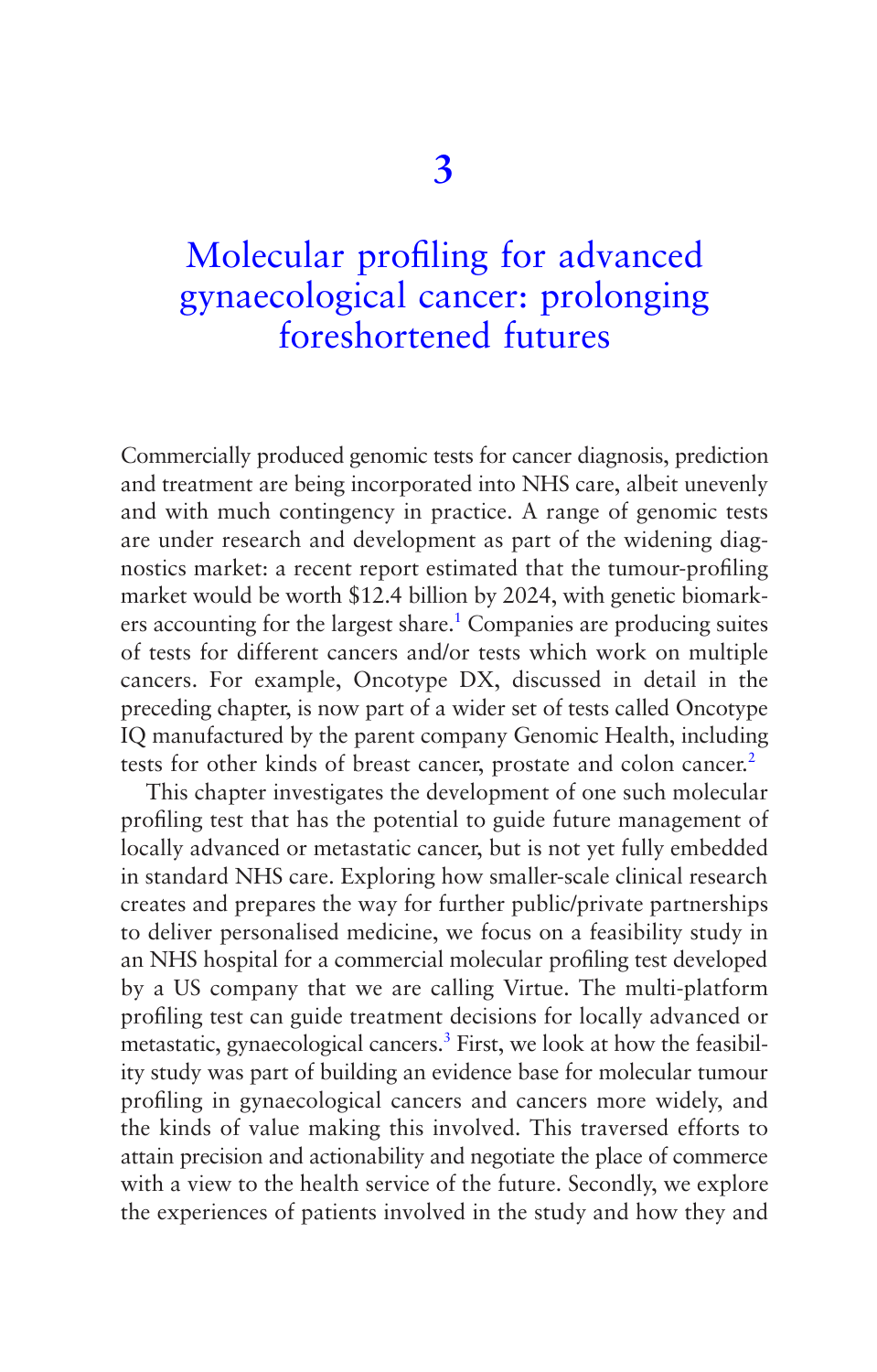their family members navigated this experimental space, making sense of the benefits and limitations of the study and associated test as part of their wider cancer experience. We explore the promise of this study, routinely called a trial by the practitioners and patients involved, and the kinds of uncertainties and ambiguity this could bring for patients and their families even as they 'add more evidence into clinical practice' (Metzler [2010\)](#page-273-0). Focusing on patients with advanced or metastatic gynaecological cancer also gives us insights into a different set of experiences from those of ER+/HER2–/LN– early-stage breast cancer patients discussed in the previous chapter. These patients are often older and have experienced cancer for longer, affording different kinds of investments in the future and engagements with new technologies and the certainties they promise. In short, they have a poor prognosis, have already experienced recurrence and are running out of treatment options.

We draw on multiple sources of data to build this case study, including news reports, commercial websites, online patient forum discussions, policy documents, interviews with 16 gynaecological cancer patients who participated in the study, and seven of their family members, conducted in 2017, and three practitioners who ran the feasibility study, interviewed in 2018 and in 2019, when we followed up with them about the results. Before we explore patient and family member accounts, we first look at the ways in which the test can be seen as part of 'a new era for cancer survival' for metastatic and advanced patients (Nawrocki [2018\)](#page-274-0), focusing on the kinds of companies involved in this bioeconomy and the ways they work with clinicians. We go on to consider how Virtue's test, currently only available privately outside of research studies, is being configured for entry into the NHS via this feasibility study (which we are calling VGT), setting out the negotiations around evidence performed in this experimental space.

# **Precision oncology for advanced gynaecological cancers**

A swell of activism has recently grown around gynaecological cancers, historically regarded as a 'Cinderella cancer' (Jasen [2009](#page-271-0)). Gynaecological cancers, including womb (uterine and endometrial), ovarian, cervical, vulval and vaginal cancer, are more common in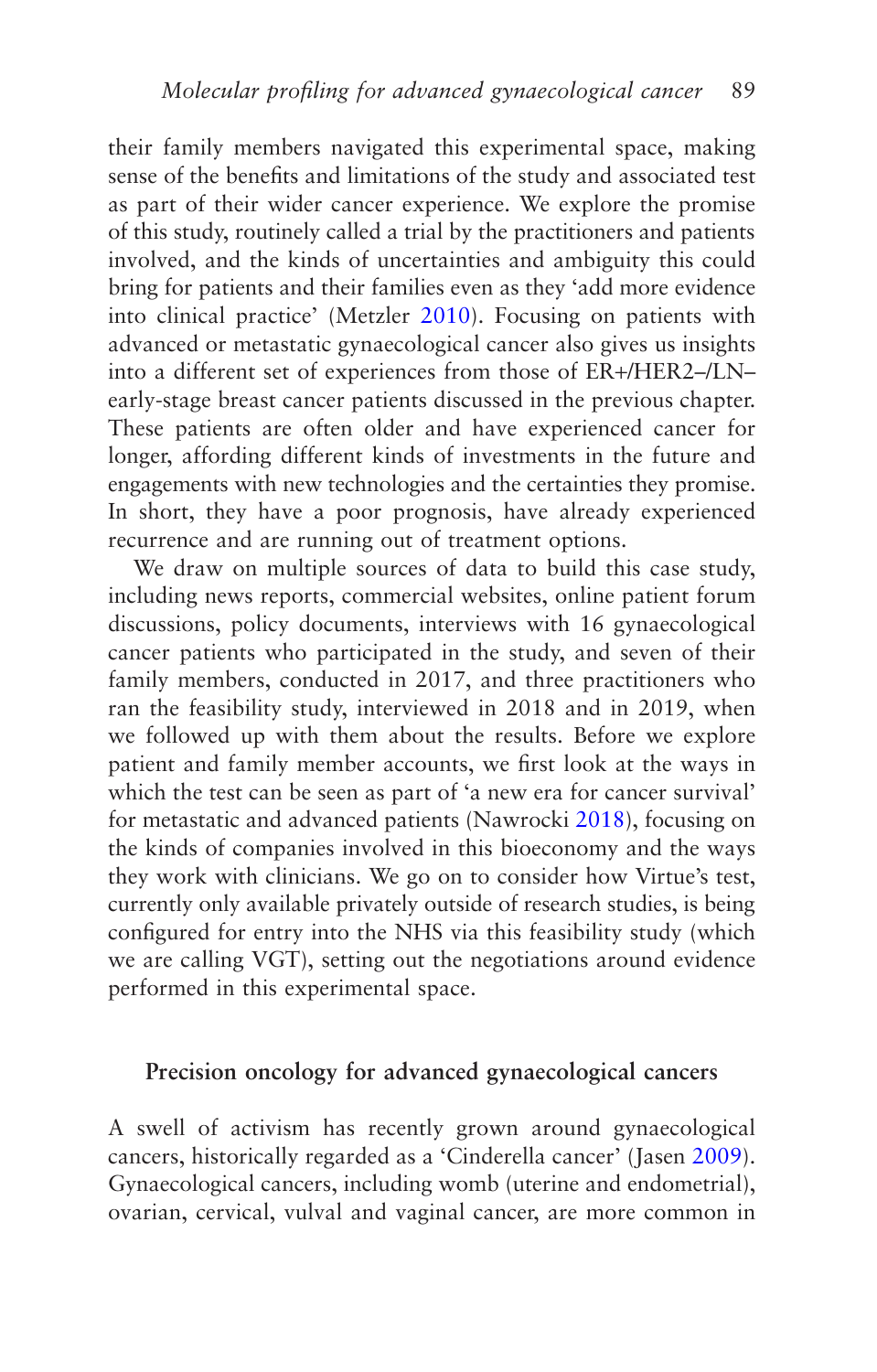post-menopausal women in the UK, with the exception of cervical cancer, which tends to affect younger women more. Although womb cancer is the most common of these cancers, it is ovarian cancer that is the most visible in gynaecological cancer activism, with an increasing number of ovarian cancer charities involved in 'knowledge activism' (Rabeharisoa et al.  $2014$  $2014$ )<sup>4</sup> as public awareness of symptoms is still relatively poor globally and in the UK in particular. Survival rates have not improved greatly and diagnosis often comes late. We interviewed several ovarian cancer patient advocates during our research. These people were endeavouring to raise the profile of ovarian cancer, to ensure that ovarian cancer patients were not 'left behind' while resources went to more common or more high-profile cancers, such as breast cancer. They also saw themselves as playing a role in educating women about its symptoms and to make sure these were taken seriously.

The challenges faced by ovarian cancer patients were compared to those of other cancers, where improvements had already occurred. As a young patient advocate and statistician, Rebecca, who was diagnosed with a rare type of ovarian cancer in her thirties, commented:

it really annoys me, like, on Facebook … your ten friends, 'I'm hosting this for breast cancer' … I'm thinking 'oh god, why don't you just tell the woman the symptoms rather than, you know, have some of these chain emails that people just do?' … there's always something for breast, what about ovarian or … not all the cancers are in, are pink, there's other colours …

These concerns about a lack of support for and awareness about ovarian cancer meant that Rebecca was particularly invested in social media campaigns such as Everything Teal. She was also optimistic about the prospects of a breakthrough in precision medicine research:

I reckon in about the next ten years … hopefully we'll have a breakthrough or … perhaps if we could just … get more funding and get more like what breast has done because breast has had such a significant increase in survival rate … I know no cancer's nice, but that's more like the gold standard of thing where I've got more the Cinderella type of cancer …

Many tests offering personalised genetic information are marketed directly to consumers – 23andMe being the best-known of these platforms. Direct-to-consumer genetic testing covers everything from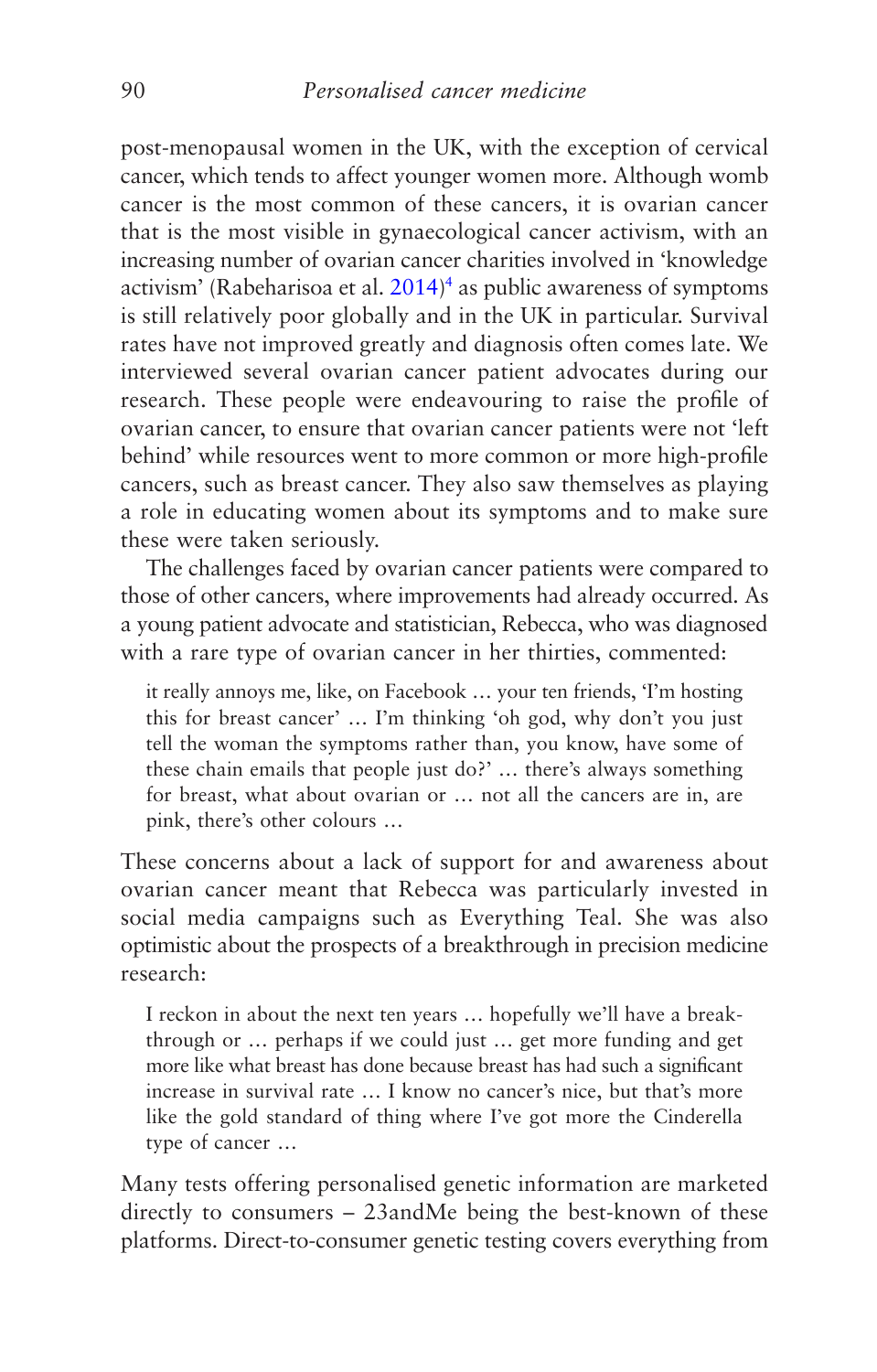ancestry, traits and characteristics to polygenic risk screening for susceptibility to disease (Hogarth and Saukko [2017\)](#page-270-0). This is part of a process of what Metzler has called 'biomarketization' where biomarkers take increasing salience in the prediction and diagnosis of disease (Metzler [2010](#page-273-0); see also Hogarth and Saukko [2017;](#page-270-0) Prainsack [2017\)](#page-275-0). Companies specialising in molecular tumour diagnostics are particularly focused on developing links with private and public healthcare providers to deliver their tests, given the need for expert analysis of results in a clinical context. This means they must find ways to work alongside or in line with clinical practice and in-house hospital pathology services which have a long history of testing genetic and other biomarkers as part of diagnosis and prognosis, and of meeting stringent research governance processes within public institutions.

There are a number of larger companies in this market, including Illumina (see [Chapter 5](#page-160-0)), but many companies in this sector are smaller and relatively young. Ranging in size and configuration, the companies typically offer a range of services and/or tests framed in terms such as cancer diagnostics, personalised healthcare, functional precision medicine and/or precision oncology. Their websites feature a range of patient and practitioner testimonials in the form of case studies and short films, similar to direct-to-consumer genetic testing services (Arribas-Ayllon et al. [2011](#page-265-0)). An example of this is Guardant Health's film about Guillermo, a man in his forties from Chicago with metastatic stomach cancer.<sup>5</sup> The film tells us how Guillermo's doctor ordered a range of molecular tests when he came to him for his (third) opinion, at a point where he was very unwell and only had a short time to live. The Guardant 360 proved to be crucial as the cancer showed the EGFR marker (EGFR amplification) and enabled the clinical team to target treatments which dramatically improved Guillermo's health and well-being. Even though this is not a cure, the film offers hope that the team will be able to offer new therapies when his disease progresses and 'get back on top of it'. Tests like these are part of controlling the disease by trying to anticipate drug responses in order to find further, more targeted options to stifle the disease's progression, hopefully extending life and quality of life.

UK patients do not access molecular tests in the same way as US patients such as Guillermo, as most treatments are provided as part of NHS care. In England many of these tests are performed by a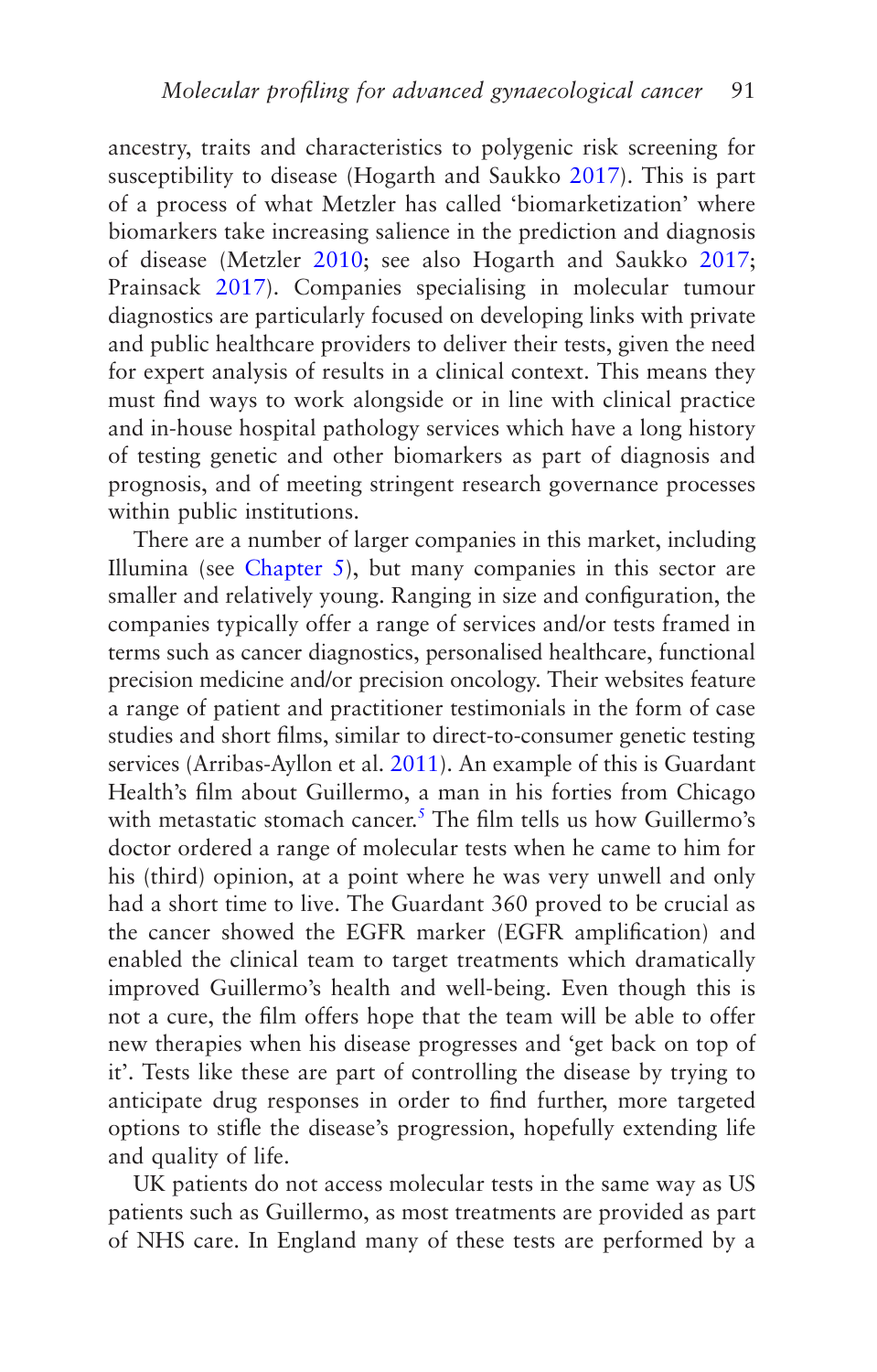network of regional laboratories as part of the Genomic Medicine Service, which specifies which genomic tests are commissioned by the NHS in England, the technology by which they are available, and the patients who will be eligible to access the tests in a National Genomics Test Directory.<sup>[6](#page-124-0)</sup> A national whole genome sequencing service has also been developed in partnership with Genomics England, following on from the 100,000 Genomes Project discussed later in [Chapter 5](#page-160-0). At the time of writing there are only two commercial tests listed in the directory – Oncotype DX [\(Chapter 2](#page-66-0)) and Prosigna, another test that detects the risk of certain types of breast cancer recurring.

UK patients paying for private healthcare can obtain tests not available as part of NHS care, or access them via private health insurance; others can only access tests via research studies (Moore et al. [2019\)](#page-273-0). Diagnostic companies have therefore formed a range of partnership arrangements with private healthcare providers in the UK to facilitate uptake of the tests and to build the evidence of benefit required for licensed practice. For example, Cambridge-based Oncologica® UK Ltd (established in 2014) recently announced a partnership with 'a leading UK private medical insurer' that allows funding of the Oncofocus<sup>®</sup> cancer test. The company's press release notes that customers who meet agreed clinical criteria will be able to access the test, which will inform the selection of targeted therapies.[7](#page-125-0) This includes patients with advanced common cancers not responding to standard treatment, cancers for which there is no standard therapy and carcinoma of unknown origin. Analysing the DNA and RNA extracted from routine biopsy samples, Oncofocus® profiles 505 actionable mutations linked to 700 targeted therapies and immunotherapies that are approved or under trial[.8](#page-125-0)

Research partnerships with NHS clinicians are also crucial to this developing market, not just because there are many more patients being treated in these settings than in private healthcare in the UK, but because partnerships of this sort build connections with clinicians who can be important advocates for the test in evaluation and appraisal processes for its wider uptake in the NHS, based on their expertise and experience in using it in practice. This is especially important in the case of molecular diagnostics, as although improved overall survival with lower weekly healthcare costs resulting from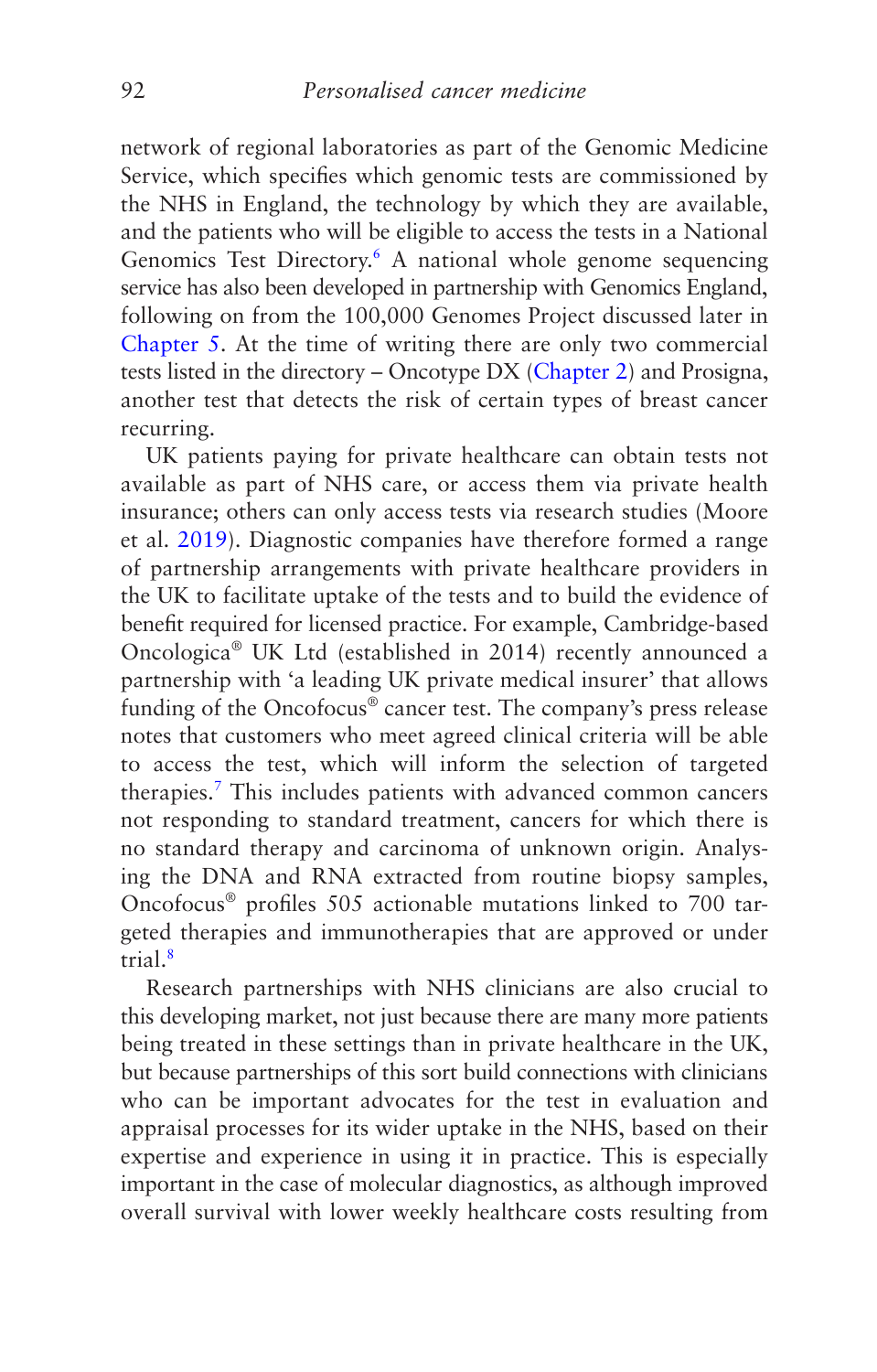molecular profiling for advanced/metastatic cancer patients have been reported in the US (Haslem et al. [2018](#page-269-0)), the evidence base for benefit is limited in health systems such as that of the UK (Nawrocki [2018](#page-274-0)). The longer-term benefits of targeted treatments are also difficult to establish in this group, as many patients relapse after a couple of years on the drugs (Marquart et al. [2018](#page-272-0)).

### **Virtue's VGT: case study**

Virtue is a US-based company with a European branch and international 'partners' in countries such as Australia. It provides multiplatform molecular profiling for several cancer types. The test, which we are calling VGT, has been developed to identify molecular biomarkers that can help to target treatments for metastatic cancer, using a range of tumour-profiling techniques to analyse protein, RNA and DNA in a sample of the tumour tissue.

As the clinical oncologist who coordinated the VGT test told us in an interview, Virtue is 'a company relatively small in the grand scheme of pharma but it's one of many start-ups that have offered similar things'. Virtue's online promotional materials include patient testimonials and links to films, information about the expertise and technologies involved in its platform, and the steps involved in developing personalised recommendations for each patient. Emphasis is placed on the breadth and power of molecular evidence and analysis to give precise results. Patient testimonials include a film featuring an older woman who has been living with cancer for over a decade, thanks in part to molecular profiling provided by Virtue which helped tailor her treatments. The patient praises the company for its support through the process and emphasises how thankful she is for the extra time that the tests have given her. She speaks of her sense of duty to advocate for other patients and how rewarding this has been. This film is part of a set of other patient films, all of which involve patients with metastatic or recurrent cancer who have benefited from this test after standard care options had been exhausted. The section with information for patients on the company website invites patients and family members to share their stories too, alongside details of physicians who have previously ordered the test and guidance on payment arrangements.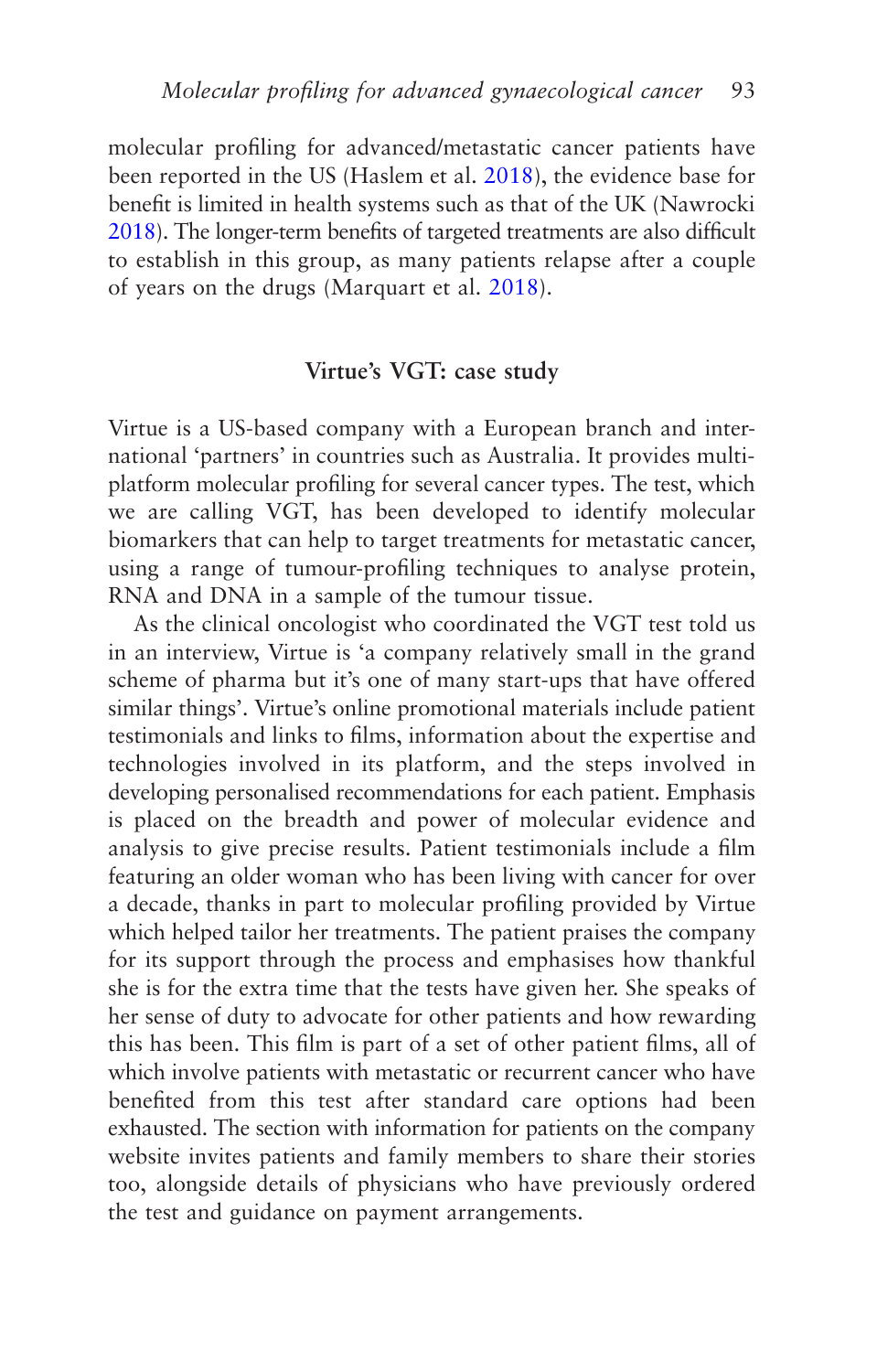VGT is currently only available privately in the UK and is not yet approved as part of standard care in the NHS, although it is accessible to some patients enrolled in research studies and trials taking place in NHS hospitals. Some private health insurance companies also cover VGT on a case-by-case basis. NICE has synthesised the limited evidence of benefit in a briefing document to support NHS commissioners and staff, including contributions from specialist clinical commentators with experience of using the test and of the study we researched. As is common with many such tests, some evidence suggests that the test does contribute towards improved outcomes for patients, but there are no randomised controlled trials or studies of particular cancers to confirm this and no evidence of cost-effectiveness. Most of the studies cited were prospective and non-randomised, comparing VGT-guided therapy with what clinicians said they would probably have done if it had not been available.

We first learned about the feasibility study of Virtue's VGT test when we interviewed the principal investigator (PI) for the study, at the end of a wide-ranging interview in which he discussed his clinical experience with patients and his wider university and NHS roles. The study was part of a number of activities in which the PI was involved, focused on digital technologies in healthcare or what he called 'next generation informatics' in the NHS, evoking the power of 'big' data linkage across the region and institutions via the innovation of large, complex healthcare platforms incorporating a range of biological and social data.

The PI mentioned Virtue after we spoke about our plans for further interviews with patients and offered to help us organise access in the hope that we would be able to conduct 'exit interviews' with patients on the VGT study and feed our results into the overall evaluation of the test. Here we became recruited into the mission of improving personalised medicine for patients, albeit in a loose and unstructured way. We were also told that the VGT study came about through serendipity, when the PI met a Virtue representative at an international meeting and a discussion about how to generate evidence of the 'cancer outcomes' following the test ensued. The PI and Virtue subsequently went on to work together to design a single-centre study and source funding for the work. Initially, they planned to do a prospective study for cancers of unknown primary origin, but this presented logistical problems and would have required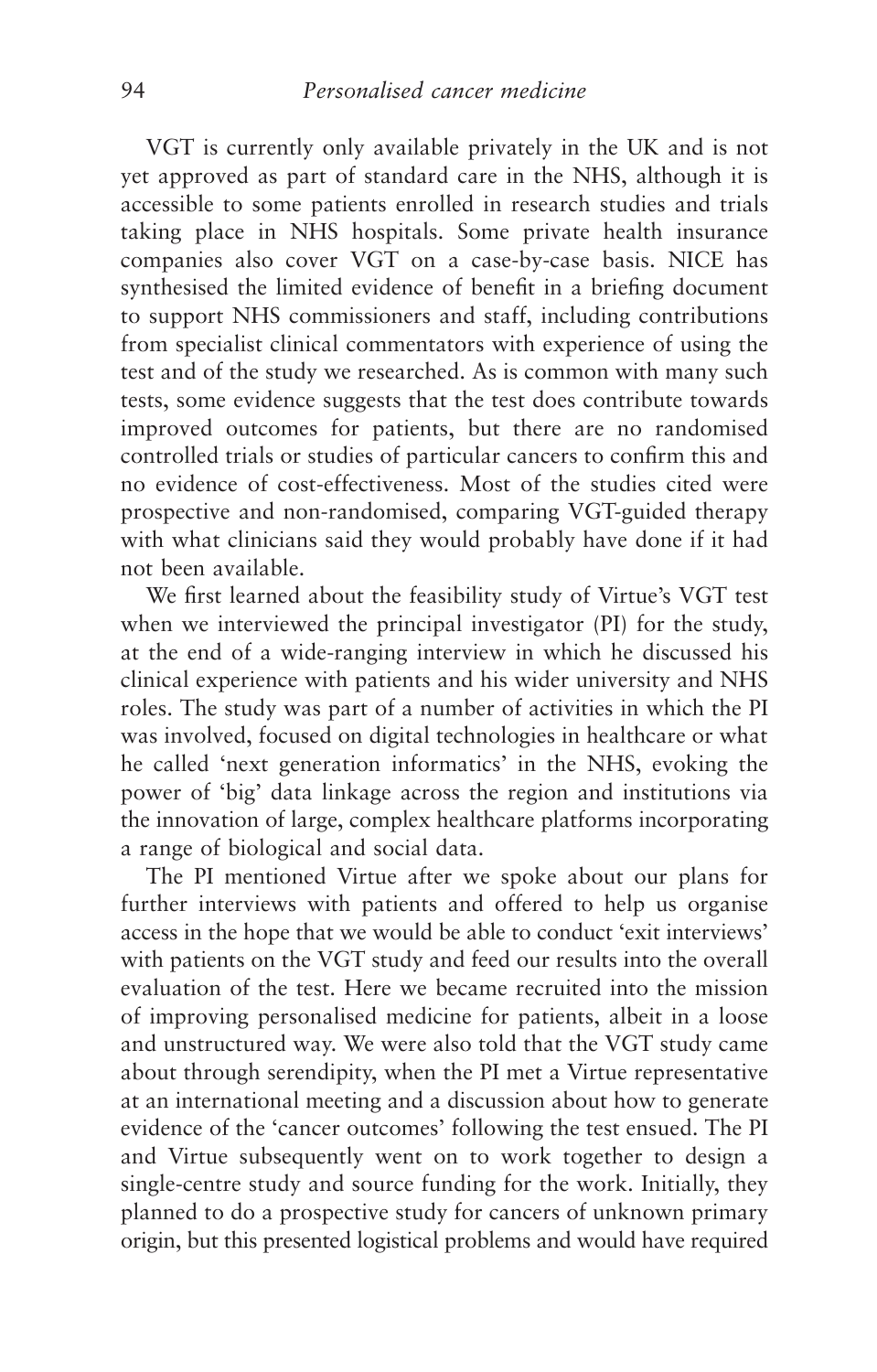them to work at scale, with a budget beyond the scope of funding available. The company was also unable to provide its test for free during the study, given that it was a small company without significant resources. As the PI explained: 'that meant that we did the study as part of routine care and it was very much can the clinicians in the clinic just enter the data and do the testing and see how it influences the management decisions that were taken'; but it still 'felt like we were at the real cutting edge of molecular testing'. As a result, the study was designed to assess the feasibility of NHS adoption of VGT in the treatment of women with gynaecological cancers.[9](#page-125-0) Virtue's solid tumour biomarker testing uses a range of tumour-profiling techniques to analyse protein, RNA and DNA in the tumour. A formalin-fixed paraffin-embedded biopsy was sent to Virtue's laboratory in the USA for analysis. Virtue's proprietary algorithm generates a patient report recommending a course of action, which is sent electronically to the clinician within 14 days to inform clinical decision making. NHS England funded this evaluation through a Regional Innovation Fund, which aims to 'support and promote the adoption of innovation and the spread of best practice across the NHS'.

According to the protocol, the study was categorised as a safety/ efficacy study with modest purpose, as the clinician who coordinated this study explained: 'It was a pilot study to look at whether this is feasible within an NHS environment … whether it could theoretically lead to any benefits to the NHS in terms of costs and to see what the costs where of offering a commercial molecular profile.' 'Ironing out' adequate logistics included collaborating with the pathology department and handling specimens from packaging, labelling and sending off, to record keeping. Crucially,

a patient would firstly need to be relatively asymptomatic … we would have to send their tumour off to America … it would be profiled and we'd get the tumour sample back with a molecular profile. So, to do that, the patient needed to be able to wait twenty-eight days to get their next lot of chemotherapy.

The team were interested in what this would mean for patients, if it would be detrimental and if it was acceptable.

In trying to test and improve logistics the team were researching and innovating technical, bureaucratic and cultural as well as molecular processes of personalisation. Clinical participation also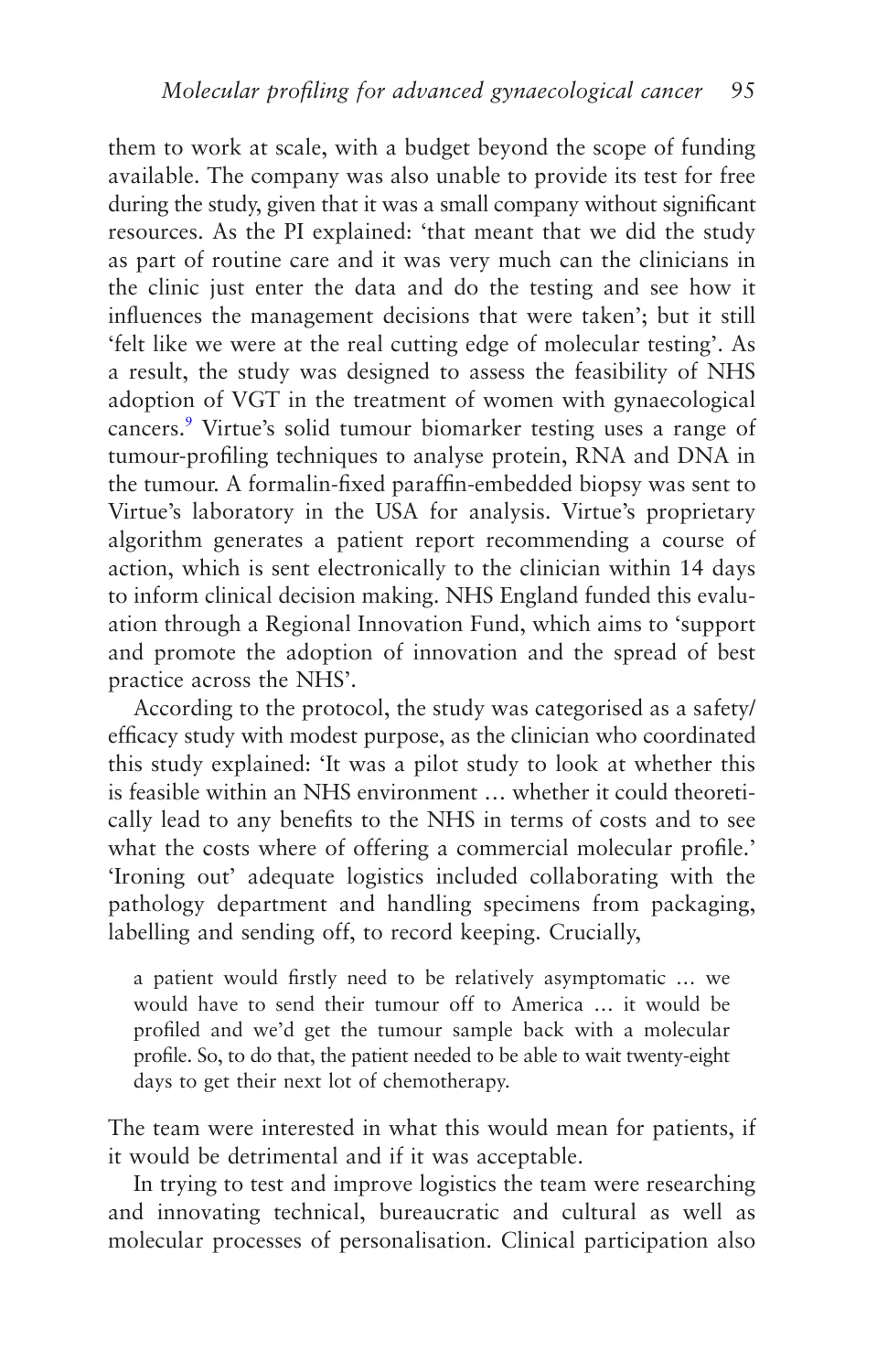had to be facilitated through the study design, as the coordinator explained:

one of the difficulties in, is that the … profile still requires a certain amount of interpretation because you, you get an answer in the sense that you get a green box that says 'Recommend this drug', or a red box that says 'Don't recommend this', and a grey one that's neutral. But actually, you have to be fairly confident … in trusting that profile and the evidence on which it's based. And, of course, I guess one of the things that's difficult is … empowering the clinicians to be confident about that.

So if you've got a consultant who knows the area well, as all of the consultants will, then they will know that they're recommending three drugs based on trial A, B and C, and they'll be able to tell you about A, B and C. They'll be able to sit a patient down and tell them about A, B and C and how many patients responded and for how long, on average. With this profile, they get a green box, a, a grey box and a red box and a list of preferences, some of which apply to that cancer and some of which apply to other cancers. And so their ability to have an oversight of all of that, I think, is very low. And so that's … a different way of working for the consultants and meant that there was a lot of discussion between them about what was the right thing to do.

Now, actually, we took a lot of the risk from that away in terms of they weren't prescribing drugs that they wouldn't be prescribing anyway … All of the drugs were already available to that patient. I'd imagine it'd be a lot more difficult if that wasn't the case [pause], if that makes sense.

So it's an entirely different level of evidence to a gold standard randomised controlled trial … which makes it very difficult. And so that's where I talk about sort of there was lesser risk in ours because we're only using things that have come out of a gold standard randomised controlled trial.

Trusting the 'black box' of the algorithm for clinicians reliant on seeing and interpreting evidence from clinical trials was thought likely to be difficult, so the study team limited the treatments the profile recommended to drugs and associated trials that the clinicians were already familiar with in order to inculcate trust in the study and to derive value from it. Making evidence-based medicine more explicit, ensuring clinician buy-in and reducing risk by prescribing drugs that have already gone through an approvals process to establish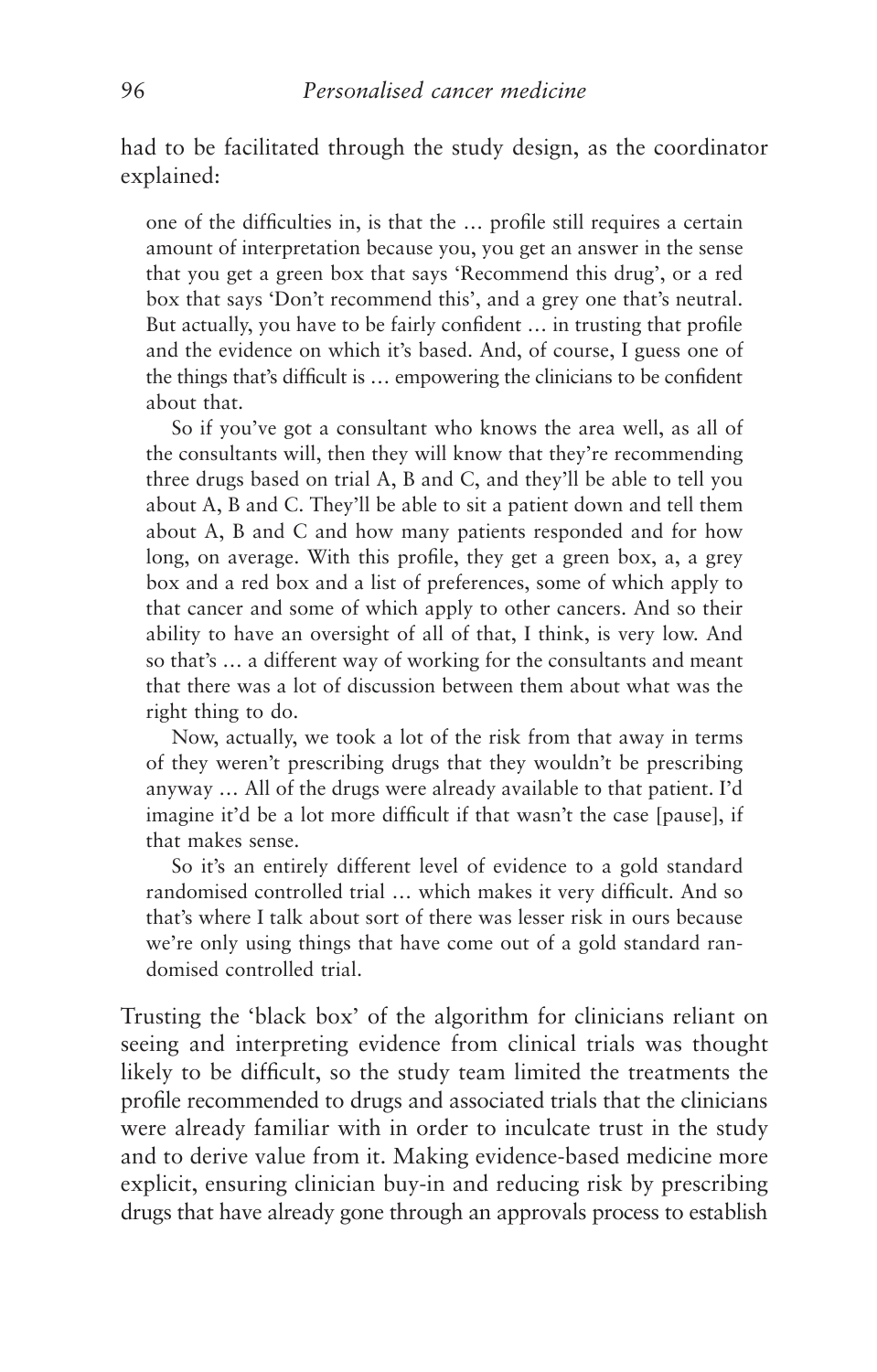evidence of benefit allowed the study to focus on how to work in and with a limited range of grey areas.

The feasibility study generated uncertainty and interpretation work for clinicians. But coordination also involved negotiating uncertainties about the quality of evidence going into and being produced by the feasibility study itself. For the coordinator, who worked with the PI, this involved managing their own lack of understanding of the link between algorithm and evidence, as in the extract below:

## **Could you, could you explain the … nature of that literature being cross-checked?**

I can and I can't … So (laughs) … from my understanding of the algorithm, it would, if you like, just go through PubMed and say, well, let's say someone's got over-expression of HER2, which is a particular marker on the cells that's commonly known from breast cancer … and it would then look through the literature and look for manuscripts that … abstracts … it would look at drugs that are most likely to cause a response or toxicity or any relevant outcome in cells with HER2 expression, or tumours with too much HER2. It would do that, from my understanding, in patient series trials but also in [laboratory studies] as well.

It also involved accepting limits in the quality of evidence being collected. As the coordinator also noted, the study team could not do a full study of cost-effectiveness, but could instead 'provide a signal for benefit' by collecting a range of data on health economics, outcomes (progression-free survival), quality of life, toxicity and technical data (time to send and retrieve sample), which has not been published at the time of writing. He continued: 'it's difficult to empower patients with this, I think, because we haven't yet reached a level where we have the evidence base to empower the clinicans'. The study was nevertheless considered to be valuable because generating signals of benefit was a small contribution towards the development of a better evidence base, creating the conditions for better-powered research in the future.

As well as managing uncertainties among clinical colleagues about the value of the test and the study to generate incremental and modest value for the field of personalised medicine, the coordinator also had to manage patient expectations where the perceived value of the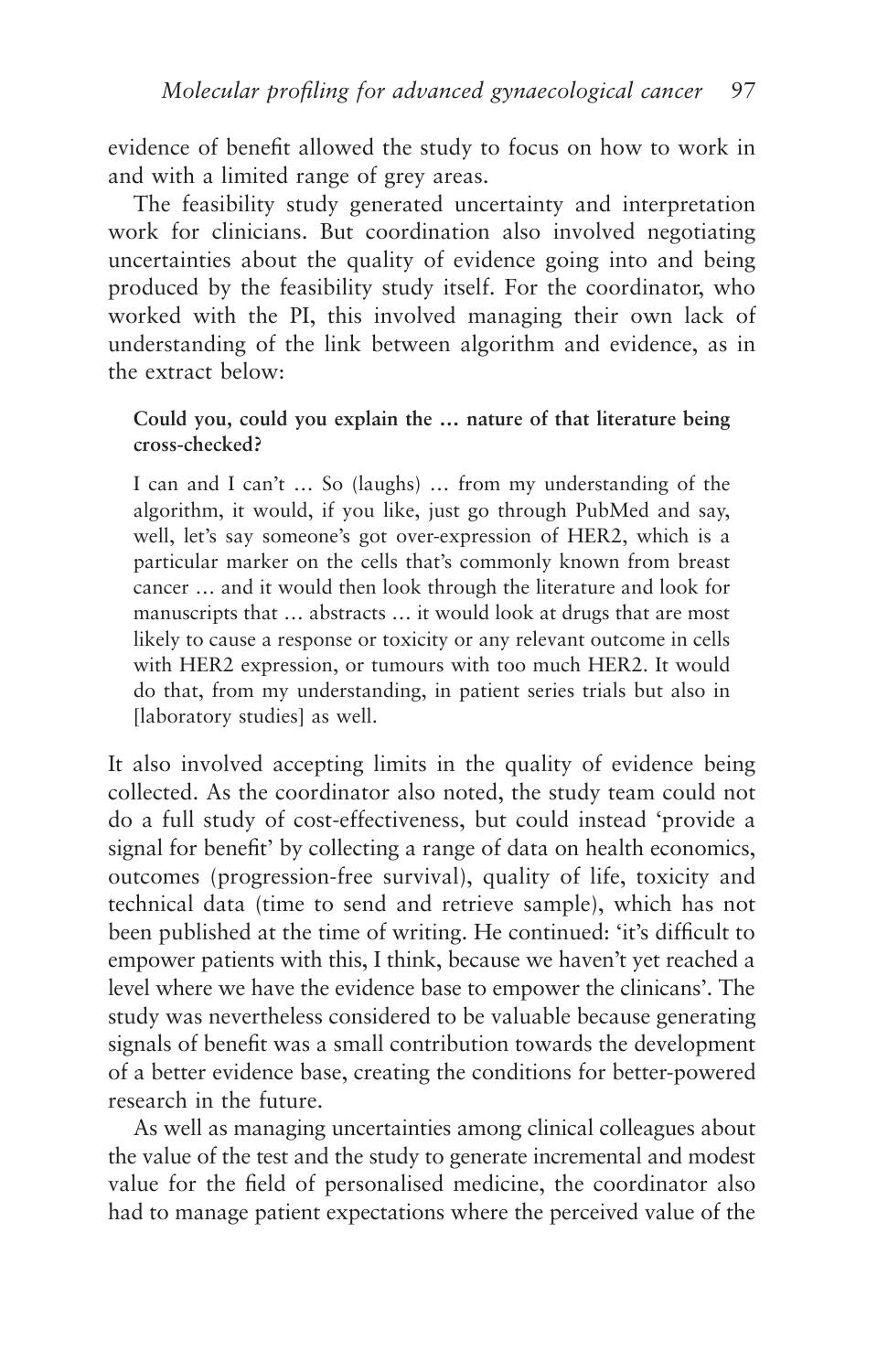study could be much higher. The coordinator told us they had to field requests to participate from patients being treated elsewhere. These patients had learned about the research from sites such as [clinicaltrials.](http://clinicaltrials.gov/) [gov](http://clinicaltrials.gov/) or the CRUK website and included some patients who were planning to pay for the test privately and were willing to travel to be part of the study. The study only had ethical approval to include 'local patients', so these requests were declined. The coordinator drew on these experiences to express concern that the proliferation of studies and trials which only some patients could access, either because they were fortunate to be treated in centres where more trials were running or because they were wealthy enough to be able to travel, would lead to inequities for patients. This was linked to a set of worries about the complexities of cancer and over-promises to patients, 'matching' the 'promise and hope with this new approach to cancer … that patients hear a lot about in the media' with 'the reality of medicine'. In a similar vein to the oncologists interviewed for [Chapter 2](#page-66-0), the coordinator expressed scepticism about 'hype': 'part of me wonders … whether the proliferation in things like molecular profiles and so on [have] … moved so far ahead of where the evidence is to catch up that, that has its own risks':

we don't understand key bits of the study of biology to shape it yet … for [Virtue] we may, for instance, have sent off an ovarian tumour sample from straight after their chemotherapy … but that tumour sample may have different markers to one two months later. We don't yet understand how that changes … there's so much complexity now…

In these reflective excerpts the coordinator manages uncertainties to get buy-in for the study while at the same time dealing with excessive expectations and what they framed as patients' need for certainty.

This gives us an insight into the ongoing work of negotiating expectations of personalised medicine for clinicians involved in these kinds of local small-scale studies or trials, including reflecting back on the worth of studies in which they have played a part. The nurse involved in recruitment to the study also looked back on how patients responded to requests for participation, emphasising their positivity and hope, and praising the staff involved:

I think we maybe had one patient who declined it. They were all quite excited by it. They all thought, you know, this is going to benefit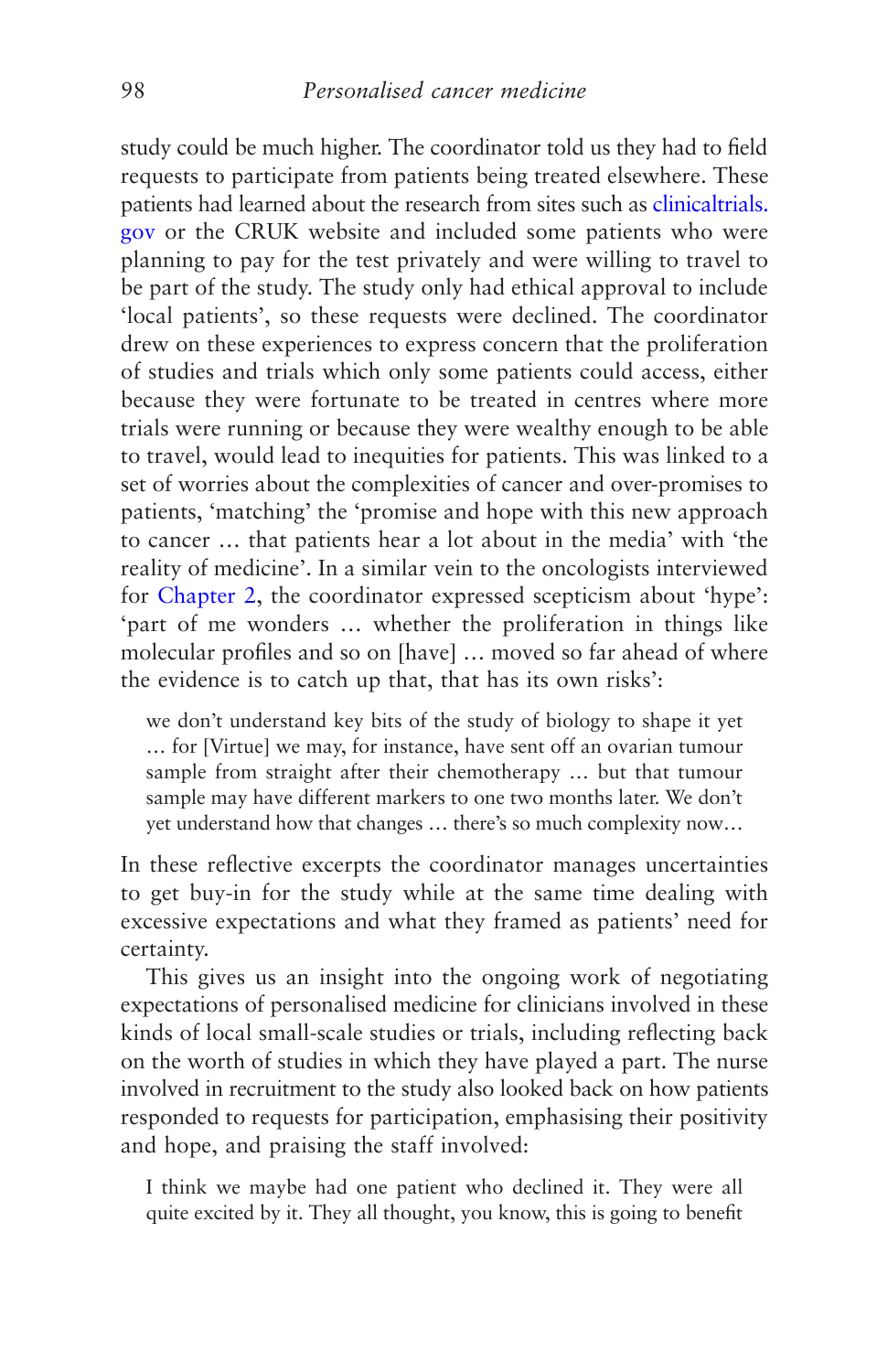me. I need – I want to be involved with this. … so it was … usually a positive … discussion with the patient … and they were very interested. Some of the patients asked to take a copy of their report away … presumably they – they couldn't understand it fully but – but they want – you know, they were very interested in it.

#### **What made them … expect to … benefit … from [the profile]?**

I think the gynae consultants are very good at … explaining … I've sat in with quite a lot of consultants over the years, and registrars as well. And some are better than others. But I think the gynae team are very good at explaining. And I think probably from – that they understood what … they were being told and what they were being asked to do. And that … potentially by identifying biomarkers … in their blood we could see which treatments would … help and which ones probably wouldn't help … there's a range of treatments you can have for ovarian cancer. And some of them, the … response to treatment rate is quite low; you know, less than 25%. … they felt that they'd have more control perhaps over their [pause] over their treatment and decision making, And their … clinician would have more information how best to treat them, of course.

In this account the nurse underlined the value of participation in the study for patients as a key outcome, focusing on their willingness to participate and apparent sense of control as valuable in their own right and linking this to the skills of the clinicians involved in the study. The lack of opportunity to otherwise access more targeted treatments was also mobilised as a key reason why this test was experienced as valuable by patients.

In the next section, we focus more closely on how patients accounted for their participation and experiences of VGT and the benefits it brought. As we shall discuss, this included accounts of optimism, control and enthusiasm for the test offering more specific information and opportunities for tailored treatments. These positive accounts and expectations were, however, tempered by experiences of unmet expectations in some cases. For other patients, their accounts of expectations and/or experiences of the test and the study were much less positive. To make sense of these themes and this diversity, we explore how genomic approaches such as the VGT study were incorporated into patients' different approaches to uncertainties provoked and at times resolved by the test as part of crafting foreshortened futures. We explore how these tests offered some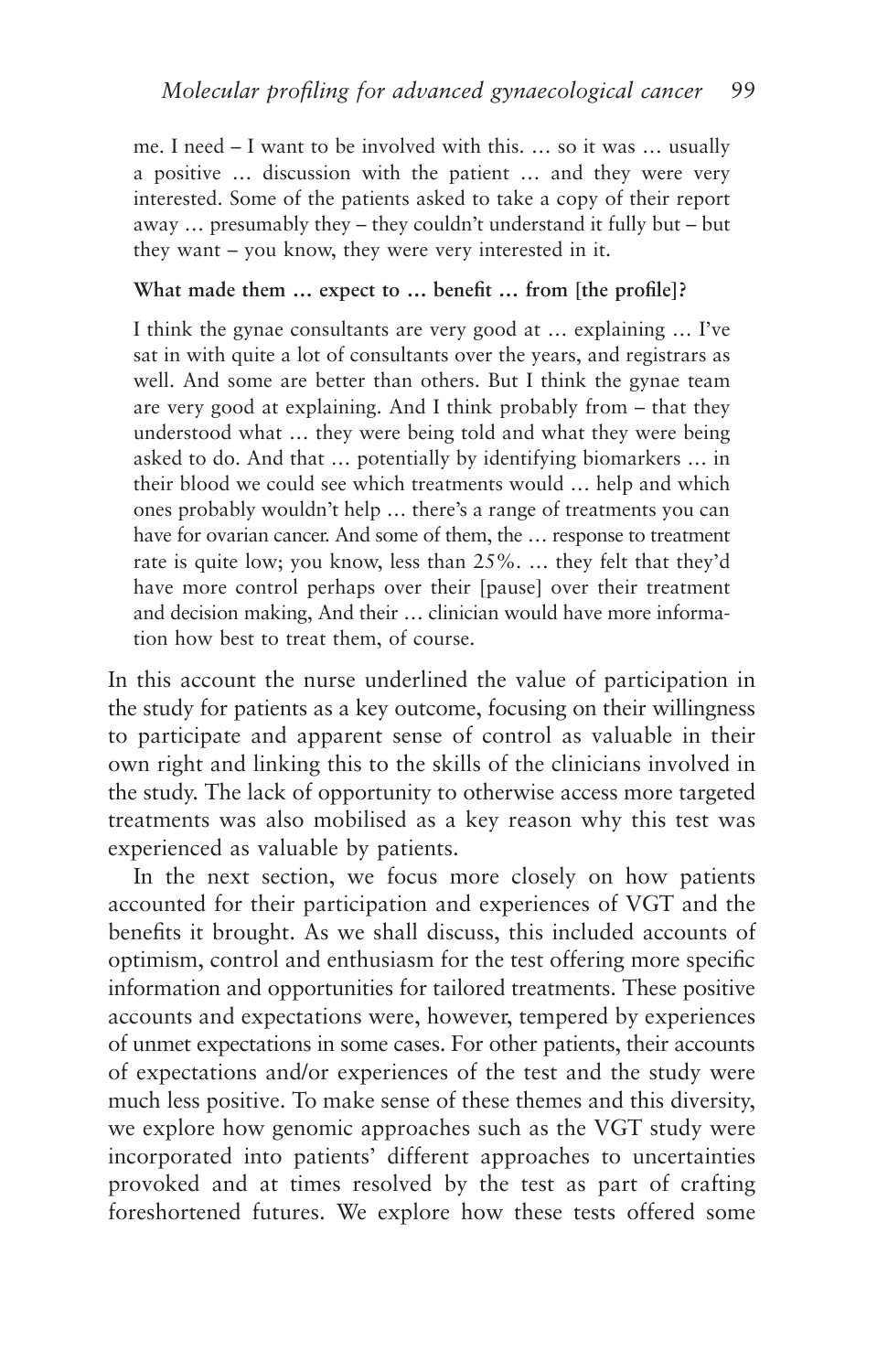kinds of certainties but also generated uncertainty and ambivalence; we also consider when the test did not have resonance or meaning for patients, particularly patients who were not invested in futurecrafting beyond the day-to-day. However, we also show how engaging with the test enabled these advanced cancer patients to hope for 'other things' even when their personalised results did not significantly impact on their treatment and prospects. This included being part of a bigger future via their research participation.

## **Patient accounts of participation in the VGT study**

Practitioners in our study were keen to underline the benefits of the test and the study for patients facing foreshortened futures and limited treatment options. But in other respects, as in the discussions with the coordinator above, they were concerned about unrealistic expectations among patients because of a lack of evidence of benefit. Clinicians and patients were routinely operating in conditions of uncertainty in the clinic, and in this particular study, but the test offered hope of finding treatments to which the patient would respond well. It was, however, far from universally valued, and patients were elsewhere being cautioned by professionals and patient advocates about uptake of these tests because of a lack of evidence of benefit, albeit within an overarching regime of anticipation of benefit in the future. For example, in a cancer charity forum thread discussing two different commercial tumour-profiling tests, including Virtue's, one of the moderators noted a lack of randomised control trial evidence of benefit, or evidence of benefit in particular cancers rather than cancer in general. Although welcoming the tests as a positive development, the moderator noted their cost and difficulties with interpreting the results to guide treatment decisions.

As we mentioned earlier in the chapter, we were enrolled into this accretion of evidence when we were invited to interview patients who participated in the VGT study by the PI. We were also steered away from observing consultations with patients where the results were discussed, given the potential sensitivities of these consultations and the logistics of being in the right place at the right time. The research nurse who was in charge of the VGT study informed us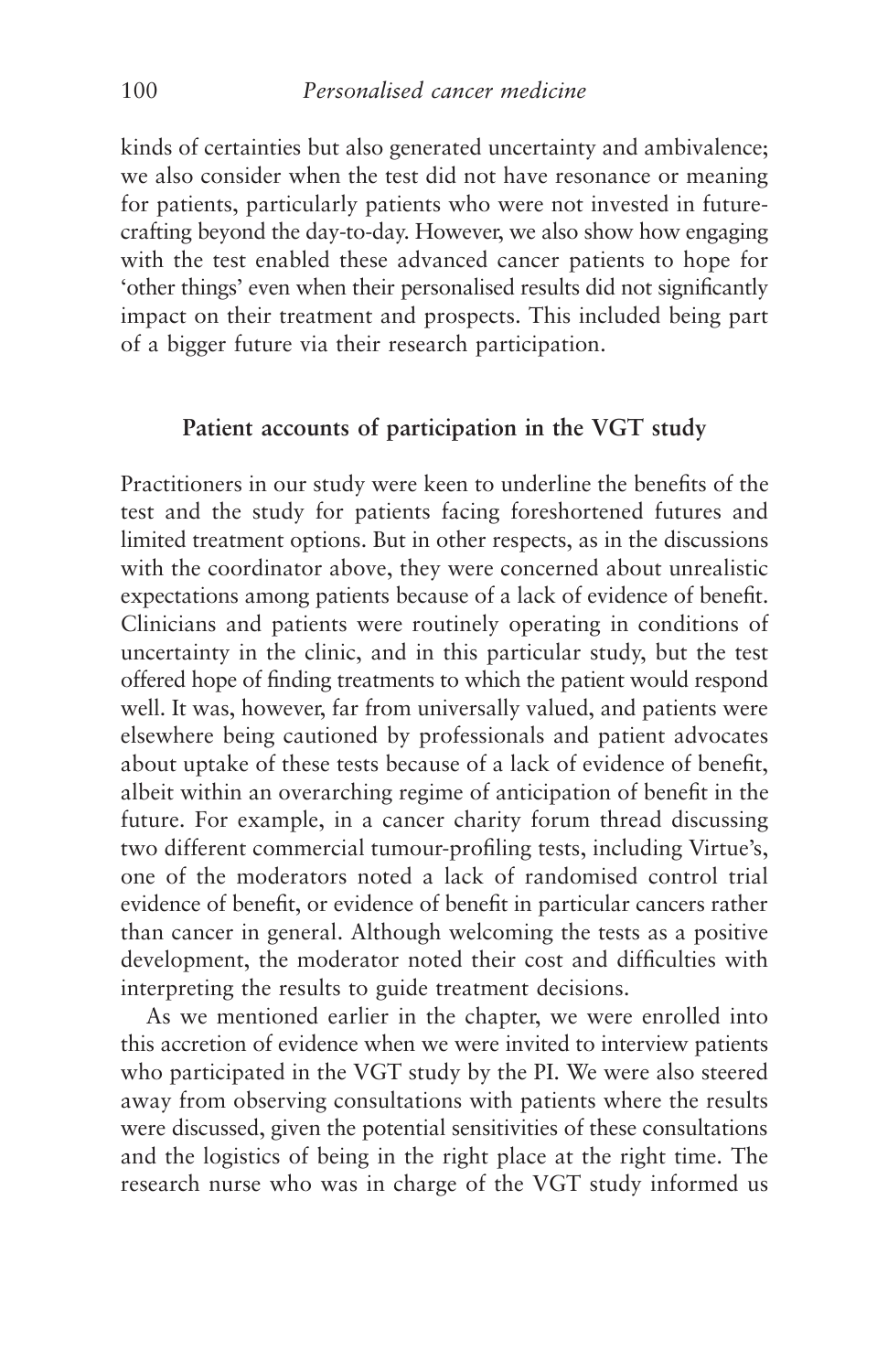of the dates of outpatient appointments for patients who were participating in the feasibility study (72 patients in total); we waited to be introduced to the patients by the oncologists, typically after the consultation. Oncologists only mentioned our study to their patients when they felt it was appropriate to do so. We approached 21 patients and, as noted above, interviewed 16. Five patients either declined to participate or were unable to be interviewed due to ill health. Ten interviews were conducted on NHS premises, arranged to coincide with their hospital visit if possible, and six interviews were conducted in patients' homes because it was more convenient for them. During these interviews we carried out an in-depth exploration of participants' experiences of cancer and care in general and the feasibility study in particular, including at which point in their treatment they were approached by research nurses, what they expected from the test and their actual experience of it, how the molecular results were discussed, and how treatment decisions were eventually made. We explored what participation in this study meant to interviewees, and how they managed and made sense of the research and clinical encounters in relation to their previous experiences of care and participating in research, and their hopes for the future.

This particular cohort of late-stage cancer patients were 'living *in* prognosis' (Jain [2007\)](#page-270-0) at the time of our study. Many of them had experienced difficult cancer journeys and were in the later stages of incurable cancer or faced a high risk of metastatic recurrence (Roberts and Clarke [2009;](#page-275-0) Brown and de Graaf [2013\)](#page-266-0). This makes their experiences particularly valuable for investigating aspirations for personalised care and treatments, bringing fresh insights to a literature that is dominated by the experiences of younger, often more active patients or patients with well-researched cancers with a better prognosis, such as breast cancer (see Miller et al. [2014](#page-273-0)). For the VGT study participants, the priority was keeping cancer at bay with the hope that, in the future, their cancer might become a managed, chronic illness, rather than seeking a cure. Preparing themselves for future treatments was important for patients who had seen their cancer recur. Most of these patients had experienced long-term treatment or multiple cycles of chemotherapy alongside other treatments, so it was also important to secure decent intervals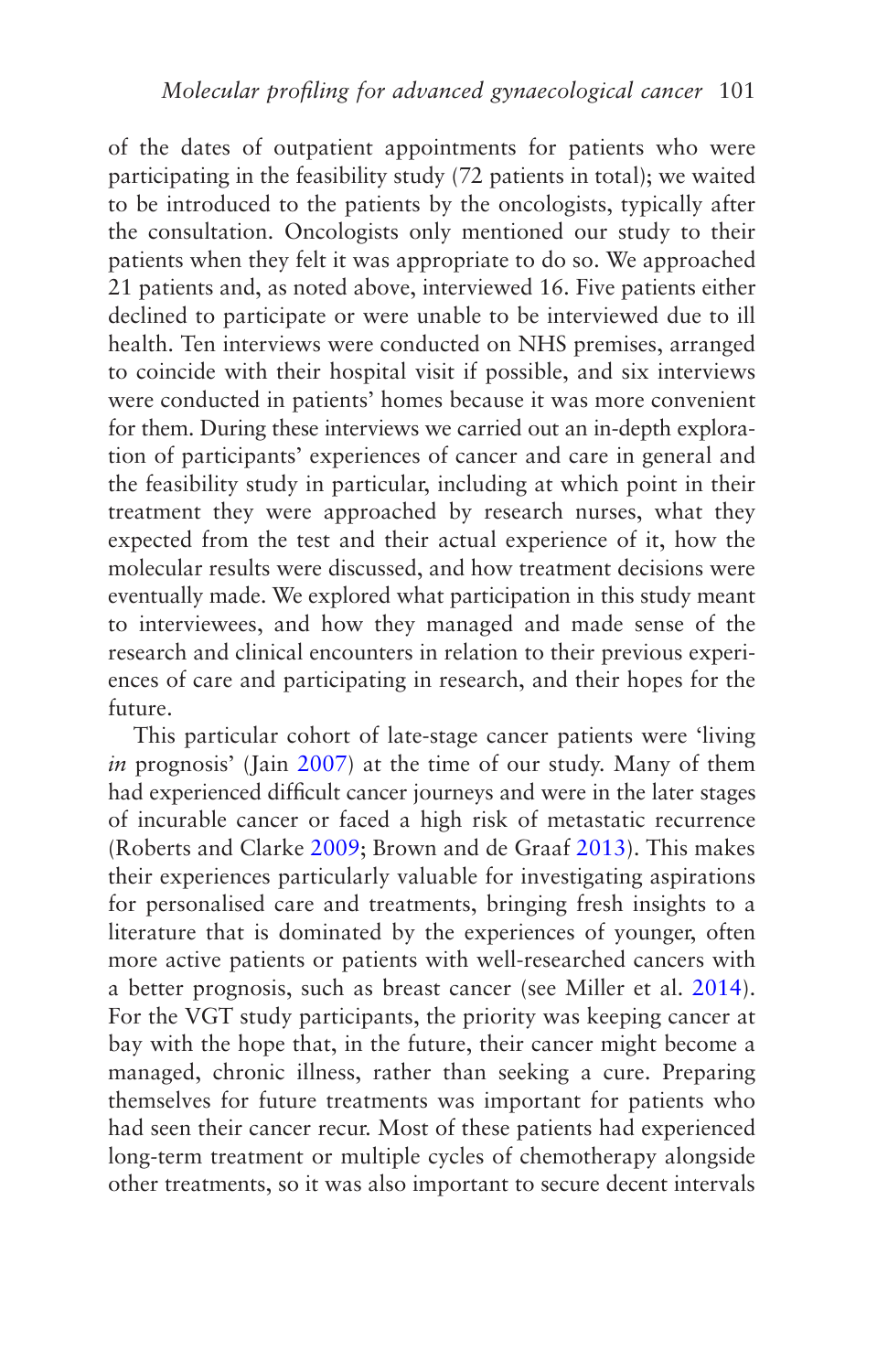<span id="page-110-0"></span>between treatments to recover from treatment side-effects and more importantly to prepare for the next cycle of treatment.

Although a test such as VGT was, for us, an ideal example of implementing molecular personalisation in a research setting, it turned out that it was by no means central to patients' long and complex cancer journeys. Some patients even struggled to recall the test as it faded into a blur of clinical/research encounters. Against this background, we were struck by how participants still managed to generate diverse accounts of the Virtue test. Our research participants expressed different degrees of interest, understanding and knowledge about the science and technique behind molecular personalisation. But instead of focusing on 'mis/understandings' (Dixon-Woods et al. [2007](#page-267-0)), we try to situate these accounts within their wider accounts of cancer and care.

As cancer becomes more treatable, if not curable, many people are living with advanced or metastatic cancer. In England it has been estimated that there are thousands of people who have survived for several years with the most advanced stage of cancer, according to recent research from Macmillan Cancer Support and Public Health England's National Cancer Registration and Analysis Service (2017)[.10](#page-125-0) Patients with late-stage cancers have often experienced long and difficult cancer journeys, including delays in diagnosis and other complications such as multiple co-morbidities. Feeling like a 'timebomb' (Davies and Sque [2002\)](#page-267-0), some of these patients are living with 'contracted time' (Lewis et al. [2016\)](#page-272-0). For many, recurrence is a matter of 'not if but when', as one interviewee in our study put it. For some patients this awareness involves thinking ahead and preparing for the 'multiple future-times' (Brown and de Graaf [2013\)](#page-266-0), trying to be 'one step ahead' of their cancer. But for others extended futures are set aside for living in the near future. For many of these patients, their priority was to make incurable cancer treatable and manageable for as long as possible, protecting and improving their quality of life. In so doing they are navigating a different kind of future than early-stage patients who might hope for cure or lengthy remission.

In what follows, we focus on three major themes that occur across our set of interviews: first, a wide range of promises and expectations as described by patients and family members; secondly, the multiple reasons for disappointment and frustration they had to deal with;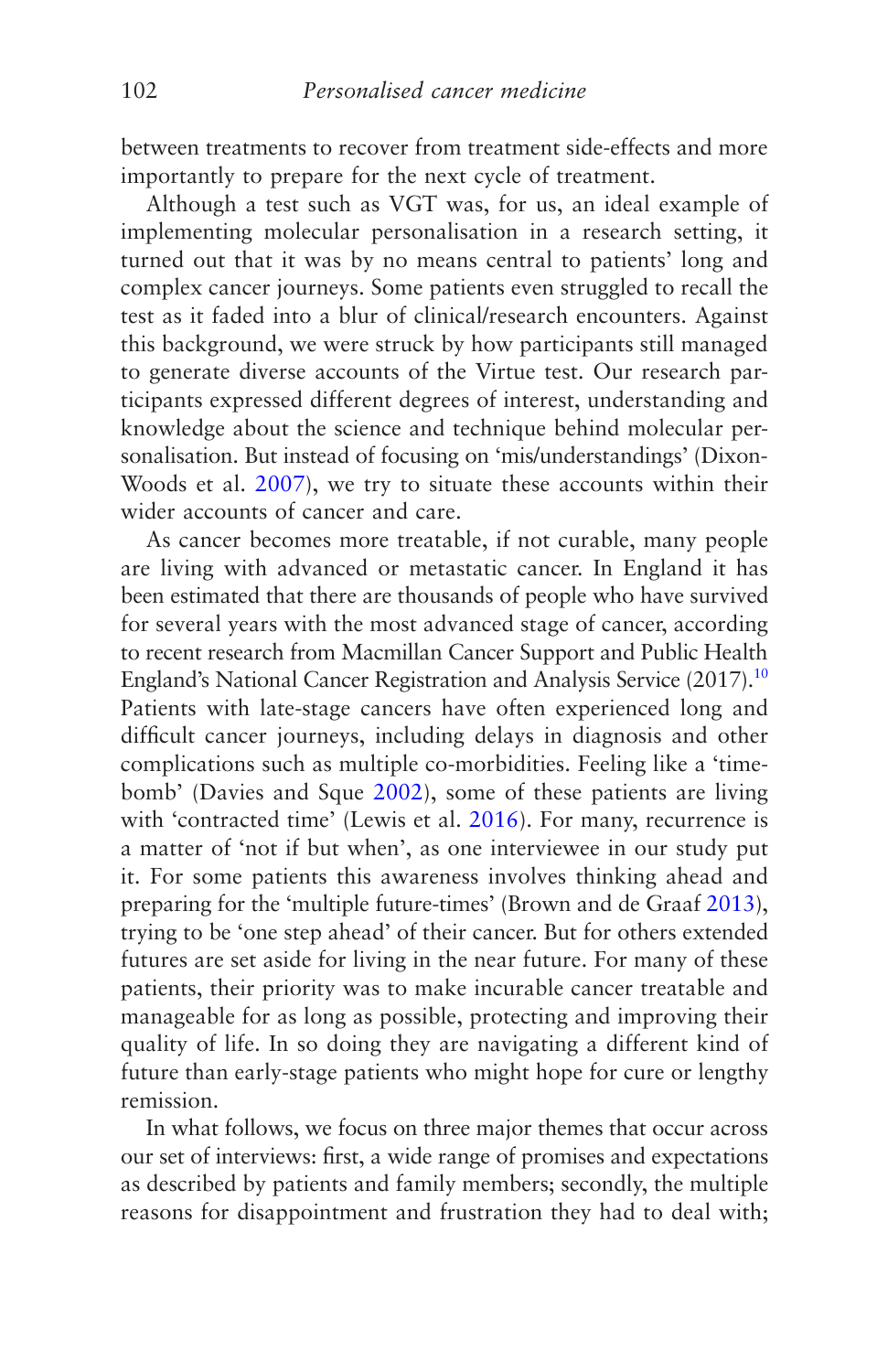and finally, how for some patients, the VGT study was not as salient as it was for other more active, relatively younger patients.

### *Promises of Virtue*

Virtue held considerable value for many of these patients and their family members with whom we spoke. Dennis described his understanding of the VGT offered to his wife Helen, both in their seventies, as a 'magic formula they were using in America'. Together with his wife, he hoped that 're-testing the biopsy' would suggest a 'better treatment or more appropriate treatment'.

Such hopes were particularly marked among younger patients in our study, for whom Virtue was part of a more concerted effort to access tailored treatments and engage with the possibilities of personalised cancer medicine. These patients told us they were actively searching for trials of tailored treatments and seeking second opinions at teaching hospitals running trials. Researching alternatives to current or proposed treatment was an important strategy for maintaining a future, which included seeking private cancer care or overseas treatment. These patients were not, however, naïve about the promise of cutting-edge tests and treatments, carefully weighing benefits to quality of life against cost or side-effects (for themselves and for their family). This was a relatively solo set of pursuits for some of these patients. Although they supported their fellow patients by making the occasional donations to fundraising efforts, they did not all participate in collective action or support online. One patient, Donna, who was in her fifties, was an exception. A particularly proactive and well-informed patient, Donna was involved with a national ovarian cancer charity and other patient forums, where she told us the VGT study (which she called a trial) came up in discussion:

I'm also on … a Facebook site which is just for ovarian cancer … sufferers and we share information and links to different sites … it's a comforting site; people really talk to each other … and they … might say, 'Oh, … I'm going on the VGT trial. Has anybody heard of it?' And then we'll all add our comments and – if we've had it and that kind of thing, so that's quite useful … So when I do the research or when I'm talking to people, people will talk about the VGT trial but they may have been on a different chemotherapy to me … So I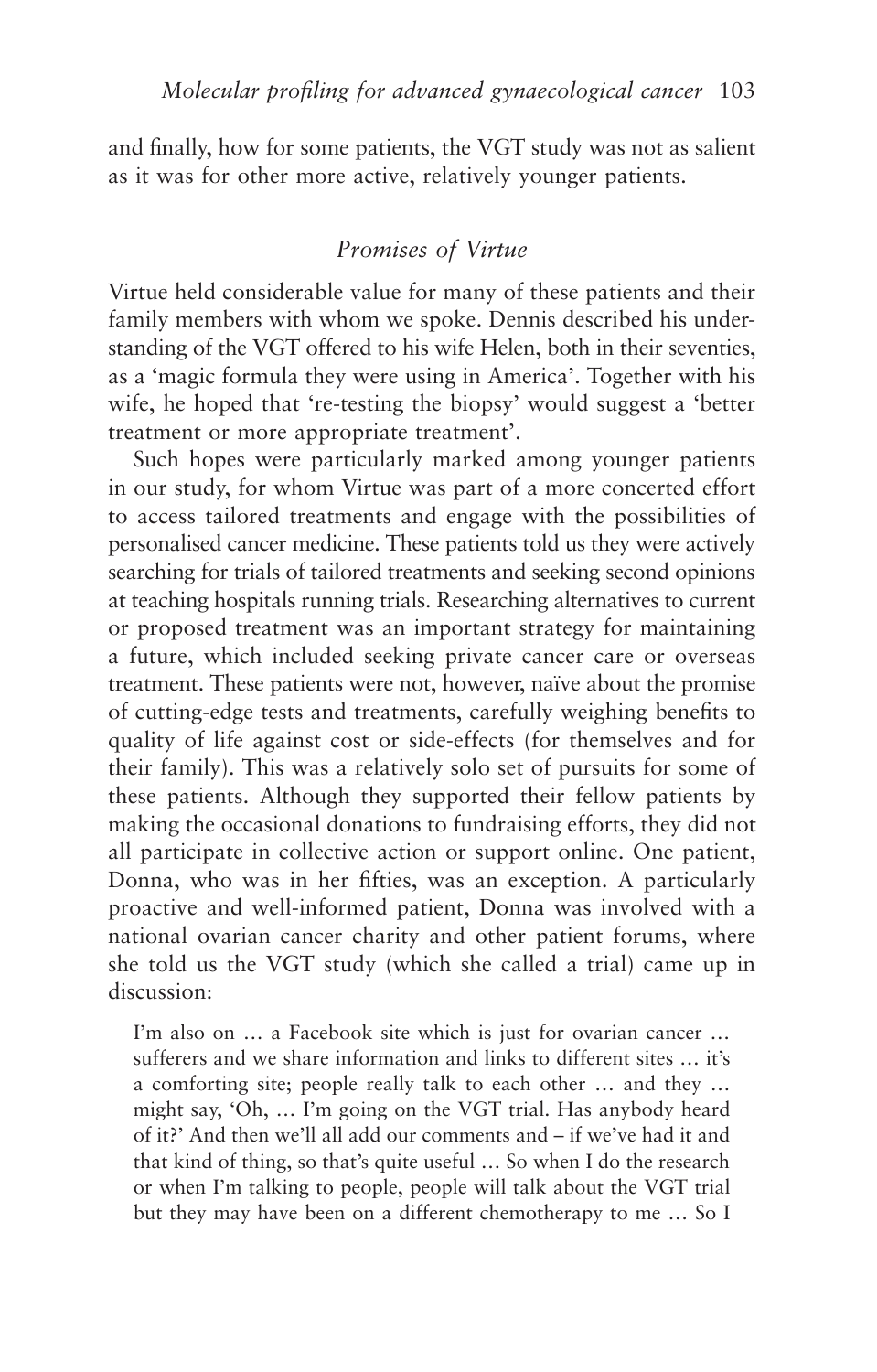think there were one or two people but we tend to talk more about the side effects of the chemo rather than the trial itself. So there was something about some of your samples are sent away but then because of what that forum is about it was more about how you feel rather than the trial itself.

This excerpt gives us an insight into hopes about being on a trial, but focuses more on the comfort offered by comparing experiences even when these were different, with the emphasis on managing side-effects and emotions evoked by participation. Donna also told us that doing research, weighing information and archiving information of clinical trials was a source of reassurance:

I do a lot of research and I save quite a lot of links to different trials and I just think well, okay, well, if I start to feel ill again and it comes back I'll click on this one. So I've got a list of different things I can read.

For Donna, and others, participating in research like the VGT study was one small part of a menu of research opportunities for securing her own future, with the added benefit of helping future patients; as Donna said, 'Hopefully it helps me and it should help others as well. So I will try anything really.'

VGT was also experienced by other patients and their relatives as valuable because it offered bespoke care as well as hope. June and her husband Bob told us about their particularly difficult experience with June's previous care team who said there was no treatment they could offer her. For this couple, VGT study participation offered hope where it had previously been dashed. It also meant an extension of personalising care she had already been receiving from her current care team. Bob associated June's participation in the VGT study with the insurance of personalised care:

I say, the only thing that I gleaned from that [meeting with clinician] was that they were going to take more interest in June's case other than put her into the normal – what we used to call cattle market … where the whole process was like a cattle market.

For Bob, the VGT study was a gateway to more experimental and special options as opposed to standard 'written in stone' treatments,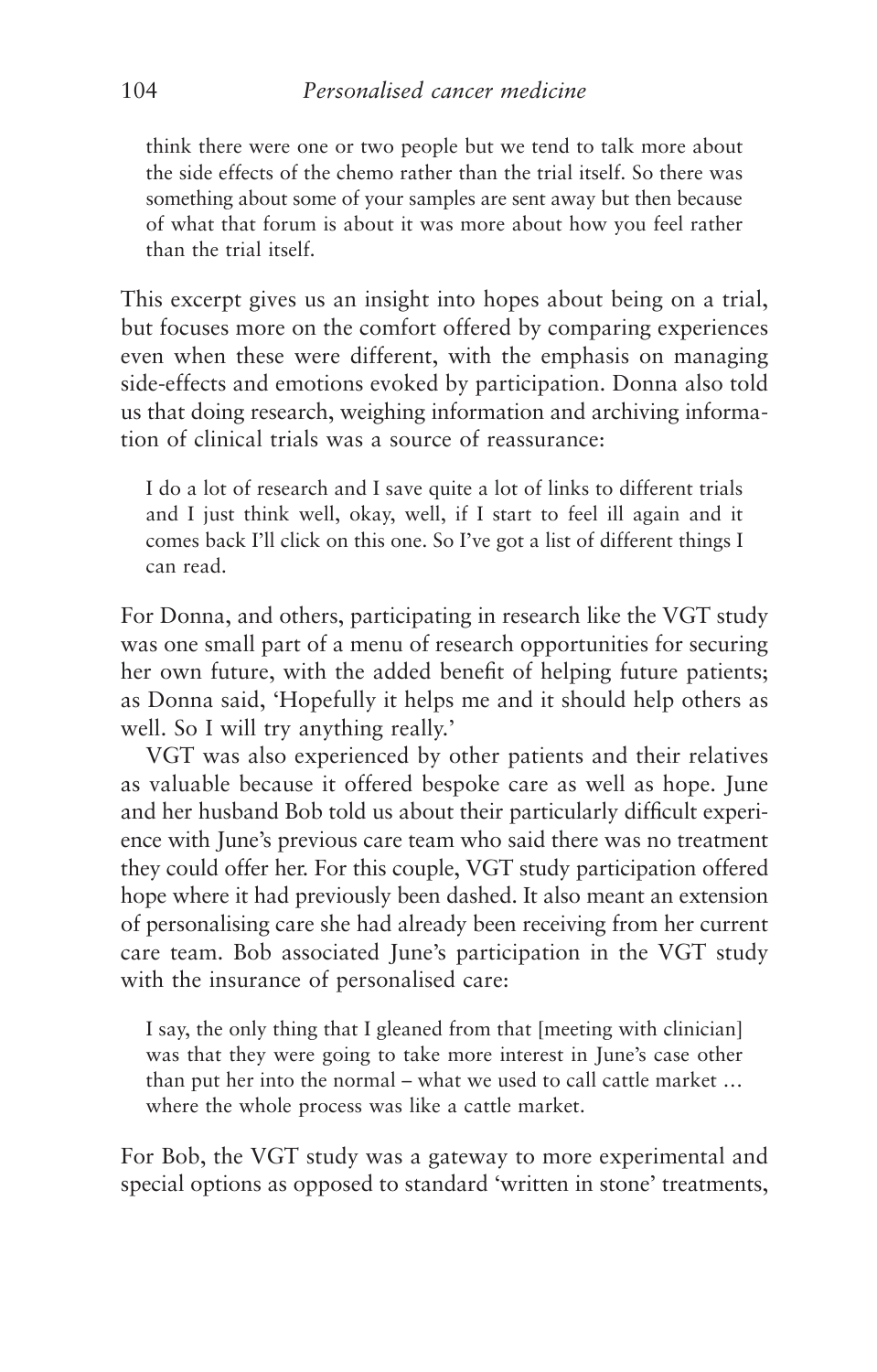and this was a risk they were prepared to take even though he was aware that this meant June would be a 'guinea pig'.

just going for a regular treatment that they were offering ... there were nothing outside that they could offer you. But my understanding with this is there's a possibility that would be something that would benefit to treat June's condition but it's not necessarily what's already available, it might be a, a trial that you would volunteer to do … I thought, well, if the outcome isn't so rosy [on] the path we're treading now, and there was any possibility that there was something that could improve the situation, either not guaranteed but possibly it'd be worth taking a chance, you know what I mean, for whatever reason. Whether or not it would be to prove a point that it wasn't going to be successful if … they did that treatment, but June would [have] been like a guinea pig say, in order to trial this treatment.

This promise of molecular personalisation was also associated with being privileged to be part of a study where only a small number of people's samples were 'sent off to America', in the words of Mary, a patient in her sixties. Mary's cancer was picked up by a routine smear test when she was 57. When we asked her about motivation for taking part in this study, Mary explained:

They were doing this trial of sending off to America, the tumours that … I had and they were going to look at it in a molecular genetic level with a view to being able to personalise my treatment … Of course, if somebody says [that] to you, you're not going to say no are you? And I was told that … there was only … about seventy or eighty people in the country that had been … allowed to have this done.

For other patients, VGT was an improvement on 'standard' forms of cancer care that they experienced. For instance, another associated Virtue with 'individuality' which is opposed to current 'conveyor belt'-like care. Sally, who was diagnosed in her forties and had since experienced multiple recurrences, said,

treating everybody individual[ly] is a good idea … it's difficult for doctors, nurses seeing so many people every day, and I suppose it can tend to be, like a conveyor belt, people coming in and you're saying the same thing. Maybe a bit of individuality might be quite a good thing.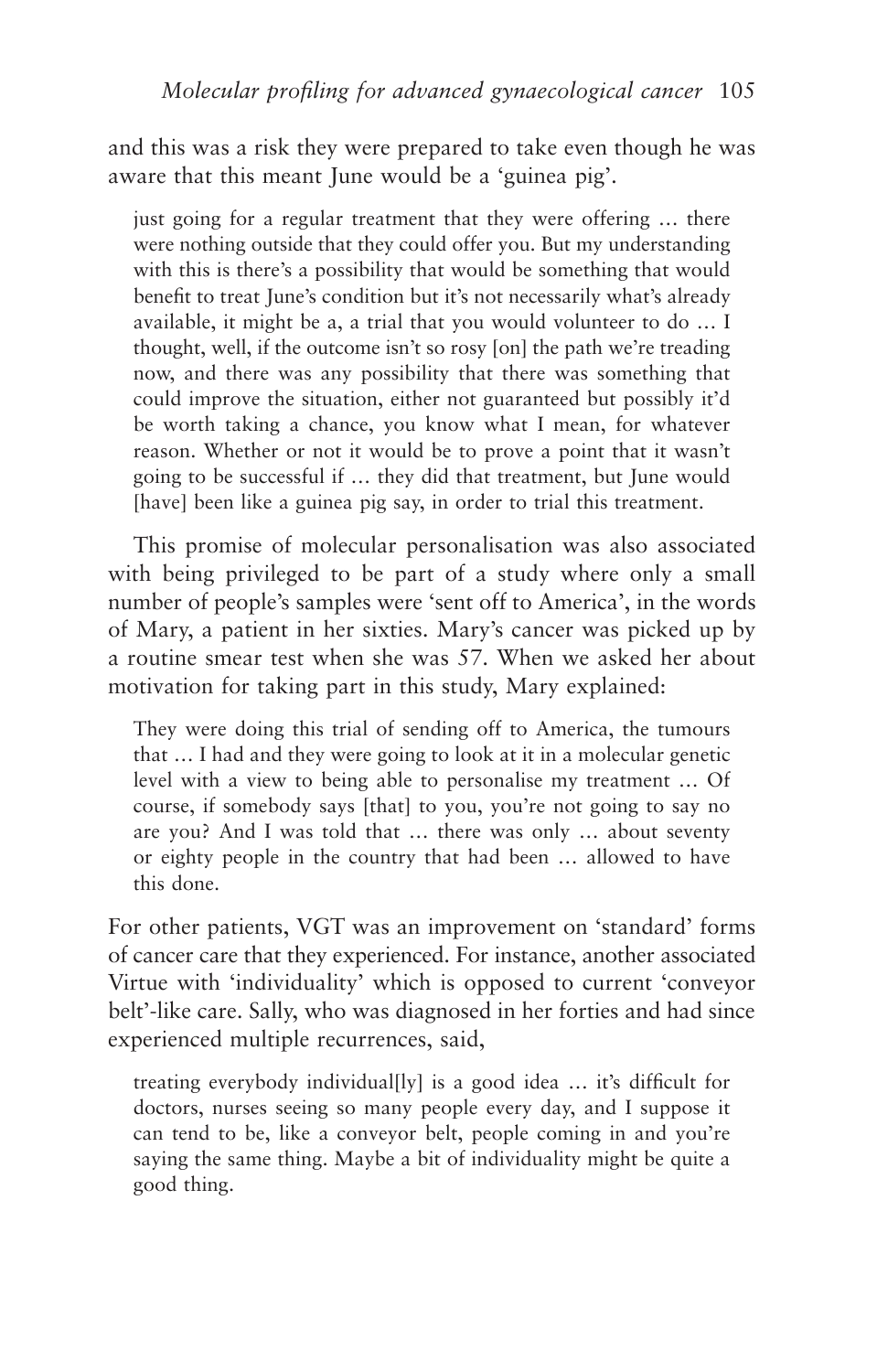Throughout these accounts of promise, the comfort and reassurance of what was perceived to be more personalised care emerge as important values of the test and the study, for patients and their relatives. Futures were being crafted through the experience of care being more advanced and tailored to the individual in the present. For other patients, and in other respects, the experiences of the study were less positive, and involved recognising and managing disappointment, as we now go on to discuss.

# *Managing disappointment*

Across patients' and family members' accounts, it was common that the VGT study was described as not being particularly burdensome. Their participation was framed as requiring minimum effort, such as no extra visits to the hospital as might be the case with other clinical trials, and it was regarded as non-invasive. Participation did, however, bring additional emotional work in other respects, as participants and their families made sense of risks, disappointment with their results, and conflicting expectations and experiences of the study.

Before deciding to enrol on the study, patients had to weigh up the benefits and risks of participation; patients needed to decide, with consultants' guidance, if they were okay about waiting for the results to come back (as it meant a delay in treatment for 4–6 weeks), as the quote from Marjory below illustrates:

Because you have to delay your treatment so to go on the trial you have to accept that your treatment is going to be delayed by two months – six weeks [to] two months – something like that. So obviously there is a risk but I talked to Doctor [name of oncologist] about the risk and he didn't think that it was a fast growing – so I decided that, and even if it was I still thought, I've got more scientific basis of it working out by going through the trial than I have if we just guess or take an educated guess.

Marjory told us about her scientific background as evidence of her competency in engaging with the scientific aspects of this and other research on ovarian cancer, as she described why she was prepared to wait for the VGT results. However, not all patients were happy about waiting. Another patient, Kate, told us quite a different story. For Kate, waiting for one month was 'a bit tough because I wasn't having any treatment at all and I was aware of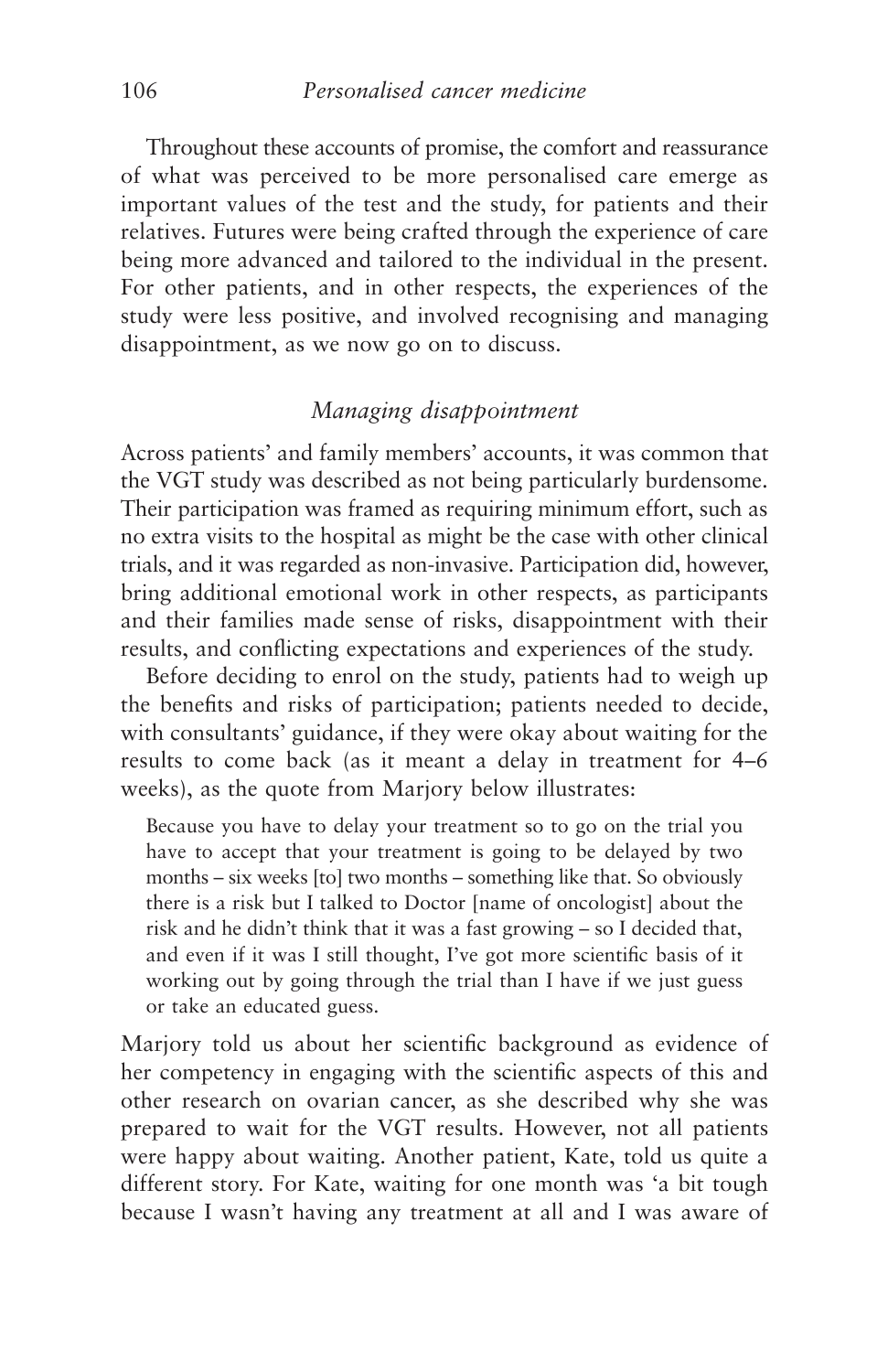the fact that my tumour marker was going up and my cancer was getting worse'. Kate described her disappointment when the results came back,

I think that's why I was disappointed that it was just the bog standard treatment [that was recommended]. I felt like saying, 'I could've had this a month ago', you know, cracked on and it would've, you know, perhaps caught it a bit earlier I know it's only a month…

Here the value of the test declines when experiences do not match expectations of tailored treatments and the gamble of waiting does not pay off.

Participants also had to find ways of managing disappointments which arose when their sample was not of sufficient quality to generate meaningful results. As with other research we followed, there was a risk of sample failure with the VGT study. For instance, another patient, Sally was told that her sample 'wasn't brilliant'. When we asked how she felt about this she said,

Well I was a bit gutted really, 'cause I was expecting this miracle thing that was going to happen to me and, you know, but they did get quite a lot of information from it they said, so yeah.

**Right, could you … elaborate, what do you mean by miracle? In what sense?**

… because it's a personal diagnostic test, I just thought, maybe they were going to find something that they'd not seen before, or something that maybe would work that I've not tried. Maybe I didn't really understand it all properly, but, I don't know, you just, it's just hope I think, just hope, there's always hope.

Sally described how she got some consolation from the fact that they did find 'some good things' which might help future patients.

Participants also told us of their disappointment at options for treatment being discounted by VGT because the patient did not have the 'right mutations'. This could be experienced as part of a series of routes closing off. For instance, we spoke to Donna's husband Ewan when he accompanied Donna for her last radiotherapy session. For Ewan, participating in research meant reversing Donna's bleak prognosis,

I just know that trials give me a lot of hope because if we're just going along the path of the chemo and the gap is getting less between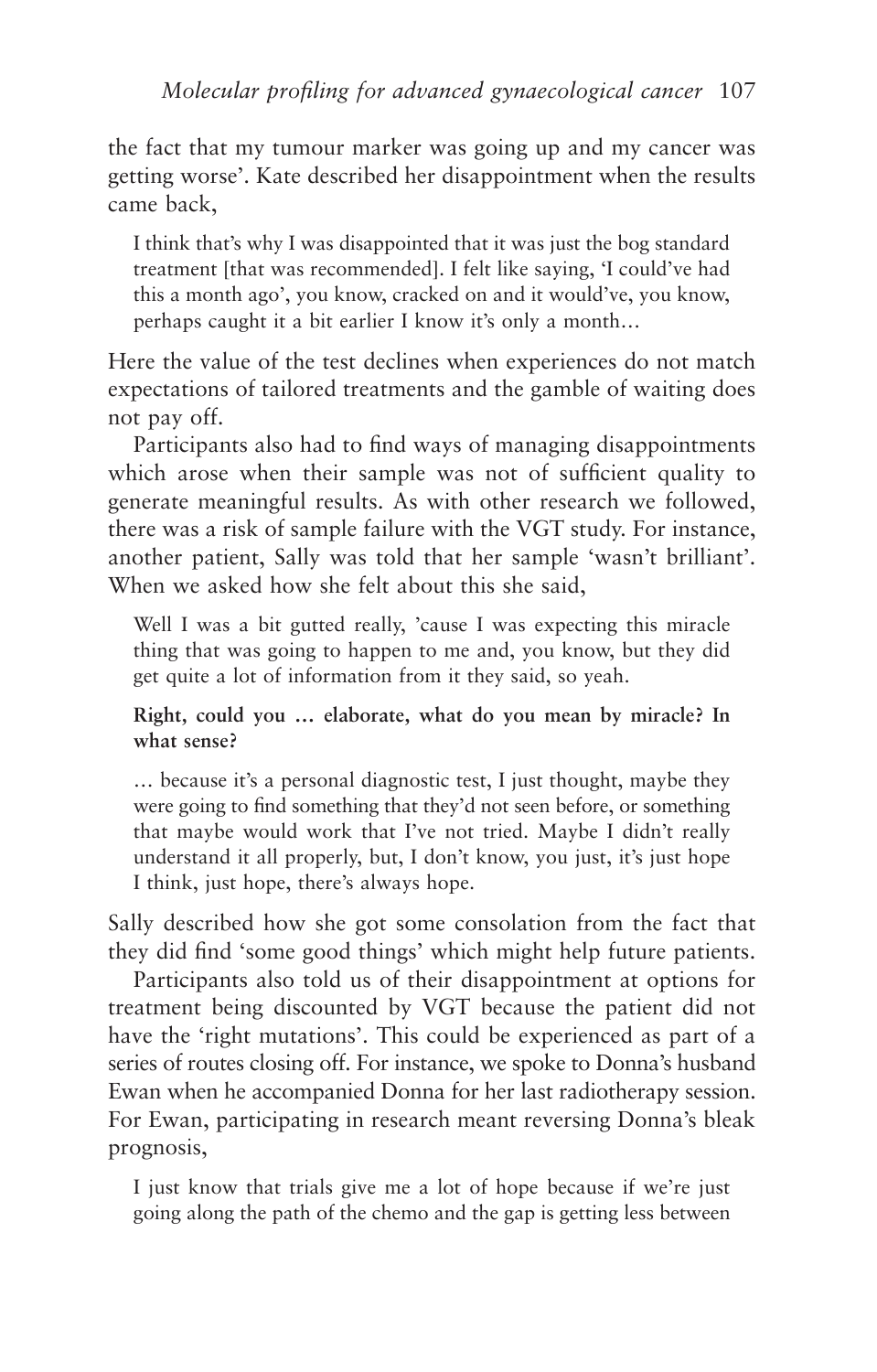the chemo, then you're on the downward slope really. By being on a trial, who's to know that, you can make that shoot up, that slope.

Despite Ewan's hope, Donna's test results were disappointing, as Ewan explained:

[W]hen we sent the biopsy away it came back … they're saying, 'Well, that's not a route that you can take because you don't have the right mutation.' So you just sort of ignore it then because you're not going to pursue that route … Like I say … she didn't have the BRCA; she didn't have the mutation for [VGT] and … she can't have immunotherapy so I don't know whether that's the stage of it or the … condition … that she's got…

This extract captures another common strategy of patients and family members handling disappointment when the VGT results did not turn out to be a gateway to further treatments, focusing instead on the next steps and 'moving on' to source value from other research, tests and treatments. Ewan also talked about his efforts to support and maintain positivity for Donna as part of this process, although he acknowledged that it was challenging. Ewan said,

I think [pause] for her to deal with it positively, she has to in her mind I think, still think that it's going to be cured. I don't necessarily think that, which is difficult in a relationship. So obviously I don't voice that … at all if I'm honest. I may discuss it with myself.

Ewan's story captures the challenges for many carers as well as patients, navigating family members' hopes alongside their own, calibrating how positive and sceptical they can be against each other's feelings so as not to cause further upset and to maintain some equanimity.

The appeal of 'precision' promised by the Virtue test also sat at odds with patients' desires to have a variety of options, as Jean, a teacher whose cancer had returned and spread to her lung, described:

So it [the test results] did say that paclitaxel was probably not a good one for me, and that was the chemotherapy that I'd absolutely hated. That was the one that made me feel really poorly, so … at that point I was really glad to see that it said paclitaxel wasn't good, because I thought that meant I'd never have paclitaxel again, but actually I've realised that's a silly thing to have been grateful for because it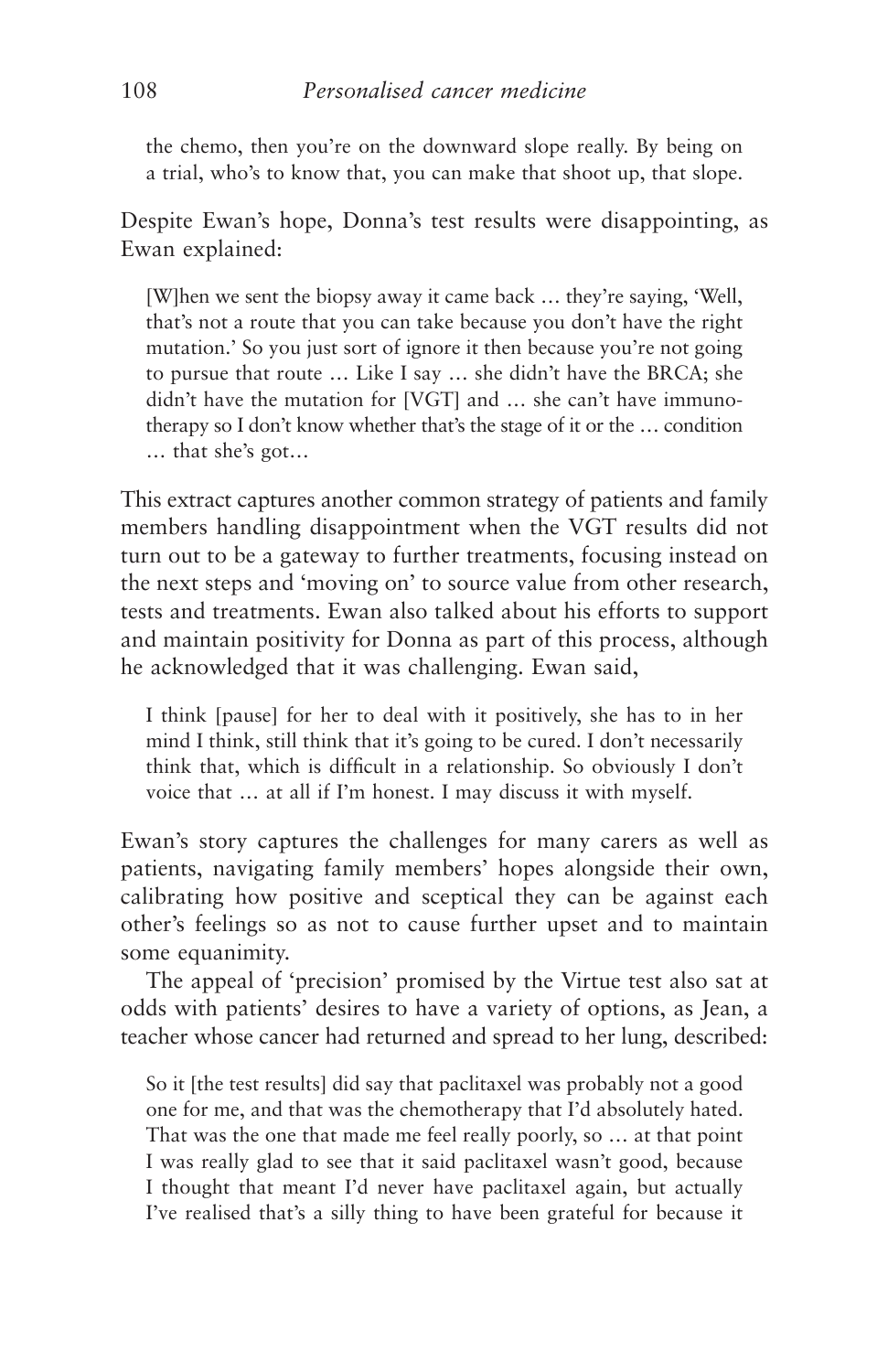might be one of my only options at some point, so … you want your options as wide as you can really, though I would prefer not to need it again.

Balancing expectations, individually and collectively, to craft value from participation in this or future research involved managing disappointment in the present and retrospectively, as emotions were reviewed and revised in the face of diminishing options.

Other patients described their disappointment about the lack of novelty from the VGT test result, that is, when the test just confirmed that the same treatment as before was the best option, as in the extract below from Tracy, a civil servant who had just turned fifty when we interviewed her:

I think when, when I first went onto the … trial and then waited for the results coming back, I imagined that'd be this whole big thing of information, that there'd be lots of information there and things that I could be given that I could look through and, and read up. I was a bit disappointed, to be honest with you (laughs), at the end of it when they just confirmed that they were going to give me ... the same treatment, I think, that I'd had for the … cancer before. So it's like, well 'hello (laughs), where's the rest of, where's, where's, where's this, where's this encyclopaedia that's coming back then with all these results as to what works, what doesn't work and everything?'

We see the clash of expectations around what was the reality of the study, echoing the promissory discourses around trials more generally, and the realities of a smaller-scale study which was already operating with limited treatment options as part of the incremental approach to ironing out logistics and gathering evidence to find a pathway for adoption into NHS care in the future. However, for Belinda, like others in our study, having 'other options and things … when the disease progressing and gets any worse' that 'would help … further along the line' was a way of keeping their futures open and remaining optimistic.

Participating in the VGT study was a means by which these patients preserved the possibility of future treatment even when it did not directly affect their current treatment. Regarding the test results as reserve for future treatment or a springboard for more cutting-edge treatment (for example off-label drugs or combinations of drugs) gave patients and their spouses hope and offset immediate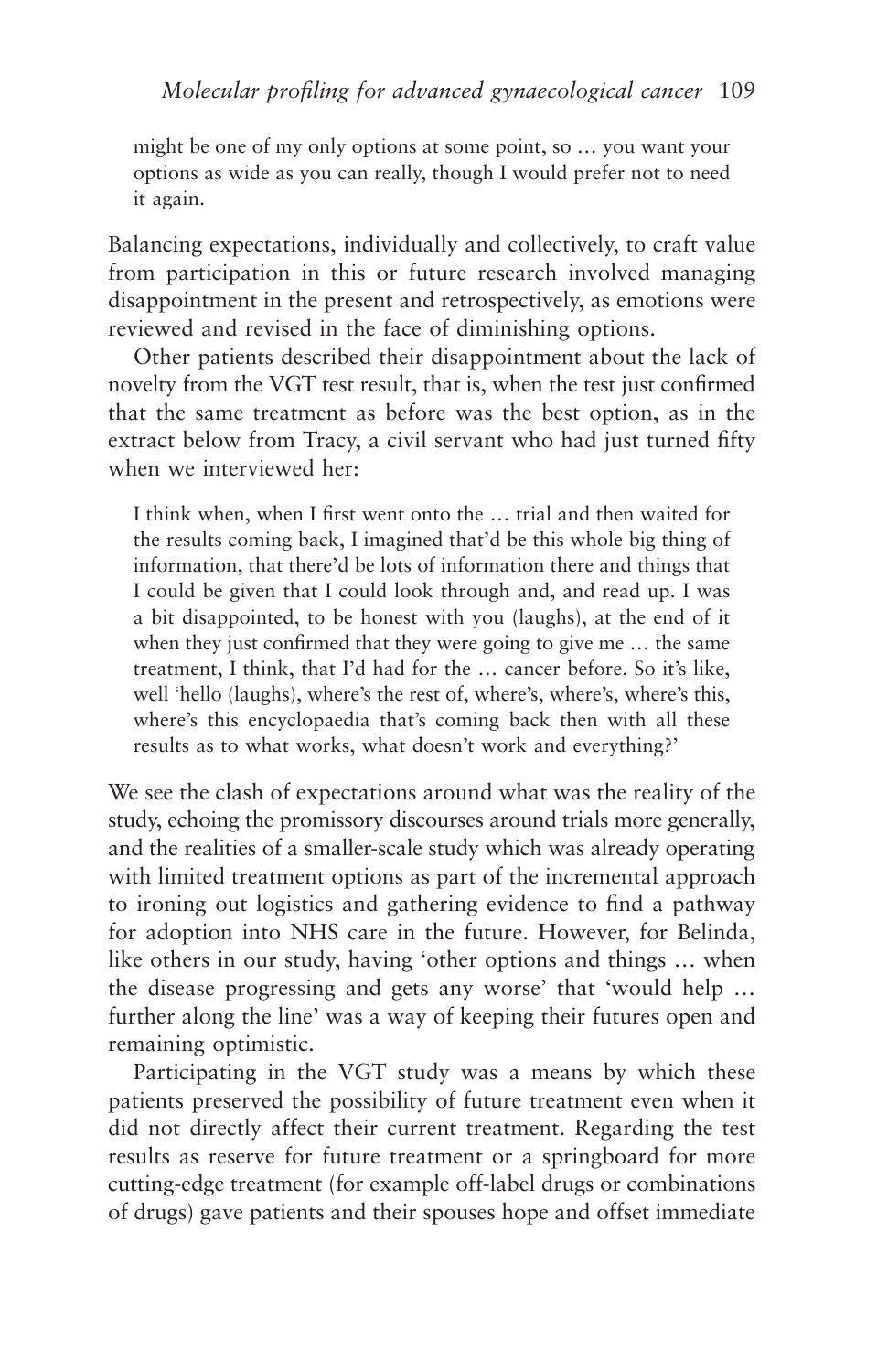disappointment about not being given 'more cutting-edge' and novel treatments in the present.

The complexities of accessing drugs recommended by VGT on the NHS could nevertheless generate frustration and disappointment when promises of precision were unfulfilled. For instance, Tracy could not get a particular targeted drug, recommended by the test, until her cancer recurred. She compared her situation to gambling on 'Bully's Prize', referencing a popular darts gameshow from the 1980s, where competitors who gambled their winnings on a star prize and lost were invited by the host to 'have a look at what you could have won'. Tracy elaborated her frustration as follows:

So it seems a bit ridiculous that I'd have to go through waiting for it to come back again and then go through all my treatment before I could be offered that drug. […] And from a cost point of view, it just doesn't make any sense to me either.

I was told that you could pay for it privately … but you'd be looking at about  $\text{\textsterling}70,000$  a year, and that once you start paying for it yourself, you'd have to continue because the NHS would never pick up the cost. Whereas if you go third line and they start you on it, after twelve months, drug companies give it for free.

So yeah, I did get the information about the additional drug, yeah. It's a bit like Bully's Prize, 'come and have a look at what you could've won,' isn't it, really? (laughs)

Tracy criticised the organisation of care in the NHS and its rules of eligibility for treatments, which was not only frustrating for herself but she also felt was not cost-effective in the long term.

This echoes a more general sense expressed by some patients and captured in the excerpt from the ovarian cancer advocate quoted at the start of the chapter, about VGT being able to deliver tangible benefits given the limited options for gynaecological cancer treatments. One patient, Jean, told us she had learned from her own research that VGT was 'related to breast cancer rather than ovarian cancer', but expressed disappointment that there was much less of an evidence base in the case of ovarian cancer. She was told by her oncologist that 'if you'd [got] breast cancer we would say straight away … a hormone blocker, but we don't have that set in evidence'. This meant that the interpretation of the VGT results was not as 'black and white' as she expected. This made her realise that 'I don't think it's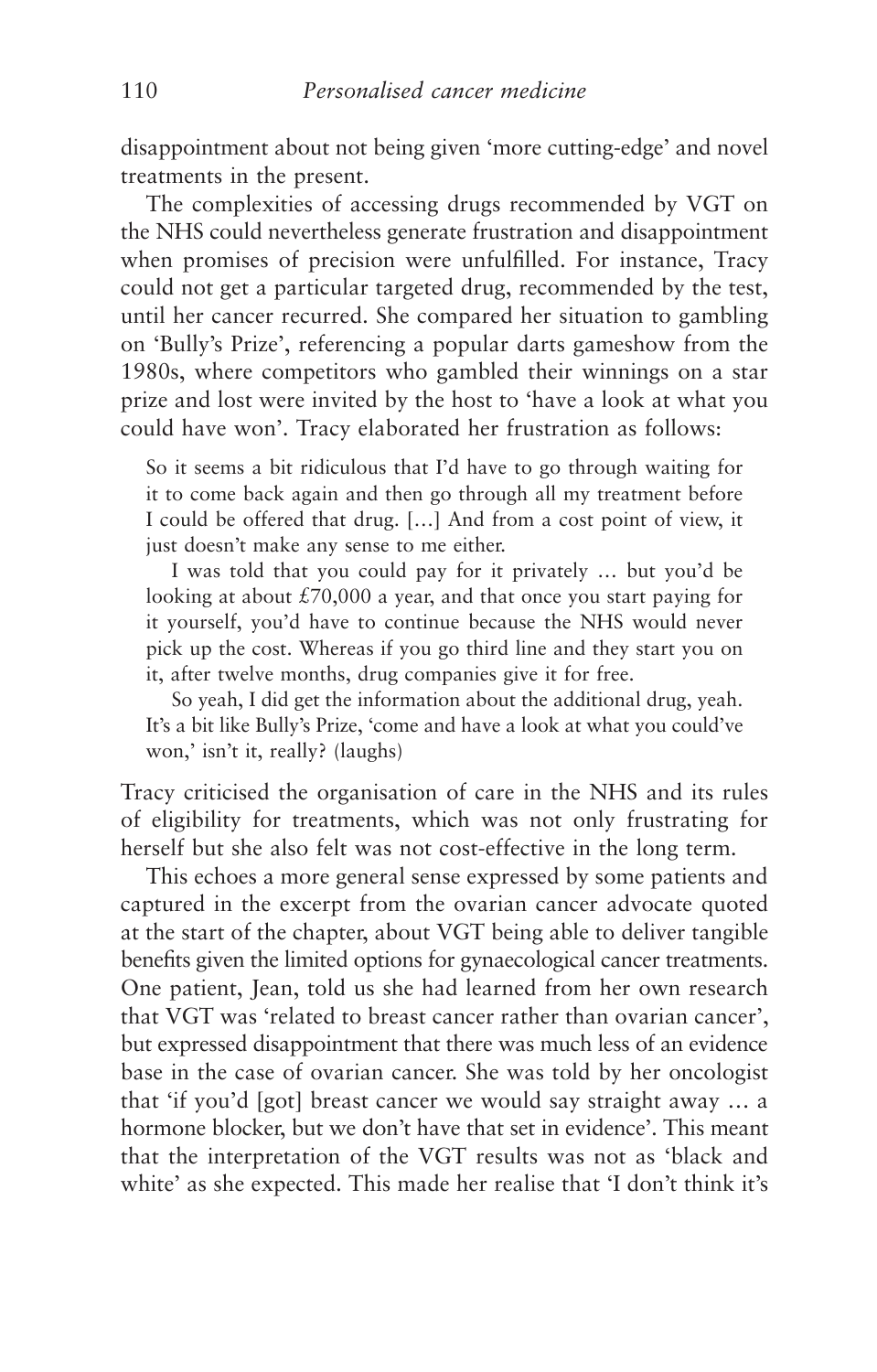helped me quite as much as I hoped it would do.' Like many other patients, Jean nevertheless expressed her gratitude and hope for future patients as follows: 'I'm still grateful that somebody's trying it. And presumably they'll build up a bank of research from doing that that will help others as well, which has got to be a good thing.' Jean's framing of her participation being of value to future patients was linked to a strong sense of the value of the NHS and a concern that, left unchecked, pharma could be 'bleeding the NHS to death'. Jean told us she had a solution to the problem of the high costs of genomic medicine for the NHS:

You cap what drug companies can charge. At the moment I do believe the drug companies are bleeding the NHS to death. That's my belief … I understand they're a business. I understand that and that their raison d'être is about making money for their shareholders, but I wish somewhere in their – in their ethics was something that was about helping people as well rather than their reason for existence to be to make profit. I believe that if there was a cap, if the government put a cap on what they were allowed to charge, the amount of profit they were allowed to make, that that would mean there'd be more money for this kind of thing.

When I was on the trial, one of the things that concerned me was I'm on a trial where they're finding information that might be useful. Will they then charge so much for it that people – that it won't actually be useful? … I think the pharmaceutical companies will bring the death of the NHS at some point, which is very sad … for people in the future and I think it's really, really sad because I think the NHS is one of the most magnificent things that's been set up.

Jean was unusual in the sense that she advanced an overtly political analysis of molecularisation and the need to limit profit and protect the NHS so that future patients could benefit. For other participants who had experienced or were contemplating the prospect of disappointing results, the possibility of helping future patients was also important, although this was expressed in much more general terms, as a kind of consolation, for example: 'if it doesn't help me, it will help others but hopefully it will help me too'.

Through these various rhetorical strategies, personal 'future disorientation' (Roberts and Clark [2009](#page-275-0)) was managed through appeals to 'future patients' by 'hoping for other things' (Ehlers and Krupar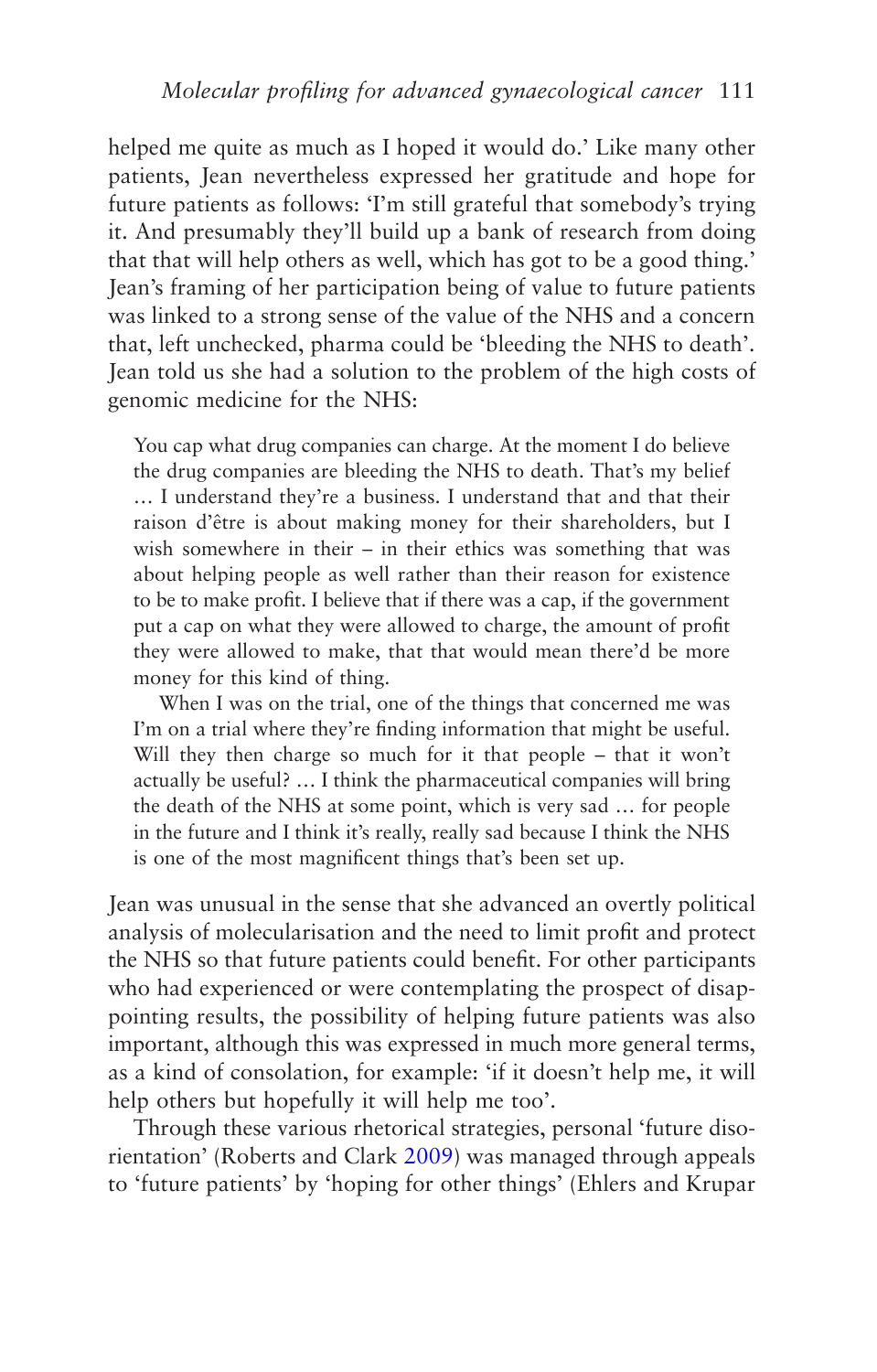[2014\)](#page-268-0) such as helping future generations, as in the quote from Tracy below:

But I do understand that it will help them in the future, you know, when they know that they've tried that and that hasn't worked. Then they've got other options that are, that are there. I just thought it'd be a lot of information that they'd come back with. And I'm told that it is a lot of information but … they don't obviously give me all that because that's not going to help me.

Similarly, June and her husband Bob described their understanding of how research works by combining results and how they were part of it – many individual research projects will not work, but each 'failure' helps research as a whole, including themselves.

[Bob] Yeah, the only downside to that is that if it didn't work they'd know that that's a dead end but they've used you [June] to find that. But having said that, it's worked for people coming behind that they know it's – that route's not going to be available

[June] … while you're trying all these things, all that information is being pulled … So that it's going to help other people … As well as you … Well, [if it doesn't work] I would go onto the column where it didn't work, into a percentage thing.

The value of participation for June became a matter of helping future patients.

## *Lack of salience*

VGT results had to be processed by patients in relation to an array of treatment experiences and decisions, which sometimes resulted in this particular study blurring into other studies and trials they had previously experienced or anticipated as part of their future. We did, however, encounter a small group of patients for whom the VGT study held very little salience. These were among the oldest patients we spoke to and all faced a bleak prognosis: one patient told us she had reluctantly agreed to receive palliative care to address co-morbidities and other complications, another patient was on third-line chemotherapy, and two other patients were anticipating another recurrence of their cancer. While two of these patients told us that they had a lot of support from their husbands, the other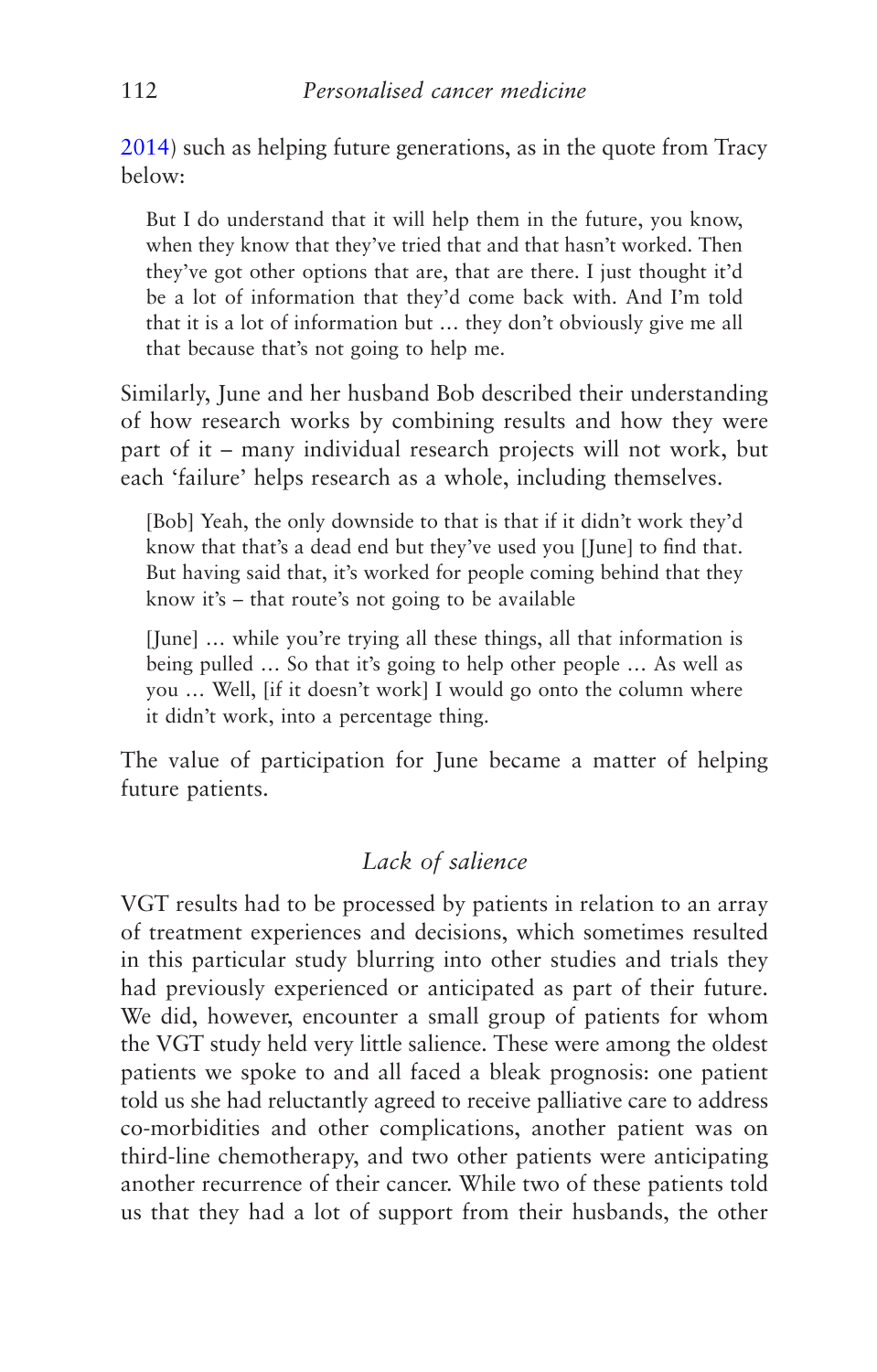two patients had less support from family members. One of these patients had lost her husband to cancer while she was undergoing her own cancer treatment and the other patient's husband had early-onset dementia.

For this group, putting trust in their care team was particularly important, much more so than embracing the idea that VGT would transform their prospects. Their participation in the VGT study was a matter of trust, and continuity of care was key, with the test slotting into rather than determining these arrangements. These patients were also not as well connected, digitally or otherwise, with other patients due to their limited mobility and/or their stoic inclination to 'desire a private disease experience' (Kaiser [2008:](#page-271-0) 79). This did not mean that these patients were completely disengaged from gleaning information and doing research. They spoke of the need to 'keep fighting' cancer, and they were doing what they could manage to support that effort, such as regularly collecting newspaper cuttings about new cancer treatments which they might be able to mention to their oncologist. However, the VGT test did not figure in accounts of their current and future care in any detail, and there was minimal engagement with what genomics involved or meant. Instead, a strong emphasis on stoicism or getting through each day was evoked in their accounts, rather than a strongly articulated sense of future, as the following encounter with one of our participants, Maureen, illustrates.

We interviewed Maureen in the chemotherapy unit while she was receiving her infusion. When we first met her at the clinic she was with her husband, but on this occasion she was alone. She apologetically explained that her husband would not have been a great interviewee for us as he has dementia. She added that both her and her husband found the waiting and boredom of a long chemotherapy session difficult, and she struggled to 'entertain him for eight hours' let alone encouraging him to engage in a research interview. In the interview, Maureen focused on her ongoing pain in her lower body and how hard it had been for her to address this, with the VGT test getting only a passing mention. Referencing reduced resources in the NHS, Maureen linked her depleting options with ageist media coverage, as she satirically commented: 'Oh, all these old people are taking up all the beds, they're living too long and they're costing us too much.' Having had a discussion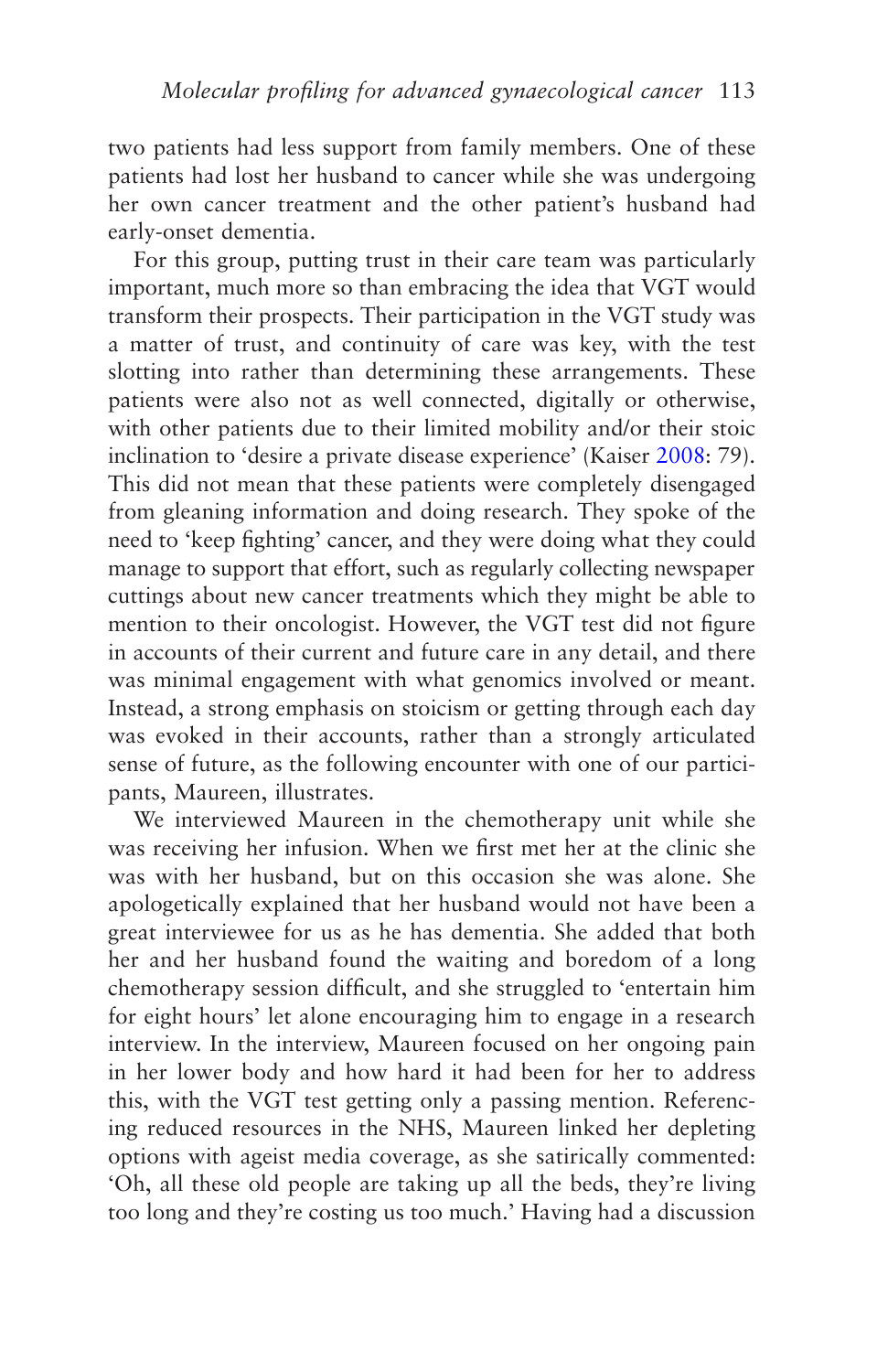about palliative chemotherapy, Maureen shared her worry about being regarded as an undeserving 'bed-blocker'. For patients such as Maureen, VGT was a secondary part of their efforts to secure the kinds of personalised care they valued and hoped to maintain, a care she was concerned was under threat from rationing and discriminatory interpretations of deservingness.

These accounts sat within a wider narrative of cancer and care where the importance of stoicism was highlighted, which at times made these interviews particularly challenging when the perception was that there was no special story to tell. It was not surprising that two out of the four interviews in this group were the shortest among all sixteen interviews. Both patients' dominant account was of getting on with things:

It happened. I've got to put up with it. it could've been somebody else. I didn't say 'why me?'… I've always been a very quiet type, a person that just takes it. It's me, that's the way it is.

[I] just take everything in my stride.

VGT in this context was not imbued with particular meanings or emotional work, as patients concentrated their efforts on managing day to day.

### **Conclusion**

In this chapter we have considered how the feasibility of introducing a novel, commercial, molecular profiling test into the NHS was examined in a research study designed to develop an evidence base for wider implementation, as part of efforts to transform the way the NHS offers profiling and to understand how to make this valuable to patients and clinicians. A range of professionals (including social scientists) were being enrolled in these efforts, alongside patient participants. There were numerous uncertainties around the development of the test and its future in the NHS, just as there were uncertainties for patients and practitioners making sense of test results from which evidence of benefit has to be drawn. The predictive potential of the tests was therefore highly contingent, as was the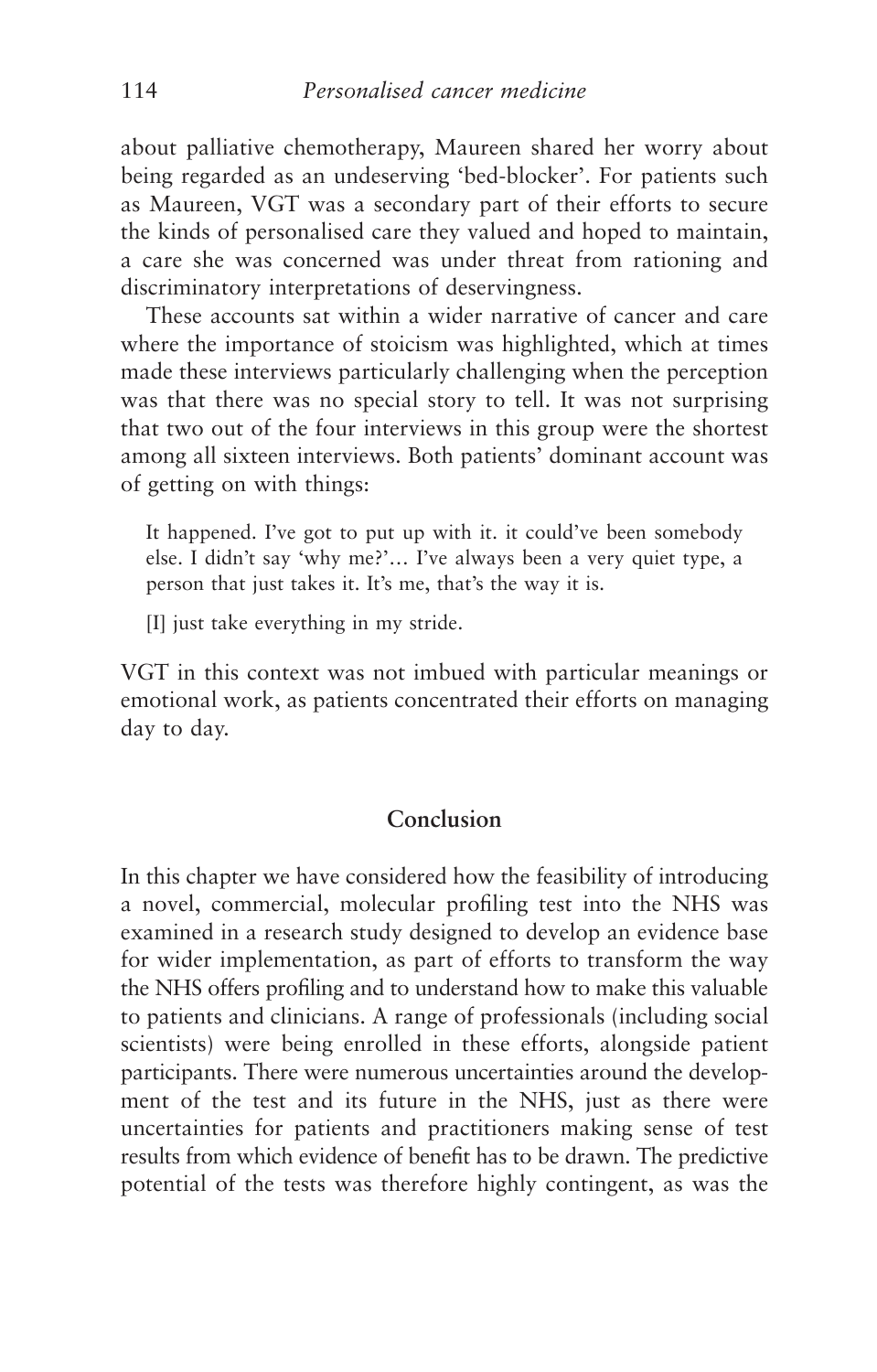extent to which the results being produced could prolong or maintain a future for patients with advanced cancers. The promise of precision was therefore vague and underspecified.

[Chapter 2](#page-66-0) explored the uptake of a genomic intervention in cancer care and its place in practice. This revealed that the technology was far from fully embedded and that its promise was much more contingent than some of the press coverage might have suggested. This chapter has presented further evidence of the conditionality and incrementalism in genomic medicine in the cancer clinic. Although there was a clear impetus to enhance precision and actionability in the case of VGT, its value could be fleeting or unrealised because of the complexities of cancer, health and family commitments. For some patients and their families engagement with the study offered a sense that options were being created or sought out by their care team and, even if no new options arose for them personally, they would arise for patients in the future, extending or transposing the promise of prediction and actionability into the future. For another group of patients, however, the test was not invested with particular promise and the personalised kinds of care they sought were more immediate as they focused on managing their cancer symptoms day to day.

This contingency and flexibility in the use of the test, its results and implications for patients was, of course, a product of professional efforts to find new pathways and protocols for embedding the test into practice, 'smoothing out' processes as well as delivering precision to individual patients. It also extended to the way the study was loosely framed as a trial by both practitioners and patients, and the various different ways the algorithm and the evidence base being developed were described to us as we proceeded with our research.

Through these processes we see the value of the test as something always in the making: value was dynamic in the sense that it was negotiated across place and time and interpreted differently by the actors involved. Practitioners, patients and family members appreciated the value of the test in various ways – ranging from its totemic value of precision and personalisation to its value as a source of reassurance or comfort in the face of uncertainty. But in other respects, the value of the test fell away, as its promise was not realised through the study design or processes (e.g. sample failure)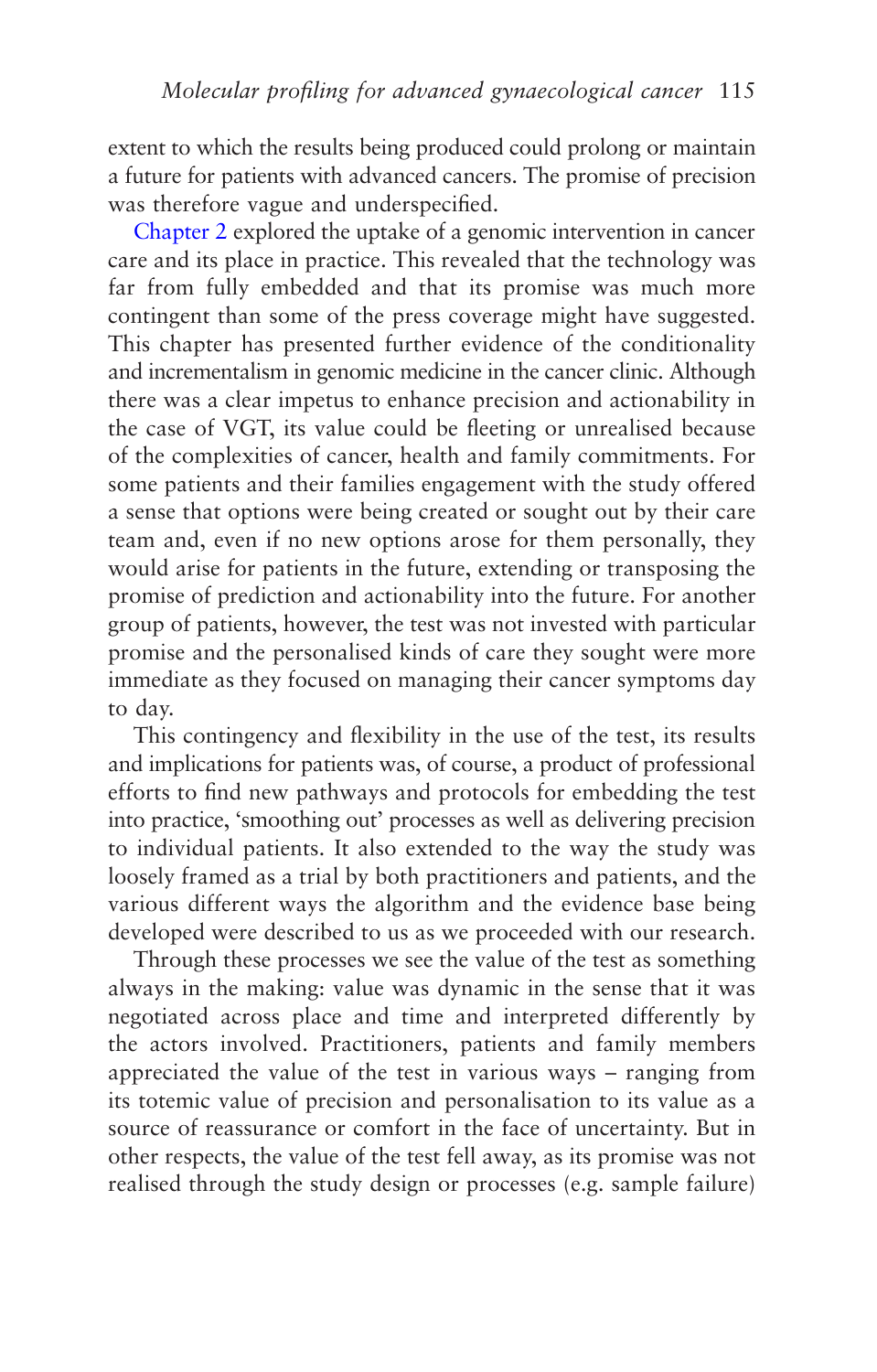for professionals and for patients who had hoped for something more from their participation. Other kinds of value could sometimes be salvaged from these disappointments and setbacks, including the possibility of benefit for future patients, but value nevertheless retained a precarious and contingent quality and value making required considerable emotional and articulation work from patients, family and practitioners.

In the next chapter we turn to consider how these contingencies and complexities played out in another kind of personalised cancer medicine, focusing on a much larger-scale UK-wide trial with similar aims of developing infrastructure, tackling stubborn cancers, building evidence to make more treatments available for the future, and supporting drug development more widely.

### **Notes**

- [1](#page-96-0) [www.prnewswire.co.UK/news-releases/cancer-tumor-profiling-market](http://www.prnewswire.co.uk/news-releases/cancer-tumor-profiling-market-worth-12-4-billion-by-2024-exclusive-report-by-marketsandmarkets-tm%E2%80%93801170582.html)[worth-12-4-billion-by-2024-exclusive-report-by-marketsandmarkets](http://www.prnewswire.co.uk/news-releases/cancer-tumor-profiling-market-worth-12-4-billion-by-2024-exclusive-report-by-marketsandmarkets-tm%E2%80%93801170582.html)[tm–801170582.html](http://www.prnewswire.co.uk/news-releases/cancer-tumor-profiling-market-worth-12-4-billion-by-2024-exclusive-report-by-marketsandmarkets-tm%E2%80%93801170582.html) (accessed 2 July 2019).
- [2](#page-96-0) [www.Oncotypeiq.com/en-GB](http://www.oncotypeiq.com/en-GB) (accessed 2 July 2019).
- [3](#page-96-0) Because of its small scale and specific location the main practitioners involved in the study we explore in this chapter would be easily identifiable if we were to name the test and parent company. In order to preserve anonymity we will use the pseudonym Virtue for the company and VGT for the study.
- [4](#page-98-0) For instance, Target Ovarian Cancer's Pathfinder which is 'groundbreaking research that provides a detailed picture of the experiences of people living and working with ovarian cancer in the UK. The latest Pathfinder will provide a definitive snapshot of the UK's ovarian cancer landscape in 2016.' [www.targetovariancancer.org.UK/our-campaigns/pathfinder](http://www.targetovariancancer.org.uk/our-campaigns/pathfinder) (accessed 20 June 2020).
- [5](#page-99-0) [https://guardanthealth.com](https://guardanthealth.com/) (accessed 22 October 2019).
- [6](#page-100-0) The service set up is slightly different in Scotland, with the Scottish Medicines Consortium advising on new medicines. Four regional genetics centres have integrated laboratory and clinical services. The Molecular Pathology Consortium investigates molecular markers for tumours and the Scottish Genomes Partnership is a key pillar of Scotland's Ecosystem for Precision Medicine. See [www.scottishscience.org.UK/sites/default/](http://www.scottishscience.org.uk/sites/default/files/article-attachments/Genomics%20Full%20Report.pdf) [files/article-attachments/Genomics%20Full%20Report.pdf](http://www.scottishscience.org.uk/sites/default/files/article-attachments/Genomics%20Full%20Report.pdf) (accessed 20 June 2020).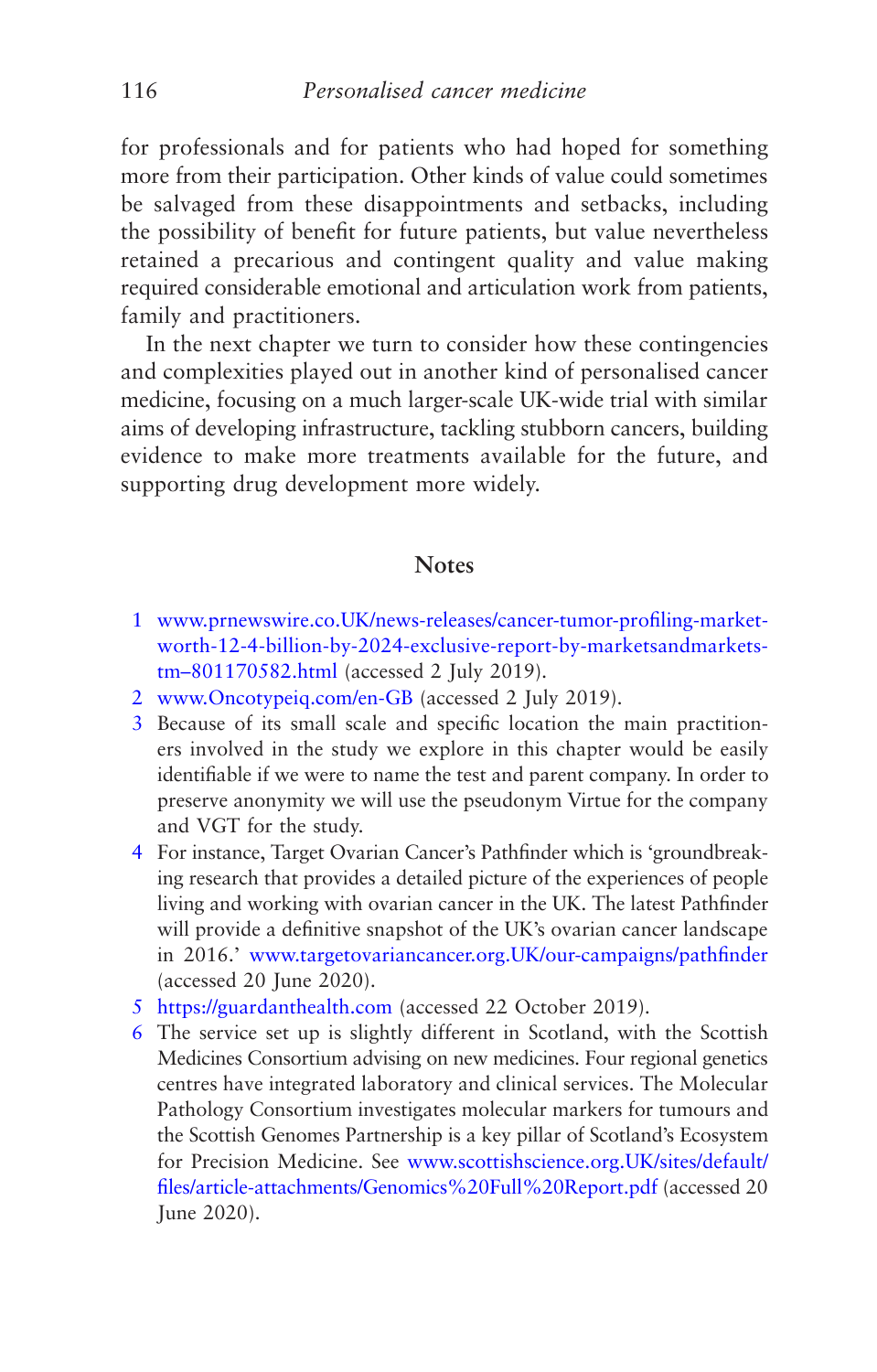- <span id="page-125-0"></span>[7](#page-100-0) [www.oncologica.com/oncologica-collaborates-with-all-leading-health](http://www.oncologica.com/oncologica-collaborates-with-all-leading-health-insurers-to-advance-personalised-medicine-for-patients-with-cancer)[insurers-to-advance-personalised-medicine-for-patients-with-cancer](http://www.oncologica.com/oncologica-collaborates-with-all-leading-health-insurers-to-advance-personalised-medicine-for-patients-with-cancer) (accessed 3 April 2020).
- [8](#page-100-0) [www.oncologica.com/oncologica-collaborates-with-all-leading-health](http://www.oncologica.com/oncologica-collaborates-with-all-leading-health-insurers-to-advance-personalised-medicine-for-patients-with-cancer)[insurers-to-advance-personalised-medicine-for-patients-with-cancer](http://www.oncologica.com/oncologica-collaborates-with-all-leading-health-insurers-to-advance-personalised-medicine-for-patients-with-cancer) (accessed 3 April 2020).
- [9](#page-103-0) <https://clinicaltrials.gov/ct2/show/NCT02668913> (accessed 20 June 2020).
- [10](#page-110-0) [www.macmillan.org.UK/about-us/what-we-do/evidence/research-funding/](http://www.macmillan.org.uk/about-us/what-we-do/evidence/research-funding/our-partnerships/national-cancer-registration-and-analysis-service.html) [our-partnerships/national-cancer-registration-and-analysis-service.html](http://www.macmillan.org.uk/about-us/what-we-do/evidence/research-funding/our-partnerships/national-cancer-registration-and-analysis-service.html) (accessed 20 June 2020).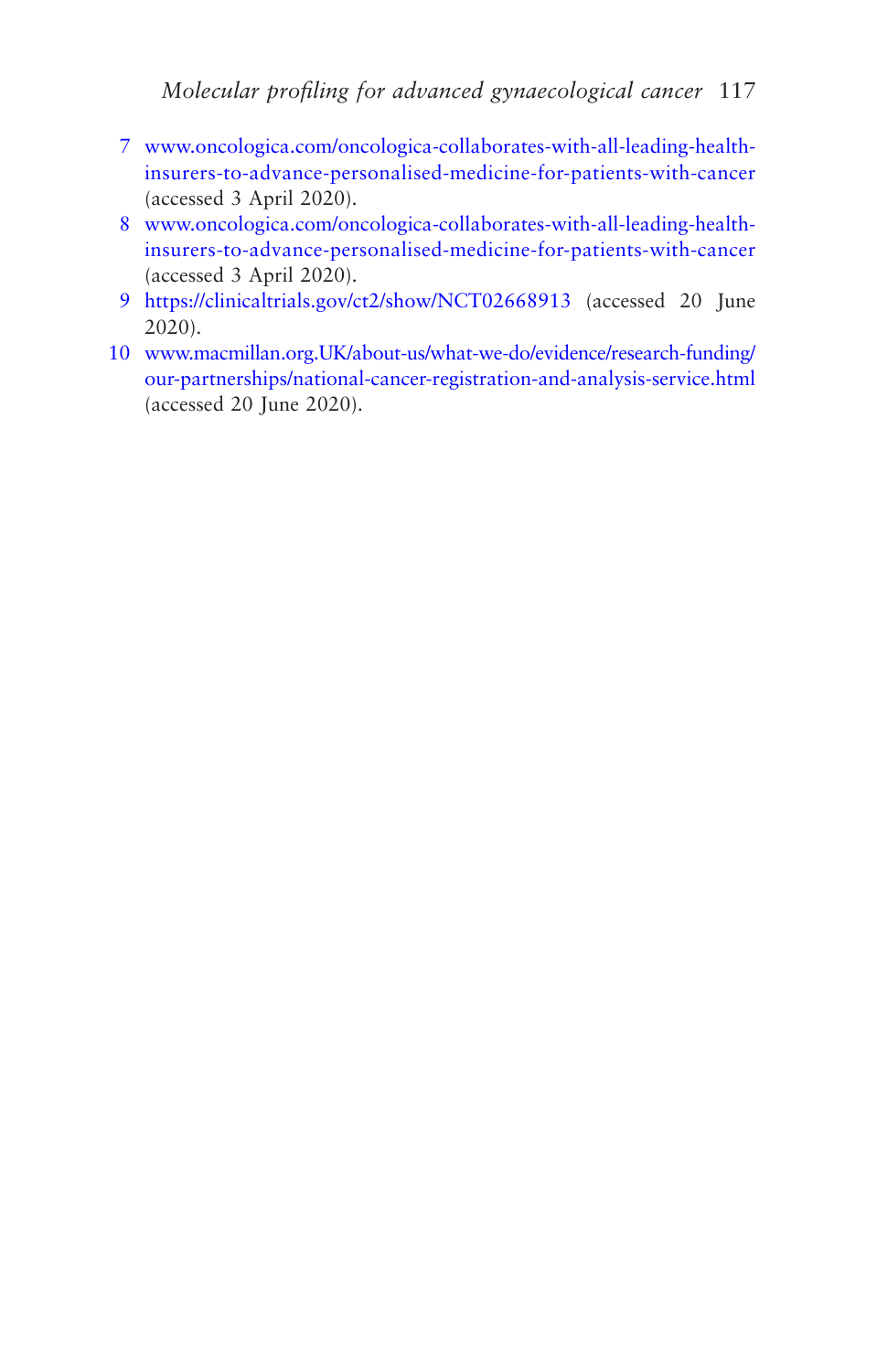# [Optimising personalisation: adaptive](#page-5-0)  trials for intractable cancers

We have explored molecular profiling for some breast cancer patients for whom targeted treatments have a longer history than for most cancers, but where the introduction of commercial tests is relatively recent in UK contexts. We have also considered gynaecological cancer patients accessing another commercial test as part of a feasibility study. For other cancer patients, personalised medicine is experienced via a new generation of larger-scale, multi-sited adaptive clinical trials. It is to this platform that we now turn.

As we discussed in [Chapter 1,](#page-30-0) randomised control trials (RCTs), the 'gold standard' of evidence-based medicine, have been superseded by what Keating and Cambrosio ([2011\)](#page-271-0) describe as a 'new style of practice' in medical oncology, based on large trials across multiple sites to develop targeted therapies for subtypes of cancers based on genomic profiling. Multi-arm trials test several different treatments at once. If a particular drug is not proving efficacious the trial arm can be closed and new treatment arms brought in (Medical Research Council [2014;](#page-273-0) West [2017](#page-277-0)), depending on response and recruitment rates. Trials adapt as results come in, a different methodological approach to traditional RCTs.

Such trials hold out particular promise for patients for whom prognosis is poor and treatment options are few. Lung cancer is an example of one such intractable cancer with very poor outcomes. Patients with lung cancers are typically diagnosed in the late stages of the disease, making it more difficult to treat. Later diagnosis is partly a feature of the difficulties with identifying cancer symptoms, but also a result of the stigma and shame associated with lung cancer in particular, as it is associated with smoking, which may further delay the seeking of help (Chapple et al. [2004\)](#page-266-0). Lung cancer is also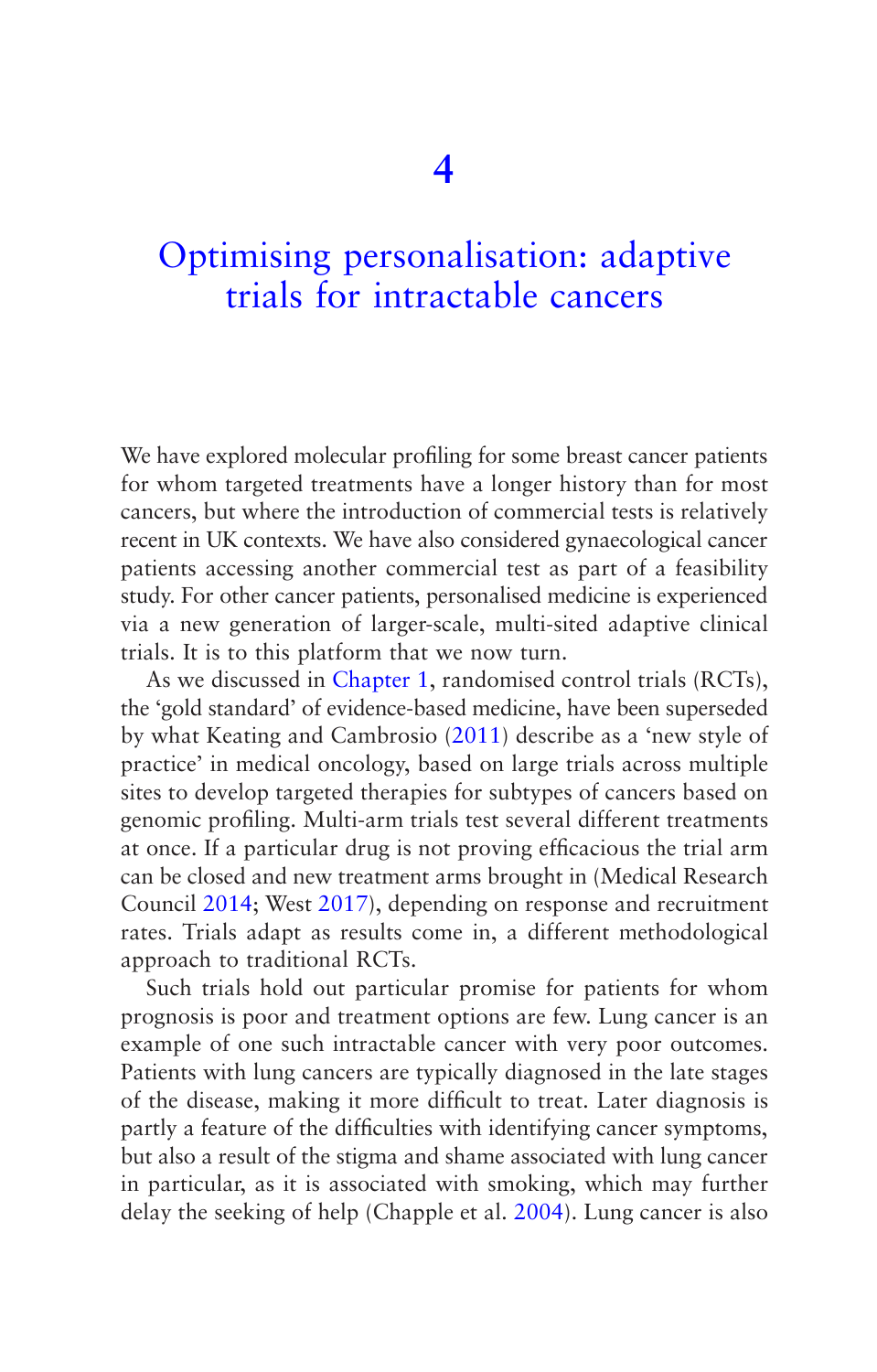associated with deprivation, where smoking rates are taking longer to decline, exacerbating inequalities (Powell [2019\)](#page-275-0). Lung cancer is also difficult to treat due to the late stage of diagnosis, the challenges of surgery (and biopsy) and other difficulties with the health and social circumstances of patients. Genomic research has identified a range of molecular subtypes of lung cancer (EGFR, ALK) suitable for targeted treatments, and both mutations may be tested for during treatment pathways, but prognosis is still poor. The more successful developments of targeted treatments in breast and blood cancers have vet to be replicated in lung cancer, and current national efforts are underway to promote research and develop new targeted treatments.

Multi-site, multi-arm trials are important to building personalised medicine in health services such as the NHS, developing partnerships across centres, regions and with industry, embedding infrastructures of delivery, and investigating how to maximise participation and acceptability among clinicians and patients. Such trials are part of a programme of transformation of healthcare provision to embed personalisation, alongside other larger projects and initiatives such as the 100,000 Genomes Project, discussed in the next chapter.

In this chapter we investigate one such adaptive, multi-arm, multi-site trial for lung cancer, examining how the optimising logic of the trial was enacted and the kinds of value that emerged in the process (Montgomery [2017a; 2017b\)](#page-273-0). We show the ways in which trial leaders, practitioners, patients and family members gave meaning to the promise of the trial and sought to realise value for patients now and in the future. This was clearly difficult to accomplish in practice, and we capture how patients' and indeed clinicians' disappointments and anxieties manifested and were managed, in part, through efforts to calibrate expectations. This included lowering (personal) expectations (Gardner et al. [2015\)](#page-268-0) and cultivating expectations that other patients would benefit in the future instead. In doing so, we draw on an analysis of professional literature, press and website coverage on the trial, as well as observations and interviews conducted between 2016 and 2018. We interviewed 14 practitioners (12 clinicians – including four nurses, three pathologists and two scientists), observed 21 encounters in clinics (two MDTs, two biopsy procedures for the trial, 17 consent meetings for participation in the pre-screening), interviewed five patients who participated in the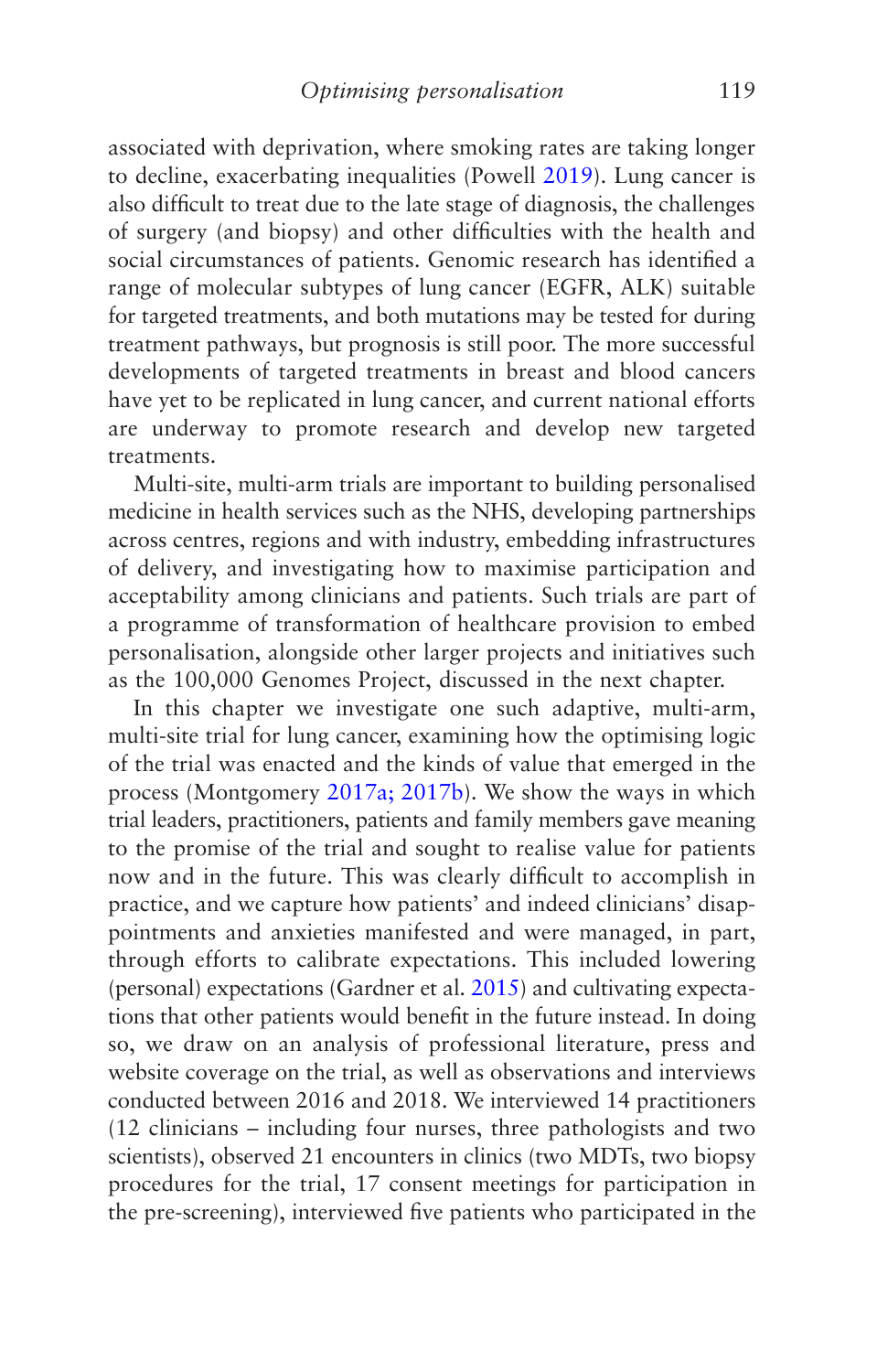trial (and two of their family members) and five patients who participated in pre-screening for the trial. We also gathered data from two online forums and platforms where the trial was discussed by patients and their relatives between 2015 and 2017.

#### **Stratified medicine and an adaptive trial**

The National Lung Matrix Trial (Matrix) is a multi-site, multi-arm, adaptive trial of treatments for people with lung cancer, based on the molecular profile of their cancer, linked to a pre-screening Stratified Medicine Programme 2 (SMP2). It is funded by Cancer Research UK (CRUK) and run by the University of Birmingham CRUK Clinical Trials Unit in collaboration with the Experimental Care Research Network, NHS and industry partners (initially Illumina, Pfizer and Astra Zeneca). We became interested in researching this trial following discussions with one of the investigators, who was very engaged with precision oncology and saw the trial as a major exemplar of this new approach. With their assistance we were able to develop a case study of the pre-screening component and the trial at one site, which included interviews and observations with staff and patients. We subsequently expanded our case study to include another hospital, partly because it was difficult to recruit patients to our study (there were small numbers being recruited to the trial and patients were unwell, so approaching them to request interviews and observations was not always appropriate). As we will discuss, the trial turned out to be an exemplar of the difficulties with making personalised genomic medicine for cancer work for current patients in treatment.

SMP2 is an observational, pre-screening study, designed to screen up to 2,000 non-small-cell lung cancer (NSCLC) patients in order to identify genetic changes in their tumours. This determines their eligibility for entry into the Matrix trial, where they will be matched to treatments based on the genomic profile of their cancer, and the benefits of these treatments will then be assessed. SMP2 has an additional aim of 'continu[ing] to pioneer the use of next-generation sequencing (NGS) technology in the NHS to prove large scale genetic testing works within the NHS'.<sup>1</sup> The trial, while offering promise to patients, is also preparing the infrastructures and processes to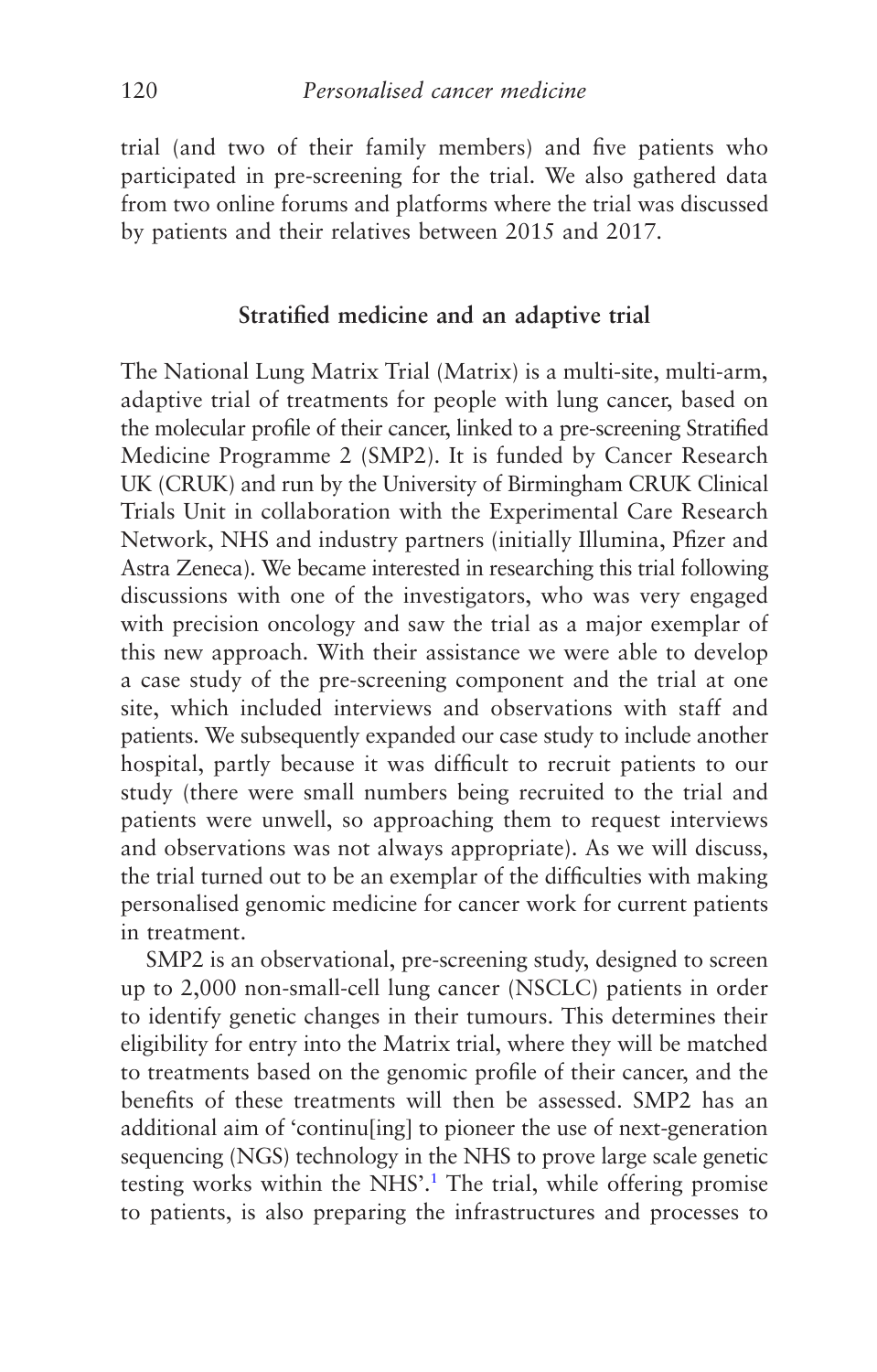make personalised genomic medicine feasible. This includes the following developments, described on the CRUK website:

Our Technology Hubs are centralised, quality assured molecular diagnostic NHS laboratories in Birmingham (West Midlands Regional Genetics Service), Cardiff (All Wales Medical Genetics Service) and London (The Royal Marsden). They use innovative NGS technology to detect a variety of changes in a patient's tumour DNA sequence. The NGS panel, consisting of 28 genes, was developed in close collaboration with Illumina, and can be updated regularly to reflect the needs of the programme.

The study design notes:

The management of patients with non-small-cell lung cancer (NSCLC) has been transformed in the past 10 years. The identification of EGFR-activating mutations as a predictive biomarker for the use of EGFR tyrosine kinase inhibitors ushered in the era of stratified medicine in NSCLC [1]. Only 4 years elapsed between the description of EML4-ALK fusions [2] and the registration of crizotinib for treatment of ALK fusion-positive disease. Alongside these therapeutic advances have been a change in the regulatory landscape; the provisional registration of crizotinib was based on high signals of activity in nonrandomized, single-arm studies [3]. A series of publications culminating in the data from The Cancer Genome Atlas (TCGA) for both adenocarcinoma and squamous cell lung cancer have considerably widened the number of potentially treatable targets, albeit in small molecularly defined patient cohorts [4, 5]. Efficient testing of drug–biomarker combinations is necessary in order to unlock the true potential for stratified medicine for NSCLC. The National Lung Matrix Trial (NLMT), funded by Cancer Research UK in partnership with AstraZeneca/MedImmune and Pfizer, includes many of the potentially actionable molecular aberrations identified in NSCLC. (Middleton et al. [2015: 2464\)](#page-273-0)

SMP2 and Matrix followed on from SMP1, a 'proof of concept' study, which involved molecular pre-screening of cancer patients with melanoma, breast, ovarian, lung, colorectal and prostate cancer at eight hospitals to establish feasibility for the NHS and acceptability to patients. They are run via the Experimental Cancer Medicines Centres Network (ECMCN) formed in 2007, with funding from CRUK, NIHR and UK Departments of Health. The network involves 18 adult and 17 paediatric cancer centres to 'assist in the delivery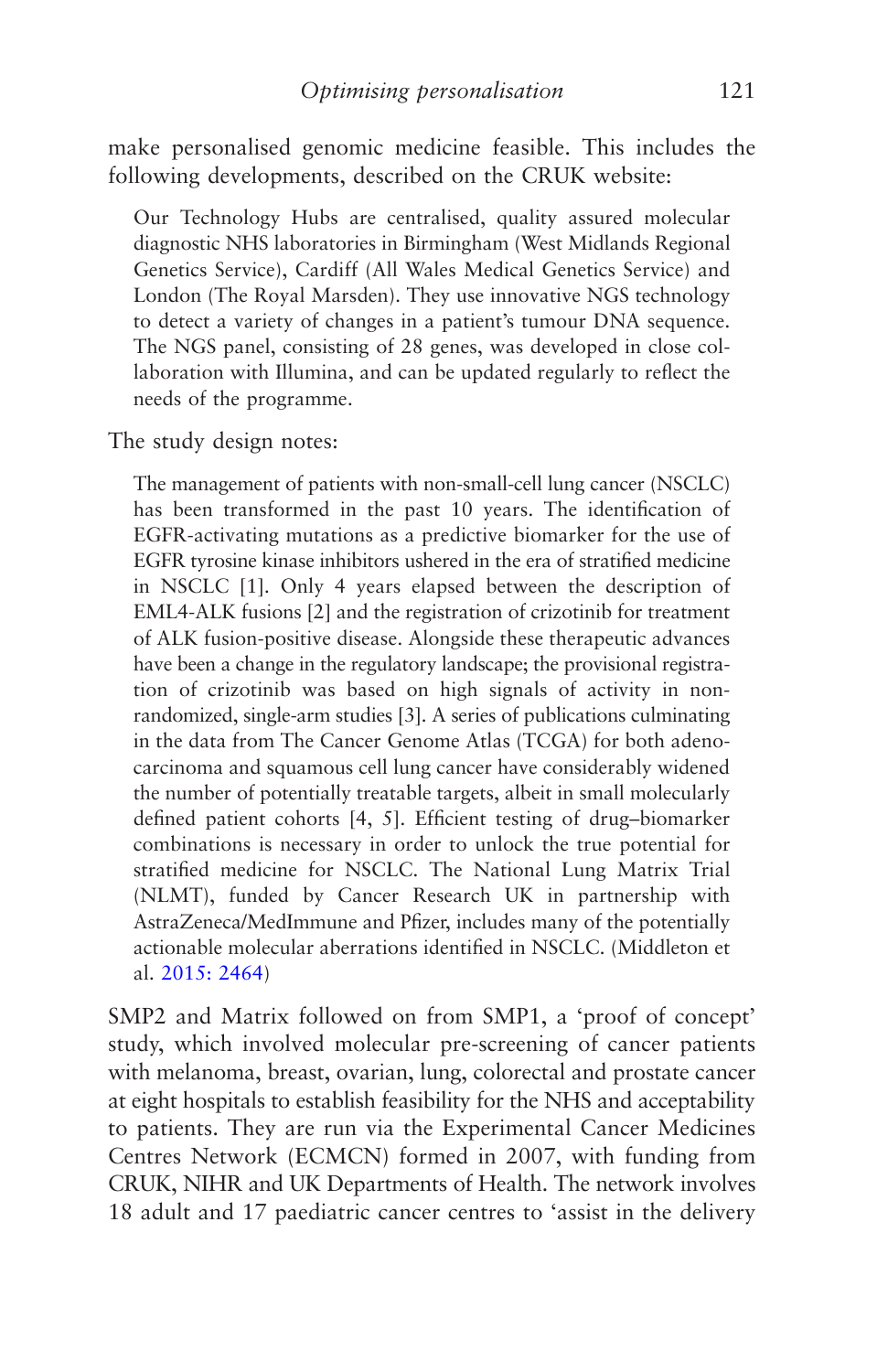of early phase cancer studies between research partners to enable faster and more personalised patient benefit'.<sup>[2](#page-158-0)</sup>

Presented by the trial website as 'the largest precision medicine trial in non-small cell lung cancer globally',<sup>[3](#page-158-0)</sup> Matrix involves a rolling programme of recruitment to treatment arms which can close and open as knowledge about the effectiveness of drugs develops through the research. In press releases about the trial, the principal investigator (PI), Dr Gary Middleton, based at the University of Birmingham CRUK Clinical Trials Unit, noted:

This is one of the largest ever personalised medicine trials in any cancer, one which attempts to match the right treatment to the right patient based on an in-depth understanding of what makes their own cancer cells grow and survive.

For our patients, it's a tremendous opportunity to access a widerange of therapies tailored specifically to their particular type of lung cancer. For people caring for lung cancer patients in the UK, it's exciting to be able to offer these treatments to patients when they're still at a very early stage of clinical development.

With this Matrix trial, cancer medicine in the UK now becomes a key global player in the search for more effective targeted therapies for people suffering from this devastating disease.

As is common in narratives of this sort, the PI emphasises the excitement and promise of the trial and the opportunities it affords patients by giving them access to experimental treatments. The trial is also contributing to the scaling up of UK capacity in the promissory bioeconomy of genomic medicine.

By mid-2016, after it had been running for around a year, the ECMCN reported that the trial had recruited 50 patients, rising to 100 by November that year, with patients receiving one of '8 Investigational Medicinal Products provided within this trial by either AstraZeneca or Pfizer, within 17 of the 21 distinct cohorts'.<sup>4</sup> At this point the trial also received an extension and continues to recruit at the time of writing. Seven of the treatments being trialled during our research were targeted agents (provided by AstraZeneca or Pfizer) with the eighth arm for patients with non-actionable mutations. As the Birmingham University description of the trial notes:

A secondary objective of the trial is to provide the opportunity for industrial partners to test novel agents in the cohort of patients who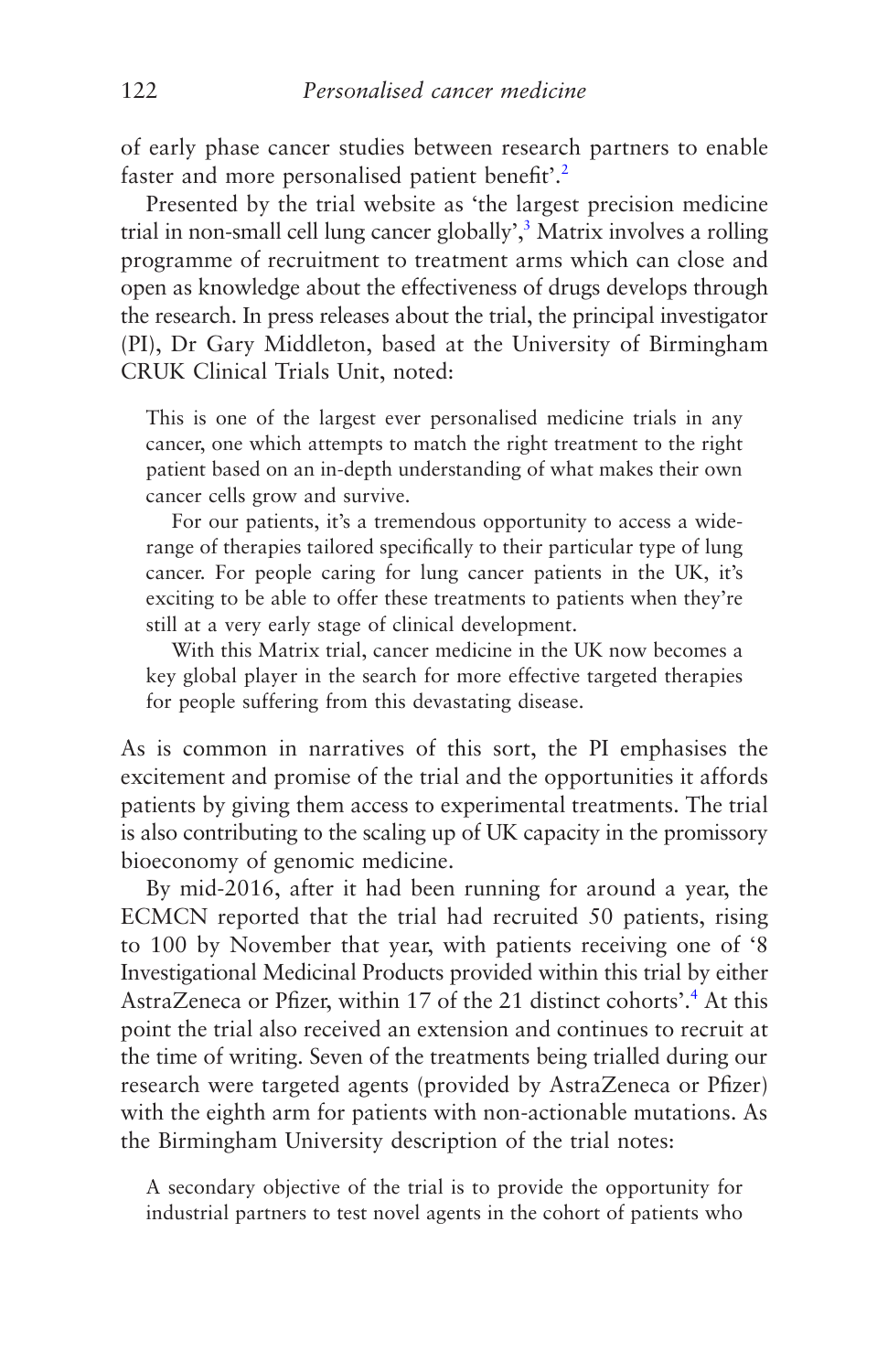are not positive for any of the actionable targets in the trial, referred to as the no actionable genetic change arm. In particular, if interim analysis shows significant activity for one of the targeted drugs in a targeted group then it may be relevant to assess the putative biomarker specificity of this drug by including it as a treatment option for the no actionable genetic change arm. Such an assessment could be important to inform the design of future trials for that drug. During the course of the trial, any drugs that are selected for allocation to the no actionable genetic change arm will be included in a pipeline of options that become available sequentially. The first drug to be tested in this arm is durvalumab (Cohort NA1). $^{5}$  $^{5}$  $^{5}$ 

This multiplied the experimental value of the trial, facilitating opportunities for drug companies and patients to experiment with novel drugs.

By December 2016, 87 out of 107 patients were receiving targeted treatments, and plans were underway to develop two new cohorts with treatments provided by another pharmaceutical partner for other patients. The trial was designed to expand in this way to increase the numbers of patients involved.<sup>6</sup> The trial was also supported by expert review groups to improve the process of obtaining and analysing samples, including via training of appropriate staff: 'Through working collaboratively across disciplines we are committed to improving existing NHS clinical and laboratory pathways to increase the number of molecularly eligible patients identified and subsequently treated with novel targeted therapies.<sup>57</sup> The importance of developing better processes and technologies was a major theme in news about the trial featured in the ECMCN webpages that give an account of its progress. Although there was considerable optimism about recruitment continuing to improve, with new recruiting centres and treatment arms being opened up, more patients and more 'meaningful results' were still needed for the trial to be a success. This all involves considerable work and engagement from healthcare staff, as well as patients, as the following extract shows:

SMP2 has recently completed the fifth comprehensive sample and data audit. The team will shortly be distributing audit reports to enable sites to identify areas for improvement. Performance across the network is steadily improving, and their focus now is to challenge sites to test as many patients as possible through SMP2 and carefully track eligible patients through to NLMT. We need commitment and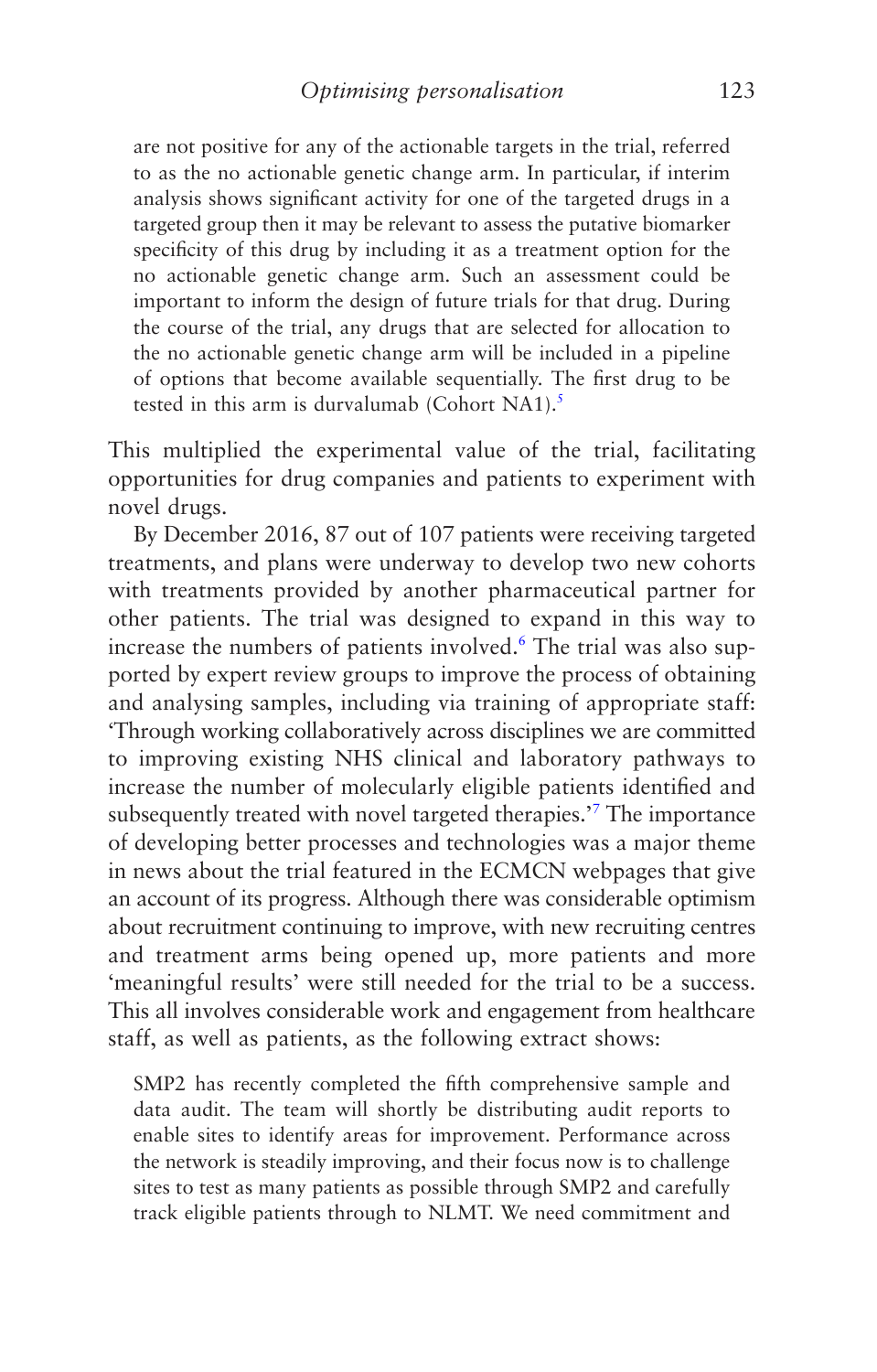support from the entire ECMC network to increase recruitment and maximise translation between SMP2 and NLMT, to ensure that this study continues to deliver.

The SMP2 team has been working closely with Illumina, our genetic technology provider and the three Technology Hubs/genetic testing laboratories, to develop a new and improved version of the 28-gene NGS panel. The new version, launched on 20 March 2017, features increased probe coverage, particularly in poorly performing regions, to reduce the gene fail rate and the addition of gene regions to the panel to allow new drug treatments to be delivered via NLMT. These improvements should mean that a higher proportion of patients receive a more meaningful result from their first sample, increasing the number of patients molecularly eligible for NLMT without the need for a repeat biopsy or repeat sample being tested.<sup>8</sup>

Counting the numbers of patients screened in SMP2 (800 patients screened in 2017 'alone') and recruited to Matrix (197 by the end of 2017) was an important means by which the trial leaders sought to establish markers of success in the earlier years of the project (an approach we will also find in the next chapter in relation to the development of WGS for cancer patients as part of the 100,000 Genomes Project).<sup>9</sup> However, after 2017 there is little information on recruitment in the public domain, with the main project website information for patients noting that the aim is to recruit upwards of 600 patients, around 30 per cohort,<sup>10</sup> with the target 'amended throughout the course of the trial with the addition of more treatment arms and cohorts and removal of arms and cohorts showing insufficient signal of activity'.<sup>11</sup> CRUK reports that by November 2018 the trial had recruited 250 patients. There is also a report of high attrition rates between screening and entry to the trial arm (circa 90 per cent), including on social media where we found a slide from the trial entitled 'The inevitability of attrition'. At the time of writing there are eight trial arms, and the non-actionable arm and two other arms have closed.<sup>12</sup> It is also noted that recruitment is expected to end in 2021.

The trial is a prominent example of precision medicine, with the difficulties around recruitment and treatment benefit acting as a spur for further investment and organisational/professional change, rather than as a sign of failure (Hiley et al. [2016\)](#page-270-0). The trial has been framed as a success for the state, cancer charities, professionals and the market. When the Secretary of State for Health, Matt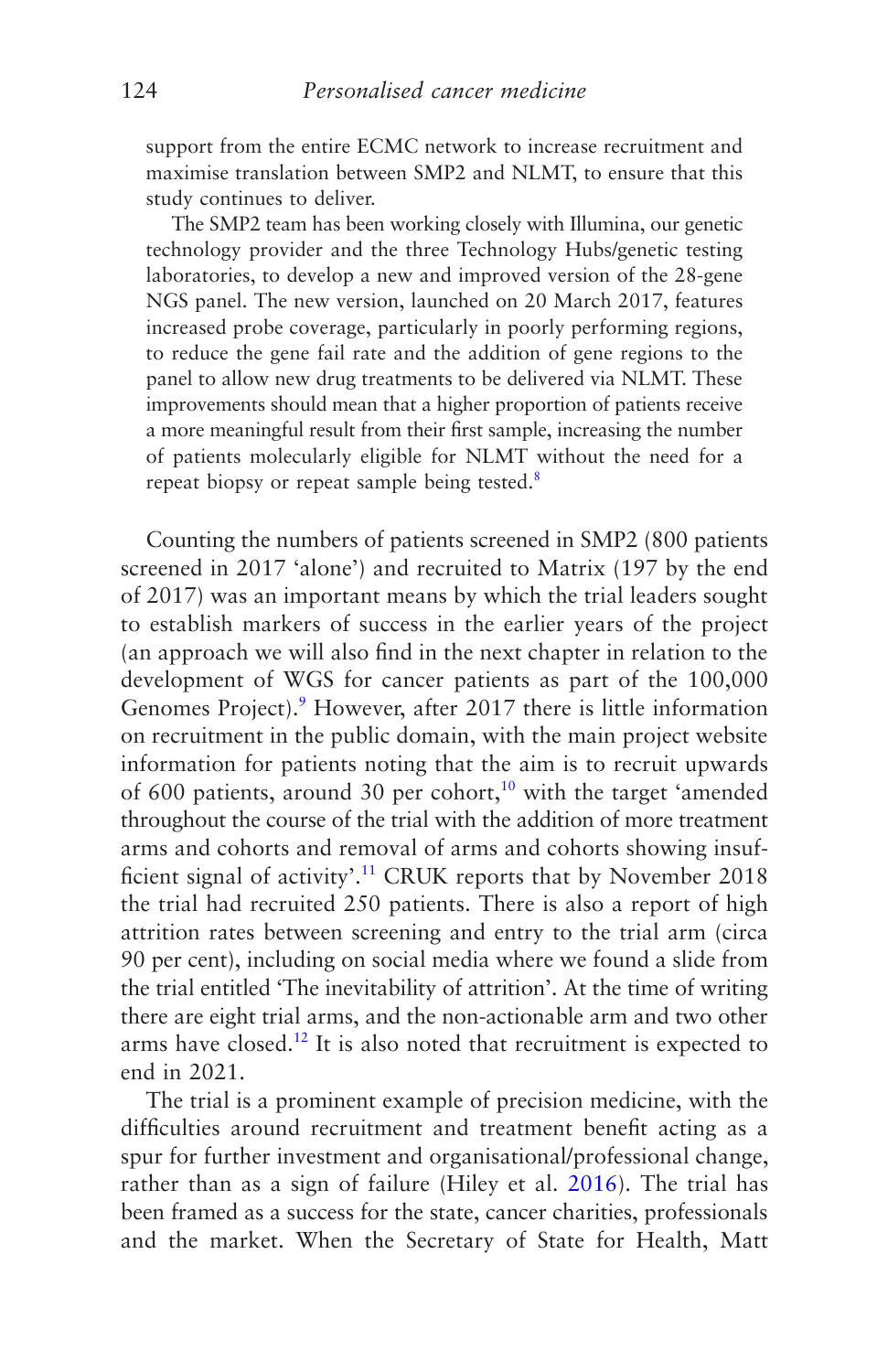Hancock, visited a strategic University/NHS alliance in Birmingham in 2018 he learned about this 'ground-breaking' trial.<sup>13</sup> When a deal was signed with the pharmaceutical company Mirati Therapeutics to include its experimental drug sitravatinib in another arm of the trial, its CEO noted that the programme presented an 'exceptional opportunity for clinical research'.[14](#page-159-0) In a 2018 *Telegraph* article entitled 'Personalised Medicine "Transforms" Survival Chances in Incurable Cancer' which focused on results from a US study presented at the American Society for Clinical Oncology (ASCO), a CRUK representative explicitly mentioned Matrix when interviewed about the topic:

Drugs that target changes in a patient's cancer cells have transformed the way cancer is treated, as this study illustrates.

Cancer Research UK scientists are currently advancing this tailored approach via several studies aimed at personalising treatments, such as our National Lung Matrix Trial which is matching lung cancer patients to targeted drugs that will work for them with the ultimate goal of saving more lives by finding the right treatment for each person. (Bodkin [2018](#page-265-0))

Through these processes it is not just the trial that is 'rolling' or evolving in terms of recruitment targets and arrangements, treatment arms and funding arrangements; its values also evolve as it is variously presented as, on the one hand, transformative, groundbreaking and part of a new era, and on the other, as part of a more modest process of incremental change and development of services, professional capability and infrastructures. Overcoming the difficulties and challenges of recruitment and attrition becomes part of the process of transformation as the value of the trial is reasserted rather than undermined. The development of new insights into knowledge, actionability, validation processes and valuation measures were also considered successes of the trial, rather than health gains for patients per se. The trial and the programme were, thus, optimised in practice, through efforts to improve treatments for patients, as we now go on to explore in more detail.

### **Making the trial work**

The Matrix trial was often one of the last treatment options for patients following the completion of standard options (usually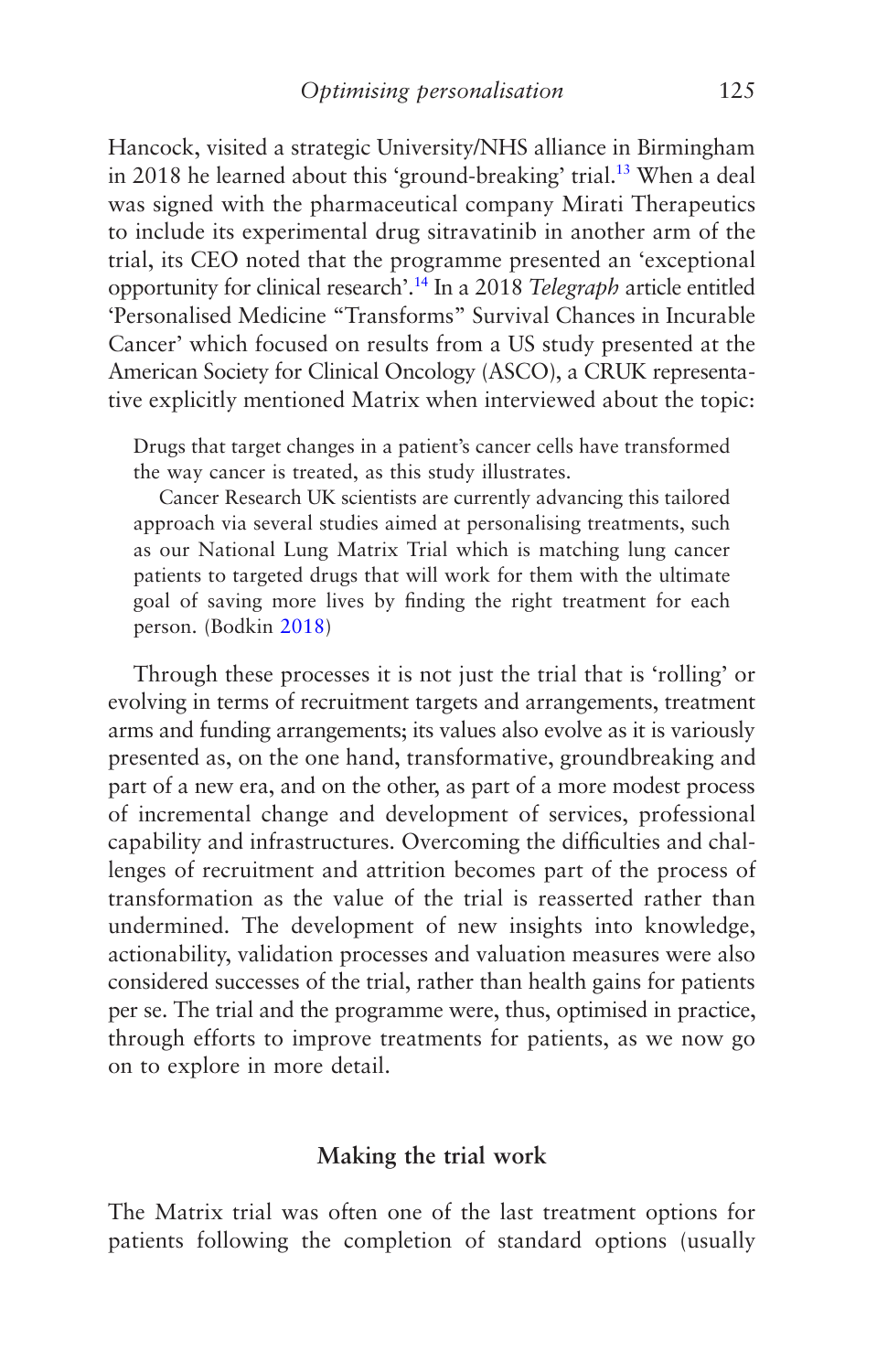chemotherapy and/or radiotherapy). Recruitment into and remaining on the trial was challenging, not just because the patient's molecular profile had to match a trial arm that was open for recruitment, but because the sample also had to be of the right quality and the patient had to be well enough to participate and meet a range of other eligibility criteria. The SMP2 pre-screening study was the first step to being part of the trial. At this stage, patients gave their consent for surplus tissue from routine biopsies to be analysed using nextgeneration sequencing technology. Entry into the trial also required patients to consent to a further separate biopsy procedure to collect tissue to be analysed using next-generation sequencing at a separate institution to direct entry into one of the trial arms. Ensuring that these samples were of sufficient quality and quantity involved considerable articulation work, or 'artful integrations' including configuration and customisation, 'incorporating technologies into everyday working practices and keeping them working' (Suchman [1996](#page-276-0): 407).

Enthusiasm and support for SMP2 and Matrix from one of the main investigators and one of the research nurses on the trial enabled us to develop our initial plans to follow patients and practitioners working on the trial at one site. For these actors, Matrix held considerable promise as a new paradigm of personalisation, but it brought with it the challenge of implementation, as one consultant oncologist noted:

It's taken many years … to bring it into clinical focus … that genomic medicine is important. And I think the things that have really been the tipping points in doing that have always been … market authorisation of … a drug for an actionable mutation, and subsequent cancer drugs fund or NICE guidance supporting its use in, in practice … once they come into place … there's been a headlong rush to try and institute it that wouldn't have been possible if a lot of backroom work hadn't been done for many months or even years …

… a lot of that work of building teams who are flexible and adaptive at the interface between clinical and laboratory medicine … is necessary to get a good … in-house solution to genomic testing. And that can't be turned … on a sixpence when NICE give their guidance.

We also encountered considerable scepticism and concerns about the trial when we engaged with lung cancer practitioners involved in recruitment. This was linked to a general sense of the difficulties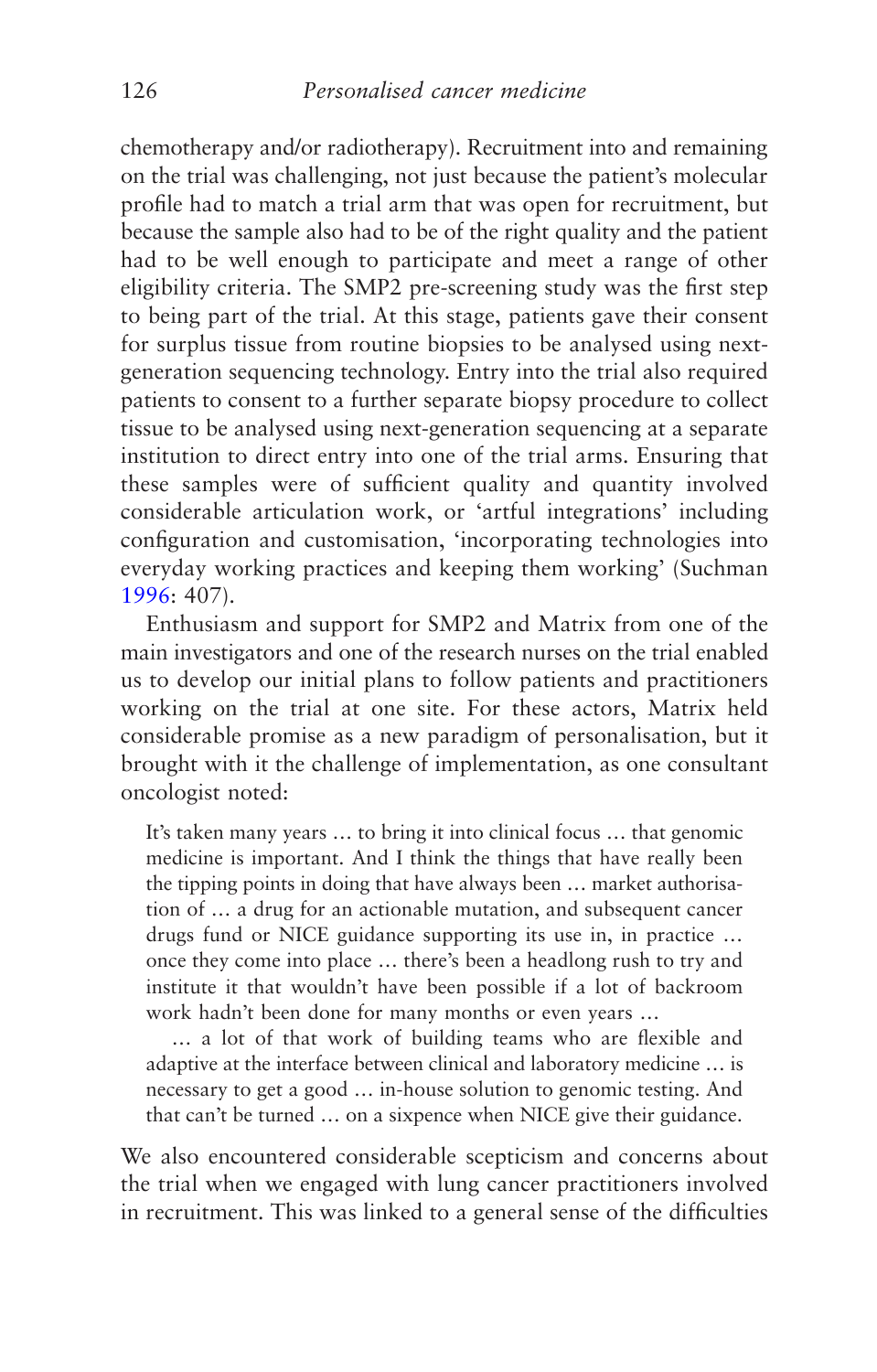of working with very unwell patients, difficulties with implementation and a vague sense of beleaguerment with the bioeconomy of which the NHS is a part. As another consultant noted:

I think the genomics has changed … threshold for some patients … by virtue of our own data on what the chance of these mutants is, it's allowed us to have more … personalised discussion with the patient about whether or not they go for a biopsy, but … if they don't want it, then they don't get it.

[But] … our patient cohort … is quite deprived, low education achievement, low familiarity with medical advances … I'm sure in a breast cancer clinic that's different, in the lung cancer clinic no one turns up with a Google search or anything like that, or hardly anyone … we have occasional middle-class patients, but they're few and far between, so no … the population as a whole is very … has a very low level of understanding of [genomics]

My concern is the very cosy relationship between pharma and the other … groups, and the professional groups as well, and I think pharma will often be … behind the scenes cheering these people on … when they are in the newspaper … these are all tragic stories, of course they are, I mean I see these patients every week and it's very sad that you have young … patients with young families and it's devastating … but sometimes when you're deciding how to invest limited funds there will always be losers and … there needs to be a degree of equity across the list in terms of … who loses out, because there are the people who lose out when expensive things get funded, you just never see them, they're just never there in the papers.

Working in this context was challenging for clinicians trying to give patients the best possible care, and included managing some difficult dilemmas around supporting patients to pay for targeted treatments privately, despite the general view in the team that private medicine was problematic. As one consultant put it, 'I don't want to deal with money.'

Practitioners were engaged in an intricate balancing act to recruit patients on to the SMP2 pre-screening study and access targeted treatments on the Matrix trial, and ensure they were receiving the best possible care at the right time, protecting patients who were too unwell to participate (e.g. having another biopsy), or keeping the trial 'in reserve' for when the initial round of treatments was no longer working, and not raising hopes unnecessarily. Some were sceptical about the value of the study given its complexity and the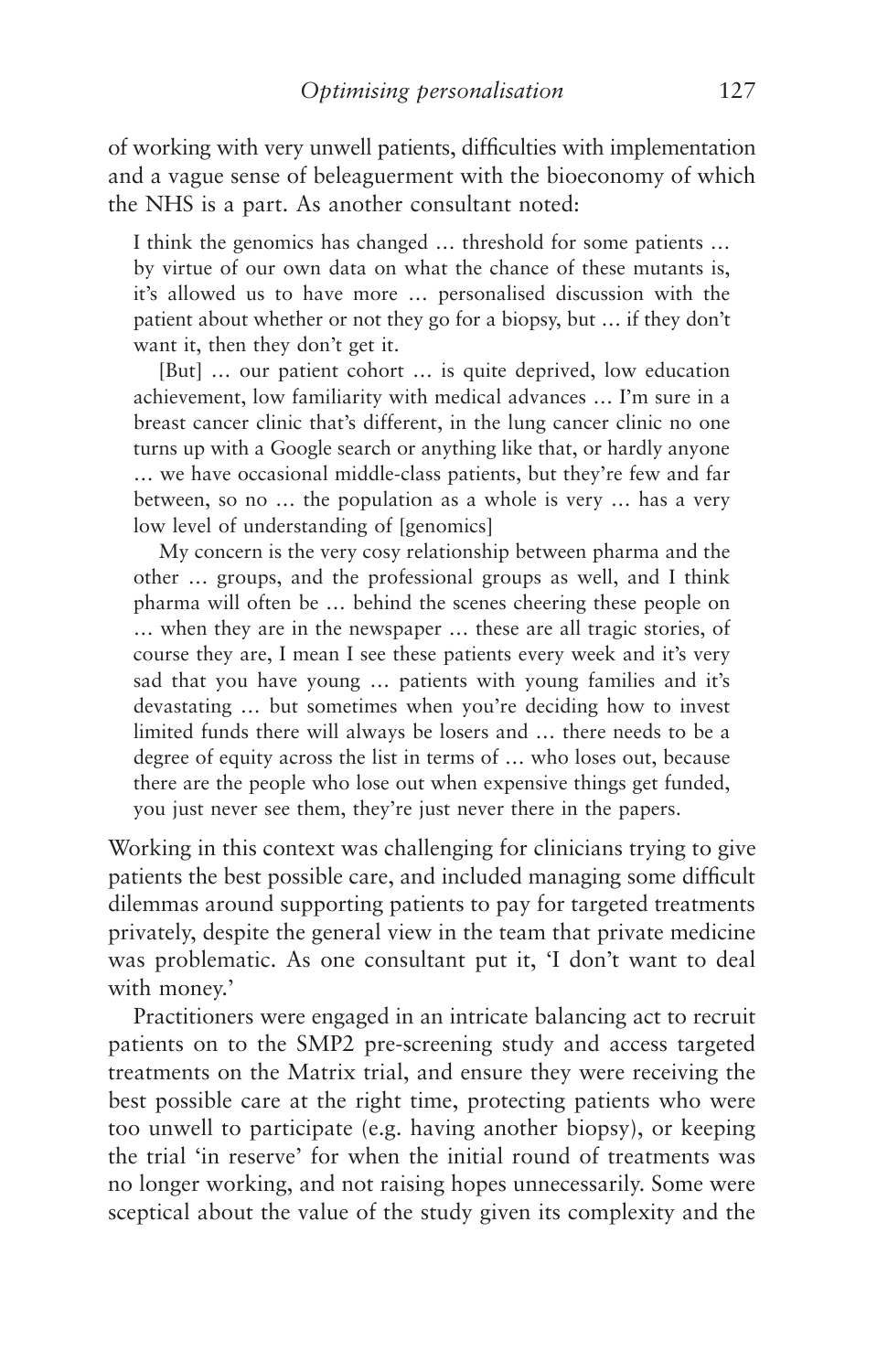difficulties with getting a result which would direct entry into one of the treatment arms. Even those practitioners who were more positive, such as the nurses directly involved in recruiting patients to the pre-screening study and caring for patients on the trial, had to navigate numerous difficulties with recruitment, sampling and obtaining results from tumour tissue and managing patient expectations and disappointments. This involved working with a complex mix of organisational arrangements, materials and emotions, while trying to optimise the care of unwell patients with often rapidly deteriorating health.

Several described feeling 'hopeless' about the trial, with others describing it as a 'soul-destroying' process, because of the high attrition in recruitment from the pre-screening study to the trial. This included a series of 'failed' samples which either did not pass quality control to be suitable for analysis or did not produce evidence of genetic changes that would mean that the patient could be recruited to one of the treatment arms of the trial. This led some practitioners to change how they 'sold' the pre-study to eligible patients who could be well enough to participate in Matrix, including managing and, at times, lowering patients' expectations of results being returned that would direct entry into the trial. Not explicitly mentioning Matrix or treatments available on the trial arms was one strategy that was sometimes adopted, illustrated in extracts from fieldnotes below, where two patients were separately being interviewed about consent for SMP2. The first extract follows on from a discussion about where the tissue will go for analysis and what form it will take (a section from a block, to another hospital) involving one of the clinical trials assistants (CTA) responsible for recruitment:

The CTA goes on to explain that by testing the tissue they're looking for 28 genes, which might help 'further down the line' but also stresses that the patient 'shouldn't worry about this'. The patient nods and agrees, 'yeah, alright, why not,' and doesn't ask any further questions. CTA: 'you're great' (laughs). The patient thoroughly reads through the consent but doesn't ask any further questions – seems more concerned about the CTA having to take blood 'there won't be any left'! Whilst the CTA labels the vial, she asks whether the patient has ever been a smoker, 'yes (looks at me) but I've cut down now'. He describes how his daughter visits him and complains about him smoking – 'we can smell it'! [Sense of shame here.] The CTA ended the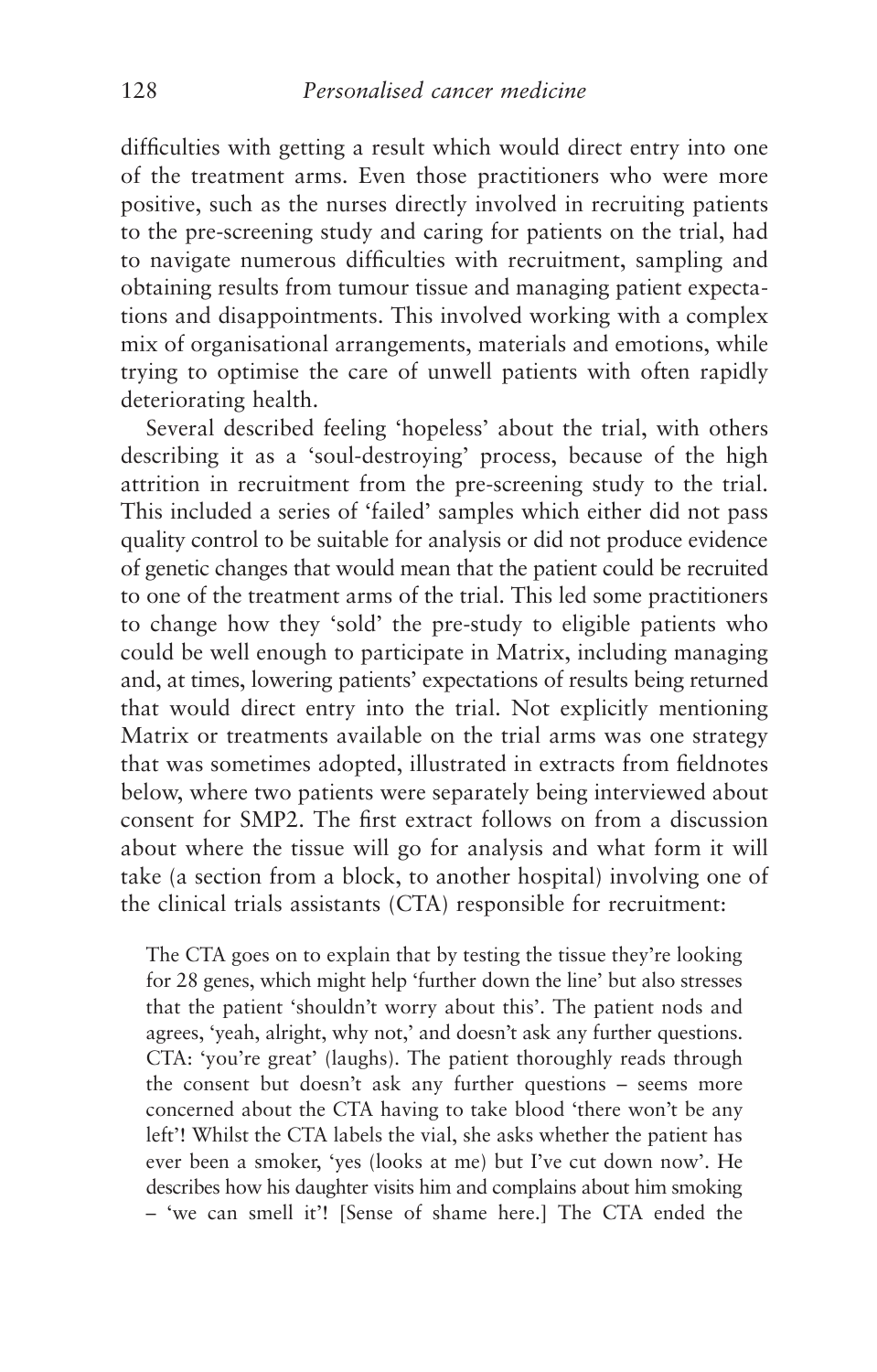consultation by thanking the patient 'for helping us' and wished him luck with his treatment.

Here we see the CTA downplaying the possibility of SMP2 coming up with results quickly, lowering expectations (Gardner et al. [2015](#page-268-0)), taking on the burden of worrying about results on behalf of the patient and keeping the encounter focused around the patient's positive outlook and willingness to help.

The process with the second patient is similar:

The CTA introduced herself and asked, 'did the consultant give you a leaflet about stratified medicine?' The patient explained that he hadn't but she couldn't be sure as her granddaughter deals with most of the information, 'she takes everything in'. The CTA went on to explain what the study entails 'it's looking at the genetics to look at different types of cancer, we send a sample of your tissue to look at the DNA (little bits and pieces) and send to the Royal Marsden for analysis.' The CTA explained that they're looking for 28 genes, which may mean the patient's eligible for research 'further down the line' (the patient nods and agrees). Again, the CTA stressed that the patient shouldn't worry and that if they're eligible the consultant will 'talk this through with them'. The patient is given the opportunity to ask questions but doesn't and just asks about whether they need to do anything 'nasty' to get the tissue sample. The CTA explained that they didn't and that it would just involve sending old tissue along with a blood sample 'one off sample'. At this the patient threw her hands in the air and said 'get on with it, do what you've got to do' and laughs. Throughout the appointment the patient seemed quite passive 'yes, yeah, nodding' and I was unsure exactly how much information they were retaining. The CTA took the patient's blood and I waited by the ECG machine (no chairs). Ending the appointment, the CTA said that she hoped the patient would get some results back but that 'I won't bother you again'! She also thanked the patient who said again how much of an important role her granddaughter plays when accompanying her to appointments etc, 'she's fantastic, does everything'. The patient also told us … her granddaughter is expecting a baby and had just been to do some shopping. Once the patient had left the room and the CTA was finishing the paperwork she said 'that lady's got a great-grandchild on the way, it's so depressing because she'll probably die.' 'People just drop and die and there's no way of knowing. I really think it's all down to DNA; it's a DNA lottery.' 'Along with melanoma it's my least favourite cancer.'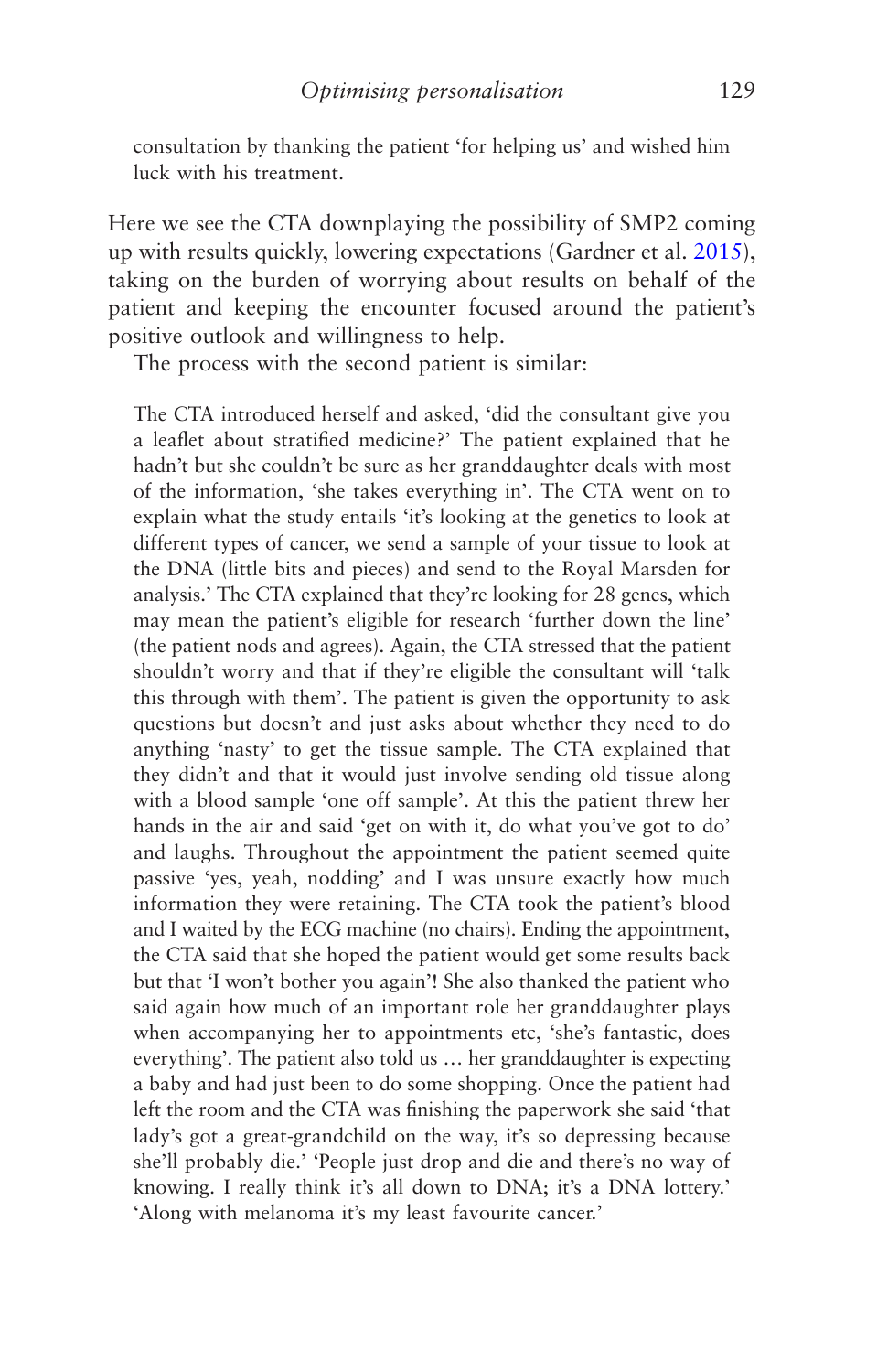This extract gives us an insight into some of the frontstage and backstage work (Lewin and Reeves [2011\)](#page-271-0) involved in the pre-screening study and its potential as a gateway to recruitment to the trial. Frontstage the work could involve decentring some of the details and purpose of the trial and focusing on the pre-screening study in clinical appointments. This was a means of putting patients and family members at ease, being positive about their future, trying to reduce the burden of involvement (information to be processed, time spent in the appointment) and offering an opportunity for care and expressions of gratitude. Backstage, in team meetings and corridor talk, there were other kinds of emotions – frustration, sadness and disappointment to be managed, given the poor prospects of many of these patients. Staff also had to carefully negotiate approaching patients about the study, resolving conflicts among themselves in the process. For example, we were told patients with brain metastasis (mets) could be entered into SMP2 but they were not eligible for Matrix. This could result in tense conversations between the senior CTA and the consultants. Consultants were reluctant to approach patients with brain mets for recruitment into SMP2 because of how unwell they were and because they would not be eligible for Matrix. SMP2/Matrix were conflated as one study here (SMP2 leading to Matrix), but at times, when eligibility criteria conflicted, the senior CTA had to do a lot of work to convince consultants of the value of recruiting patients to SMP2 despite not being able to enter them in to Matrix, including the possibility of other treatments being recommended or contributing to future patient benefit.

Oncologists also sought to downplay the importance of the trial to treatment, as this clinician explained:

So one is when you see a patient initially … we don't really go into much detail of what SMP involves 'cos when they come to see … the complexity of the treatment … is vast and we perhaps don't have … all the results to make their initial treatment decision. So we'll go through about four, five scenarios and by that stage, you know, they're absolutely … saturated. So, you'll mention the Matrix, saying, 'Oh, and by the way, we're doing this study which doesn't involve anything else apart from blood tests. It's looking for a potential treatment in the future … you may or may not be eligible for it.' So, it's a sort of loose conversation and then they obviously meet with [the research nurse] who has a more detailed conversation about it.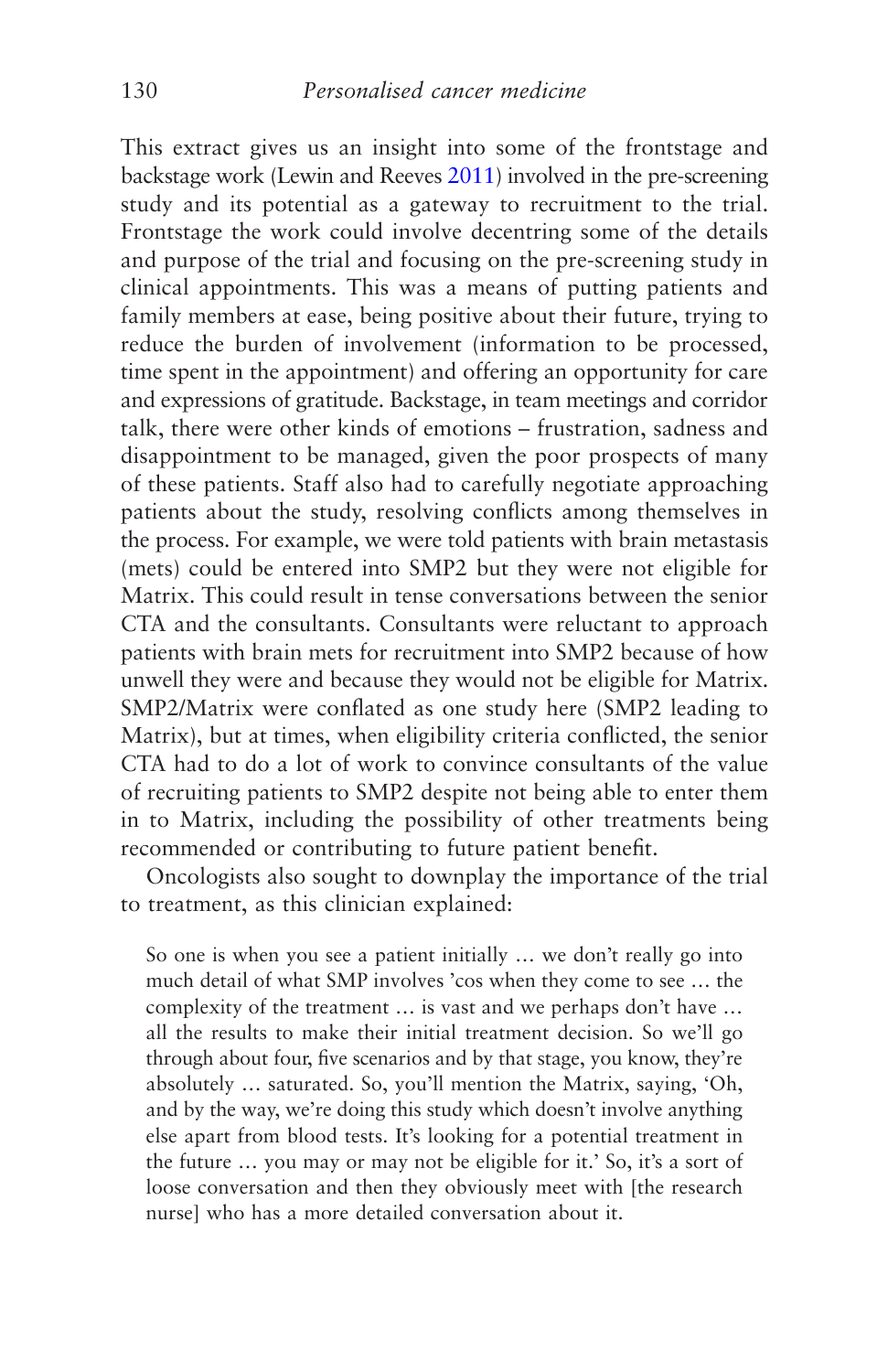But the way … at the initial diagnosis we mention it as … almost like an afterthought so it's not … a focus 'cos it's not a first line treatment so it's not the focus of that. And then most patients actually don't really remember it … it's only when … they unfortunately relapse or … we then go back to them and … someone will say, 'Oh, oh, did the results come back from SMP2?' And then the majority of time we say, 'Actually, they have and you're not eligible' or they've failed, and then we have that dilemma about do you then re-biopsy them?

Making the pre-screen study and trial valuable to patients was therefore an ongoing process, a question of timing when to give information, as well as adjusting the amount and type of information being provided to the patient's circumstances. By offering more established kinds of personalised care as part of the recruitment process, the personalising impetus of genomic medicine in the process is reworked within caring practices. This also involved having to manage disappointment and make further decisions about trying again to see if the patients could be recruited. We observed discussions and were given examples of patients whose samples had been reanalysed several times in a concerted effort to get them on to the trial at a point at which 'time is running out'.

On other occasions where results from SMP2 were not expected to lead to involvement in the trial by clinicians but patients were nevertheless hopeful, practitioners sought to manage this, including via 'avoidance tactics' without 'dampen[ing] hope'. For example, nurses spoke with us about avoiding walking through a waiting area so as not to encounter a patient who had been calling every day for results.

Cultivating a sense among patients that the benefits of participation were greater than their own individual benefit was another strategy for managing potential disappointment, in the words of the senior CTA:

Most of the patients will enter strat med [Stratified Medicine Programme 2] with the understanding that it's going to help somebody else … a lot of the patients don't care if it helps them. They just care that it helps somebody else. I've had patients say, 'As long as I don't have to go through the same thing that I'm go – you know, somebody else doesn't have to go through what I'm going through, then I'll sign up to anything.'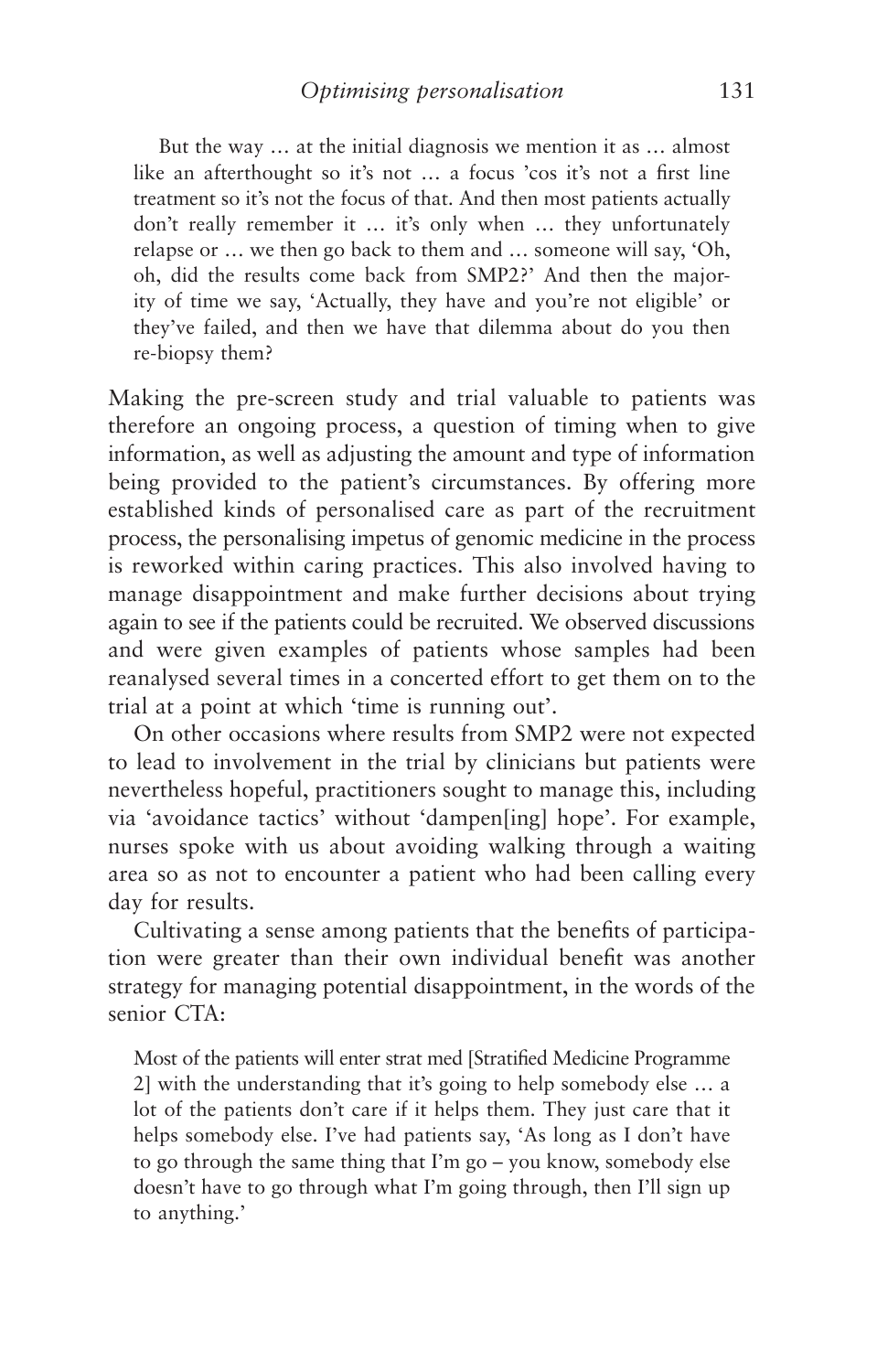### **And why do you – why do you think that – that is?**

I think they feel like they can give back, I think like they're giving some value. Their life is like some kind of a value, their experiences have given value to … research and to patients in the future. I think they want to see … especially lung cancer cured, yeah.

Invoking benefits for future patients, rather than the patient in the pre-screening study who was not able to make it on to the trial, was a way of offering a sense of purpose and contribution for patients with few treatment options and foreshortened futures. Consultants also prioritised other opportunities such as immunotherapy (approved by NICE in 2017) where they viewed these options as more likely to prolong survival time. The trial therefore slotted into an ongoing process of managing patients' hopes and optimising their chances by prioritising treatments and keeping other options in reserve according to the patients' state of health and cancer type/ results – as well as their capacity to cope with this information and decisions.

'Living in hope' (CTA) about the potential of the pre-screening study and trial involved difficult and painstaking work to try to optimise the prospects of a successful result by caring for the tissue itself. This included the CTA stewarding and tracking tissue as it moved between local laboratories (for sample preparation and then DNA extraction) and onwards to the national laboratory, as well as chasing results. It was also evident during biopsy procedures and laboratory analysis as practitioners sought to extract value and optimise the patient's chances of participation in a treatment arm of the trial. This was difficult and painstaking work given that the tissue sample being used for analysis was often very small, which meant that procuring and extracting DNA was a complex process resulting in a number of test failures. In order to offset the potential for failure, pathologists as well as geneticists and clinical trials staff described 'maximising the tissue' as well as thinking ahead to what might be needed from the tissue in the future (Swallow et al. [2020](#page-276-0)).

Making the screening study and trial work as a package inevitably involved tensions between staff as they sought to balance the different priorities of treatment and research. This is further illustrated in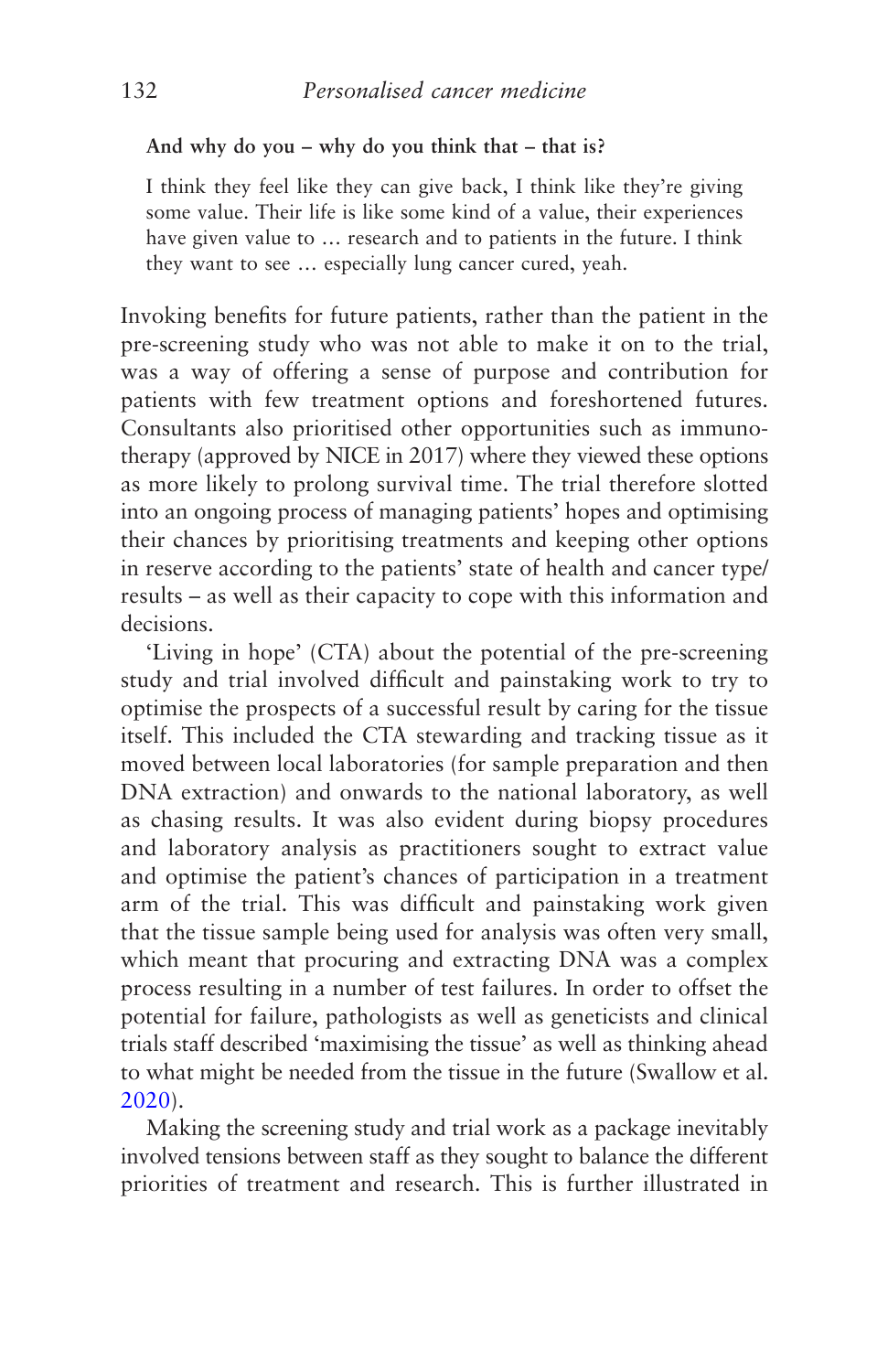the extract from a fieldnote below, where the CTA is trying to find patients to consent to SMP2:

Each week the CTA double checks with each consultant whether she can recruit the patients she's identified as being suitable for SMP2. She checks with the consultant who seems reluctant to discuss 'I thought the Matrix had finished' 'it's not you again' … It transpired that three of this consultant's patients wouldn't be suitable – the consultant describes these patients as 'knackered' and the CTA explains that she's not sure whether she believes him [this is the same consultant she feels doesn't understand the meaning or utility of SMP2/Matrix for lung cancer patients]. One of the patients had dementia and so couldn't be approached. The CTA checked with a different consultant whether she could consent the final 2 patients and following what was quite a lengthy discussion [I waited in the corridor] CTA explained to me that she would approach one of the patients …

As I was stood chatting with both the CTA and a research nurse, a patient and their family member/friend headed to the consultant's room [consultant who is reluctant to allow CTA to recruit his patients] and the CTA smiles and whispers '[The consultant] smiled when he went past, did you see – he must have been the knackered patient, I didn't believe him at first!' Responding to this the research nurse asks 'is he … being obstructive?' The CTA agrees and tells us how slow it's been for recruitment lately although also she stresses her efficiency, 'I've consented everyone!'

In an earlier observation the issue of numbers and progress with the trial also came up:

I asked whether she could show me the report that she sends each month to CRUK. The CTA explained that at the moment her 'numbers are really bad' and stresses that this will look like she's 'not performing' when actually 'it's not my fault' – 'I have my numbers of the year but it doesn't look like that.' I asked what happens if she doesn't get her quota of patients consented each month 'I don't know, I probably get called in to an office somewhere' – hesitant when I asked this question and kept reiterating that she'd consented enough patients for the year 'just keep on going' – showed January's numbers – 'look I consented 16 patients in this month'.

We got chatting about the observations we're doing in the labs – 'oh you can tell us why samples aren't being processed then – why they're just left … you can spy for us' (laughs).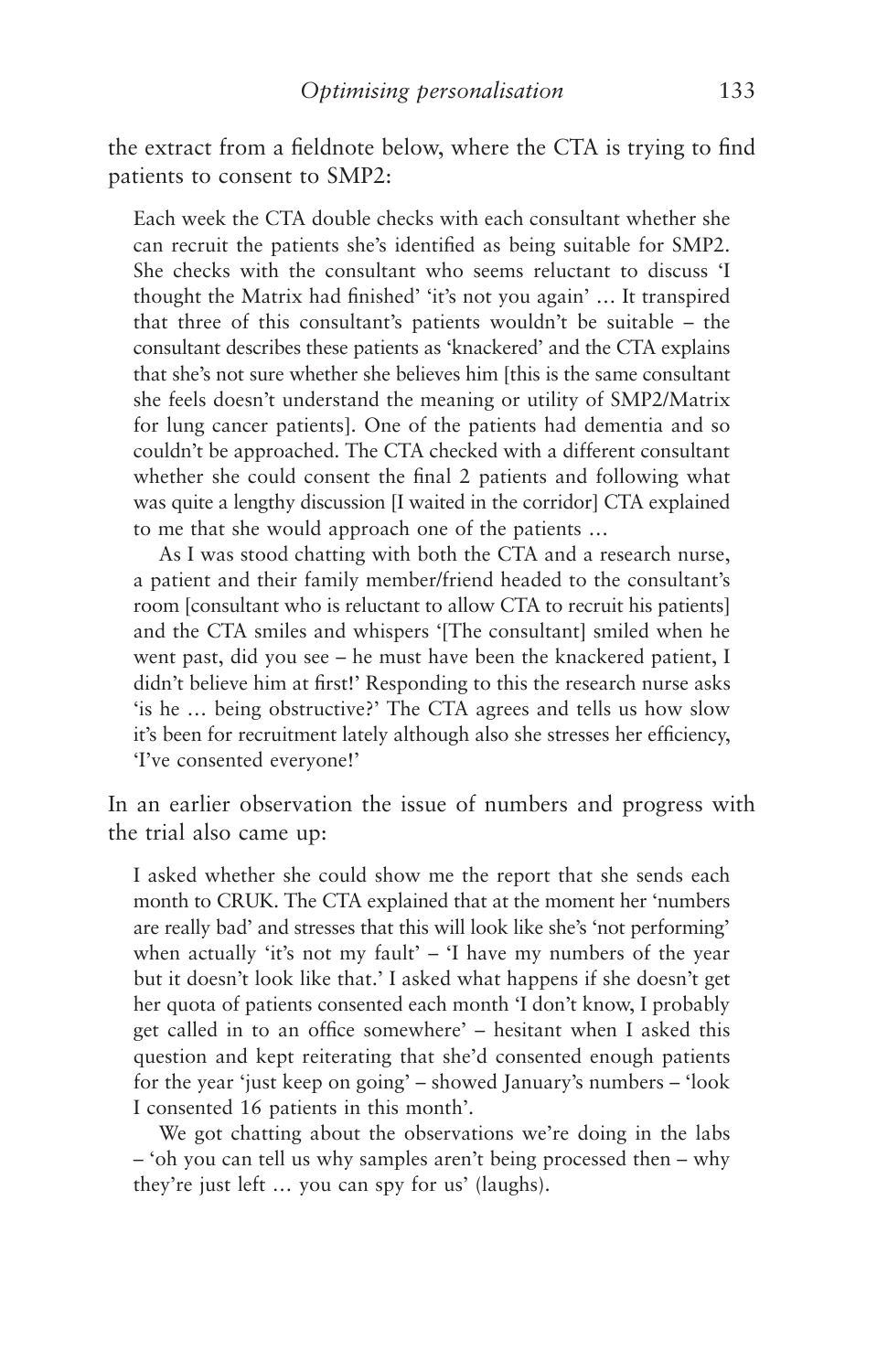Here we can draw further insights into the work that key personnel such as CTAs do to try to make the pre-screening study and the trial work, persistently cajoling consultants, chivvying laboratories, recruiting allies such as our researcher, in an effort to meet recruitment targets. These excerpts also illustrate the concerns of staff who acquired an unwelcome sense of responsibility for the trial's slow progress, trying to recuperate its value by focusing on recruitment to the larger screening study instead – a study which also aims to transform the NHS's capabilities in genomic sequencing.

In this section we have explored how practitioners sought to make the pre-screening study and trial work for patients, and for the network and trial coordinators, via an array of calibration, articulation and uncertainty work. Deriving value from the trial for individual patients, the research programme and future patients was difficult and could be secondary to efforts to care for patients in the here and now. Nevertheless, practitioners expended considerable energy on trying to get a result of value that would offer patients access to the trial and further targeted treatments, including retesting, tracking samples and encouraging other practitioners to join these efforts. Calibrating patients' expectations was also an ongoing process of optimisation to offer sufficient but not excessive hope.

## **Patients accessing and being on trial**

The complexities and attrition rate of the pre-screening study and trial, together with the poor health of patients and the pressures on the clinical team, also meant that we found it difficult to observe and interview patients through their journey from the pre-screening study to the trial. We only managed to interview a small number of patients on the trial, as well as another group of patients on the screening study who did not manage to get on to the trial. We approached recruitment with caution, aware of the precarious position of patients, the likelihood of deterioration, and difficulties with biopsy procedures and attrition. We were concerned not to add to the burden of work and engagement that the trial required from patients as well as healthcare staff.

As discussed above, part of the way in which practitioners sought to manage patients' expectations of the pre-screening study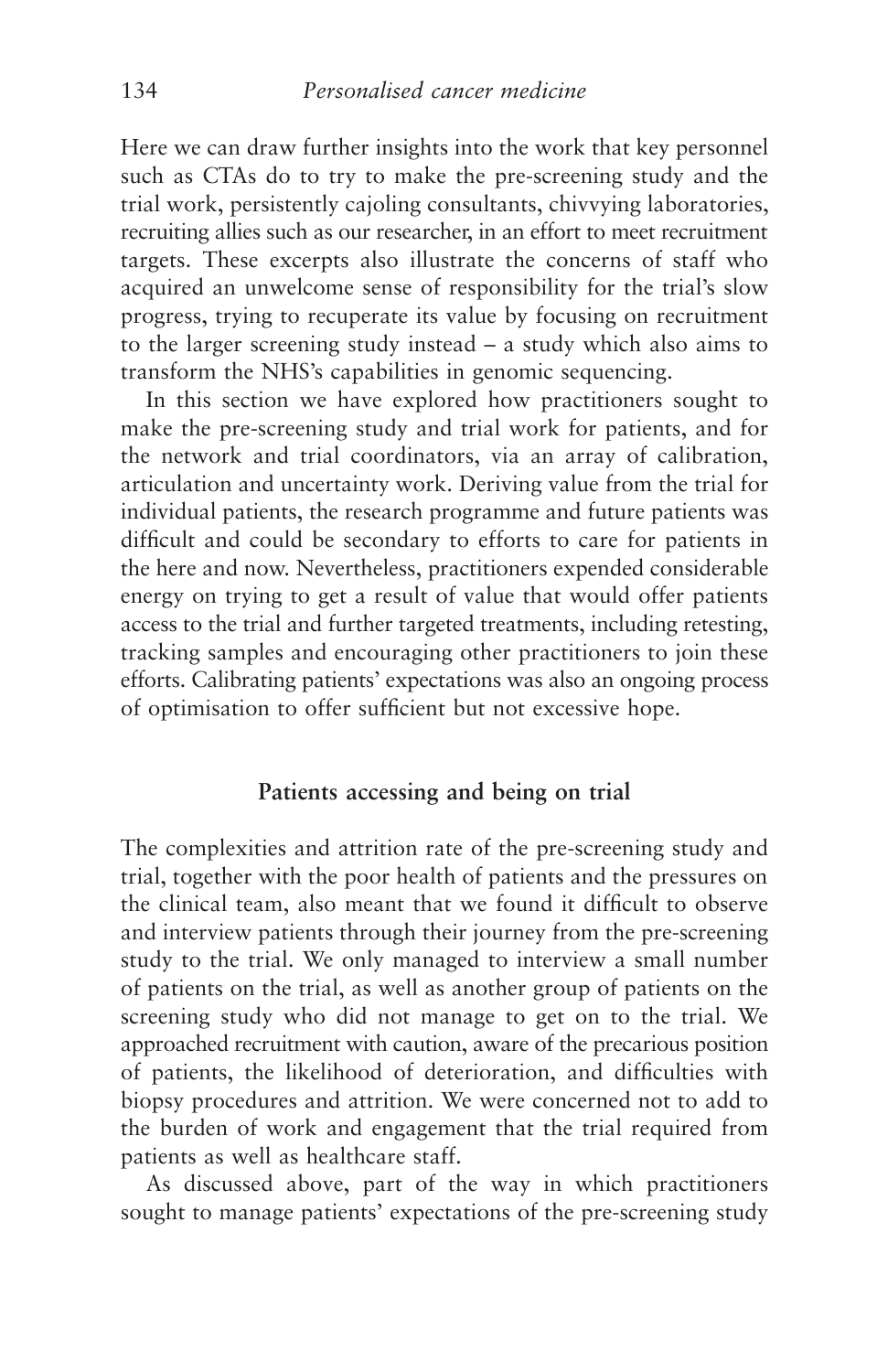and trial was to provide specific details about their options at the optimum time so as not to 'saturate' patients with information or raise false hopes. They also sought to offer the opportunity of the trial at the right time when other options had been explored and exhausted. This meant that the patients we interviewed and observed when they were being recruited to SMP2 were often not told about Matrix explicitly. This was partly because of known problems with tissue analysis and the likelihood that no actionable mutations would be found, but it was also because some of these patients were very unwell and unlikely to survive to receive the results.

In observations and interviews with patients who consented to be part of SMP2, expectations of personalised treatments arising were nevertheless present, albeit in quite vague terms. An example was Richard, a man in his forties with advanced NSC lung cancer that was responsive to the ALK inhibitor, crizotinib. For Richard, surgery was not an option due to the spread of cancer to lymph areas and blood vessels. Personalised treatments were the very best the NHS had to offer and he wanted to play his part in their efforts to help him by being positive about his prospects:

But I believe that that's an informed decision … other people have done that for me … we have this amazing system in this country … if they've gone away and done these tests then I believe them. People make mistakes in all walks of life, I would, I would understand that if, if something went wrong … at least you gave it a go and … we're not … saying, well that's the end of that then … I'm a fighter and I'd like to think everybody's doing their very best … to help me …

… they've said, 'right okay, this is targeted, this is what we think is the best plan of option for you, and if it doesn't work, we gave it go and we'll try something else. And if that doesn't work, we'll try something else.' So ... why would I close any of those doors?

I remember … [my oncologist] … telling me about these genetic mutations and that I was only a one in twenty case, and I actually had to say to him, 'sorry, is this a good thing or is this a bad thing?'… I think I've been taking these tablets for about eleven weeks now … and they were talking about maybe a nine-month process … I have good days, some days I have bad days, some days … while I've got everyone, my family and professionals around me, while I've got everybody doing everything that they can, well, you stay positive don't you? …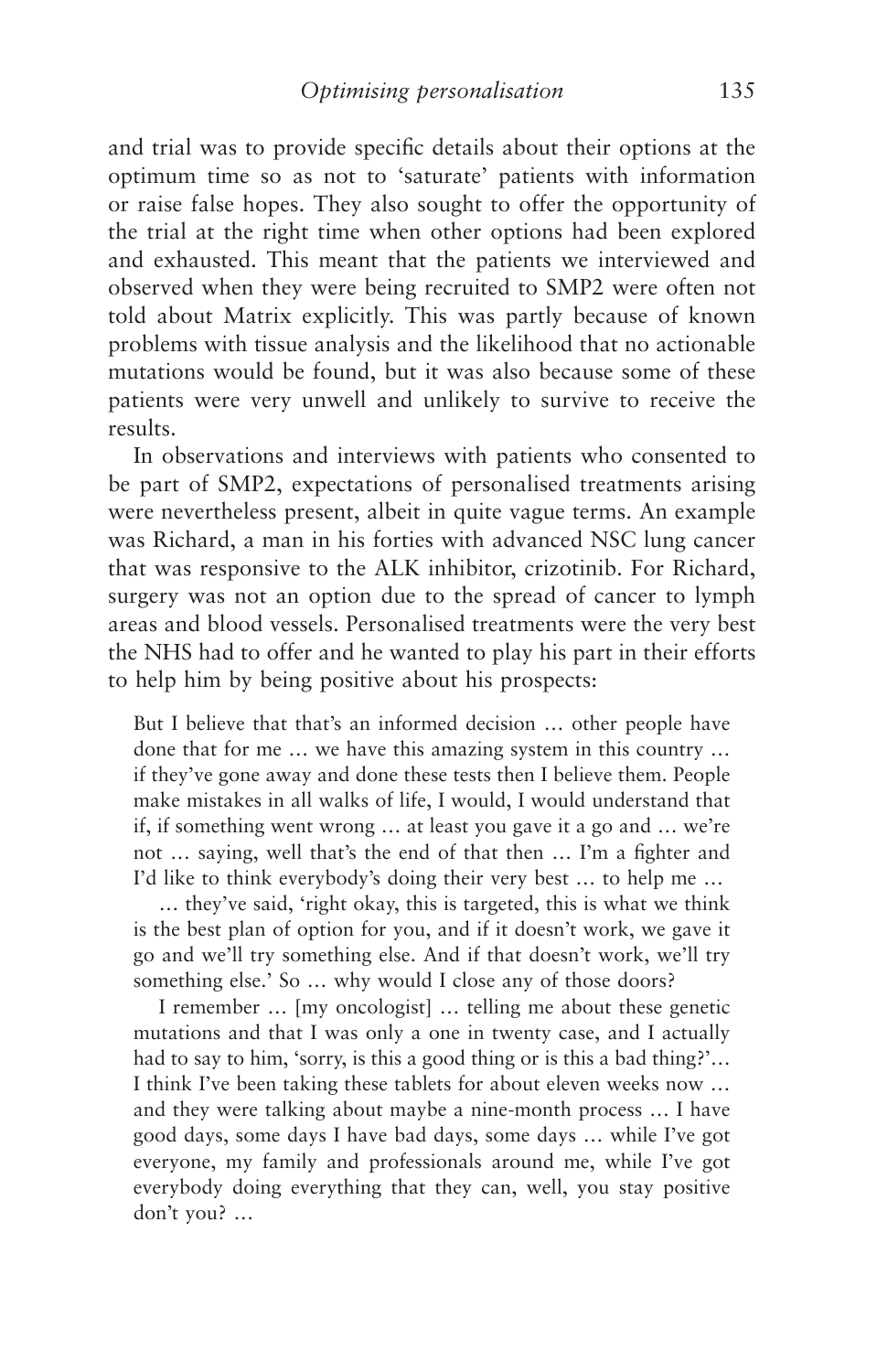As well as keeping his future open, Richard also framed being part of research and experimentation, and trusting in clinicians, as part of progress towards a cure for future patients:

people have said to me, 'oh it's a good job you didn't have this twenty years ago' … Well maybe in twenty years' time, they'll be saying to people, well thank god we've got a cure for cancer now, because if this had happened to you twenty years ago, you'd be in this, all this experimental stage where no one really was a hundred per cent sure.

For Richard, helping himself with more personalised treatments was also about helping other patients to access this kind of medicine in the future, as he explained earlier in the interview: 'if I can be involved in that for my particular problems … not just for me … then why would I, why would I rebuff that opportunity … I think that would be silly'.

This balancing act between personal and collective futures was also evident in an interview with another patient, Michael, who told us that he stopped smoking instantly after his diagnosis because 'you [health service] help me and I'll help myself' is his 'motto', and how he tried to get his mother to stop too. He went on to reflect on how being on the trial was helpful:

It helps … the tablet, it helps your own mind. That's it. But basically, you're helping other people behind you. 'Cause then … my trial might say right, it works with their DNA. And then another part of it, that one, put the two of them together … Bang. We've cured him … I might go in … a fortnight and she'll go, that tablet is working. It's no[t] growing. And it's no[t] breaking up. Take this other one. We've trialled it with other people … Put the two tablets together and it might shrink and disappear.

Through these kinds of accounts, patients established their sense of purpose and hope, bolstering their identity as a worthwhile, active and valuable person as a way of coping with what was often a shocking discovery of cancer which encroached on their future (Chattoo and Ahmad [2003;](#page-266-0) Hubbard et al. [2010](#page-270-0); Brown and de Graaf [2013](#page-266-0)).

Although lung cancer patients are typically less active in selfadvocacy than other kinds of cancer patients, active engagement and self-advocacy was at times a strong feature of patients' and family members' accounts of Matrix in online lung cancer patient forums.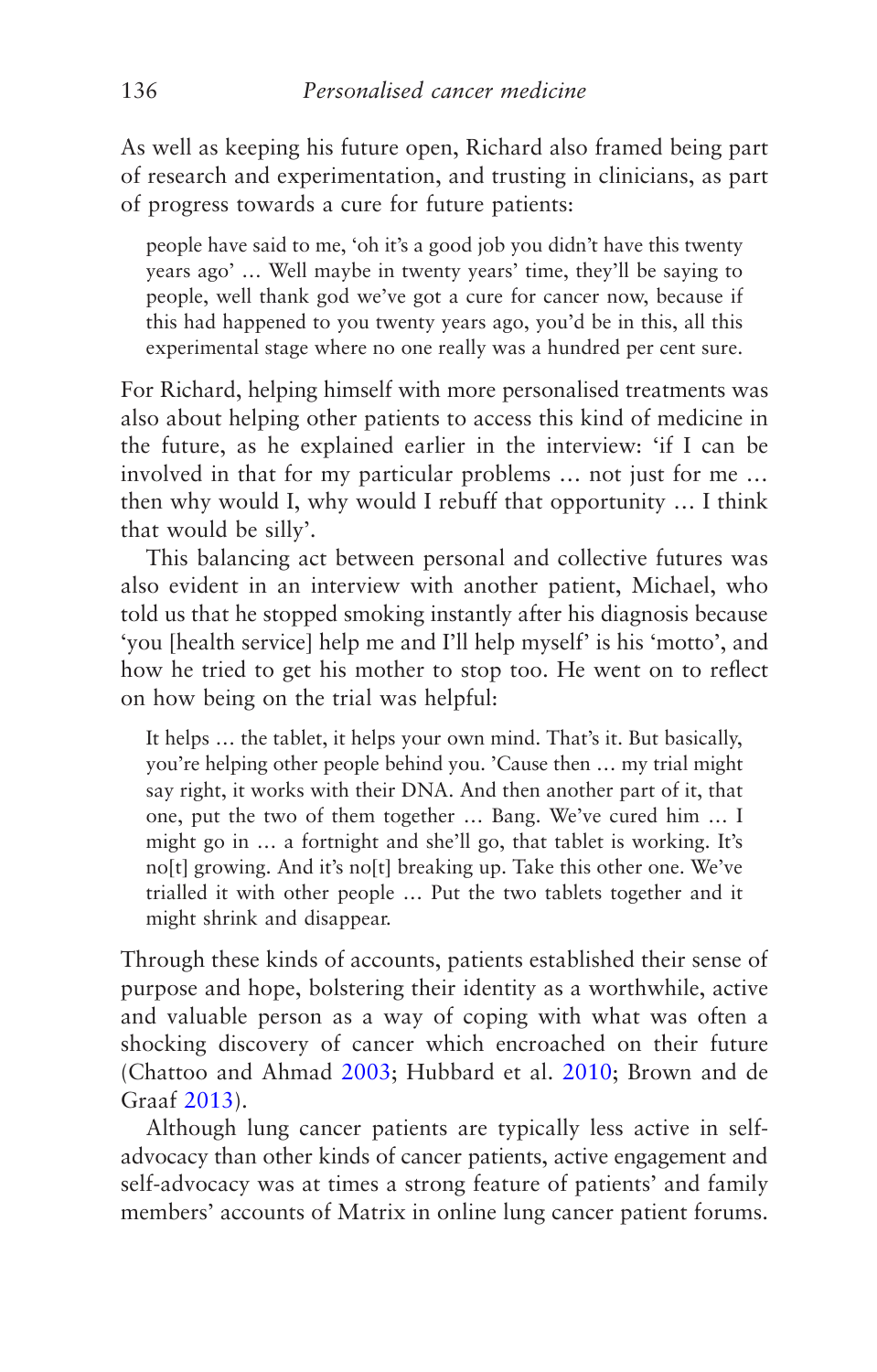<span id="page-145-0"></span>This included examples of patients encouraging each other to ask about Matrix, seek second opinions concerning eligibility and to chase results with the hospital. For example, in a discussion about the unpleasantness of the bronchoscopy to obtain a biopsy and the difficulties with waiting on results one patient commented:

we were told about a month ago that they were asking [the hospital] for my biopsy. only now told that they had mislaid it. we kept having to ring the [hospital] just to warn others that if they haven't heard for a bit make sure that they haven't lost you in the system.<sup>[15](#page-159-0)</sup>

Patients and relatives supported and advised each other about how to get on to the trial too, for example:

First thing ask to take part in the National lung matrix, ours is in the [hospital] ask to be tested for EGFR its the cancer gene that determines whether they can use a non chemo drug such as immunotherapy. If your hospital doesn't do trials like ours … get a consultant at one that does. It sounds like you can't opt for radiotherapy if it has spread but everyone is different and how well you are.

Don't take one person's expert opinion do your own research and both decide. If we had my wife would have been in a hospice by now and I have no doubt about that, now she has been in the garden all day and gone out shopping amazing difference in hospitals, and this isn't private our good old NHS.

You are at the worse stage as you don't have enough info, like Brexit really, it gets better. The [hospital] is outstanding and I hear the [other hospital] is as good. Our Professor … is so passionate and yet the first thing the oncologist in [another hospital] said at diagnosis do you want some morphine to take home. Keep strong and keep positive

As this excerpt illustrates, patients expressed both gratitude and frustration with the NHS as part of these accounts, simultaneously evoking personal responsibility while also signalling commitment to a public spirit of care. Their accounts demonstrate the unevenness of information provision about the trial and about the capacity to access it. This mixing of emotions and values was a feature of what patients described as having 'nothing to lose' and a sense of taking control over advanced cancer through this kind of activity:

you can only but ask (OR SHOUT) if you think you might be right for this. If you don't ask you don't get.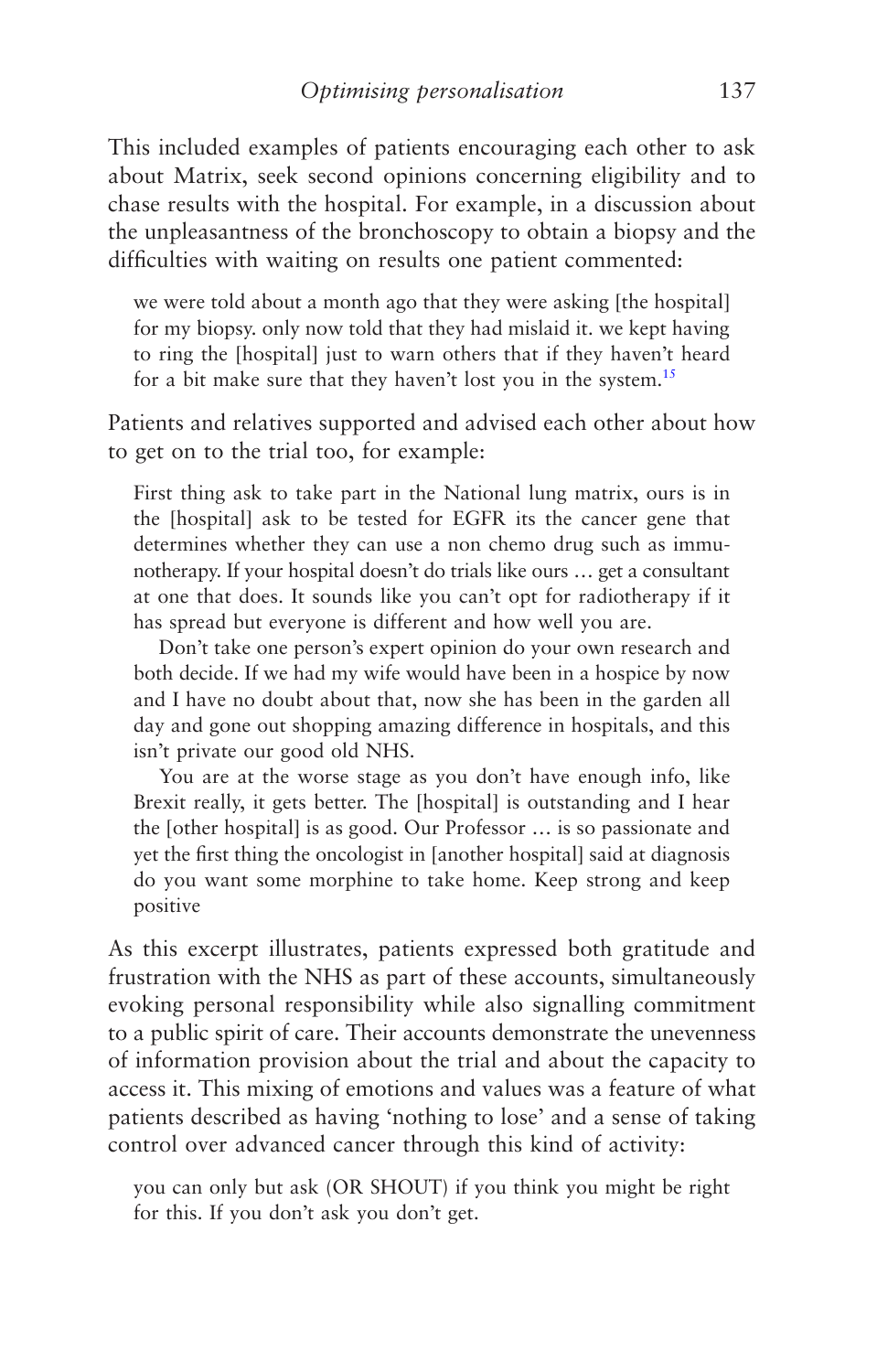[name], just go for that link from [name] & see what happens.

COME ON SUNSHINE GO FOR IT !!!!!

Frustrations, typically focused on the NHS, ranged from difficulties with accessing the trial to waiting for results, as in the extracts below:

Had 10 week break should get results tomorrow of the matrix trial, hopefully I might get lucky and get on a trial this time

Having not qualified three times for new treatments so far. Don't get me wrong I am very happy for those who have the protein to be accepted, but from what I can see that is only a minority, even though I am told that they work just as well for the people who haven't got the protein but maybe not for so long, so to me in a word to me it is nothing short of rationing.

Through these kinds of exchanges forum contributors articulated their sense of individual and collective self-worth, resisting unwelcome kinds of stratification while advocating personalisation in other respects, framing the work of being a cancer patient or relative in this world of experimental medicine as one of persistence against the odds to try to get to the next level of access to treatment:

My brother was signed up for SMP2, leading on to the Lung Matrix Trial, but his original biopsy returned a technical failure on the gene testing. It was simply too poor quality. They can't get another biopsy from his lung as his lung tumours are too small (the biggest is about 1.3cm) and although he has extensive brain mets, including one at 2.5cm, a biopsy of a brain met isn't standard NHS practice. Anyway, the good news is he might be ALK+ too, as a review of his original ALK test (initiated by the request for his biopsy block for SMP2) has been interpreted as having granular positivity for ALK. They can't confirm that without another biopsy, and they don't consider this as definitely ALK positive, but it's a ray of light. That review would never have come about if it wasn't for SMP2/Matrix. So, go for it … like [another forum user] I would say you never know what might come out of it!

'Rays of light' provide a sliver of hope for the future for these more active patients pursuing treatments, even as scientists and

–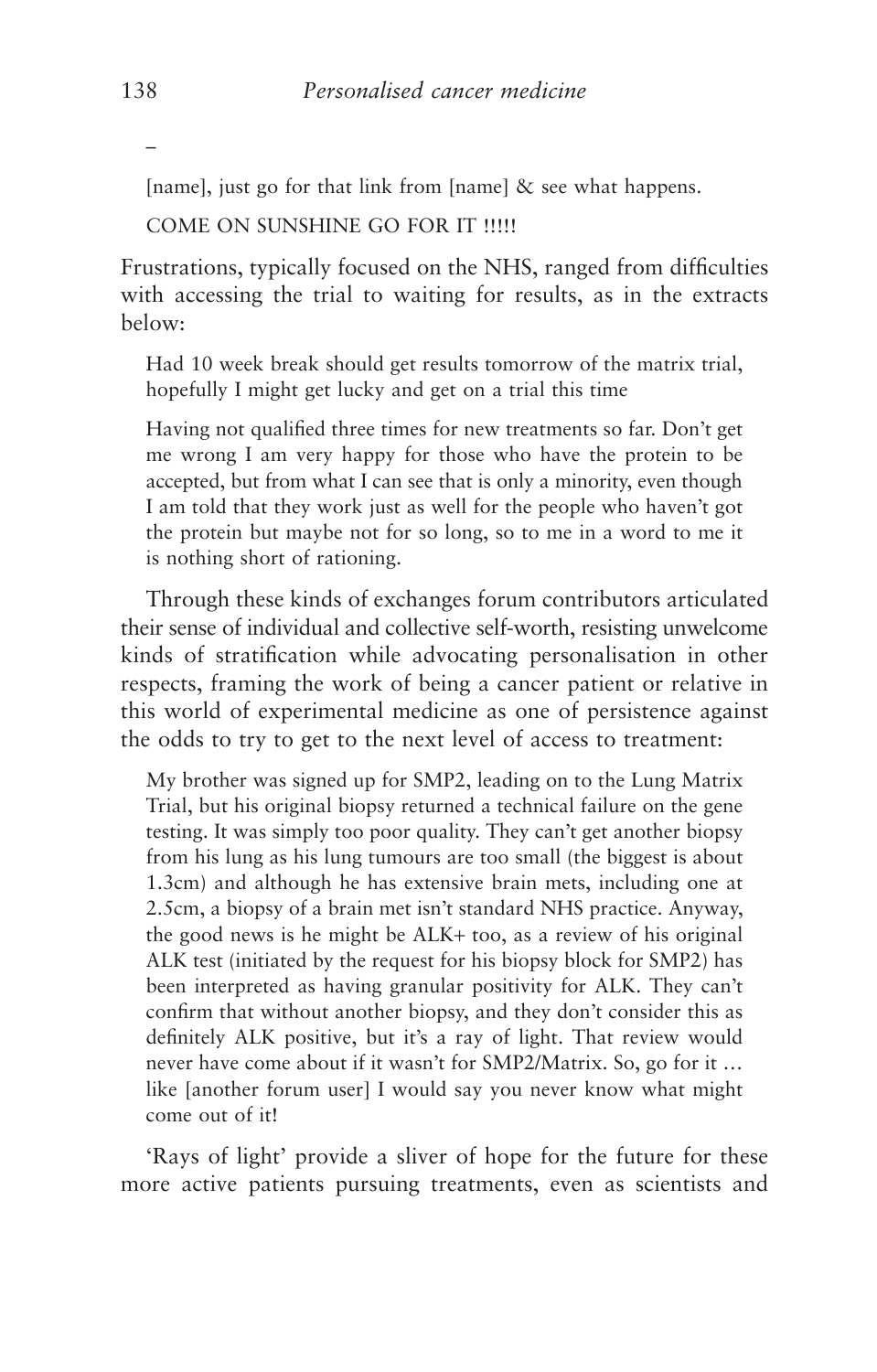clinicians might have been much less optimistic. Although patients and relatives did engage with the molecular details of diagnosis as part of discussing their options, online exchanges were not places where lung cancer patients and relatives necessarily grouped around the details of specific subtypes. Instead they supported and encouraged each other, alongside family members, to move through the levels of access to acquire personalised information that might hold the promise of future therapies.

Other patients were less proactive in researching or engaging with detailed information, as was the case with the metastatic gynaecology patients encountering the VGT study as discussed in [Chapter 3.](#page-96-0) Derek, a man in his sixties, had lung cancer which was diagnosed late and had spread to his spine. In an interview, he told us he too hoped for treatments from his participation in SMP2, something he described as 'selfish', but he also wanted to help future patients, such as his descendants. He was bewildered and shocked by his diagnosis and told us he coped with this by putting his trust in the clinicians, and not trying to find out too much about the details of his cancer. So his route into the study had been more passive than the kinds of approaches discussed above, as was the case with other patients we observed and interviewed. For these patients participation was part of their effort to 'carry on living as I did before', on the basis that something might come out of their participation, given that targeting treatments is better than a 'blanket' approach which 'bombard[s] everybody exactly the same'. The SMP2 study, and the possibilities of targeted treatments, were but one part of a wider approach to living with cancer rather than a unique source of particular promise.

For patients who were successful in getting on to the trial the benefits could be self-evident, just as they were for patients such as Richard, already on targeted treatments and engaging with research in SMP2. When asked directly about her reason for participating in the trial, another patient, Marion, who had recently had brain surgery because her cancer had spread, and had recently joined the trial, explained:

Well I don't see how it can hurt. Anything that's going to ... that might have any kind of positive result has got to be good. It's better than doing nothing about it. And it might do something really positive.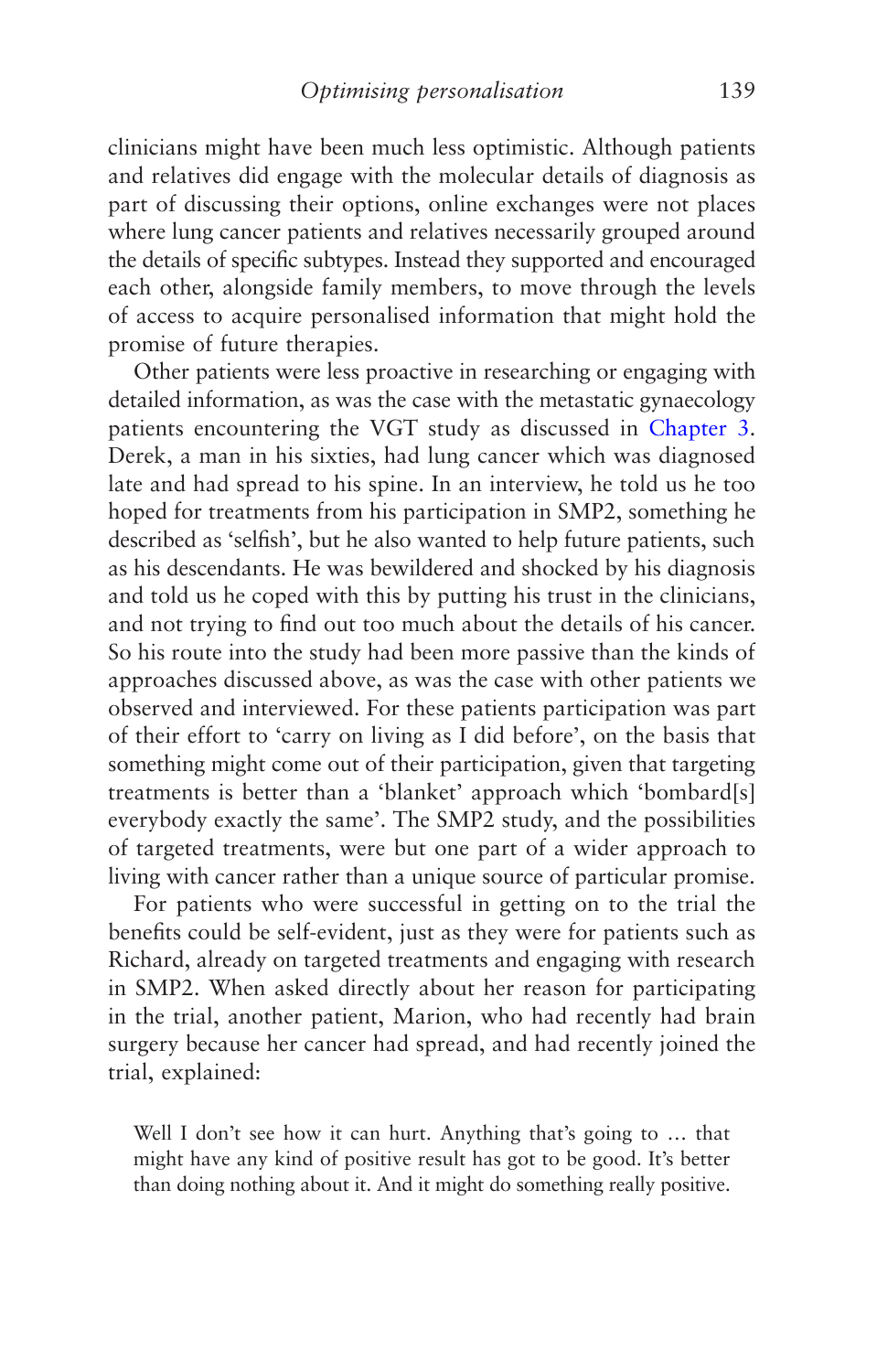And stop the cancer altogether. Because they can't guarantee that the brain tumour won't return again. Apparently, that's a possibility.

The possibility of stopping the cancer growing, which her husband, Malcolm, later described as 'arresting its development', drove Marion's involvement in the trial. As another patient in her forties, Victoria, noted, it 'buys you a bit more time'. Victoria was just finishing treatment as we interviewed her. She had previously recovered from ovarian cancer but had gone on to develop lung cancer. She explained,

Because obviously my cancer's not curable but it's treatable, but every time something stops working, we have to think, well what's the next thing, what is coming? I know there's lots and lots of research that's being done into lung cancer at the moment … how can you, how can you advance any sort of knowledge if you're not involved in, in trials really? And also, it does give you a good understanding of what the treatment landscape looks like, or might look like, and to me … it's helpful to know what things might be on horizon, or you know, what trials might be available …

Future-crafting of this sort involved the intensive and ongoing work of remaining hopeful. Janet recognised how treatments had improved since her sister had died from skin cancer several years previously. Janet was on the no-actionable genetic change (immunotherapy) arm of the trial (now in remission). She emphasised the importance of trust and fortitude:

You know, if it weren't for them, there'd be a hell of a lot of us not around still … so what do you do? You turn round and say, 'No I don't think I'll bother today,' so I could wake up and think, 'oh do you know what, I'll have a bit of cancer today'. So it's either put your trust in them and know that they can give you something what kills it or keeps it bay, or sit in a corner and slap your head against the wall. Fear worries me. Well sorry, I'm not that sort of person.

You know, just got to do what you've got to do, don't you, at the end of the day and you don't want to stop here, so you do it.

We interviewed Jenny, with her husband Paul, at a cancer centre. Both were in their seventies and Jenny had recently started a targeted treatment on one arm of the Matrix trial. They described how the Matrix trial (which Jenny transferred hospitals to join) had given them hope after Jenny had been told she was no longer responding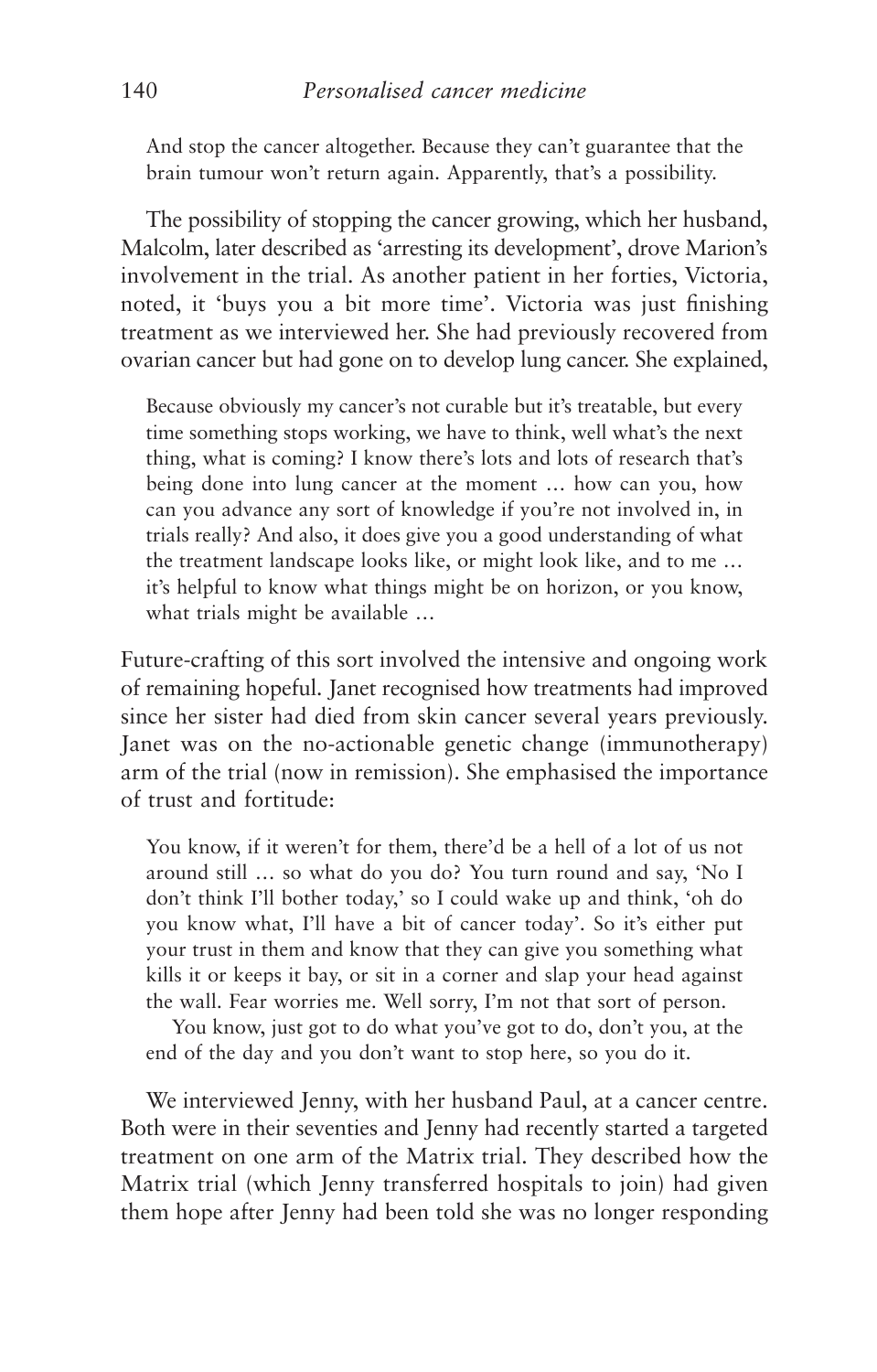to treatment. For Jenny and Paul this involved resisting the idea that she had only five months to live:

[Paul] I've an issue with this because averages don't work. Anyway, so … your response was, 'Give me anything.'

[Jenny] Yeah, anything and everything (laughs) … I'm really pleased to be on the trial and I think I'm very lucky because of what the consultant said right at the beginning, because the first thing I did was count the five months … I think I really appreciate the trials because I think if it wasn't for them, if I believed what that … consultant told me, I wouldn't be here. So I really think it is the trials that have helped.

Being on trial was often a last hope for patients, but it also offered reassurance and care, in part because it signalled that consultants were working hard to keep up with her cancer:

[Jenny] Oh, they were absolutely fine. I mean they did say, they told me that it was affecting my liver … and that there would be alternative treatment.

[Paul] They were very positive about…

[Jenny] They were, yeah.

[Paul] … that there's always something else. And they also … said, 'There is another trial.' They'd already spoken (laughs softly) to [this hospital] and there's a trial now called the, the Lung Matrix Trial, which tries to pinpoint people with similar DNA or whatever. And … she would go on that. So we were…

[Jenny] Really positive then.

[Paul] … told, given bad news and then good news. So that was … really good because it was ongoing. They also rang you later (laughs softly) didn't they…

[Jenny] Yeah.

[Paul] And said, 'If anything goes wrong, ring us. We may have another treatment for you here.'

**Wow.**

[Paul] Yeah. So I mean that side of it's been fabulous.

[Jenny] Yeah, yeah.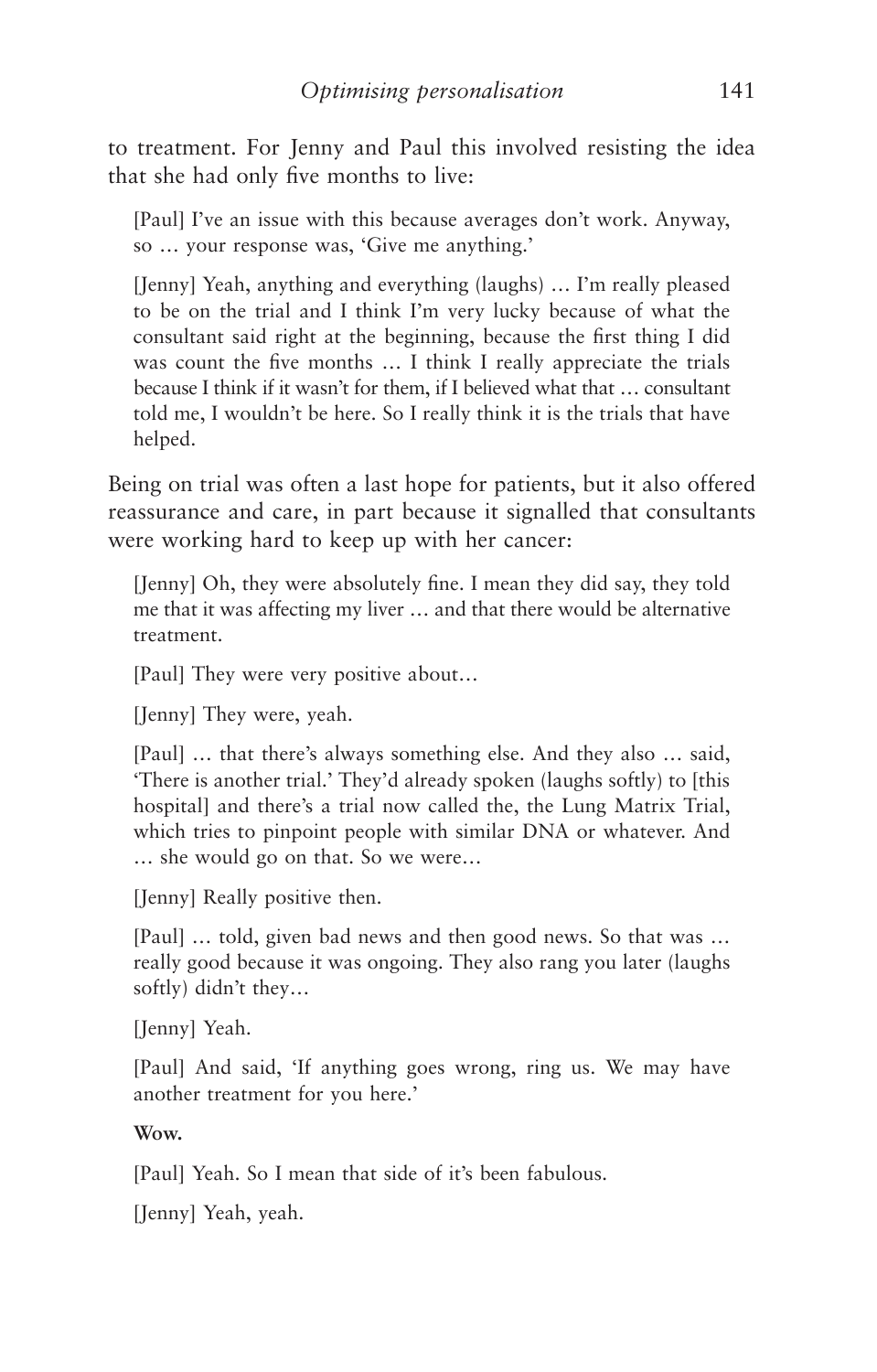[Paul] The only issue is they don't communicate very well (laughs softly) with each other, do they? Well this is it with hospitals. I don't think they do, do they?

The work of the hospitals to keep options open was a source of reassurance and hope. Jenny and Paul continued,

[Paul] [They told us] 'If that doesn't work, we'll … have something else here.'

[Jenny] 'We'll, we'll always have something else for you.'

[…]

[Jenny] And that was a phone call to my house, you know, after I'd been, finished with [that hospital] … I thought that was amazing, you know. So I thought, well if this doesn't work, maybe I can give them a ring…

Although these accounts contain familiar logics of promise and hope from trials which can also be found in patients' accounts of other sorts of trials and treatment, they also reference the promise of adaptability and responsiveness to cancer according to personal and specific genomic changes – key distinguishing features of this new generation of trials and the personalisation of treatment on offer.

For Janet, Jenny and Paul, personalisation via the trial also offered a more precise hope. Janet, even though she was on the non-actionable arm of the trial (i.e. her treatment was not based on genetic changes), nevertheless experienced the treatment as personalised:

when they did the second [biopsy] and they said they've actually got whatever it was they were looking for, I thought 'yes … they've found something, they have found it' ... I think what must have gone through my head at the time was, well if they find whatever they're looking for in this DNA and they … made … some sort of drug or whatever the case may be … I'd expect them to sort of like say to me, 'right we've done this, we've got this. This is what it is. It's from your DNA, it's from your body, so we know your body's going to accept this drug and it's going to help.'

I mean, it'll never go, I don't suppose. It'll never ever go, but the one on my lung has shrunk because … I've had radiotherapy … These in my neck … I can't even feel them now, but like I say, if it weren't for … all these drugs and putting stuff together and seeing what makes this … do this, then I probably wouldn't be here.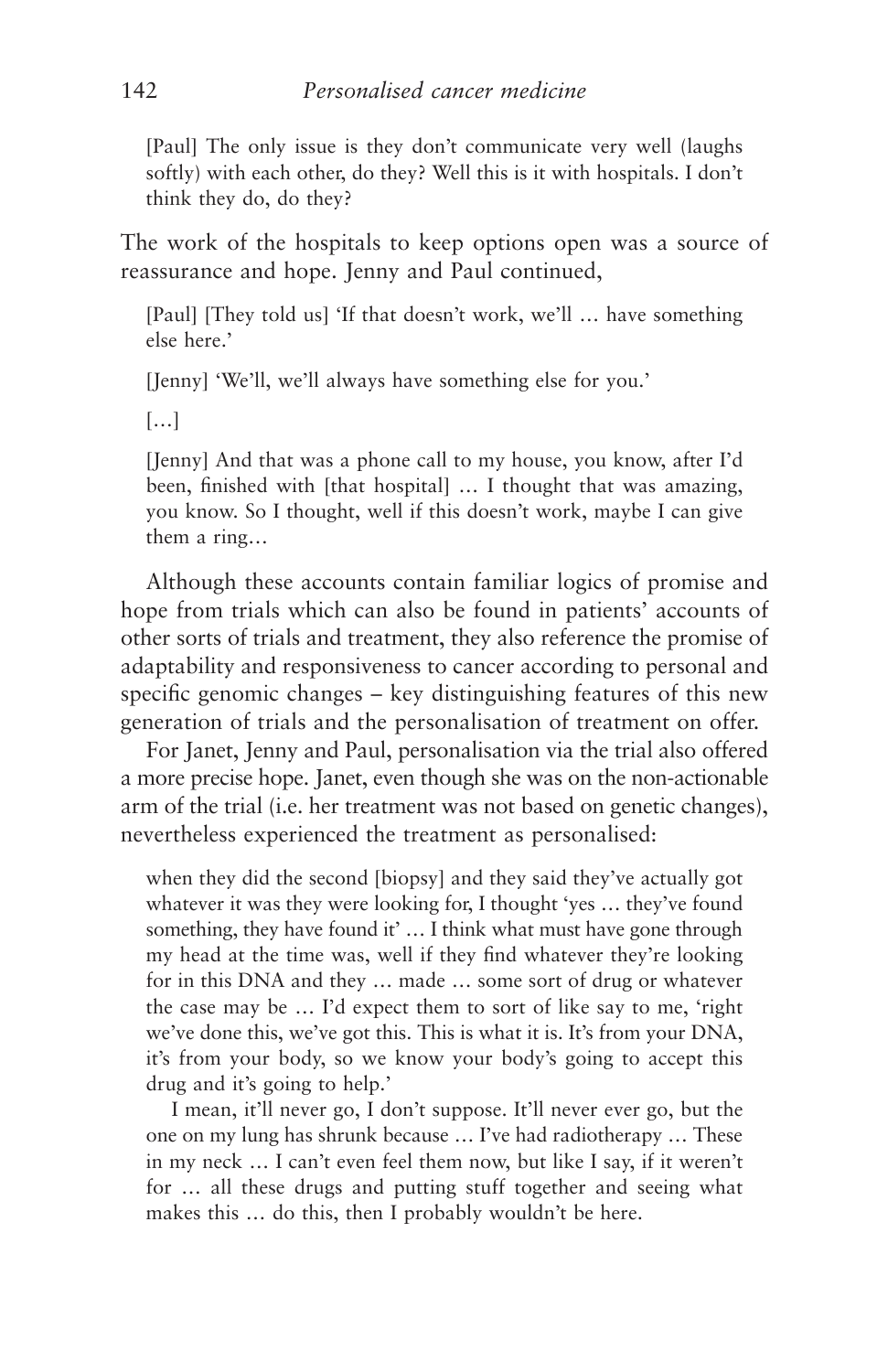For Jenny and Paul.

[Paul] ... being on a trial, there's always a risk of it not suiting you or it being cancelled because it suits you but it doesn't suit a lot of other people.

[…]

[Paul] I think the Matrix way is better because it's trying to aim at suiting you, or you and a small percentage of people, and say 'for these people it's great, so we'll carry on; for these other people, it's not so good, so we'll do something else'. And I think that's the whole, that's –

[Jenny] It's a lot more choice in treatments.

As Paul explained, this was more positive than his mother's experiences of undergoing chemotherapy:

[Paul] [going on the trial] that was a big relief to both of us, actually, because … although you said … you'd spend a fortune on wigs, you didn't really want to, did you?

[Jenny] (laughs) And said, if I had to wear a wig, I would have a lot of them (laughs) and very expensive (laughs).

[…]

[Paul] Well, historically, I know … my mother died of cancer and had the most terrible chemotherapy, because it was just the same, they stuffed the same poisons into her as they did to everybody else … whichever cancer it was … And I think, nowadays, what they're doing is it's the same as going and getting a suit made to measure rather than buying one off the peg. It's … better for you and it might only be a tiny tweak.

As Jenny noted elsewhere, the totemic value of the trial brought an enhanced sense of personalisation: 'I got in my head that if they actually found some sort of treatment [that] shrunk mine … I should be offered it 'cause at the end of the day, it's part of me. You know, it's part of my body, it's my DNA.'

Maintaining hope while on the trial was, however, a complex affair that involved numerous balancing acts. As Paul noted, more time had to mean quality time: 'Well I think anything that holds out the possibility that she could have longer and better quality of life, I think these two things, longer, but we don't want longer if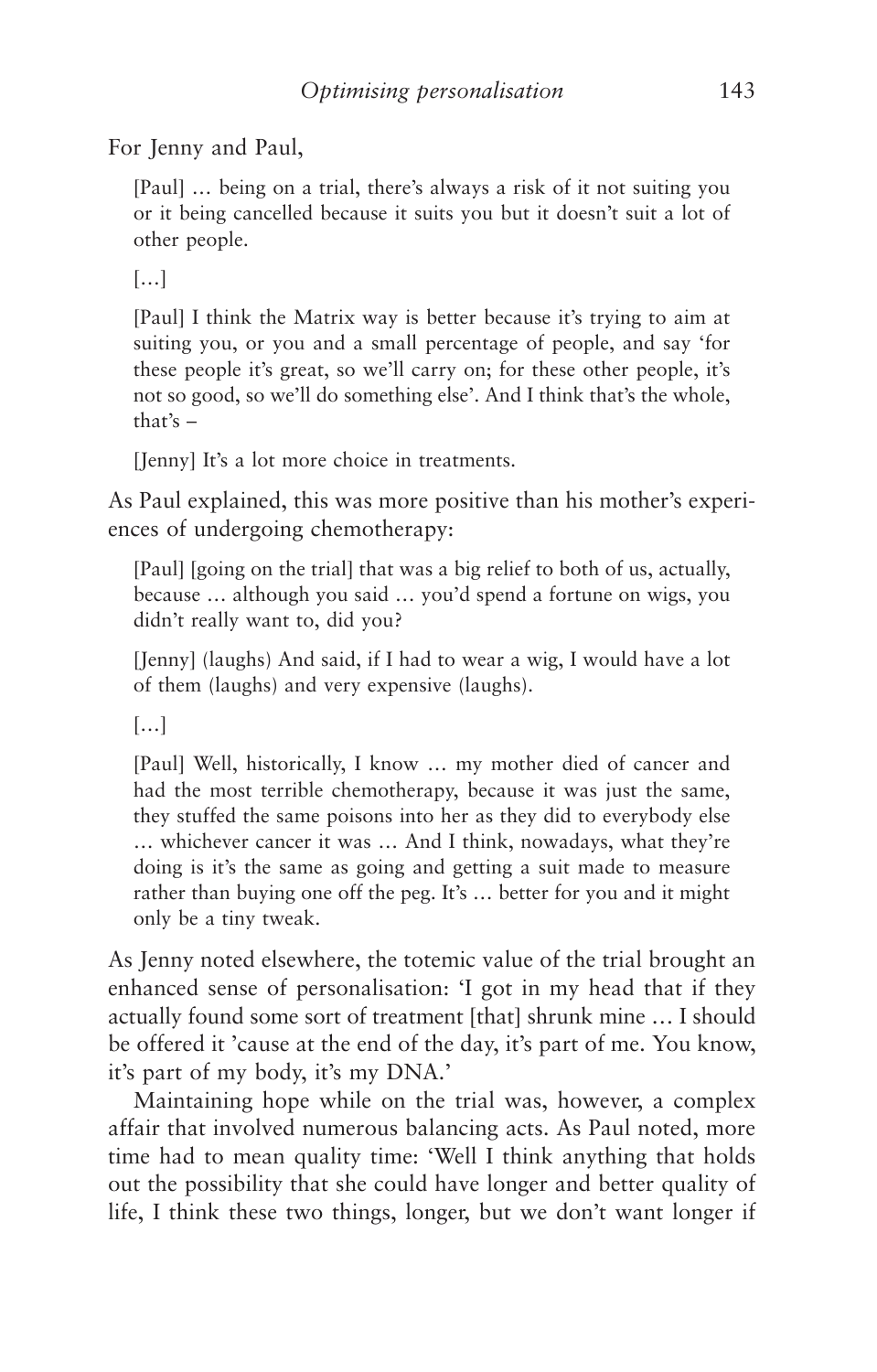there's not quality … So it's longer and better quality.' Patients on the trial also described hoping to keep the 'cancer at bay' in Janet's words, while also keeping open the possibility of a longer-term and more remarkable result, as described by Michael:

'Cause that's what the tablet's to do. Just … it's to stop it growing and stop it spreading, breaking up and spreading. And if that happens it just means then you get on with your life…

… it's just something that's there and it's not going anywhere. That's it. So then maybe such-and-such'll get something that'll make it disappear altogether. But at least it's no[t] growing.

Other participants experimented with the hope that practitioners are going to produce a 'magic cure', as Marion's husband Michael put it. For example, in Victoria's interview she joked:

What I told my consultant when I started it, I said, I want nothing less than a headline out of this, and she said, 'we'd go *Daily Mail*,' so it was a new and unexpected life goal (laughs). So yeah, no … peer review journals for it, cause we were going straight, straight for the top (laughs).

Here Victoria reflects on building rapport with clinicians and leaving a legacy, thereby maintaining hope. As Michael explained this could also involve avoiding certain trains of thought: 'I don't ask them how long have I got … I'll know myself. So … but I just hope the trial maybe worked for me and I get … I don't know if I've got two weeks, two years or twenty years…'

However, in other respects, patients reflected on the need to lower expectations (Gardner et al. [2015](#page-268-0)), as Victoria explained:

I think also, as patients, there's got to be some sort of acceptance, so I suppose of the limits of what medicine can do … of course you want research to always be, pushing the boundaries … but in reality how does that translate into what can it actually do for you and does that mean that, you know, just because we can do something, well does that mean we should be keeping people alive at all costs … if I was going into my consultant every few weeks and saying … 'what are you doing to make sure that … you keep me alive, or you can cure my cancer?' we wouldn't be getting very far. We're having to work together to understand that we can't cure this, but we can … maintain my quality of life … and my health actually, you know, for as long as we possibly can.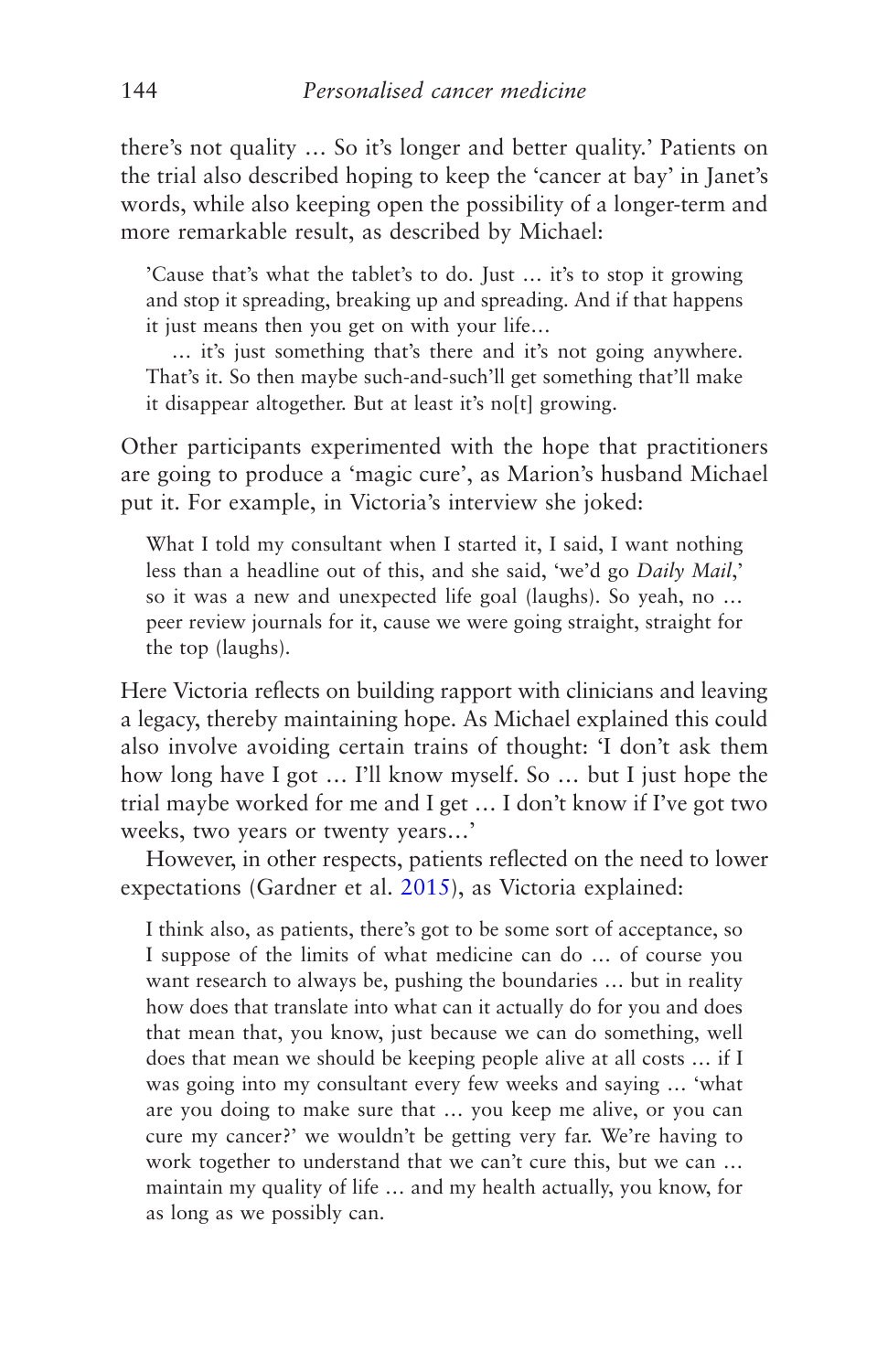<span id="page-153-0"></span>Victoria's sense of partnership with the clinical team can, however, be contrasted with Janet's doubts about her care. Janet received treatment on the trial that was not funded by the NHS and she described her anxieties that in a year's time they might decide not to fund the treatment further. She raised these concerns with the consultant who said they would 'cross that bridge when we come to it', bracketing the future to protect patients from the possibility of failure and disappointment.

Being on the trial involved living with uncertain futures where much was at stake. It also involved managing side-effects and disappointments with care, as the extract below from one of the Cancer Patient Discussion forums illustrates:

It's been many months since I have posted an update for the simple reason is the phase 2 drug trial (matrix Arm C) has been doing what it says on the tin … keep the tumour growth at bay.

Side effects … feel very tired on the recovery week due to low red and white blood counts (3 weeks of drug and 1 week off for recovery) and cough gets worse near the end of each cycle however apart from that all has been all good.

Had 6 weekly CT scan just after xmas and they saw very slight growth of the tumour, plus a small secondary bone cancer (treated with radiotherapy) so 'we' started looking for a plan B which also included possibly moving my treatment [to another hospital].

The CT scan last week – the trial drugs have completely failed, or has the cancer mutated so the drugs are no longer effective? Noticeable tumour growth plus fluid on lung, second lymph node has growth to a possible infected size. Probable infection in liver.

All a bit of a shock as we had our rose-tinted glasses on and were hoping just small amount of small growth.

Well shit happens and we move on. We always knew that I would have to be off any treatment before moving onto another trial assuming something is available. We are just off the current trial a bit earlier than expected.

Bring on the next trial...<sup>[16](#page-159-0)</sup>

Here we see the work of reinterpreting failure and orienting to the future, as well as some of the problems associated with too much hope being attached to these trials by patients and family members. Patients nevertheless welcomed the care they had received while on the trial, particularly the time spent with research nurses discussing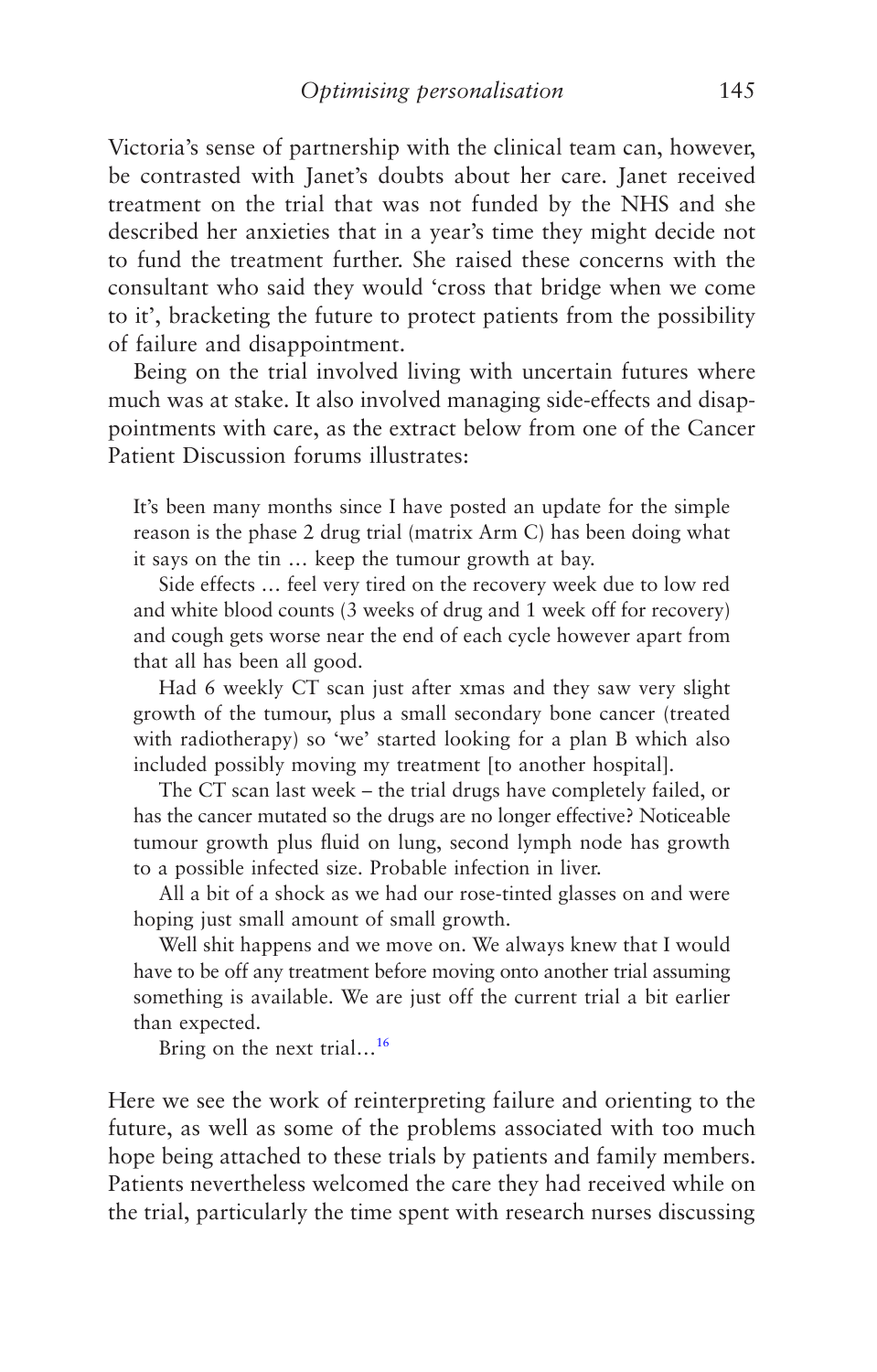difficulties around treatment and uncertainties. For Marion and Michael the trial also provided them with the opportunity to feel more involved in their care, affording an extra level of care: 'giving me an MOT', in Michael's words, and, for Marion, feeling 'very closely monitored … that makes me feel good … it's better than just leaving you not knowing what's happening'. Victoria also welcomed this:

so I'd rather, in a way that they were taking a bit of care of me rather than sending me away, see you in six months and see if your arm's dropped off or anything … I tell all of my friends it's like going up another level in a computer game … Do not go to level one, go straight up the lift to level three, where five nurses are waiting for you. So yes, it's lovely, I feel much more looked after.

The importance of developing relationships and spending time with healthcare staff was also important as Jenny and Paul described:

[Paul] And it is that sort of positive from some of the nurses. We had a lovely nurse, [name of nurse], in, in [hospital] who used to tell us all about what she was doing and where she'd been.

[Jenny] Yeah, everybody's got…

[Paul] And the girls up here in the—

[Jenny] … time, time to talk to you.

[Paul] Yeah.

[Jenny] You know, it's not as though you're a – I don't know. 'Sit there and we haven't time cos we're busy.'

[Paul] Yeah.

[Jenny] You know, everybody has the time to sit down and have a chat with you.

[Paul] But … here … the nurses and the, the consultants always seem to have a decent time to spend with you.

[Jenny] Yeah, yeah, there's no rush. There really isn't.

[Paul] I've never felt rushed out of the consultancy…

[Jenny] No.

[Paul] … without being asked if there was anything else we wanted to talk about.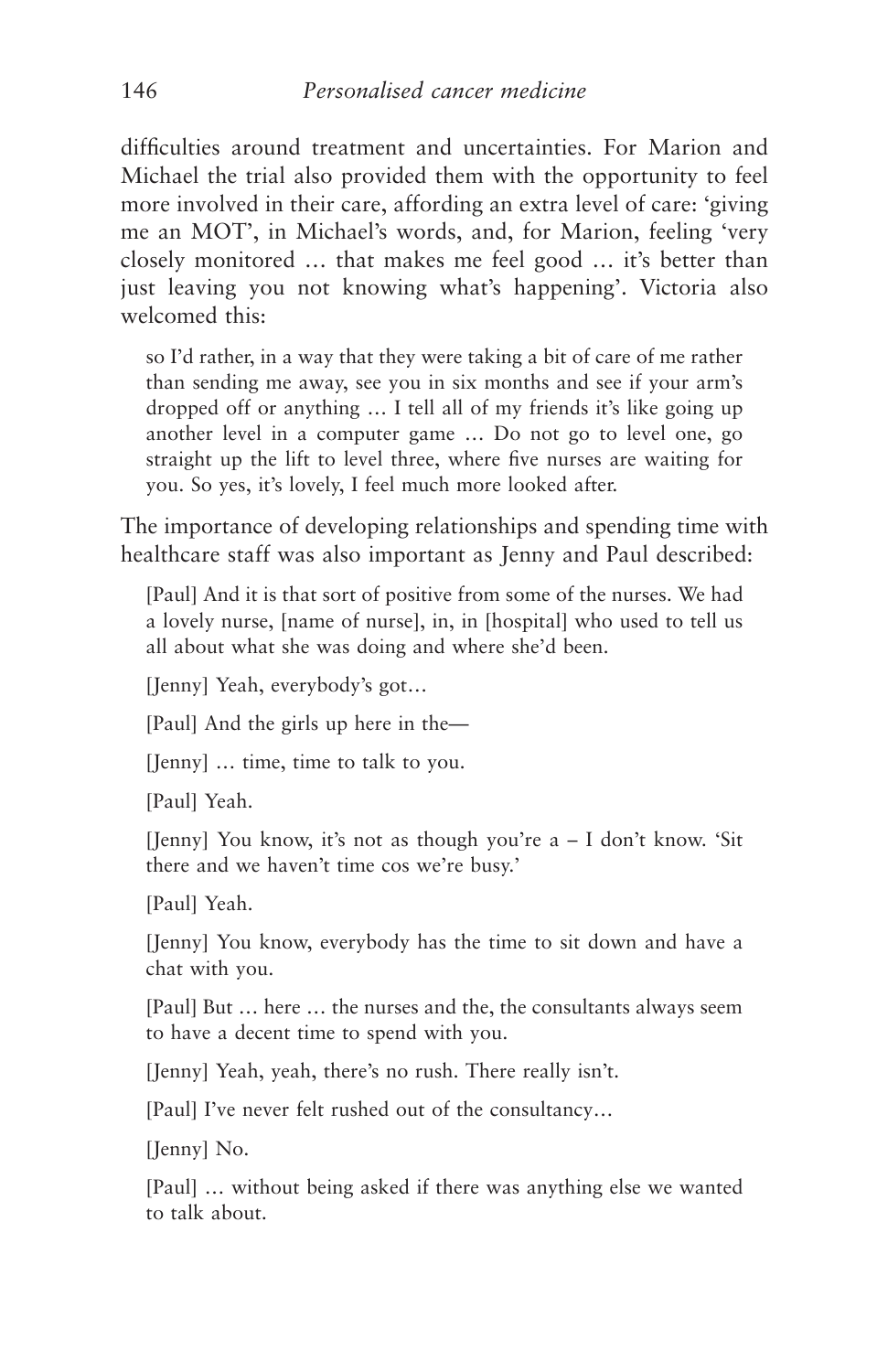# […]

I think that's it really. We just feel that there's caring people, with time.

As this exchange illustrates, being on the trial meant spending time and developing partnerships with clinicians which was experienced as comforting; an example of how trials create the space for additional carework from busy staff, which patients and relatives greatly value.

For patients facing an advanced lung cancer diagnosis, adaptive trials such as Matrix are an opportunity to extend severely diminished futures, keeping options open and being positive about living with cancer even though there is no cure. This was articulated in terms of being fortunate to be part of something advanced or cutting-edge in some cases, and via a detailed engagement with the particularities of research design or experimental treatments in other situations (particularly in the online forums), with the idea of tailored or targeted treatments resonating with commonsense understandings that precision is better than blanket or one-size-fits-all approaches. For some of these, often younger patients and their relatives, advocating for participation in trials and engaging in detail with the processes and its complexities as they tried to negotiate access to experimental treatments was a way of optimising their health despite the cancer diagnosis, somewhat mirroring the work of nurses chasing samples and results. For other patients their engagement with the trial and pre-screening study was more passive, a matter of trusting in the clinicians in an effort to gain more time, particularly for older patients, as was also the case among the gynaecological cancer patients discussed in the previous chapter. Persistence, fortitude and positivity were nevertheless key virtues for patients across these different groups.

Participation in the pre-screening study and trial was also, on occasion, an opportunity to demonstrate commitment to helping other patients in the future, although this was inevitably framed as a secondary benefit in favour of personal benefits. Accessing more personalised care was another valuable part of participation; spending time with nursing staff was particularly important for patients as they sought to carry on with their lives and maintain self-worth in the face of narrowing horizons. Participation could nevertheless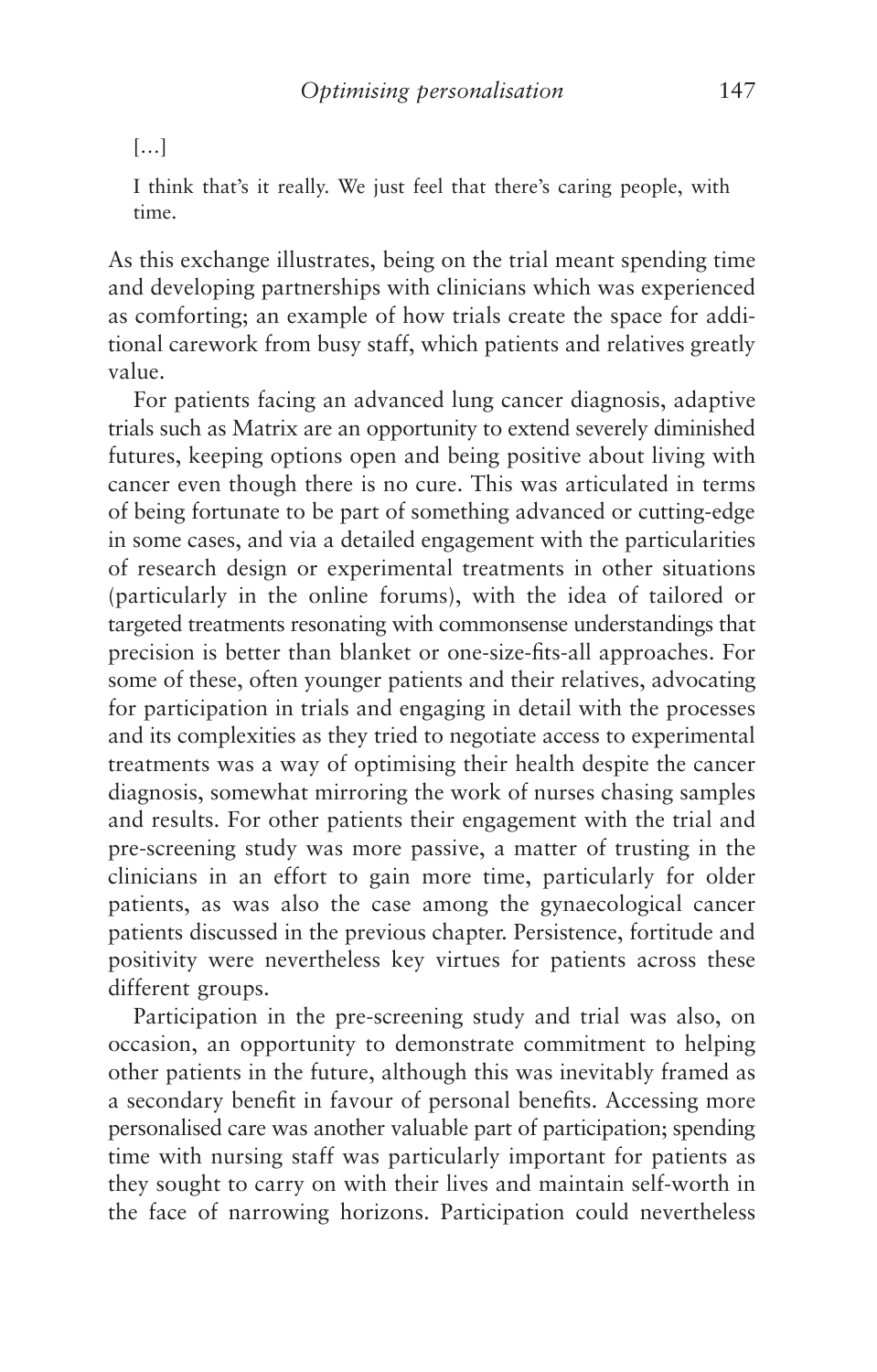generate uncertainties and anxieties about waiting, about treatments after the trial or side-effects and lack of effectiveness of treatments. As with the breast and gynaecological cancer patients discussed in the previous chapters, adaptive trials generate promise and hope for the future among lung cancer patients, but this can be fleeting, contingent and overshadowed by ongoing and growing uncertainties and worsening health.

### **Conclusion**

Adaptive trials are a key feature of the personalised cancer medicine landscape, offering patients experimental, targeted treatments and reconfiguring institutional arrangements to mainstream next-generation sequencing as part of care. In the case of lung cancer patients, this offers a new set of options for patients with some of the worst outcomes, given that lung cancer tends to be diagnosed at an advanced stage. Patients affected with lung cancer also tend to have less financial and social capital with which to manage their condition, since it is associated with disadvantage. Practitioners are therefore keen to make these new opportunities work for these patients, but they are also operating in difficult circumstances, in services where resources are pressurised and outcomes are disappointing. The screening and trial arrangements of which they are a part are also complex and difficult to implement, not least because obtaining and analysing a sample of sufficient quality involves many intricate steps and numerous actors, taking time and asking patients to wait when their futures are already foreshortened and their health continues to deteriorate. Making this trial work – for institutions and for patients – therefore took considerable care, marked by calibration, articulation and navigation work for practitioners and, at times, patients and their relatives.

Such work always has to be weighed against the perceived needs of patients for whom care in the moment can trump the possibility of future treatments emerging from the trial. Practitioners and patients sought to maintain hope and salvage other kinds of value, such as care in the moment, when results were disappointing. Participation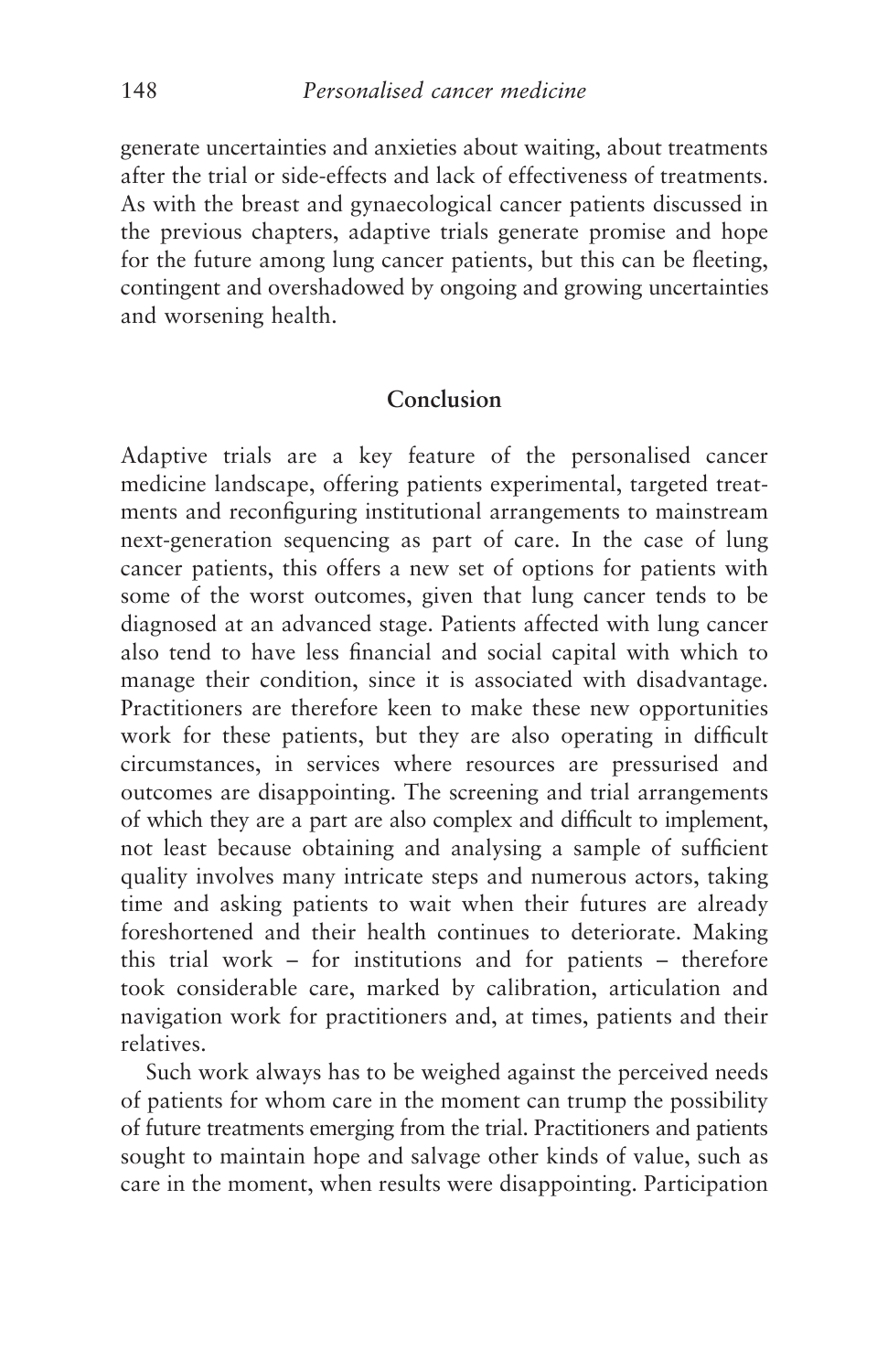or engagement with the trial and its possibilities could generate additional uncertainties, anxieties and disappointments that also had to be managed by staff, patients and families. Patients did this work alongside their relatives, sometimes in public forums where they engaged in detail with the trial arrangements and processes. But for other patients there was less engagement with the technicalities of the trial and more of a focus on relations of trust and care with clinicians – two different ways of enacting hope with persistence, fortitude and positivity. Together, these activities and expectations formed part of an ongoing process of optimising the possibility of the trial that worked alongside efforts to optimise treatments and sequencing infrastructures to deliver the new era of personalised cancer medicine.

In her study of adaptive trial methodologies, Montgomery notes that

the temporal politics of adaptive design straddle a … diffuse set of scientific institutions, from profit-seeking big Pharma to publicly- and philanthropically-funded academia. What is at stake is not so much the creation of commercial value through the promise of a given vision, but the creation of value – moral, epistemic and commercial – through the ability to know the unknowns and to fix the future as it unfolds. ([2017a](#page-273-0): 237)

We can see these forms of value emerge, diverge and fade across the different levels at which the trial and pre-screen study on which it depended were orchestrated and experienced by practitioners and patients. Making a success of the trial for practitioners and for patients could mean different things, but in each case it involved ongoing processes of careful tinkering in an effort to chase and realise value, even when this could be fleeting or minimal. This work kept the trial going, enabling the extraction of other kinds of commercial value in the future through drug development and improved trial processes. Big pharma was remote from the clinic, but the hopes inspired by the possibility of 'drugs that work' for current and future patients were ever present. Yet practitioners, relatives and patients trying to make the pre-screening study and the trial deliver personalised care to patients also generated value for the consortia, institutions, funders and investors in this new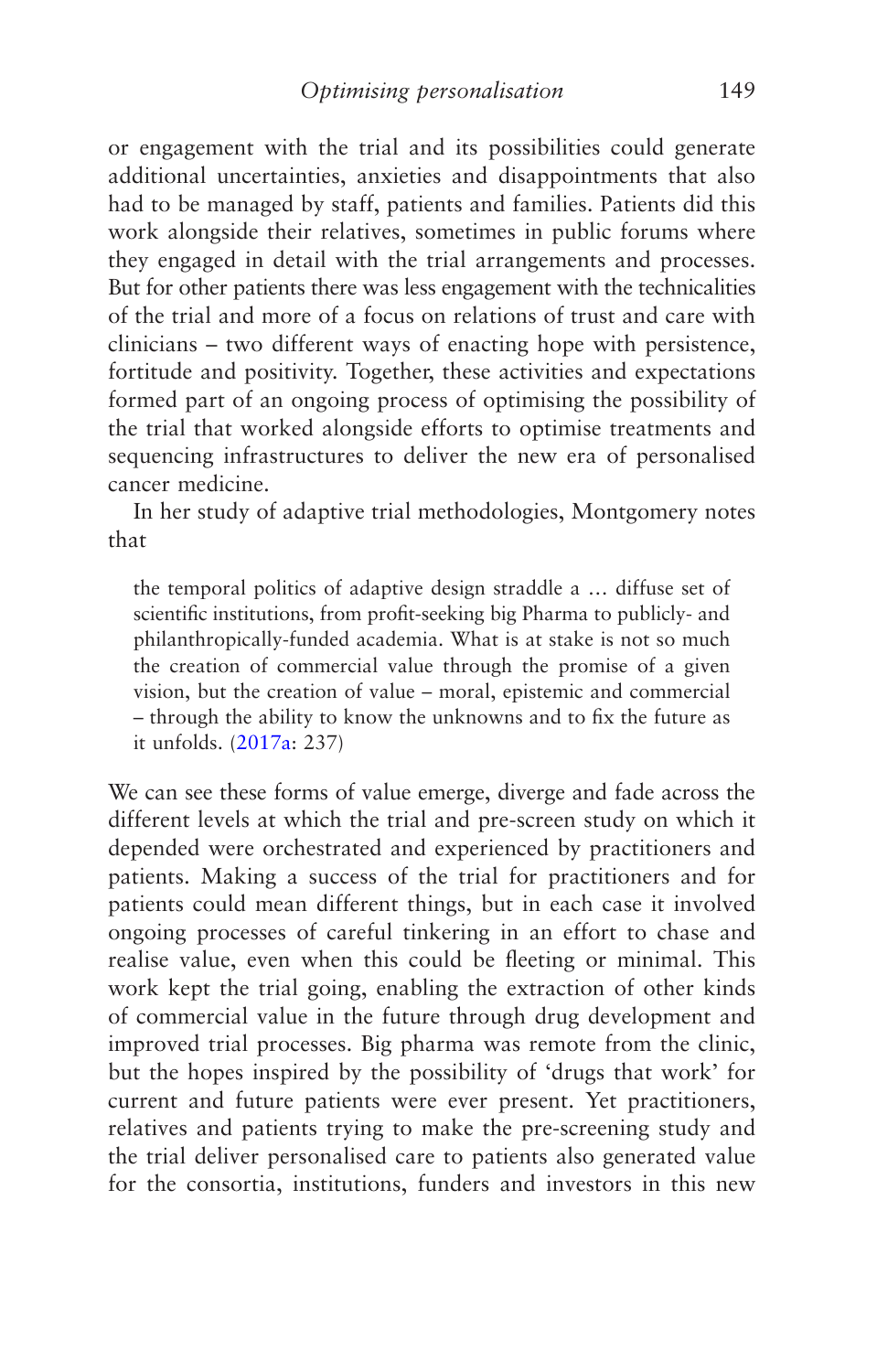form of personalised medicine. This spurred further faith and investment in the UK bioeconomy, enhancing scale, and innovating new kinds of pathways, research consortia, valuation practices, gene panels and, of course, the data required for the innovation of new drugs. As we go on to discuss in the next chapter on whole genome sequencing studies, these processes of generation and extraction of data are crucial to the promise of personalised cancer medicine, even if it is not yet being delivered at scale to current patients.

### **Notes**

- [1](#page-128-0) [www.cancerresearchUK.org/funding-for-researchers/how-we-deliver](http://www.cancerresearchuk.org/funding-for-researchers/how-we-deliver-research/our-research-partnerships/stratified-medicine-programme)[research/our-research-partnerships/stratified-medicine-programme](http://www.cancerresearchuk.org/funding-for-researchers/how-we-deliver-research/our-research-partnerships/stratified-medicine-programme) (accessed 10 July 2019).
- [2](#page-130-0) [www.ecmcnetwork.org.UK/national-lung-matrix-trial](http://www.ecmcnetwork.org.uk/national-lung-matrix-trial) (accessed 8 July 2019).
- [3](#page-130-0) [www.birmingham.ac.UK/research/activity/mds/trials/crctu/trials/lung](http://www.birmingham.ac.uk/research/activity/mds/trials/crctu/trials/lung-matrix/index.aspx)[matrix/index.aspx](http://www.birmingham.ac.uk/research/activity/mds/trials/crctu/trials/lung-matrix/index.aspx) (accessed 8 July 2019).
- [4](#page-130-0) [www.ecmcnetwork.org.UK/news/announcement/national-lung-matrix](http://www.ecmcnetwork.org.uk/news/announcement/national-lung-matrix-trial-update-birmingham-ctu)[trial-update-birmingham-ctu](http://www.ecmcnetwork.org.uk/news/announcement/national-lung-matrix-trial-update-birmingham-ctu) (accessed 8 July 2019).
- [5](#page-131-0) [www.birmingham.ac.UK/research/activity/mds/trials/crctu/trials/lung](http://www.birmingham.ac.uk/research/activity/mds/trials/crctu/trials/lung-matrix/professionals/design-treatments.aspx)[matrix/professionals/design-treatments.aspx](http://www.birmingham.ac.uk/research/activity/mds/trials/crctu/trials/lung-matrix/professionals/design-treatments.aspx) (accessed 9 July 2019).
- [6](#page-131-0) [www.ecmcnetwork.org.UK/news/announcement/over-1800-lung-cancer](http://www.ecmcnetwork.org.uk/news/announcement/over-1800-lung-cancer-patients-screened-through-stratified-medicine-initiative)[patients-screened-through-stratified-medicine-initiative](http://www.ecmcnetwork.org.uk/news/announcement/over-1800-lung-cancer-patients-screened-through-stratified-medicine-initiative) (accessed 8 July 2019).
- [7](#page-131-0) [www.ecmcnetwork.org.UK/news/announcement/stratified-medicine](http://www.ecmcnetwork.org.uk/news/announcement/stratified-medicine-programme-phase-2-update)[programme-phase-2-update](http://www.ecmcnetwork.org.uk/news/announcement/stratified-medicine-programme-phase-2-update) (accessed 8 July 2019).
- [8](#page-132-0) [www.ecmcnetwork.org.UK/news/announcement/smp2-and-nlmt](http://www.ecmcnetwork.org.uk/news/announcement/smp2-and-nlmt-programme-updates)[programme-updates](http://www.ecmcnetwork.org.uk/news/announcement/smp2-and-nlmt-programme-updates) (accessed 8 July 2019).
- [9](#page-132-0) [www.ecmcnetwork.org.UK/news/announcement/smp2-and-nlmt-network-](http://www.ecmcnetwork.org.uk/news/announcement/smp2-and-nlmt-network-2017-review)[2017-review](http://www.ecmcnetwork.org.uk/news/announcement/smp2-and-nlmt-network-2017-review) (accessed 8 July 2019).
- [10](#page-132-0) [www.birmingham.ac.UK/research/activity/mds/trials/crctu/trials/lung](http://www.birmingham.ac.uk/research/activity/mds/trials/crctu/trials/lung-matrix/patients-public/get-involved.aspx)[matrix/patients-public/get-involved.aspx](http://www.birmingham.ac.uk/research/activity/mds/trials/crctu/trials/lung-matrix/patients-public/get-involved.aspx) (accessed 8 July 2019).
- [11](#page-132-0) [www.birmingham.ac.UK/research/activity/mds/trials/crctu/trials/lung](http://www.birmingham.ac.uk/research/activity/mds/trials/crctu/trials/lung-matrix/professionals/recruitment.aspx)[matrix/professionals/recruitment.aspx](http://www.birmingham.ac.uk/research/activity/mds/trials/crctu/trials/lung-matrix/professionals/recruitment.aspx) (accessed 8 July 2019).
- [12](#page-132-0) [www.birmingham.ac.UK/research/activity/mds/trials/crctu/trials/lung](http://www.birmingham.ac.uk/research/activity/mds/trials/crctu/trials/lung-matrix/participating-sites/index.aspx)[matrix/participating-sites/index.aspx](http://www.birmingham.ac.uk/research/activity/mds/trials/crctu/trials/lung-matrix/participating-sites/index.aspx) (accessed 8 July 2019).
- [13](#page-133-0) <https://twitter.com/BHPComms/status/1032654129687154689> (accessed 8 July 2019).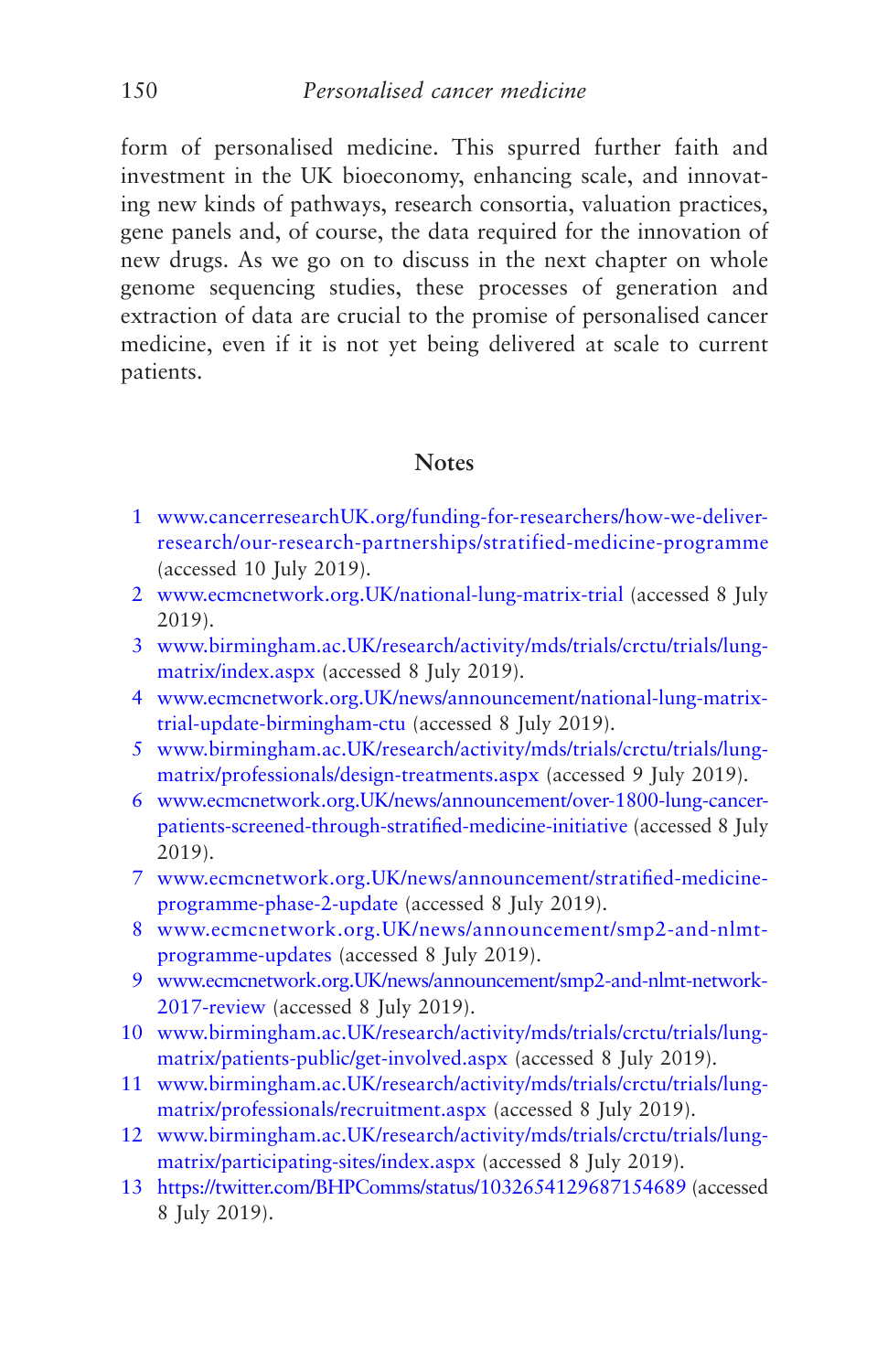- <span id="page-159-0"></span>[14](#page-133-0) [www.cancerresearchUK.org/about-us/cancer-news/press-release/2018-](http://www.cancerresearchuk.org/about-us/cancer-news/press-release/2018-11-20-mirati-therapeutics-joins-cancer-research-UKs-stratified-medicine-programme) [11-20-mirati-therapeutics-joins-cancer-research-UKs-stratified-medicine](http://www.cancerresearchuk.org/about-us/cancer-news/press-release/2018-11-20-mirati-therapeutics-joins-cancer-research-UKs-stratified-medicine-programme)[programme](http://www.cancerresearchuk.org/about-us/cancer-news/press-release/2018-11-20-mirati-therapeutics-joins-cancer-research-UKs-stratified-medicine-programme) (accessed 20 June 2020).
- [15](#page-145-0) [https://community.macmillan.org.UK/cancer\\_types/lung-cancer/f/lung](https://community.macmillan.org.uk/cancer_types/lung-cancer/f/lung-cancer-forum/93278/lung-matrix-trial%E2%80%94experiences?Page=0#772820)[cancer-forum/93278/lung-matrix-trial—experiences?Page](https://community.macmillan.org.uk/cancer_types/lung-cancer/f/lung-cancer-forum/93278/lung-matrix-trial%E2%80%94experiences?Page=0#772820)=0#772820 (accessed 20 June 2020).
- [16](#page-153-0) [https://community.macmillan.org.UK/cancer\\_types/lung-cancer/f/lung](https://community.macmillan.org.uk/cancer_types/lung-cancer/f/lung-cancer-forum/123798/its-all-gone-a-bit-pete-tong)[cancer-forum/123798/its-all-gone-a-bit-pete-tong](https://community.macmillan.org.uk/cancer_types/lung-cancer/f/lung-cancer-forum/123798/its-all-gone-a-bit-pete-tong) (accessed 20 June 2020).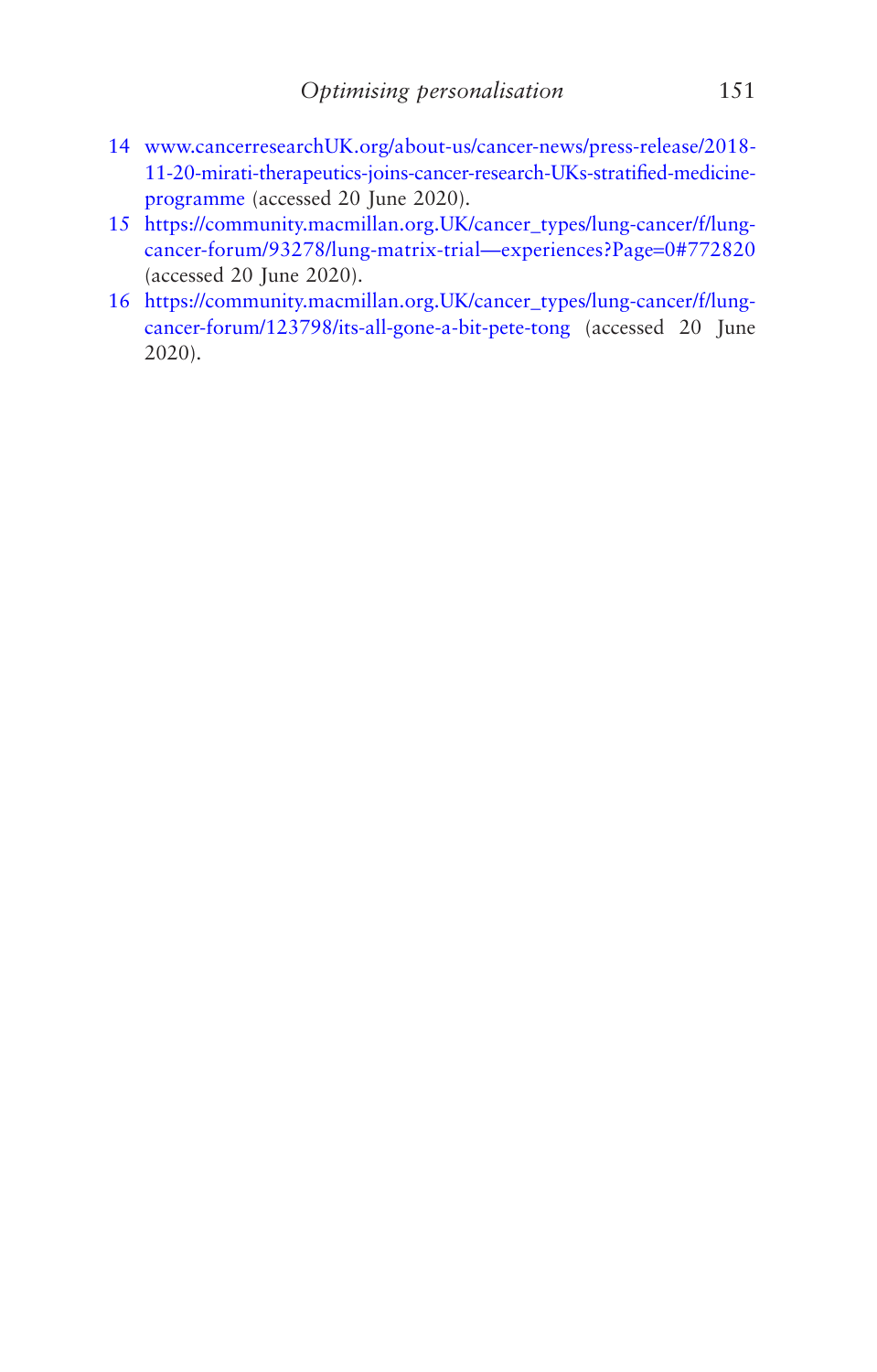# [Genomics at scale: participation to build](#page-5-0)  the bioeconomy

Genomic research, with the aim of developing personalised cancer therapies, is not just being pursued through trials or smaller-scale studies in cancer clinics and laboratories. It is increasingly taking place on larger, national and industrial scales too, as data is gathered *en masse* from patients and publics (Hilgartner [2017](#page-270-0)). In this chapter we investigate one such flagship national genomic sequencing programme to explore how genomic data, alongside other health and social data, is being gathered via mainstream healthcare services and shared with companies so that its value can be rendered into new molecular profiling technologies and targeted drugs. Focusing on Genomics England's 100,000 Genomes Project, we trace the ways in which data-rich healthcare futures are being crafted via cancer patients' and professionals' engagements with whole genome sequencing (WGS), exploring how participants' everyday experiences sit within a wider nexus of complex relationships and rearrangements of the NHS. Throughout we trace the kinds of futures articulated and mobilised by 'the genomics vanguard' (Hilgartner [2017](#page-270-0): 27) of politicians and policymakers, together with the experiences of practitioners and patients, contrasting bigger promissory futures with the range of contingent, sometimes doubtful, at other times quietly hopeful futures crafted by patients and practitioners involved in making this initiative happen on the ground.

We could tell the story of the development of these initiatives through familiar framings of innovation, focusing on the rapidly advancing capacity and reduced costs of DNA sequencing and information technology as the main driver of progress. But to do so would be to miss some of the crucial political, economic and organisational changes in how data, institutions and value are being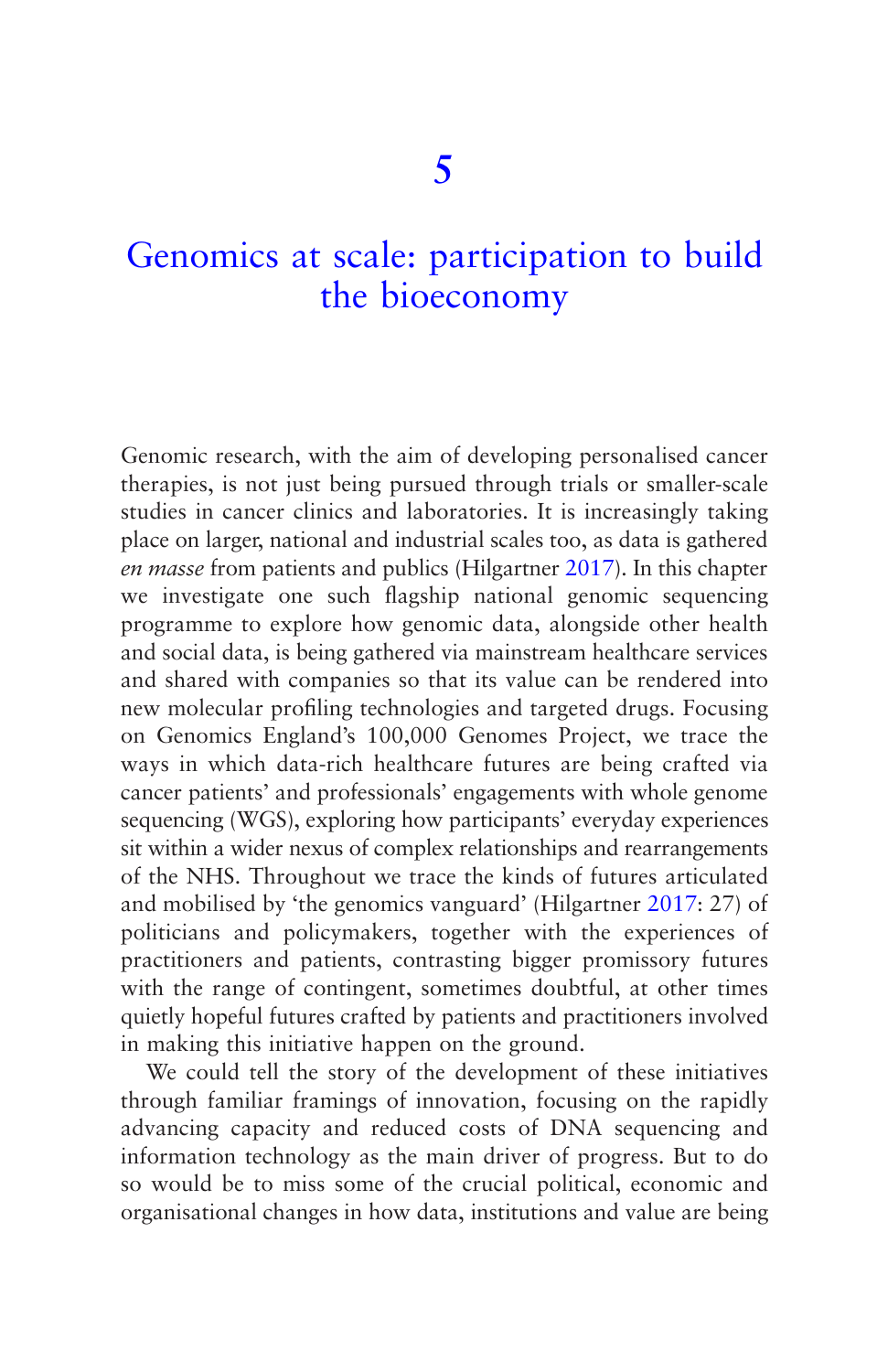reconfigured to enable and extend these initiatives, changes which official discourses of success tend not to register. As Hilgartner has argued, to understand how technoscience such as genomic sequencing is a vehicle for the transformation of mainstream healthcare, we need to engage with the political and economic processes at stake, or in Hilgartner's words, 'how institutions, discourses, identities, constitutions, and imaginaries shape modes of decision making and guide public reason' [\(2017](#page-270-0): 6). This includes tracing the production and effects of promissory and official discourses that underpin these developments: the futures envisaged for patients, services and the nation, the measures and processes underpinning governance and successful implementation, and the personal stories and affective repertoires of practitioners, advocates and participants. Considering what kinds of value are created for whom through these processes, and the work this involves for particular actors, is also key to our analysis, including with respect to how it is revealed or obscured in practice, replicating or subverting the roles ascribed to key actors through official discourses.

We interviewed a range of practitioners involved with the project at one institution which was part of a regional consortium – four of the project leads, the three nurses involved, and clinicians and scientists involved in implementation (including nurse consultants, histopathologists, pathologists, geneticists, oncologists, clinical scientists and biomedical scientists). We also observed 16 consenting clinic sessions (sometimes with two or three patient appointments) and interviewed 17 patients and three family members about their experiences of taking part in the project after these consent meetings. Interviews and observations were carried out between 2016 and 2018. We spoke to patients affected by breast, colorectal, gynaecological, brain and blood cancers. Participants ranged in age from the forties to the eighties. Some of these patients were in the early stages of breast cancer, prior to treatment, others were in remission following surgery for colorectal cancer, and some had more advanced or recurrent breast, brain or gynaecological cancers or were on long-term maintenance treatments for blood cancer.

In the next section, we trace how the promise of national genomic data and its analysis are articulated and realised as a form of economic growth and marketising public services, focusing on the 'knowledge-control regimes' (Hilgartner [2017](#page-270-0): 13) of bioethics and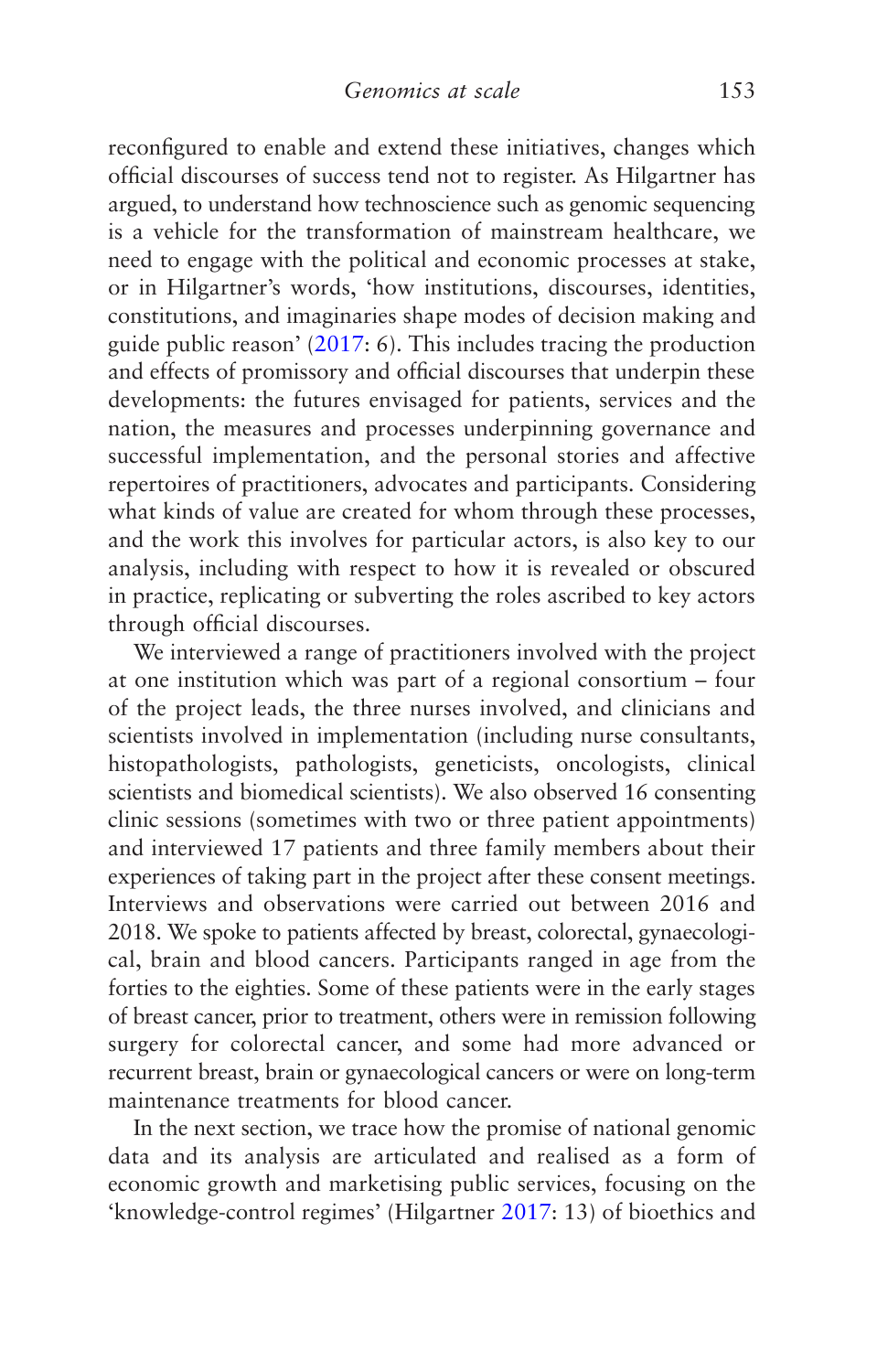the 'participatory turn', arguing that both are crucial to the realisation of biovalue from these large-scale programmes. This includes two important 'governing frames' (Hilgartner [2017:](#page-270-0) 13) which elaborate previous forms of participation – extending informed consent and public engagement/participation, including via evolving ideas and practices of 'genomic literacy'.

# **Genomics and the health of the nation**

As Fortun wrote in his ethnography of the Icelandic genomics company deCODE's sequencing of the genomic assets of the Icelandic nation:

Genomics is building new zones of intensities, places in and between the lab, the corporation, the experimental assemblage … the successful scientists and corporations will be those who can continually rearrange software, hardware, netware into hybrid combinations that create new intensities … Completion isn't promised by genomics, future becomings are. (Fortun [2008](#page-268-0): 47)

A decade after these insights, we see the further intensification of value in a complex global network of market-data assemblages offering the promise of further growth in the bioeconomy. Companies set up by nation-states, such as Genomics England, commercial actors and state-based assets such as the NHS all operate in these zones. A great deal of attention is focused on commercial direct-to-consumer genomic tests. But the marketisation of genomic data is taking place through the auspices of public health providers such as the NHS as well. This involves key partnerships with commercial organisations involved in sequencing and analysing genomic and other NHS data in order to build capacity in the UK bioeconomy.

Since its establishment, Genomics England has developed complex governance arrangements to ensure that companies working with patients' genomic data are appropriately vetted, and that the data remains secure. Companies involved in this work become service providers, which might involve providing data and/or the interpretation of data or other technical services. These companies range in size and scale, but their international links to other national sequencing endeavours are clear. For example, Congenita, a spin-out company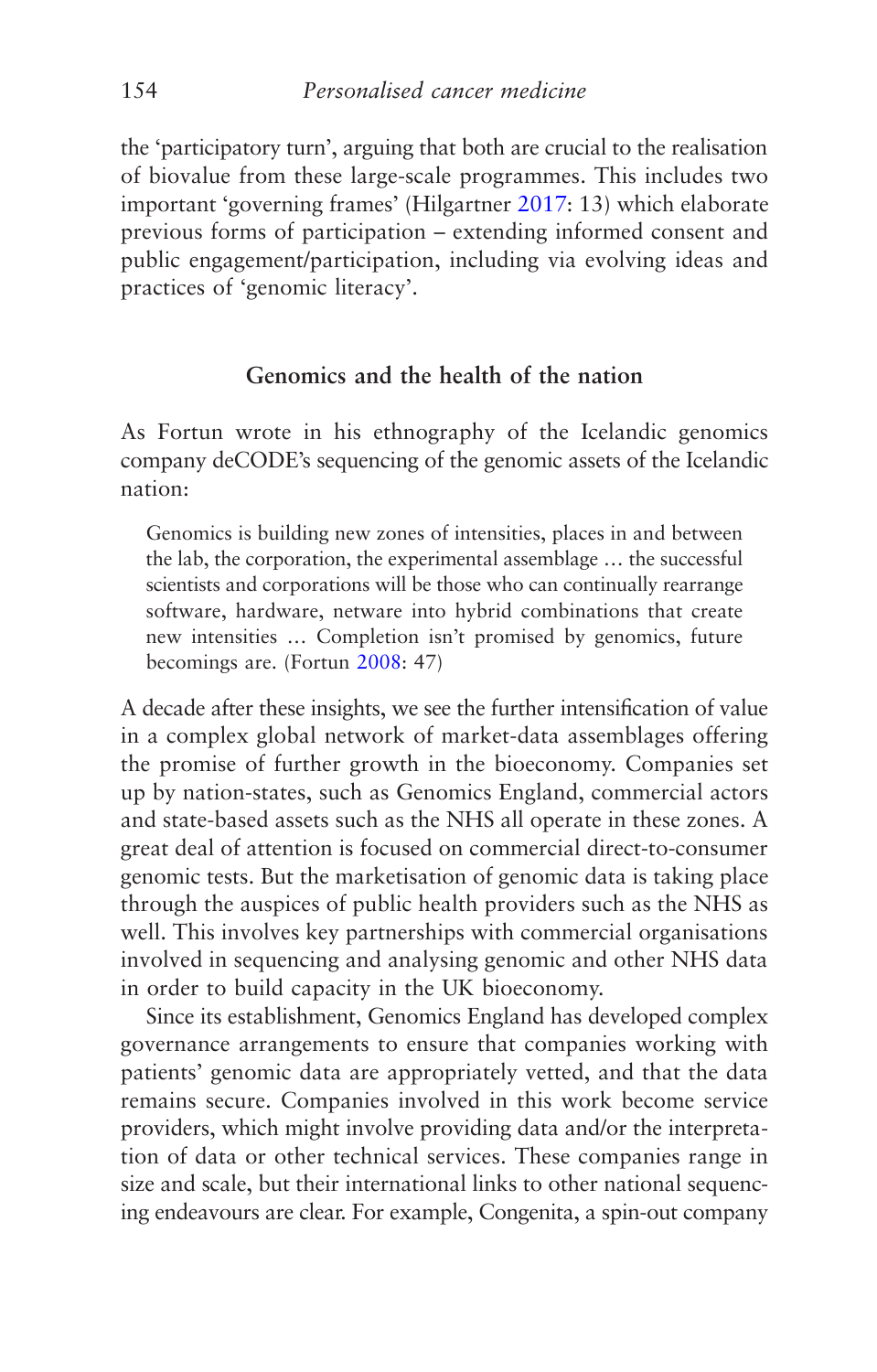from the UK's Sanger Institute, funded by the Wellcome Trust, developed its clinical decision support software called Sapientia through involvement in Genomic England's 100,000 Genomes Project. In 2018 Congenita signed Memorandums of Understanding with Chinese companies and health providers at a trade event in China, which took place alongside a state visit by the then prime minister, Theresa May. These meetings received considerable press coverage in the run-up to Brexit as they became, for some, emblematic of the UK's capacity to develop global markets beyond the EU. The company's press release noted:

Underlining Congenica's expansion and potential in China, it was one of only 5 UK companies to attend the signing event held in Beijing. Hosted by UK Secretary of State for International Trade, Dr Liam Fox, and China's ex-Vice Minister for NHFPC, Jin Xiaotao, each Government set out their vision for the future of digital health and confirmed the opportunities for international collaboration and trade.

The press release went on to give details of how the company had previously entered into an agreement to provide services for the Chinese '100K Wellness Pioneer Project', hosted by the Beijing 4P Health Research Institute. Congenita also has a contract with BGI Genomics in China and Series B fundraising to build its business, including investment from BGI.

The 100,000 Genomes Project emerges as more than just a project to provide UK patients with genomic information and the possibility of targeted drugs sometime in the future. It is also more than a matter of delivering sequencing and laboratory services differently in English hospitals: it is part of the development of the UK's commercial capacity, spun out by scientists who established their research with support from philanthropic and public funders committed to open genomic data, as UK businesses become embedded in a major new venture to transform the healthcare system through genomics.

The development of national genomic sequencing initiatives is not just driven by technological breakthroughs and reducing sequencing costs, as popular histories of genomics would have it. Instead this process was fundamentally enabled by a key set of political and institutional changes, led by state-actors and agencies and aimed at opening up population data and markets simultaneously. This is not so much a story of the 'invisible hand of the market' in Adam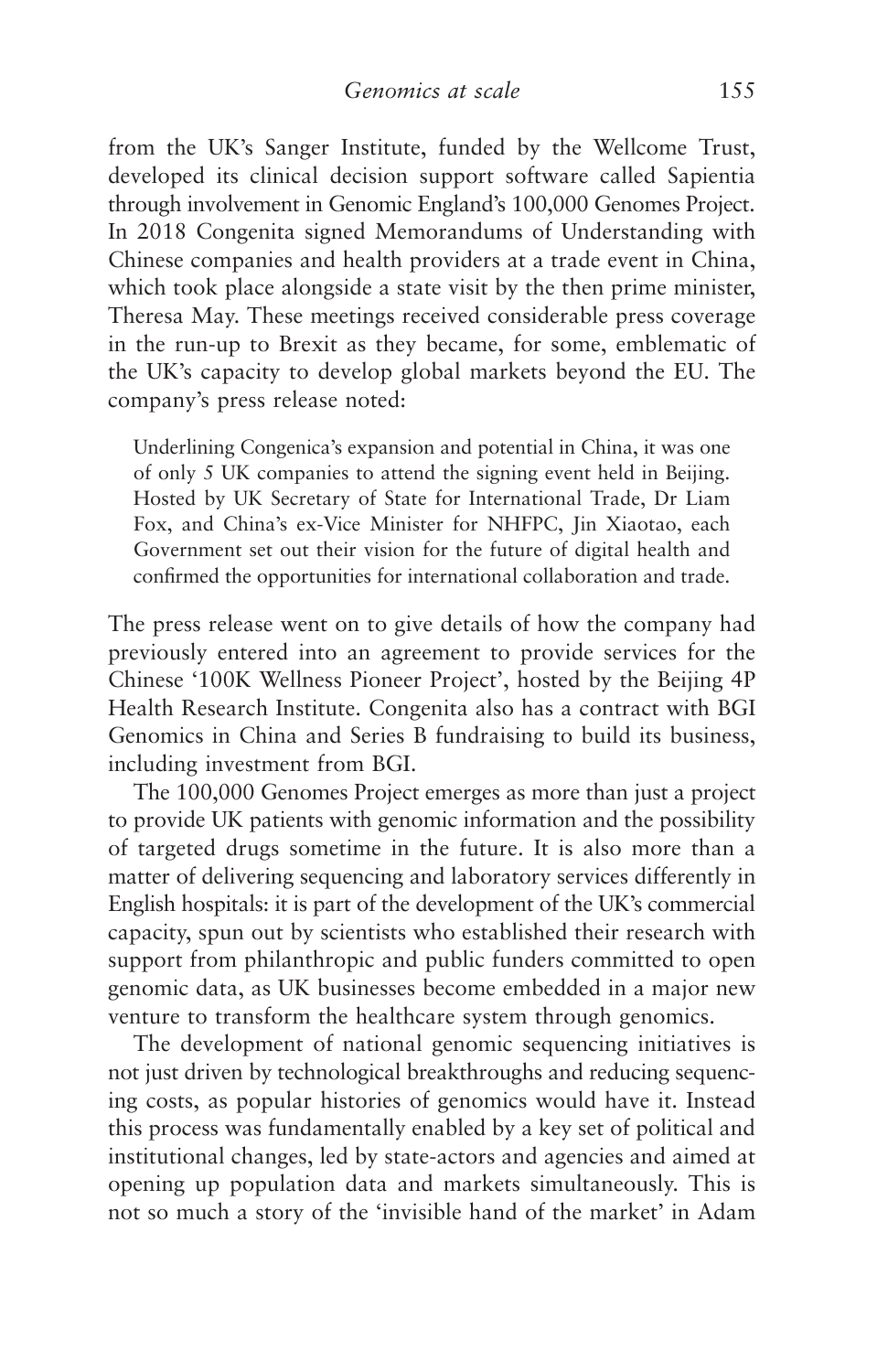Smith's famous formulation, as it is a story of the 'invisible hand of the state' (Goven and Pavone [2015](#page-269-0)). Monetising the nation's genomic assets is part of the marketisation of publicly funded health systems such as the NHS in post-austerity Britain (Hockings [2014](#page-270-0)).

This vision for genomic sequencing at scale, embedded across the health service, was largely 'top down' – what Hilgartner ([2017:](#page-270-0) 27) calls a 'vanguard vision'. It was not broadly conceived within the scientific or medical community or the wider nation, but generated within elite scientific and government establishments. As Samuel and Farsides [\(2017](#page-276-0)) have written, the roots of what would become Genomics England can be traced to a House of Lords Science and Technology Committee report from 2009 (whose special advisor was Professor Tim Aitman, who would later become one of the leaders of the Scottish Genome Partnership), where the committee argued for 'a strategic vision for genomics in the UK'. The government set up the Human Genomics Strategy Group in response, chaired by Professor Sir John Bell, who would go on to sit as a non-executive director on the board of Genomics England. Bell also holds this position on the board of Roche (a prominent pharmaceutical and genomics sequencing company) as well as a host of other public and corporate appointments, including a period as president of the Academy of Medical Sciences (2006–11). The group's 2012 report, *Building on our inheritance: Genomic technology in healthcare*, [1](#page-190-0) articulated the vision on which Genomics England would be based. Bell wrote in the Foreword:

At present, we are in a position of strength. As the recent life sciences strategy highlighted, the UK is a recognised world leader in biomedical sciences and is home to many of the leading academic and commercial research centres spearheading the global development of genomic medicine and furthering the use of Clinical Genetics. This gives the UK an outstanding opportunity to exploit its scientific lead, via the NHS – a unique service delivery environment in which clinically validated genomic medicine will be able to thrive. The challenge is to make our vision a reality for the benefit of the NHS, for the benefit of the UK biomedical industry and, above all, for the benefit of patients and their families.

It is also to move sufficiently rapidly that our leadership position is not undermined by other countries who have also recognised this opportunity and are now pursuing it. (Human Genomics Strategy Group [2012:](#page-270-0) 3–4)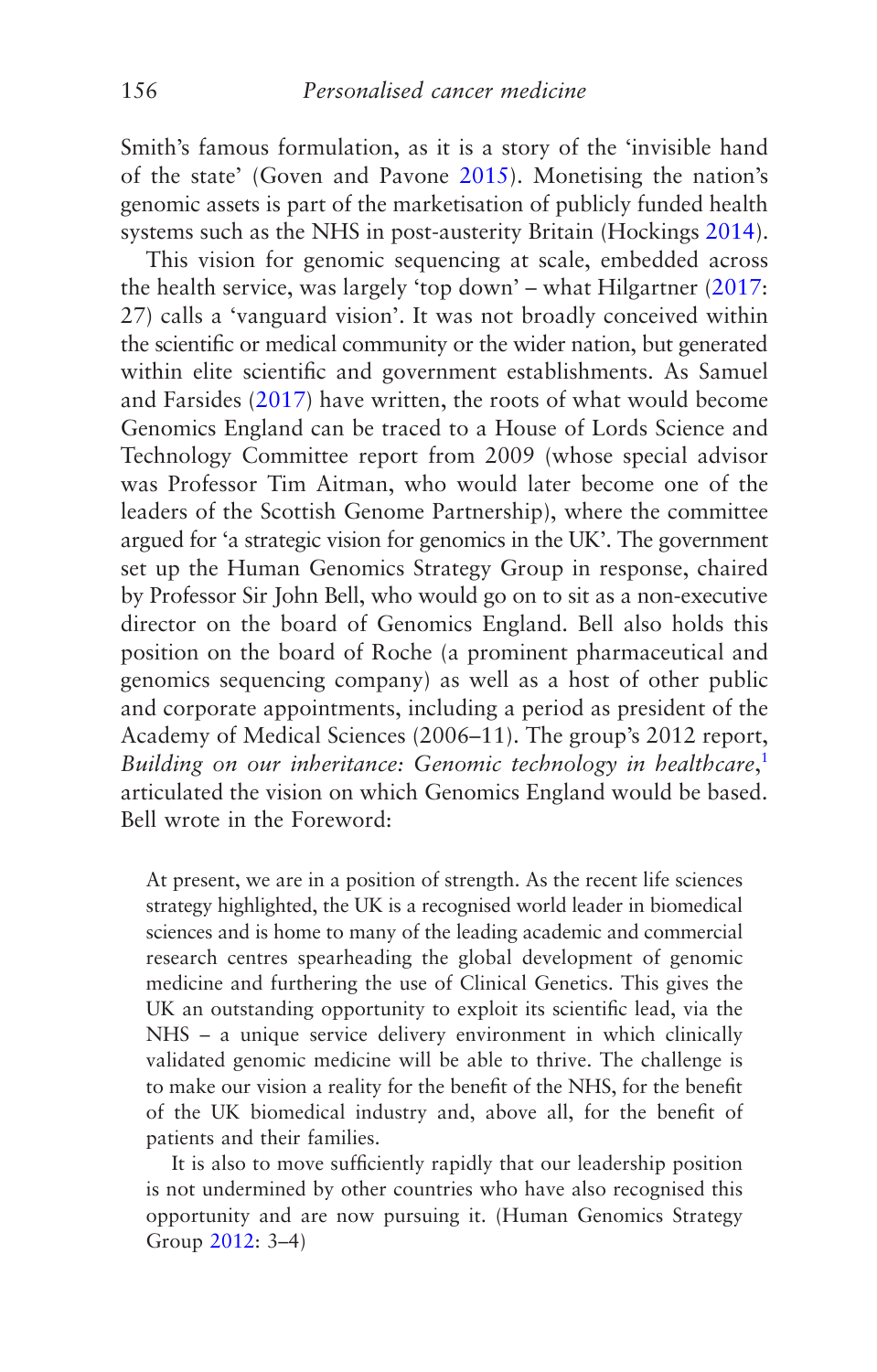The emphasis on leadership, nationhood, economic growth and the NHS as a valued public asset to be put to work to preserve its benefits for patients now and in the future has come to dominate the promissory discourses of this emergent field (Tarkkala et al. [2019](#page-277-0)). This gives a particularly British twist to the emphasis on genomics as a platform for global transformation, captured in a McKinsey Global Institute report of 2013 which called it one of 12 disruptive technologies that will 'transform life, business, and the global economy'.[2](#page-190-0)

In the midst of a prolonged period of austerity in the UK, genomic research became a vehicle through which the British state, together with scientific and medical funding bodies and institutions, could transform the NHS to advance economic growth and social benefits in partnership with the private sector. Genomics England was set up as a state-owned company to coordinate and deliver these benefits, working in partnership with charitable funders and the private sector to sequence 100,000 genomes of cancer and rare disease patients by 2017. At a time when state funding to healthcare services was being reduced,<sup>[3](#page-190-0)</sup> an initial £100 million of government funds was directed towards this flagship project aimed at transforming the NHS. This was part of a package of deals estimated to be worth £300 million. including a contract with the sequencing company Illumina (Sample [2014](#page-276-0)). The launch of the 100,000 Genomes Project was timed to coincide with the 65th anniversary of the NHS, and was given the personal backing of the then prime minister, David Cameron. Cameron focused on the transformation of the diagnosis and treatment of 'devastating diseases' in the NHS and beyond. Genomics England's press release at the time described the project as 'world leading research organisations join[ing] forces'[.4](#page-190-0) The deal with Illumina was reported as being worth around  $£78$  million for the company to deliver WGS, but it was also noted that Illumina would invest more than double this amount in this work in England, 'creating new knowledge and jobs in the field of genomic sequencing'. Alongside Illumina, the Wellcome Trust also invested a further  $£27$  million in its Genome Campus in Cambridge where Genomics England's operations would be based, together with the Sanger Institute, one of the leading institutions involved in the Human Genome Project. This clustering of investments and location was further enhanced by Medical Research Council funding of £24 million to develop computing capacity and an NHS contribution of £20 million.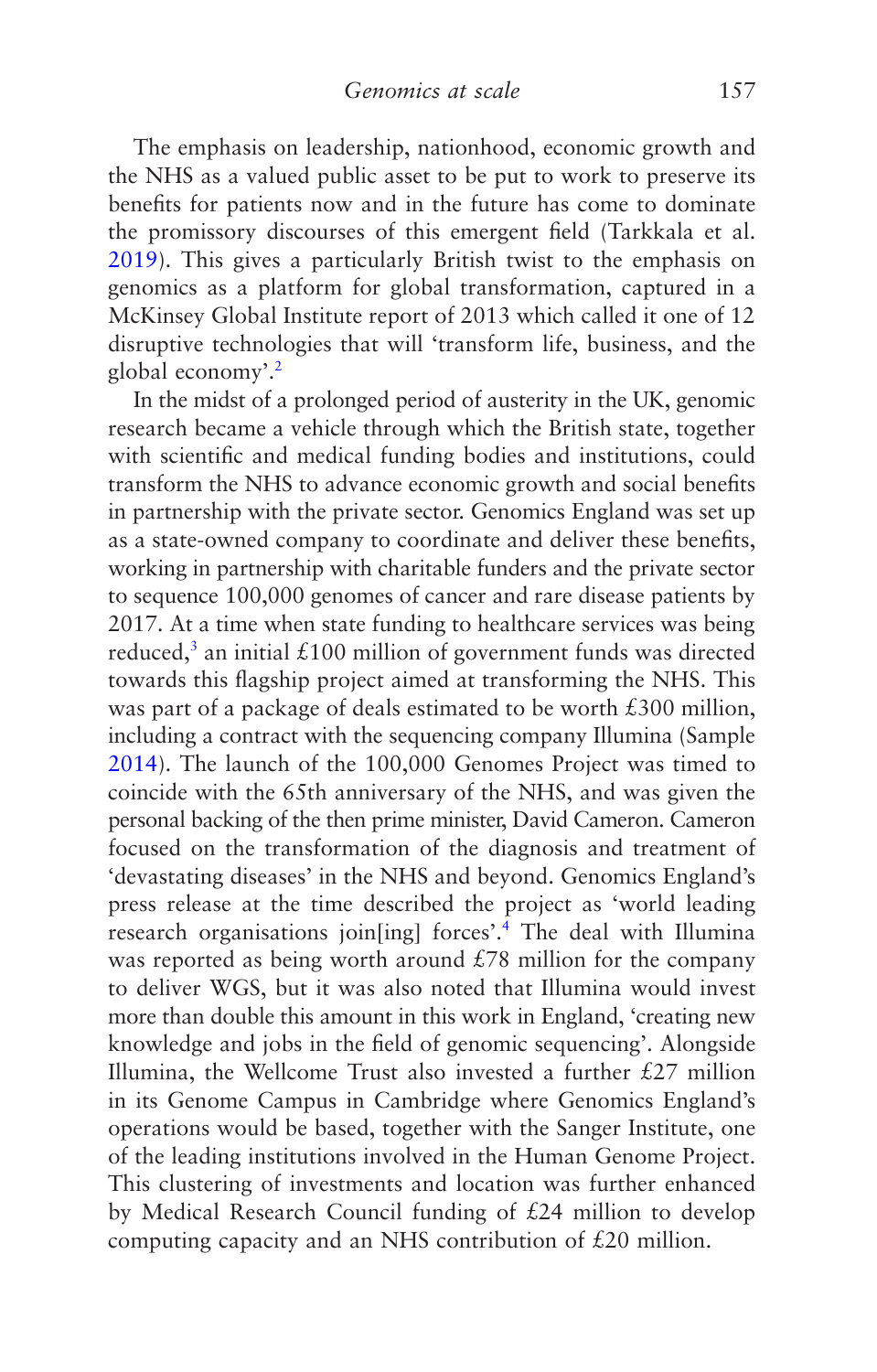As well as building infrastructure, transforming healthcare and economic growth to position the UK at the forefront of the 'global race to implement genomic technology', it was noted that the expectation was that 'around 40,000 NHS patients could benefit directly from the research'. A transformed NHS was positioned as leading the way in contemporary healthcare through this initiative. The press release on the launch of Genomics England quotes Simon Stevens, NHS England's chief executive at the time:

The NHS is now set to become one of the world's 'go-to' health services for the development of innovative genomic tests and patient treatments, building on our long track record as the nation that brought humanity antibiotics, vaccines, modern nursing, hip replacements, IVF, CT scanners and breakthrough discoveries from the circulation of blood to the existence of DNA.

The NHS' comparative advantage in unlocking patient benefits from the new genomic revolution stems from our unique combination of a large and diverse population, with universal access to care, multi-year data that spans care settings, world-class medicine and science and an NHS funding system that enables upstream investment in prevention and new ways of working as demonstrated by this ground-breaking 100,000 Genomes Project.

In a session at the 2017 Bio International Convention, David Cameron, a prominent backer of the project, described his role in setting up the 100,000 Genomes Project as having been shaped by his experience of being a father to Ivan, his disabled son, who had a rare disease (and died at the age of 6 in 2009). He said that this had had a big influence on his thinking about science, discovery and life sciences, and was one of the reasons he commissioned the 100,000 Genomes Project and had the first sequenced genome delivered to his desk. Cameron said that he wanted to develop the life sciences and the wider economy through this project, reflecting that the NHS has the advantage of enormous amounts of usable data on which the project would draw.<sup>5</sup> He also referred to another feature of the discussions and politics around the NHS during his government, which focused on failings and reforms. Cameron had written about this in the tabloid newspaper *The Sun* one year before the official launch of the 100,000 Genomes Project. Additionally, in a report in *The Telegraph* his criticism was set out in emotive language of 'love' for the 'national treasure' that is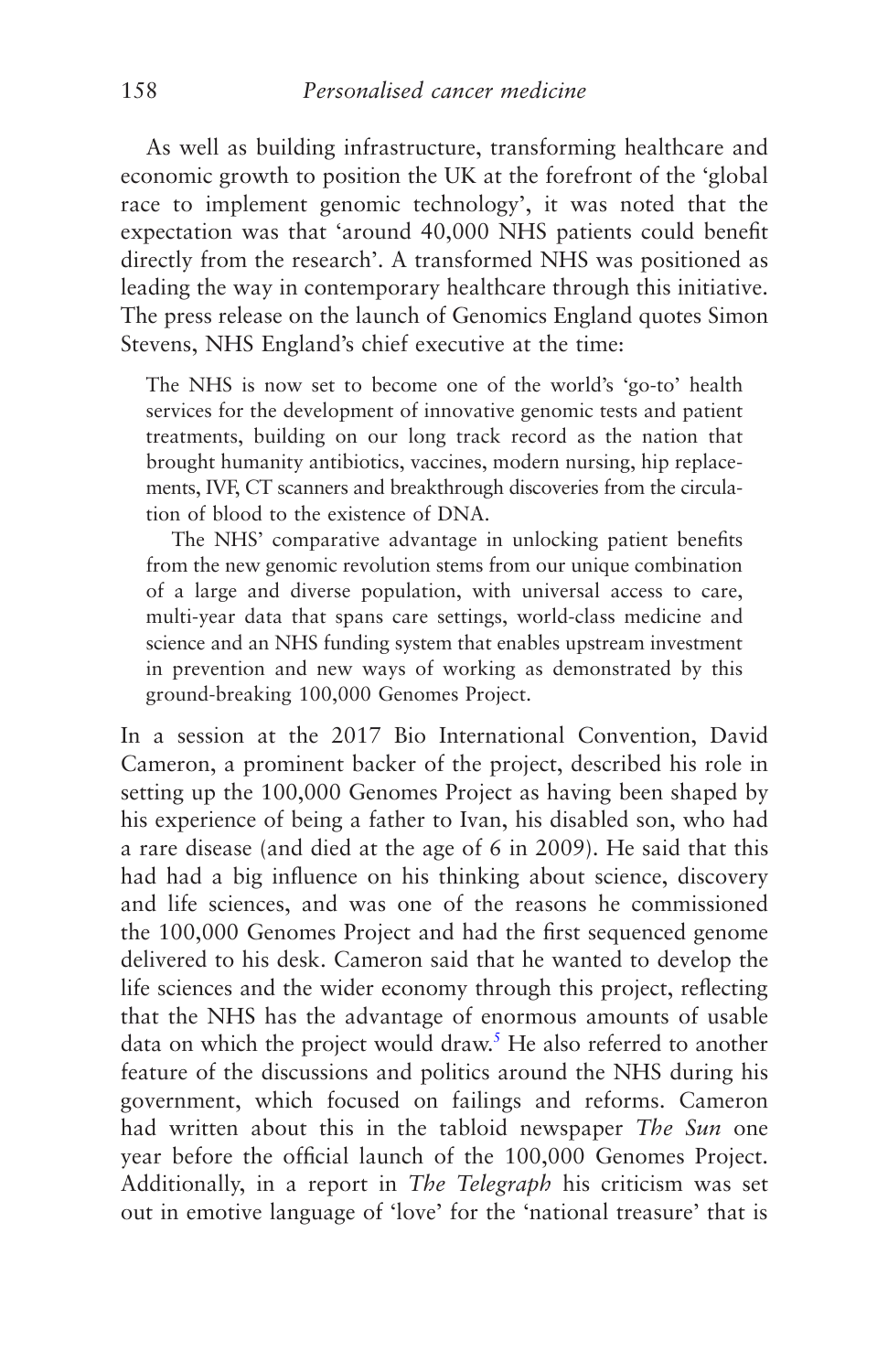the NHS, shaped by his experience of being a father to Ivan, yet contrasted with the need to deal with the problems of 'cover ups' and elderly care, and the need for medical advances in the NHS: 'We don't demonstrate that love by covering up things that go wrong. Or by pretending the NHS can just ignore the big challenges it faces.'

As a King's Fund report reviewing the NHS under the then coalition government (Ham et al. [2015\)](#page-269-0) noted, Cameron and his government had a troubled relationship with this iconic British institution, spending much of their term of office developing, implementing and trying to repair the problems arising from the fraught Health and Social Care Act (2012) in the face of trenchant criticism from medical and patient communities. Cameron had to temper his focus on privatisation, service improvements and marketisation through this period, turning to focus on patient needs, for example through a commitment to keeping waiting times down.

The 100,000 Genomes Project was the ideal vehicle for transformation in this fraught context; a way of generating value by capitalising on the assets of the NHS, transforming the bioeconomy and healthcare for the twenty-first century. Its success hinged, above all, upon patients and their families participating in the venture, which, in turn, relied upon the trust and confidence of patients and the wider public. This would build on other large-scale projects, such as UK Biobank, and draw on the UK's global reputation for robust oversight via bodies such as the Human Genetics Commission. The Commission had, in fact, been disbanded in 2012 as part of a process of removing Whitehall 'quangos', so a new committee and oversight process had to be established as part of Genomic England's work. The close alignment of the project with NHS data and resources increased the perceived need for comprehensive and robust ethics, not least because of public controversy around the opt-out policies of the failed Care.Data initiative and deCODE Genomics Ltd. A series of public and professional consultation exercises underlined the importance of getting these processes right, given ongoing public concerns about insurance companies accessing data, the moratorium on this practice notwithstanding.

It was within this context that the then Chief Medical Officer (CMO) for England set up a group to provide advice on the ethical issues involved with the 100,000 Genomes Project, led by Professor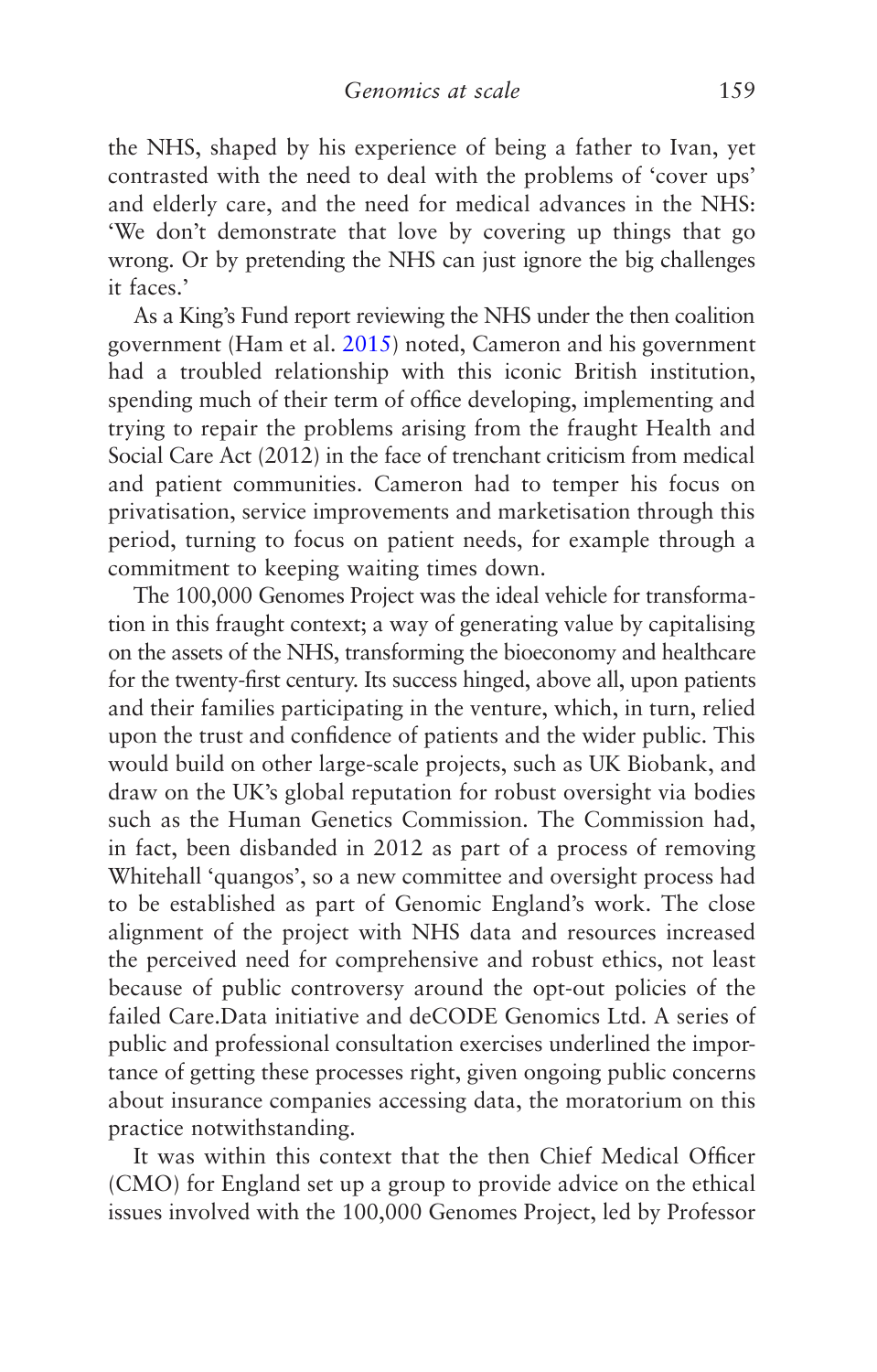Mike Parker from Oxford University.<sup>6</sup> Informed consent was especially salient here, given the difficulties with past national projects such as that of Iceland, and the technical and organisational arrangements around this formed an important part of the group's work. The advisory group outlined what they called an 'appropriate and rational' approach to the ethical issues in a letter to the CMO in 2013. Stressing the guiding principles of decision making and commitments to the public interest, patients and the NHS, they placed considerable emphasis on the processes of informed consent and patient and public involvement and engagement. The group noted that data could not be irreversibly de-identified, so there was a need for data-access agreements and accountable governance processes that would 'provide participants, and the public, with the assurances they require and promote acceptability and involvement', especially since private companies would be involved in testing and possibly also other services. Again, the group stressed the importance of policies and procedures to ensure that commercialisation was in the public interest and of benefit to the NHS to ensure public confidence and participation.

These considerations formed the basis of the group's recommendations about informed consent processes, in which the importance of 'broad consent' that did not present too much of a burden to staff and patients was stressed. This involved considerable refinement and specification of what 'informed' should mean in this context. Although no doubt familiar with the extensive ethical and social scientific literature on how consent in many medical settings is not based on participants making dispassionate choices, but on a mixture of reasoning which depended on the context, including a sense of commitment to the health service and to the professionals involved in their direct care (Corrigan [2003](#page-267-0); Dixon-Woods and Tarrant [2009](#page-268-0)), the committee had to use standard and established governance mechanisms to establish the credibility of the programme. This presented a number of challenges. A key issue was the difficulty of combining consent for data to be analysed as part of care and as part of research, both known and unknown. This blurred the line between care and research in a way that ethicists are often concerned to avoid because of the problem of 'therapeutic misconception', wherein patients consent because they are motivated by an expectation of improved care. This may leave them vulnerable to being misled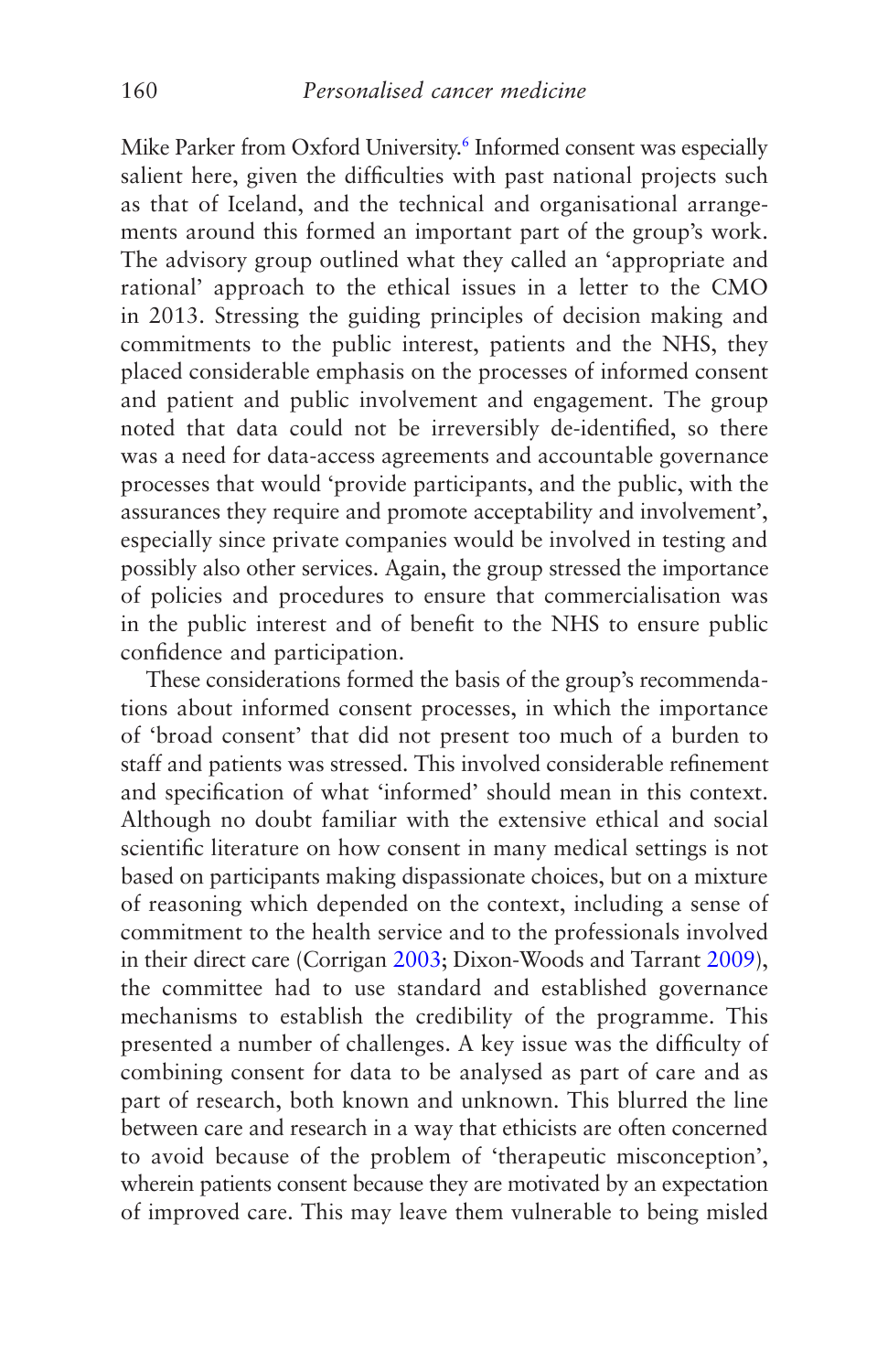or disappointed, rather than enabling a form of 'altruism' which ideally should determine their involvement in the logic of contemporary research ethics (Dheensa et al. [2018\)](#page-267-0).

The importance of securing consent to future use of the data, which would drive the service transformation and economic benefits sought from the programme, was such that patients' opportunities to receive results became conditional on their consent for their data to be used in research. To avoid the need to go back to patients in the future about what precisely this research would involve, given that future uses cannot be known in advance, the group reasoned that a clear governance process for deciding on appropriate use and access would need to be put in place on participants' behalf, and recommended that this should be discussed in the consent process to give participants confidence to proceed. Moreover, they noted, 'participants will also need to understand that consenting to research involves a waiver of any personal rights to benefit from commercial exploitation. Mechanisms will need to be introduced to ensure that the NHS benefits where data from this programme are put to commercial use.' These recommendations narrowed the burden but also the boundaries of choice considerably – participants were given choices about what kinds of additional information they might want to receive, but were not invited to decide what kinds of research their samples or data could be used for. Here the possibilities for future research using the data accrued were deemed more valuable than the opportunities for individual crafting of involvement, the latter of which was seen as more of a potential burden than an opportunity.

Processes for developing and enacting these complex arrangements for informed consent constitute important governing frames in projects of this scale and complexity – they are as key to their realisation as sequencing technologies and laboratory standards. Yet informed consent processes are known to be problematic in practice, given to ritualised and superficial performances, what Corrigan ([2003\)](#page-267-0) aptly called 'empty ethics'. The committee therefore tried to make informed consent more meaningful by offering clarity and managing expectations. The group were particularly concerned with the question of how to report back information to patients in this emergent area of medical science, including how clinicians would be supported to make judgements and how families would be supported to manage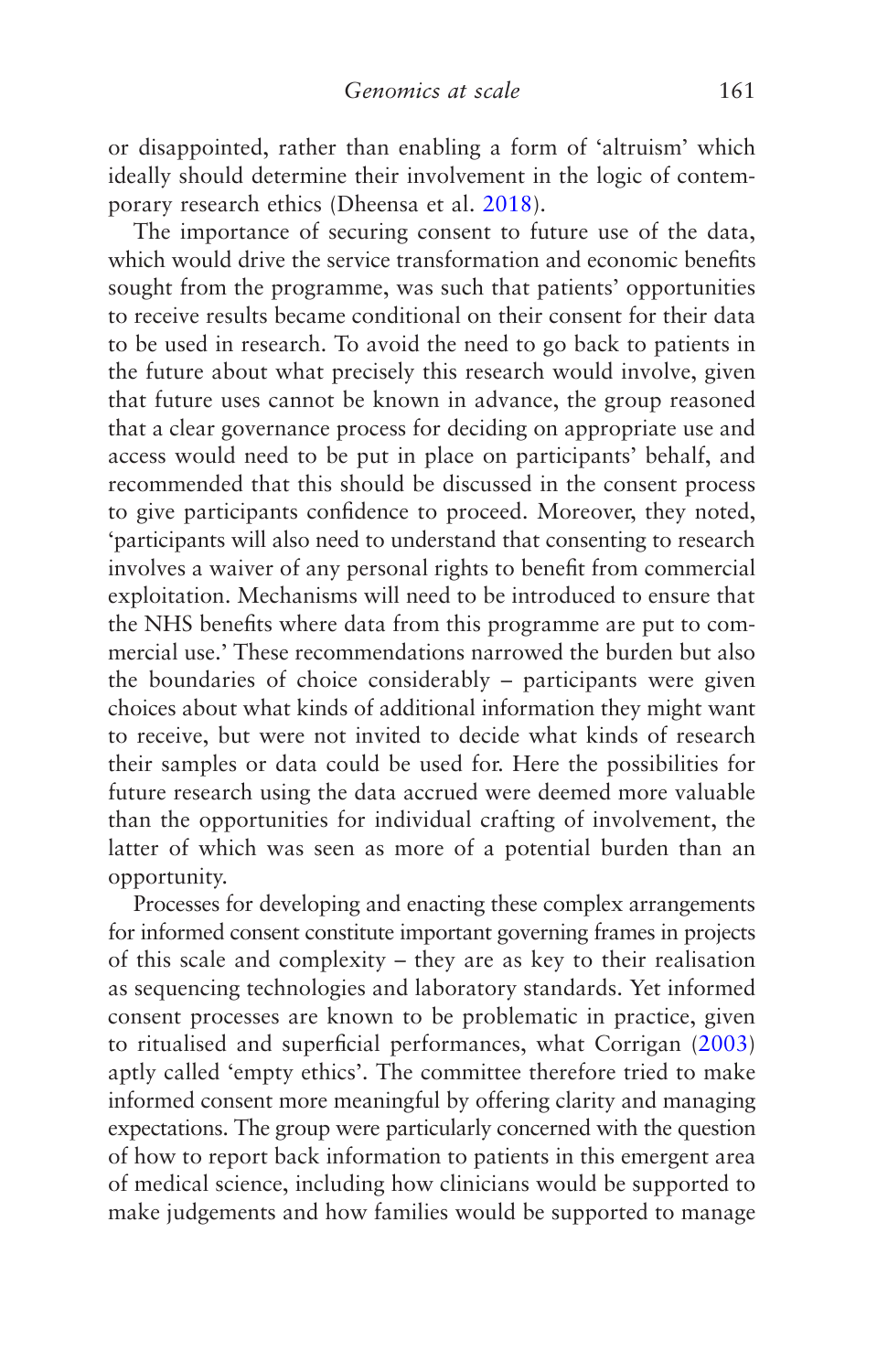the implications of results. The need for participants to make choices about data relevant to other family members had to be managed, as was the need for ongoing professional development and resources for re-contacting patients over time. These considerations point to one of the key challenges in this area: how to make results meaningful in the absence of clear and established protocols for interpretation, given the experimental nature of the science and the complexity of the data involved.

This is part of a new style of scientific governance that Braun et al. [\(2010](#page-265-0)) call 'reflexive governance', encompassing participation and engagement with a range of experts, including critical social scientists. Another important aspect of these forms of governance is participation by patients and publics, with a great deal of emphasis placed on inclusion and engagement. Education, support and training for staff and patients was particularly important. This extended engagement and cultivation of ethical participation (Braun et al. [2010](#page-265-0)) was seen as pivotal to the successful implementation of this part of the programme. A range of responsibilities for practitioners and patients to participate, learn and engage with new choices and forms of interpretation were therefore anticipated, in contrast to the circumscribed rights to choose how one's data might be capitalised, as discussed above. This framed additional responsibilities for a wider pool of potential participants from the public more generally, anticipating an expansion of participation in genomic research in the future. At the same time, the committee also prescribed a range of responsibilities for project leads and other practitioners involved in its delivery to take a role in education and public communication about the project, including about the relationship between the state and the market that is at its heart.

Genomics England took up these recommendations as part of its efforts to 'build a social contract' for the initiative, $\bar{z}$  and went on to establish a detailed informed consent and data governance process as well as a wide-ranging series of events, publications and a website with extensive resources for participants and links to training initiatives for staff. An ethics advisory group also became an established and important aspect of these governance arrangements. The consent form, initially lengthy and complex, went through a number of revisions and iterations as the project proceeded, partly in an effort to clarify and shorten sections to enable the process to be completed in less time. Genomics England has also sought to develop resources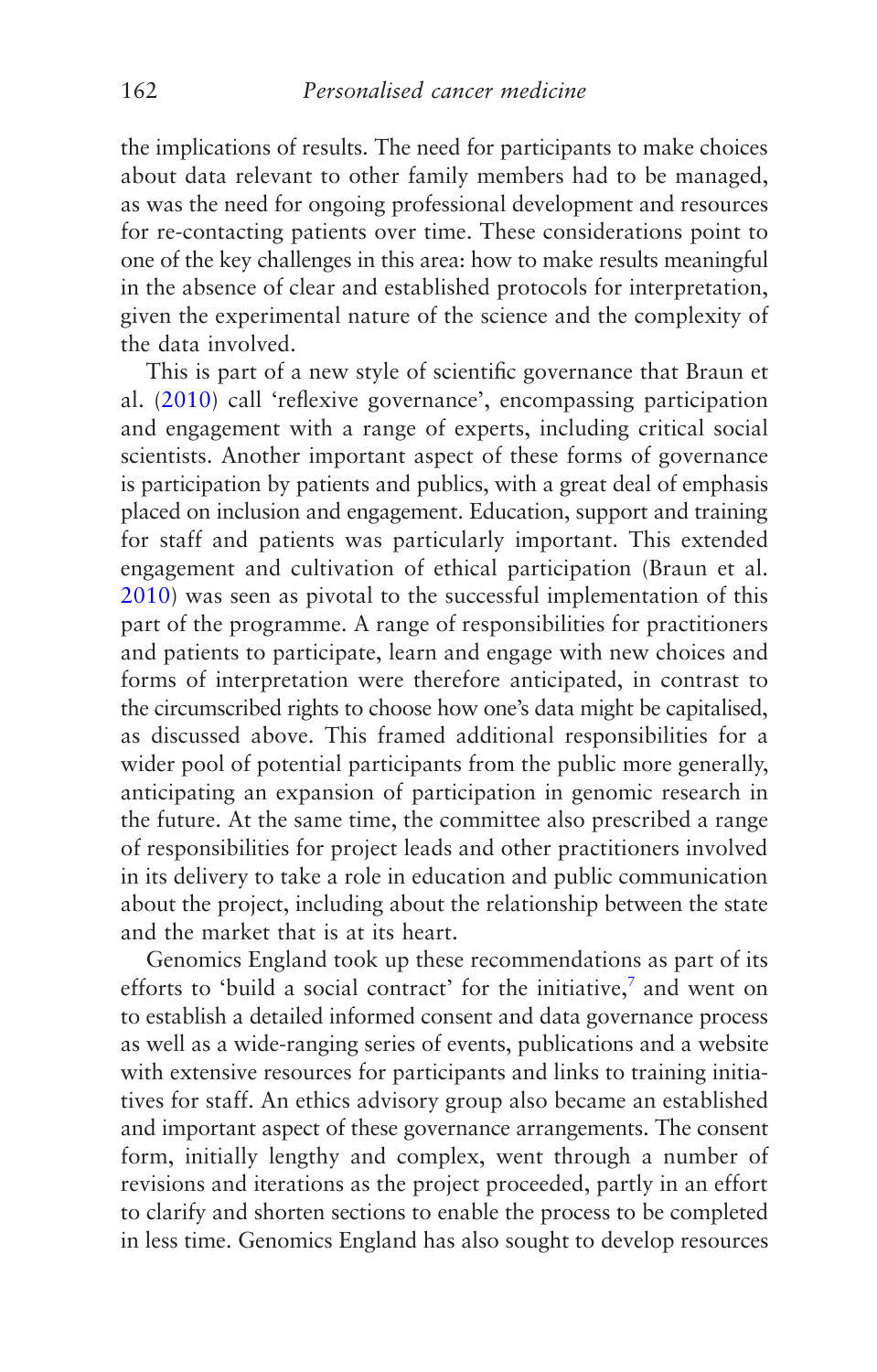aimed at educating publics, professionals and participants about genomics, after identifying a lack of awareness about this area of science as part of a programme of improving 'genomic literacy'.<sup>[8](#page-190-0)</sup> Here practitioners and publics acquire responsibilities for becoming more educated and educating others about genomics and its implications for health, in order that genomic medicine can be developed successfully. Notable among these initiatives is the 'Socialising the Genome' project, which includes a number of short YouTube videos utilising animation. One of these videos involves a play on the confusion between genomes and gnomes and features a cartoon gnome 'fishing' for pieces of DNA. This is prominently displayed on the Genomics England website and has been taken up in consent processes too.

The Genomics England website as a whole has more resources, case studies and patient testimonies concerning rare disease, as part of its efforts at engagement and education, reflecting the relative success of this part of the programme in terms of recruitment and delivery of results compared with those regarding cancer. For cancer patients there is, instead, a series of hedged statements about the ambition to deliver results in the future, and a lack of specificity about how and when this will happen, which contrasts with some of the earlier stated ambitions for the project. There is also a focus on explaining how the project has evolved and the technical difficulties that have been overcome in the process, for example the move from using formalin-fixed samples to fresh, frozen samples which are easier to analyse.

The website presents project news in relation to the numbers of genomes sequenced and features a counter to illustrate this. Numerical milestones are presented as important markers of success for the project. There is also considerable hype about the benefits of the programme, which sits at odds with the working groups' recommendations in this regard. For example, in a story about more than 70,000 sequences being completed on the 70th anniversary of the NHS, it was reported that Health Minister Lord O'Shaughnessy said:

Genetic sequencing can revolutionise healthcare by offering truly personalised care to patients and their families. This project is a shining example of a partnership between the public sector, the life sciences industry and the research community – with NHS patients reaping the benefits. Genomic medicine is no longer a thing of the future, it's here now and helping to save lives.<sup>[9](#page-190-0)</sup>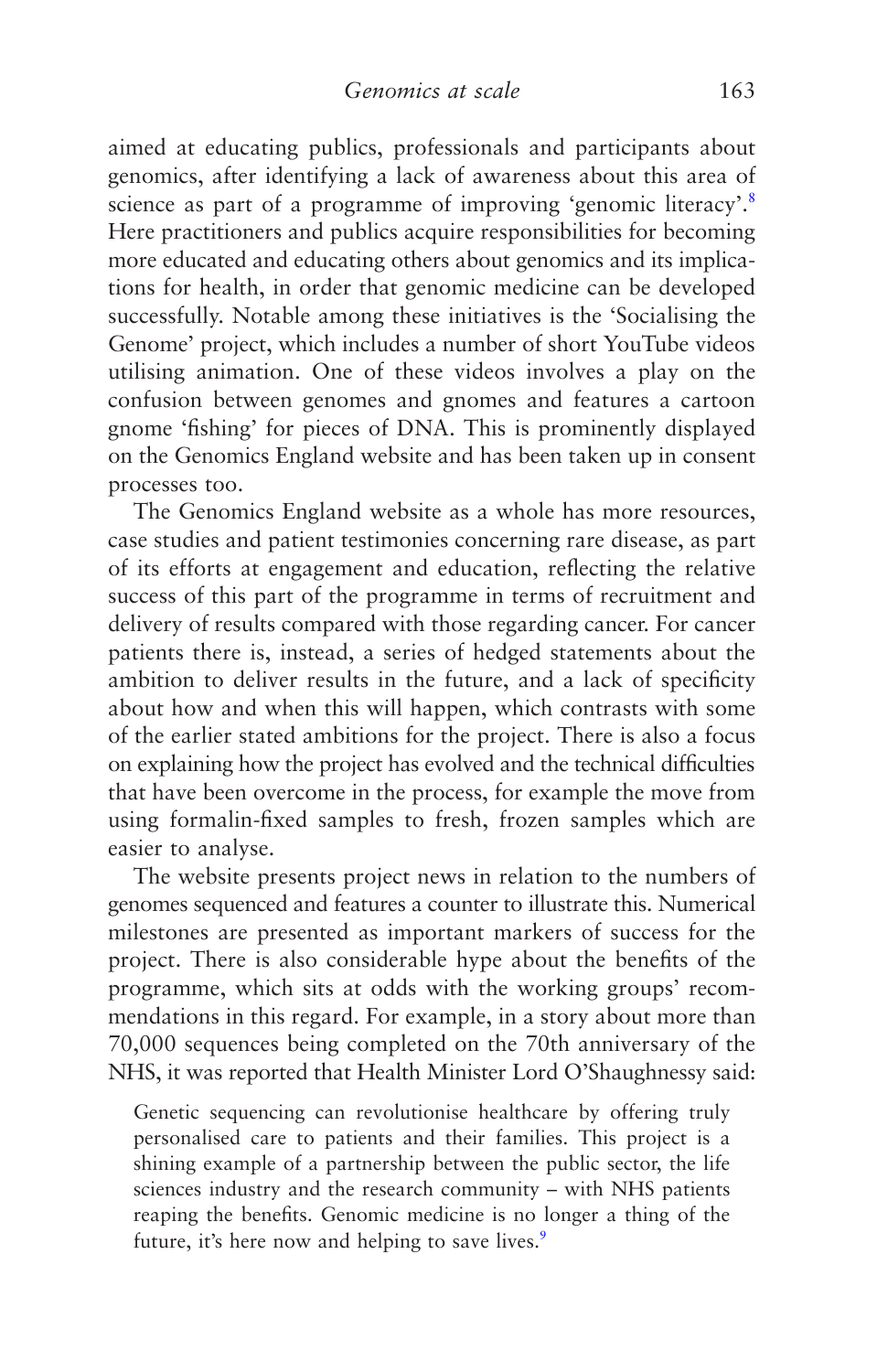These kinds of promissory claims are more prominent than information about the involvement of commercial companies in the project, which is scattered across the site and difficult to connect together to form a picture of what kinds of roles these companies are taking, and the financial arrangements involved.

Together, these recommendations and practices constitute the 100,000 Genomes Project as a vehicle for the transformation of the national economy and health service, monetising the genomic data of the nation to change how medicine is delivered, and responsibilising practitioners, patients and publics to become genomically literate in order to deliver these benefits. To enable and enact this transformation, institutions, practitioners, publics and patients acquire new responsibilities for participation, engagement and deliberation, but these are carefully circumscribed within a web of governance and educational arrangements which limit participant choices and, for cancer patients in particular, have not delivered personalised information on the scale envisaged by some of the more optimistic accounts of politicians and leading civil servants. The importance of not burdening patients with too much information and too many choices as part of the consent process can be contrasted with the emphasis elsewhere on educating and informing patients about the programme and the science involved as part of 'socialising the genome'. Presented as short, fun encounters, these activities expose and seek to remedy the deficit in public understanding about genomics through a growing portfolio of educational tools and events, which produces an audience with responsibilities to engage in turn. At the same time, however, as we go on to consider later in this chapter, the details of the economic arrangements at the heart of the programme or the choices with regard to investment in personalised therapies versus other kinds of structural public health interventions targeting the causes of cancers are opaque and less easy to engage with and critique.

#### **Transformations in cancer care: participation for practitioners**

Transformative visions and the knowledge-control regimes that seek to implement them are, of course, key features of how genomics at scale took shape in the UK bioeconomy. But as Hilgartner [\(2017\)](#page-270-0) amply demonstrates in the case of the Human Genome Project,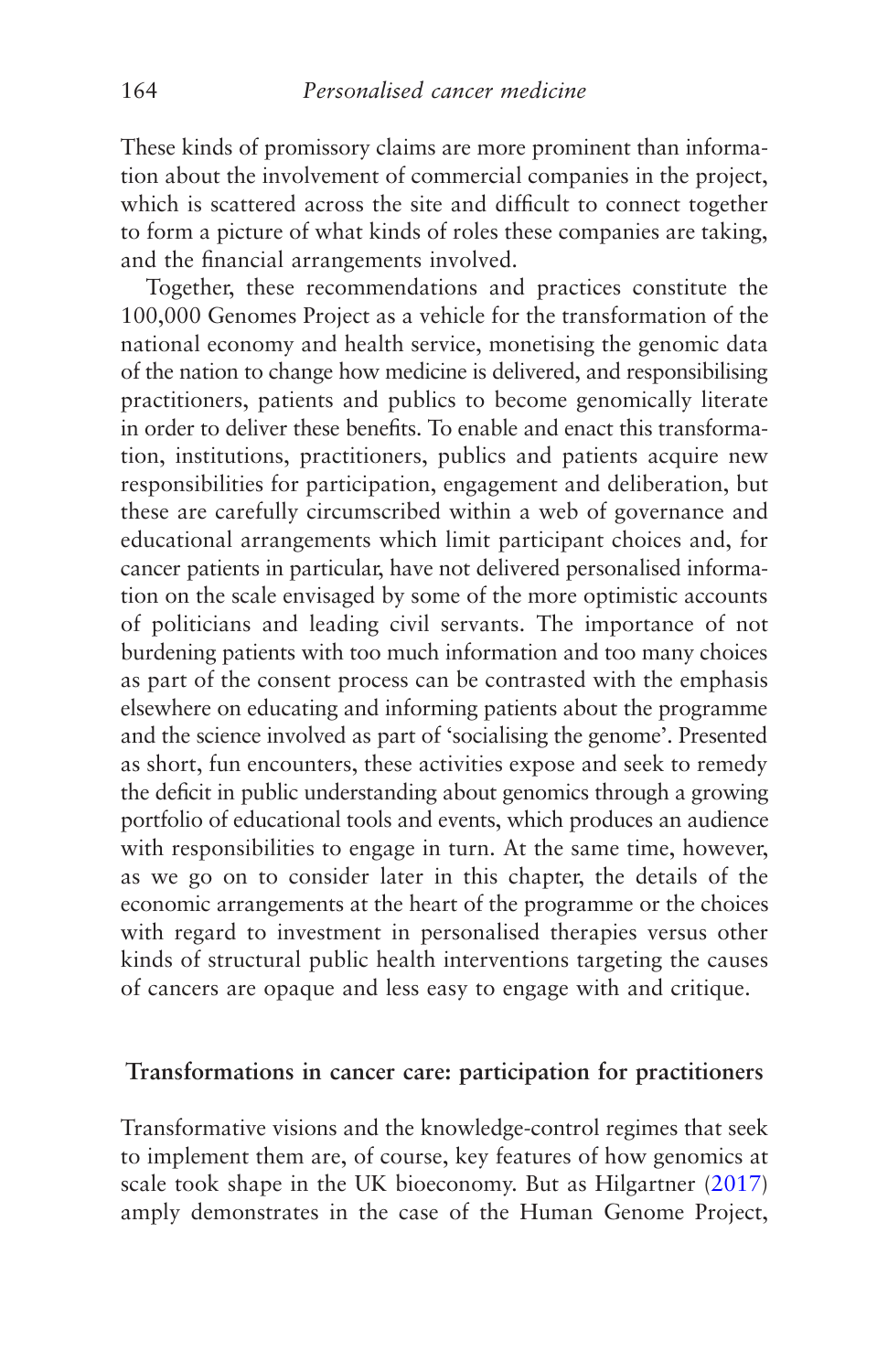vanguard visions and governance frames are taken up but are also subject to resistance, struggles and challenges. Key actors can reconfigure processes, agendas and envisaged identities, reworking their responsibilities and asserting autonomy in the process.

Our first encounters with the 100,000 Genomes Project were at the early stages of our own project when we made contact with some of the project leaders in a nearby region. From the outset we were invited to be part of the development of a consortia bid for a regional genomics medicine centre (GMC), because the practitioners involved were keen to engage us in developing the participatory and evaluative agendas that they viewed as crucial to the success of their bid and the wider initiative. As part of this we attended a meeting with representatives from Genomics England and the NHS where the bid was assessed and discussed, alongside patient representatives, laboratory and service leads and senior managers from relevant hospitals. This encounter, and discussions prior to and following it, were marked by a sense of the need for the practitioners and managers involved to present a suitably ambitious, coherent and compelling case for support, even as they also expressed doubts and concerns in more private settings about the difficulties that this would involve, given other service and resource pressures. In so doing our gatekeepers simultaneously performed the hopeful promissory futures of genomic medicine and service transformation through recruiting practitioners and other allies to participate in the programme delivery, and a more muted set of concerns and ambivalence about the prospects of success for the science and the services involved. The project leaders adopted a kind of strategic uncertainty as part of their negotiation of the demands for practitioner participation, empathising with the doubts and concerns that were also being expressed by colleagues expected to deliver on the initiative.

Our efforts to be part of the project, to follow how it was developed and enacted locally and to share results were, however, constrained by its complex architecture, changing personnel and difficulties of implementation across different cancer clinics, clinical leads and institutions. Jurisdictional disputes around the ownership and purpose of the project were ongoing, as was ambivalence among key actors about their role and its value. We encountered numerous uncertainties about how the project would be delivered. Consent processes were difficult to observe because of ongoing issues with staff training,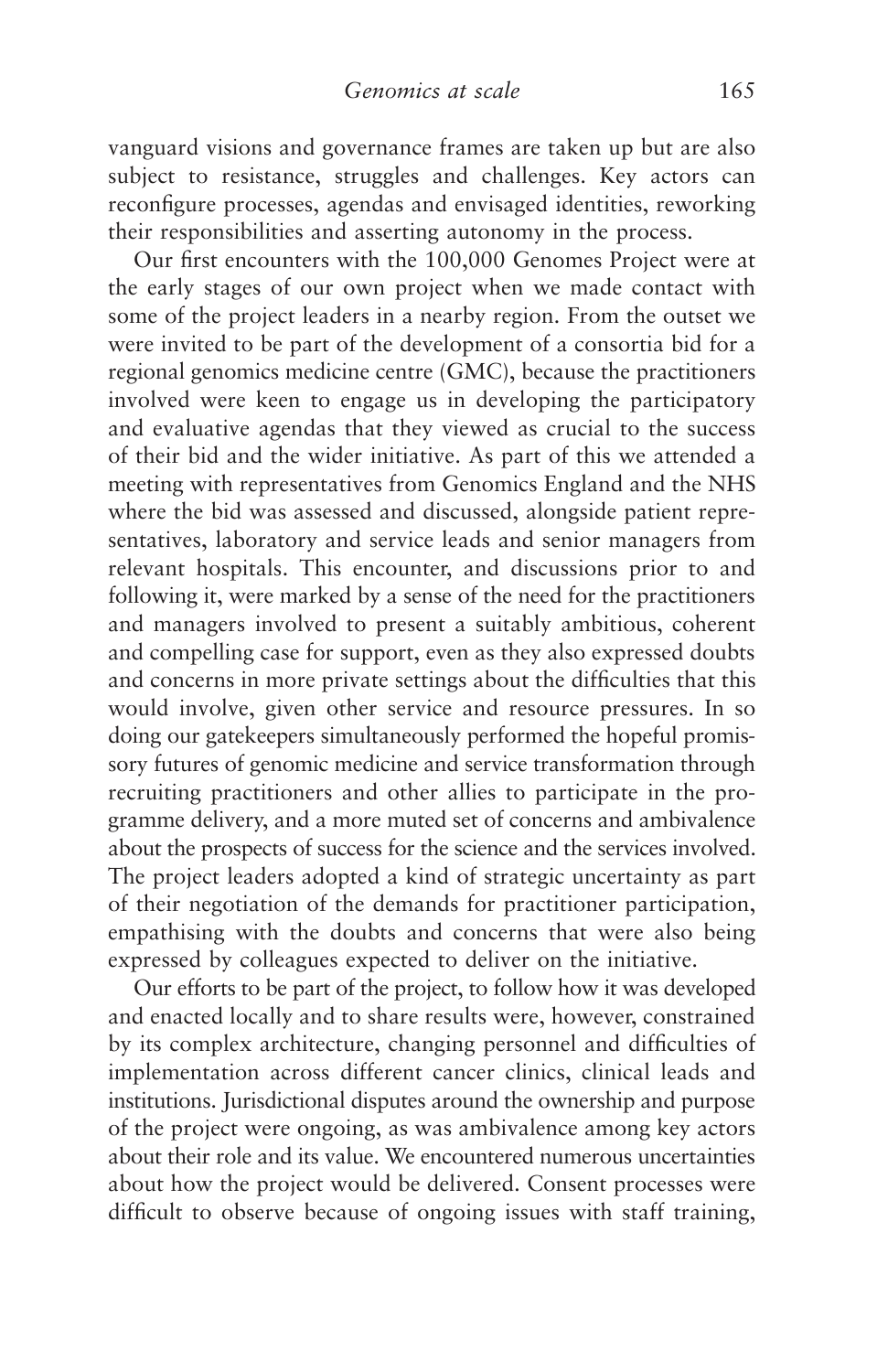patients not attending, and clinicians not advising staff about suitable patients. The project was being introduced to a service under strain, where efforts to meet waiting time targets and manage staff absence and well-being came into tension with its delivery. Practitioner participation was patchy, uneven and markedly ambivalent.

The project lead, who was tasked with advocacy for the project, nevertheless framed it as the beginning of a new kind of healthcare based on 'big data' and Artificial Intelligence:

And the Genomics Project is part of the wider personalised medicine agenda of the NHS, which is a top level objective of the NHS. And very few people really quite get what that means. And in reality what it means is that – it's really a big data project, so it looks like a lab based project but it's actually – actually a project about the, the – about leverage of large datasets. And so the end point of the programme really is that genomics data, er, will be merged with all the other data that can be linked through someone's NHS number into a central data repository.

And from that, tools will be developed that can then apply the, the power of that dataset to the care of individual patients. And that's what really personalised medicine – the personalised medicine agenda is about. And that is an enormous transformation in medical care, um, absolutely huge.

But this was not a view that was widely shared among practitioners concerned about the practicalities of implementation. As another clinician involved in leadership of the project commented:

in order to know what's relevant to that particular patient at that particular point of time of course you've got to know what their cancer is doing at that particular point in time. So it takes us from a situation where you've … almost got to have a real time readout at any point in time to know what are the particular drivers of … this particular patient's cancer which brings us into personalised medicine … and as exciting as that is, the idea of personalised medicine, the practicalities of that are … really … challenging … financially, organisationally, um, um, diagnostically, therapeutically … in terms of comprehension and understanding (laughs), you know, of, of the clinicians and the population – all of those have … got challenges.

This meant that even as this grander vision of healthcare was being articulated at a range of meetings and events, it was hedged with caveats about the complexities of personalisation, not just in terms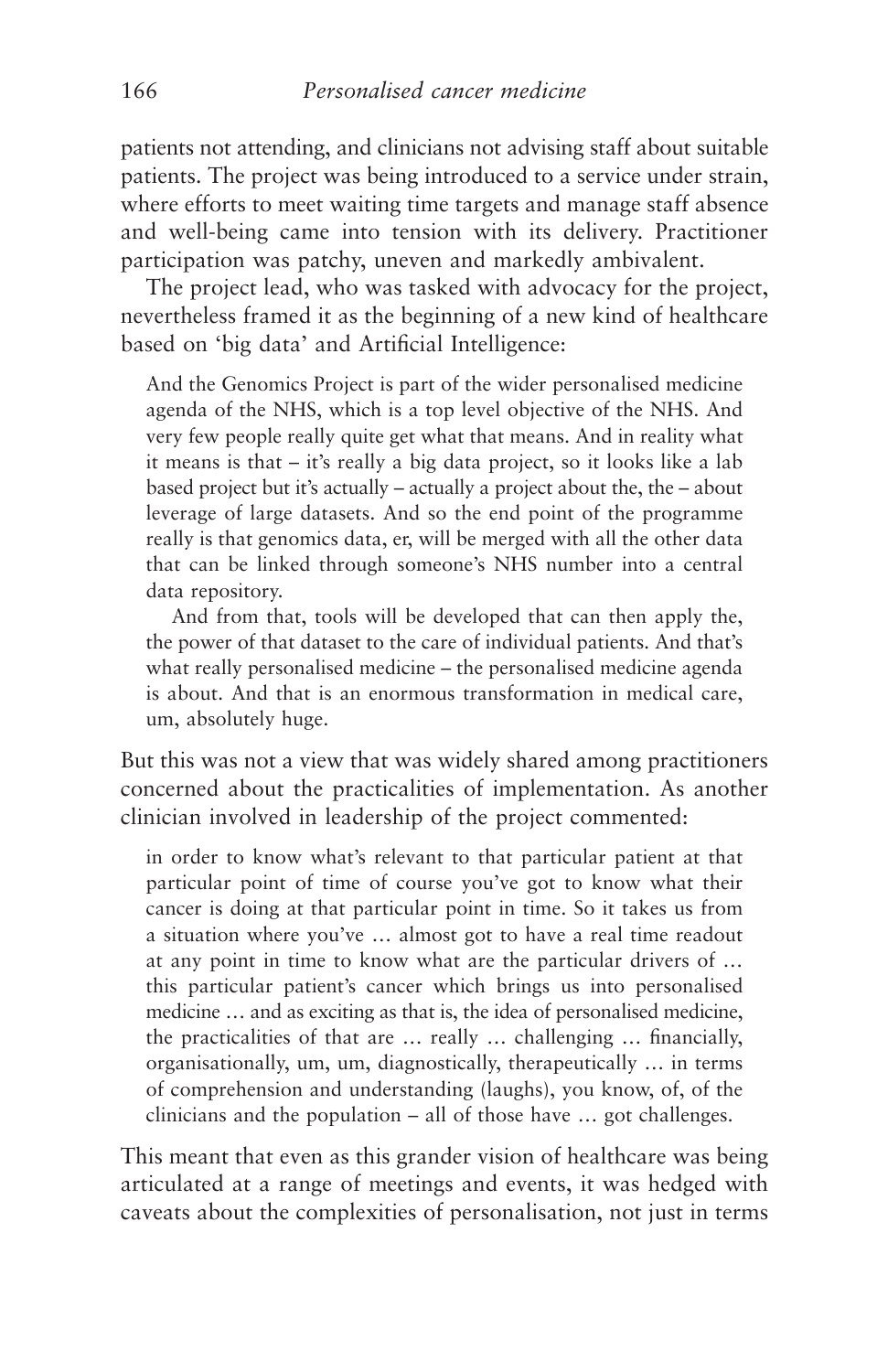of infrastructure, but in terms of the information it brought into clinical practice. As the project lead quoted above continued, the prospects of personalisation and precision were not necessarily straightforward, and could be difficult for practitioners and patients:

I mean, it's easy if you've got a ninety-five per cent chance of being cured, but if you're saying to somebody, 'Actually, we know from all this data that this is just not going to work,' then that's … something that … people reject. Because if you open the box then you've got the information, if you don't do it in the first place you can just carry on regardless. So that's I think one of the big challenges of this, people see actually personalised medicine as something potentially very, very difficult.

The project leads also spoke of their sense that this project and personalised medicine more generally were 'battling against the biology', revealing much more uncertainty than the rhetoric of precision suggests and that patients might expect, and bringing challenges for practitioners in terms of implementation and interpretation (Metzler [2010](#page-273-0)).

Practitioners expected to implement the programme in their clinics by supporting patient recruitment also asserted their jurisdiction over healthcare, expressing wariness about top-down initiatives and in the words of one oncologist 'politicians' pet projects', referencing David Cameron's spearheading of the initiative. This oncologist commented: 'Happy to be proved wrong but … I am not a big fan of politicians interfering in healthcare … [with these kinds of initiatives] … we're struggling to pay for other things and I'm not sure it's good value for money.' Others expressed concern about the project being less about evidence-based science than service transformation designed to introduce the automation and centralisation of laboratory services or limit the role of clinicians in interpreting data. This evoked a counter-narrative about the need for clinically embedded analytics, as in the excerpt from an interview with a pathologist below:

now we … feel strongly that that is in some situations dangerous because a lot of molecular testing is being undertaken by non-clinically … trained geneticists who don't necessarily understand some of the complexities of the material coming in … some centres don't even look at the material that goes through the sequencer so they will, will take sections of pathology material, put it through a box and come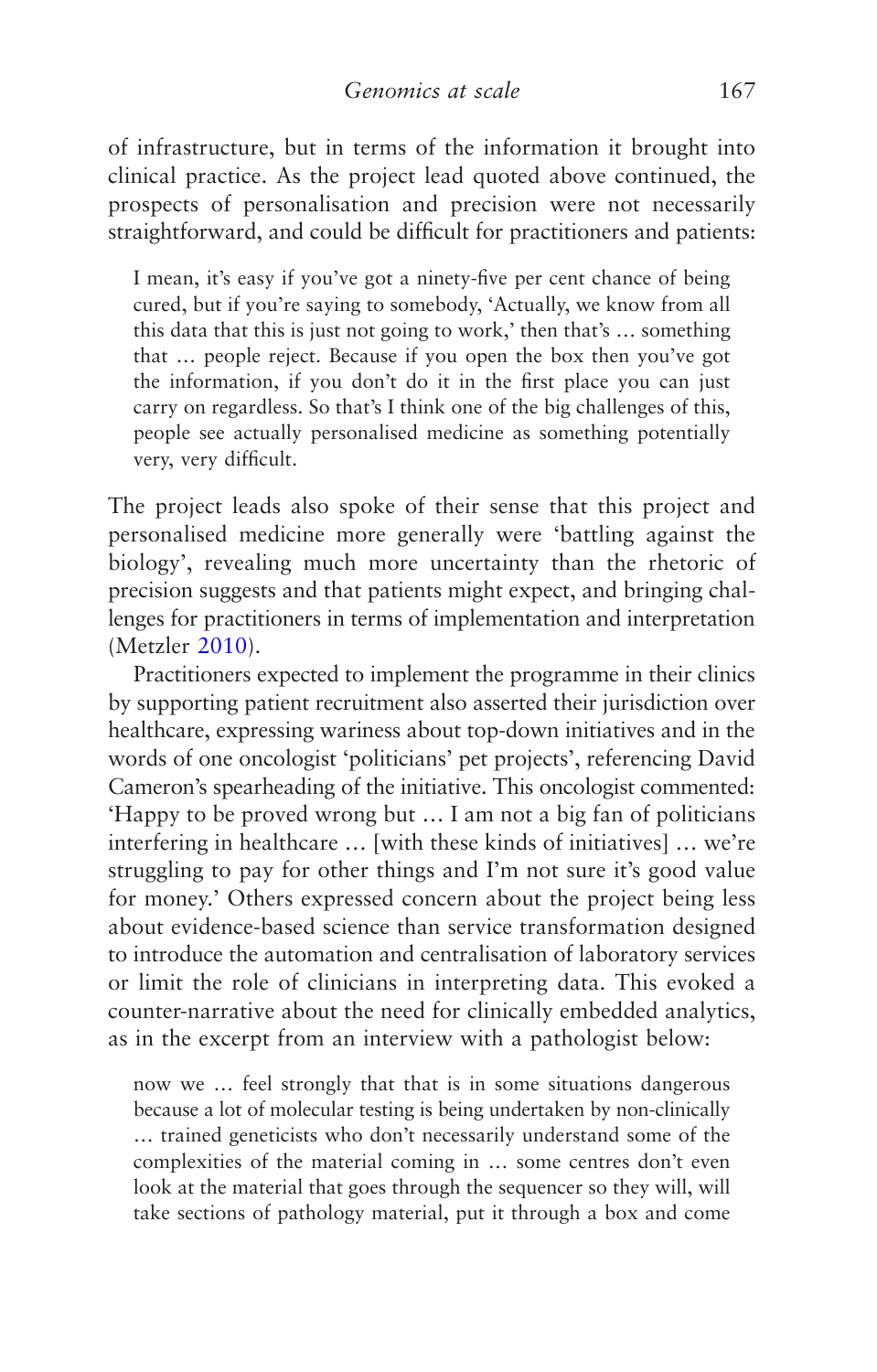out with an answer and unless you really understand the details of what's gone in, you can't understand the details of what comes out. So we strongly feel that there needs to be a lot more clinical input … we do have that balance to a degree … working alongside the genetic clinical scientists to deliver the service so we can provide some clinical oversight … But other centres will offer blanket clinical interpretations which may not necessarily be appropriate and the problem is oncologists act on those clinical interpretations, not necessarily if they're, if they're up to speed and they're academic and ... they've been to the big meetings recently and they're aware of the evidence and they understand how to interpret the result themselves, but if you're … a busy general oncologist working in a smaller hospital you're not necessarily up to speed with all the evidence for specific disease types then you make take at face value the clinical interpretations attached to these reports.

Here, concerns about service transformation were reframed not just as about being 'put out of a job', as one pathologist joked, but as a matter of ensuring that current patients benefited from participation. As another pathologist explained with respect to the need to collect fresh tissue for the 100,000 Genomes Project: 'I would put a wager that [fresh tissue] is not that critical for patients in the majority of cases.' Practitioners also expressed ambivalence about the cohort of patients being recruited, as illustrated in this quote from an interview with another pathologist:

not necessarily the right cohort of patients are actually being recruited … for example, we have recruited a large number of … GI tumours, but none of those patients will require any sort of treatment and the data that is going to come out from tumour profiling is not going to change how they are managed currently. Now whether it will be managed – whether it will change in the future, we do not know. So … I've got to be careful about this, so whether it would have been appropriate to actually gather the evidence first and then spend the money building the infrastructure …

In this excerpt the interviewee intimates that efforts are being made to improve recruitment and meet targets but this is not necessarily involving patients who will directly benefit from the project, as suggested in its design and promotion.

Nurses and one clinical trials assistant (CTA) involved in obtaining participants' consent to the programme had less professional power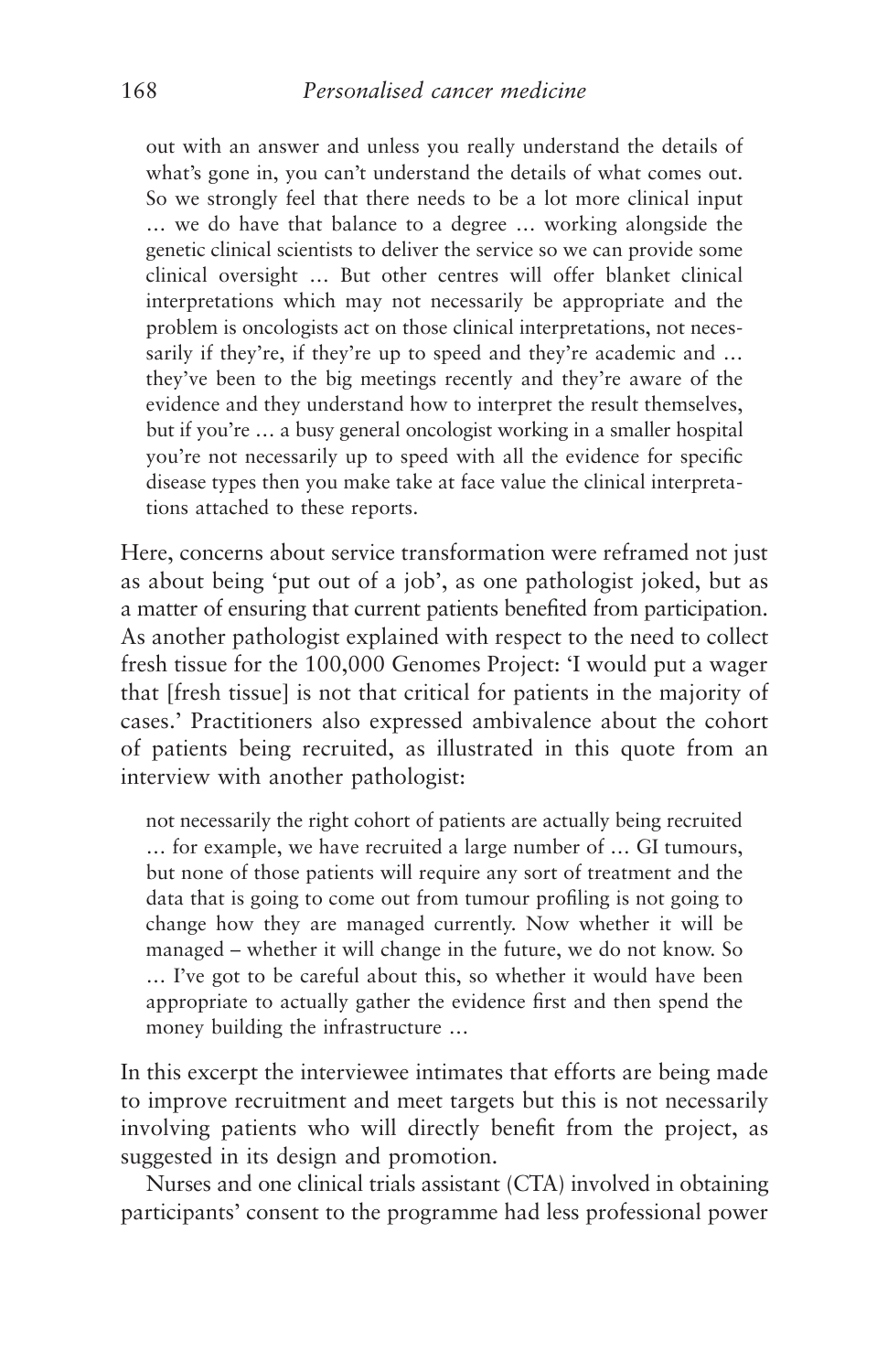through which to resist or rework these new agendas. But they were also ambivalent about their role and the prospects of the project. Their ambivalence found particular expression in relation to their concerns about managing project information and encounters with patients, given the complexity of the project. These concerns often took the form of expressions of anxiety or jokes about our presence as observers in the consent meetings, where nurses sought to navigate their sense of being judged or evaluated against an established standard approach to consent where the virtues of the project were largely scripted in advance. Here the nurses framed our presence and that of the project around it as being a new 'script' to learn and implement, positioning themselves as in ongoing need of training and education around genomics to enable the programme to develop.

Nurses also expressed ambivalence about the project with respect to managing patients' expectations around delivery of results. There were significant delays in getting results to patients, and nurses had to field additional phone calls from patients about this, but they had little sense of connection to the 'background' of results being analysed and delivered. At the same time, however, nurses were clearly developing new kinds of expertise and skills in tailoring and navigating the consent process to accommodate patients' needs as part of their ethos of care. We can see some of this play out in an excerpt from an observation of and between consent meetings with patients where a specialist nurse and the GMC specialist nurse discussed their roles and how to support patients:

The nurses chatted about this patient. The specialist nurse said 'she doesn't sound clued up' and it seemed like the patient was relying on her husband's support [they could hear her husband helping the patient in the background]. Both said it must be particularly difficult for brain cancer patients. They said 'the general gist is that getting sample, helping … and then a bit more of the nitty-gritty. And then ask if they understand.' The specialist nurse said 'you can pick that up'. The GMC specialist nurse said if you feel the patient doesn't comprehend and you are not confident, suggest not to take consent and suggest face-to-face meeting, although they may not be well enough to come in for an extra visit as they will have to drive, park, and wait etc. They added that electronic consent was discussed as a possibility but there was debate around it – not implemented in the end although not clear why. The specialist nurse chipped in by saying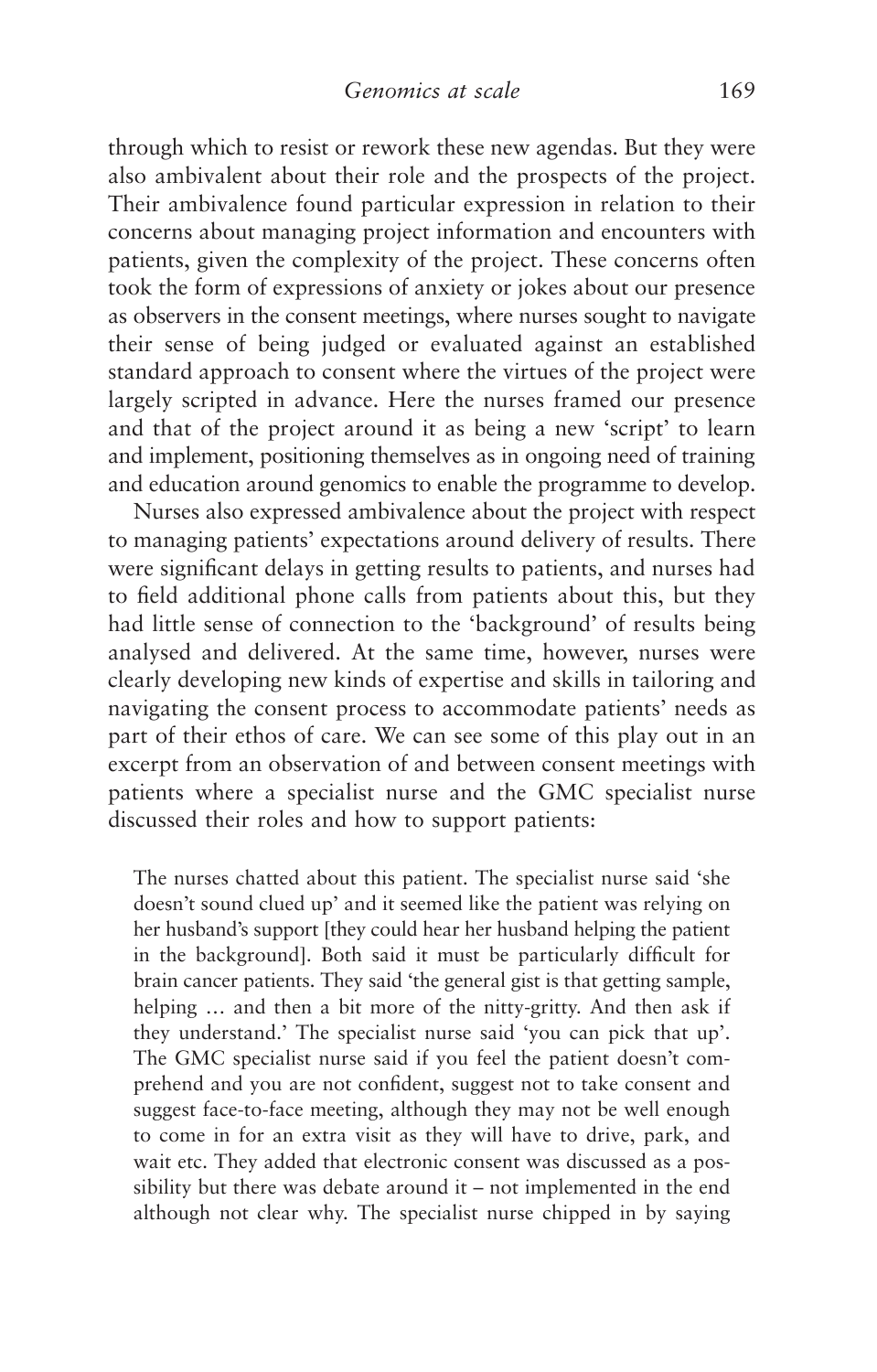'how do you know people understand?' [when the consent has been done electronically] and went on to suggest that there seem to be 'hiccups' in the project. The GMC specialist nurse said when the study was opened nothing was set up. The specialist nurse asked why? GMC specialist nurse: lots of high level activities went on to set up the Centre. Other Trusts used funding differently to engage nurses but for some there is no job security … Sounded like lots of people moved on to different work so constantly re-recruit the team and train. They ended up spending lots of her time in rare disease rather than cancer: resources could be better but exciting even though it wasn't up and running when she joined … The specialist nurse commented: it's like 'giving you a car but not the key, situation' … The GMC specialist nurse added that she doesn't have a job to go back to [after the end of the 100K project], she is 'not hopeful'.

A lot is going on in this excerpt: the nurses are engaged in training; they are trying to make a complex project work in the absence of guidance and resources, including lack of job security; and, at the same time tailor and make consent meaningful and participation valuable for patients without it becoming too burdensome. This results in a reframing of the project as problematic while maintaining and developing a professional commitment to try to make it work in the interests of patients.

Backstage, practitioners were cautious about the 100,000 Genomes Project, as well as being hopeful about its potential for patients. They wanted genomics to improve treatments for patients, but were sceptical of over-promising and concerned to maintain some of the boundaries between the state and the market that this project was designed to break down. Sometimes these concerns were shared with project leads and the visionary vanguard at events and other meetings. However, we observed that criticism was typically reworked by the project leads as a need for further training or buy-in from staff, or even as a form of professional inertia and protectionism. Difficulties with recruitment became institutional problems and the focus of the national initiative was on successes in terms of numbers of genomes sequenced as a key milestone of progress. In these ways, resistance was itself reworked to form part of the impetus for further transformation of services and institutions.

Practitioner resistance and concerns were also reworked frontstage where patient encounters were concerned, where the focus switched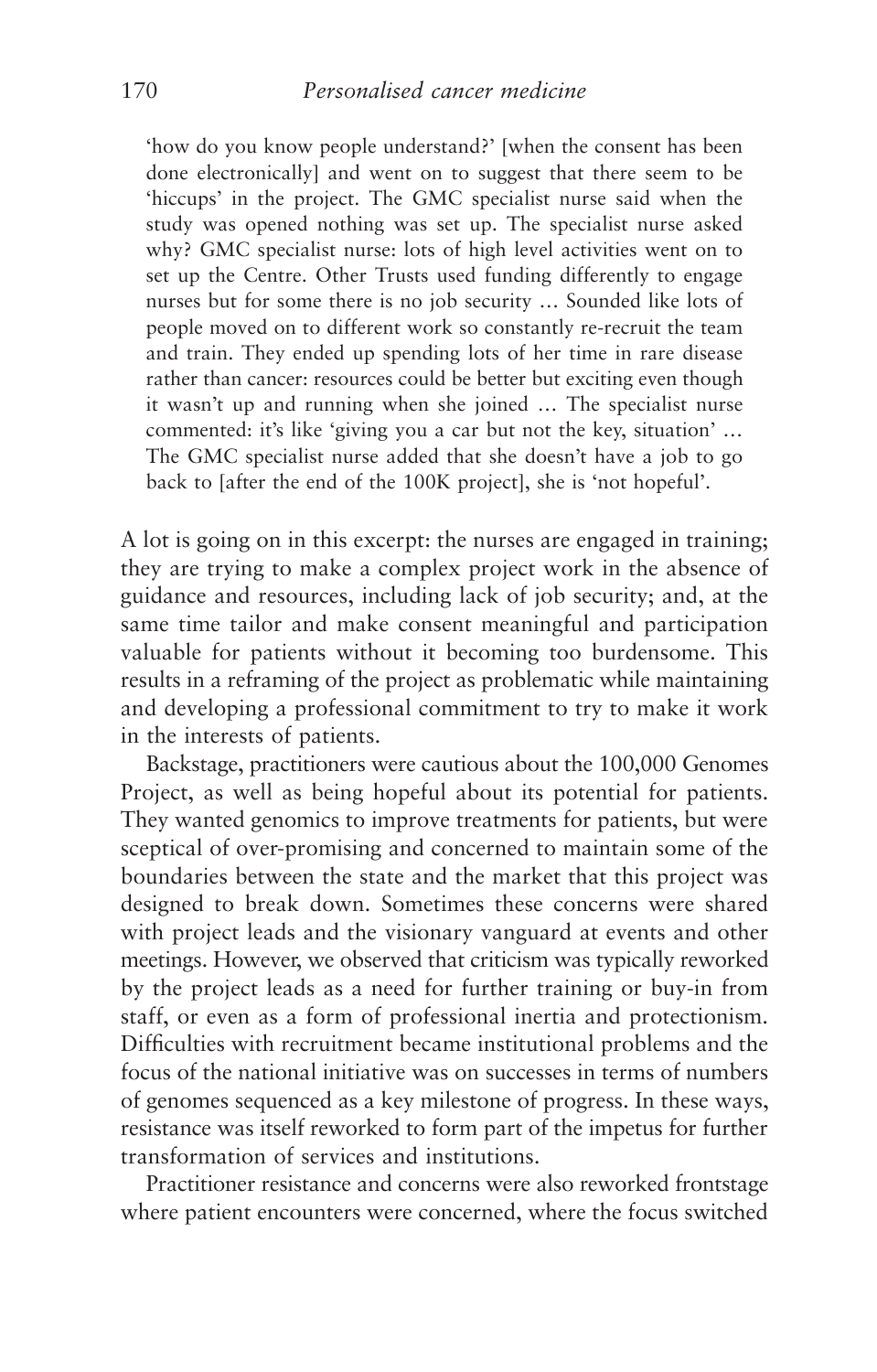to careful handling of patients' expectations, balancing appeals to patients' altruism and faith in research with management of their hopes and expectations. Practitioners also had to navigate some of the more complex issues around access to data and commercialisation with care, given their qualms about the intricacies and politics of these arrangements. Transformation, however fraught, relied upon practitioners recruiting patients to the project and good care relied upon spending time to reassure and support patients in these and other clinical and research encounters. As we shall now go on to discuss, patients and accompanying relatives were also active participants in these processes, which involved their own resistance and reframing, particularly in relation to informed consent and genomic literacy.

# **Patient participation**

Cancer patients were approached about their involvement in the 100,000 Genomes Project at various points, including before initial surgery or after they had been living with cancer for a number of years (e.g. haematological cancers). They typically received a letter or a phone call inviting them to make an appointment to come along to hear more about the project and to consider participation. These initial encounters with the nurses or CTAs who were trained or in training to conduct the consent appointment lasted up to one hour and covered a range of complex information and deliberation. Patients were often, though not always, accompanied by a family member to these meetings.

A major concern of the project architects was to ensure that patients did not experience participation in this research as too much of a burden and that they understood that receiving potential results of interest to their care, or that of their family members in the future, was contingent on sharing their data and waiving rights to personal financial benefit. This resulted in a detailed consent process which caused concern for practitioners who felt it could be too difficult for patients to manage given their health and other pressures.

In our observations and interviews we found that patients, alongside practitioners, worked to reduce or resist this burden. One way in which this was achieved was by deriving care from the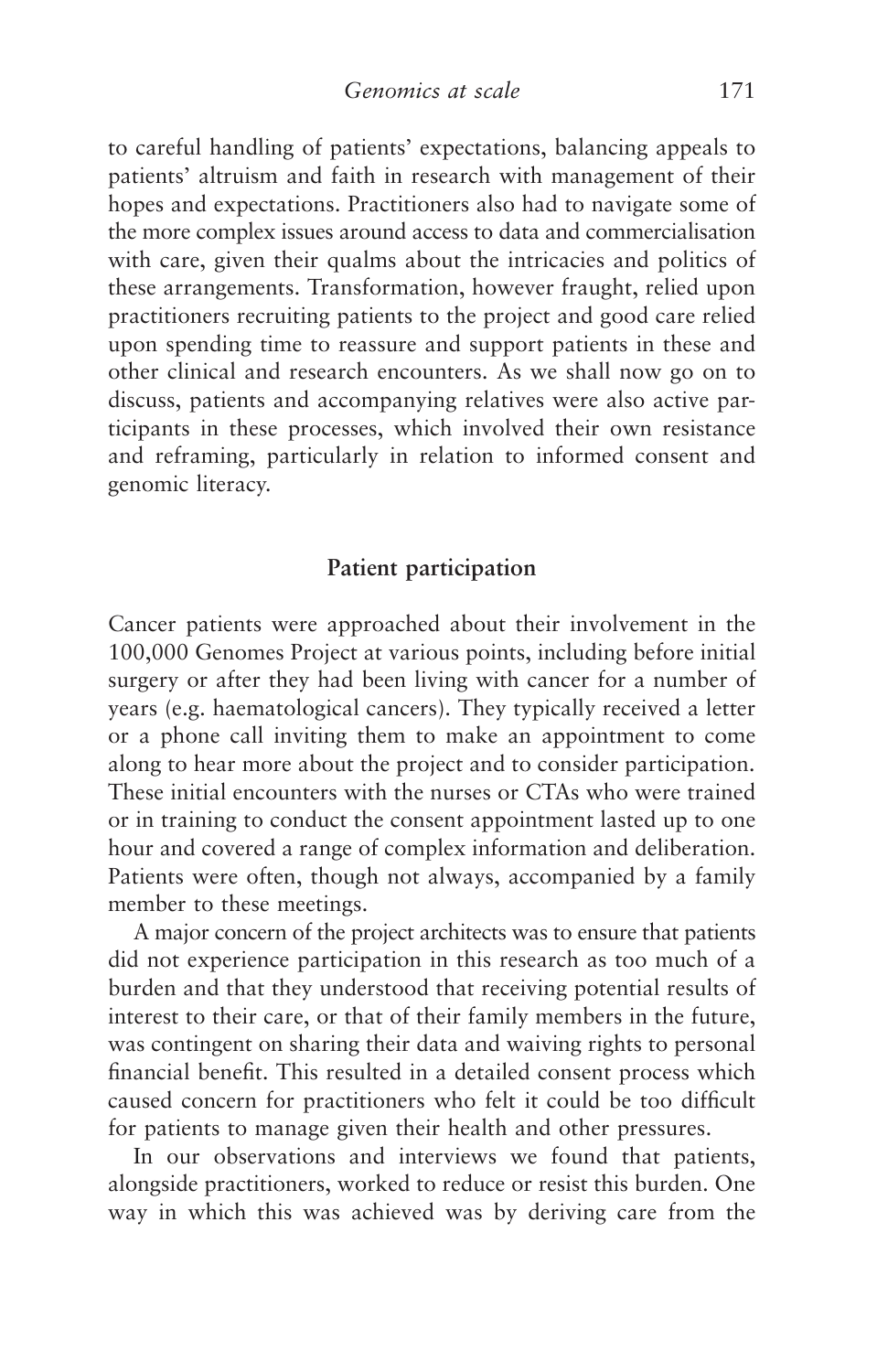consent meeting. This involved reframing participation from a research experience which might provide better care in the future into an occasion for care in the present. This meant discussions in the meetings could be wide ranging, as patients articulated their experiences and concerns about their cancer, the care they had received, and the prospects of further diagnostic information. The appointments with the consenting nurse or CTA were also a space where patients and family members could discuss immediate, ongoing concerns and worries for the future and to ask questions about their care. None of this was necessarily related to the 100,000 Genomes Project. This included questions about treatment and surgery, as in the following example:

[After agreeing to take part in the 100,000 Genomes Project] The patient then took out a couple of sheets of paper from her handbag and started to ask the research nurse a series of questions she had prepared. Her questions however were not relevant to the 100,000 Genomes Project but were mostly about her surgery. The research nurse reminded the patient that she can get in touch with a nurse specialist who will be able to answer her questions. … The husband who had been silent then asked a question for the first time, but it was again about the logistics of the patient's surgery: he wanted to know whether he needed to take time off from work. The patient jokingly said to her husband, '[the research nurse] is doing research, not work arrangement' and laughed.

At other times patients sought more practical support, as well as reassurance and advice from the NHS and nurses in particular, as the following example from our observations illustrates:

The nurse went on to discuss data security and access and how there won't be any financial benefits for patients although it will benefit the NHS. This is normally the point where patients quietly nod or smile/joke … but the patient says, 'some financial help would have been nice; there's no help at all'. And he goes on to talk about how he cannot work but hasn't been offered additional help because his wife is working a few hours a week. The nurse signposted Macmillan nurses to discuss financial issues…

… The nurse then explained the main findings and extra findings e.g. about high cholesterol. The patient says he doesn't worry really but his wife says 'I'm the worrier.' When the nurse explains the genetic carrier testing the patient's wife talked about their decision not to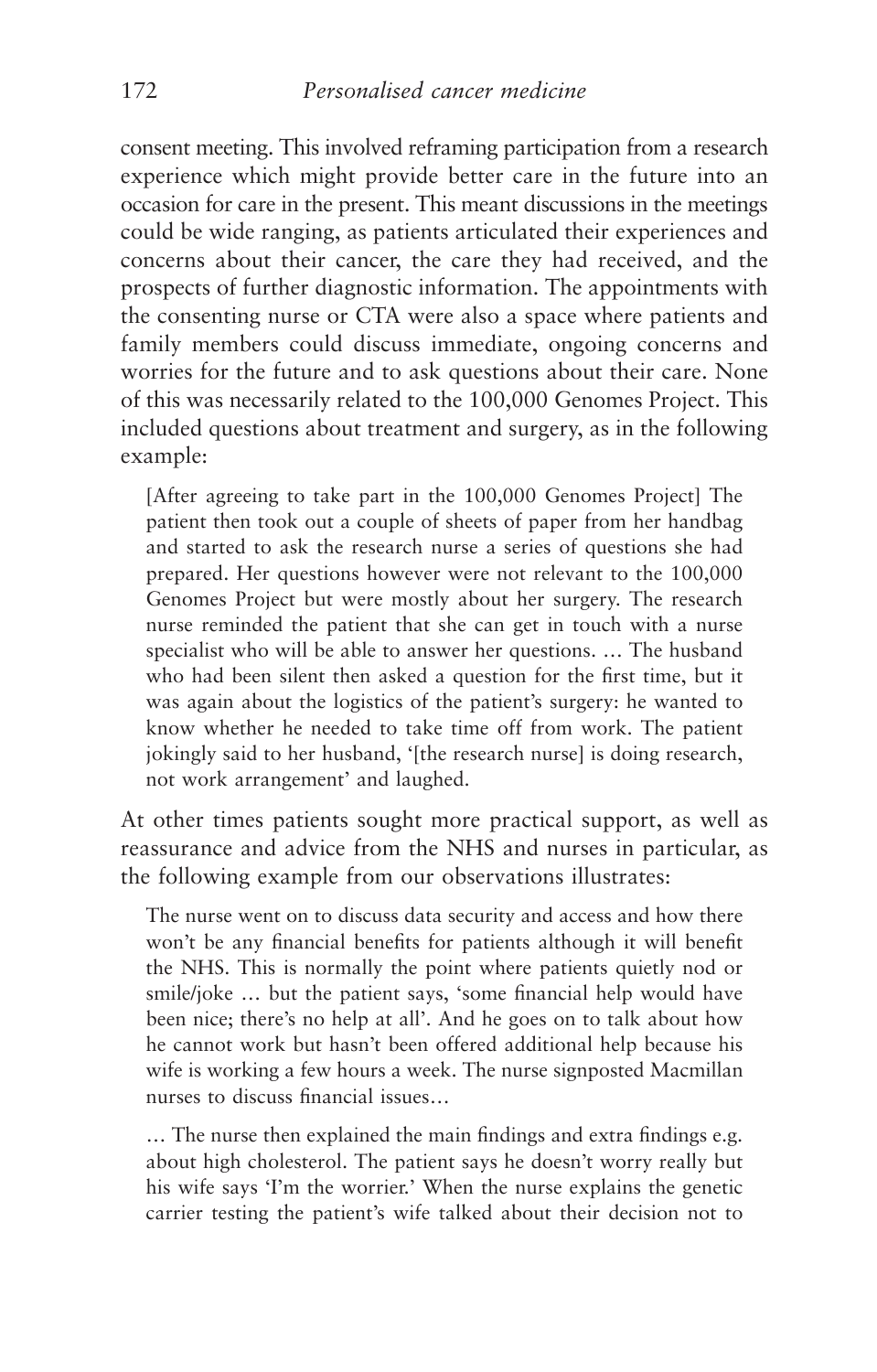have children because they were 'too selfish' and wanted to keep enjoying motorbiking …

… the patient asks if people ever come into this meeting but don't want to sign and the nurse says, 'people want to contribute'. His wife agreed about the importance of 'helping future generations', continuing 'breakthroughs happen in science all of the time'. The nurse responded, 'science relies on people like you.' The patient's wife goes on to explain her husband's history of blackouts and a pacemaker being fitted prior to his diagnosis with cancer and wonders if the blackouts were connected to his cancer. The nurse says she cannot answer that question. The patient's wife asks if the project might be able to find out more about this, but the nurse said she was not sure what kind of information was relevant to the project. She added that a copy of the form would be sent to their address and the patient said it will be 'helpful to research but also helpful for my brain' and the nurse added that the overall aim of the project is to 'transform the health service'.

Although these exchanges might be framed as tangential to the core purpose of consent meetings, departing from the framing of the consent protocols and forms, they were key aspects of the meetings which enabled nurses to reciprocate care for patients' involvement, and for patients and family members to generate tangible value from their involvement rather than the remote prospect of personalised results emerging in the future. Being able to articulate positivity and to express concerns, even though the nurses often responded by signposting other kinds of care, was also an opportunity for patients and relatives to perform good patienthood and care giving, bolstering their sense of self-worth in the process. Patients frequently sought the advice of the nurse, or used this unusually lengthy encounter with the nurse to explain their concerns or express gratitude for the care they had received from the NHS. Patients also frequently contextualised the possibility of receiving their results at some point in the future with accounts of their more immediate and pressing concerns about financial issues, pain management and disease progression, for example the question 'Will I be alive by Christmas?'

In so doing, practitioners, patients and family members reconstituted the 'consent to participate' process as a moment of reciprocal care rather than an exercise in deliberation and choice, already generating experiences of care from the encounter rather than awaiting results and future care. As with other encounters with genomic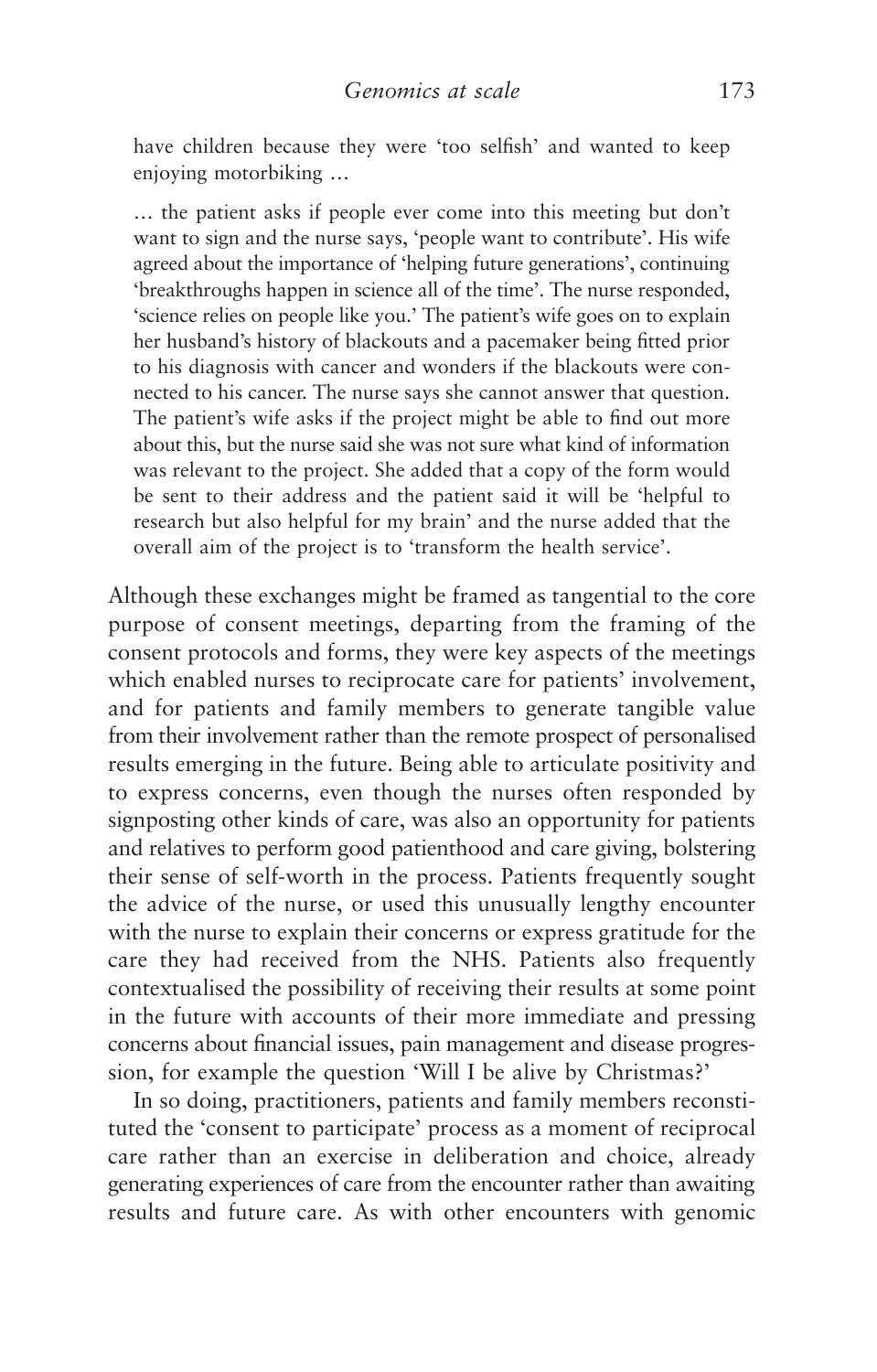medicine discussed throughout this book, patients situated the 100,000 Genomes Project as but one step on a lengthy and complicated personalised search for care, rather than as a matter of participating in a research project aimed at generating value from their data. This meant that each consent meeting was effectively tailored to different patient experiences, concerns and accounts, as the nurses sought to navigate the encounter as a way of delivering more personal kinds of care and consent. The consent process became an occasion of personalised medicine of a rather more immediate and mundane sort than the high-level, high-tech vision of the programme's leading proponents.

The burden of consent and the specialness of the 100,000 Genomes Project was also resisted by normalising participation as part of 'routine' involvement in other research studies or trials which were integral to being a cancer patient. As one breast cancer patient in the early stages of cancer commented, echoing comments from participants in SMP2 discussed in [Chapter 4](#page-126-0), 'Why wouldn't I participate? I have no good reason not to.' Another patient, Joe, a former engineer in his sixties who had had surgery and chemotherapy for bowel cancer, commented about donating tissue being an obvious and easy way to help:

But like I said to (Research Nurse), as long as I don't have to have my leg cut off, or I'm not going to be in pain for weeks and weeks, or I'm not going to be locked up in prison … I [am not] bothered.

#### **Okay.**

How else are you going to learn [and] advance cancer research … I mean you can't go cutting people up who haven't had cancer just to check, obviously, but … it's the nearest thing you can do with … not live tissue, but with real tissue as opposed to doing it in the classroom.

Other patients, especially those who had recently had surgery or those who were about to have it, told us that getting rid of the tumour – 'why would I want it?' – by donating it to the project was an easy decision, perhaps as part of a wider effort to show their willingness to participate.

Reframing participation as obvious and routine, as opposed to special and burdensome, allowed patients and their relatives to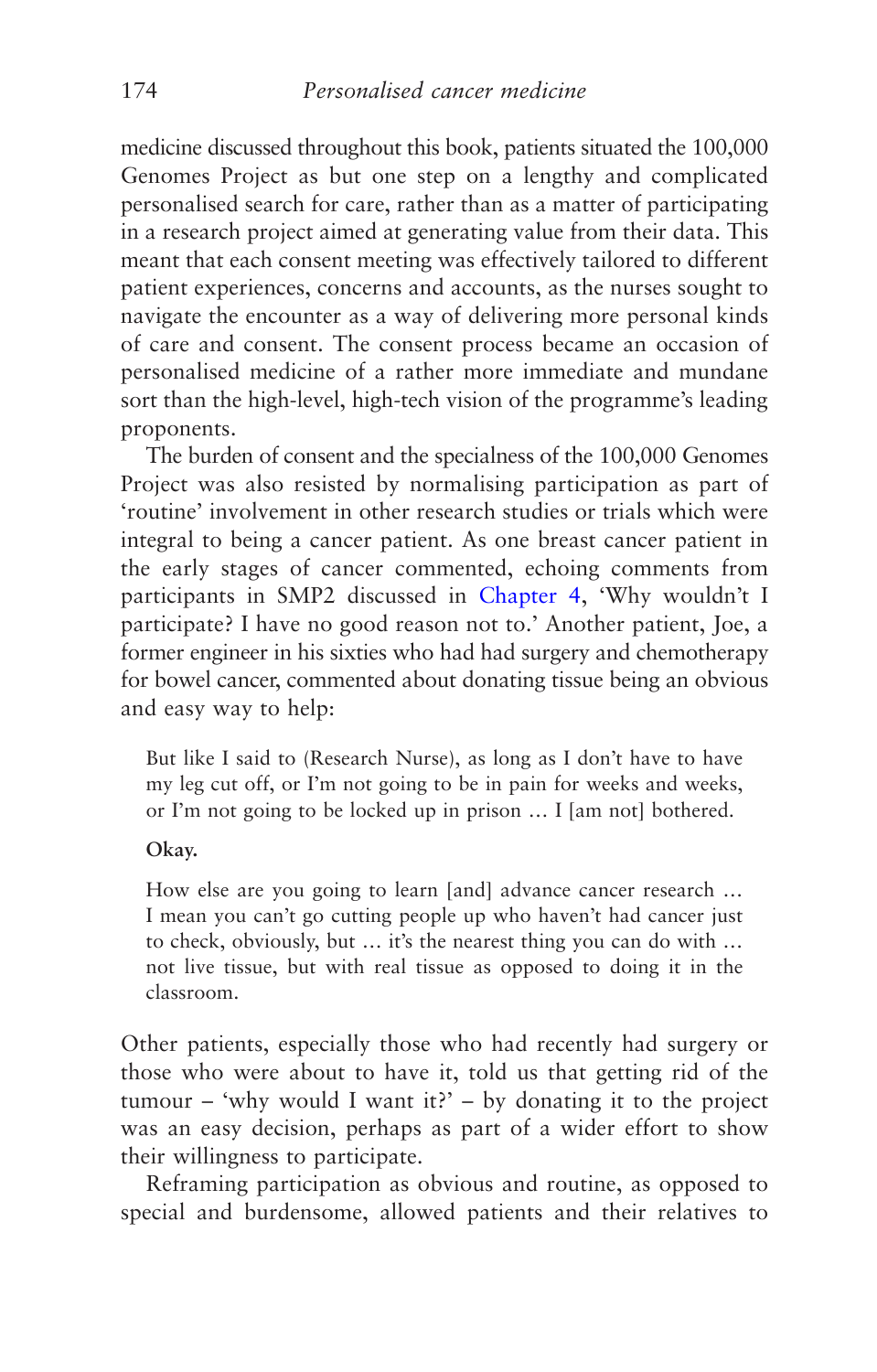maintain self-worth in the face of cancer, asserting their agency and dignity as well as their care and concern for future patients. But in other respects we saw that participation was not routine – not only was the meeting quite time consuming, it also involved logistics such as transport and parking, enrolling relatives into the process. Patients and their relatives nevertheless made this workable by coordinating their involvement alongside other appointments at the hospital. This articulation work was key to the successful recruitment of patients to the project. For instance, one elderly patient, Brigit, who was frail and forgetful due to her recent major brain surgery, told us that if consenting to the 100,000 Genomes Project or speaking with us had required 'special trips' to the hospital, she would not have participated as she relied on her sons and a daughter-in-law to take turns to drive her to hospital. On the day of the consent meeting, her daughter-in-law accompanied Brigit, and when we interviewed her on a different day one of her sons had taken the day off to accompany her for a clinic appointment. In the interview they told us they were happy to help 'as long as things like this interview could fit in with when we're here'. Brigit also explained her desire to participate in the consent meeting to her son:

And I just said, 'Well, I – as I told you, I was gonna do this,' and I just says to him, 'Don't forget … it's something that I want to do,' I said, 'But I'm not at a position where I can go like talking to anybody or go here or [there or] anything like that,' I says, 'But on paper I can do it.' So that's … was basically it, you know…

This reworking of participation as routine and unremarkable was also associated with ideas of their data already being available elsewhere and research of this sort as a social good which might also benefit the patient, and future patients, including family members.

Arranging an interview with one patient, Giles, was difficult because he was adapting to living with some complications after his surgery while undergoing a phased return to his work as a data scientist. However, Giles was particularly keen to participate, telling us he would have felt he was being 'hypocritical' if he refused. He told us that he already knew about the project and was confident it was beneficial:

I'd heard, I'd heard of it on a … level when I worked for the [name of company where the patient works], but I didn't know any details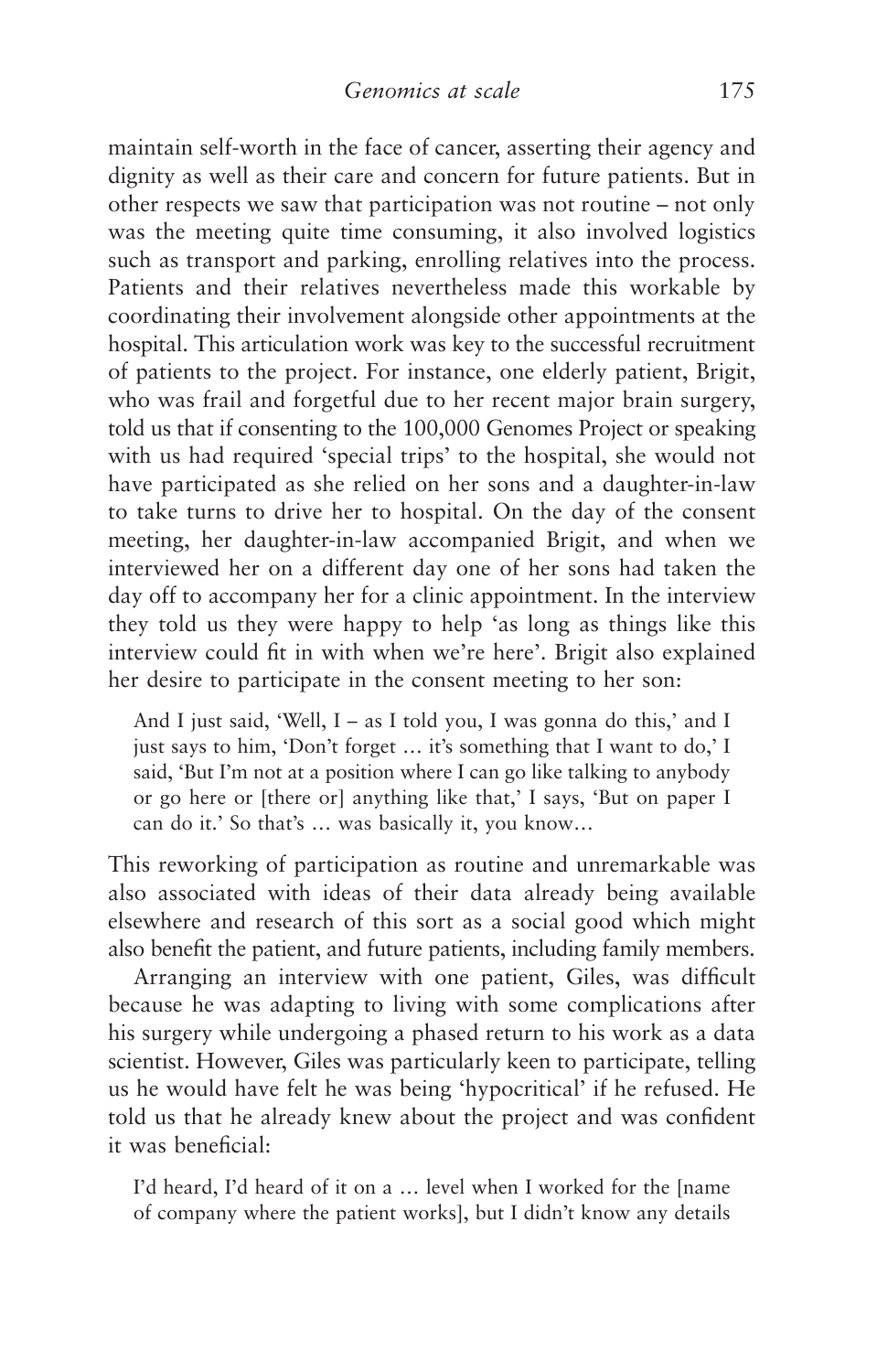of it. So I knew, I knew such a thing existed and they were gathering genetics on people with cancer for future study.

**So when [you were] formally approached by health professionals, did you, did you find more about the 100,000 Genomes Project then?**

They gave me … plenty of information but I didn't read a lot of it … I knew enough to know that it was a beneficial study based on genetics of cancer. And I didn't see any reason not to take part in such a thing and I didn't feel the need to learn more details about what I was helping with because I was happy to help.

He also saw data sharing as an unproblematic: 'I don't believe that storing data on people is going to cause me a disaster … I mean I didn't pay that much attention to the opt-out process because I wasn't particularly worried about it, or the data protection issues…' Giles went on to 'call out' people who worry about this because of the acceptance of surveillance in everyday life, and even its inevitability: 'The ones selling [data] to people are not the NHS – it's Facebook and Google … And if the government wants to spy on me they will regardless of whether or not I've signed a consent form!' Another older breast cancer patient, Ally, introduced in [Chapter 2](#page-66-0), explained that she had chosen to participate in the hope that genomic information that might help her extended family would be uncovered:

it outweighs the thought of, oh somebody's got my details, for goodness sake, everybody has got people's details nowadays … your mobile phone, if you've got your location on that, big brother is watching you! … at the end of the day, if you've done nothing wrong, what is there to worry about?

Patients were much more concerned with the practicalities of participation such as whether it might involve more hospital visits, than about data security. Through these kinds of narratives participants were not necessarily expressing strong commitment to the project, including trust in its data security arrangements, but a sense that participation was not likely to be problematic, especially given that data is already being shared in ways we inevitably have little control over, by governments and corporations (Zuboff [2019\)](#page-278-0). By actively not worrying about these kinds of things they once again asserted their self-worth as rational and sensible citizens willing to help others. The only exception to this concerned the possibility that insurance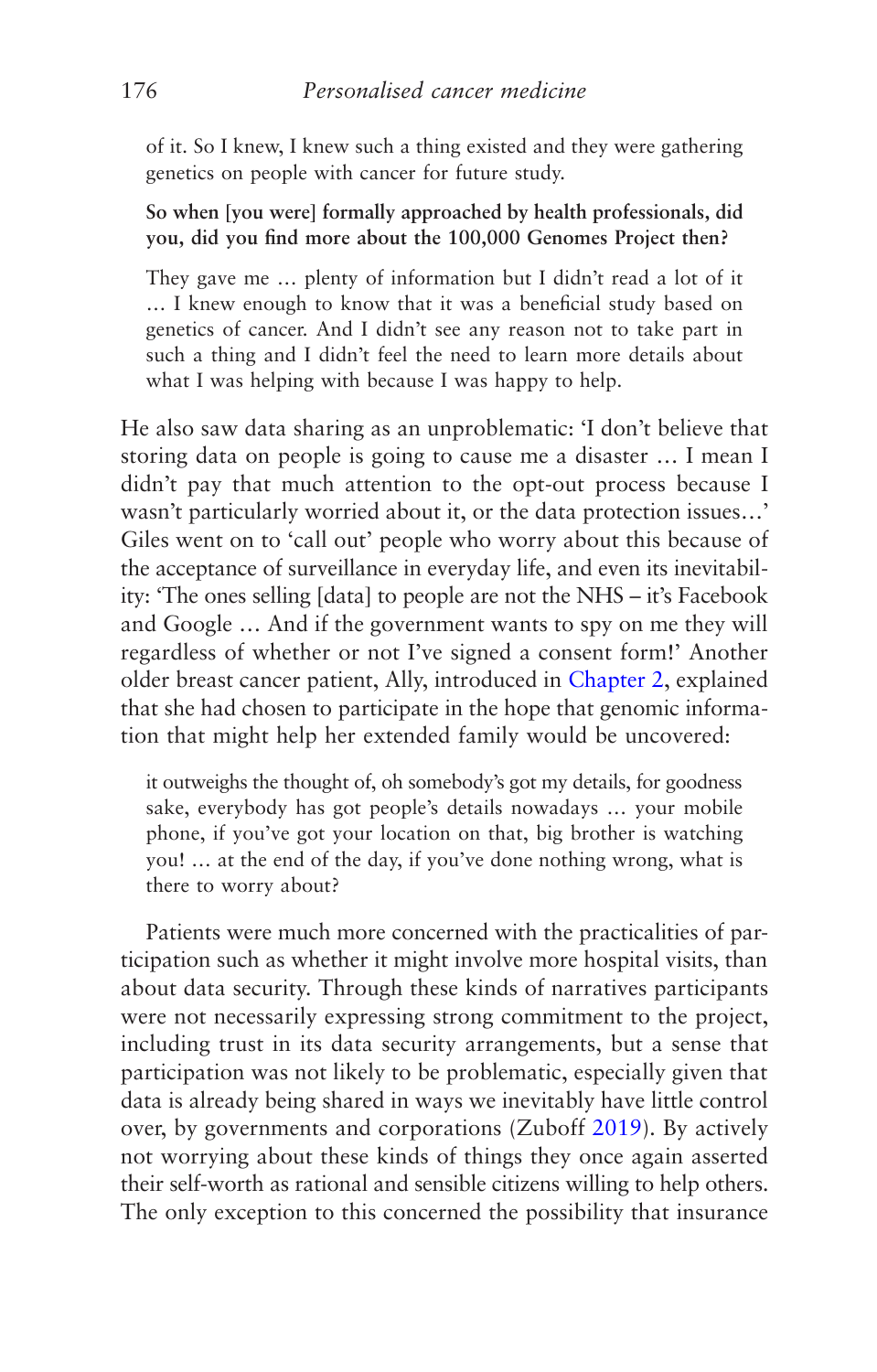<span id="page-185-0"></span>companies might access data, which can be a source of concern for participants, as has been established through a range of survey and consultation exercises[.10](#page-190-0) The nurses therefore sought to incorporate information about this – for example, the moratorium in place – in the consent procedures. We noticed that as similar questions were asked at each meeting they presented this information upfront even before the related questions were raised by participants.

We also found that where concerns did arise, these were often softened afterwards. For example, Lillian, introduced in [Chapter 2,](#page-66-0) explained how she and her husband were initially wary of private, for-profit companies accessing her genomic data when this came up in the consent meeting:

it was a bit of a knee jerk reaction … a lot of commercial organisations kind of jump on the bandwagon … to get your information … to prey on people … and once it's gone outside this kind of ethical boundary … But then of course, I know that most medical research is done by this kind of company, when I thought about it, I thought, well how stupid. Private companies, they're the ones that have got the finances … to put into medical research.

Here, being a good participant meant reflecting back on excess reactions and accepting the role of market forces and privatisation in genomic research.

Patients and relatives engaged with the information provided, including before and during the consent meeting, in a range of ways, sometimes asking a lot of questions or commenting on their own expertise in a related field to reinforce their understanding, and at other times disengaging or resisting a lot of information. For example: 'The patient says she does research in an allied health field so she understands ethics and consent. She added that personalised medicine has been practised in her field for a long time and for her "genomics" is too "medical" a term to describe this.' Here, the patient establishes that she has sufficient expertise to make informed decisions.

Resisting information was another strategy we observed, when participants might wave away the consent form or interrupt the nurse to say they were happy to sign without her going through her scripted explanation. Participants also sometimes commented about there being too much information – 'like an examination!' – but laughed this off or didn't read all the material because it would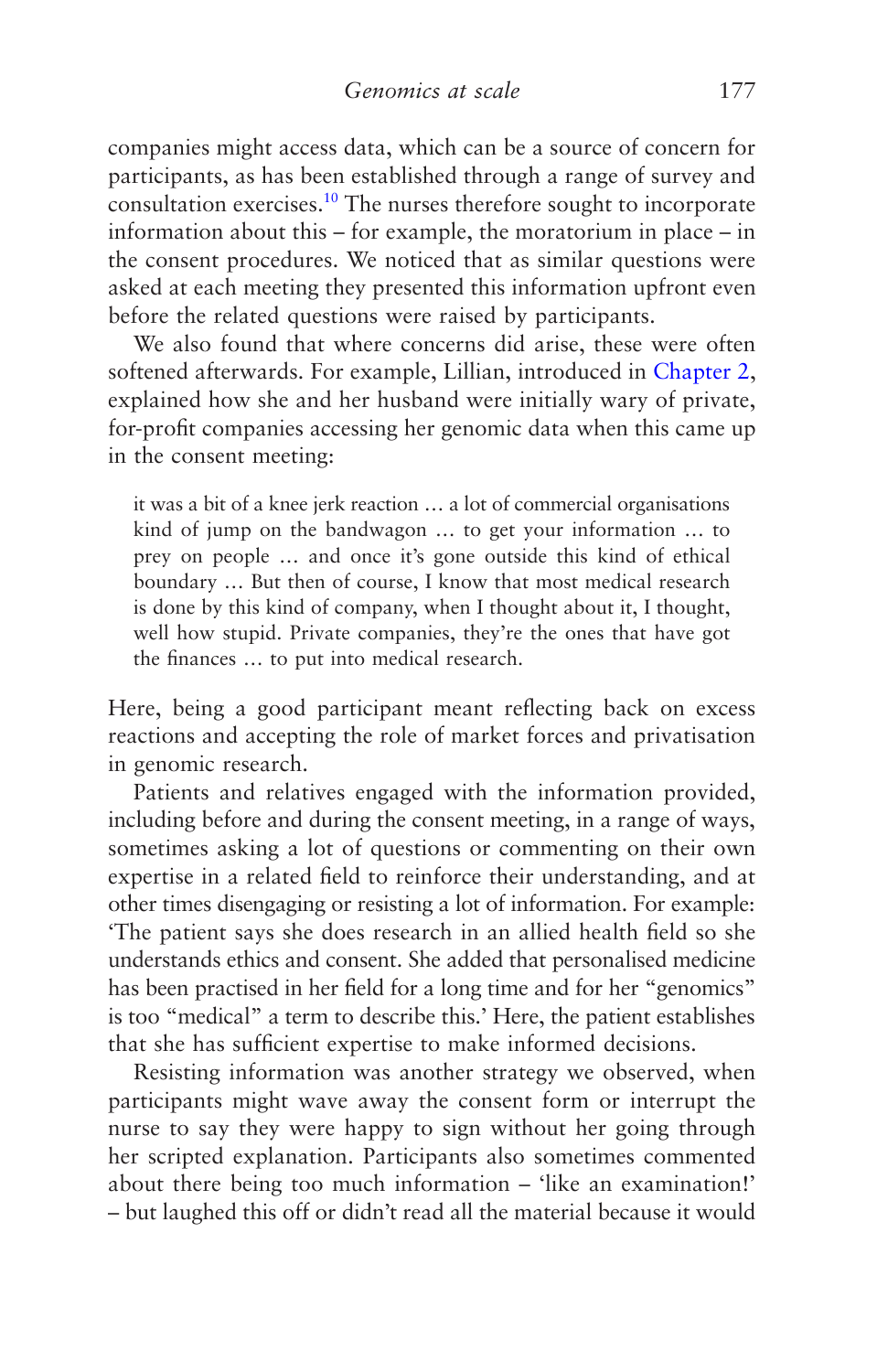'take all day', and went ahead and consented. When asked about the information previously provided, a colorectal patient in his late forties, Stevie, commented: 'I read it. Don't ask me about it 'cause I can't remember.' Nevertheless, Stevie expressed his excitement and interest in the 100,000 Genomes Project, telling us he was 'fascinated' and looking forward to seeing the results. This is also illustrated in the following extract from one of our observations of a consent meeting:

The nurse asks how they were informed about the project and they say it was a letter through the post. The patient's wife then took the consent form out of the envelope. The patient says, 'I haven't read it', with a big smile, and the nurse answers, 'don't worry, we'll be talking it through'. The patient says he is not an expert and not a medic so 'do whatever you want to do'. He says he knows how to mend bikes but not mend brains. When the nurse asks if his tumour has been removed they both say 'biopsy' and the patient went on to say 'they wanted to drill but realised my brain wasn't that big' and we all laughed.

In these kinds of interactions humour was deployed as a mechanism through which participants could mediate their lack of knowledge and understanding while also building rapport with clinical professionals and bolstering their identity as a competent participant.

Participants also complied with, but subtly reworked, the educational aspect of the consent process by adopting the position of critical observer or media consumer when viewing the accompanying video used as part of the consent process, often nodding appreciatively or commenting on its quality, for example 'very well put together'. In another consultation, we observed the following:

The 4-minute video clip played, and the couple watched it with concentration. Both smiled especially at the 'Giant Super Secure Database' section [explaining the security of the 100,000 Genomes database]. Once the clip ended both smiled and the patient's husband said 'Excellent! Sorry, that [video] answered my questions.'

Together these kinds of encounters and discourses reframed the consent process as an occasion for care and the performance of gratitude, competency and good patienthood.

Participation was also sometimes rationalised as a way of keeping practitioners on side to keep care foregrounded even when it was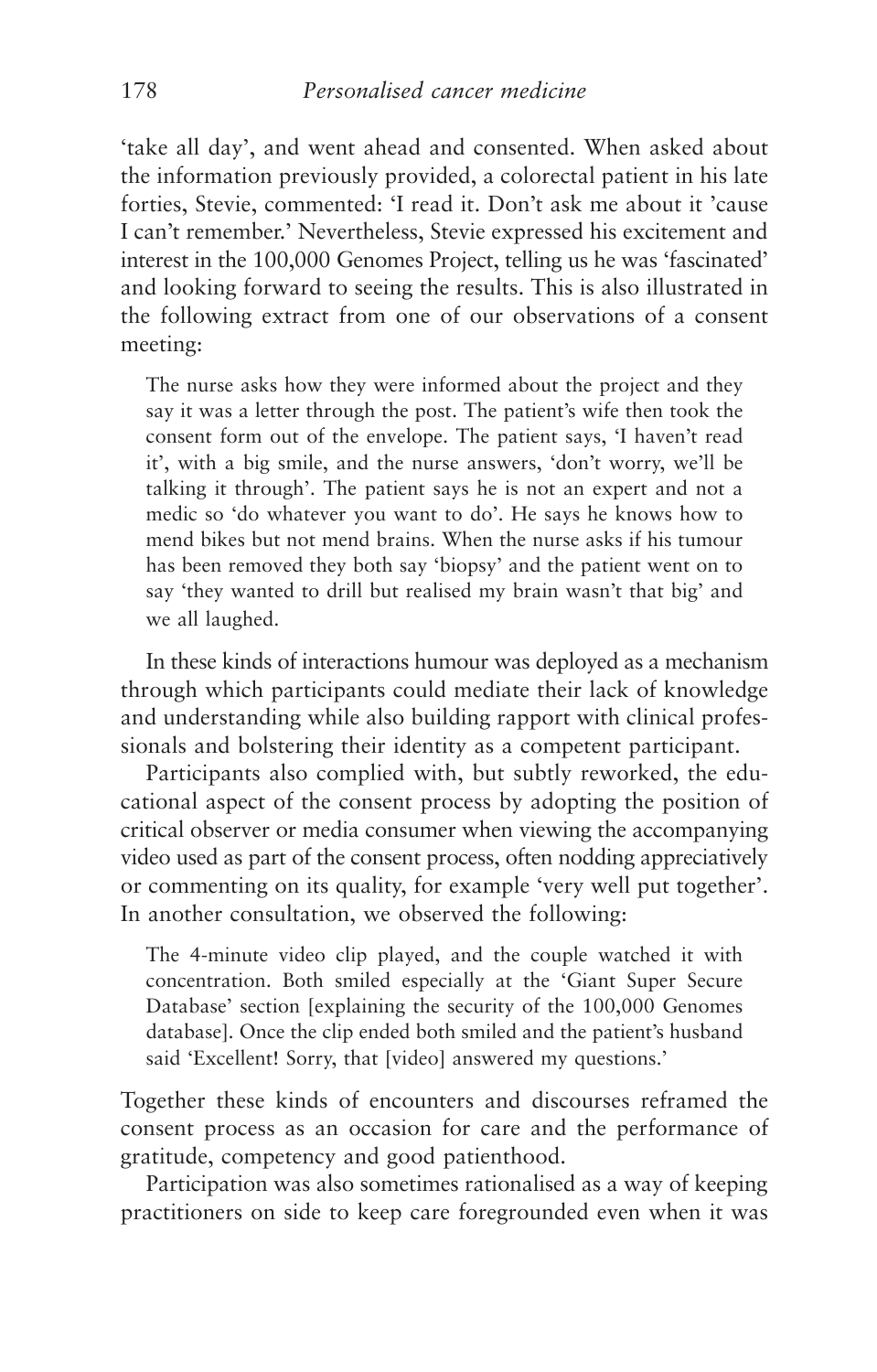lacking, something that takes more work than giving consent. For example, one breast cancer patient, Nicky, a healthcare practitioner and teacher who had lived with cancer for over a decade, told us how she was not concerned when her consent meeting was very short with little time for reflection or discussion (because the nurse was not experienced in the consent process for cancer patients):

to me it was just signing the forms, honestly … it's funny, I think because I've had so many different experiences and positive and negative … you don't get angry any more about if – if you're not treated in the best way that you could do. You know, I used to get really angry at the start if I got bad care or someone wasn't treating me, you know, right and, you know, and … to be honest, I just let it go now because, you know, people have bad days. People struggle, you know. There's lots of stuff going off and really if I kicked up a fuss and got arsy, it makes … no joy for anybody, least of all me really … you've gotta work with these people and you might meet them again in the future, so that plays on your mind as well. Might it affect my future care, future, you know, how that person responds and is with me? Um, it shouldn't do that, but … you do think about that.

This extract shows that patients situated their consent to this project in relation to a much lengthier ongoing experience with cancer and care. For some, participation in this project faded into the background of ongoing efforts to stay well, but in this case, it could also be a form of investment in future care and good relations with care staff.

These ways of reducing the burden of consenting to participate and deriving care in the present or future complement the efforts of those involved in the governance of the project to simplify and shorten the consent process as a way of ensuring higher levels of participation in the project. But they also trouble the model of consent in the project governance, where emphasis is placed upon patients engaging with the project on its own terms and being fully cognisant of the waiver of their rights to financial benefits, and the limited opportunities for results which will direct their care. Instead they involve patients by strategically ignoring or discounting the ways in which data and profit flow in the project, and importantly and empathetically searching for care within this encounter.

Through these practices, patients subtly reworked the governing frames of the 100,000 Genomes Project by turning the consent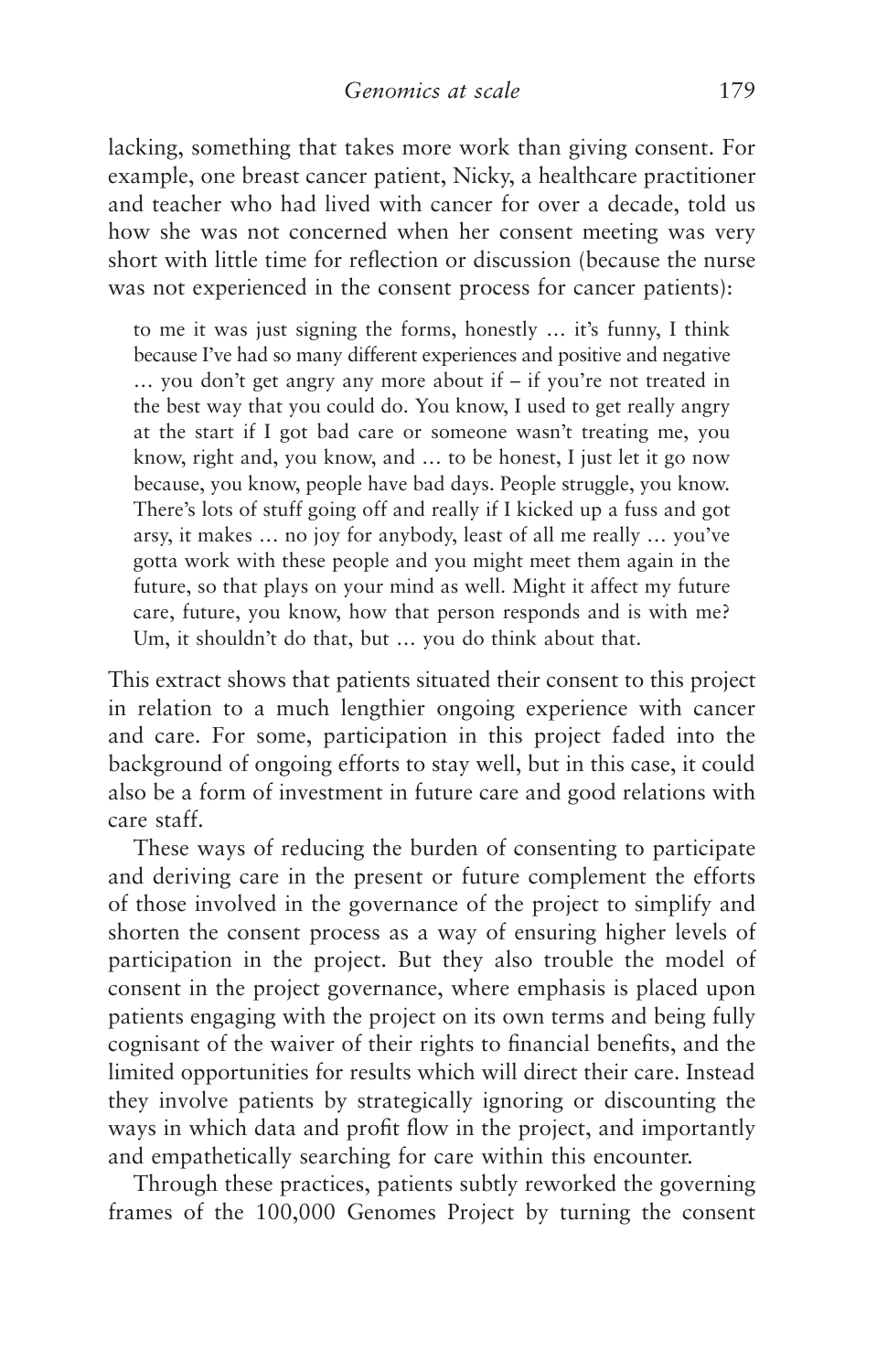meeting into an occasion to display a good enough level of expertise about genomics and cancer. This was an exercise in preserving dignity and competency as a person, not just a cancer patient. We see this kind of work as part of patients constituting themselves as worthyof-a-future, where care would continue to be offered and received on a reciprocal basis. Together these practices reclaimed dignity in a kind of ordinary personhood as distinct from a more educated patienthood which the 100,000 Genomes Project seeks to cultivate. At the same time, however, the overarching knowledge-control regime is enacted rather than undermined via these reworked forms of participation, as data is collected and participation is valued as a personal and social good.

## **Conclusion**

The next stage in the mainstreaming of genomic medicine in the NHS, the development of the Genomics Medicine Service in England, aims to put the service in 'pole position' to make use of the technology, according to Dame Sue Hills, Chief Scientific Officer for England. Genomics once again became a key reference point in politicians' vision for the service in 2018, as in this quote from Matt Hancock, the newly appointed Health and Social Care Minister: 'The power of genomics plus AI to use the NHS's data to save lives is literally greater than anywhere else on the planet.' Initially, however, WGS will only be available for some rare diseases and 'hard to treat cancers', with an aspiration to sequence one million genomes by the NHS and UK Biobank within a year, and up to five million by the Genomics Medicine Service within five years. Illumina and other companies involved in organising and interpreting genomic data are key to turning what Hills described as the 'cottage industry' of genomic laboratories into 'factories [with] higher quality, faster throughput and turn-round, and cheaper prices', in her evidence to the House of Commons Science and Technology Committee inquiry into genomics in the NHS. But we remain unclear about how these 'factories' will deliver the benefits of expensive targeted therapies to a cash-strapped NHS once it has delivered its genomic data to the commercial market.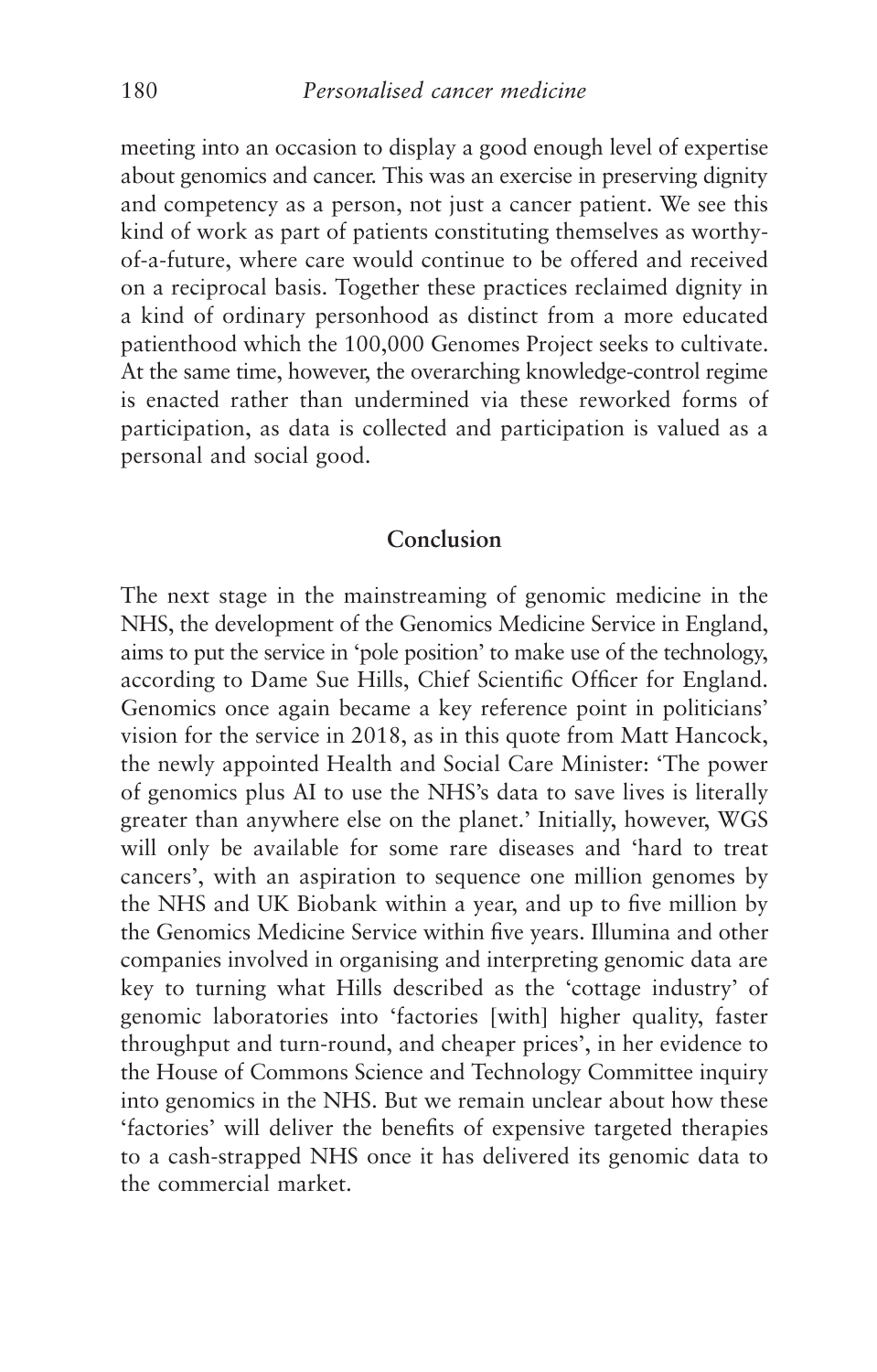Genomic sequencing initiatives at a national scale are a major part of the bioeconomy and the personalisation of healthcare for common diseases such as cancer. For countries such as the UK, being a key part of these developments is crucial to economic growth and prosperity. To cultivate these values, a genomic vanguard has sought to leverage one of the UK's true great assets, the NHS, transforming the service to embed genomic data collection and analysis across its cancer clinics and beyond. Patient participation on a large scale is vital to success, but the burdens and benefits of participation must be carefully circumscribed as part of the new era of reflexive governance, as patients' data is being put to work in the national interest. Scientists, clinicians and social researchers are recruited into this task to develop appropriate methods of governance and understand how patients participate in order to improve levels of participation, including via enhanced levels of genomic literacy.

Patients and their families participate in these initiatives willingly, but the terms of their participation are reworked in the process as the value they realise consolidates around care in the moment and giving back to carers and future patients. Patients resist the burden of consent by asserting a good enough level of knowledge or normalising participation as a routine part of hospital visits and engagement with care givers. Their engagement with the economic value that their participation might generate is, however, curtailed, in a complex consent process which evokes trust in practitioners and providers to use their data for the common good. Facing a difficult diagnosis, or recovering from major surgery, patients are vulnerable, sometimes confused and emotional about their experiences and participation, and keen to make a good impression on the nurses who take them through the consent process. Staff also find ways of resisting and reworking the governing frames of the project, including consent and recruitment processes, prioritising care during consent meetings and querying efforts to improve recruitment and reorganise services backstage of clinical and policy encounters. Their resistance can, however, give further impetus to the genomic vanguard's efforts to intensify transformation, locating responsibility for change with institutions already experiencing a range of financial and service pressures.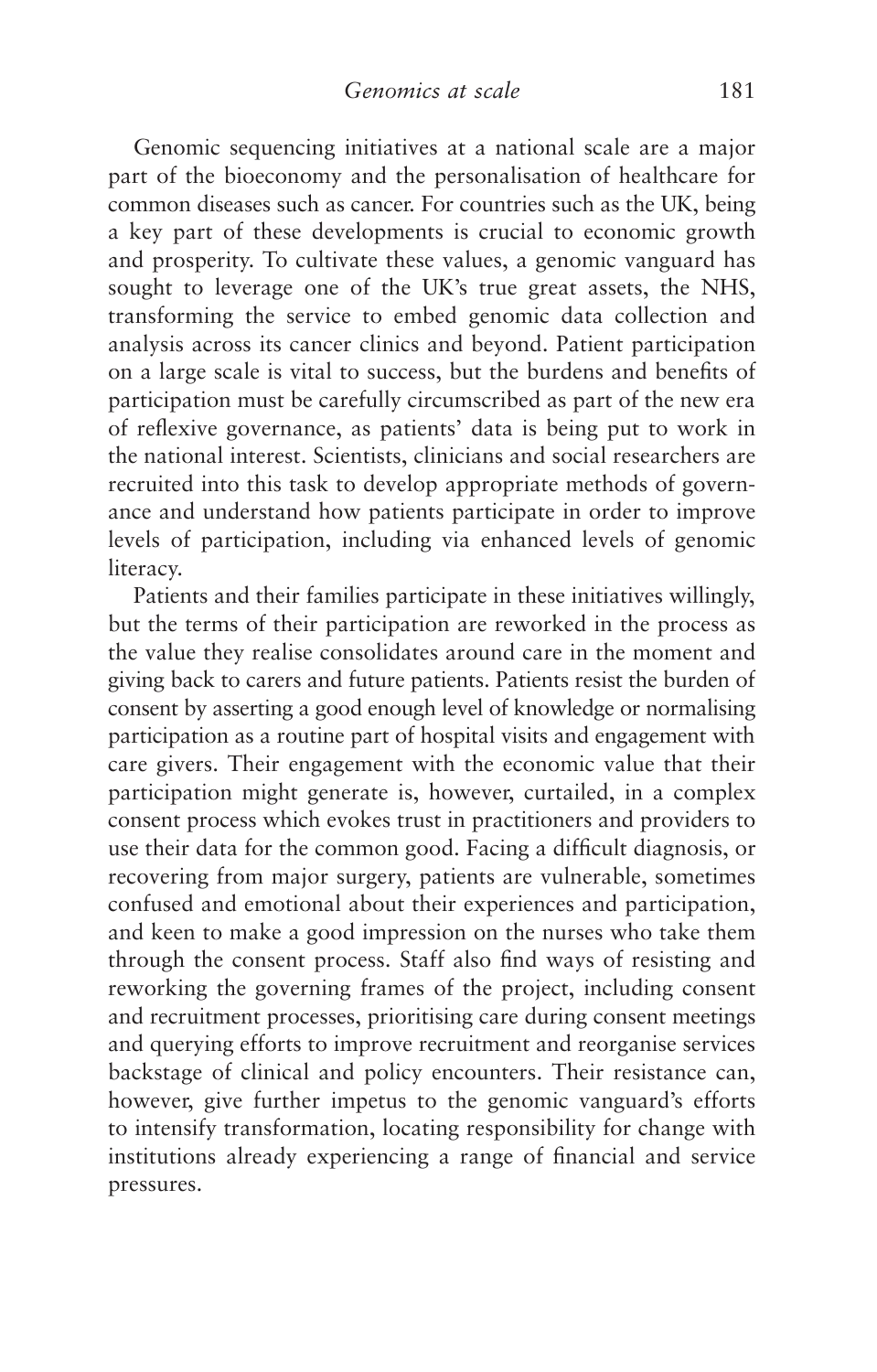# **Notes**

- <span id="page-190-0"></span>[1](#page-164-0) [https://assets.publishing.service.gov.UK/government/uploads/system/](https://assets.publishing.service.gov.uk/government/uploads/system/uploads/attachment_data/file/213705/dh_132382.pdf) [uploads/attachment\\_data/file/213705/dh\\_132382.pdf](https://assets.publishing.service.gov.uk/government/uploads/system/uploads/attachment_data/file/213705/dh_132382.pdf) (accessed 20 June 2020).
- [2](#page-165-0) [www.mckinsey.com/business-functions/digital-mckinsey/our-insights/](http://www.mckinsey.com/business-functions/digital-mckinsey/our-insights/disruptive-technologies) [disruptive-technologies](http://www.mckinsey.com/business-functions/digital-mckinsey/our-insights/disruptive-technologies) (accessed 20 June 2020).
- [3](#page-165-0) The Institute of Fiscal Studies reports that 'The period between 2009–10 and 2014–15 saw historically slow increases in UK public spending on health, averaging 1.1% per year. This was the lowest five-year growth rate since a consistent time series of health spending began in 1955–56. However, due to cuts in other services, health spending continued to increase as a share of public service spending.' [www.ifs.org.UK/](http://www.ifs.org.uk/publications/8879) [publications/8879](http://www.ifs.org.uk/publications/8879) (accessed 20 June 2020).
- [4](#page-165-0) Genomics England press release, 'UK to become world number one in DNA testing with plan to revolutionise fight against cancer and rare disease', 1 August 2014.
- [5](#page-166-0) [https://youtu.be/UL-K1\\_Z0vmc](https://youtu.be/UL-K1_Z0vmc) (accessed 20 June 2020).
- [6](#page-168-0) [https://assets.publishing.service.gov.UK/government/uploads/system/](https://assets.publishing.service.gov.uk/government/uploads/system/uploads/attachment_data/file/210830/ethics_advice_letter_to_CMO.pdf) [uploads/attachment\\_data/file/210830/ethics\\_advice\\_letter\\_to\\_CMO.pdf](https://assets.publishing.service.gov.uk/government/uploads/system/uploads/attachment_data/file/210830/ethics_advice_letter_to_CMO.pdf) (accessed 20 June 2020).
- [7](#page-170-0) [www.genomicsengland.co.UK/wp-content/uploads/2018/10/genomics\\_](http://www.genomicsengland.co.uk/wp-content/uploads/2018/10/genomics_public_dialogue_ipsos_mori_literature_review.pdf) [public\\_dialogue\\_ipsos\\_mori\\_literature\\_review.pdf](http://www.genomicsengland.co.uk/wp-content/uploads/2018/10/genomics_public_dialogue_ipsos_mori_literature_review.pdf) (accessed 20 June 2020).
- [8](#page-171-0) [www.genomicsengland.co.UK/public-dialogue-report-published/](http://www.genomicsengland.co.uk/public-dialogue-report-published/) (accessed 20 June 2020).
- [9](#page-171-0) 'As the NHS celebrates 70 years Genomics England sequences its 70,000th genome', 4 July 2018, [https://www.genomicsengland.co.uk/](https://www.genomicsengland.co.uk/as-the-nhs-celebrates-70-years-genomics-england-sequences-its-70000th-genome/) [as-the-nhs-celebrates-70-years-genomics-england-sequences-its-70000th](https://www.genomicsengland.co.uk/as-the-nhs-celebrates-70-years-genomics-england-sequences-its-70000th-genome/)[genome/](https://www.genomicsengland.co.uk/as-the-nhs-celebrates-70-years-genomics-england-sequences-its-70000th-genome/) (accessed 20 June 2020).
- [10](#page-185-0) [www.genomicsengland.co.UK/wp-content/uploads/2018/10/genomics\\_](http://www.genomicsengland.co.uk/wp-content/uploads/2018/10/genomics_public_dialogue_ipsos_mori_literature_review.pdf) [public\\_dialogue\\_ipsos\\_mori\\_literature\\_review.pdf](http://www.genomicsengland.co.uk/wp-content/uploads/2018/10/genomics_public_dialogue_ipsos_mori_literature_review.pdf) (accessed 20 June 2020).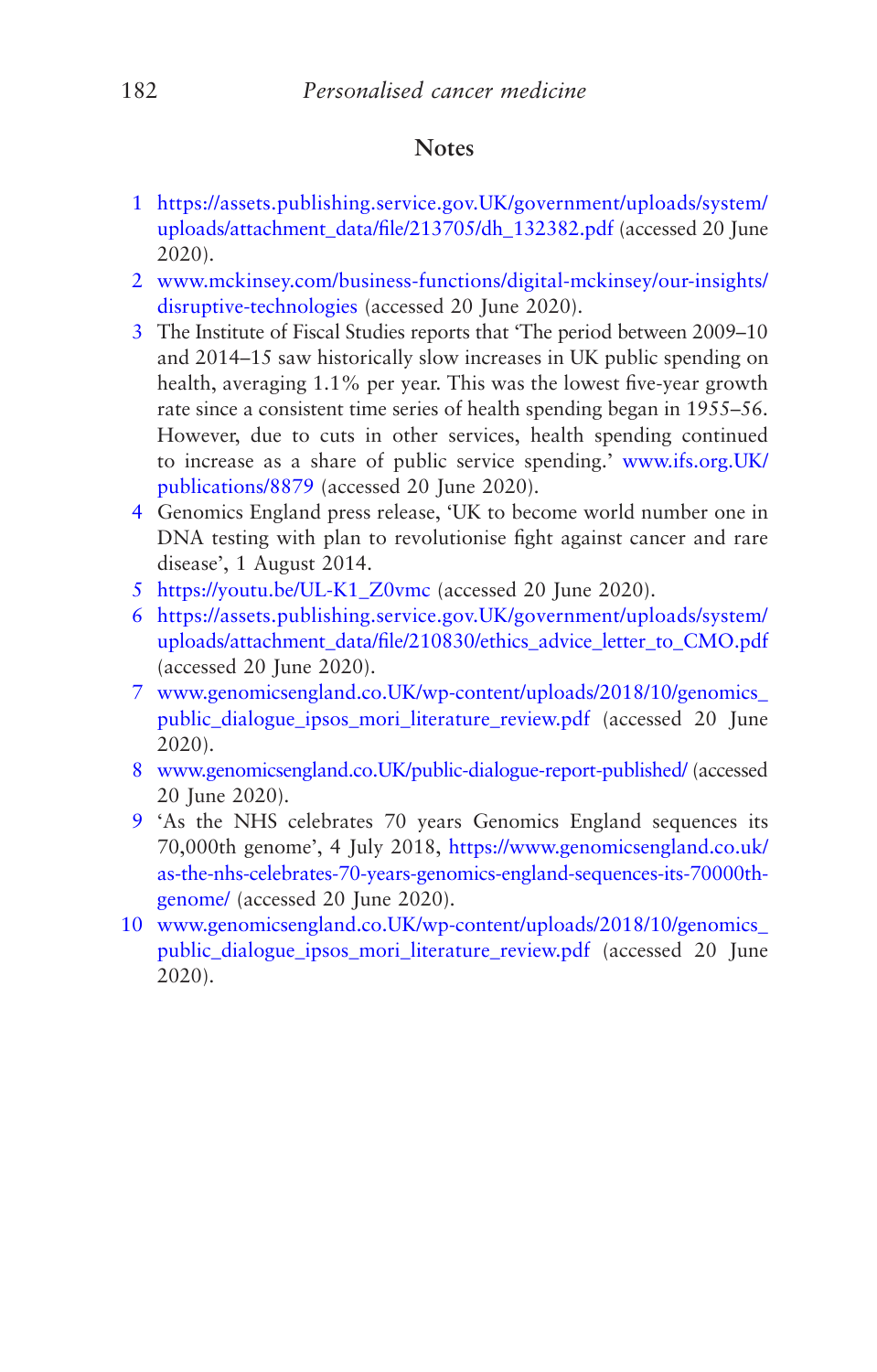# [Going private: digital culture and](#page-5-0)  personalised medicine

Tensions around the value generated by the complicated nexus of private, public and industry arrangements of large-scale genomic sequencing initiatives can also be found in the wider political economy of targeted therapies. Personalised cancer drugs promise cures and economic growth. But their expense presents a problem for healthcare providers and patients alike. Recent reports suggest that in one of the largest markets, the USA, spending on cancer drugs in the genomic era has increased dramatically – rising from \$26 billion in 2012 to more than \$45 billion in 2016, with targeted therapies accounting for 60 per cent of this increase (Bekelman and Joffe [2018\)](#page-265-0). Others report that prices for targeted cancer therapies can be as much as \$350,000 per patient per year (Tiriveedhi [2018:](#page-277-0) 36, quoting Gavan et al. [2018](#page-268-0): 1). In insurance-based healthcare systems such as that in the USA, where not everyone is covered for these kinds of treatments, this is plunging families into debt. Authors have written about the 'financial toxicity' that accompanies the chemical toxicity of cancer drugs, with the American Centers for Disease Control and Prevention reporting that one in three US citizens experience financial difficulties due to medical care, with the greatest burden falling on cancer patients who face a range of so-called 'out of pocket expenses' for cancer; for example, it has been reported that 13 per cent of non-elderly patients spend over 20 per cent of their income on out-of-pocket expenses (Zafar [2015:](#page-278-0) 370).

For many cancer patients and their families, this is a price worth paying. Targeted drugs are also prized by the genomic vanguard (Hilgartner [2017\)](#page-270-0) that we discussed in the previous chapter, who argue that personalisation will grow the economy and save the health service money as drugs are targeted more effectively. But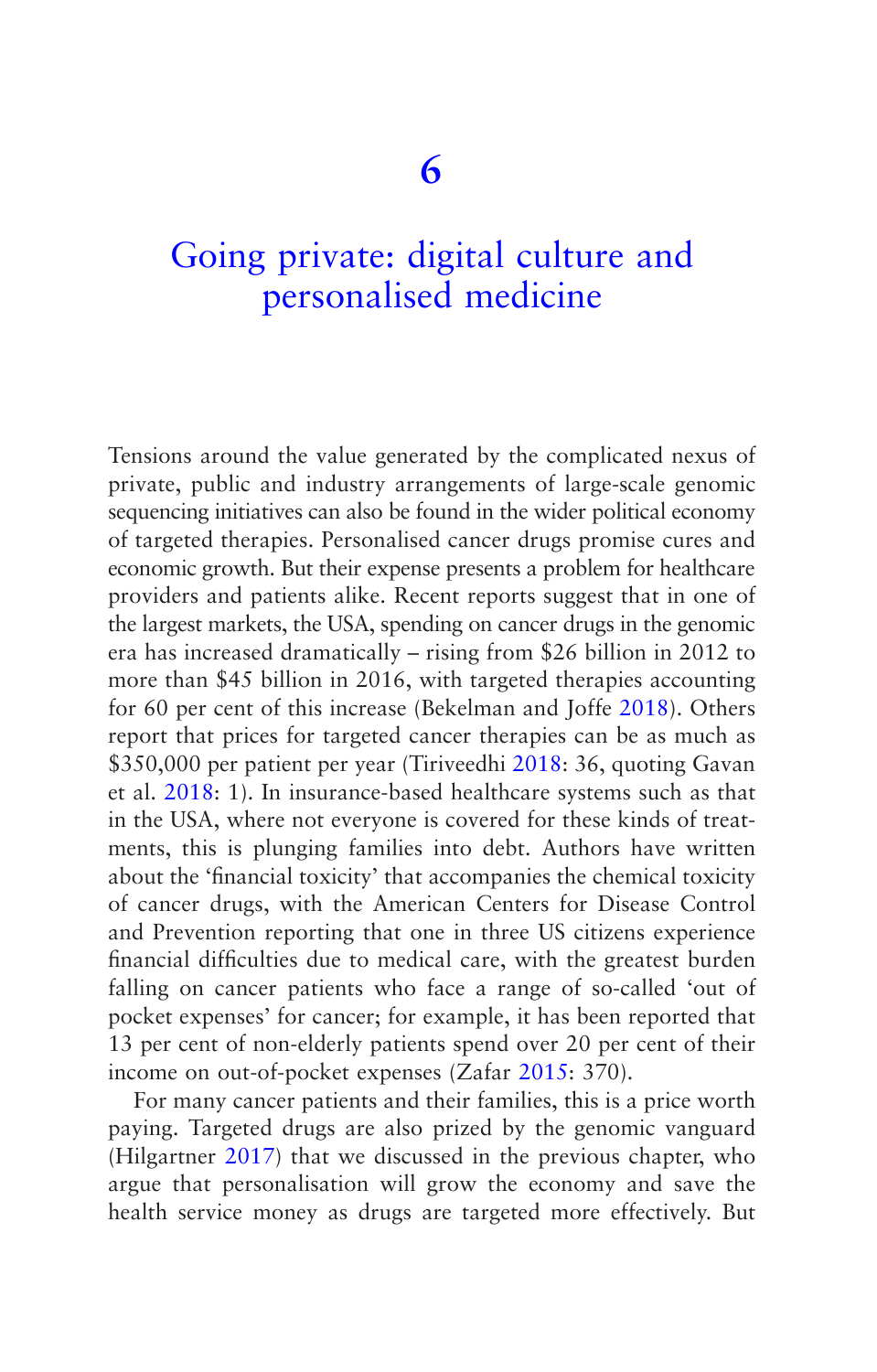even in established and well-regarded public healthcare systems such as the NHS, it is difficult to meet these ballooning costs. 'Buying in' to this promissory future involves a costly 'embrace' of biomedicine. As Good notes,

While the world's dominant economies invest private and public monies in the production of biotechnology and aggressively seek to integrate these advances into clinical practice – thereby reaping financial as well as scientific returns on [often tax-funded] capital investments – all societies are confronted with difficult questions about rationing biomedical interventions assumed central to competent clinical medicine. [\(2001](#page-269-0): 407)

In the UK this is made more complex by different decision-making arrangements across England, Wales and Scotland. NICE, the body responsible for deciding what treatments will be made available to patients in England, operates a Cancer Drugs Fund, a managed access scheme which tries to ensure that patients get early access to promising treatments and to encourage 'responsible pricing' by pharmaceutical companies to ensure value for money for the public purse.[1](#page-217-0) The Scottish Medicines Consortium advises NHS Scotland on the clinical merits and cost-effectiveness of new medicines. In many ways this arrangement reflects public opinion on the need to try to manage cancer drug costs in the same way as treatments for other conditions.<sup>[2](#page-217-0)</sup> However, bodies making funding decisions are also heavily criticised by cancer patients and their supporters when they are faced with a decision not to fund hoped-for treatments. There are numerous stories in the media of patients and families affected by these kinds of decisions criticising 'NHS bureaucrats' and the 'postcode lottery'. As we write, one such story has hit the headlines. This is the case of an NHS worker with advanced cervical cancer who lives in Wales. She has been denied access to Avastin, a targeted therapy, by the All-Wales Medicines Strategy Group, but if she lived in England she would be able to access the drug via the Cancer Drugs Fund.<sup>3</sup>

Aside from these difficulties about the fairness and consistency of decision making across the UK, funding decisions are also beset by a range of problems regarding how to evaluate and establish what counts as an effective treatment. There is no shortage of economic formulae designed to work out what should be funded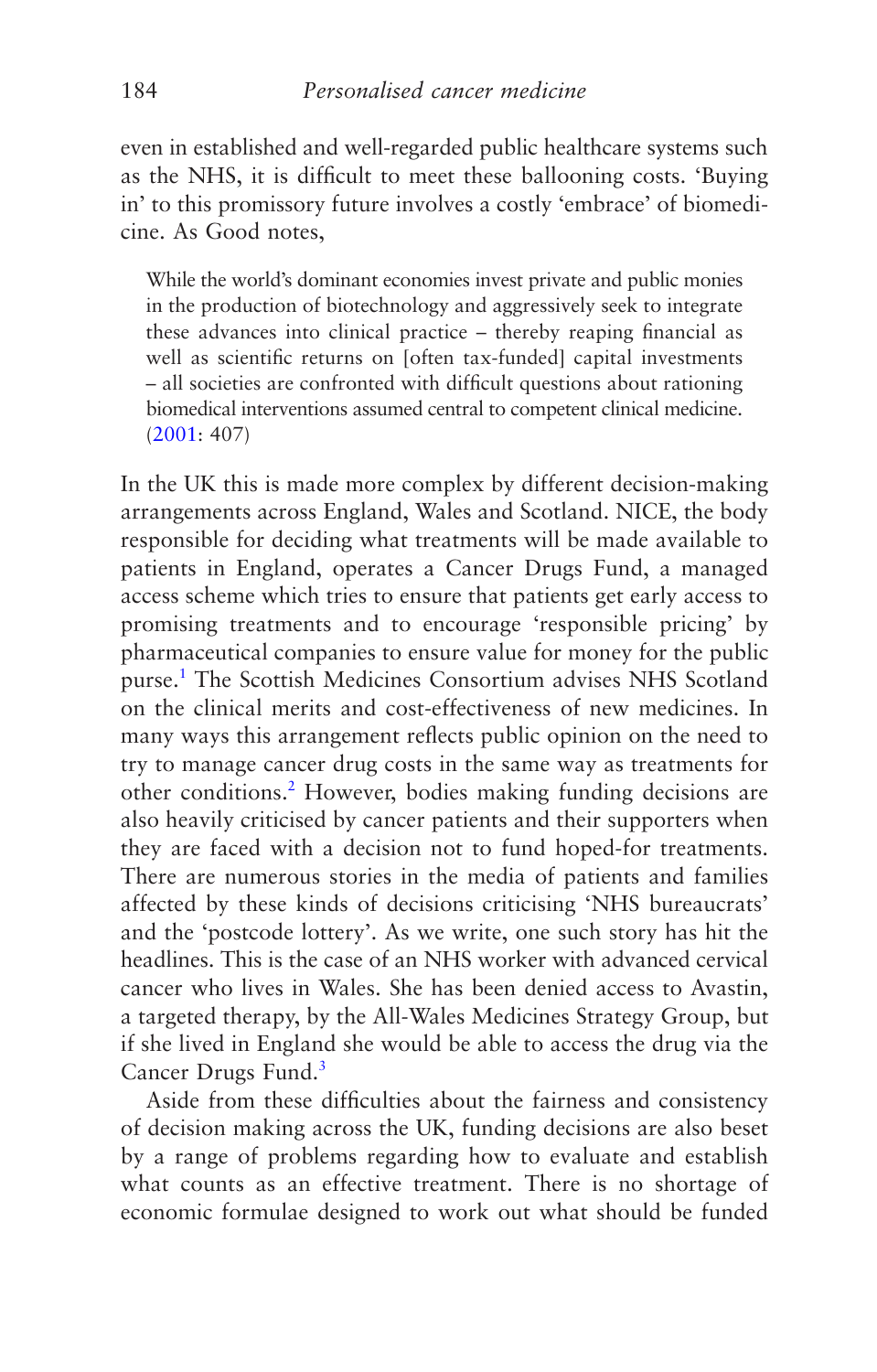based on cost and clinical effectiveness. But this is not an area where formulae are enough to satisfy the complex needs of patients, advocates and practitioners. So disputes abound about how to calculate benefit and what kinds of evidence count in this process. Of course, such disagreements are common across decision making around tests and treatments for an array of different diseases, not just cancer. There is also a long history of drugs being expensive and experimental in cancer care. But personalised cancer medicines make this situation even more complicated and difficult for three main reasons. First, the idea of personalisation brings with it a sense of individual patients' entitlement to new and experimental treatments; not being treated as one of the 'herd' but as special and deserving of the opportunity to take the risk. This increases patient pressure on the decision-making body. Second, these therapies are, by their very nature, experimental, and as such there is limited evidence of effectiveness. The impetus to be permissive rather than restrictive is part of a wider experimental ethos perpetuated through major charitable institutions that fund cancer research – institutions that are embedded in the fabrics of our lives via a plethora of fundraising initiatives and charitable giving. This further increases pressure on decision makers. Third, and perhaps most importantly, personalised medicines are most effective for particular subgroups of patients, depending on their genomic profile, and yet evidence of this benefit can be difficult to generate. The way in which the effectiveness of cancer therapies is evaluated tends to rely on a lot of evidence of benefit across larger or mixed groups of patients. Gathering the right kind of evidence to satisfy the requirements of decision-making bodies is difficult because it means having to work out, in advance, what kinds of patients might benefit more than others and to put trials and studies into place to ensure that the drugs can be given consistently and safely, and monitored properly, to amass sufficient evidence. Patient pathways and trial arrangements are complex and cancers can progress quickly, making these kinds of studies difficult to conduct. Cancer is a complex and evolving disease, so the era of personalised medicine is not just about finding a one-off 'wonder drug' that makes all the difference. Instead, cancer therapies are offered in combination, and these combinations shift over time as the cancer evolves. This makes the benefits of one particular drug even more difficult to establish, putting researchers and funding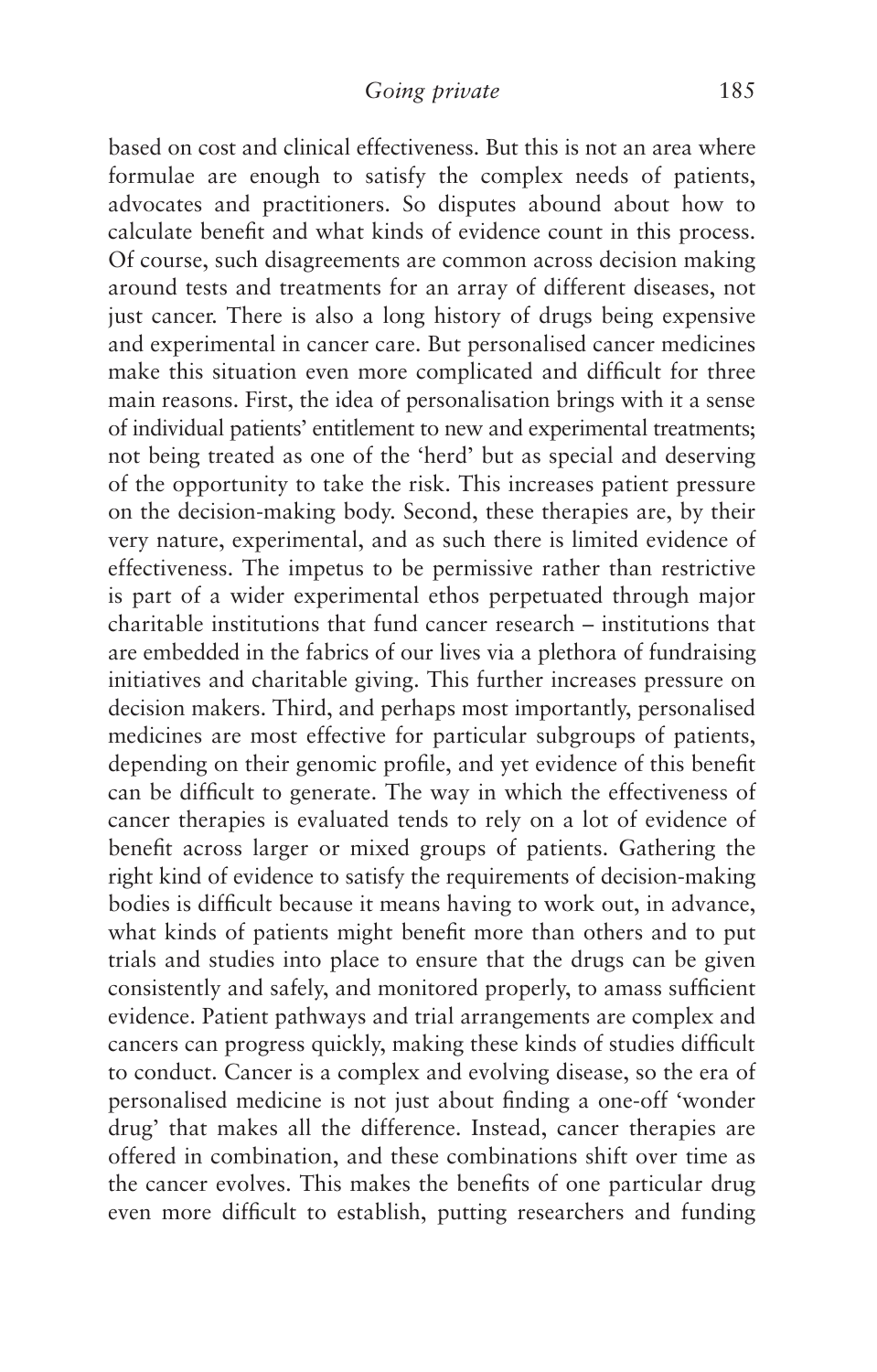decision makers in a kind of Catch-22 situation: evidence of benefit is required but is difficult to establish because treatments are not yet permitted.

Behind the headlines about the revolutionary potential of personalised cancer medicines to cure cancer, there are complex and difficult stories of the benefits, and drawbacks, of targeted therapies. These therapies can give patients a few extra precious months or years of life, but is that enough to justify their high cost to the NHS? As Bekelman and Joffe recently discussed in the *Journal of the American Medical Association*, cancer drugs rarely show substantial improvements in life expectancy. They give the example of neratinib, a drug for patients with early-stage breast cancer, which has been shown to improve 'invasive disease-free survival' by 2 per cent. The monthly cost of this drug is \$10,500 (Bekelman and Joffe [2018: 2167\)](#page-265-0). For experts and citizens this can be too high a price to pay for marginal gain, but other patients and relatives contest these kinds of calculations, pointing to other evidence they have gathered from their own experiences and those of fellow cancer patients, which shows that they are living longer and better lives because of these kinds of drugs. From the 'exceptional responders' we sometimes see in the media, to their own experiences and discussions with patients and practitioners online and in person, cancer patients and their advocates can draw on this more diffuse, informal evidence to build a sense that the bureaucratic calculus of 'benefit' is unimaginative, perhaps even callous.

Another important feature of this prevailing sense of ambivalence, disappointment and frustration around the cost and availability of personalised cancer medicines is criticism of the predatory pricing and high profits of pharmaceutical companies. Concerns about the spiralling costs of precision medicine have been expressed in a range of quarters. In the journal *Nature Biotechnology*, Schellekens et al. criticise what they see as an 'outmoded' process of drug regulation, but they also state that 'the main contributor to soaring costs is innovation in a market that is driven by what is offered, rather than by medical need' (Schellekens et al. [2017](#page-276-0): 507). Cancer charities also become involved in lobbying around pricing strategy. For example, the CRUK website ran a story about pricing, quoting Professor Richard Sullivan, director of the Institute of Cancer Policy at King's College London: 'Pricing is out of hand … The cost basis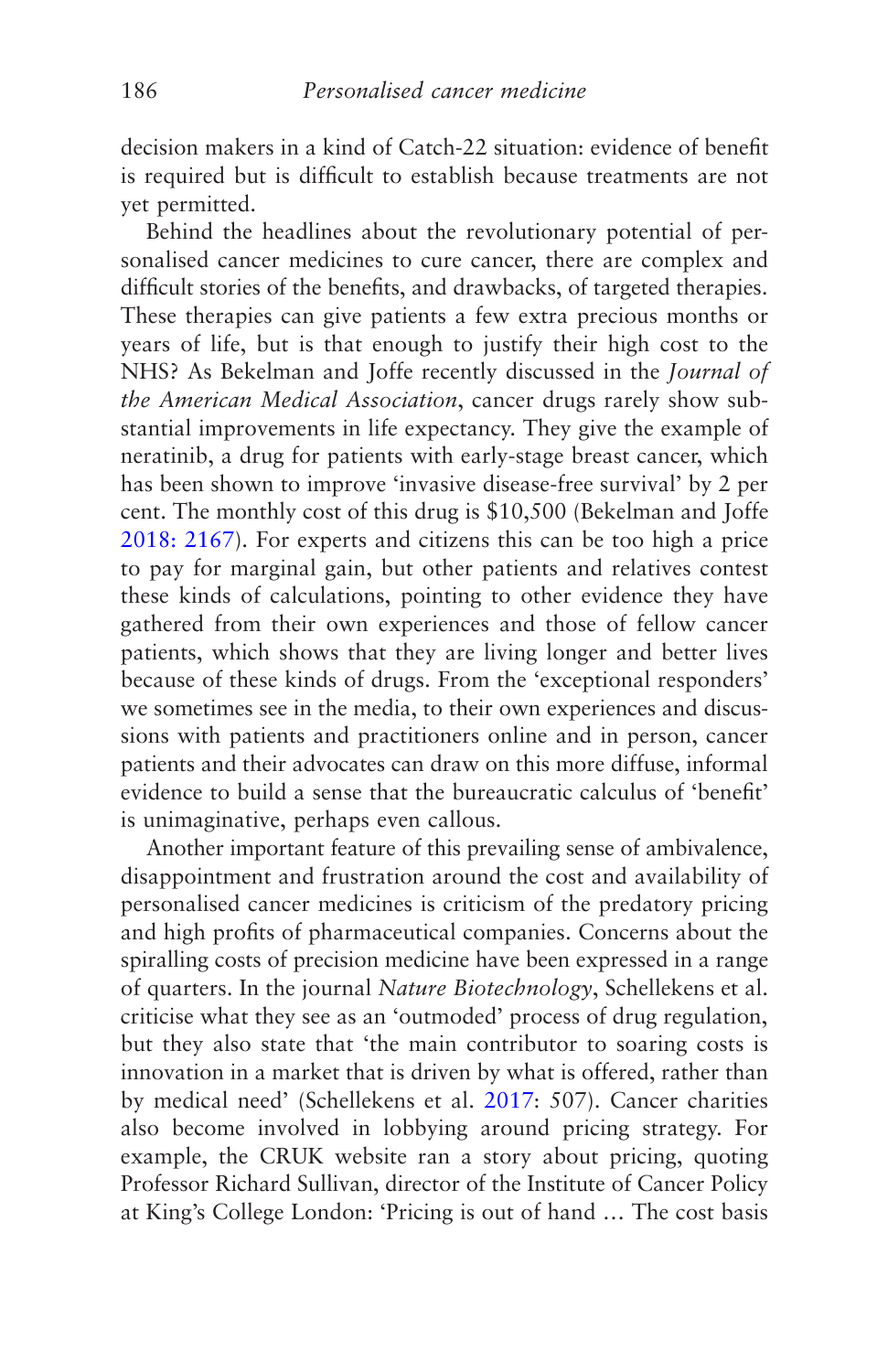of what's happening to medicines is very elastic – the prices just keep going up. It's not about value but what the market can bear.'[4](#page-217-0)

Although it is widely acknowledged that the cost to companies of developing targeted therapies is high, concerns have been raised among US practitioners that big pharma is not actually spending as much of its profits on research and development as is sometimes claimed, for example by spending on marketing rather than research.<sup>5</sup> NICE and other government bodies, as well as economists and other academics involved in the review and evaluation of drug pricing, have had to be cautious about how they manage this disgruntlement, given how embedded these companies are in government plans for the life sciences economy as a means of boosting UK wealth. However, resistance to the high costs of precision medicine does emerge in negotiations around drug approvals, as part of a wider set of lobbying around access and pricing by patients and advocates. For example, in the face of considerable pressure from cancer charities and patient advocates, NICE negotiated over a number of years with Roche, the manufacturer of a cancer drug called Kadcyla for advanced breast cancer, before granting approval; this reportedly involved an undisclosed discount from the  $£90,000$  (\$115,000) per patient cost.<sup>6</sup>

In this chapter we explore what it means to be a cancer patient or advocate caught up in these systems of pricing, evaluation and access. How do patients and their supporters navigate access to targeted drugs that might be inaccessible via the NHS? What kinds of alliances and work does this involve? How does it feel to be told you can only access a treatment on which you have pinned your hopes by paying, or to find that you cannot benefit from this treatment despite having raised significant amounts of money from family and friends to do just that?

Cancer patients, many of whom are younger patients with a late diagnosis, together with their advocates, doctors and campaigners are increasingly seeking access to personalised cancer medicine via a range of routes. As we have already discussed, these include companies' compassionate use schemes and research trials. But it can also involve self- and crowdfunding, alongside appeals against Clinical Commissioning Group decisions and more public challenges to company pricing structures. These activities have blossomed online in the genomic era, among new and established groups of cancer patients and supporters, some of whom have formed alliances around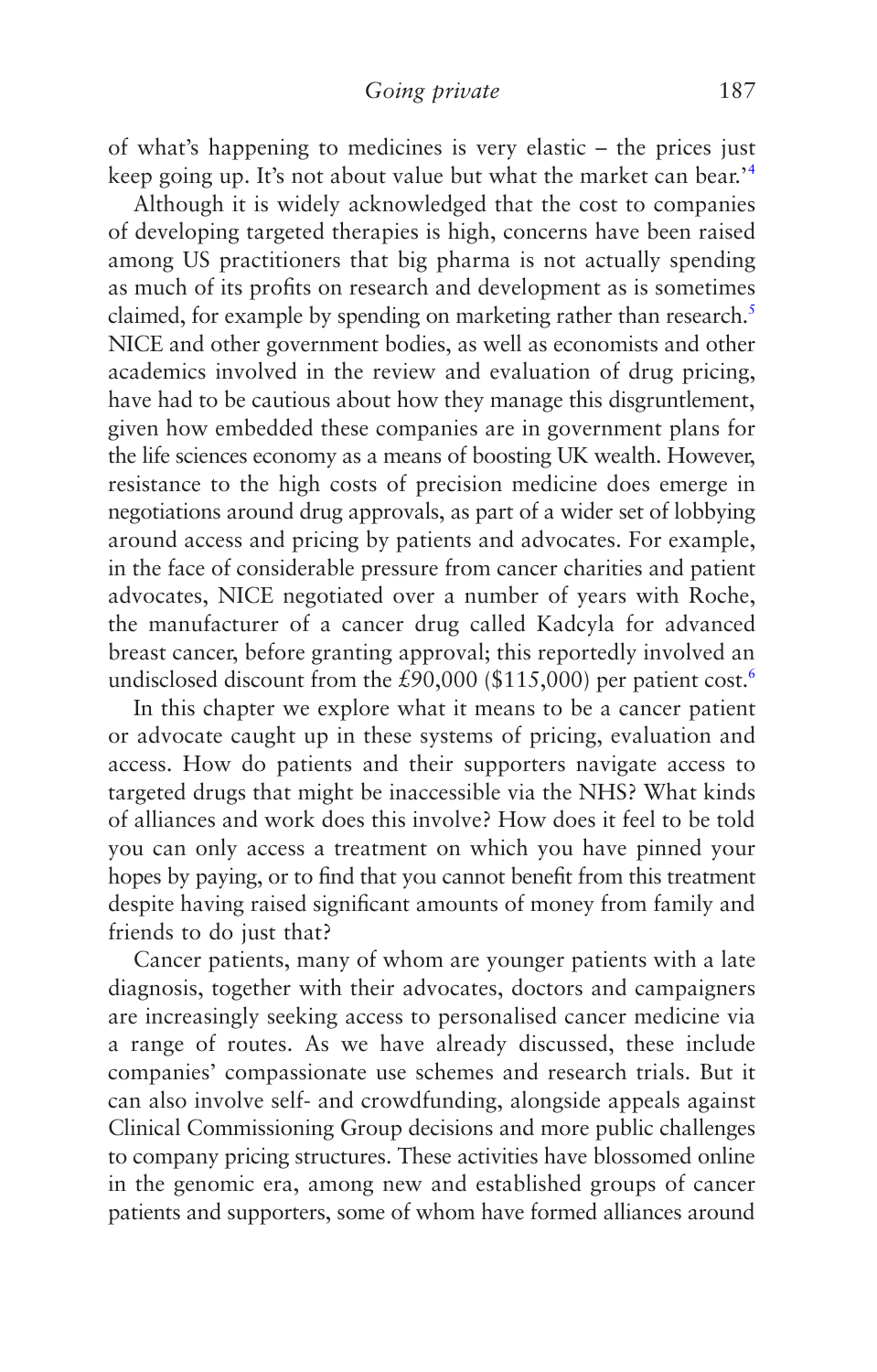types or stages of cancers, treatments and/or locale in their efforts to improve access to targeted chemotherapies.

Accessing and advocating for experimental therapies involves new biosocial arrangements. These bring patients and advocates together to campaign collectively and build a shared identity around cancer subtypes where experimental drugs offer hope but are not routinely available as part of NHS care. Survivorship as craft (Frank [2003](#page-268-0)) involves telling one's story and cultivating communities and responsibilities for fellow survivors. These activities also involve new kinds of expertise in advocacy and fundraising, extending entrepreneurial patienthood into the digital world of crowdfunding and profile raising. Digital media platforms are increasingly important means by which patients are active and engaged in these collective and individual battles (Lupton [2014;](#page-272-0) see also Vicari and Cappai [2016](#page-277-0)). These form part of what Zuboff [\(2019\)](#page-278-0) has called 'surveillance capitalism', where profit is derived from tracking, predicting and conditioning user behaviours, often without their knowledge. Cancer patients are actively involved in these platforms as they seek and offer support and advocacy around living with cancer, participating in research and accessing information, tests, treatments and care (Ziebland and Wyke [2012;](#page-278-0) Ross et al. [2019](#page-275-0)). Western-centric tropes of survivorship, prioritising enablement, self-responsibility and cheerfulness are common, notably in breast cancer forums (Orgad [2005](#page-275-0)). As Petersen et al. [\(2019\)](#page-275-0) argue, there is also growing emphasis in patient campaigning online, where patients work with science and business on profile raising and fundraising. These activities are amplified and monetised by traditional and digital media which 'align with a consumer-driven model of digital patient activism' (Petersen et al. [2019:](#page-275-0) 489). Facebook and other social media platforms such as Instagram are where patients become involved in what Gerlitz and Helmond have called the 'like economy', where 'like buttons enable multiple data flows between various actors, contributing to a simultaneous de- and re-centralisation of the web' (Gerlitz and Helmond [2013: 1248\)](#page-268-0).

We explore these activities by analysing 15 patients' social media and press coverage and eight interviews with a range of mainly non-NHS patients and their advocates, including patients seeking or self-funding targeted cancer treatments that have been refused or not provided as part of standard NHS care. The interviews were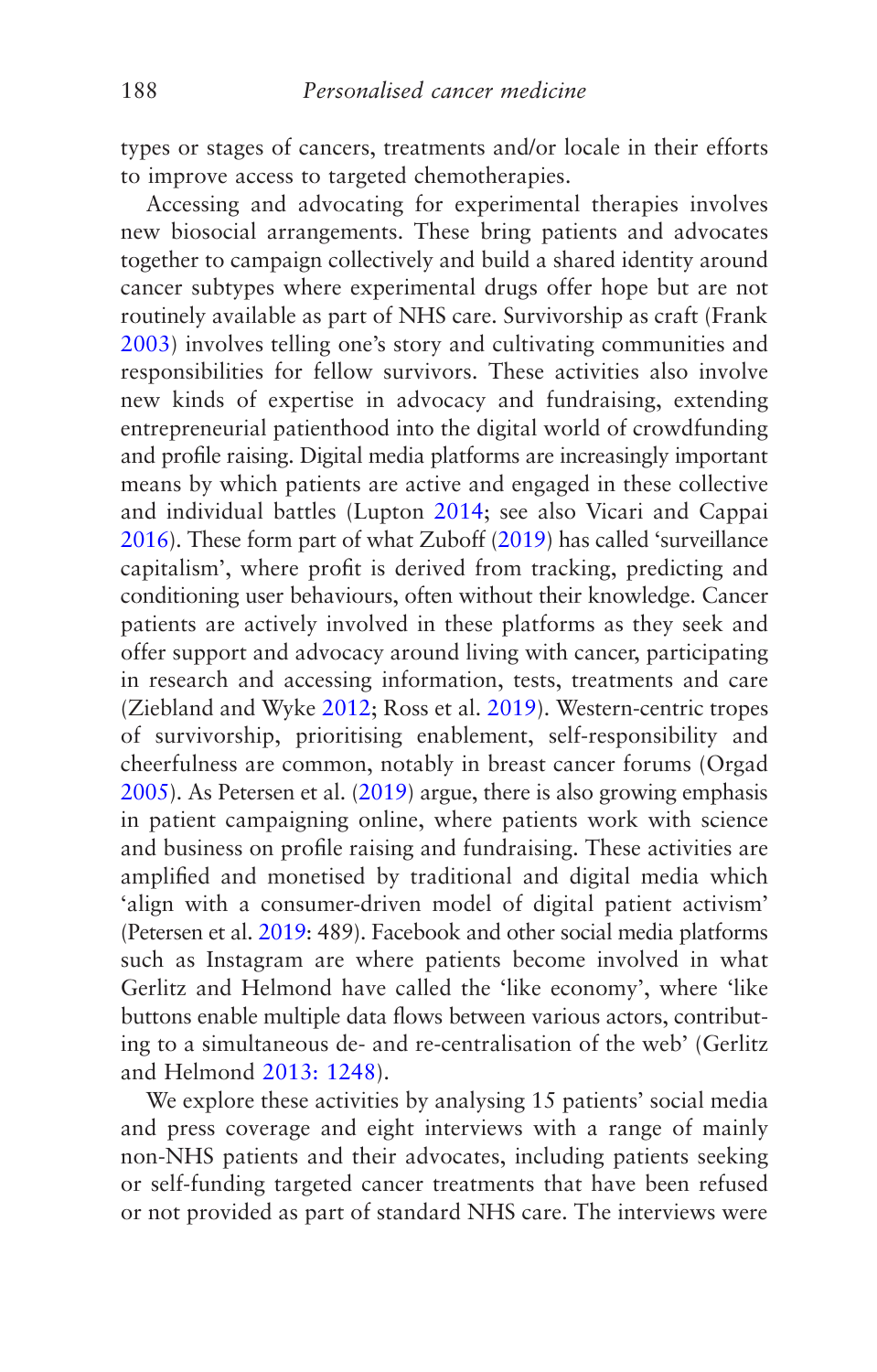carried out between September 2018 and March 2019. They included patients and their supporters crowdfunding for these treatments using online platforms, campaigners advocating for access and a small number of patients who had gone public about their experiences of self-funding treatments. We also included patients who have accessed private medicine via their medical insurance schemes, typically provided as part of their employment benefits, some of whom avoid speaking about this in public.

These new arrangements transcend categories such as industrybacked 'patient groups' and 'adversarial consumerism' (Williams et al. [2011\)](#page-278-0) and rework theories of biosociality which foreground active partnerships between rare-disease communities and healthcare providers. Instead, following Frank [\(2003](#page-268-0)) we argue that these practices of private patienthood are creating and breaking down solidarities in novel and important ways. We highlight digital platforms as a key aspect of these processes, as the sites through which patients and their advocates join each other alongside charities, pharmaceutical companies, universities and healthcare institutions in constituting these new kinds of patienthood. But rather than being wholly benign, these platforms are part of the process of value creation, and are themselves extracting yet more value from patient behaviour now rendered digital. Crucially, we consider how these processes work via appeals to and accounts of the sorts of futures these patients and supporters craft for themselves and others as part of these new social and economic formations, as they try to live well in prognosis.

# **Private healthcare as right and wrong: personal futures and the future of the NHS**

Private cancer medicine in the UK is a significant business. As pressure on NHS funding increases and the regulatory hurdles outlined above multiply, NHS cancer patients are increasingly faced with restrictions on the kinds of drugs they might seek as part of their care. For many NHS patients, this is not an issue – they accept the treatments on offer or join trials to access more experimental therapies. For a growing group of patients, however, private medicine is their main option.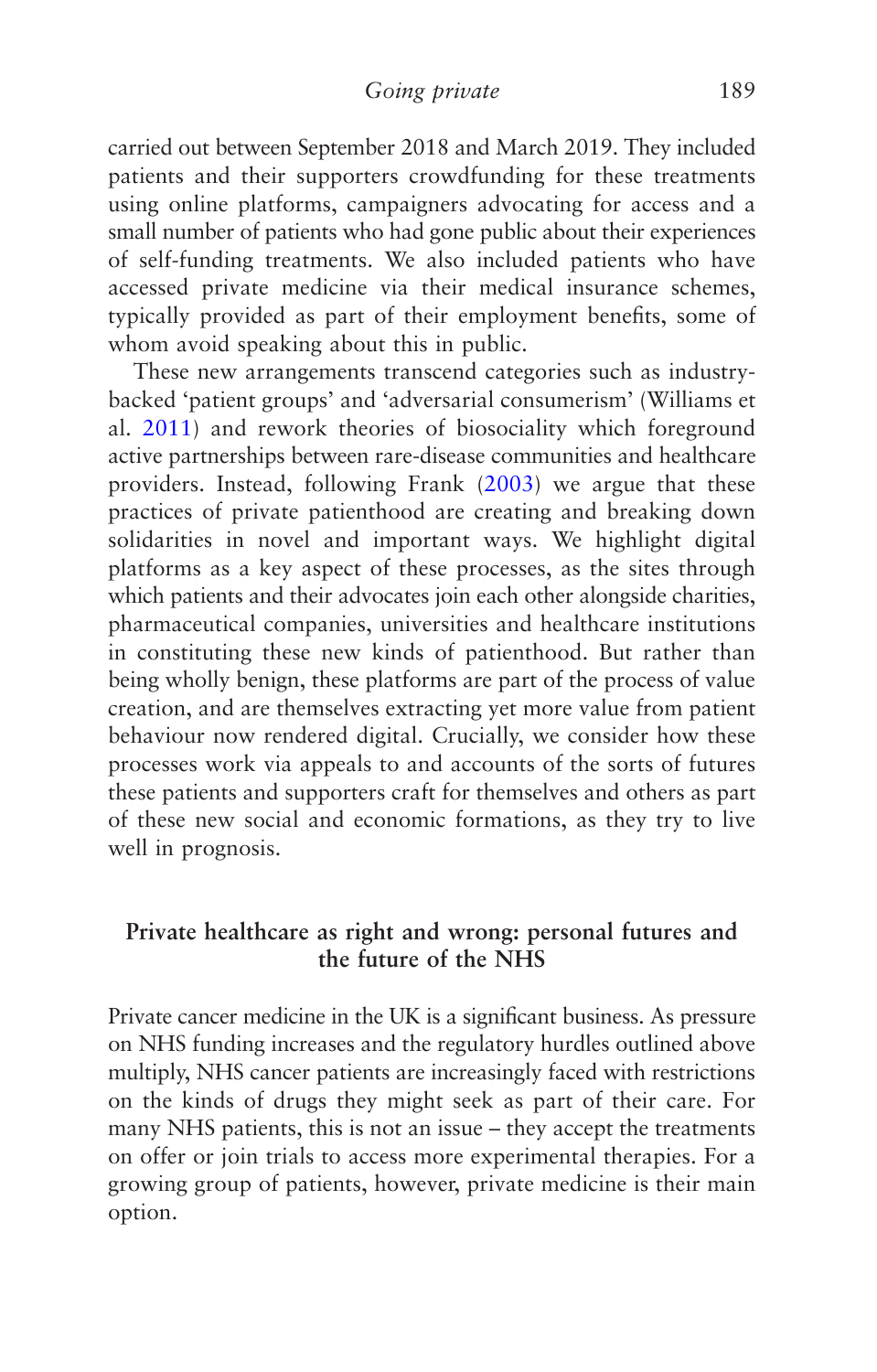Going private is not necessarily to the exclusion of NHS care, but often patched together with NHS services, typically when patients are able to access private medicine through a workplace insurance scheme. As this patient advocate for ovarian cancer, Sara, explains, this does not necessarily involve speedier access to tests, results and treatment:

#### **How did you go about getting a genetic test?**

So I … think I raised it with my oncologist and … requested that I was referred for it. And he … was keen to make that referral. But I was seeing my oncologist privately … [I] think genetic testing, that was through the NHS … I think there was probably some delay because perhaps … I wasn't having my treatment at the time on the NHS and then there were some complications with them having an old address on file … So it probably took about 12 months … from me initiating the conversation to actually having the test, which was a little bit frustrating. But … I got there in the end and I know there's plenty of people who want genetic testing and struggle … to get it.

On the other hand, private medicine did bring Sara privileged access to certain therapies, such as Avastin, a biological therapy which has shown some success for particular groups of cancer patients such as those with a BRAF mutation:

because I was private, I was, I was having my surgery and my treatment privately, I was automatically eligible for Avastin.

## **Did you go private because it was covered by your work?**

Yeah, it was … I initially went to an out of hours doctor based at a local NHS hospital and I was admitted there and had a lot of my initial tests and diagnosis there. And then my follow-up appointment was with the surgeon of that hospital, and when he said the next step is to have a hysterectomy, he said, 'I can do it in three weeks on the NHS or I can do it in a week privately.' And I had the benefit of private cover – so it'd be the same individual doing it, so it wasn't as if I was getting any more – anybody any more skilled or less skilled, but at the time my reaction to it was I just want whatever is in there out of me as soon as, and it felt – because at the time one of the symptoms, I was quite bloated and it seemed to be getting – my stomach seemed to be getting bigger with like fluid, it was almost I just needed whatever it was out.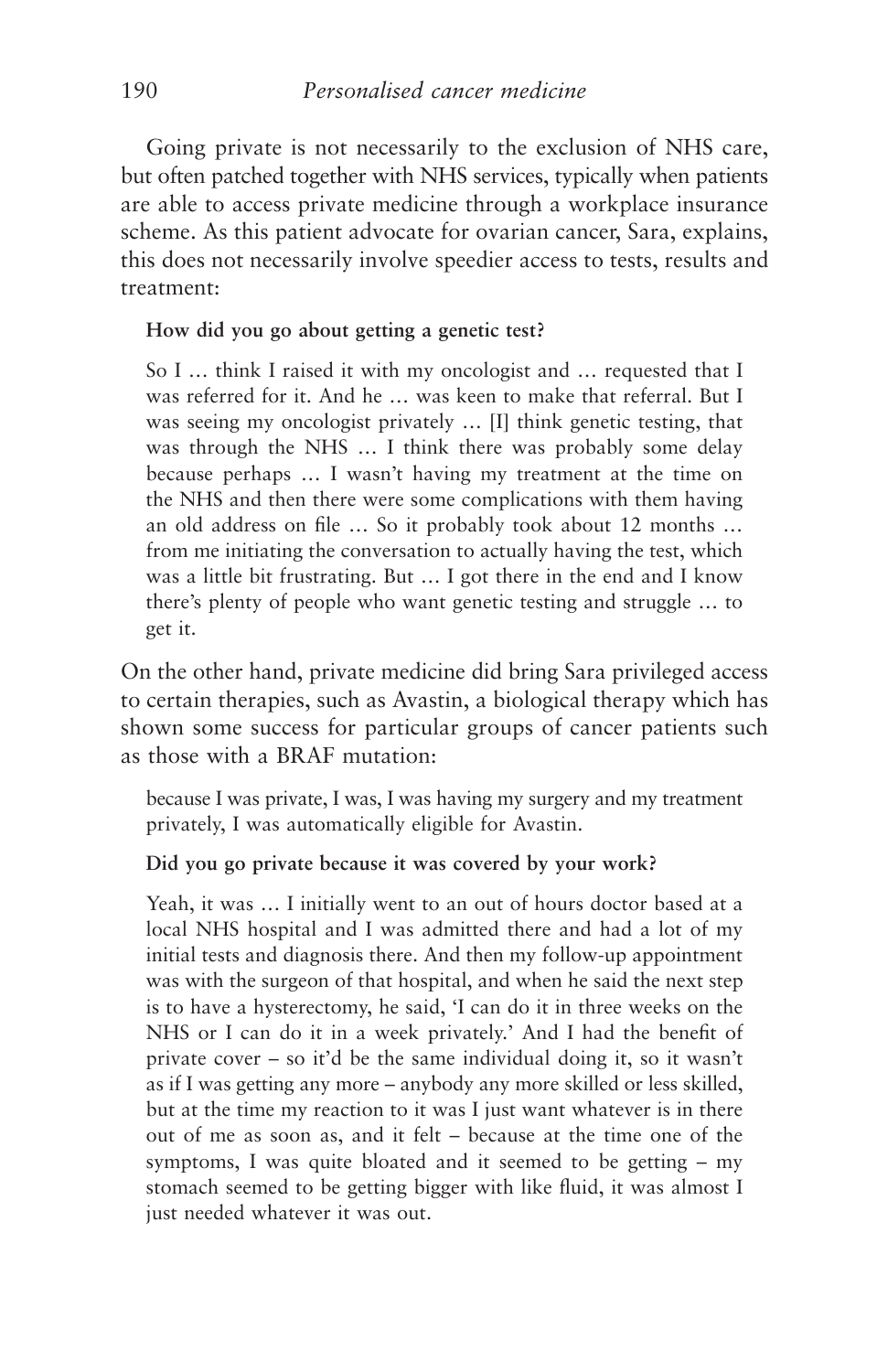… But one of the things – so whilst the follow-up treatment I've had privately, one thing that they haven't got is the sort of support services that go around it, so I have been able to access the NHS for a psychologist. I went for reflexology whilst I was having treatment, somebody to talk about benefit, some – my Macmillan nurse was based at the hospital, so I have sort of taken bits from private and public sector, so I've been lucky to do that.

So going back to the question about Avastin, I think because I … had that cover, there wasn't any question about it … I don't know whether I would have been eligible had I been NHS … I don't think it's necessarily routinely available to everybody, there's certain criteria, it might differ depending where geographically you live. So I do feel fortunate that I had the cover and was able to get that without question.

One particular group of patients who are seeking access to drugs not currently available on the NHS are advanced bowel cancer patients who are on their third or fourth line of treatment and would also like to access Avastin. This is not currently funded by the NHS because NICE has not approved access to the treatment due to what is considered insufficient evidence of benefit. But as with the case of the ovarian cancer patient above, some bowel cancer patients have been prescribed the drug privately, pointing to its availability in other countries and a small but growing evidence base that supports its use. These patients have the support of some of the larger charities for this cancer, although there is not a widespread campaign as we saw with other high-profile challenges to NICE decisions about targeted treatments, such as from the breast cancer patient community.

Some patients, such as Lydia, access this drug through private medicine because they have insurance, often as part of their workplace benefits. Lydia, a young woman in her thirties diagnosed with advanced bowel cancer, did not experience many of the difficulties with getting a quick diagnosis and access to expensive treatments that she knows other people in her situation face, despite the relative rarity of her case. Lydia, like Sara, told us she was fortunate to have private healthcare insurance and has had access to the best surgeons, oncologists and treatments. She was able to choose to take Avastin alongside other chemotherapy drugs because the alternative treatment protocol might have harmed her ability to continue with her sporting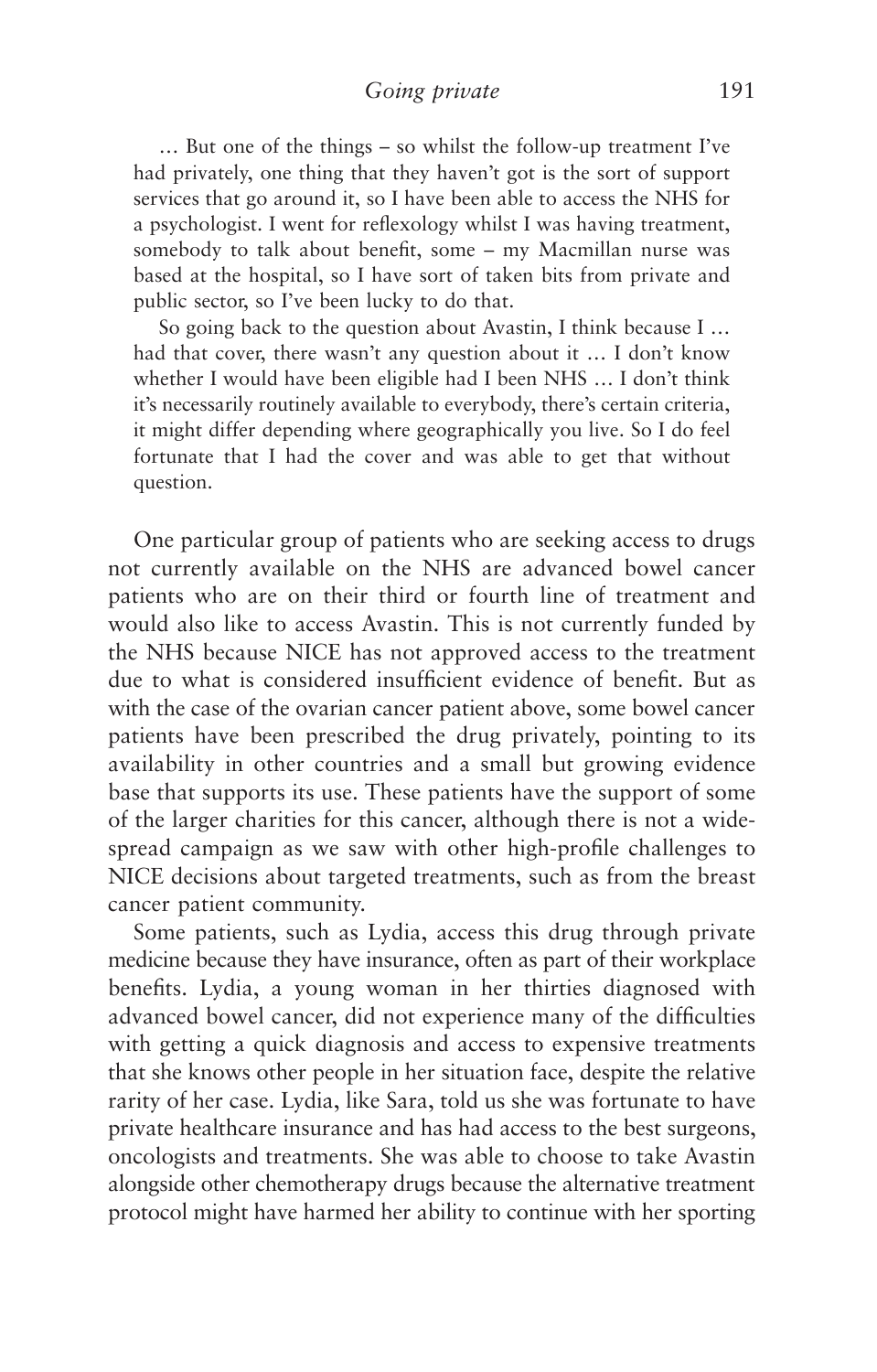pursuits. This personalised care was more important to Lydia than the 'numbers on the page' about her particular cancer subtype. Lydia found the molecular information difficult to process and told us she avoided trying to find out too much about it as it was overwhelming. She felt very fortunate to be receiving private care, but it also brought a sense of guilt that she had to manage, partly by participating in other research and awareness-raising activities around prevention. Lydia felt that it was wrong that she should be able to benefit from excellent care whereas others could not because some unnamed persons were 'acting like God' to restrict treatments for some NHS patients. Her guilt also meant she kept what she felt was her privileged position as a private cancer patient secret and did not disclose this to other patients in her online community.

Other patients with private healthcare insurance switched to and from NHS and private medicine depending on their needs. This movement between public and private provision is a feature of the current system, as there is choice embedded in NHS service delivery alongside rationing. Alongside major private hospitals, some NHS hospitals might run private patient units (PPUs), including for cancer. These PPUs have an ambiguous position in the NHS, offering a quicker scan or a treatment not available on the NHS but also, as Guy has pointed out, sometimes being advertised as offering the opportunity to patients to help the NHS by reducing the strain on the service (Guy [2019](#page-269-0)). We interviewed another patient, Rachel, who, like Sara, had switched back and forth between NHS care and private care and was now receiving targeted therapies funded by her insurer which would not otherwise be available on the NHS. Rachel's story illustrates the complexity of these transitions and the feelings these evoke, captured in this lengthy extract:

at the time it was … I was a bit like a deer in the headlights, as you can imagine … I didn't know anything about cancer. I mean none of my family had had cancer … I was so completely inexperienced with any of it, but I was doing quite a lot of reading … on my condition and the different treatments available to me, and that's when things started to, for me, become a little bit clear that actually … there might be something better for me out there. But actually, I'm not on it because I'm under the NHS.

… I did actually mention it to doctor but … to be honest with you … she'd pretty much written me off … that's a common factor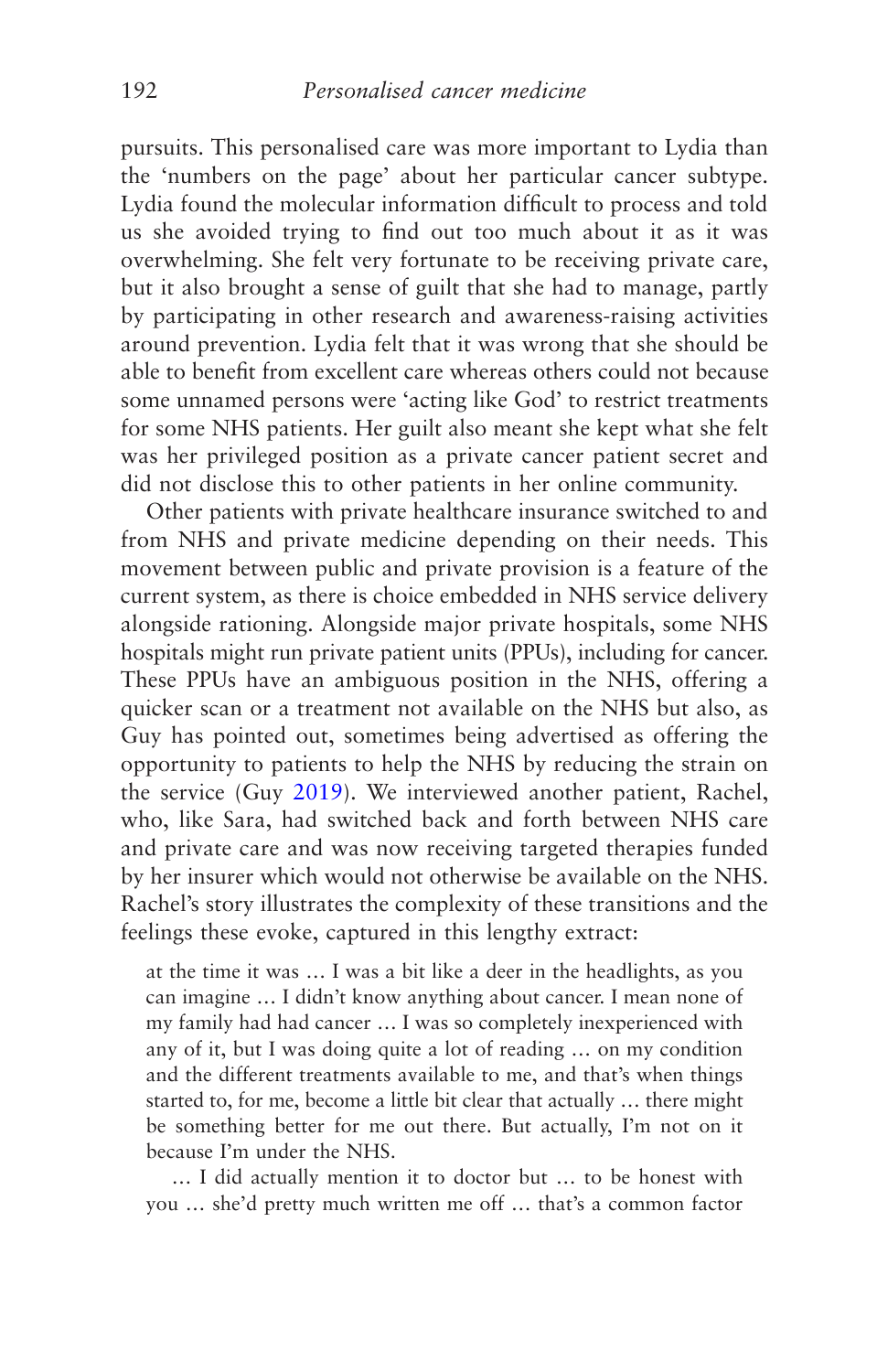for a lot of people that find themselves at stage four … with all the NHS pressures, that actually it's 'well you're terminal anyway … we're doing our best, it is what it is' … that didn't really sit that well with me, as you can imagine (laughs softly) so, I transferred my care [to another hospital].

But I, again I transferred as an NHS patient … and I sat down with my oncologist on the … first day and said to him, 'Look, am I, am I actually on the best treatment here, or could I be on something better?' And he said, 'No, you're on the best treatment.' And I said, 'Well look, I've, I've read about this thing called Avastin, this drug called Avastin. Is it not worth [trying], because of my BRAF mutation?' … and he said to me, 'Well, it's very expensive … so don't worry about it too much … it's not really that big a deal.' And I said to him, 'Well look, I'm ... I'm potentially a private patient, I've just not really looked into that too much. I don't really know much about the … private system, and I've got it through work.' And he said, 'Well look, go and speak to – who are you with?' and I said, [name of insurer] and he said, 'Well look, speak to them and see, see if you've got, see if you're covered, and if you are, let me know.' And I did. And they said to me, 'Yes, yeah, we would, we would absolutely fund Avastin,' and I was like, 'Okay, fine.'

Then, I emailed my oncologist to say, 'They've said they will fund me. I'm fully covered,' and he … phoned back within, between ten minutes and half an hour, and … the whole conversation completely changed. It was very much, 'This is incredible. Absolutely, we need to get you on Avastin. Avastin really should be available on the NHS anyway, but it isn't because, … NICE haven't approved it. But it is a standard of care across major, other major countries in the world.'

And I think … that for me, I found quite shocking and … quite unfair really because it's not like, I think it's very separate to people being on clinical trials and new drugs coming along … But a drug that's actually approved across all the other major countries, you know, with the, with the best performing healthcare systems in the world, you know, and it's not approved here. And actually the, the criteria and the justification from NICE I don't think particularly stacks up. Um, and that's, again that's something that, that my oncolog[ist] said to me, he said, you know, 'The, the problem is that the overall data isn't that great, but actually it's good for specific types of colon cancer. And actually, yours is one of them, so we should put you on that,' … which was, which was great. … I've been on that ever since.

But I've got lots and lots of friends now who are BRAF mutated and, actually quite scarily, what, what I'm tending to find is that the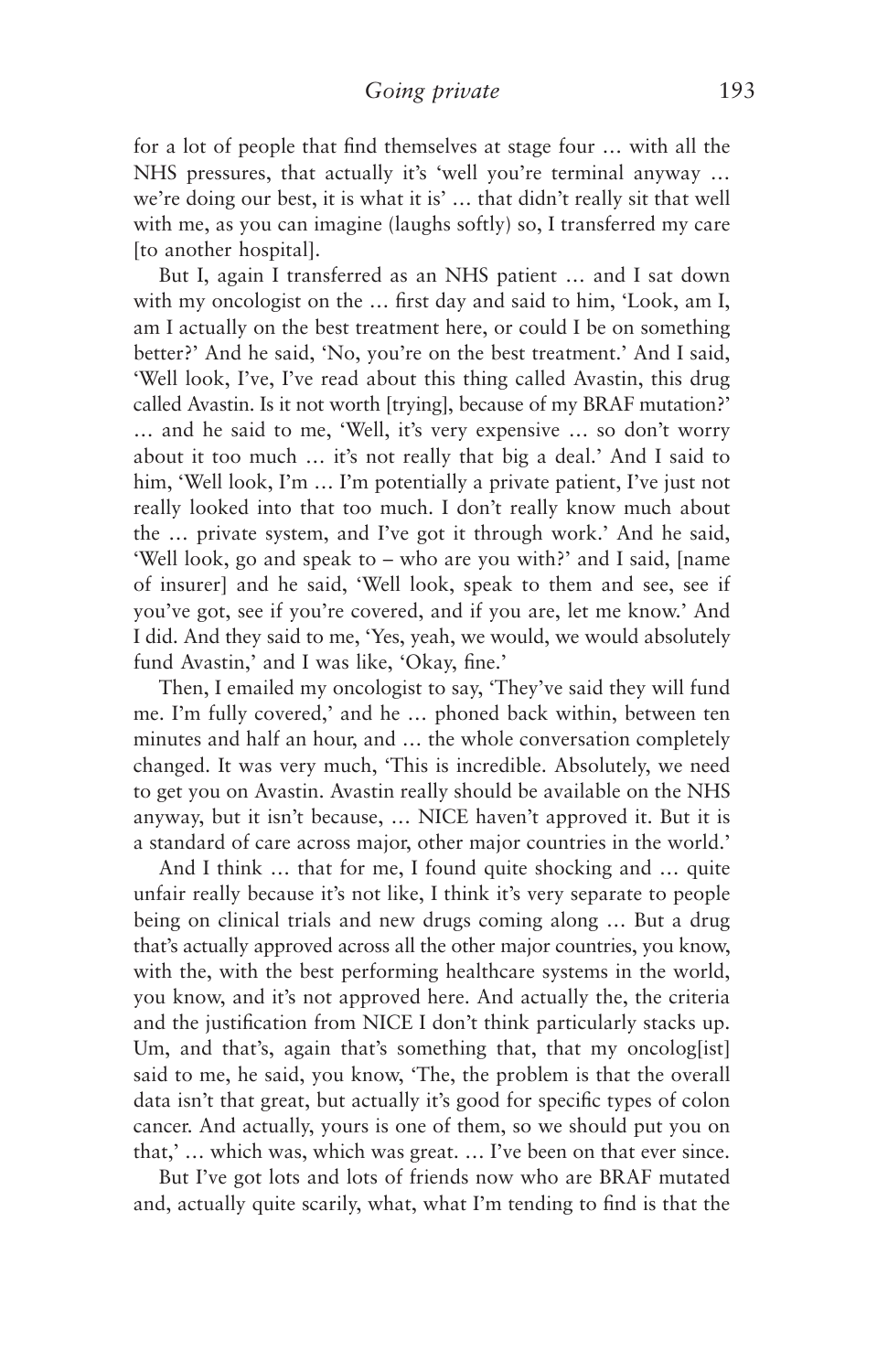majority of BRAF patients are, they, they tend to be a lot younger. They tend to be the younger lot and actually these are the ones that can withstand much greater, much stronger treatment and give themselves a much better opportunity and best chance in life to at least have, you know, I don't know, three or four years rather than the one or two that they're being handed.

Um, so the frustration for me is that the, the guideline … haven't been approved in the correct way, I don't think … the whole thing has been looked at in, in the most appropriate way … So I'm, I'm very fortunate, but I've got lots of friends now who are – I've got one chap in particular and he's literally raising money for each session and it's costing him about  $£1,800$  every two weeks. So that's quite frustrating.

Rachel found the guilt and anger at this injustice difficult to manage alone, and this spurred her to write a blog and set up a closed group on Facebook to share her experiences and support other patients to identify the best treatment options depending on their molecular subtype. She spoke about the need for patients to realise that their NHS doctors were operating with 'one hand tied behind their backs!' as part of her efforts to encourage patients to be more active and challenging so that they got the best care. This work sat outside of the more positive, moderated zones of the main charity in this area and included discussion about a range of alternative treatments alongside conventional medicine and targeted treatments. Rachel also spoke about her belief in the NHS and her distress that it was not being given sufficient funds to provide these more expensive treatments. Through these accounts Rachel balanced her identity as a private patient against her sense of biosociality with other similar patients as well as her citizenship and support for public services such as the NHS.

Other patients we interviewed were either already self-funding or planning to pay for treatments themselves. The scale of this market is difficult to quantify, but a recent report estimated that 'the market in self paying patients was heading for "double digit growth" over the next few years and that this was fuelled by longer NHS waiting lists, curbs on access to NHS treatments, and rising private medical insurance premiums'.<sup>[7](#page-217-0)</sup> Some of these patients were able to afford to self-fund without doing things such as remortgaging their homes. One such patient was Phil, another advanced bowel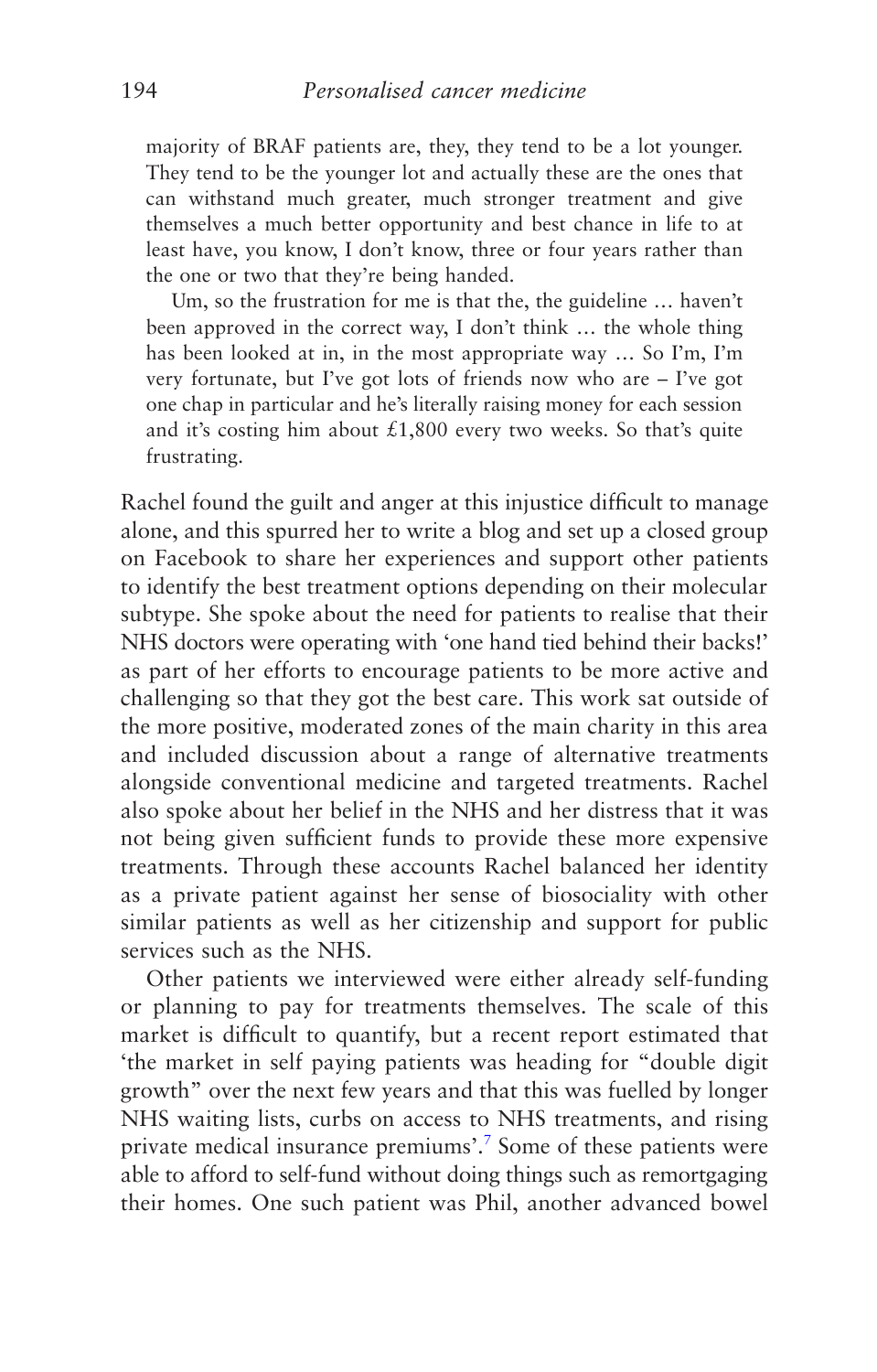cancer patient, who was self-funding Avastin. Phil was part of an online community of cancer patients and supported the work of one of the main charities for bowel cancer. Like Rachel, he had become something of a public patient through a blog and presence on social media, and his posts included discussion about self-funding the drug which referenced his sense of being fortunate that he was able to find this money. Phil also engaged with more political discussions around NHS resources and funding, including retweeting posts by other advocates about the need to make his treatment more widely available on the NHS. But Phil's decision to self-fund Avastin was careful and contingent, and he was aware of the uncertainties involved:

I suppose it's a difficult one, isn't it? I mean … it's hard to … know. I suppose from my perspective, I kind of thought, look, you know, I'm in a situation where I've got advanced bowel cancer … I can afford to do it, fortunately, so I thought, well, you know, although it's expensive, I'm gonna, you know, give it a whirl. You know, I don't want to … die wondering whether … it would've made a difference or not. And I think one of the problems … with Avastin is it's difficult to measure what the effectiveness of the drug is. … I'm taking it alongside chemotherapy and … if the overall treatment's effective, it's, it's not really possible to … measure whether the effectiveness is through the chemo or through the Avastin … But, you know, I thought … I'm gonna give it a go for this cycle and see where it takes me, really.

This captures the ambivalence and contingency involved in selffunding decisions, showing that this is not necessarily the activity of the overly optimistic or naïve.

Advocacy for access to personalised cancer medicines as part of NHS care takes on different forms and is not solely the preserve of patients. One advocate, Michelle, had a background in public relations and a high profile on social media and had been spurred into action by the death of a parent who had not been able to access targeted therapies as soon as she had hoped, as she explains in the quote below:

it'd taken me a year [to win the appeal], and it was literally a year before I, you know, that I'd found it and then it had taken a year to do it, so she was virtually in a hospice by the time we, we got this damn drug approved.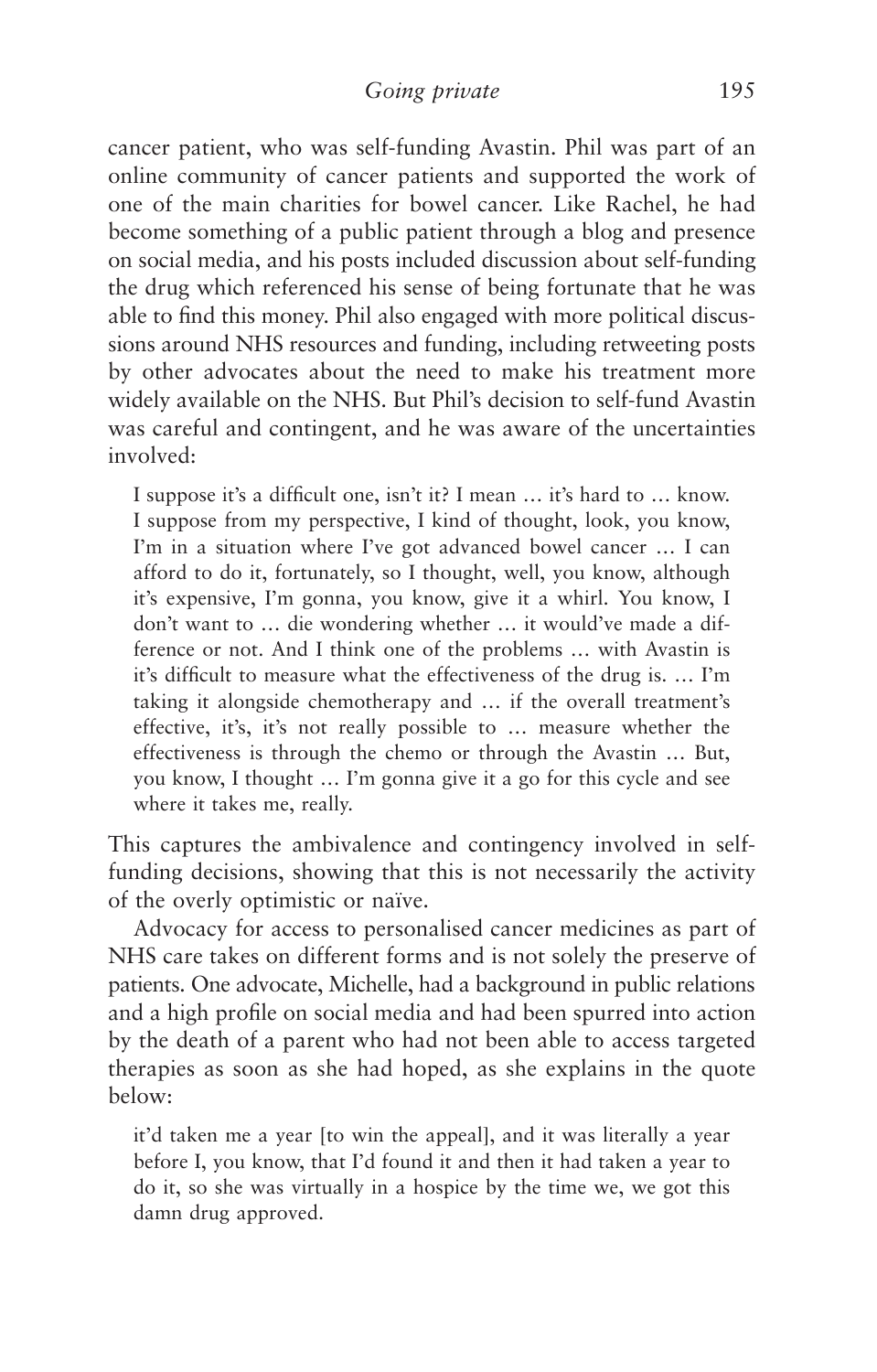… however, she took it, and … she lived, you know, and for her it was like, a victory anyway, it did extend her life, it did help her quality of life, but of course it was too late for her. So, it was important then to keep going. So I did about seventy Exceptional Case appeals; within the first six months after mum's death, and overturned all of those, so there was a whole raft of cases, and that was all over the country, from Wales and England, and Scotland.

Michelle's story is interesting because it speaks further to the creation of a new kind of expertise emerging in this area – expertise in challenging NHS funding decision making and advocating for targeted therapies for patients on a case-by-case basis. Michelle takes on cases and supports patients to challenge refusals of drugs by local Clinical Commissioning Groups within the NHS, operating in the absence of definitive approvals by NICE for a growing list of experimental treatments, as well as challenging the 'postcode lottery' between the different regions of the UK. She describes her work thus:

by the time they get to me, nobody's listening to them … every avenue is shut to them. Nobody gives them an answer, and I think the most important thing that I do with patients, I've actually just got an email this morning about a patient saying, 'if you hadn't have empowered me, I'd have never have questioned' … the first thing I do with a patient is, number one, I listen, I just let them tell their story without interrupting; and say everything that they feel they never get the chance to say.

And then, I say, 'right let's unpick it, and let's take control of it and let's see how we can help', and I think, many, many of them, I would say are in crisis by the time they get to me … they're exhausted, they're devastated, they're weak, they're frightened, and [this] has brought about another part of what I want changing – advocacy within the NHS – as soon as they speak to me, I would say nearly a hundred per cent say, that's the best time … I've felt in the whole journey because it's for me, I focus on letting them feel a bit more in control and understanding the process, and understanding how it works; and the change that gives to a patient and their families is, is really quite miraculous. And to me, it is so easy, I can spend fifteen minutes with a patient and completely change their mind-set and their journey, and I'm appalled that that isn't available to them in the NHS.

Michelle was a self-styled 'warrior' for her patients, who told us how she struck fear into NHS managers and bureaucrats as she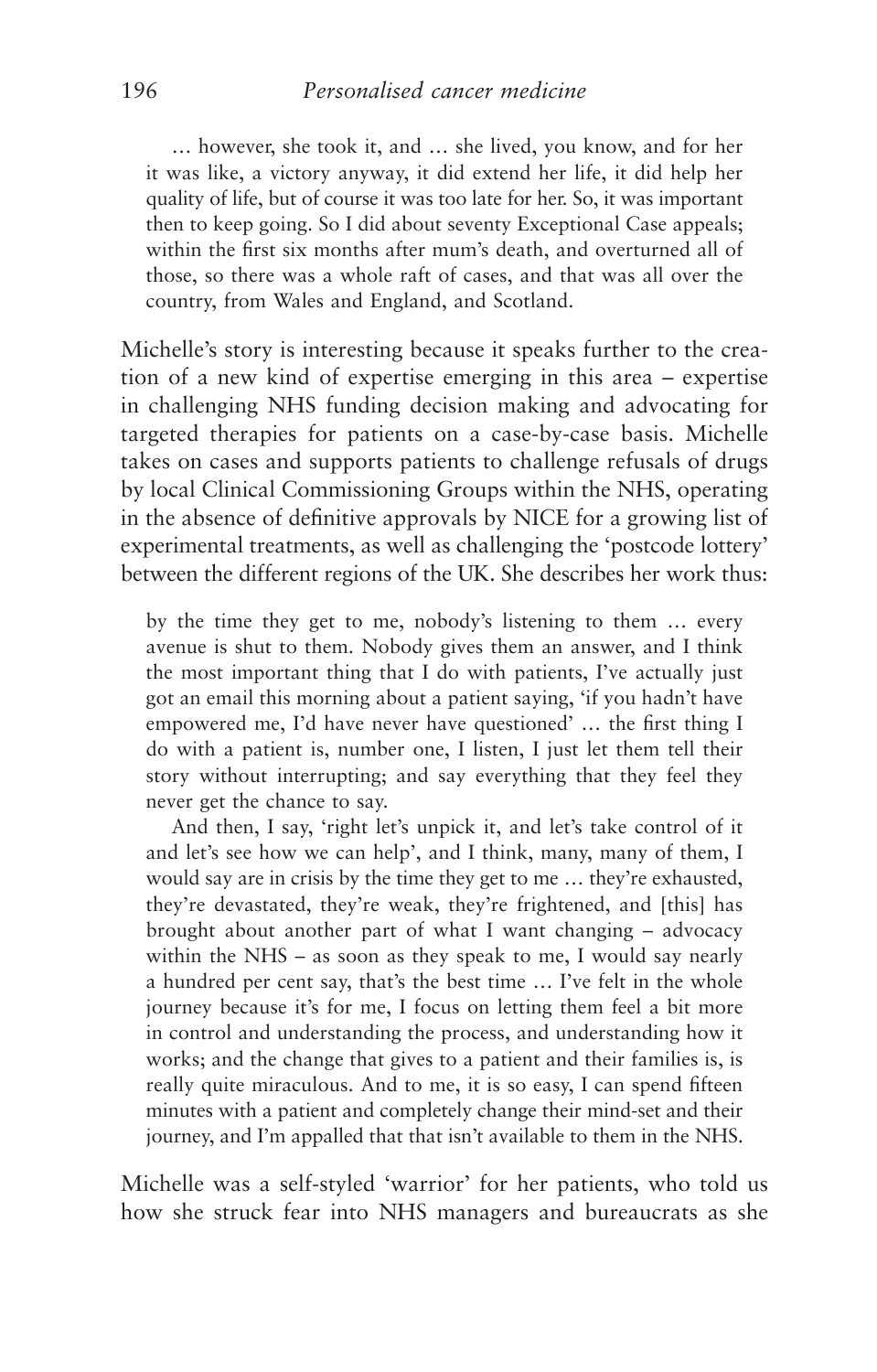campaigned to get patients the treatments they needed. As part of this she sought to tell patients' stories and to celebrate their achievements and characteristics, rendering them popular as a means of garnering support for her efforts to get them what they need. Michelle posted links to blogs, posts and crowdfunding appeals by 'her patients' online and sought gifts from donors to surprise them on special occasions, such as tickets to the theatre. She was funded by private donations and did not want to be too critical about the pharmaceutical companies or the NHS as a public institution. Michelle also expressed reservations about how quickly some patients sought crowdfunding, preferring to try to challenge the NHS first to secure treatment. In so doing she operated among the clash of evidence, expertise and values of public and private care, forging what she framed as a new expertise that was required to navigate their growing complexity in the genomic era.

The private patient and advocacy stories we have explored here are, of course, just a small fraction of the kinds of experiences patients faced with difficult decisions around targeted treatments they had to navigate in the course of their cancer. We have shown how being a private patient is not about being filled with hope or optimism, but is marked by ambivalence, including feelings of guilt and obligations to other patients that must be managed, sometimes in public and sometimes very much in private. We have also shown how these dynamics open up new kinds of biosocial collectives around subtypes and drugs sought, and roles for patients and their supporters as advocates and other kinds of experts in personalised cancer medicine. Yet we also have to appreciate that these kinds of activities are being enacted by, and reinforcing the cultural capital of, a relatively exclusive kind of patient and advocate – often younger professionals who are articulate and tech-savvy, able to use social media to good effect to explore their experiences and connect with others. These already privileged patients and advocates are operating at the intersections of private medicine and social media, which further 'buttresses their sense of personal action, freedom and responsibility' (Van Dijck and Poell [2013](#page-277-0): 10) as they access these treatments for themselves and others in an effort to extend their and others' futures. At the same time, they enact critical interventions in public space, challenging what they frame as the failures and inequities of the NHS. But this is not presented as an attack on the foundations of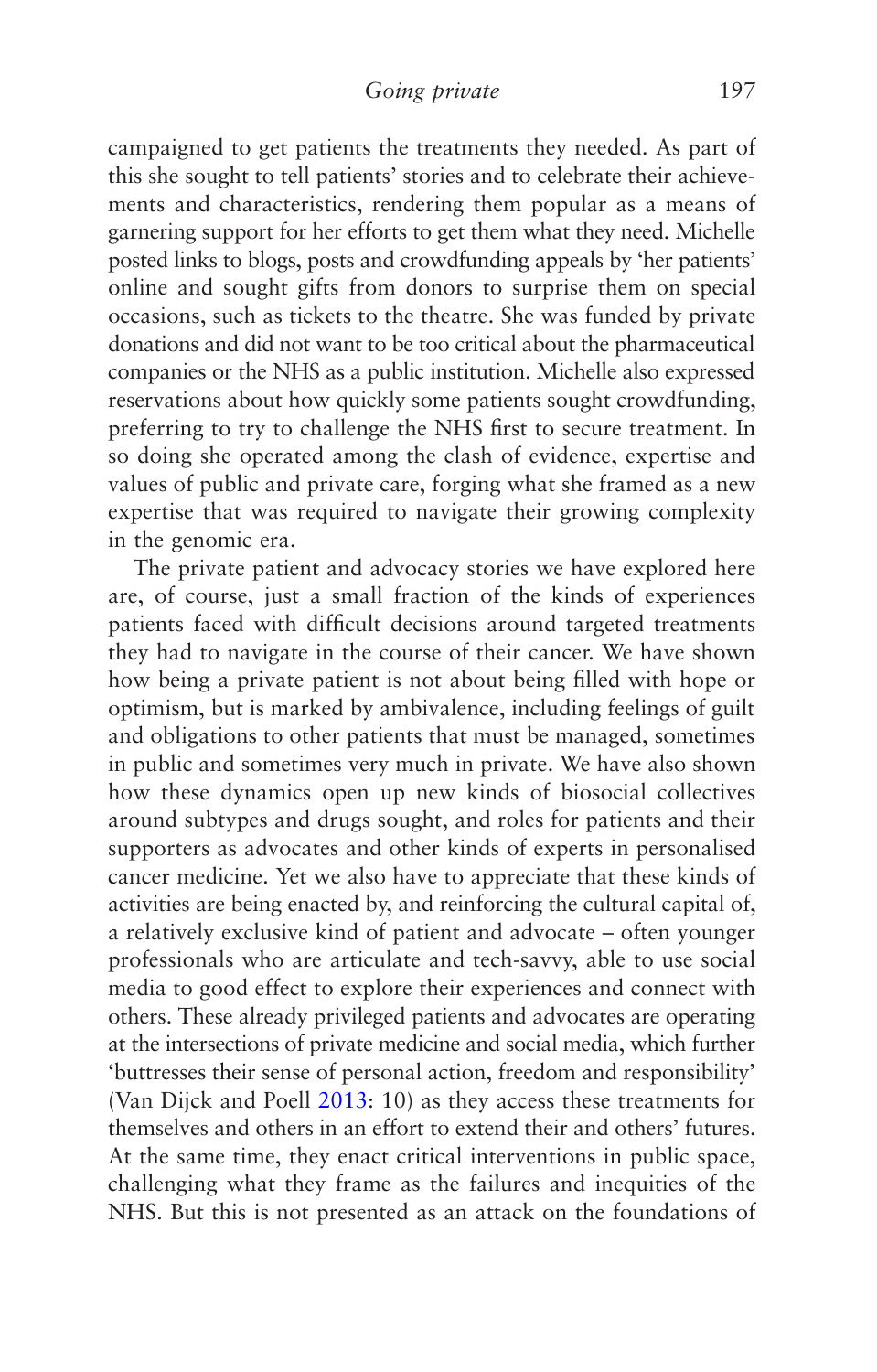a public service. Instead, critique is offered in the spirit of improving the NHS, as private and public forms of medicine are inevitably entangled therein.

# **Crowdfunding: crafting futures in the digital economy**

These entanglements of private and public care and privileged kinds of identities are particularly apparent in the arena of crowdfunding for cancer treatments. A *British Medical Journal* study reports that there has been a significant increase in online crowdfunding for alternative treatments on platforms such as GoFundMe and Just Giving, suggesting that, since 2012, £8 million has been raised, mostly for treatments in clinics abroad.<sup>8</sup> Other patients are fundraising for experimental treatments not available on the NHS, including targeted therapies. A recent BBC report found that  $£20$  million was raised on crowdfunding sites between February 2018 and 2019 for cancer treatments not available on the NHS.<sup>[9](#page-218-0)</sup> Clinics providing these treatments abroad also combine alternative and experimental treatments, and there is confusion about what kinds of treatments are showing positive effects in media reporting on so-called 'miracle cures'. For example, a recent *Daily Mirror* article<sup>10</sup> on a 'terminally ill mum' who had received successful 'alternative care' at a clinic in Mexico was publicly criticised by an oncologist for not making it clear that Alectinib, a targeted treatment for a subtype of lung cancer (ALK positive), was probably responsible for this woman's good outcome, rather than alternative therapies such as the coffee enemas featured in the article.<sup>11</sup> The press has a central role in creating a profile for fundraisers as well as criticising the dangers of 'quackery' in this arena. As the *BMJ* notes, 'Newspaper and TV reports on people with cancer drive donors to the crowdfunding sites, sometimes attracting the attention of celebrities, who boost funds. They also encourage others to seek the same treatment.<sup>'[12](#page-218-0)</sup>

In this section, we will look more closely at the activities and experiences of cancer patients fundraising online for targeted therapies to explore what new kinds of cancer identities, work and public– private arrangements are developing as these sites proliferate. To understand how financial and cultural value is created by these practices we will draw on scholarship about digital capitalism which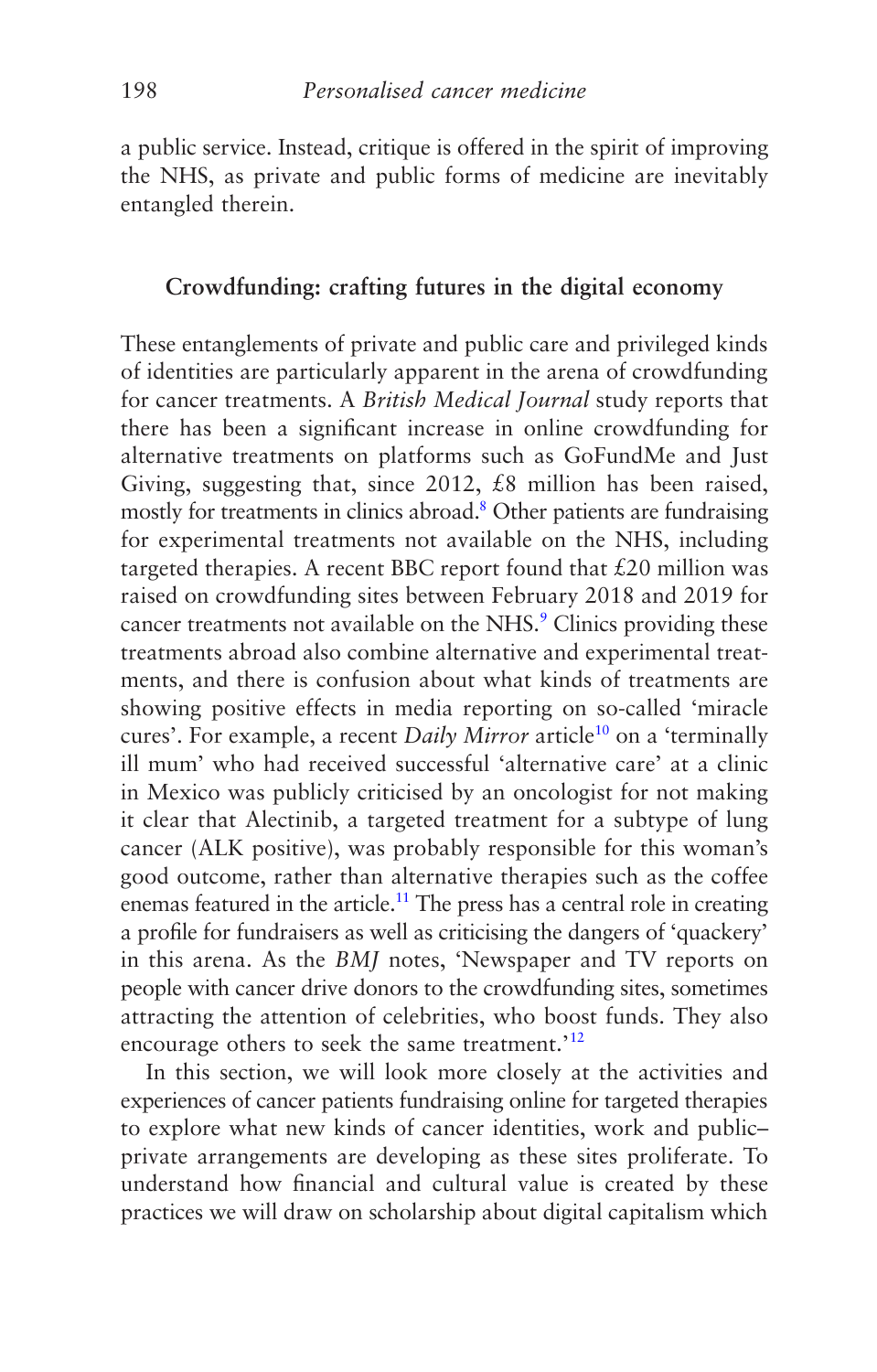seeks to trace how value is accrued and by whom. This means we need to examine not just the efforts of fundraisers but of the platforms that host their activities, and the ways in which these are shared across other social media platforms and mainstream media through processes of cross-syndication which entwine social and mass media logics (Van Dijck and Poell [2013](#page-277-0)). We will also consider how fundraising becomes successful and what kinds of qualities and attributes fundraisers need to cultivate in order to be effectual. As Steinberg ([2015\)](#page-276-0) has argued, 'survivorship' has replaced 'victimhood' as a key subjectivity of 'good' cancer patienthood, and social media invites audiences to form judgements about the qualities and worth of the cancer patients seeking their help. Exploring how some fundraisers work to become popular to generate funds, we consider an array of other kinds of activities beyond raising money, such as being profiled in local media, blogging, undertaking charitable work and producing different cultural outputs such as books and art. We consider how fundraisers turn themselves into brands and establish popularity through the use of metrics that are key to the functioning of the social media platforms. Being a worthy investment is key to success with fundraising, but how does this happen, and how does it feel to those involved in doing this kind of work?

Crowdfunding sites are by now a familiar feature of life online. Many of us will have donated to fundraising efforts by family and friends, and perhaps we have also donated to strangers when their stories touch us. Seeking donations for cancer therapies online is typically driven by a sense of necessity as someone's cancer progresses and options for treatment narrow. Fundraising sites are often run by family or friends rather than the patient directly, but patients nevertheless play an important role as the 'face' of the campaign, and this includes providing often quite intimate details about their hopes and aspirations, as well as their experiences of treatment, in a series of updates and links to blogs, Facebook pages and other social media posts. Analysing a set of 15 fundraising campaigns for personalised cancer medicine identified via online searches of the main crowdfunding platforms, we can identify a particular set of discourses or tropes about the worthiness of the cancer patient seeking treatment which point to their admirable qualities, caring responsibilities and track record/commitment to 'giving back' to the community through fundraising and campaigning for charities and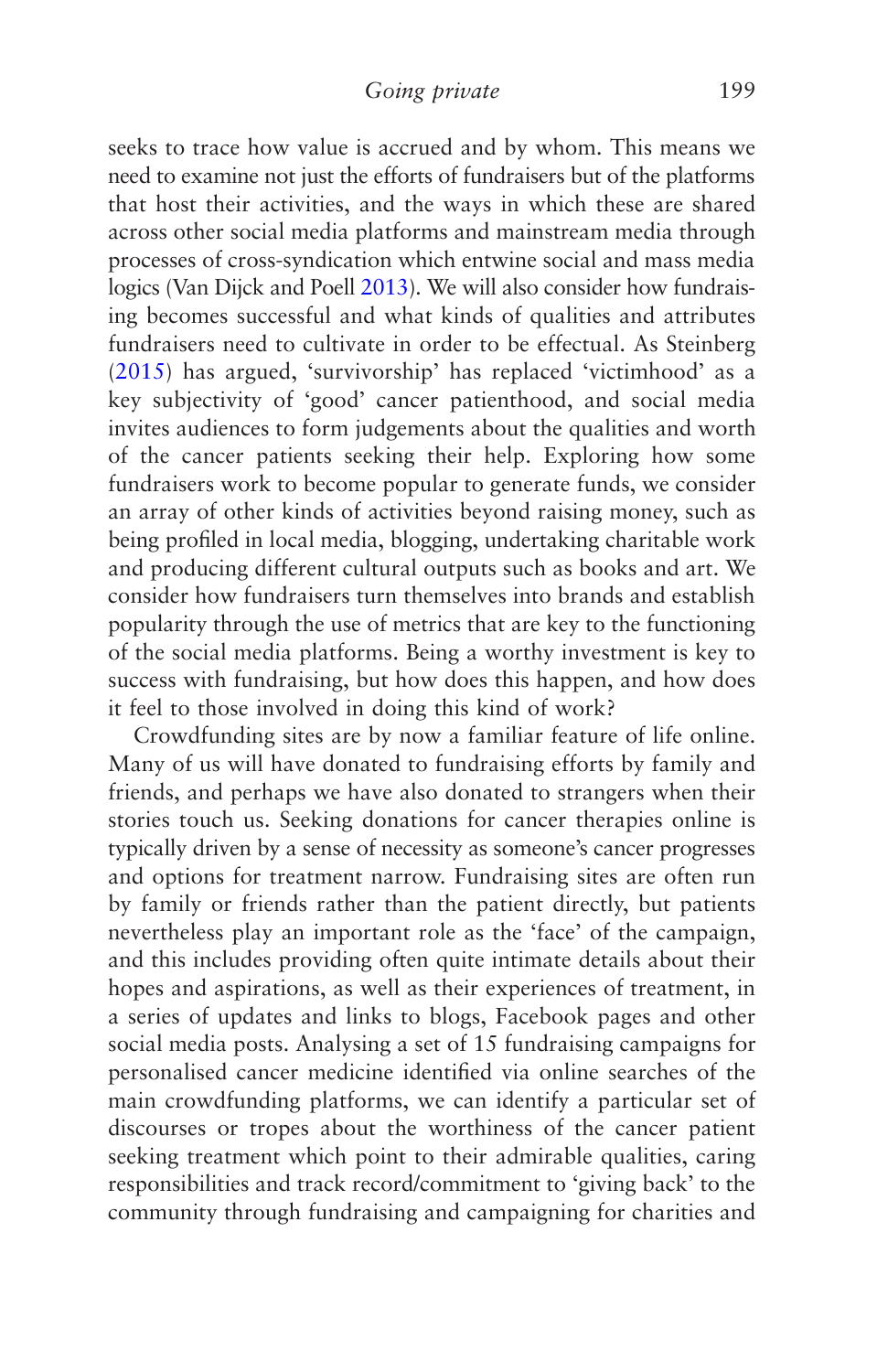worthy causes. As Stage ([2017](#page-276-0)) has shown, being positive, aspirational, determined, grateful, funny, entertaining and caring are important in cancer blogging. Positivity is also important to successful fundraising, but so too is being a good parent or partner and a skilled worker or artisan. Gratitude to all of the donors, large and small, whether through direct donations or through organising discos, cake stalls or sponsored walks, is also vital.

One crowdfunder, Claire, whose posts we followed until her death from secondary breast cancer, skilfully combined these various discourses across her fundraising, blog and Facebook pages. Claire's initial fundraising effort raised £15k over 17 months for targeted treatments not available on the NHS, and she moved to a different platform shortly before her death because the first platform had been taken over by another site and no longer supported PayPal payments for personal fundraising. Claire noted that at this point she had not had to use the money for the drugs, but that there was still a need to raise further money because treatments might be available soon and they are very expensive. Claire's fundraising site was mainly shared through her Facebook page, various campaigns she supported, and press coverage that she attracted. The Facebook page includes posts that celebrated the numbers of likes and shares her page achieved and asked people to donate on key occasions such as 'Giving Tuesday'. The page includes links to her blog, which tells Claire's story of living with secondary breast cancer over a number of years, and is heavily focused on her desire to give her teenage child a normal life and her sense of guilt that this will not be possible. There are a lot of images on the blog of Claire and her child smiling together in their home, on holiday and at various events, which are reshared on the fundraising site and Facebook. Claire tells the story of having to give up a professional job to become a full-time cancer patient, recounting the ups and downs of treatments and results, describing her hopes and gratitude, disappointments and frustrations. Her story includes details of her campaigning work with a breast cancer charity and campaign group for access to targeted treatments, with numerous links to press articles, profiles and TV news features. Although she provides some information about the specific molecular profile of her cancer and the kinds of drugs she needs, her profile pitches cancer as a disease that affects everyone. She shares humorous details of living with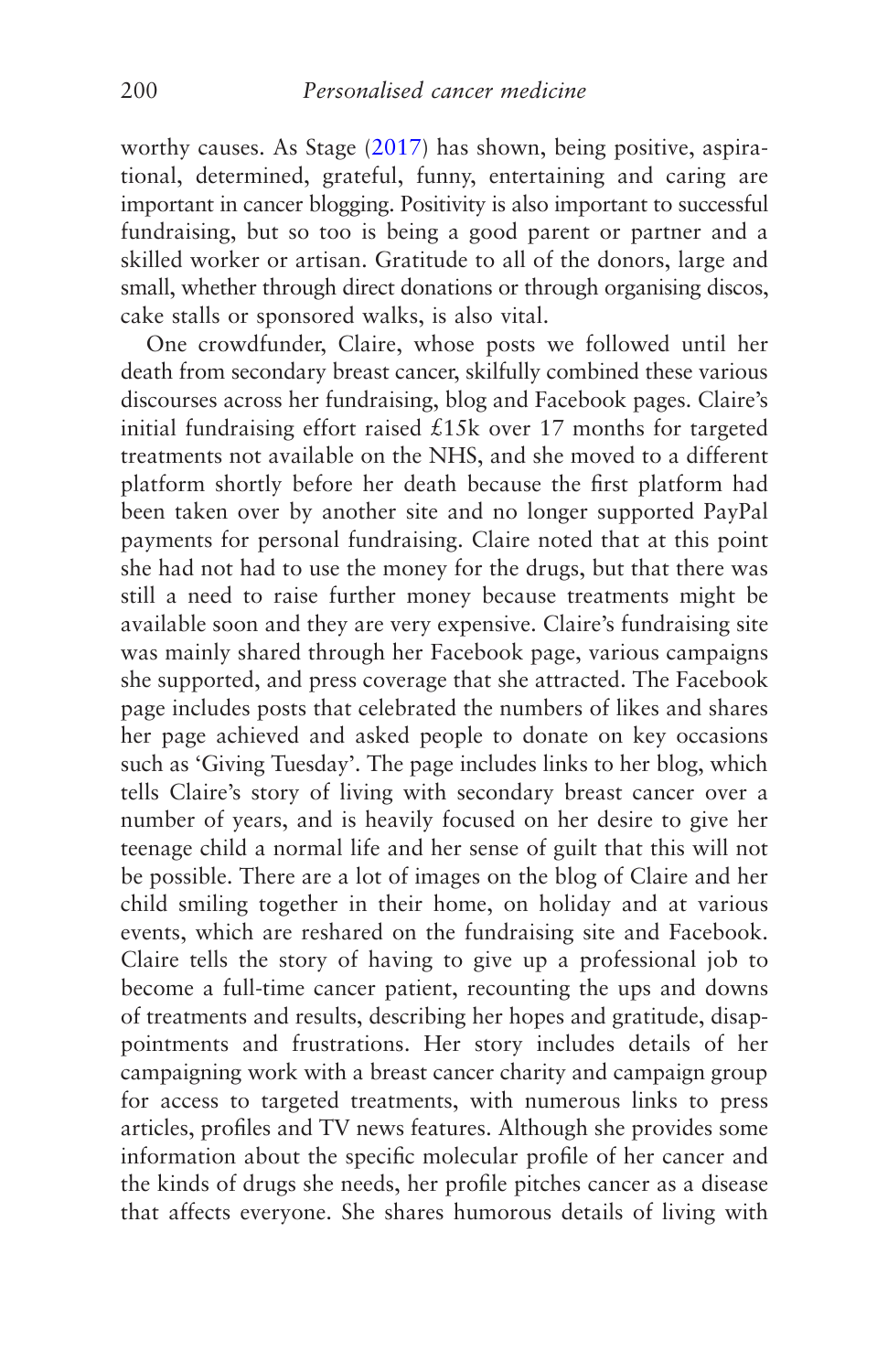cancer every day and stresses the importance of taking pleasure in the little things, like getting a new haircut. Combining these different registers and sharing content across these different digital platforms allowed Claire to build up a profile as a worthy investment herself, in part by creating a space where criticism of the need to do this work is articulated. Through these accounts Claire constructed her online identity as both ordinary and exceptional. She is at once thrust into the world of cancer care and politics, but she is also just like you and me, wanting to do the best for our families. The final post about Claire's death, by her family, pays tribute to her campaigning work.

For other crowdfunders, being an advanced cancer patient seeking targeted treatments not available on the NHS has opened up new vistas of cultural work as author, poet or artist. Tom was a successful artist prior to his diagnosis with advanced cancer, but his efforts to access targeted treatment on the NHS were unsuccessful, so his partner turned to crowdfunding. The fundraising campaign has been very successful, trending on the crowdfunding platform at one point, and raising over £200k in less than 30 months. The site and related posts and pages by Tom, as well as media coverage of his plight, are replete with emotions of gratitude, anger and hope. But they all start from the position that Tom is a loving husband and father and a successful and much-loved public figure with considerable cultural capital who has entered into an intense period of creativity as he faces up to his illness. In one broadsheet newspaper article about Tom, his story is recounted as one of success, followed by pain and despair and then a new life of art and privately funded treatments supported by online fundraising. Tom's reluctance to seek funding this way, and his anger at underfunding of the NHS, pepper the accounts of his situation, as do his struggles to produce art, remain positive and inspire others. Art, politics and science feature in his personal story and engagement with public issues. The fundraising page is somewhat off-centre from these activities, not always mentioned or linked to, but nevertheless crucial to the way in which Tom is managing his condition. The site itself is managed by his partner, and this involves updates which include an emotionally charged video where his partner speaks about her family's hope for the treatment, as well as her exhaustion and gratitude. It includes poignant stories about people who are themselves facing difficult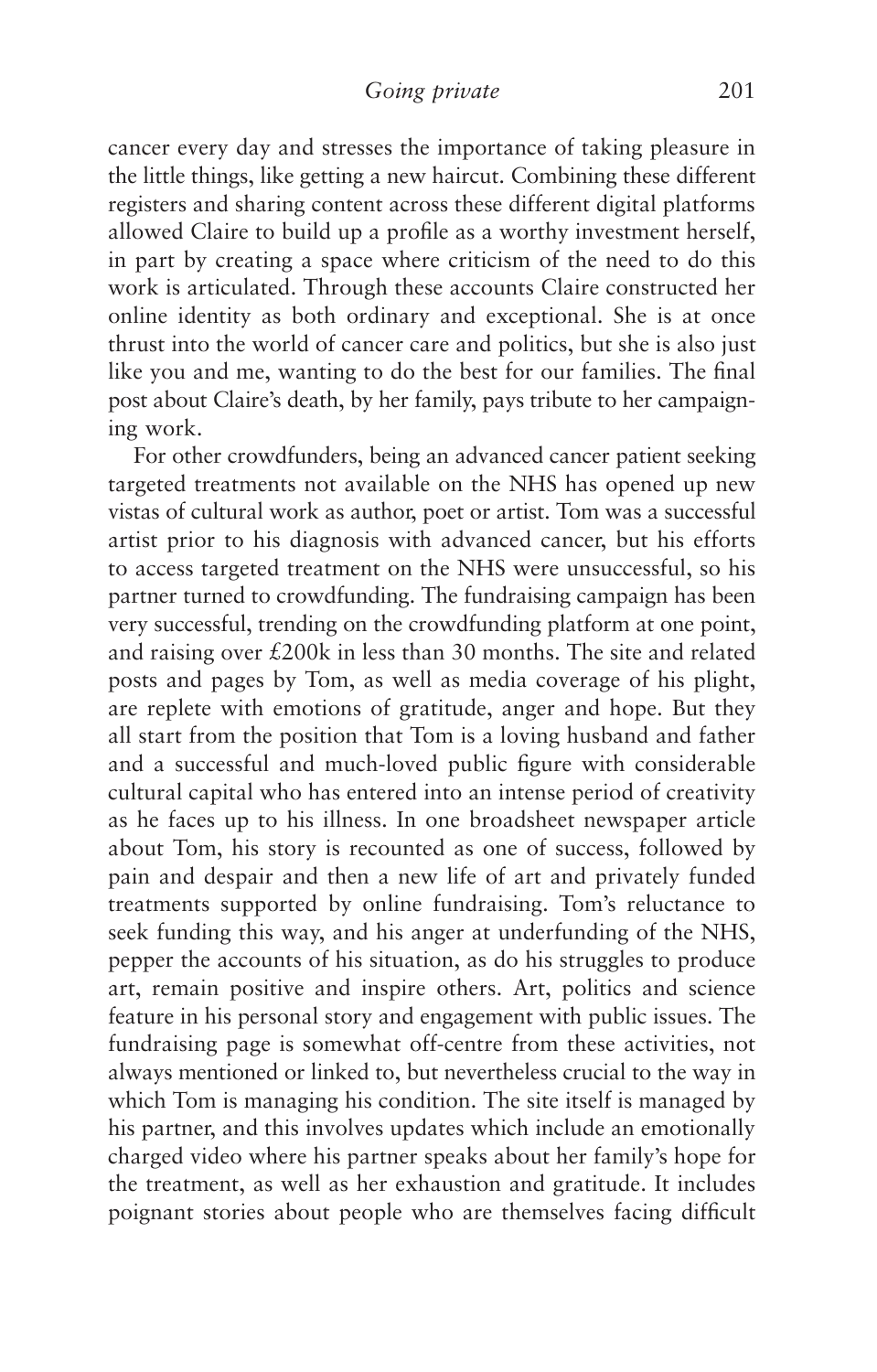situations or do not have a great deal of money, such as a child who had lost a parent to cancer, who have donated to Tom's treatment. In the midst of these emotive stories we find links to bank account information, but there are few details about what the money buys in the way of treatment; rather there is a sense that options are being held open should Tom choose to pursue alternative therapies or other treatments using the funds raised.

We also identified more overt appeals for funds by other public patients such as Gillian, who has advanced ovarian cancer. It is interesting to note, however, that this fundraising effort was not as successful as that of other crowdfunders in our study. Gillian raised just short of £25k in 14 months. Although this was not for a particular targeted treatment, it was organised around the prospect of needing such treatment in the future and, as with other fundraisers, it included the possibility of funds being used for alternative as well as targeted therapies. We were fortunate to be able to interview Gillian before her health deteriorated and as her fundraising initiative was launched. Many of the themes in her voluminous social media posts and media coverage are present in her interview. Like all of the crowdfunders we have followed, Gillian is a young woman who was diagnosed after a diagnostic odyssey of missed symptoms and near death, in her case with late-stage cancer of the ovaries. Gillian's story is of a life that has fundamentally changed following her diagnosis, not just because of the extensive surgery and treatment regimes she has had to undertake, but because she has made being a cancer patient a full-time job. She has become an author and her books have achieved modest success in what is a busy market of cancer biographies and self-help books. Prior to setting up her crowdfunding page, Gillian was already deriving financial value from her cancer patienthood via her books and work as an alternative therapist and teacher.

Gillian has created a complex web of outputs and activities designed to inspire other patients, often based around memes or quotes that she thinks are particularly positive and upbeat. In her interview she told us about one of these:

I saw a quote the other day which I really liked and it was 'did you have a bad day or a bad ten minutes you milked all day?' and I think that's so true, people focus on the negatives all of the time and people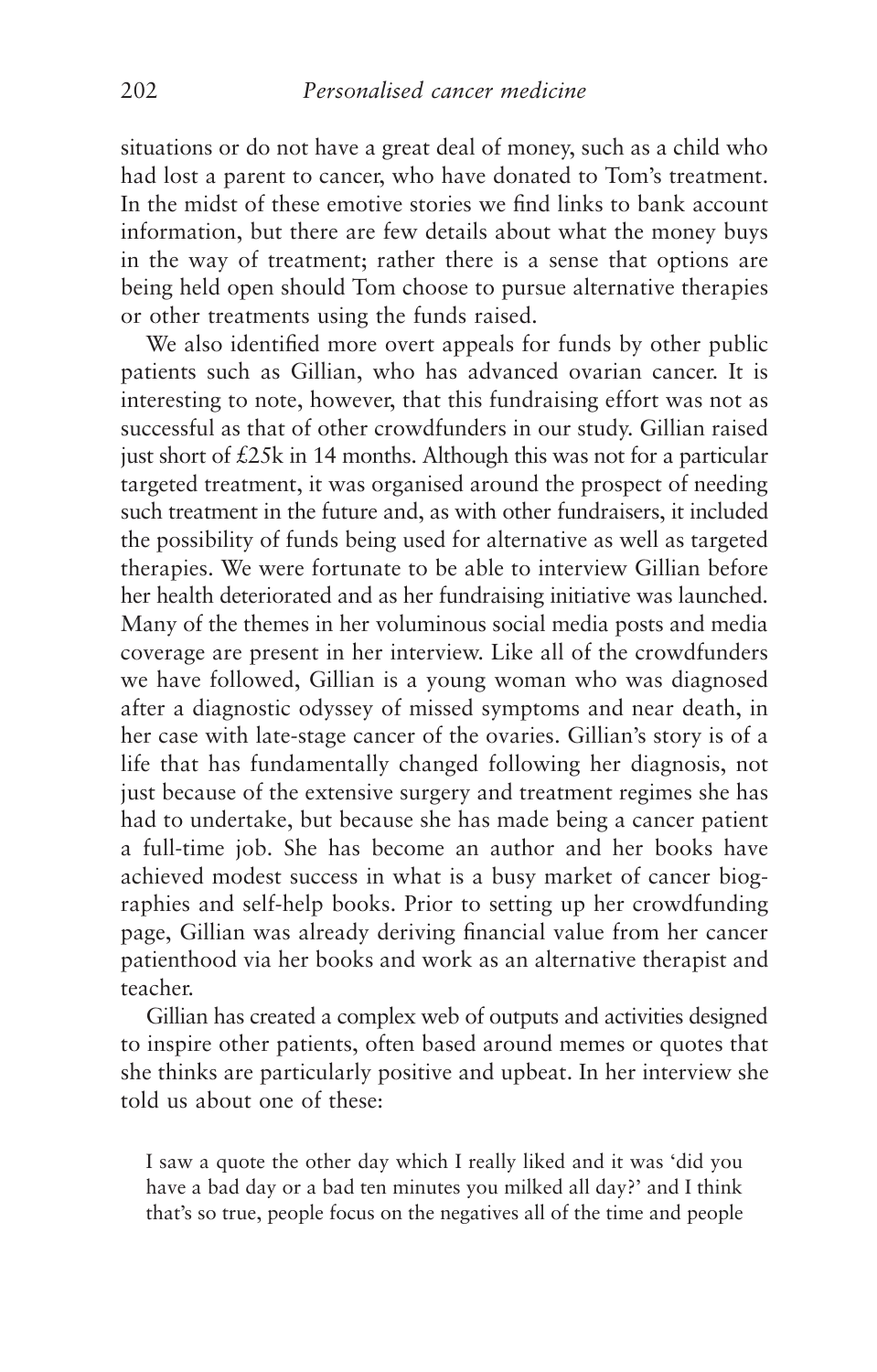are martyrs … a lot of people say to me 'oh you must be so down all the time, you must cry a lot?' and I'm like 'why must I?', it's just about enjoying life.

This theme of resilience is further underscored by Gillian's use of language from youth culture, when she refers to her supporters and followers as 'bitches' or 'motherfucking warriors' and tags her posts with hashtags such as 'StillHereBitches'. At the same time, Gillian told us she 'hates it' when people say they have 'lost the fight with cancer': 'I absolutely loathe any battle survivor victim fight terminology', because cancer is not the enemy but 'part of me'. This captures the cacophony of competing emotions and aspirations that feature in this public version of cancer patienthood, reflecting the contradictory position that patients find themselves in, where they aspire to high-quality targeted treatment personalised to them but fear that it will not work in the end. One way of managing this for Gillian is to appeal to the ubiquity of cancer: 'we are all terminal; our life is precious'.

Gillian's investment in complementary therapy, as a recipient and practitioner, is also mixed with her investment in high-tech therapies including targeted treatments. The personalisation she advocates and seeks is hybrid and fluid and her engagement with scientific expertise is as partial as it is complex. Gillian refers to targeted therapies as 'Western medicine' in her blog where she also writes about her experiences of being on drug trials alongside her alternative treatments and therapies such as crystal healing. Elsewhere the targeted therapy is positioned as a 'maintenance drug' which is a small part of her 'holistic treatment regime' or her 'daily protocol for life' (which she notes is detailed in her book).

Unlike some of the other crowdfunders we have followed, Gillian frequently refers to her fundraising, and her posts link to her fundraising page across her social media outputs. Her discussion of fundraising includes the typical mix of gratitude and reciprocity we have discussed above, but Gillian goes into more detail about how she has been spending the money raised as part of her efforts to provide fellow patients with a protocol for how to manage their cancer day by day. We learn from these posts that Gillian started off raising money for Avastin, but elsewhere she posts that she is not privately funding Avastin any longer, and has used money for, among other things, a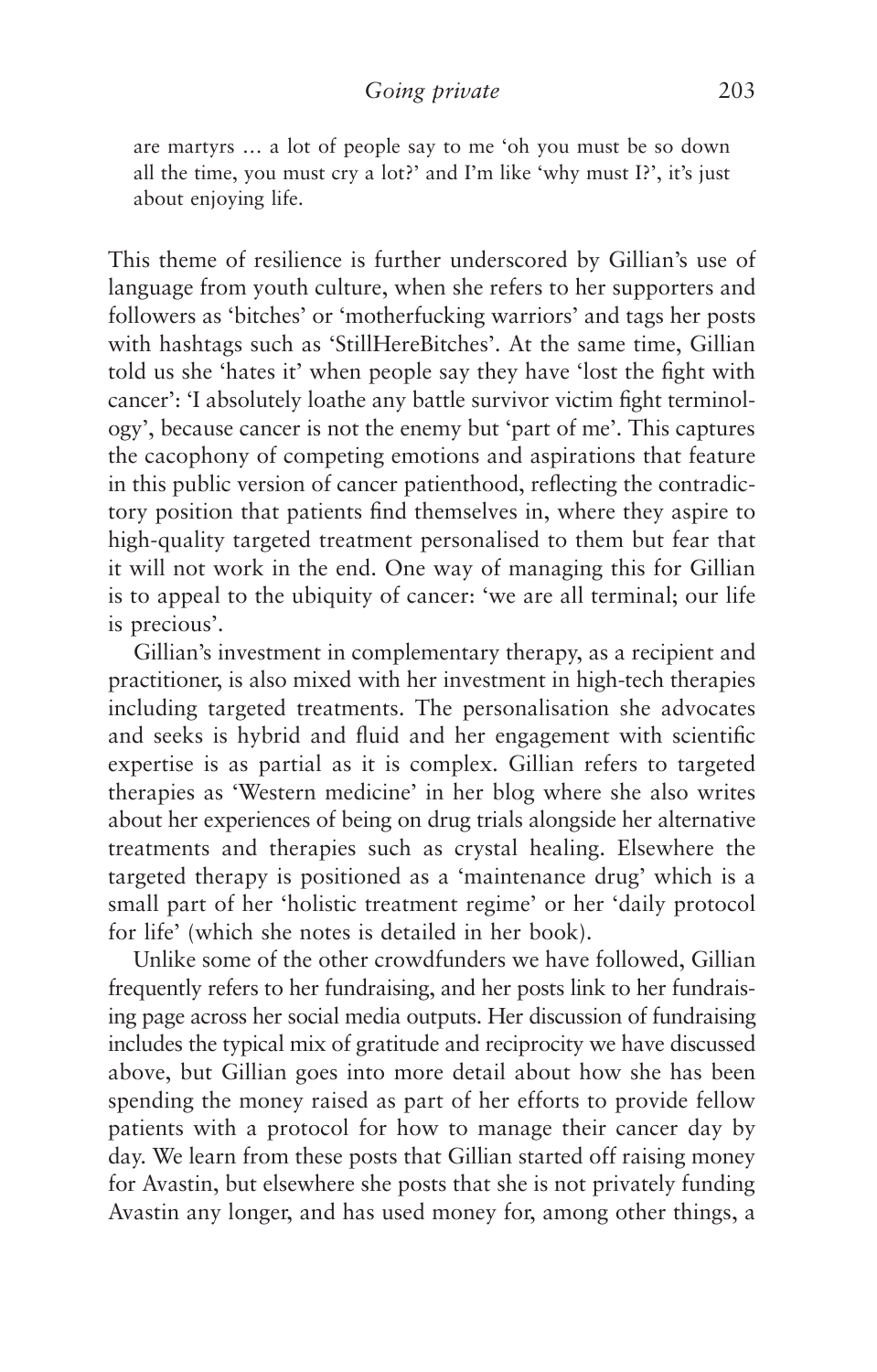shaman. Her story has moved on to a focus on using complementary therapies to extend her life so that she is well enough to access an immunotherapy trial, the next hope for miracle treatments in the world of personalised medicine.

Throughout these various accounts we can see the importance of being a worthy investment to successful fundraising for targeted therapies not otherwise available on the NHS, including the demonstration of expertise, being hardworking and aspirational, special, but ordinary, like you and me, and a good parent, partner and socially useful citizen. Being funny and likeable, interesting or provocative and thereby articulating the cancer patient's personality as a strong 'brand' is also important to success. Accounts are inconsistent and at times contradictory, articulating a fluid and complex set of affective repertoires of gratitude, regret, anger and hope expressed through sometimes quite intimate and emotive stories and images. These accounts are part of the 'like economy' (Gerlitz and Helmond [2013\)](#page-268-0) that extends Facebook's network of counters, buttons and clicks across social media platforms which facilitate further donations and reach. Fundraisers use and build from their existing online and offline networks in cancer communities, alternative medicine, the arts and the media to further raise their profile and donations. Within this we see molecular profiles and therapies sit alongside alternative knowledge and therapies as people craft possible futures for themselves and their relatives.

When we turn to consider how this money is spent, we can see it supports private medicine providers and pharmaceutical companies who produce the targeted therapies, but it also supports alternative practitioners and therapies in some cases. What is less apparent is that these activities create profit for the social media platforms via fees, advertising and surplus value generated by the sale of user data (Zuboff [2019](#page-278-0)). But for fundraisers, producing these carefully curated stories of investable identities and managing how this value is derived and perceived by donors is not always easy or straightforward.

One of the crowdfunders we interviewed was particularly candid about her experiences and worries around these activities. Stacey discovered she had advanced breast cancer while she was pregnant, and, following the birth of her child, went on to receive surgery and chemotherapy. She was told at this point about drugs that might be good for targeting her kind of cancer in a further round of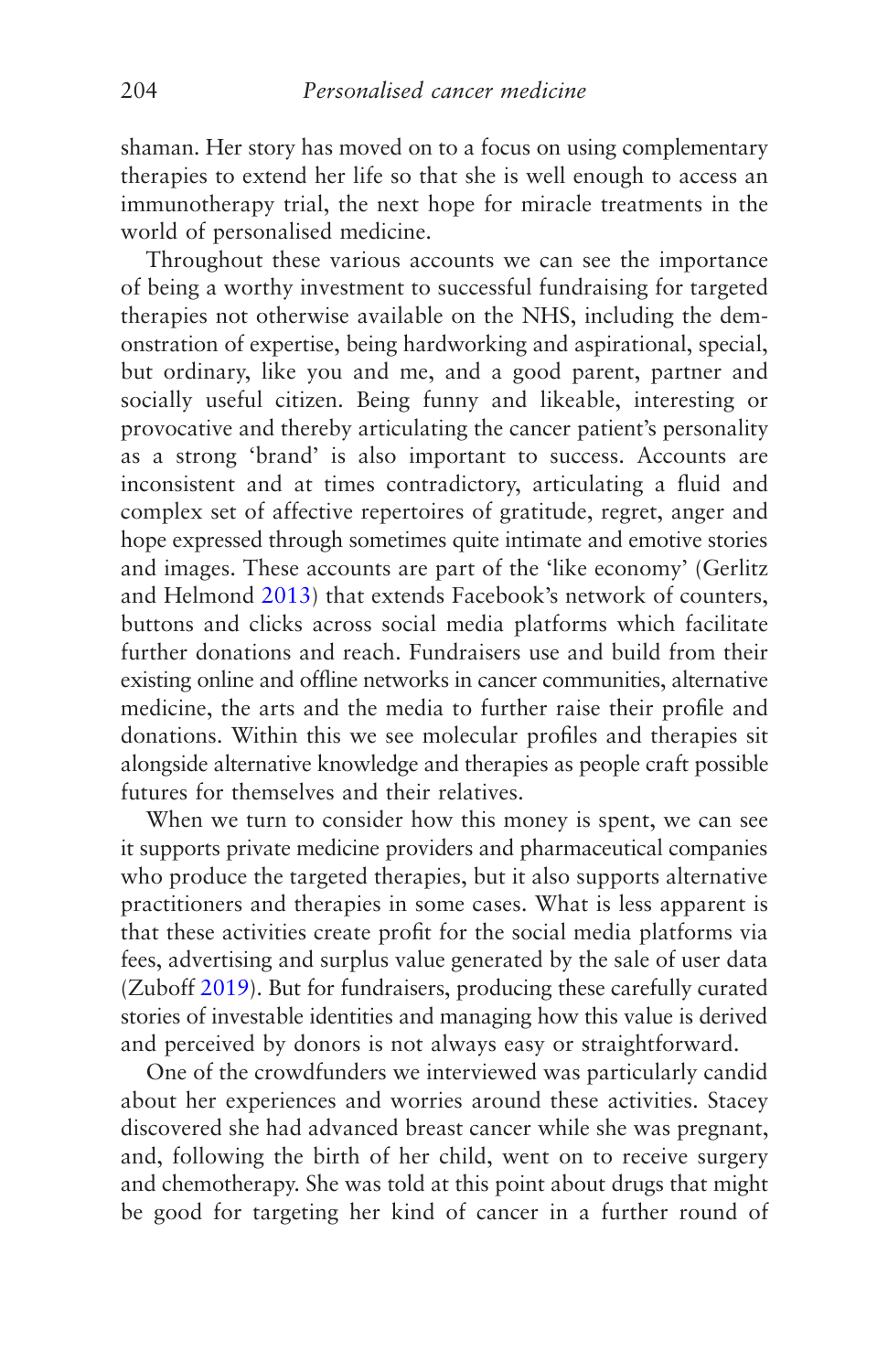treatment by her oncologist, but she was also warned that these drugs were not funded in her part of the country. The oncologist suggested that she might want to consider fundraising. Although grateful to the clinician for the early warning, this caused worry and upset for Stacey, who was initially ambivalent about fundraising. Her family decided to fundraise on her behalf despite her reservations. Stacey told us how her family was already fundraising to support her, so increasing the scale of fundraising to cover drugs was the next step. Over the course of 30 months nearly £200k was raised by her fundraising campaign.

Stacey spoke about her enormous gratitude and the sense of being loved and cared for that came with this experience. But she also expressed ambivalence about their activities, which centred around worries about the burden of being a good recipient of support. Stacey found that as a result of the decision to fundraise on this scale, she had to research different crowdfunding sites and how to open a bank account for these types of funds. Stacey also found the work of managing all of the donations quite intense:

It just went crazy and that is basically because, well, the fact my story was quite emotive and [where I live] there is still a very strong sense of community. Everybody knows everybody, and so immediately that I put it out there, it just … spread and everybody got involved … complete strangers were messaging me saying 'I'm gonna do this for your fund' … Snowdon, marathons … all sorts of crazy things.

The fundraising page and associated Facebook pages are filled with stories of the ups and downs of Stacey's diagnosis and treatment and her family life, alongside pictures, posts and gratitude for these various fundraising events. But Stacey told us she also found this 'overwhelming, in a bad way':

There were maybe like three or four different events happening every weekend … and lots of people understood that I couldn't make it to all of them but some people felt I should be there. And it was really hard to say no to people who were raising money for me. It hit a point when I thought I cannot do this.

Stacey found the work of doing updates and thanking donors, as well as attending events and researching the best means of fundraising, exhausting alongside managing her illness and taking care of her young family. She also had to field inquiries from other cancer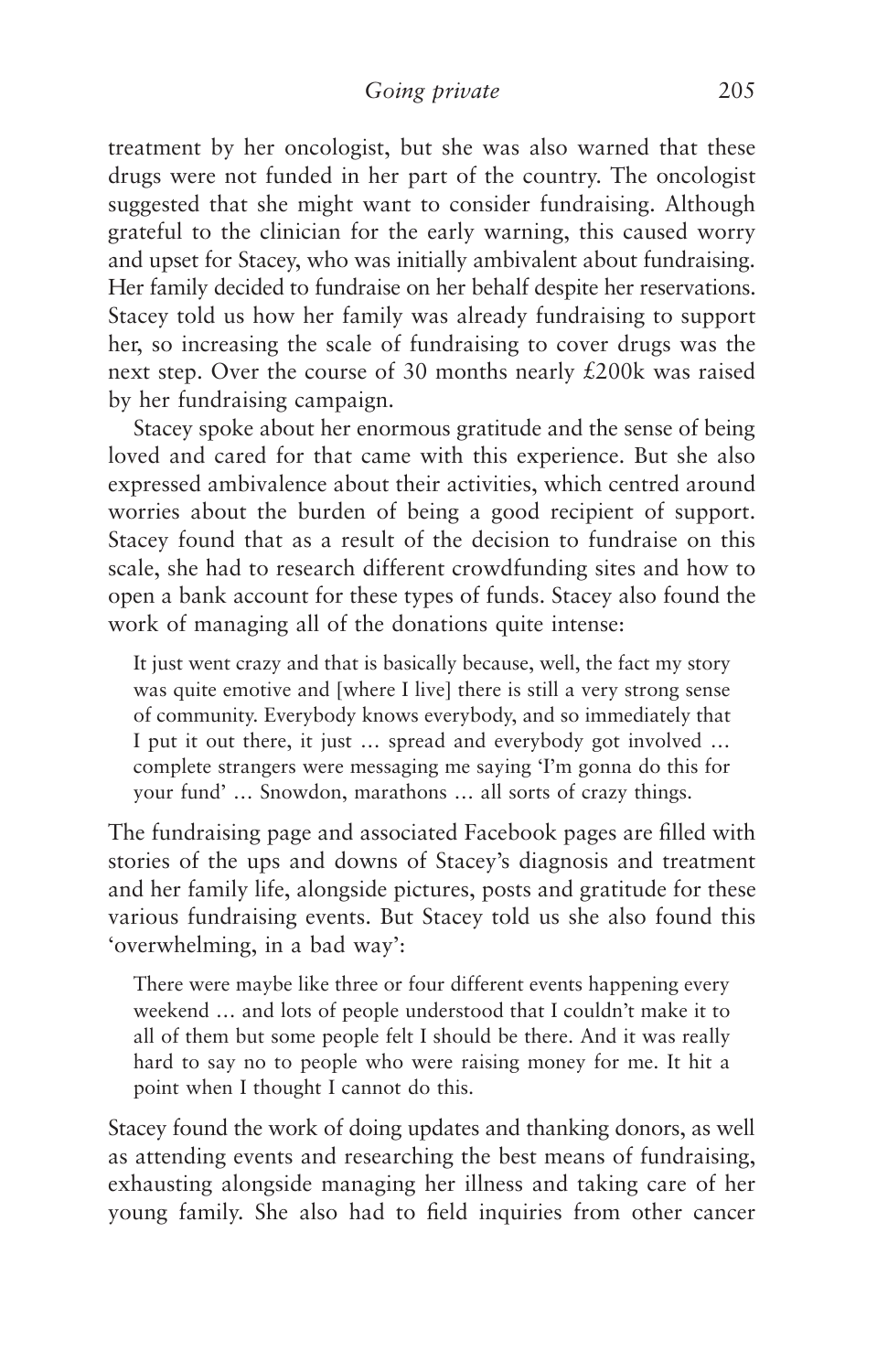patients about how to be successful at fundraising. She spoke about how, in the midst of this 'fundraising whirlwind', she began to feel guilty that the money had not yet been spent on the drugs she was fundraising for (one of the drugs had subsequently become available on the NHS and she was not yet in need of the other drug). Stacey began to 'gently encourage people to donate elsewhere'. She also became concerned about what would happen to the money should she die – if it would result in tax on her estate. She spoke to the bank about whether or not it might be considered to be her savings and should be disclosed to the state, and renamed the account.

But the most striking part of Stacey's story is her worry that she would be judged by her donors if they became suspicious that she was not using the money as intended. She told us about a controversy in her online community related to one relatively wealthy family who had crowdfunded for a cancer patient who had subsequently died, and there were concerns that the money had been spent on nice holidays and material possessions. This caused Stacey to worry about how she would be judged when her family bought a new car, and meant the family chose not to spend their other savings on a motor home in case it caused scandal. Stacey commented:

With these crowdfunding sites ... it's just a very grey area. I mean, is it your money? I'm not classing it as my money, but it is really … I could spend it on anything I want to. It wouldn't be morally right, but I don't think it would be illegal … but other people might not think like that … So, I do think that crowdfunding is … open … to abuse from people who might not have the same kind of … moral standard … say you're raising it for treatment and you're now dead. Can [the fundraising platform] say 'Well, we're not using it for that now, so you can't use it for something else?' It's something that does definitely worry me because I don't want to put my family in that position where they're faced with any kind of criticism or open to any kind of questioning from anyone else.

This story reveals some of the hidden labour of crowdfunding for targeted treatments, including the emotional labour of managing obligations to friends, family and donors in what is a moral as well as a financial economy. Behind the carefully curated stories of positivity and hope as a solution to the despair and pain that comes as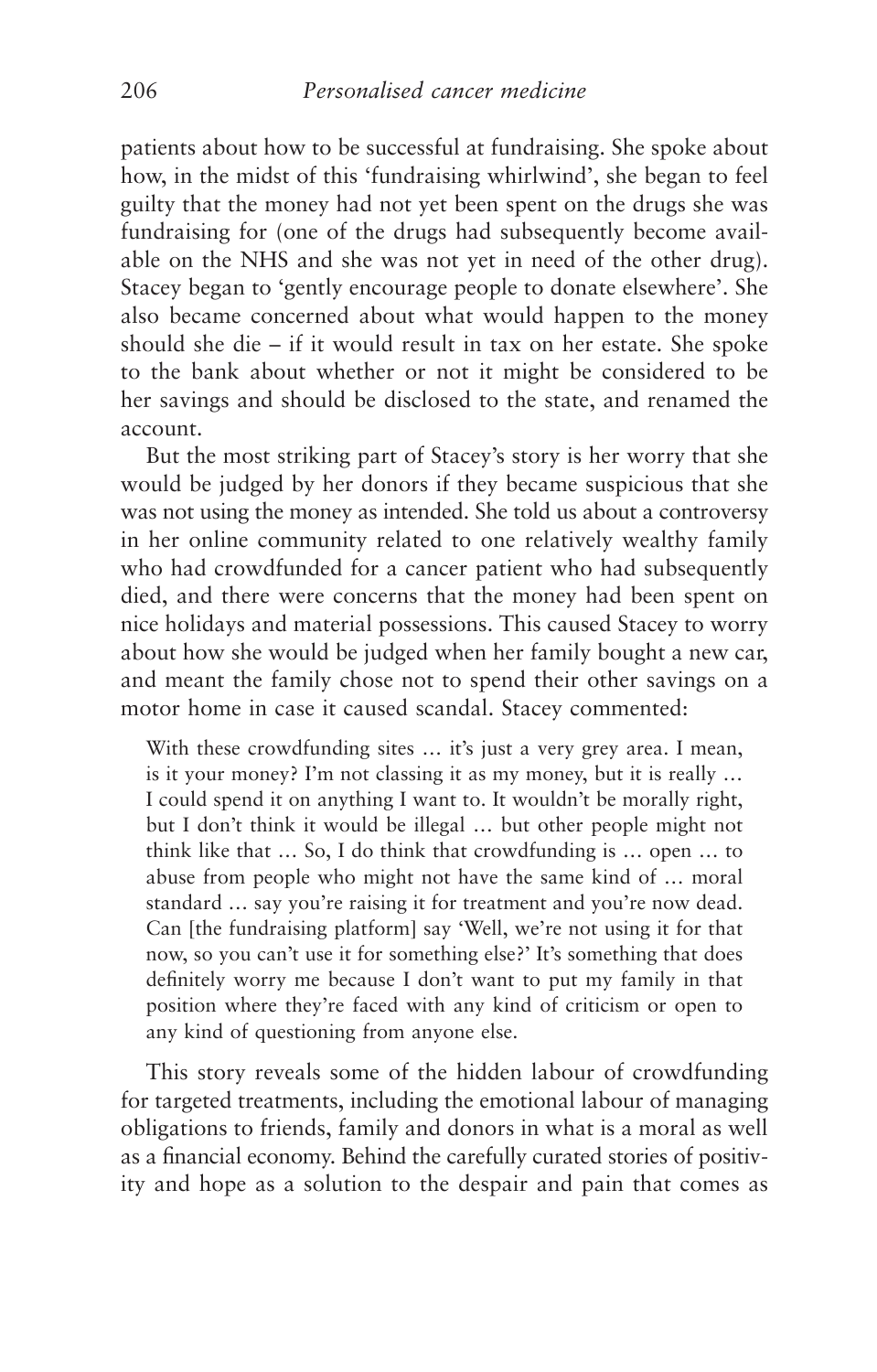cancer progresses, there is anxiety and concern that also has to be managed as part of being a cancer patient and making private troubles public in order to extend their future. Entering a 'grey area' between charity and the market, patients are raising money for future and current treatments (and sometimes other things) *and* contributing to the profits of digital platforms. There is ambiguity, too, around how funds are spent, including by relatives once the patient has died. Some sites remain open after death and donations can still be made in some cases. Sometimes the family does not inform donors how money raised for treatments that were not accessed was spent. As with private patients whose treatments are covered by insurance or who are in a position to self-fund using savings, crowdfunders such as Stacey can also feel guilty about patients with less support. As Stacey comments,

I'm fortunate enough to be in a position where I am able to write up my story in an articulate and … logical manner. I knew what I needed to say and how to say it … I don't mean in a manipulative way, but I tried to be clear and open … so that people know what I'm fundraising for and why I'm doing it … not everyone is in a position to be able to do that … to express what they need and why … I think that's really sad because again we're discriminating against people who need the help as much as anyone else … So we are coming back to poor people being worse off which is depressing really because it's all becoming like a two-tier system … it should be healthcare for all. That's the premise of the NHS and it's dividing people again.

We came across examples of these less successful fundraising campaigns in our study, such as a page set up on behalf of a mother with brain cancer, seeking funds to cover four cycles of targeted therapy, which had raised  $£20$  of a target of just under  $£7k$ . There are no updates on the site and we could not find any media coverage or Facebook sites about this patient.

Stacey, like other crowdfunders in our study such as Claire, managed this sense of frustration and guilt about relative privilege by supporting campaigns directed at increasing access to targeted drugs which are focused on challenging the pricing policies of pharmaceutical companies rather than the NHS: 'It's not the fault of the NHS that they can't afford these drugs. They are being manipulated by drug companies.'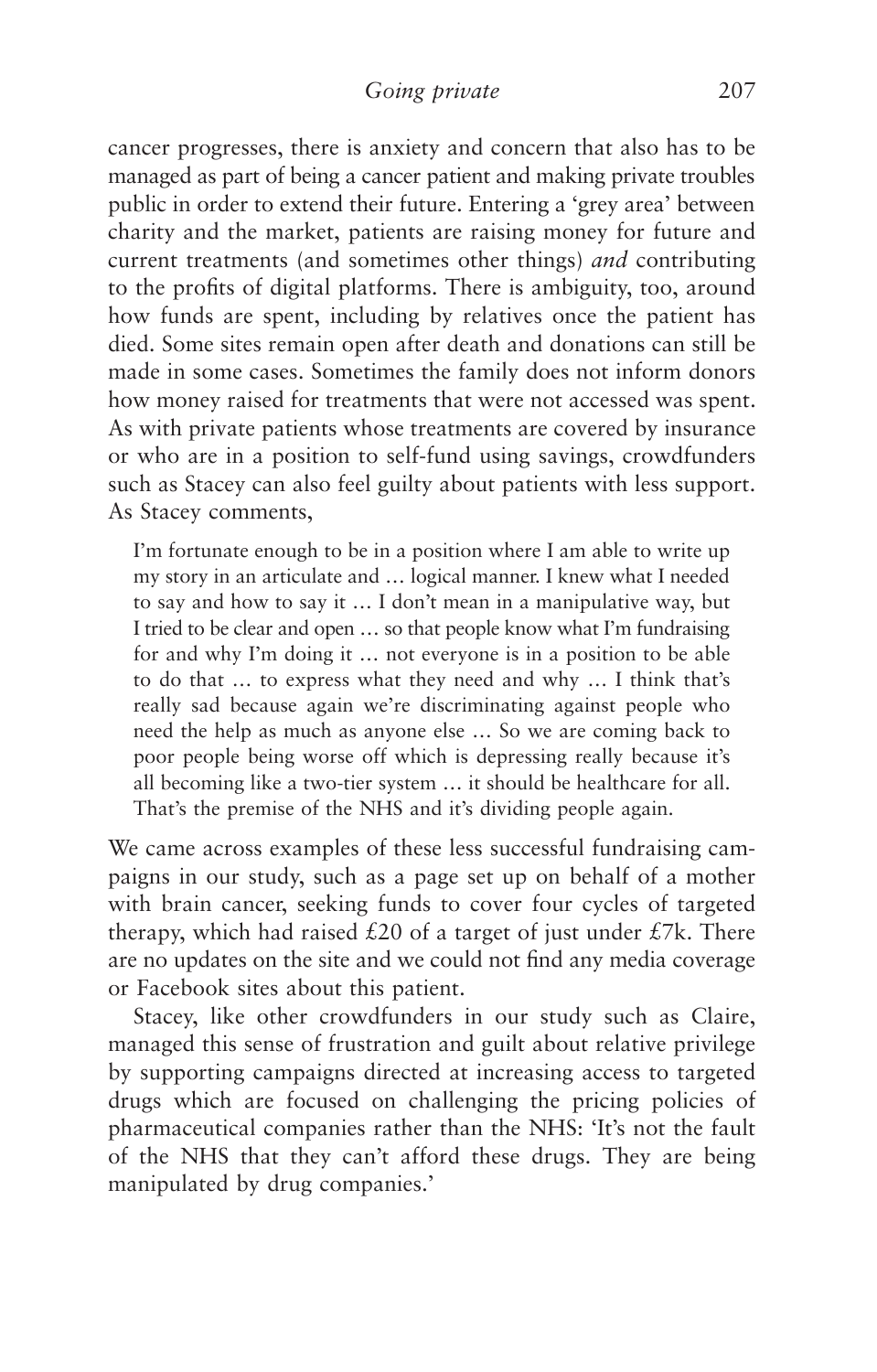## **Conclusion**

Some patients faced with a cancer diagnosis are turning to private healthcare, advocacy and fundraising initiatives online in order to access targeted therapies. This creates new biosocialities in and through the digital economy. Younger patients with later stage diagnosis of particular cancers who might share a particular mutation come together to seek access to particular drugs to extend their futures by a matter of years, sharing experiences and advocating for improved care and access to therapies. As part of this, they share experiences of private and NHS care, sometimes revealing and at other times masking their status as a private patient, and in so doing manage a complex set of feelings of privilege and guilt. For some patients and their supporters (for example, relatives of deceased patients who might become advocates on their behalf) this involves the cultivation of new expertise, particularly in advocacy and negotiating NHS bureaucracy, and/or encouraging patients to be active as their own advocates and self-carers. Experimental treatments and molecular profiling in the UK are part of these stories, but so too are alternative therapies and clinics or trials abroad. The NHS is lauded and criticised (alongside pharmaceutical companies). These collectives and new kinds of experts are not 'astroturfed' patientgroups (Largent et al. [2018\)](#page-271-0), nor are they in the mould of traditional consumer-advocacy groups, but they operate at the intersections of public and private spheres and healthcare sectors.

Crowdfunding affords a particular kind of digital identity for cancer patients, marked by positivity, hope and intimacy around some of the details of their medical treatments and family lives. Successful fundraising involves cross-syndication, as fundraising efforts and stories need to be shared and liked on other platforms to intensify support. News media coverage in local papers and regional TV are also important in this kind of profile raising. Fundraising depends on capitalising on and extending patients' existing cultural capital to project an investable identity in the so-called 'like economy' of digital media. The production of these identities, compulsory expressions of gratitude, and management of the funds raised nevertheless requires considerable hidden emotional and administrative labour that can add to the burden on patients managing treatments and family life. This work produces donations but it also produces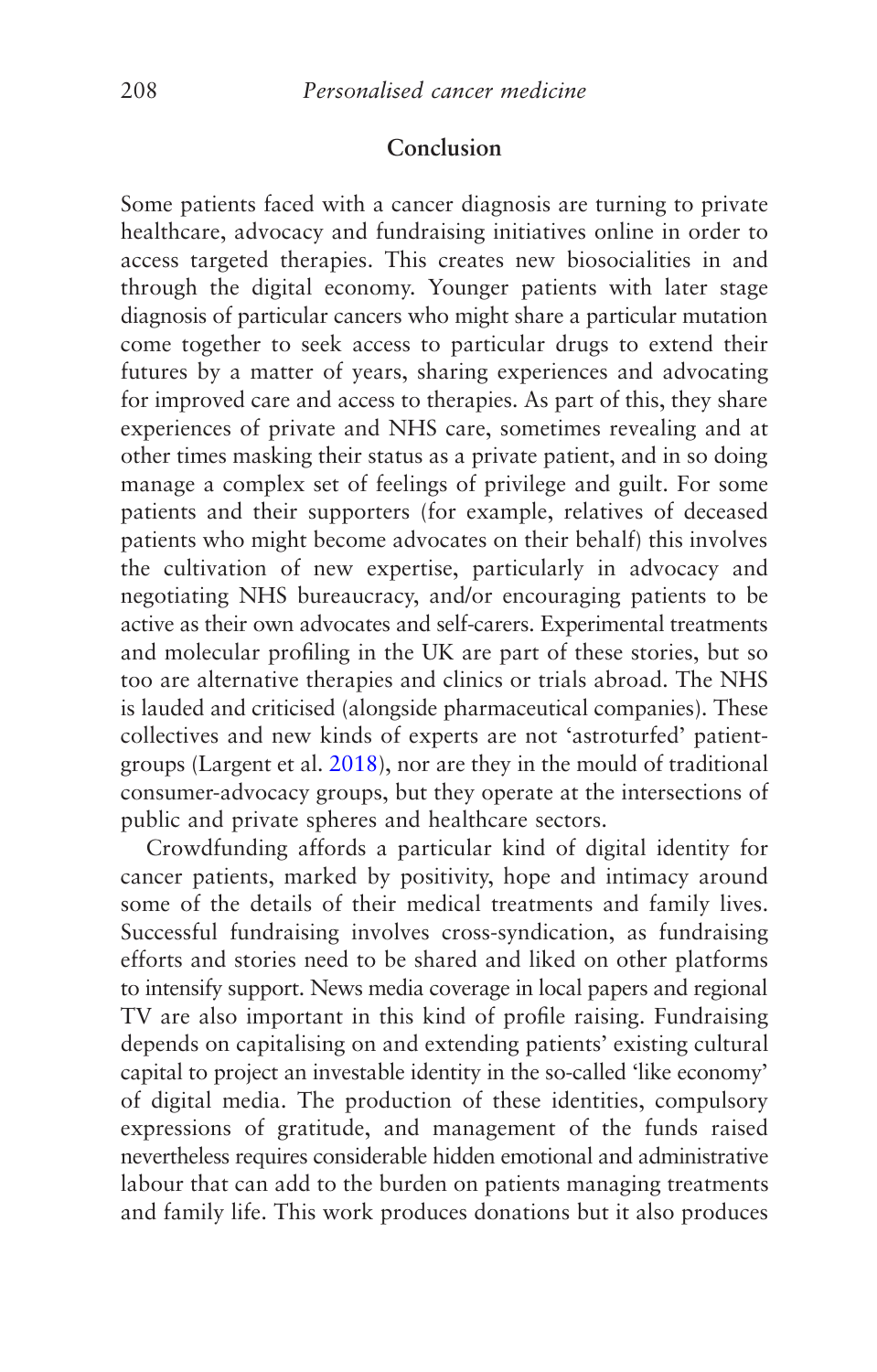profit for the digital platforms that host these efforts, although this remains unacknowledged for the most part. Crowdfunding seems to be a popular option for patients who are already familiar with and engaged with cancer culture online, even before treatments are actually needed. Even after their death, crowdfunding patients remain as 'data phantoms' (Ebeling [2016\)](#page-268-0) on some sites and pages, as exemplars for other patients who will inevitably follow in their footsteps. Through these practices we can see that cancer patients and their advocates are turning to the market for targeted therapies via the digital platforms of surveillance capitalism (Zuboff [2019](#page-278-0)) to craft a future for themselves in the face of a bleak prognosis and narrowing options on the NHS. An array of Facebook sites and groups, blogs, crowdfunding and other social media platforms support these future-crafting activities. An 'elective affinity' is thus forming between surveillance capitalism and expensive personalised cancer medicines in the molecular age.

## **Notes**

- [1](#page-192-0) [www.england.nhs.UK/wp-content/uploads/2013/04/cdf-sop.pdf](http://www.england.nhs.uk/wp-content/uploads/2013/04/cdf-sop.pdf), p. 6 (accessed 20 June 2020); [https://www.scottishmedicines.org.UK](https://www.scottishmedicines.org.uk/) (accessed 20 June 2020).
- [2](#page-192-0) [www.news-medical.net/news/20120910/UK-public-oppose-cancer](http://www.news-medical.net/news/20120910/UK-public-oppose-cancer-drugs-fund-but-support-new-pricing-system-for-branded-medicines.aspx)[drugs-fund-but-support-new-pricing-system-for-branded-medicines.aspx](http://www.news-medical.net/news/20120910/UK-public-oppose-cancer-drugs-fund-but-support-new-pricing-system-for-branded-medicines.aspx) (accessed 20 June 2020).
- [3](#page-192-0) [www.dailymail.co.UK/news/article-6804865/Welsh-NHS-worker-denied](http://www.dailymail.co.uk/news/article-6804865/Welsh-NHS-worker-denied-cancer-drug-shes-half-mile-England.html)[cancer-drug-shes-half-mile-England.html](http://www.dailymail.co.uk/news/article-6804865/Welsh-NHS-worker-denied-cancer-drug-shes-half-mile-England.html) (accessed 20 June 2020).
- [4](#page-195-0) [www.cancerresearchUK.org/funding-for-researchers/research-features/](http://www.cancerresearchuk.org/funding-for-researchers/research-features/2016-08-10-health-economics-the-cancer-drugs-cost-conundrum) [2016-08-10-health-economics-the-cancer-drugs-cost-conundrum](http://www.cancerresearchuk.org/funding-for-researchers/research-features/2016-08-10-health-economics-the-cancer-drugs-cost-conundrum) (accessed 20 June 2020).
- [5](#page-195-0) [https://www.theatlantic.com/health/archive/2019/03/drug-prices-high](https://www.theatlantic.com/health/archive/2019/03/drug-prices-high-cost-research-and-development/585253/)[cost-research-and-development/585253/](https://www.theatlantic.com/health/archive/2019/03/drug-prices-high-cost-research-and-development/585253/) (accessed 20 June 2020); [www.healthaffairs.org/do/10.1377/hblog20170307.059036/full/](http://www.healthaffairs.org/do/10.1377/hblog20170307.059036/full/) (accessed 20 June 2020).
- [6](#page-195-0) [www.fiercepharma.com/pharma/roche-gets-nice-approval-for-breast](http://www.fiercepharma.com/pharma/roche-gets-nice-approval-for-breast-cancer-drug-kadcyla-after-years-battles)[cancer-drug-kadcyla-after-years-battles](http://www.fiercepharma.com/pharma/roche-gets-nice-approval-for-breast-cancer-drug-kadcyla-after-years-battles) (accessed 20 June 2020).
- [7](#page-202-0) [www.bmj.com/content/351/bmj.h3852](http://www.bmj.com/content/351/bmj.h3852) (accessed 20 June 2020).
- [8](#page-206-0) <https://doi.org/10.1136/bmj.k3829>(published 12 September 2018) (accessed 20 June 2020).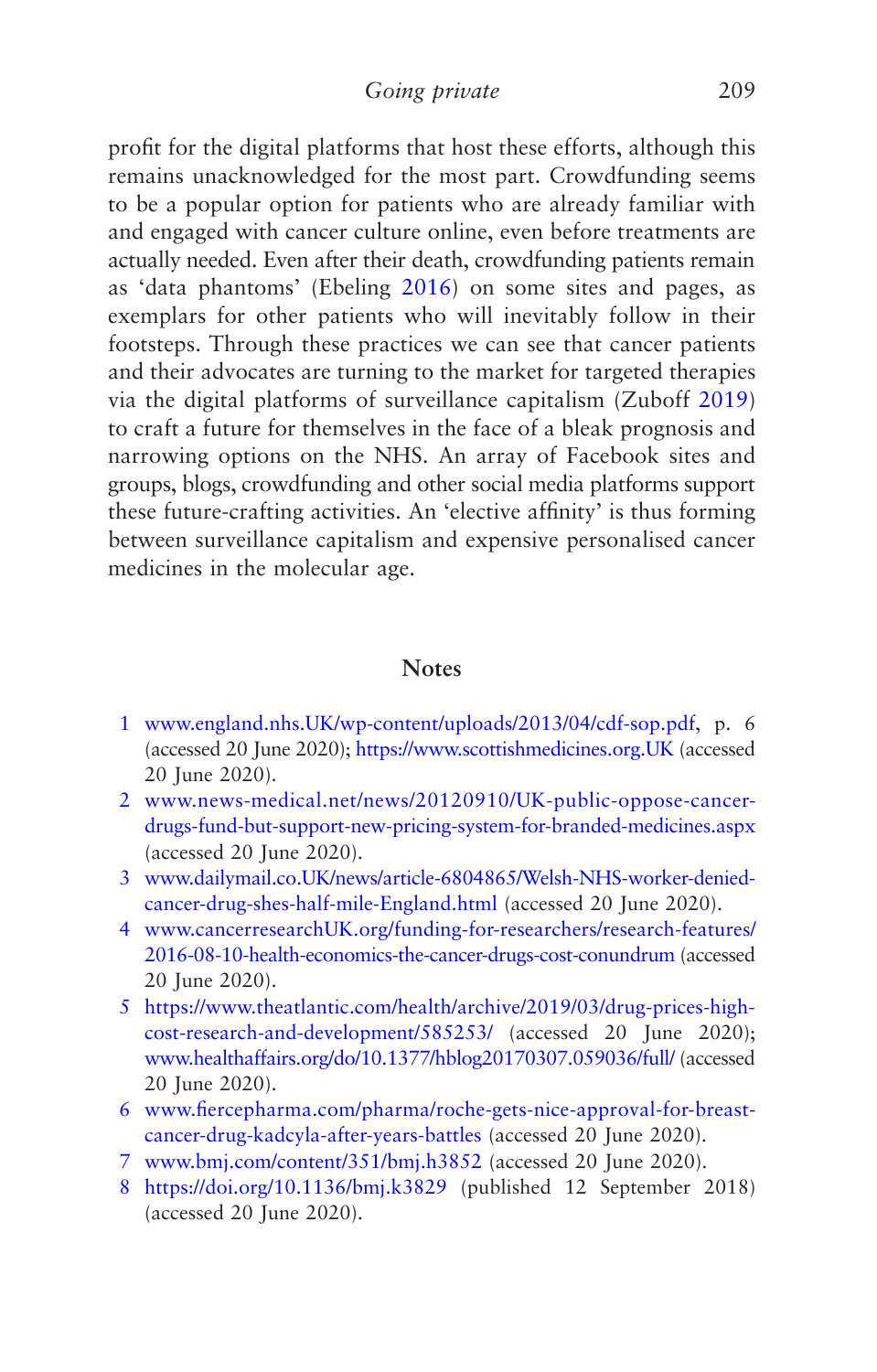- <https://www.bbc.co.uk/programmes/p072q8sk> (accessed 20 June 2020).
- [www.mirror.co.UK/news/UK-news/terminally-ill-mum-who-hid-14178690](http://www.mirror.co.uk/news/UK-news/terminally-ill-mum-who-hid-14178690) (accessed 20 June 2020).
- <https://twitter.com/cpeedell/status/1110266603692851201> (accessed 3 April 2020).
- <https://doi.org/10.1136/bmj.k3829> (published 12 September 2018) (accessed 20 June 2020).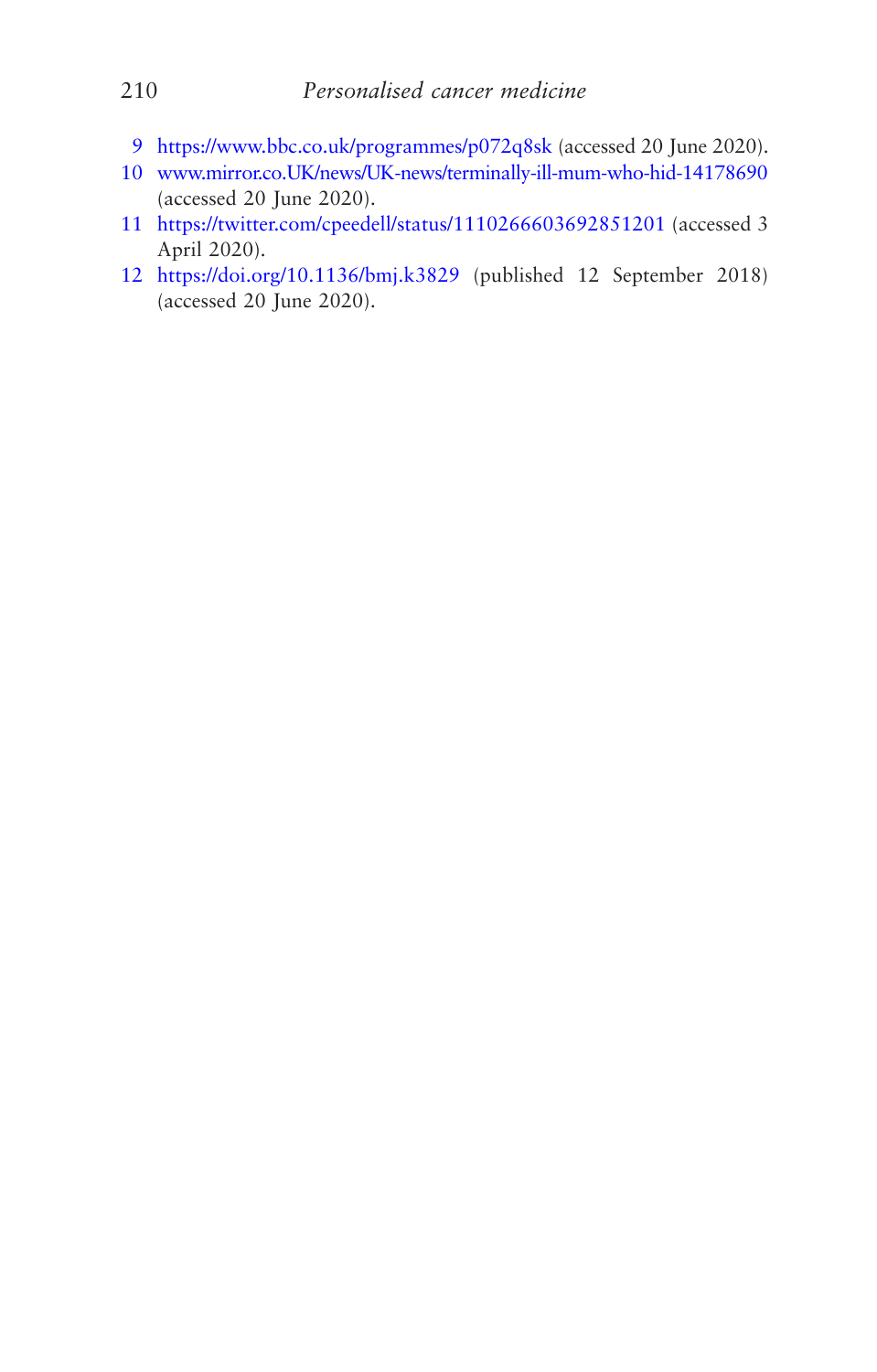## [At the limits of participation](#page-5-0)

Throughout this book we have endeavoured to demonstrate the diversity, complexity and contingency of personalised cancer medicine in practice, focusing in particular on its meanings and implications for patients as they craft their individual and collective futures. We have encountered a range of ways in which personalised medicine does not meet the promise articulated in popular totemic versions of its transformative powers. We have also shown how its values and meanings multiply in practice, and the work that is involved in extracting or articulating this value by and for patients, even if it does not always result in effective treatments or cures. At the same time, we have explored how the value of personalised medicine endeavours, particularly larger-scale research initiatives, is linked to the future of the wider bioeconomy, focused on economic gain generated by providing better services for more patients. Across this landscape of value generation, patient participation is crucial – patients need to provide data, experiment with treatments and enact responsibilities, to be engaged and remain active in maximising their own and others' health. The development and mainstreaming of molecular diagnostics, monitoring and targeted treatments relies on patients to advocate, campaign, learn, test and tolerate tissue extraction and experimental approaches, for their own and others' benefit.

Participation is, however, not guaranteed and cannot be taken for granted. Publics and patients do not always participate as the P4 agendas of predictive, personalised, preventative, participatory medicine envisage or promote. Sometimes tests or treatment options are not available despite patients' or their relatives' or clinicians' efforts; at other times patients choose not to participate or are not invited to do so. Participation in research, tests or treatments can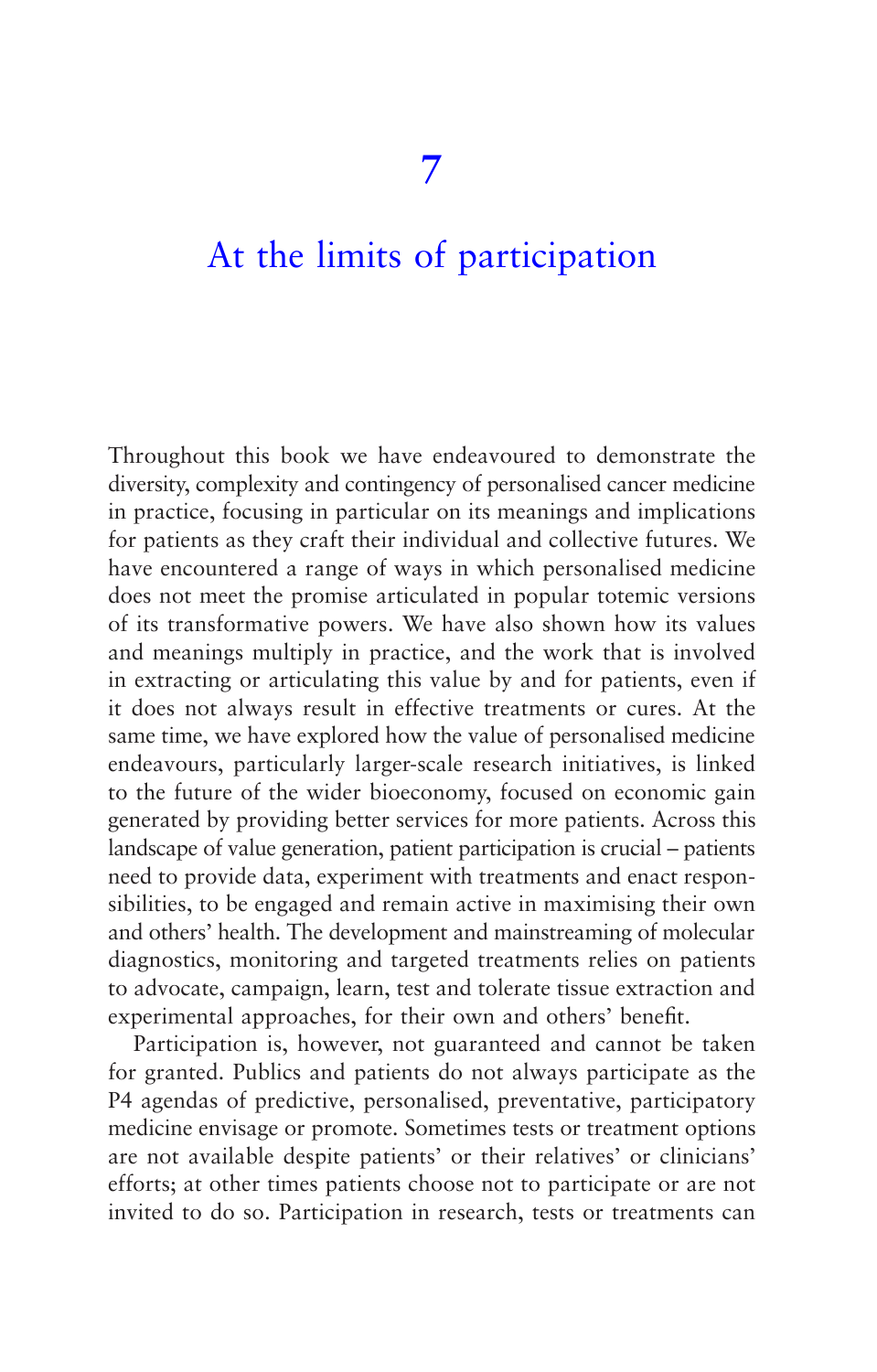also be irrelevant or experienced as unwelcome for some patients, particularly those who have fewer physical, economic and cultural resources or are otherwise alienated from medical and scientific institutions. Practitioners mediate participation too, sometimes being less likely to facilitate participation when they do not see advantages for patients or services more generally. In these contexts, participation can be framed or experienced as a burden rather than an opportunity.

As Michael [\(2012](#page-273-0)) discusses, 'misbehaviours' among representatives, members of the public or research participants can encompass a range of ways of avoiding or declining participation, not all of which involve actively saying 'no'. Ignoring, avoiding, prevaricating, querying, challenging, deflecting, reworking and subverting can also be part of avoiding or resisting participation, as can silent refusal. Non-participation can arise from a lack of opportunity, inclination or capacity, as much as an actual refusal. Participation can also be restricted or mediated in practice, purposely or sometimes without planning, for example when someone becomes upset or tired. In other situations, non-participation is more overt, shaped by a politics of what Benjamin calls 'informed refusal' by 'those who attempt to resist technoscientific conscription' [\(2016](#page-265-0): 967). Developing Rapp's work on 'moral pioneers' including 'refusers and draft resisters' who actively choose not to partake in tests in response to 'a highly complex, highly structured social nexus within which they negotiate and exercise personal choice' (Rapp [1998](#page-275-0): 62), Benjamin asks us to consider how these acts of refusal offer a 'necessary critique of the assumptions and excesses of forms of belonging that rest so heavily on biological claims' (Benjamin [2016:](#page-265-0) 967).

This chimes with critical reflection in other STS and medical sociology research on public engagement with technoscience and biomedicine (see, for example, Horst and Irwin [2010;](#page-270-0) Degeling et al. [2015;](#page-267-0) Madden and Speed [2017](#page-272-0)). Michael's [\(2012](#page-273-0)) work asks what we are 'busy doing' as social researchers in this field when the participants 'misbehave'. Here, the parameters of engagement events are 'over-spilled' and in the process the constitution of identities, relevant agendas and technologies are troubled. Felt and Fochler [\(2010](#page-268-0)) have also argued that we need to attend to how participants 'resist' the framing of participatory exercises, including how they reconstitute individual and collective identities and salient issues and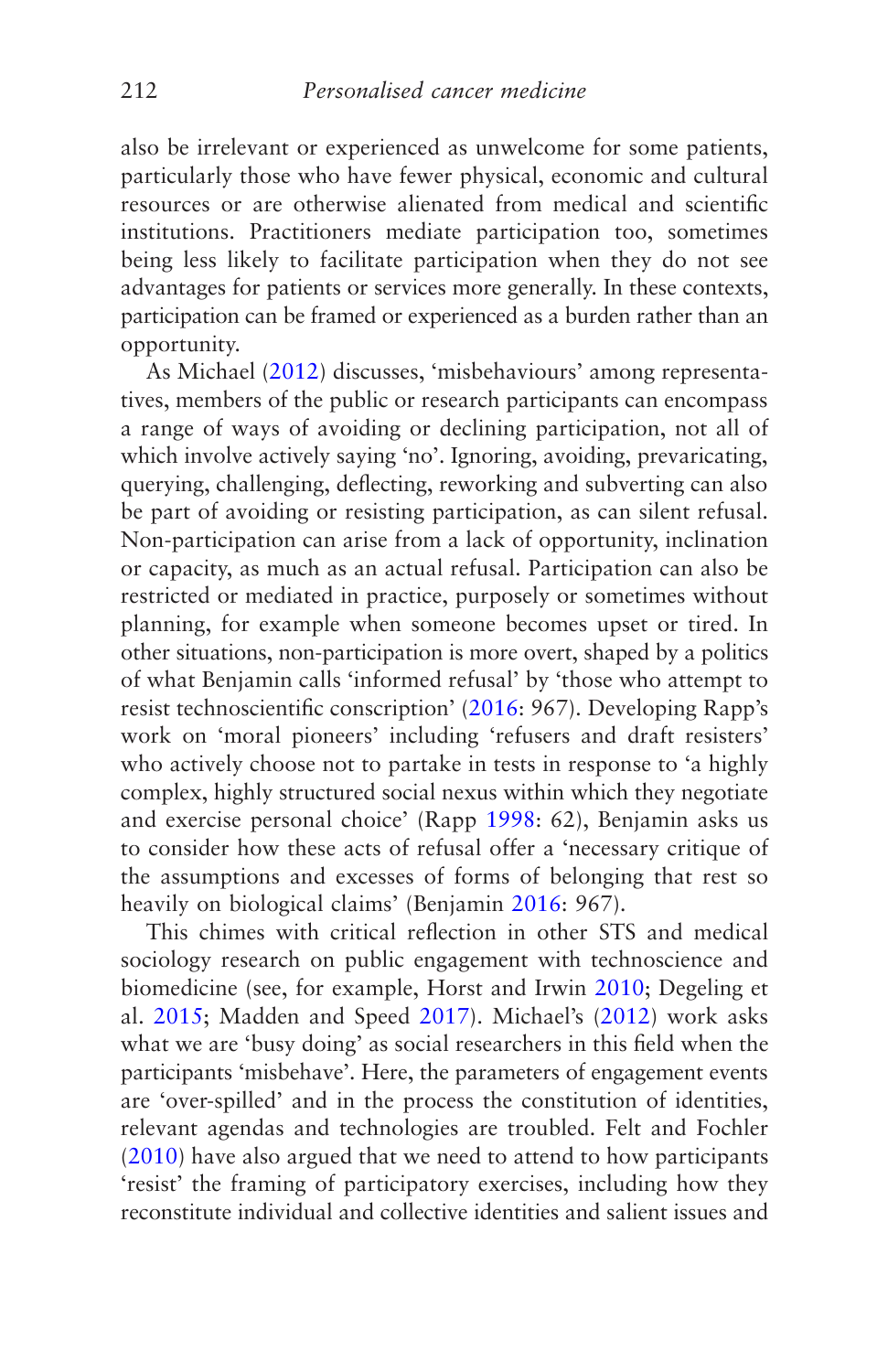concerns. We take up these challenges to reflect on how participation was troubled through the process of our own research and engagement practices and in the genomic technologies and initiatives we studied. In this chapter we explore how non-participation and limited participation in interviews and observations unfolded over the course of our project as a means of critically interrogating the participatory impetus in personalised cancer medicine, offering this as a useful counterpoint to the stories of participation we have presented thus far, and extending our analysis of the threads of resistance we have identified.

We were inevitably limited in terms of the kinds of patients and other potential participants we were able to approach regarding our study because of research governance, including ethical approval to work in an NHS setting. There are well-known criticisms of the constraining effect of these arrangements on ethnographic research, but we will not rehearse these here (see Murphy and Dingwall [2007](#page-274-0)). Instead we will reflect on the implications of the day-to-day and micro-instances of refusal, reworking and delimiting participation that we encountered over the course of the research, starting at the beginning of our work when we sought to 'scope' the field.

## **Scoping personalised cancer medicine**

When we began our project and prior to obtaining NHS ethical approval to enter the clinic to talk to patients in real time, we conducted a series of 'scoping' interviews with former patients and their relatives, in an effort to understand their experiences of and perspectives on personalised cancer medicine. We also established two Public and Patient Involvement groups to guide our research design, recruitment, ethical practice and dissemination activities. These participants were not recruited through the NHS. Although we gained valuable insights into the different meanings and challenges of personalised cancer medicine for patients through these activities, which guided our analytical approach in the research that followed, the participants who were most easily involved were typically white, middle-class and female.

Using snowballing and other recruitment strategies that relied on professional gatekeepers, patient advocates, charities and social media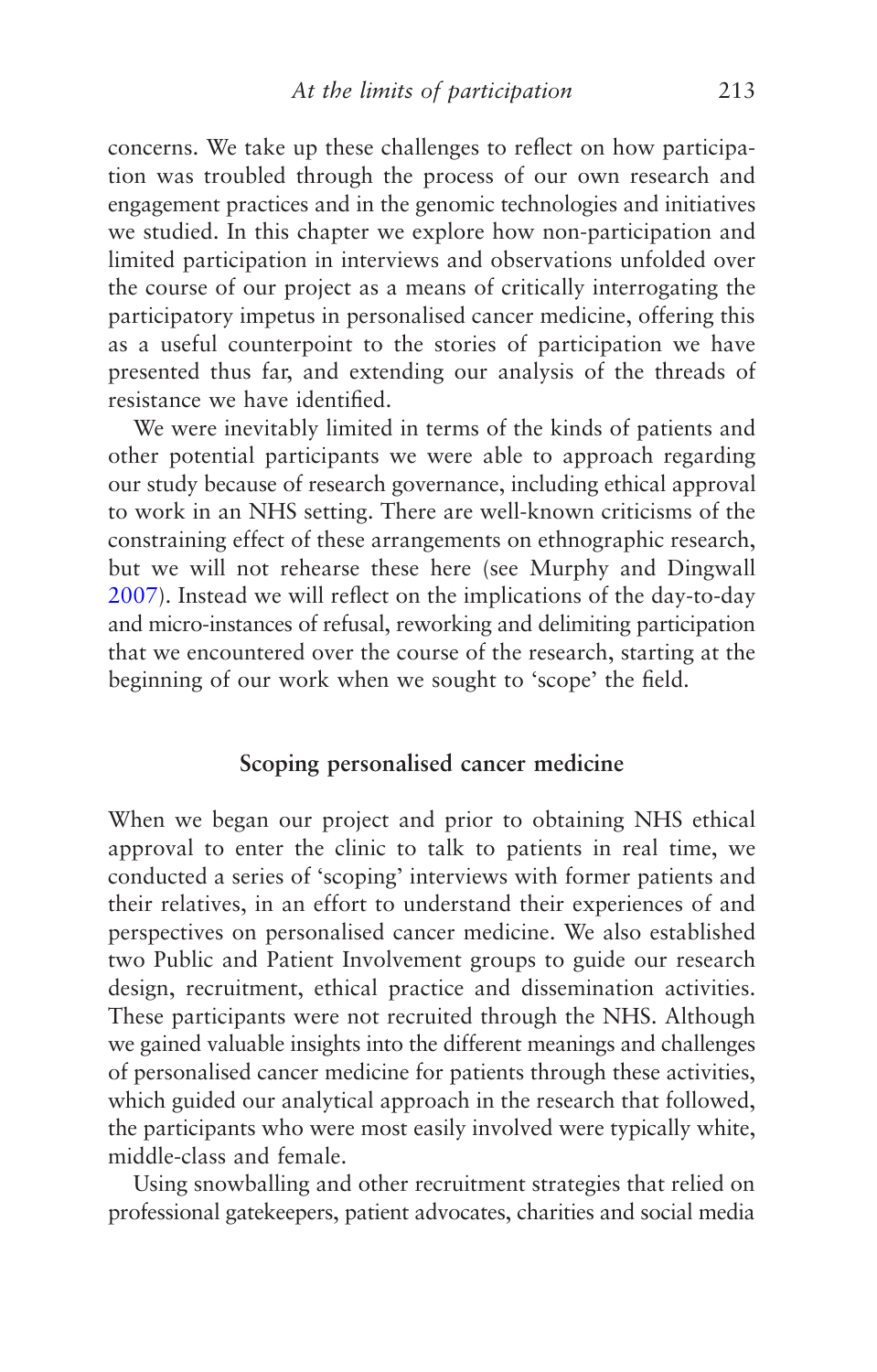networks to recruit participants and representatives for our Public and Patient Involvement (PPI) panels captured a particular set of experiences and perspectives from patients, former patients and family members, who were often actively involved in efforts to control and manage their condition, be positive and contribute to research and treatment improvement – unlike other kinds of patients who were too unwell or alienated or otherwise disengaged from research and clinic care. Some of those who participated in our early scoping interviews or contributed to our PPI were nevertheless aware of their privilege, and made efforts to be reflective and to advocate for equality in the course of their encounters with our project. For example, some of the former patients we interviewed were involved in advocating for genomic medicine across various platforms, including in evidence groups in Europe, and as part of this they reflected on the (un)equal distribution of genomic medicine worldwide. One patient advocate, Toni, reflected on the extent to which this has the potential to exacerbate already existing health and social inequalities:

So we haven't actually looked at personalised medicine, precision medicine, whichever you want to call it, nearly as much as what we'd like to. But, of course, it is going to be an issue. And part of the reason has also been that, in most countries with the highest level of deprivation, not only have they never heard of precision medicine or personalised medicine but they've absolutely no chance of having any access to it anyway … one of the problems of precision medicine is it's got everything going for it in terms of making the gap even greater between the richer and the poorer countries because these drugs, by definition, are much more expensive but they have a huge difference in their, of their potential impact. I mean, the instances of melanomas, for instance, has completely changed because of precision medicines and so, and gene therapy and so on, and, and all of the areas where there's absolutely no, no access to these things is the, in the low income countries.

So … we reckon that precision medicines will actually make things worse, not better, when it comes to access. And, of course, what will also happen is, is that it will, it will make it much more difficult for people to even get the, what we would consider the very simplistic treatments because the emphasis will have shifted over towards the much more effective treatments.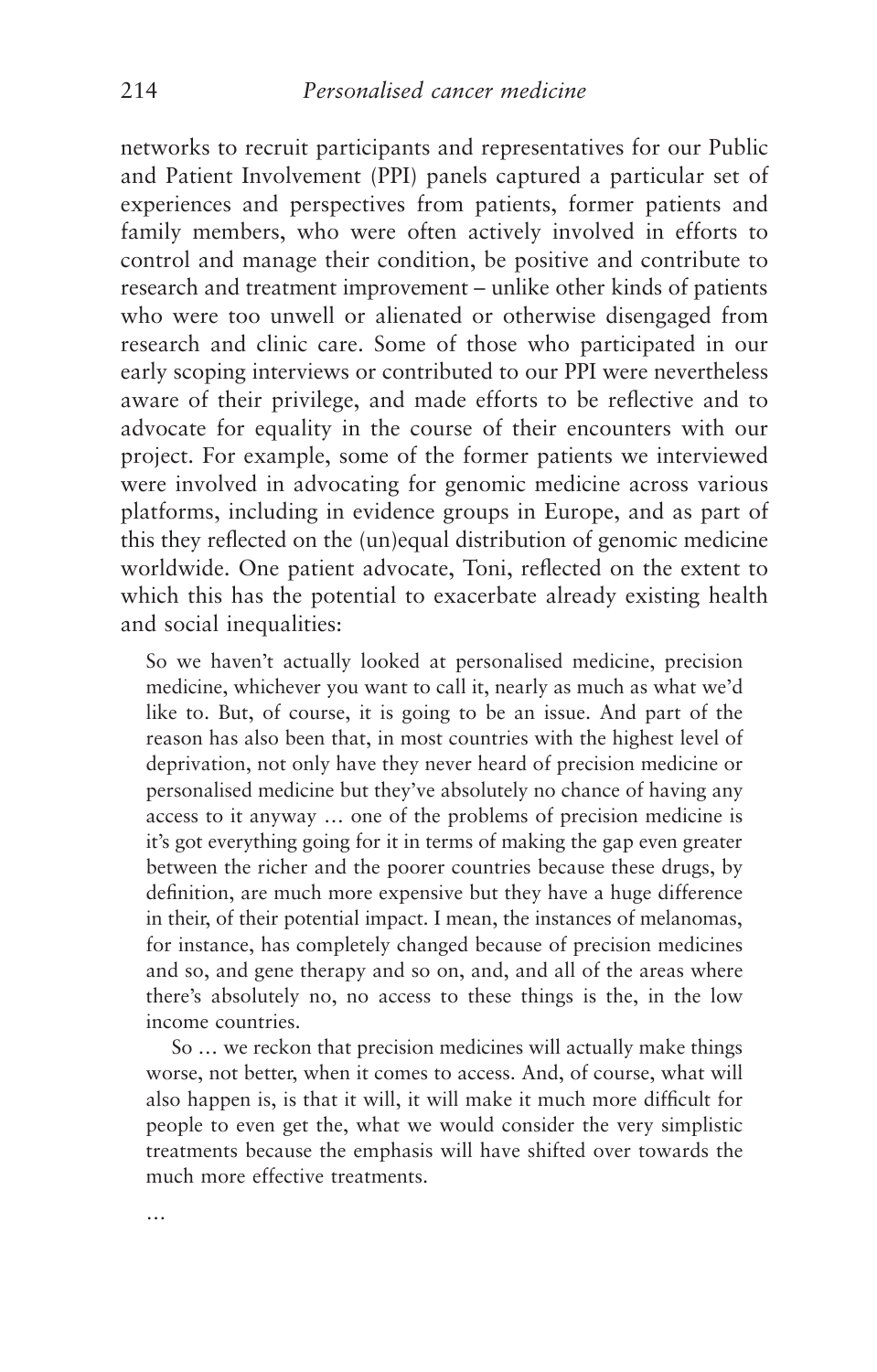They're very uncomfortable when I speak because most of the time it's all rampant, gung-ho, you know, isn't it fantastic type of thing, how are we going to get everybody … onto these medicines and so on, and then along comes [someone] and messes the whole thing up in talking about the inequalities that are going to increase because of it.

In elaborating concerns about the (re)production and exacerbation of inequalities in access to healthcare worldwide and the implementation of genomic medicine, Toni challenged dominant tropes of promise and precision, drawing attention to what Hall et al. have argued is 'the transition from industrial to financial capitalism in Europe' which has effected 'deepening inequalities of income, health and life chances within and between countries' ([2014](#page-269-0): 9).

Another patient advocate, Adele, who had survived melanoma and secondary lung cancer, noted that an important part of her role was to ensure that inequities were also attended to in terms of cancer types, with patients who suffered from rarer cancers often neglected by pharmaceutical companies and researchers:

There's so many [cancer types] out there yeah, especially for example in ovarian cancer, high grade serous ovarian cancer is the most common, that's about 70%, but you've got low grade serous, you've got endometrioid ovarian cancer, now you've only got a small number of people but those are the folks who suffer cause there maybe aren't as many studies, because often clinicians will target the sub-types with the highest number. So part of my job as a patient is to say 'no, no, no, no we've got to make sure *everybody* is included, and it might be a smaller number of patients therefore the pharma companies might not be as interested but you've got to include them', so that was part of my battle the other day at a meeting saying 'no you've got to include these people' … Cause that was raised, 'why don't we just target the high grade?' 'No, what about those…?' … they could overhear this conversation and think 'we're just being dismissed'.

However, the capacity to challenge and tackle inequality from a position of privilege risks further entrenching privileged voices, as with professionals advocating on behalf of patients (including social researchers). We can capture this by contrasting the account above with those of other participants in this early phase of our project, who told us how difficult it was to become involved in this kind of advocacy or support work. We met Karin through a local lung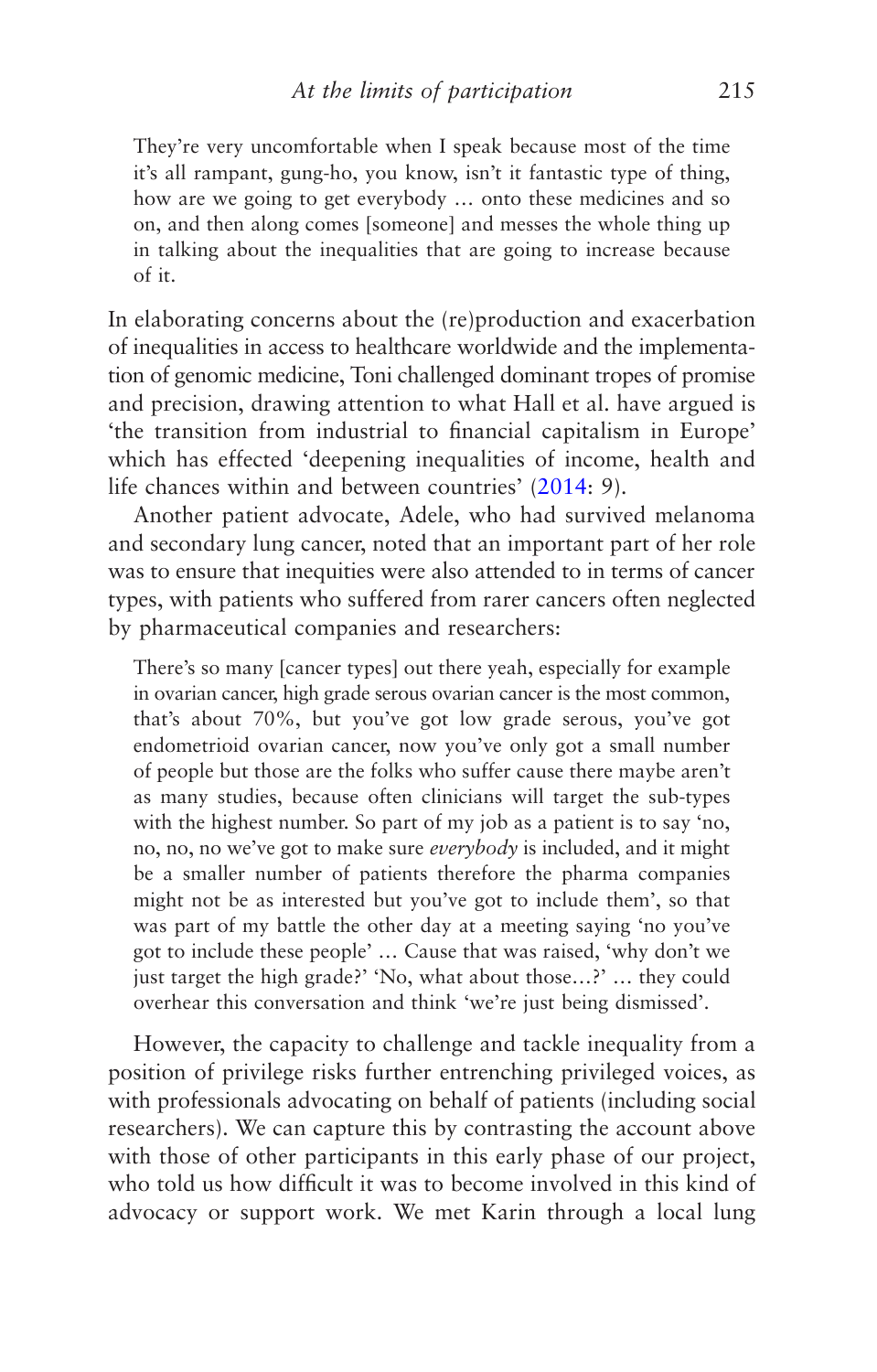cancer support group. After an unexpected cancer diagnosis, only months after she had quit smoking, Karin started to volunteer at a cancer charity and then developed her role as more of a campaigner on cancer awareness and prevention. However, she found it difficult to attend meetings as she had to rely on public transport. Karin shared her experience of attending a medical conference to which patient advocates and representatives were invited:

I've been to an odd one or two, [lung cancer patient meetings] and … to be quite honest, I don't know what they called it now. It was a little bit too sort of medical-wise for us. And we went with the impression that, you know, we've had cancer, can we put our point forward, and it, we never got to that stage … I can't really explain it. It was a little bit too technical, and all the groups that were there, they were groups, they weren't odd individuals like [lung cancer patient] and myself. So we felt a little bit out of place on that.

… But the point is, the trouble is with that, doing these sort of meetings and conferences and what have you, it's the travelling for me, getting to somewhere.

They'll say, oh there's a meeting at ten o'clock at [city in Yorkshire]. Now it's virtually impossible for me to get there that early. I know it isn't early in normal terms, but it is, to set off, I'm talking like seven o'clock in a morning to get a decent bus to get there, which you know, so it does put you off a little bit sometimes…

In addition to the structural barriers to participation and a feeling of being 'out of place' at meetings with professionals, participants also told us that online support groups were not always places where they felt and experienced support because the issues being discussed were not relevant to their day-to-day struggles. For example, John, who had experienced pancreatic cancer, told us that 'dealing with money' was much more difficult than the issues typically discussed in his support group, leading on to a long passage of reflection on these difficulties:

dealing with money, that's one of the hardest things, benefits, nightmare.

… I stopped work … for the last three years I've done about four months work maybe. Yes, I got sick pay, but that runs out … after twenty-four weeks … or … twenty-eight weeks, something like that … The forms they send you are ridiculous … the employment support allowance, sixty pages. I'm not joking sixty pages, and they, and they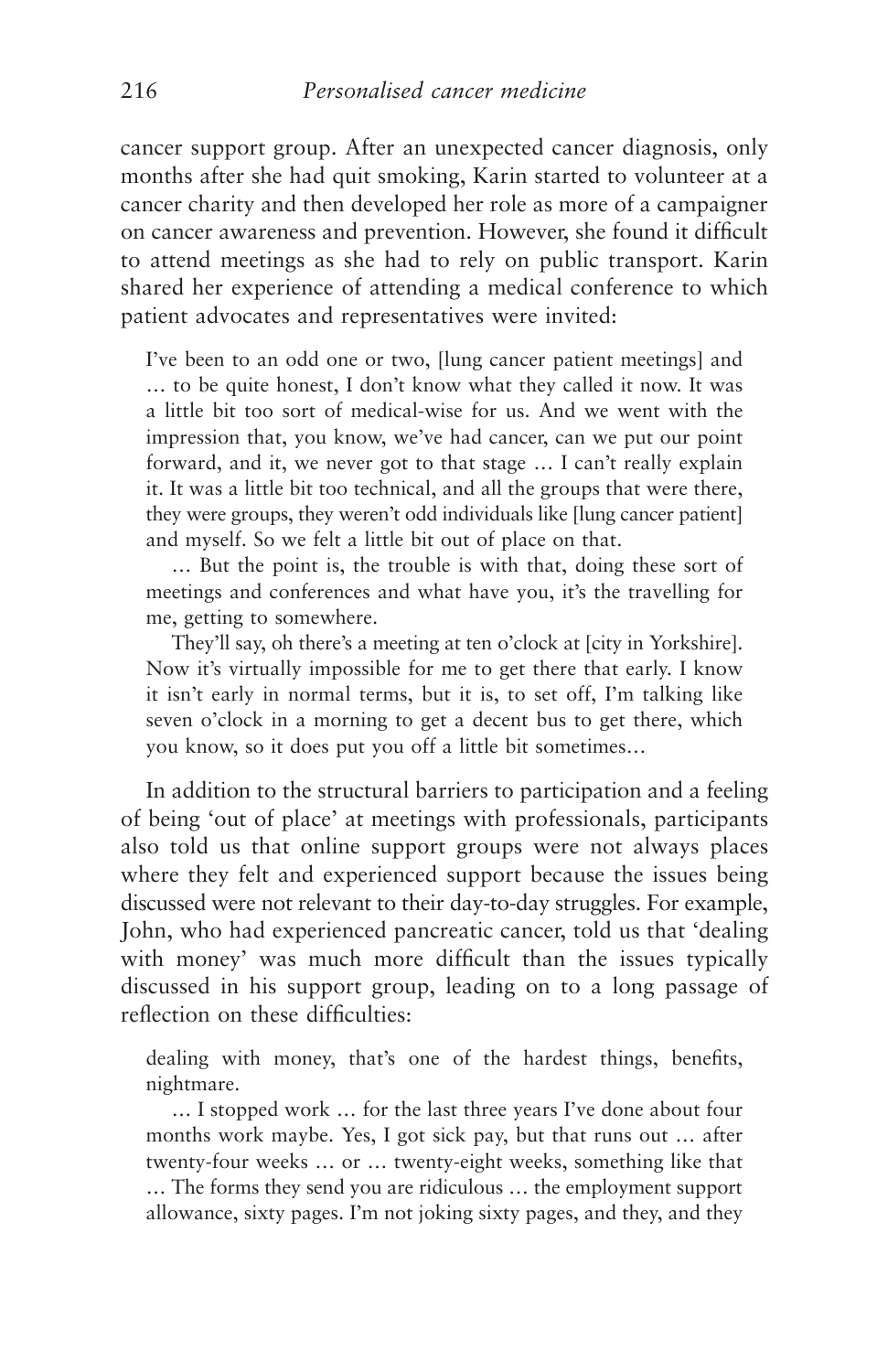want you to go back further … than the tax people would go back. First mortgage and remortgage and all that. It's ridiculous.

They turned me down, turned me down … because … I hadn't earned enough national insurance in the last year. How could I if I wasn't working? Absolutely, it's like a kick in the teeth. It didn't make sense. How can they turn you down for something you can't – you're not in control of? … I get PIP, so, so that's separate from the accounts, for the moment they can't do anything about that.

The day-to-day struggles of living with cancer, which included managing money and employment, and even the act of travelling to support groups, were readily discussed in interviews. Two pancreatic patients who were taking part in a world-leading trial involving genomic sequencing and novel combination therapies discussed the seemingly mundane issue of finding a parking space prior to their weekly clinic appointment in their interviews. One of these patients described the effort she made to arrive at the hospital early, to avoid the additional fees entailed in parking at a nearby hotel. This then impacted on research nurses' work patterns, as they continuously adapted to accommodate those patients who were arriving earlier than their scheduled appointments. Through these kinds of accounts, we come to see that genomics and personalised medicine research depend upon patients devoting time as well as financial resources to their participation.

The structural and cultural limitations placed on participation in cancer support and patient engagement were further underscored by the difficulties of discussing genomics and personalised cancer medicine across these earlier interviews. Participants could have very little to say about this area of medicine, not just because they did not think they had experienced it directly, but also because it was difficult to make sense of. Many expressed concerns that they were not sufficiently knowledgeable to have a view worth recording, or that it was simply not part of their 'zones of relevance' (Parsons and Atkinson [1992](#page-275-0)). These interviews were typically detailed personal stories of cancer journeys and anticipated futures, and genomics did not tend to figure for many patients. Sometimes when it was raised by the interviewer we found interviewees reworking the question to deliver information and perspectives of more relevance to them. For example, in one interview with Jane, a former breast cancer patient introduced in [Chapter 1,](#page-30-0) who spoke about all of the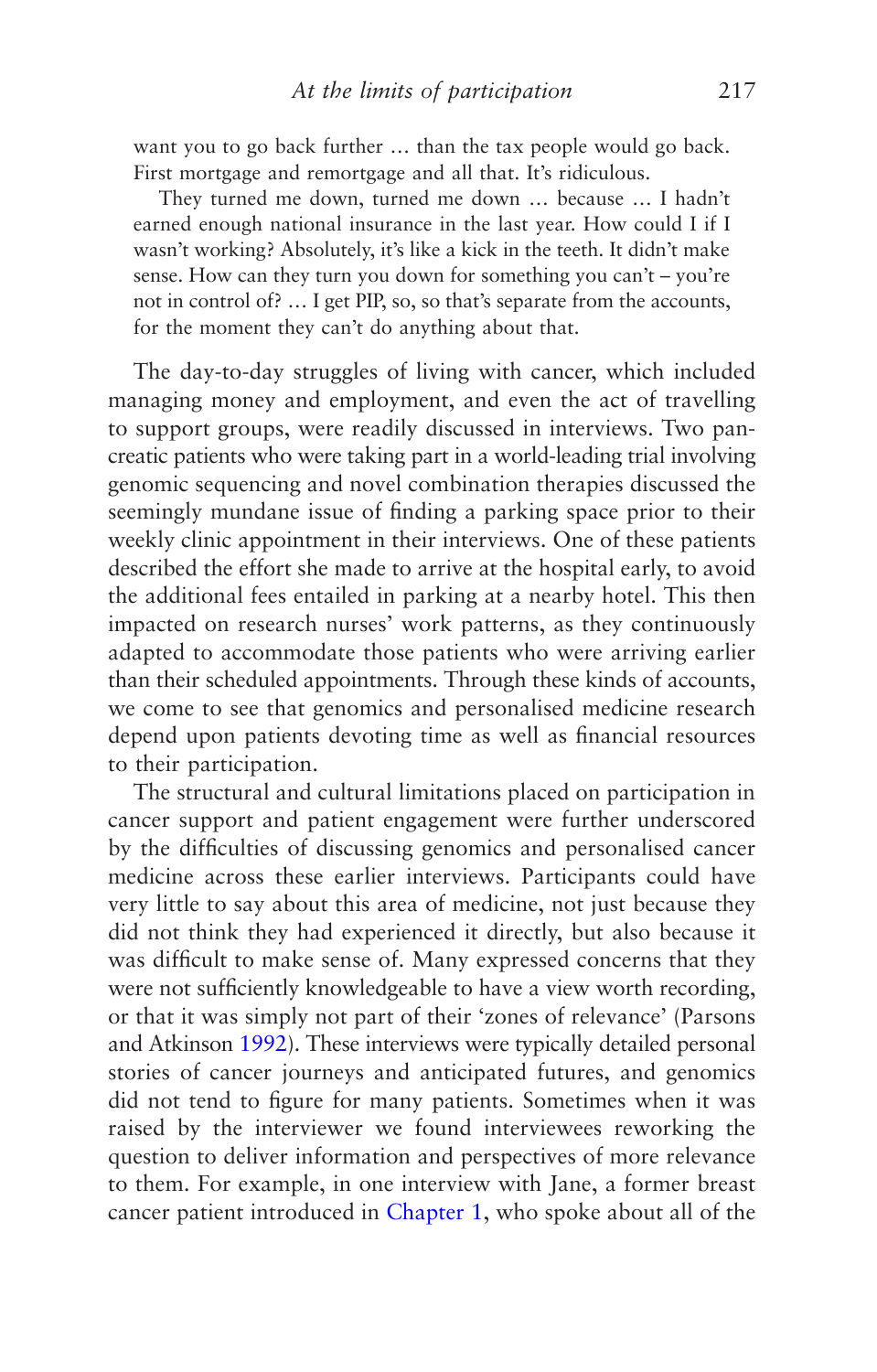research she had done as a patient, the following exchange took place:

in a brutal way that is what they do, they cut you, they burn you and they poison you, in that sense, but it's got this nice friendly, you know, language around it.

**This whole development in cancer research and treatment promised that we will do less of that by doing, by applying … genomic knowledge. So, did you have chance to kind of read up that aspect of new developments in cancer treatment …**

Well sort of, but the, I mean the genomic knowledge is, for example … I got eight out of eight for oestrogen and they tell you that, and then you go, 'hurray, I've got full marks', but you don't know what you've got full marks for, and it's, it reacts to oestrogen, and so therefore they can give you tamoxifen so it sounds like, you know, my personal cancer reacts to oestrogen and I, and I thought that's interesting, but that, I mean that's what tamoxifen's for, is to, you know, replace, or to stop the oestrogen being, being taken up. They also told me that I got eight out of eight for, what the other one beginning with P, progesterone, and I did ask, because I'd read a book by an American … about … dealing with the progesterone sorry, and they, they weren't interested in that at all. [But] when I said, so why do you test progesterone then, and they, they were sort of a bit [pause] they didn't really, I don't know, they didn't really, they didn't give me an answer … I was particularly interested because this guy was … tracing all sorts of things … because I've had a lot of miscarriages and … progesterone seemed to be, according to him, I mean he [was] quite a serious doctor, but he, he didn't agree with the standard ways of treating cancer; and I thought, well that's interesting, because I've had that … but they didn't, they sort of didn't want to know…

In this account Jane worked the question about genomics into an account of her cancer subtype to make salient the story of her own research, and her difficulties with getting the treating clinicians to engage with her personal story and concerns about why she had developed this kind of cancer, focusing on the journey travelled rather than the future we asked her to speculate about.

Former patients agreed to be interviewed for a range of reasons, but a common theme was their desire to 'give something back' to the health service or other patients by helping with our research – anticipating a beneficial future. This reciprocity is, of course, key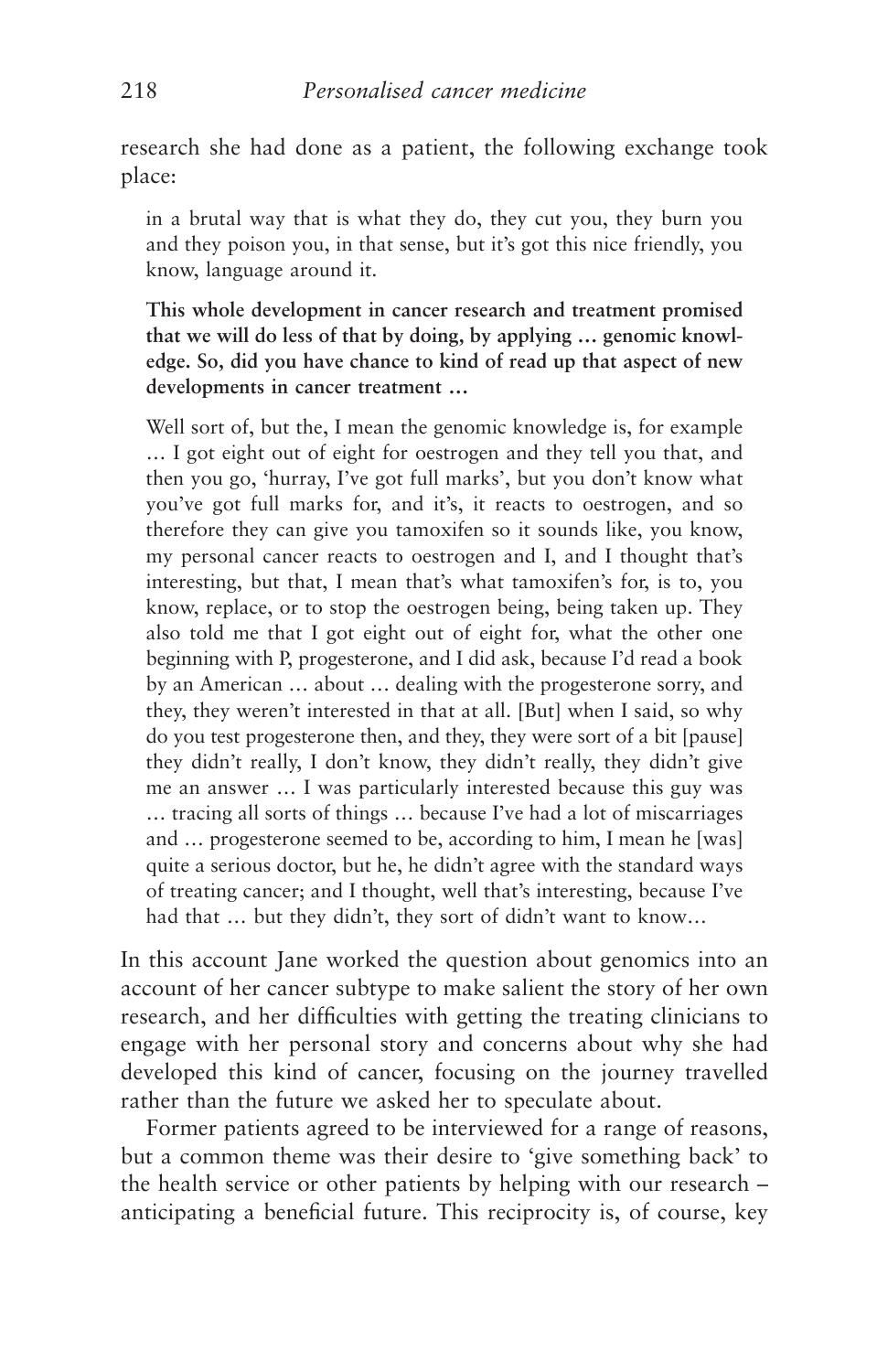to participation in health and social research, and is actively encouraged in a lot of clinical research (although we were much more uncomfortable with being cast in this light, given that our research will not directly inform or improve clinical practice). In our study it also provided an occasion for participants to perform gratitude and responsible patienthood, crafting their own patient narrative as a process of recovery and reaffirmation after their cancer experiences. Questions about genomics could therefore become a kind of prop for the articulation of their own subjectivities, desires and priorities, as in the following excerpt from an interview with Carol, who had gone through two different cancers, malignant melanoma and breast cancer, one after another:

**Have you heard about the 100,000 Genomes Project? What do you think the benefits and/or challenges might be of being involved in these kinds of studies from your experience of having cancer?**

Well I think benefits obviously if people can be better informed that's great … the only problem with knowing is I think if you're more susceptible to cancer is you've got to live with that you know and it's how you cope with that really … day-to-day … some people are very frightened of cancer and … if they found out that they were more genetically susceptible then … it could rule their life. It's all about mind-set for me cancer is all about mind-set.

#### **Can you elaborate on that a bit more?**

Yeah because … I've trained as a hypnotherapist as well … I understand the importance of the power of the mind and I do think that … if you're terminally ill … you're not gonna be able to change things around but I think the quality of life that you have is determined by your mind-set and trying to stay as positive as possible for as long as you can.

This illustrates how participation was an active process, where the meaning of participation was reworked, including via subtle forms of non-engagement with the details of particular questions. This could include occasions when invitations to speculate about the future were reframed, in some cases to articulate more familiar and productive narratives demonstrating responsible and active patienthood.

Former patients and their relatives could also critically reflect on care received and the limited place of genomics as part of the wider future of cancer research and care. As we have said, this included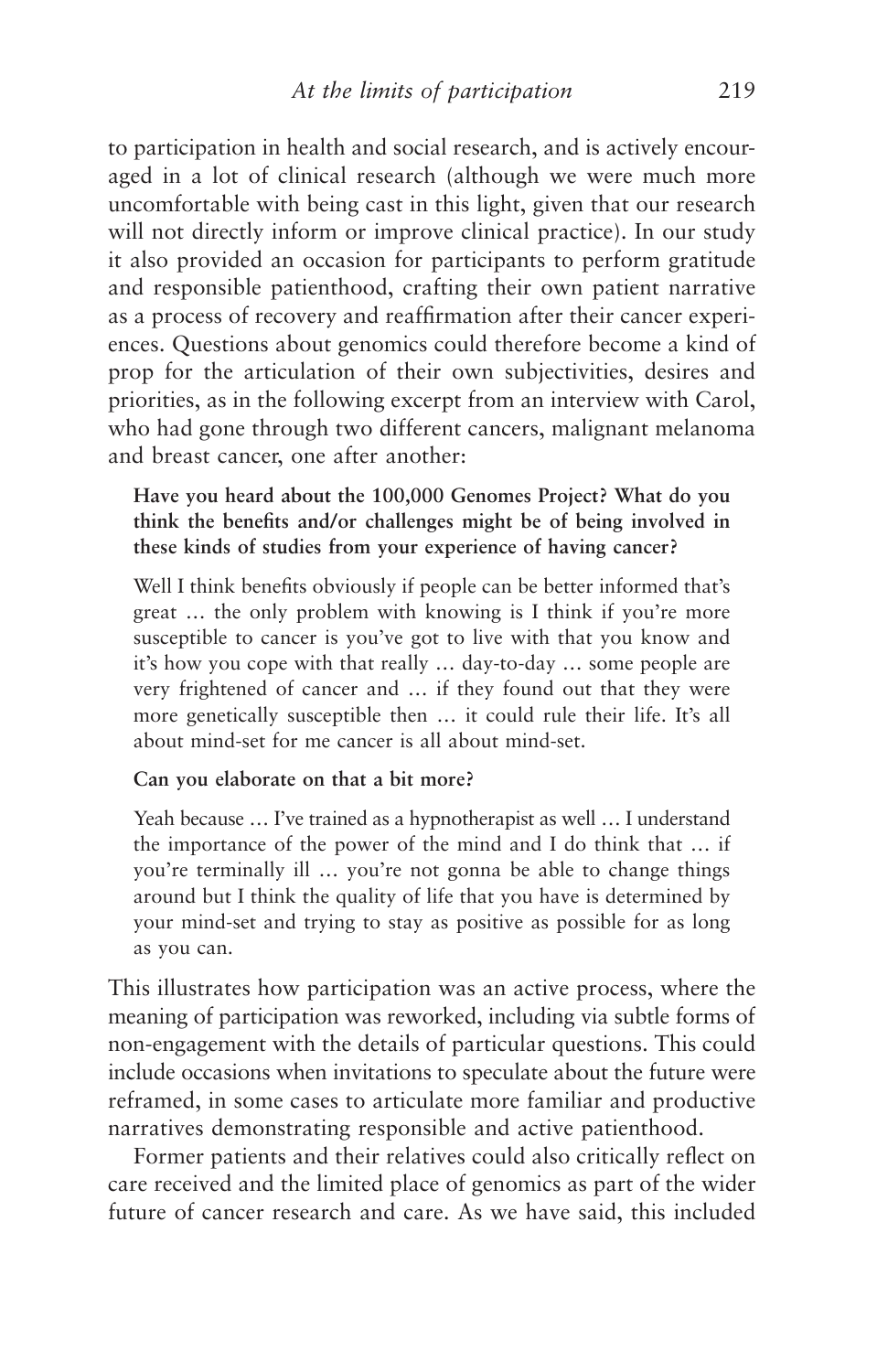situations where genomics was rarely touched upon. It also included participants 'talking back to science' by reflecting on particular barriers or challenges associated with accessing healthcare in the NHS that were marked by race, class and gender. One woman, Mina, who had lost her mother to cancer, told us about her uneven experience of care. Her mother, who she told us was a successful and independent woman and a manager in her workplace, spoke very little English, and so healthcare encounters did not always involve the kind of care the family expected:

They [Macmillan nurses] didn't give any help because they couldn't speak the language. So there were no Asian nurses. So I thought hang on, in a place like [this] … are you telling me that there's no Asian nurse who can actually speak to my mum?

Although elsewhere this participant praised the NHS and the care her mother received, her experience of not being 'fully part' of the care infrastructures around cancer were reflected in her account of research participation as not being something she would herself consider:

I just hope they find a cure, full stop. Seriously I just hope they find a cure for it, sooner rather than later.

That's it really … that's the only thing I can say is just a cure isn't it? … I think they did what they could have done … they did provide support. Yes, we didn't take it … for our own personal reasons … let's say, if someone like myself went through it, I'd probably deal with it differently … I'd probably take the support. I'd probably take the things … try things out because I would know what's happening rather than not happening, and I would probably take an active interest in what's happening. So I think, um, information is very important.

#### **Do … you … try to take part in … any way possible?**

No, no, actually no, no, I … donate a bit here and there … there's studies that are going on, but they've not yet cracked it yet, so I would have said –

#### **… so you – you want to wait for the right moment?**

Yeah … I'm waiting for the right moment … Once they've cracked it, yes … I'll be very interested then. At the moment, yes, 'we're researching on this' … yeah, fine, alright, just get it. Just do it …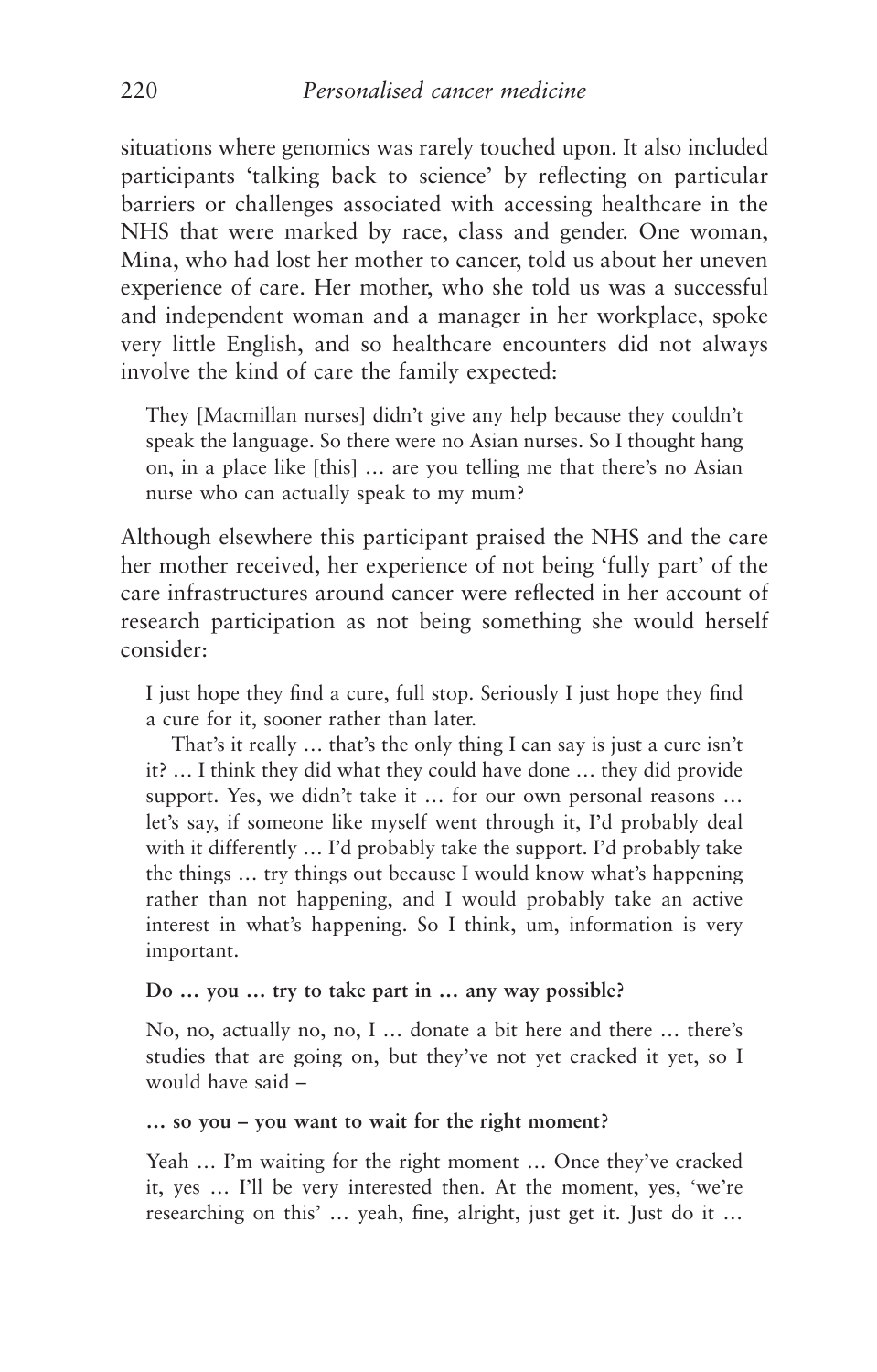there's nothing I can do. I'm not a scientist. I can't help them with that. They need to … find a cure. They've been at it for ages … I don't take any active interest in it…

This passage shows how the participant connected her experiences and capacity to take up care with active interest in information, in contrast to her mother, but did not go so far as to see this as invoking a reciprocal responsibility on her part to research, which was framed as something for scientists to 'get on with'.

Another woman, Saira, also spoke about the burden of caring for her mother, including giving up full-time work to look after her and attend appointments. When asked to reflect on the inclusion of patients in healthcare initiatives and genomic medicine, her account captures the institutionalised disconnection between 'science' and older black and ethnic minority cancer patients through a focus on language barriers:

**… nowadays more patients take part in not just trials as a trial participant but also take part in sort of designing research or how funding should be allocated and that sort of thing…**

Very difficult for black and ethnic minorities because my mum was – her first language wasn't English so she – she didn't even like attending appointments … Sometimes they're not in the right frame of mind to know what happened in – what sort of tests she had 5 years ago. I kept a track. In fact it was almost like a full-time job …That's a very big barrier for somebody who, firstly for somebody whose first language isn't English.

So I was acting as an interpreter for her at all times. So she refused to go to an appointment even with another family member because she felt they didn't have all of the background information and she didn't remember any of it, and – and again, English was a barrier for her.

So getting black and ethnic minorities on board is even harder because they don't see how, if they don't speak directly – and if you're not a direct participant and you're going through somebody else who's interpreting, it's not the same as having that direct contact sometimes. And I think it's really hard getting them on board.

Later in the interview Saira stressed the importance of communicating directly with BAME communities via spaces such as mosques in order to build relationships as a step towards improving inclusion and engagement; a means of co-production.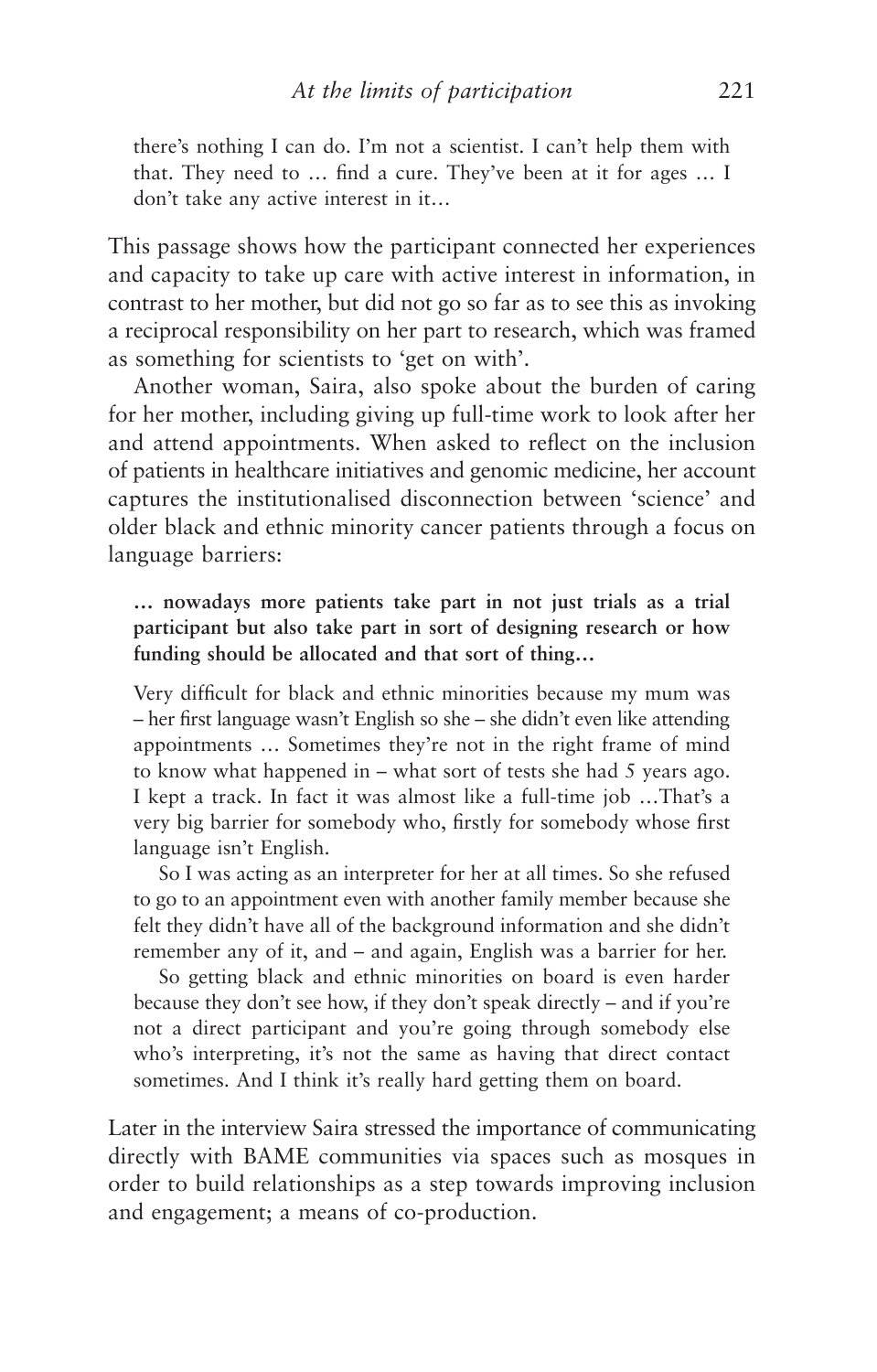<span id="page-230-0"></span>As Grace, a cancer charity representative, explained, building relationships was particularly important, given that interactions between the black community and health professionals were shaped by 'historically grounded' distrust over incidents such as the Tuskegee experiment.<sup>[1](#page-248-0)</sup> She reflected that this has contributed to an underrepresentation of black and minority ethnic individuals in clinical trials, an issue which was also raised by Zoe, introduced in [Chapter](#page-66-0) [2](#page-66-0). This brought other kinds of additional work to some patients from ethnic minorities in engaging with the science. For example, when researching the Oncotype DX test, Zoe, a health professional, questioned whether she could 'rely' on the US-based TAILORx trial because of its study population, and thus looked to research originating in other continents for additional insight:

There's a Japanese paper I looked at, because, you know, genes can be different, because all the study has been done on the Western population. You know, the Sparano [TAILORx] study, the whole Oncotype DX. So what's the relevance in a non-Western population? So a Japanese study has looked at it and … they've said there's no difference. So I said, I'm not Japanese, I'm not Western, I'm like, somewhere in the middle, I suppose, and it doesn't matter (laughs). Yeah, so it, it's genes, it's human genes, and, um, I suppose, ethnicity doesn't come into that, is how I looked at it.

Zoe's treatment decisions entailed an added layer of complexity as she reflected on the origin of study results and their applicability to her situation, issues not faced by the majority of our research participants.

Together, these examples of critical reflection about structural and cultural barriers to participation in cancer research and support, as well as instances where discussions were repurposed away from genomics to something more meaningful for participants, demonstrate the structural, ongoing ways in which certain voices and experiences are excluded from participation in social and genomic research. This highlights some of the reasons for the absence of less privileged patients and advocates from our research and from precision medicine more generally, pressing us to think more critically about the limits on participation in our study, as we now go on to discuss further.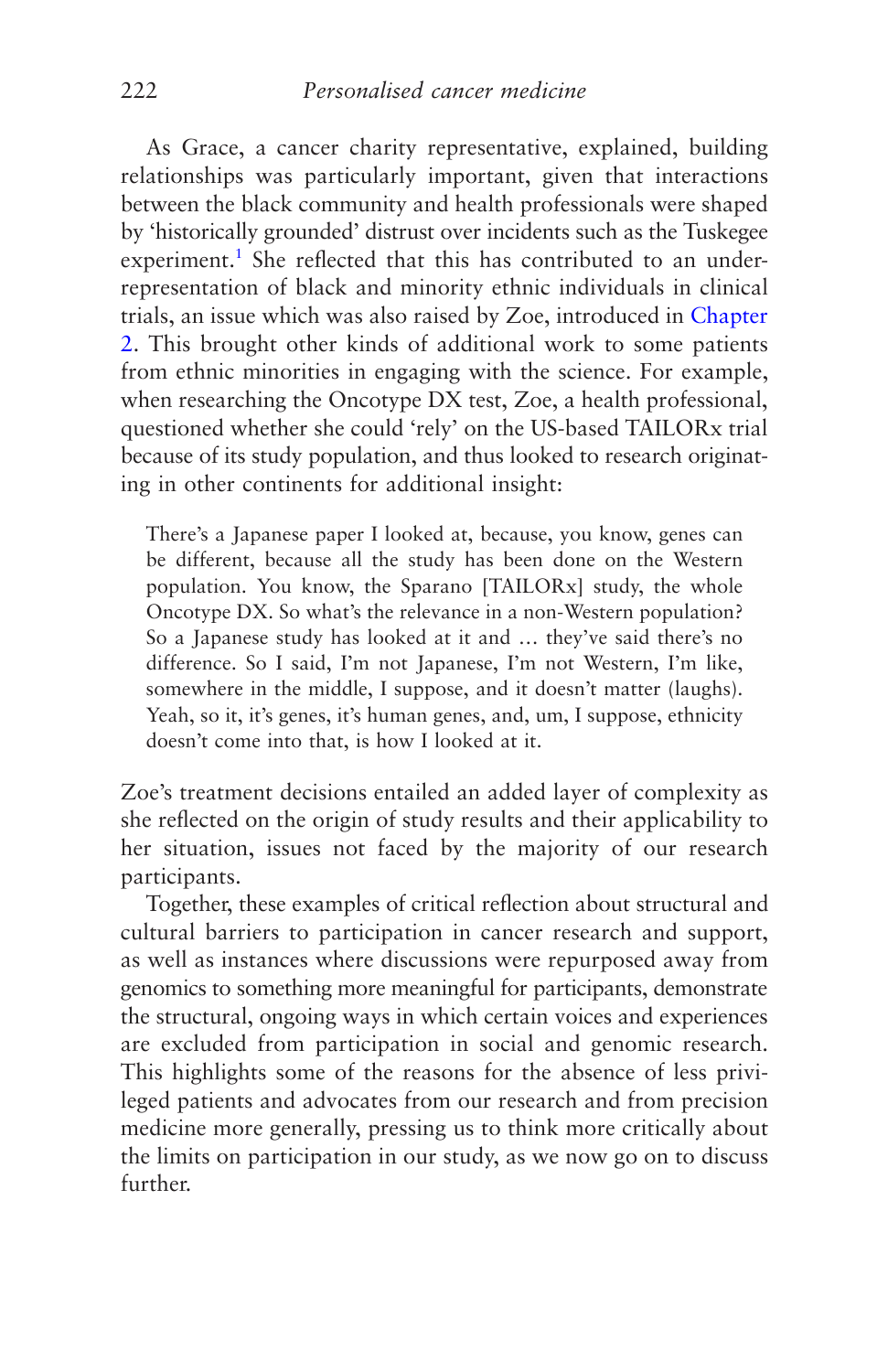## **Accessing personalised medicine participants**

When we were negotiating access and recruitment of patients in the clinic, we encountered further complex dynamics of non- and reworked participation in our own research and the genomic technologies and research that we explored as potential or actual case studies. We were already constrained in the project design when we were only granted ethical approval to study specific genomic interventions in cancer clinics and to approach people who were interested in or had actually participated in genomic tests, treatments and research in order to prevent an undue burden being placed on those who had declined. This limited our capacity to understand why patients do not participate and further skewed our sample to patients with the resources to participate. This inevitably also resulted in our research only engaging with those patients in better health, as a common reason for non-participation, despite initial interest and even consent to contribute to genomic research, was that the patient was too ill to participate or passed away while we were recruiting for our research. Such constraints also led to a focus on particular kinds of cancers and not others. Although we tried to avoid concentrating on well-resourced and well-researched cancers such as breast cancer, this was the most appropriate area in which to study genomic profiling in mainstream practice, given its maturity in this patient population. We also focused on gynaecological cancers and lung cancers as less resourced and researched cancers, but this also skewed our sample towards a predominantly female population, given the focus on women's cancers and the difficulties we faced in accessing lung cancer patients who were very sick. This limited our insights into how men manage cancer and incorporate their understandings of genomic medicine and research therein (Wenger and Oliffe [2014](#page-277-0)). Our study of the 100,000 Genomes Project allowed us to focus on a range of other cancers too, but the dynamics of research interest and investment across different cancer types meant we tended not to access many patients with rarer forms of cancer.

Participation was further restricted through the recruitment process, as we relied upon gatekeepers to facilitate the projects. Clinicians' ambivalence about the meaning of genomics and personalised cancer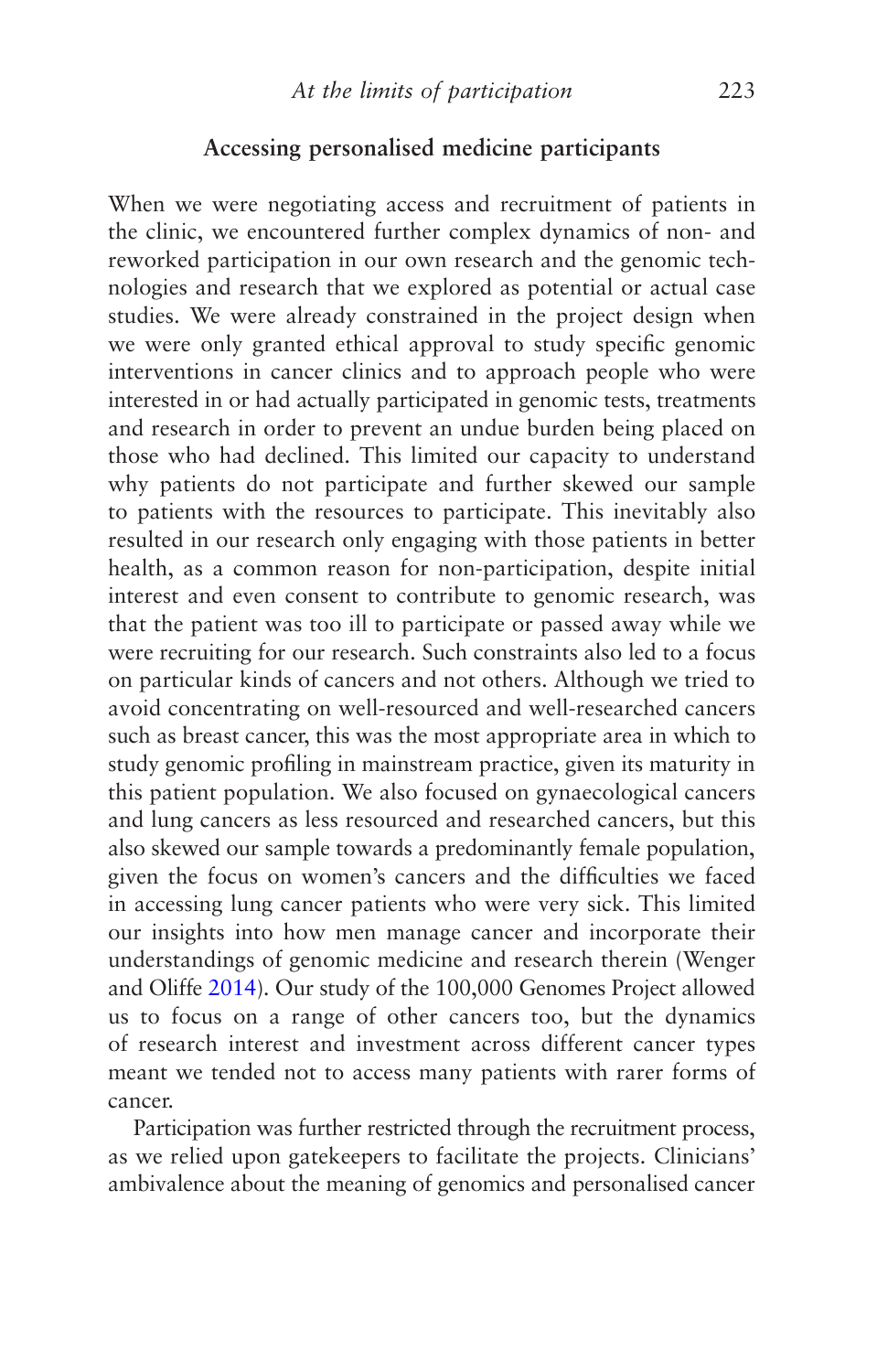medicine was a striking and somewhat unexpected feature of these arrangements. After working with a group of supportive clinicians and scientists to obtain ethical approval for ethnographic research in hospitals, we focused on particular case studies of personalised cancer medicine involving genomics. We approached a range of oncologists and pathologists working across cancer clinics and laboratories to develop our cases, but quickly learned that the focus of our study had little resonance or meaning for some of those we spoke with, to the extent that it was often difficult or impossible to organise their participation in the research or a role as a gatekeeper to other participants. One particular breast cancer consultant who helped in the early stages of our project development expressed some of this in an interview, where he was notably sceptical about personalised cancer medicine with a focus on genomic tests, treatments and research:

I've been through … a number of different fashions … and also because in breast cancer we've had access to many of what I've seen as the potential roles of genomics in the future, we've actually been using this sort of information for many years. Now, the current obsession … around … the role of genetics and mutations changing life completely. As a breast cancer doctor … we are lucky in having the two most important targeted, groups of targeted therapies in cancer by a million miles, tamoxifen and Herceptin.

Tamoxifen, you do not test for genetic mutations; you check for expression. With Trastuzumab Herceptin, you do not test for mutations; you test for expression. So that puts me at the start … as being in a sceptical position about the role of genetic mutations because the two most effective genetically based treatments are actually based upon expression, not mutation.

Clinicians' active non-participation in the promissory, transformative visions of genomics meant that accessing patients, tests and technologies to study could be difficult, as they were seen as insufficiently novel to be worthy of our (and clinicians' attention). Beyond a fairly small group of pioneers and enthusiasts for genomic research medicine in cancer who were keen to support our work, there were other clinicians who were much more sceptical about the value of genomics and research into its implications.

Other clinicians were reticent or frustrated in their efforts to participate or facilitate patient participation in genomic medicine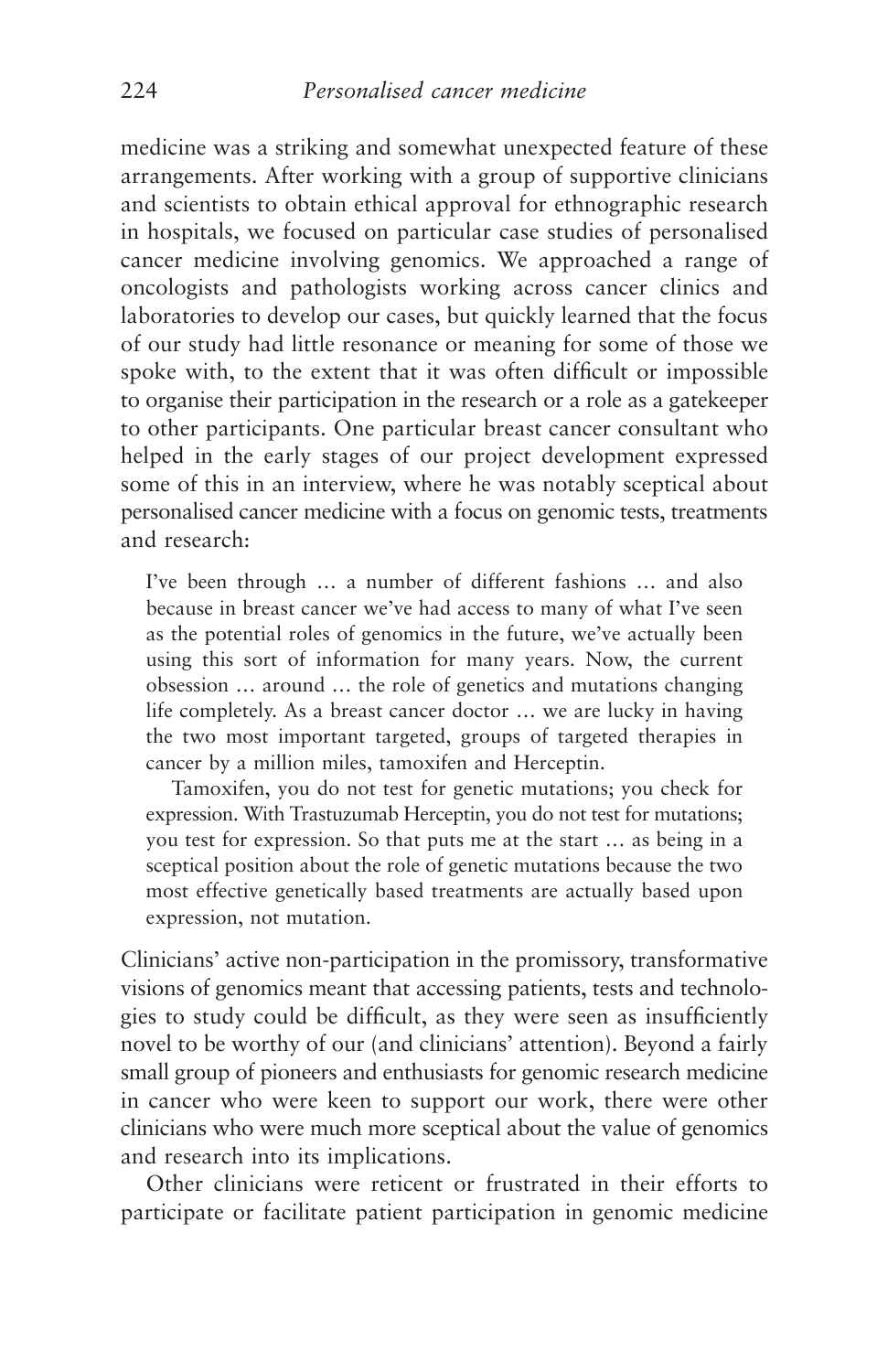and our study because of a range of factors. This could arise because the study or trial we wanted to follow was not yet recruiting or because there were concerns about the lack of progress in the initiatives we wanted to explore, for example when not many patients were being recruited and the trial or study was seen as precarious and in danger of failure (as discussed in [Chapter 4](#page-126-0)). At other times, concerns about the burden of participation on patients or staff meant that we were not able to observe or approach patients for interviews – their situation was too difficult to warrant such an intrusion. These considerations were heavily shaped by the perspective of research nurses who acted as principal gatekeepers, but also our own sense of what would be intrusive, based on our research and personal experiences. As a team we constantly reviewed our ethical approaches, but also reflected on our 'personal ethics', which similarly regulated the participants we (re)approached. For example, in our work with pancreatic cancer, associated with poorer survival outcomes than many other cancers, of four patients being followed up in a particular study arm we were hoping to observe, two participated in our study. In one case, after the researcher approached the patient for interview in line with ethical approval, the research nurse disclosed that the patient had not received the scan results she had hoped for. At this stage, having gained the patient's contact details, follow-up became solely at the discretion of the researcher. In this, as in other instances, researchers became their own ethical gatekeepers; reflecting on how many times to make contact, what this contact might be, and when to stop. In this case, due to the sensitivity of the patient's situation, only one (unsuccessful) attempt at contact was made. This patient's experiences of pancreatic cancer trial participation, which are seldom recorded in social research, were therefore not included in our study. Such decisions surrounding recruitment were personal and contextual due to the rapidly changing nature of individual patients' health status and circumstances.

At other times participation was not possible because clinics were busy, appointments were missed or clinicians were too preoccupied with other, more urgent issues. We were advised to avoid relying on consultants as gatekeepers, limiting their participation and intensifying that of nurses, as in the fieldnote below: 'The consultant explained that it may be best to approach patients at the point of consent and to leave consultants out of the situation, "take the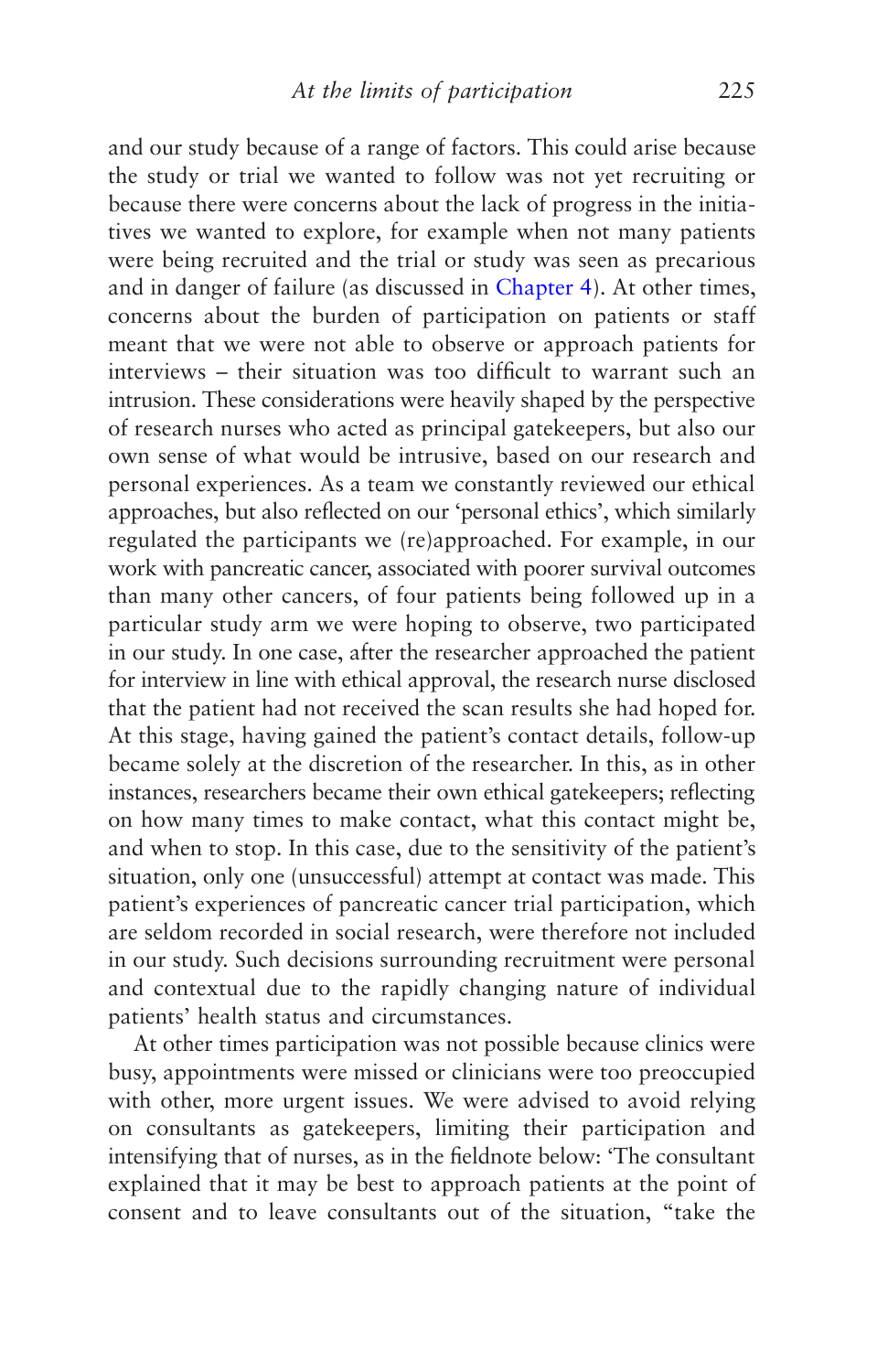consultants out of the equation because we forget".' This capacity to forget also extended to recruitment for the studies we sought to follow, as captured in the fieldnote below:

Due to observe two patients – pre-assessment appointments at 11.20am and clinic at 2.30pm. On the morning of 05/06/17, I received an email from one of the research nurses to inform me that they would ring me once the patient had finished pre-assessment to let me know when to make my way to the clinic (the research nurses see the patient for 100,000 Genomes Project after the pre-assessment checks – up to 1.5 hours after their appointment time). Unfortunately, the research nurse phoned at 12.30pm to inform me that the clinician in preassessment had failed to contact the research nurse and the patient had been sent home. The nurse was frustrated at the miscommunication as they're unsure when they can next approach the patient – may have to be on the day of surgery. The nurse also informed me that I couldn't observe the 2.30pm patient – disease has metastasised. The nurse was very apologetic and agreed to inform me of any other patients booked in that week.

Sometimes clinicians' inattention or lack of facilitation was a more active refusal, albeit from a position of privilege, as in this excerpt:

As we were all standing around in the corridor the research nurse explained that they often 'stand around on one leg' between appointments in case they miss the patient. Each week [clinical trials assistant] double checks with each consultant whether she can recruit the patients she's identified as being suitable for SMP2. She checks with [consultant oncologist 5] who seems reluctant to discuss 'I thought the Matrix had finished' 'it's not you again'.

These excerpts capture the emotional and articulation work of practitioners involved in recruiting participants to our study. It shows clinicians acting to protect patients and prioritise current care over research which might bring benefits in the future, the 'waiting around' involved, and the missed opportunities for recruitment, as well as the complexities of dealing with busy clinicians and very sick patients. Genomic research in this context was not standardised or routinised in the clinic, nor was it special enough to warrant practitioners' strong investment in studies of its effects or potential, constituting another requirement in a long list of considerations for practitioners to negotiate backstage and at times frontstage with patients. We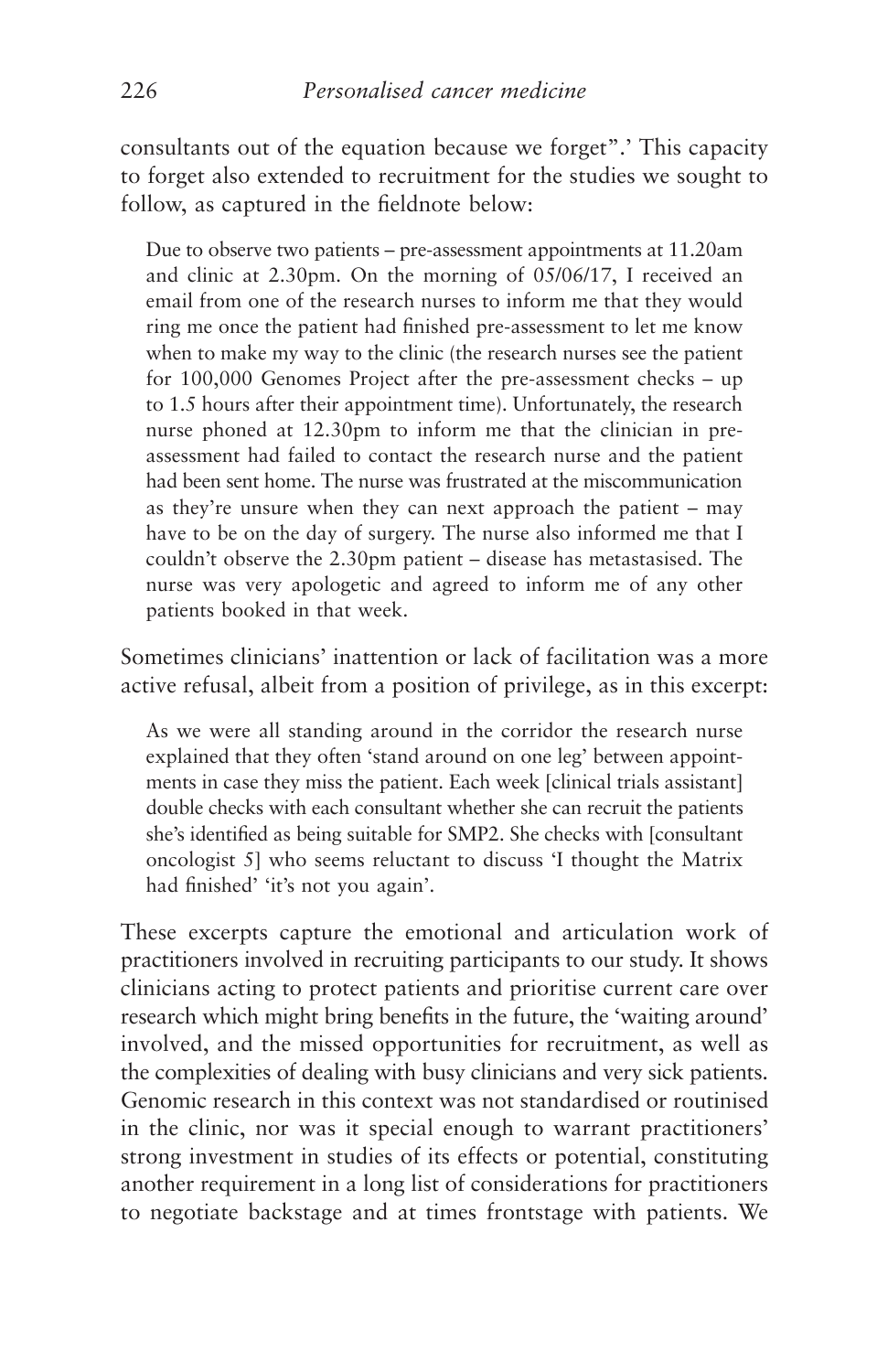experienced similar tensions around observations in some laboratories that were under pressure in terms of workload and resources, particularly histopathology, where there was a sense that genomic testing was adding additional work without additional support, that its promise was overblown and exaggerated, and that our presence would have taken up too much time.

The make-up of clinical teams we worked with reflected gendered hierarchies in medicine: the majority of consultants were men (although the breast cancer team had a high number of female consultants in comparison to lung cancer, which had only two female consultants in the team) and the majority of nurses and clinical trials assistants who were involved in recruiting patients and caring for patients on trial were women. This stratification of medical work by gender accords with a long history of social science literature which demonstrates the feminisation of care work (Tronto [1993;](#page-277-0) see also Allen [2014;](#page-264-0) Allen and Hughes [2017](#page-264-0)). This work was intensified as nurses were called upon to act as gatekeepers and to aid with the recruitment to our study, given that consultants were often too time-pressured and tended to 'forget'.

Nurses took on much of the responsibility for the facilitation of our study in these challenging situations – crafting participation involved careful and intense articulation and emotional work across an ever-changing array of situations. This involved managing other clinicians' refusals and deflections, juggling staff shortages, training and workloads, but it also involved managing discomfort and a sense of concern about participation exposing deficiencies in the nurses' competencies or practice, as we noted in [Chapter 5.](#page-160-0) Although we worked hard to avoid this and to limit the burdens created by our presence, we intensified and at times unsettled their work. This can be illustrated through our experiences of being told that nurses or clinical trials assistants were concerned about their level of knowledge about genomics and their capacity to participate in our research and enable the participation of patients in research more generally. For example, in one observation session, as we made our way to the clinic, the researcher asked the clinical trials assistant about observing other consent meetings for the 100,000 Genomes Project, and noted: 'she seemed quite reluctant to discuss this despite agreeing – changed the subject and exclaimed "you can watch me make a mess of the consent process and judge how I do it, yes!"'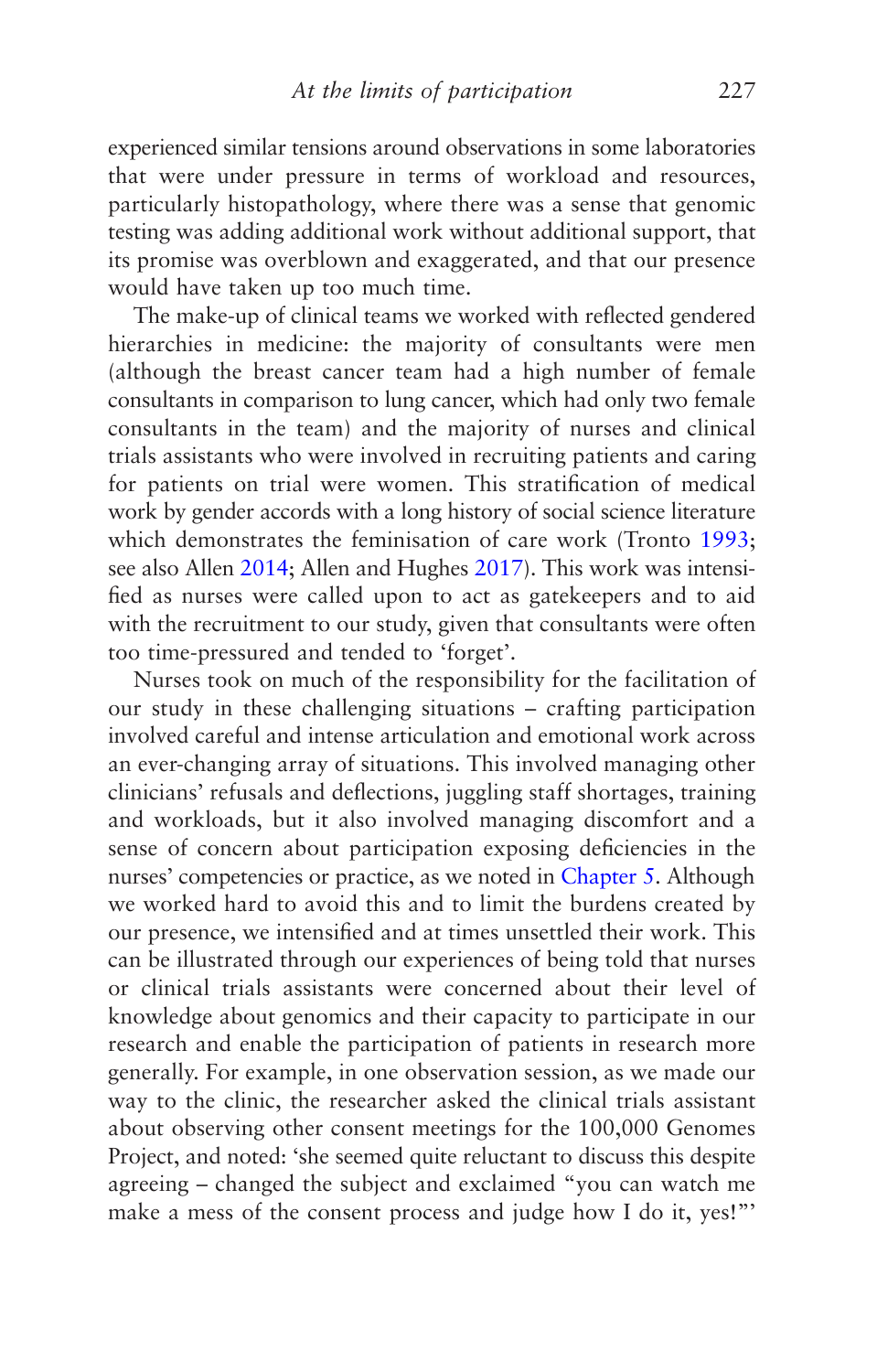Towards the end of the session the clinical trials assistant joked again about being observed:

Whilst waiting around in the corridor [clinical trials assistant] turned to me and said, 'I bet I find out you're secretly judging how I consent (writing things down in your little book) – that actually you're a journalist (laughs)' – I tried to reassure her this definitely wasn't the case!

Here the clinical trials assistant expresses discomfort about the quality and implications of her participation and seeks reassurance from the researcher, further demonstrating a limit on participation we encountered across our research with practitioners and patients, but also troubling the identity of the researcher and challenging us to acknowledge the burdens we generate when we ask clinicians to facilitate our research.

As we have already noted, some cancers get more attention and resources than others, and some patients with particular kinds of cancers are more readily involved in genomic medicine than others as different kinds of privilege play out across research and clinical care. Patients, such as the advocate quoted at the beginning of the chapter, and clinicians can be acutely aware of these inequalities. A lack of privilege can be experienced as unwelcome forms of nonparticipation or exclusion from the promise and investment of genomic medicine. We have already explored some of this in the accounts of clinicians concerning patients feeling left behind or excluded from the possible benefits of personalised cancer medicine. Patients also discussed this, as in the extract below from an interview with a lung cancer patient, Hilary, and her daughter, Rose:

[Rose] lung cancer's not as publicised as breast or…

[Hilary] No, I don't believe, no.

[Rose] …prostate…

[Hilary] Prostate.

[Rose] …even though it kills more people.

## **Yeah. What do you think about that? Why do you think that might be?**

[Hilary] Because of…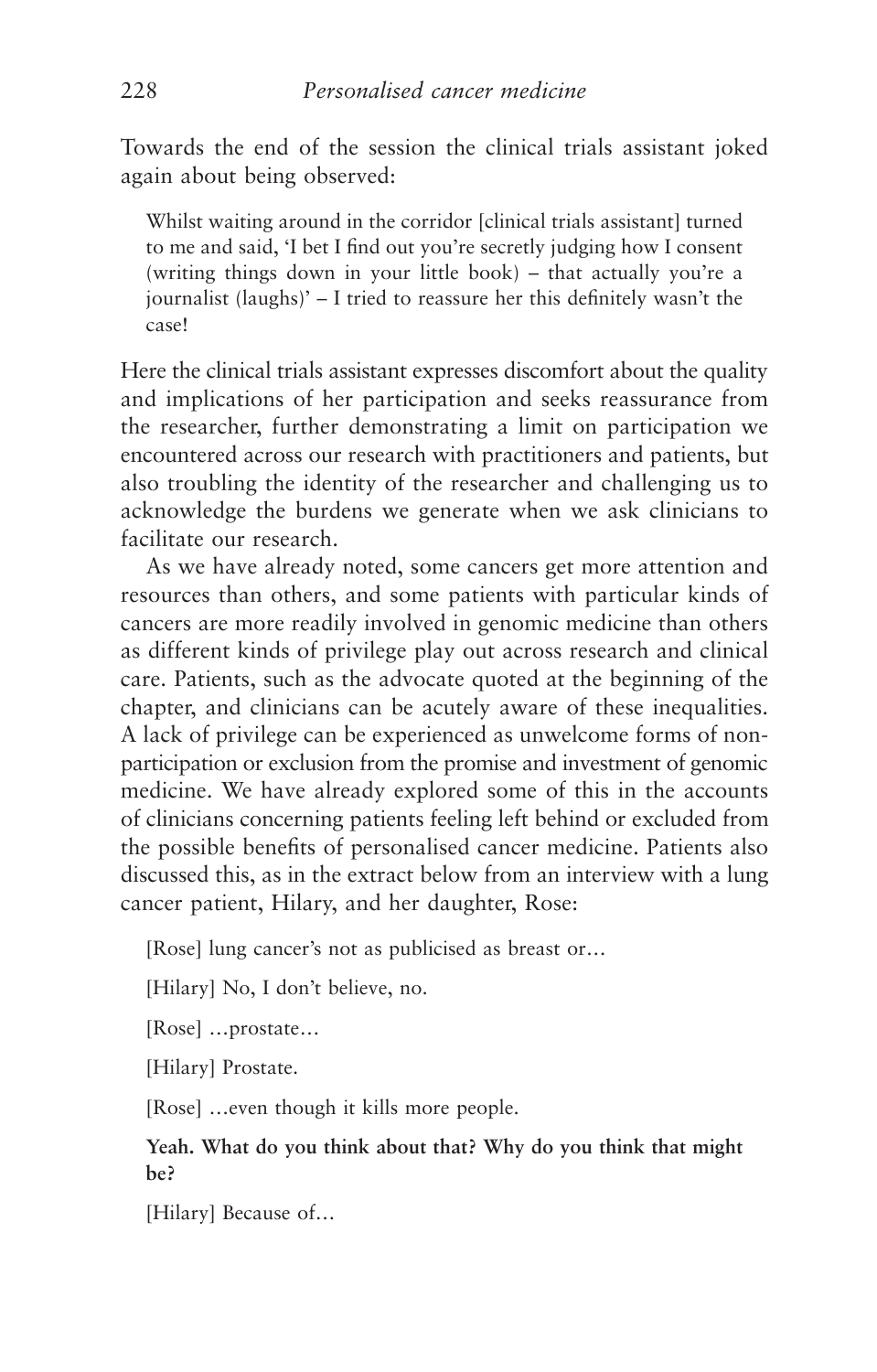[Rose] Because of the stigma with smoking.

[Hilary] ... the stigma of smoking. If I, if I got lung cancer, I'm letting everyone know that I've never been a smoker. If I got it, they'd be all sympathetic…

[Rose] Because she's not a smoker … cos I'm not a smoker. So how've you got it? How've you got it?

[Hilary] It's like ... before I got cancer, if I heard somebody who had liver cancer…

[Rose] You'd think they were a drunk.

[Hilary] ... you automatically think of alcohol. Because, because we're not au fait yet on the environment, I don't think we're fully, fully aware of how the environment affects cancer, you know. Not just air pollution … Stress, your working conditions, your living conditions … they take that into account when it's your heart disease but they don't, I think, with cancers. There, there's a lot of environmental factors, not just what you've done to your body, 'cos as I say, people die of lung cancer who've never been a smoker or had any family members smoke…

[Rose] I mean, I work in [town] and there were a young lass over there who's actually taken a nurse to court because she was nineteen and she got diagnosed with lung cancer and the nurse turned round to her and said, 'Well, how many do you smoke, then?'

#### **Gosh.**

[Rose] And she'd never –

[Hilary] It's just an assumption.

[Rose] And it is just the stigma.

As well as discussing stigma and their sense of blame (see also Chapple et al. [2004\)](#page-266-0), these interviewees implicitly criticised the focus on molecular rather than environmental factors in cancer, and highlighted the ways in which care providers as well as friends and family can make patients feel culpable and unworthy of support as they participate in care.

Accessing the experiences of working-class patients for whom cancers such as lung cancer were more prevalent was difficult given the extremely low survival rates of these patients. Although our sample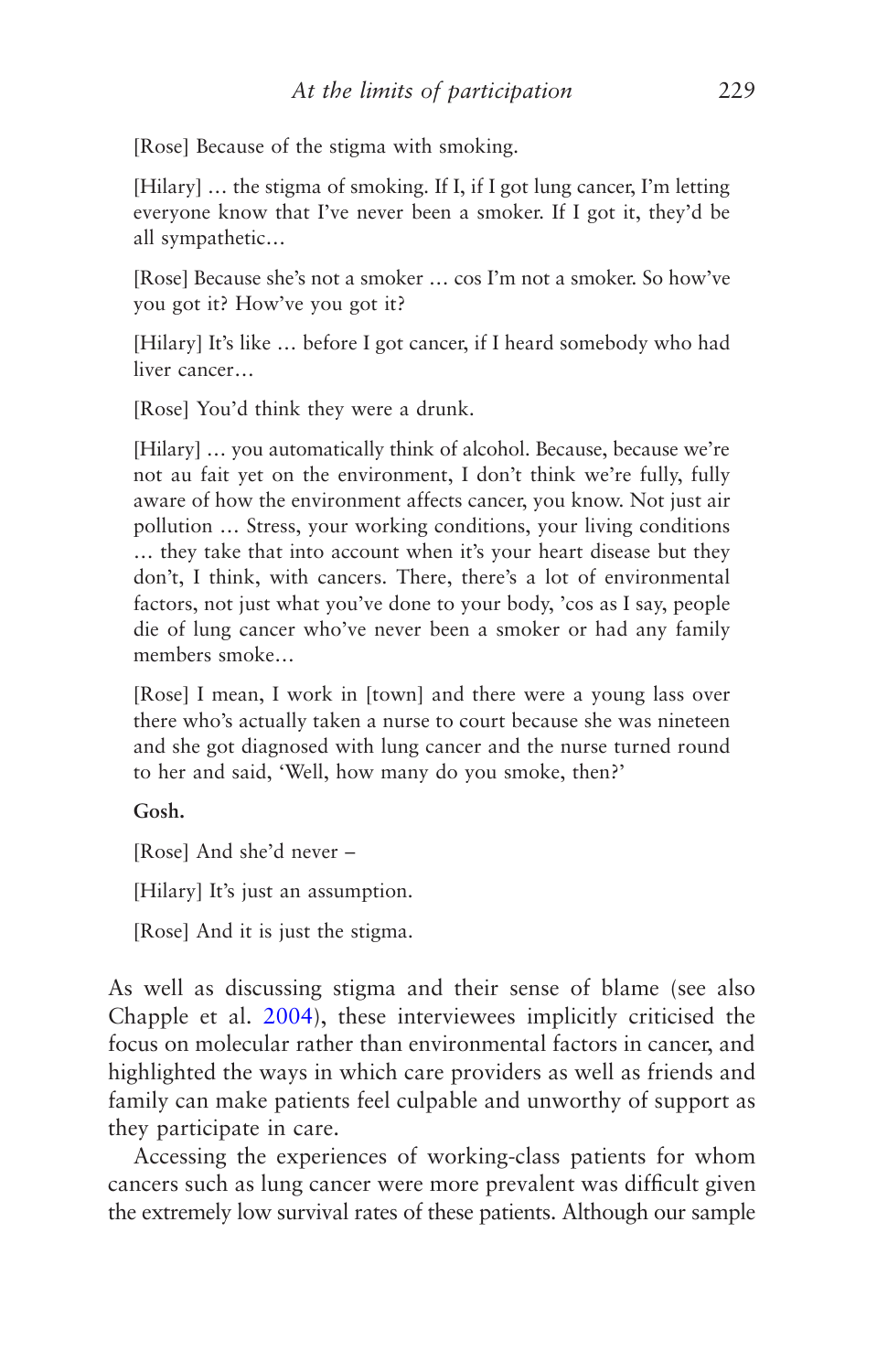consists predominantly of middle-class voices, there were numerous instances during interviews where concerns around inequality were raised or discussed, particularly in relation to patients having to seek financial assistance (particularly those in precarious work), lone parents, or people who had not gone through higher education. In one interview with Janet, a patient involved in the SMP2/Matrix study we followed, who we introduced in [Chapter 4,](#page-126-0) these barriers to participation in support, care and research were starkly illustrated:

you can go up to the [name of support centre] up the way, but they do it at silly times and 'cause I work, I … can't get to one, even if I wanted to … it's like me going to work and saying to my supervisor, 'Oh, I'm not coming in tomorrow 'cause I'm off blah, blah, blah.' I mean, she'd [have] hissy fits! I've got to come for treatment and see doctors [and she asks] 'Are you coming in?' Well, no. I mean, at first, I went, 'Oh yeah, no I'll be in,' and I thought why am I doing this to myself? You know, why am I sort of like getting down here, getting everything done and then running to get back to work? … I did work full days for a long time and then I can't remember which one of the treatments it was [it] didn't make me feel poorly but come the end of the week, I was just knackered; and I kept thinking, why am I doing this to myself. And I went in and I had three months off work 'cause I went down to the doctors, 'Can I have a sick note for a week?' and he sort of looked at things and he went, 'A week?' and I went, 'Yeah,' and he went, 'Why, what for?' I said, "cause I'm - I said I'm so tired, come Friday.' I used to get home from work, have a coffee, maybe have something to eat and next thing I knew, it would be like Monday morning and I'd be thinking, where's the weekend gone? … so I went down to the doctors and said, 'Can I have a week off?' and he gave me like a month, and he said, 'Come back at the end of this.' And I went back and he went, 'Another one?' I went … 'No I want to go back again.' 'Take another month.' Then I took another month and when I went back then, I said, 'I don't want no more – don't give me no more, no more,' I said, 'I need to go back to work.' I was so bored at home … I think I actually needed that time off because when I went back, I thought I feel even better now.

Later, discussing her involvement in research, Janet expressed gratitude to medical science and willingness to 'be a guinea pig':

I do take my hat off to all these … when they get all these samples in and they sit there and … whatever you do … That is just amazing.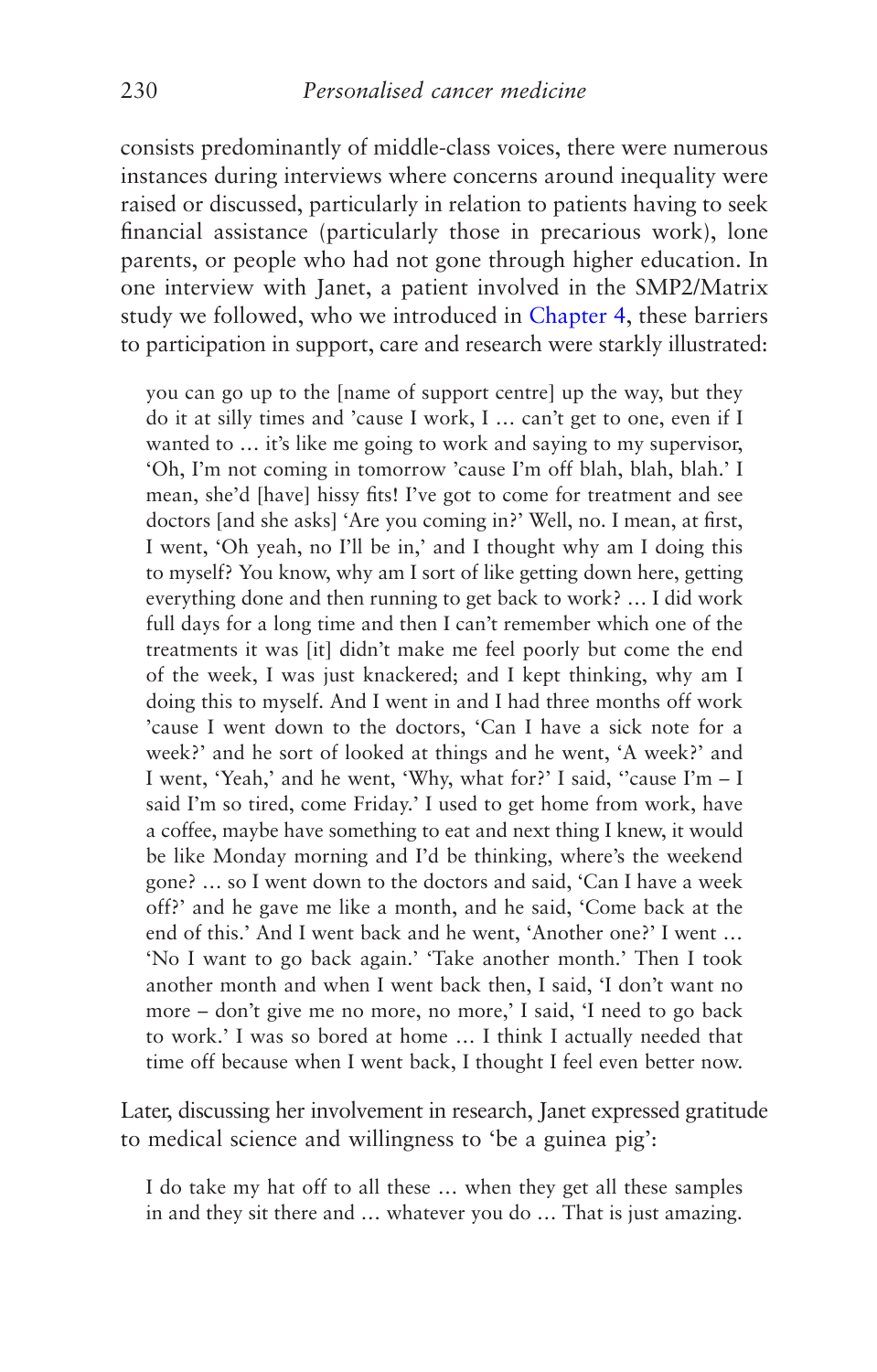I wouldn't be able to stop with everything (both laugh). You know, we need a guinea pig, [name of participant] l'll do it … I will try anything … they'd have to be … really honest with me … because the thought of them sort of thinking give her that, and then they're knowing when they're giving me it, then it's not going to [help]. That's the only bit what does scare me. Like if they said to me well we've got this, [name of participant] and we know for a fact it's going to do something. We're not 100 per cent sure what it's going to [do] – but we know it's not going to make it grow, and we know it's not going to make it spread, I'd go, 'Come on then, let's do it. When are we starting it? Are we doing it today? Well go and do it now.'

Yeah, because I've got to put my trust in the people [who] make that drug and I've got to put my trust in this place, and that, to me, that's a big thing … putting your trust in somebody.

These excerpts illustrate the tension in participation for patients from underprivileged backgrounds negotiating stigma and a lack of the time and resources required to receive care, let alone participate in research, including something as basic as getting sick leave. At the same time they signal an enduring commitment to support research, to trust in institutions and companies and a willingness to be experimental subjects as a gamble on becoming well again.

Our study design, like that of the genomic technologies, research and trials we sought to follow and understand, relied on patients participating. But as we have discussed, this was hampered and reconfigured by the contexts in which we approached patients and the ways in which those discussions were repurposed by interviewees, for example to perform particular versions of good patienthood or experience therapeutic benefit. We also encountered numerous situations where patients were not able or willing to participate in our research either in general or throughout the course of interviews/ observations, especially when we asked more specifically about genomics. Sometimes these forms of non- or reworked participation appeared planned or deliberate, but at other times they were more difficult or unexpected for patients, for example when they became very emotional or confused during an interview.

As we have already discussed, practitioners protected vulnerable patients from participation in our research and some of the research, trials, tests or treatments we were studying. This process of limiting participation was crucial to the ethical conduct of the research: the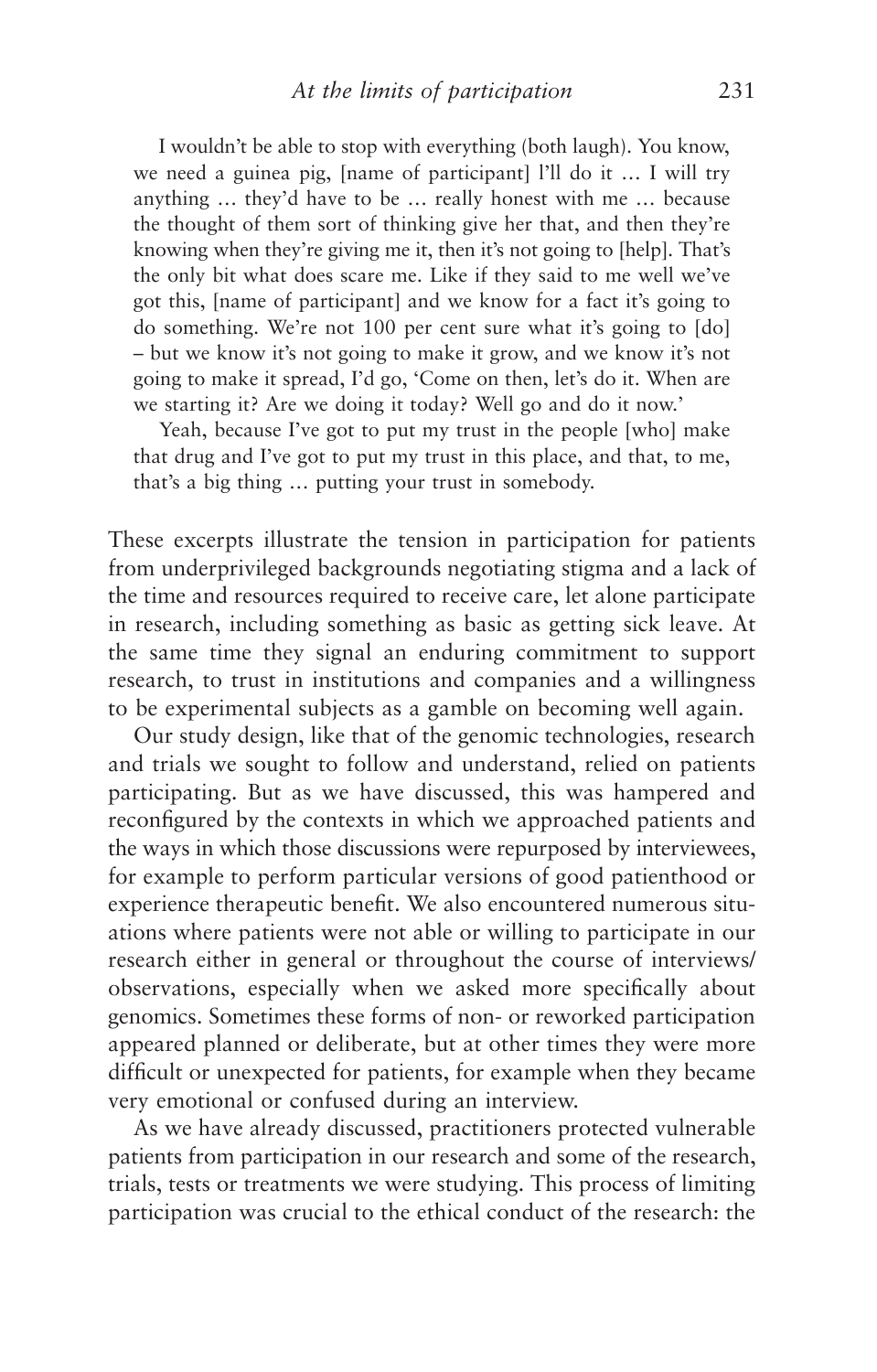emotional work of the nurses involved can be seen in the following excerpt:

I arrived at the nurses' office … at approximately 2pm for the appointment at 2.20pm. We discussed the issue of consent and the nurse expressed her concern that the patient is very young and will be coming to the appointment concerned and anxious about diagnosis (too young to come through the bowel cancer screening programme). The nurse wasn't sure whether it would be appropriate for me to observe and to approach patients about participating at this stage of the pathway – better to observe pre-assessment clinics or those patients who have come through the screening programme. We walked over to the out-patient clinic building … and made our way to the consultant's room. The nurse felt it was important that we checked with the consultant prior to the appointment about whether it would be appropriate for me to observe. I had spoken in the MDT meeting that morning and the consultant was in attendance – happy for me to observe.

Sat in a side room away from the consultation room with the nurse – trolley filled with patients' notes – next to the waiting room. Clinics were running behind and the nurse kept having to check whether the patient had been called to the consultant's room. The nurse said they often did a lot of waiting around…

The nurse is called into the consultant's office and I wait for approximately 30 minutes. The nurse decided not to call me into the appointment to observe as the patient had been given a diagnosis and was very emotional.

I left the clinic at approximately 3.30pm and discussed with the nurse about our pathway for observation. She felt like she'd wasted my time but I stressed that it's important for us to attend clinic where they might be consenting patients regardless of whether they decide that it's not appropriate for us to observe.

Here the nurse facilitates non-participation in our research because of concerns about the health of the patient and the burden of being observed while being given a distressing diagnosis.

We can also see the complex work involved in the process of mediating participation in the following fieldnote:

I met with the research nurse in their office … at 1pm – discussed issue of consent and the pathway for the … trial. We discussed the hopes and expectations attached to the SMP2 'don't even mention Matrix' because of the high failure rate … [leads to] difficult conversations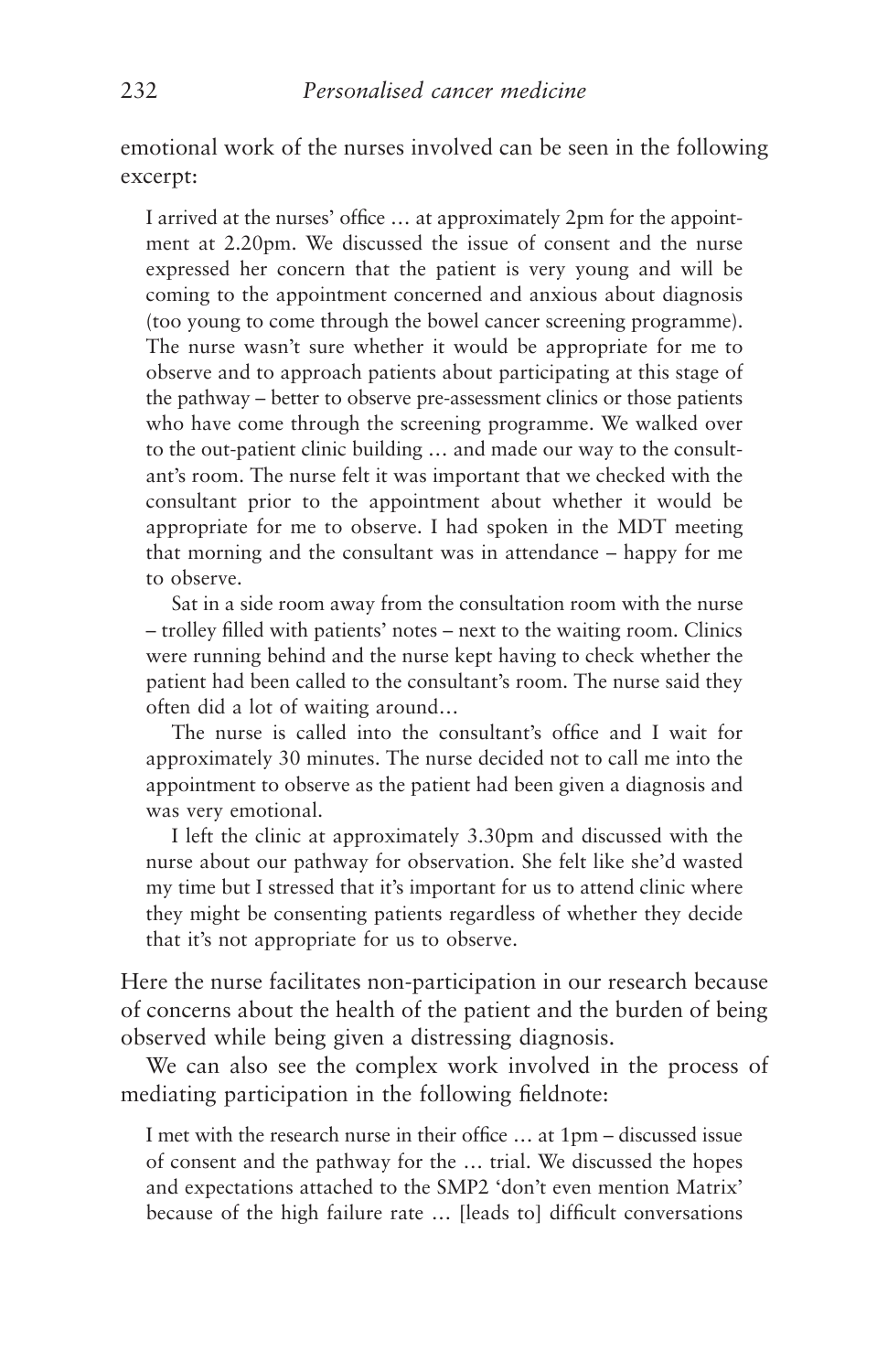with patients – feeling amongst patients that clinicians hold on to their results unnecessarily and question why it takes so long to see results…

First patient appointment at 1.20pm –

Sat and chatted with the two other research nurses about the possibility of observing patients through the SMP2 pathway – said this would be difficult as the percentage of people referred to Matrix is extremely low. She did however mention another biomarker test which might be of interest to us (is it a trial or standard care routine?) – need to follow this up with consultant. Unfortunately I didn't get to observe as the patient was struggling with chemo and the consultant decided it wouldn't be appropriate for the research nurse to approach the patient at this stage and seek consent to SMP2.

The next patient appointment wasn't until 3.40pm so … typed up my notes … I was attending on an unusually disruptive day – the research nurse doesn't usually go on the ward and the other clinic appointments were cancelled. The research nurse consented a patient to the 100k genome project (I asked if I could observe but she felt it wasn't appropriate – first time she'd consented) for a gynaecological cancer patient. The patient had been particularly unwell but really felt like they wanted to participate for the sake of others in the future.

This excerpt further illustrates how recruitment and participation took considerable choreography in the context of busy, often understaffed clinics where clinical teams are formed on each occasion the clinic convenes. Participation in personalised medicine was acutely difficult to deliver for sick and vulnerable patients facing foreshortened futures in this complex, pressurised environment.

On other occasions patients or their relatives declined to participate because they were too unwell or overwhelmed by their experiences, as in the fieldnote excerpt below:

While waiting for the specialist nurse, the couple sitting in the waiting area carefully reading the information sheet. The wife was still reading the information sheet when her husband questioned her very quietly. I could see … that he was pointing out the end of the consent form. The wife carried on reading the information sheet carefully. After several minutes, the husband then come over and told me that they won't consent for my observations. He said, 'If it was ingrown toenail, she would do anything but it has been so traumatic' and he awkwardly smiled. Then he said, they both have educational background and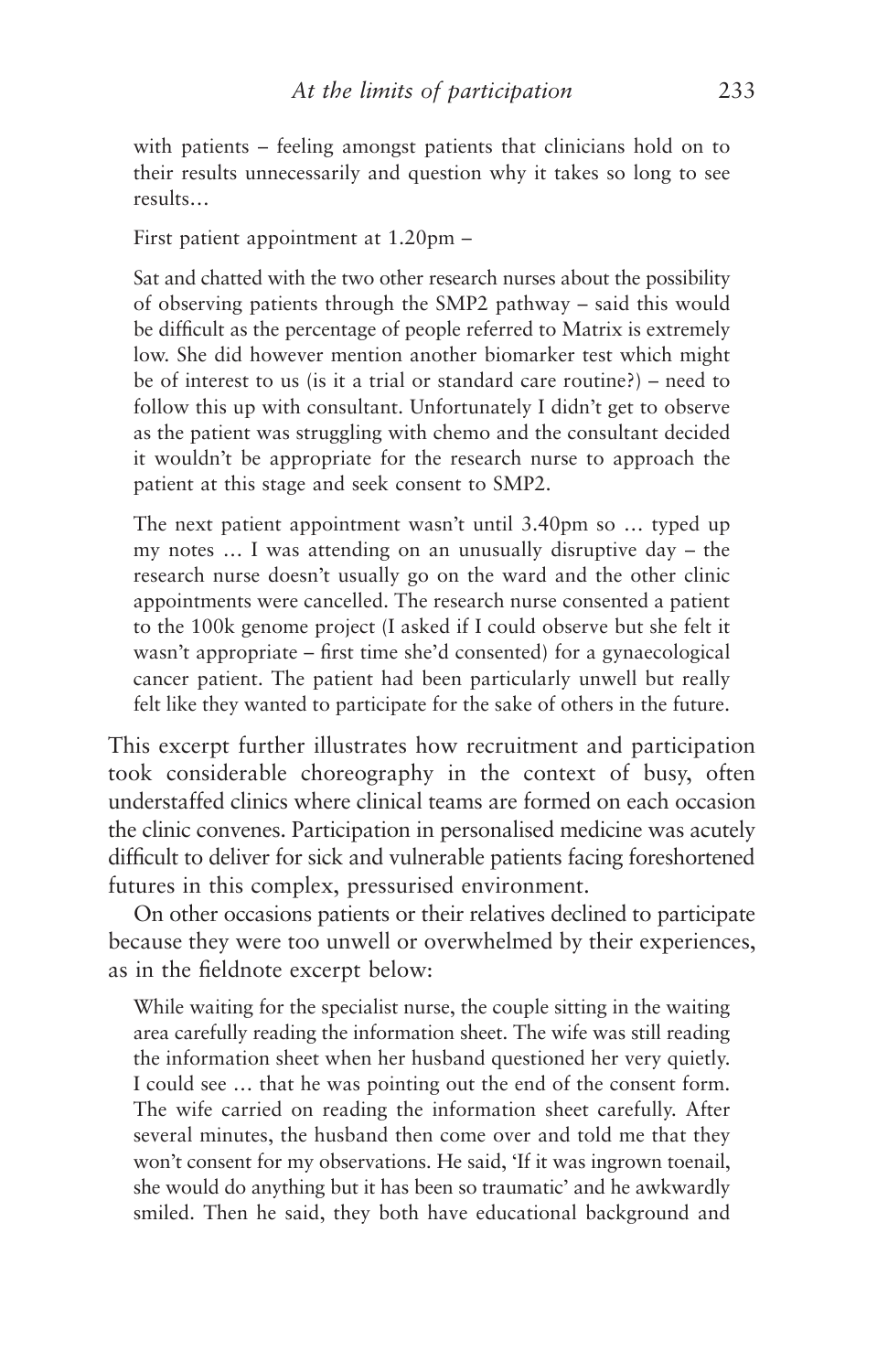appreciate the value of research. But he said participating in 100,000 Genomes Project was enough and wanted her to focus on recovery.

This 'informed refusal' (Benjamin [2016](#page-265-0)) captures some of the burdens of participation in research, given that patients were often approached about research studies in the course of difficult and sometimes overwhelming treatment protocols. We can also identify some of this burden by reflecting on instances where patients initially agreed to participate but then did not respond to follow-up enquiries. At other times they did not attend appointments where their consent was being sought to participate in genomic research (and our research). This non-attendance was a common occurrence and can be explained in part by the complexities of the research recruitment arrangements and the requirement of patients to attend yet another appointment which could be quite lengthy. However, we might also think about non-attendance as a means of troubling or reworking the salience of our focus on genomics as special and of experiences of genomic studies as particularly worthy of social research – in this case the patient's relative explained quite clearly it is simply not important enough to justify time and energy that is already in short supply.

Given how sick and how busy patients are, it is remarkable that they find the time to participate in research that does not benefit them directly, including our study. Their participation did generate opportunities to reflect on identities and to express concerns, and to tell their stories more generally, but it also formed part of their responsibilities to reciprocate care or help future patients, including perhaps their own families. This kind of participation was not, however, without its limits, some of which could be quite discomforting for all involved. Misunderstandings about the purpose of our research, the role of the interviewer and the potential to benefit were among the most difficult aspects of these limits on participation. This is not because participation was somehow not 'up to par' as a result, but because it demonstrates some of the deep-rooted problems with the participatory logic of personalised medicine, which relies on a complex consent process to gather data but places considerable burdens on patients in terms of time and thinking through their participation, taking advantage of patients' need to reciprocate care and glossing over the benefit they might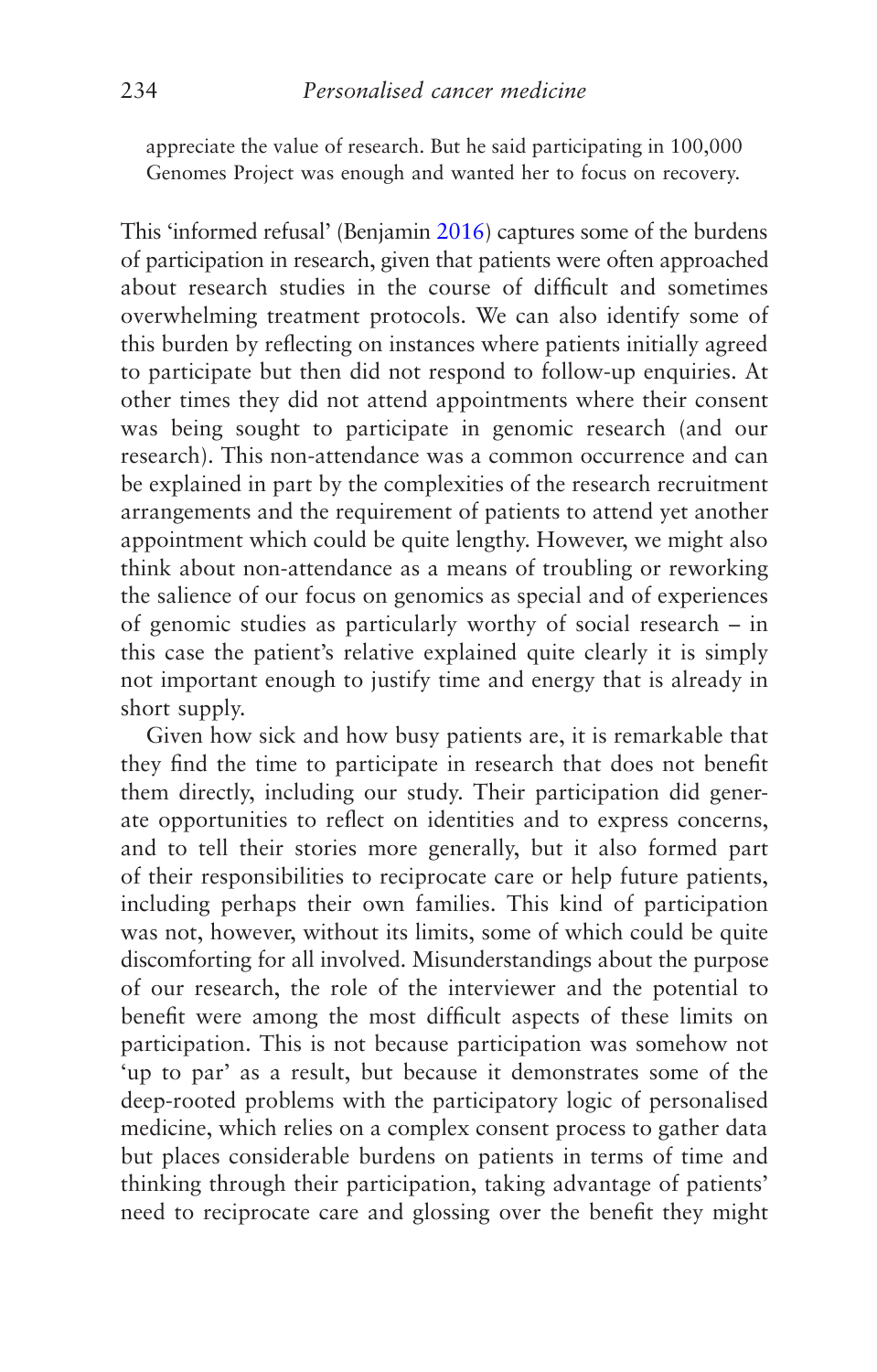receive as a result. As we discussed in [Chapter 5](#page-160-0), patients can be inventive in obtaining value from participation despite these issues, eschewing the need to be genomically literate, for example. But this kind of revaluation also curtailed participation. We can illustrate this in the following excerpt from an interview with Terry, after her surgery for colorectal cancer, who was initially confused about the research she had participated in:

**So I'm just going to ask you a little bit about the [research study].**

Yes.

**Yeah. Don't worry, no technical questions (laughs).**

Gosh, yeah. Keep reading that information leaflet you gave me then.

**… so how were you approached about it? Was it [research nurse] who approached you …?**

You know, no, things are very – getting very mixed up, cos I've seen so many people … I know [research nurse] approached me, yeah, no, I … so it wasn't you then, was it, initially?

**No.**

Because I know you came in on –

**I was there on the day that you had the surgery.**

Yeah, the surgery, that's it.

**Yeah.**

So obviously I'd been to  $-$  so it probably was [research nurse] then, I'm actually –

## **Don't worry about it.**

Yeah, yeah, I'm sure … because there was … your study, [research nurse] study and there was this other study that I did as well … and they were all – I think I must have been asked all on the same day, yeah, so it's probably [research nurse] that said about the genomes as well then. Yeah.

**And what kind of shaped your decision around it? Was it an easy decision to say yes…**

Well, I'm not being funny, but I think anything, when it's to do with research, if it's not sort of – not [going to] take up a lot of time, but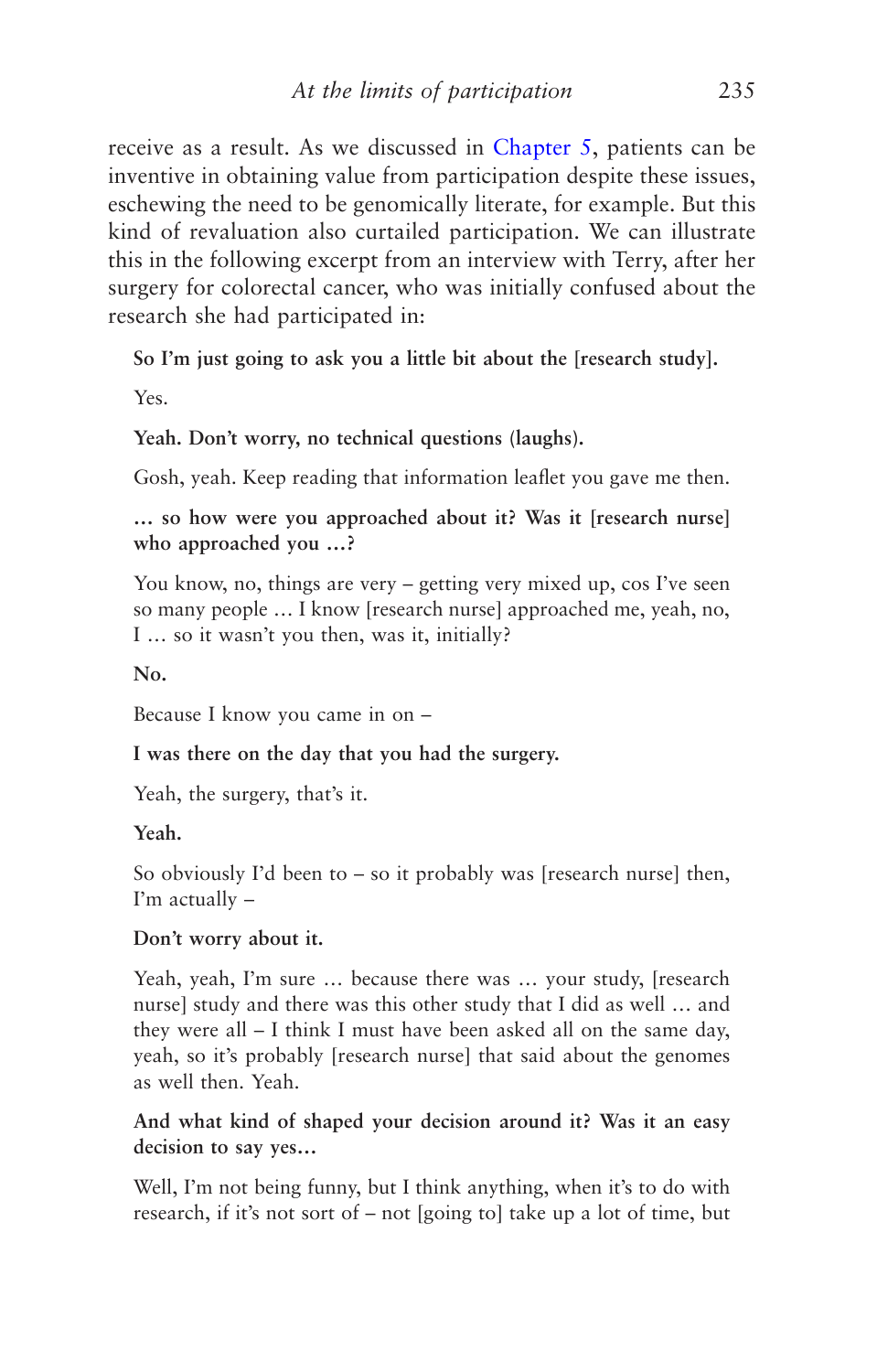it – you know, because obviously with everything else you've got going on, you know, with having what you've got, you've got cancer and that, you don't want something that's going to take [a long time] – cos … you're, you're focused on what's wrong with you … So … if it was a study that was gonna, say I've got to do like sort of filling in of this and filling in of that or, just, I probably wouldn't – might not have done it. But … when [research nurse] explained more or less that it wasn't too … time consuming and I didn't have to do loads of forms and that, yeah, I was quite willing to do it … I mean, this sort of thing could help somebody I know, my family, my grandchildren further down the line, you know, that's how I look, look at things anyway …

Here Terry struggles to make sense of what she has agreed to be part of and our role therein, falling back on familiar logics of reciprocity, future benefit and active patienthood to justify her involvement and collaborating with the researcher, while masking the lack of engagement in or salience of genomics.

## **Public engagement**

Our study did not just take place in hospitals and clinics; we also endeavoured to study how cancer patients and relatives engaged with personalised medicine beyond these institutions, through advocacy, engagement exercises and involvement initiatives. As we have already discussed, these situations are not places where everyone feels that they can belong, nor are they always easy to attend given other commitments and barriers. Like our own Public and Patient Involvement panels, these forms of engagement are more often taken up by white, middle-class participants.

Lack of representation of ethnic and other minorities in genomic datasets and engagement exercises has, of course, been an ongoing source of concern for practitioners and policymakers. Much of this is framed in terms of a historic lack of trust on the part of marginalised communities, alienated by a series of scandals and exploitations including biopiracy, experimentation and commercial exploitation of tissue without any effort towards benefit sharing (Hamilton [2008](#page-269-0); TallBear [2013](#page-277-0); Skloot [2017](#page-276-0)). Together with contemporary experiences of institutionalised racism, this means that Black, Asian, and minority ethnic (BAME) groups and other marginalised communities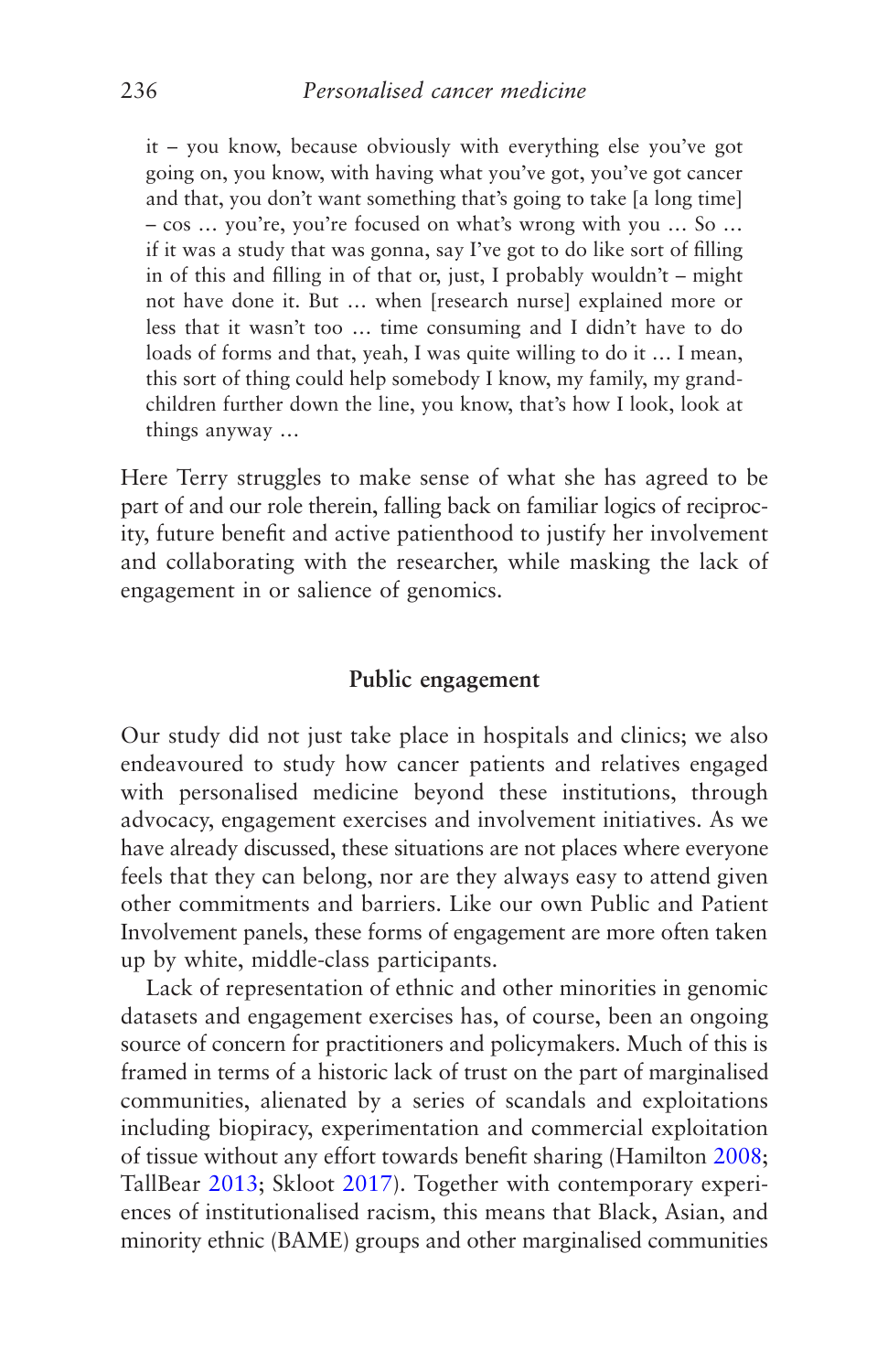<span id="page-245-0"></span>also have a history of lower rates of participation in screening and research into cancer more generally. However, as Benjamin ([2016\)](#page-265-0) notes, there is a danger in framing these instances and patterns of non-participation as problems of trust, when the problem is perceived as being located with the community rather than the institutions and professionals who have behaved in systematically untrustworthy ways. And there is continued reason to be wary of a biomedical economy intent on data maximisation when BAME patients can be further disempowered by being framed as an untapped resource. This links to a wider set of challenges to the colonial and racialised practices of biomedicine, which have been dominated by white, male standpoints, framed as a 'god's eye' view devoid of 'bias' (Haraway [1988](#page-269-0)), but ultimately shaped by the interests of these dominant groups in maintaining power and privilege. It is reflected in Public and Patient Involvement practices focused on solutions and health improvements but reproducing health inequalities by amplifying a narrow range of perspectives, experiences and interests in the process (de Freitas and Martin [2015;](#page-267-0) Madden and Speed [2017](#page-272-0)).

Broadening and diversifying participation in engagement and in genomic research more generally becomes part of policy and institutional practices around these initiatives. The 100,000 Genomes Project involved a range of initiatives to access 'harder to reach' communities, particularly potential BAME participants. In 2019 the Yorkshire and Humber Regional Genomics Service that was part of Genomics England worked with playwrights and actors to produce a play in collaboration with ethnic minority community groups to promote inclusion in genomic medicine via 'culturally sensitive' education.<sup>[2](#page-248-0)</sup> The purpose of the play was also to address and ameliorate some of the concerns about biomedical innovation from within these communities. The play was described as follows on the Genomic Medicine Service website:

A play raising awareness of genomics and the impact of genetic disease that often runs unaware within families from Black and Minority Ethnic backgrounds…

Mixing humour, personal story and science, 'Jeans, whose Genes?' explores the specific concerns of harder to reach communities using the analogy of mobile telephone and internet technology to demonstrate life-changing or enhancing possibilities in scientific developments to improve healthcare.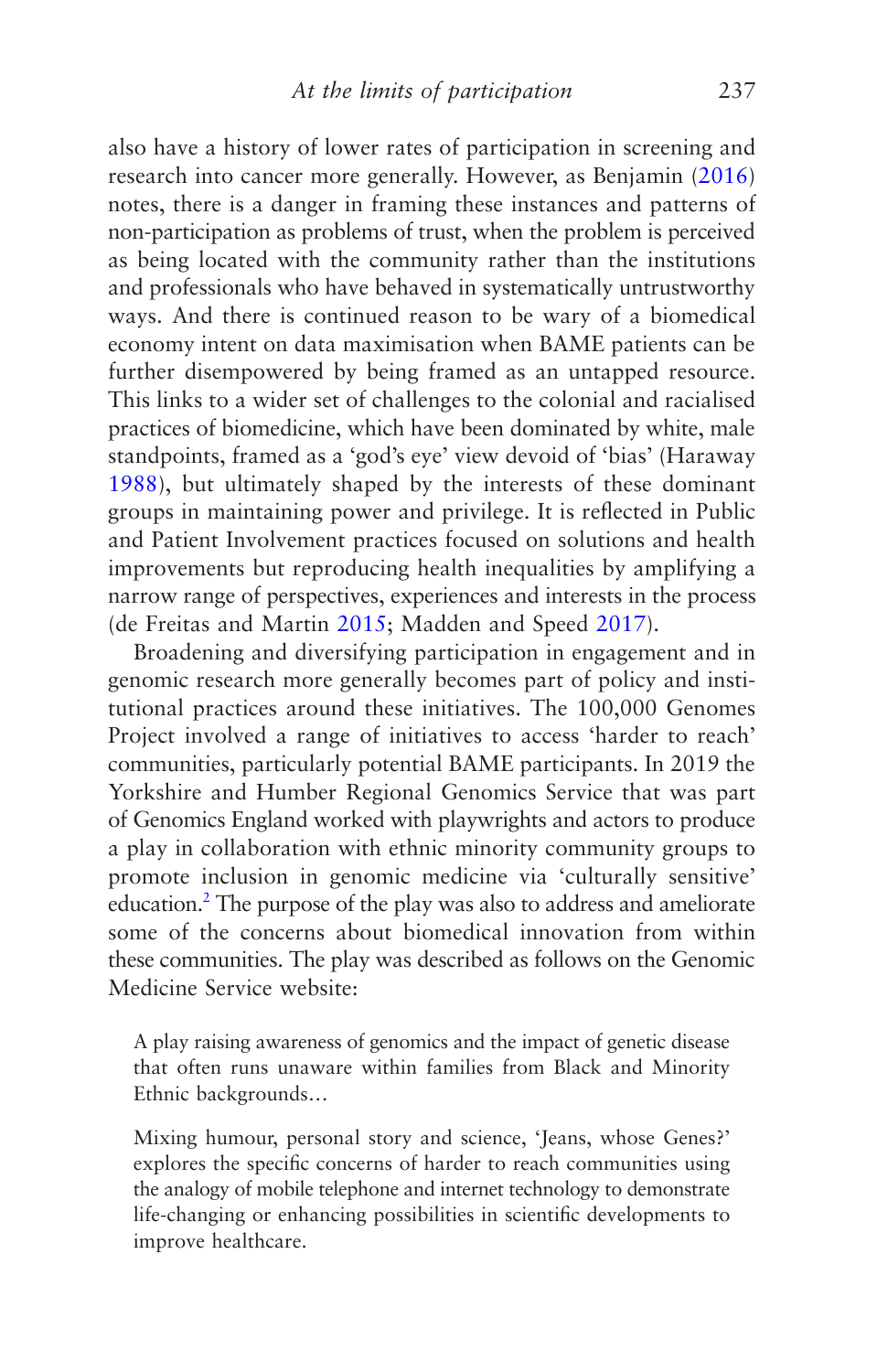The play is focused around a conversation between two neighbours in which the black British Caribbean character expresses doubts and concerns about genomic research and the British Indian neighbour is more positive and hopeful about its potential to 'ease suffering'. The issues raised, generated in discussion with people from these communities, include historic abuses and discrimination against black patients and research participants and ongoing scandals such as the Windrush affair, which involved people from the black community being deported despite having lived and worked in the UK for many years. The black character is, however, reassured by her neighbour that researchers, and science, are not racist and we 'have to start trusting at some point'.

We also encountered similar concerns when we approached people from these communities about involvement in our work, including particular criticism of the use of informed consent forms as off-putting and needlessly bureaucratic. We offered reassurance about the ethical intent of this approach but this was not always convincing. Reflecting on this focus on resolving 'distrust' therefore requires further exploration. As Benjamin notes,

by constructing trust as a cultural trait that some groups have more or less of than others, such discursive practices lead those engaged in trust talk to overlook differences within purported ethnoracial groups, disregard similarities across groups, and most importantly, ignore the larger institutionalised structures of inequality in biomedicine and beyond.  $(2014: x)$  $(2014: x)$  $(2014: x)$ 

Accessing the experiences of subjugated populations is critical to driving inclusive genomic medicine and yet requires a systematic restructuring of systems of white privilege within biomedicine more generally, including in our case ethical protocols, informed consent processes and forms of engagement. It is also important to note that efforts to promote genomic medicine have the potential to both strip science of its cultural conditions of production – 'science is not racist' – and reify the problematic idea that race and categories of race are biologically defined; a notion which circulated in observations when patients were recruited to genomic medicine, as we see in the observation notes with a CTA below.

'You know because we're mixing more with different races it might tell us about different genetics; it's going to be massive' (family member)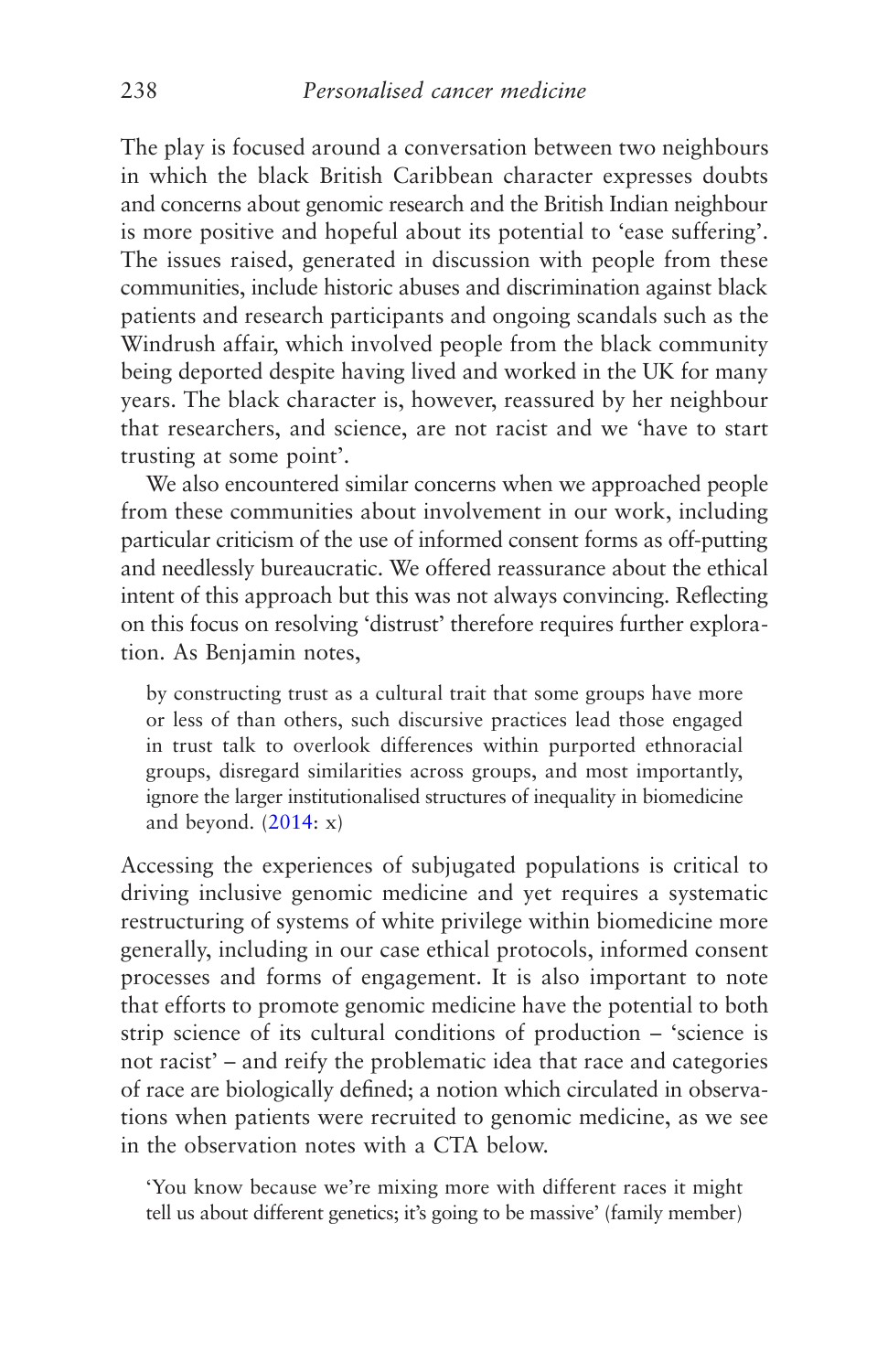[race circulating here which hasn't been as explicit in other consultations]. 'I hope so …'

## **Conclusion**

Not participating at all, being unable, unwilling, uninvited or limited in capacity to engage are key features of patient and practitioner experiences of personalised medicine and the plethora of research on which it relies. This limits the kinds of data and value obtained from participation, as well as limiting the potential for harm to arise from too much or too intense participation. At the same time, it configures the futures crafted, voices and experiences of participation and associated care to those well enough or sufficiently motivated or enthusiastic to participate. Some of these dynamics intensify promissory and positive tropes and underplay negative experiences in the process. They privilege enthusiastic voices and framings which emphasise the novelty or neutrality of science and technology. But attending to non-participation allows us to reflect on how practitioners and patients can refuse, resist and subvert these kinds of anticipatory logics through silence, or by turning away from the future to ground reflection in the mundane realities of managing day-to-day, or in stories rooted in the past, and privileging other kinds of care as a way of reconstituting identity in cancer's wake.

Reflecting on these processes of non-participation or limited participation also highlights how some cancers and patients are better resourced in terms of treatment and support infrastructures as well as research opportunities. Capturing the experiences of other more marginalised cancers with lower survival rates and less research investment (see All Party Parliamentary Group on Cancer [2009](#page-264-0)) was difficult in our study, because genomic medicine is being implemented with most success in cancers with a track record of research and improved treatment and via well-established organisational infrastructures. This can map on to some kinds of privilege for patients; for example, breast cancer is an area with considerable research investment and improved prospects, and is also associated with visible activism and is more common among those living in advantaged circumstances. These confluences can mean that patients with these kinds of cancers, outcomes and backgrounds are more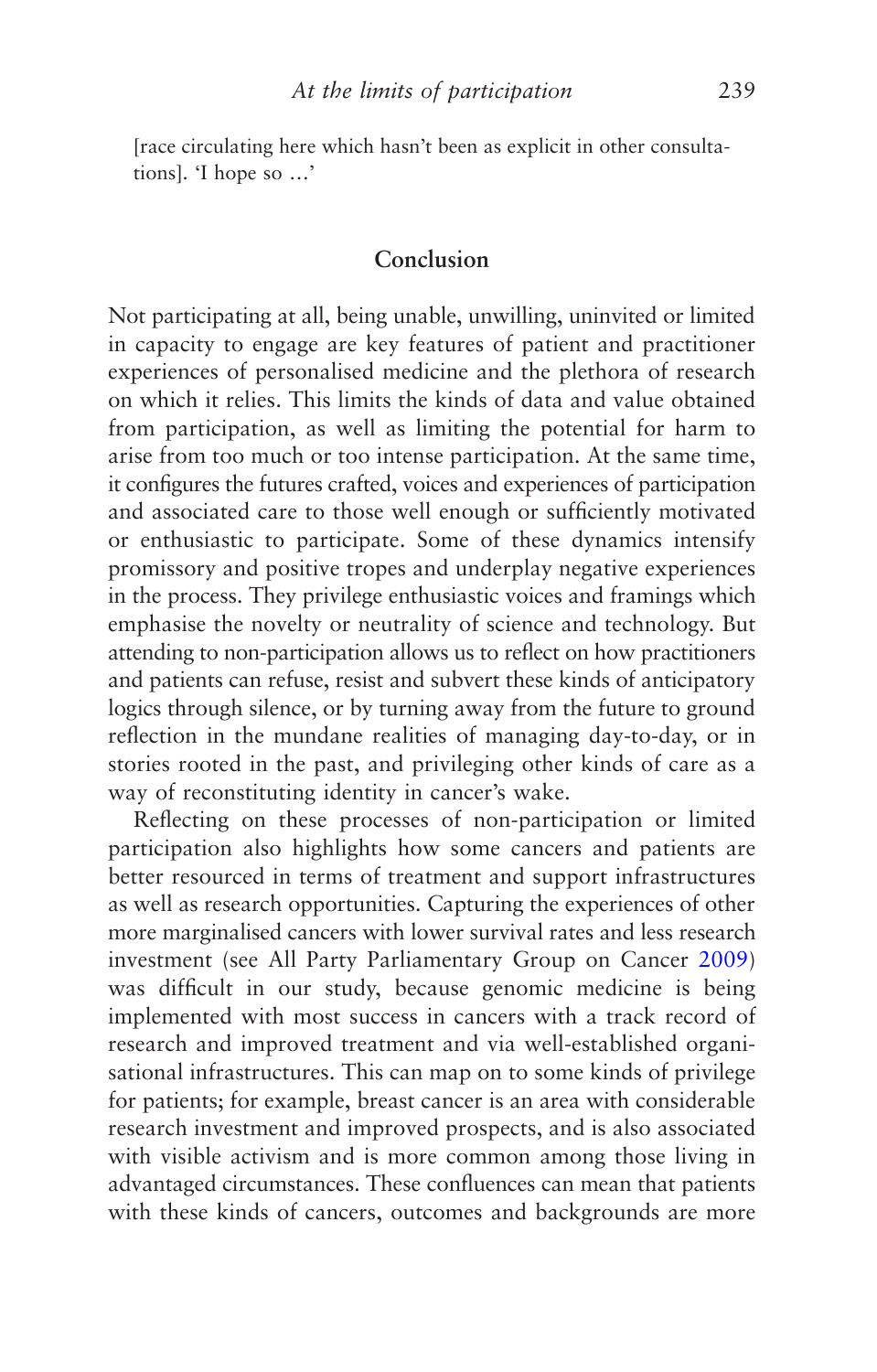<span id="page-248-0"></span>likely to participate in research and its associated care, including social research like our study, as part of their active patienthood, and to have more hopeful visions of the future. This further constrains the kinds of experiential accounts on which we can draw to understand the impact of personalised medicine, rendering less visible experiences of the dark side of care, including failure, ambivalence, despair, disengagement and rejection. Exploring the margins or limits of participation, whether deliberately imposed or arising from organisational complexities, invites us to think more carefully about the kinds of practitioners and patients who are not able to (fully) participate in the promise of personalised medicine, and the need to attenuate and challenge overly optimistic promissory visions to attend to these limits. It also challenges us to think critically about the responsibilities and expectations of participation in the P4 era, particularly the intensification of work for key practitioners such as nurses and for patients as well.

## **Notes**

- [1](#page-230-0) See [www.cdc.gov/tuskegee/timeline.htm](http://www.cdc.gov/tuskegee/timeline.htm) (accessed 20 June 2020).
- [2](#page-245-0) [www.genomicsengland.co.UK/understanding-genomics/jeans-whose-genes/](http://www.genomicsengland.co.uk/understanding-genomics/jeans-whose-genes/) (accessed 15 October 2019).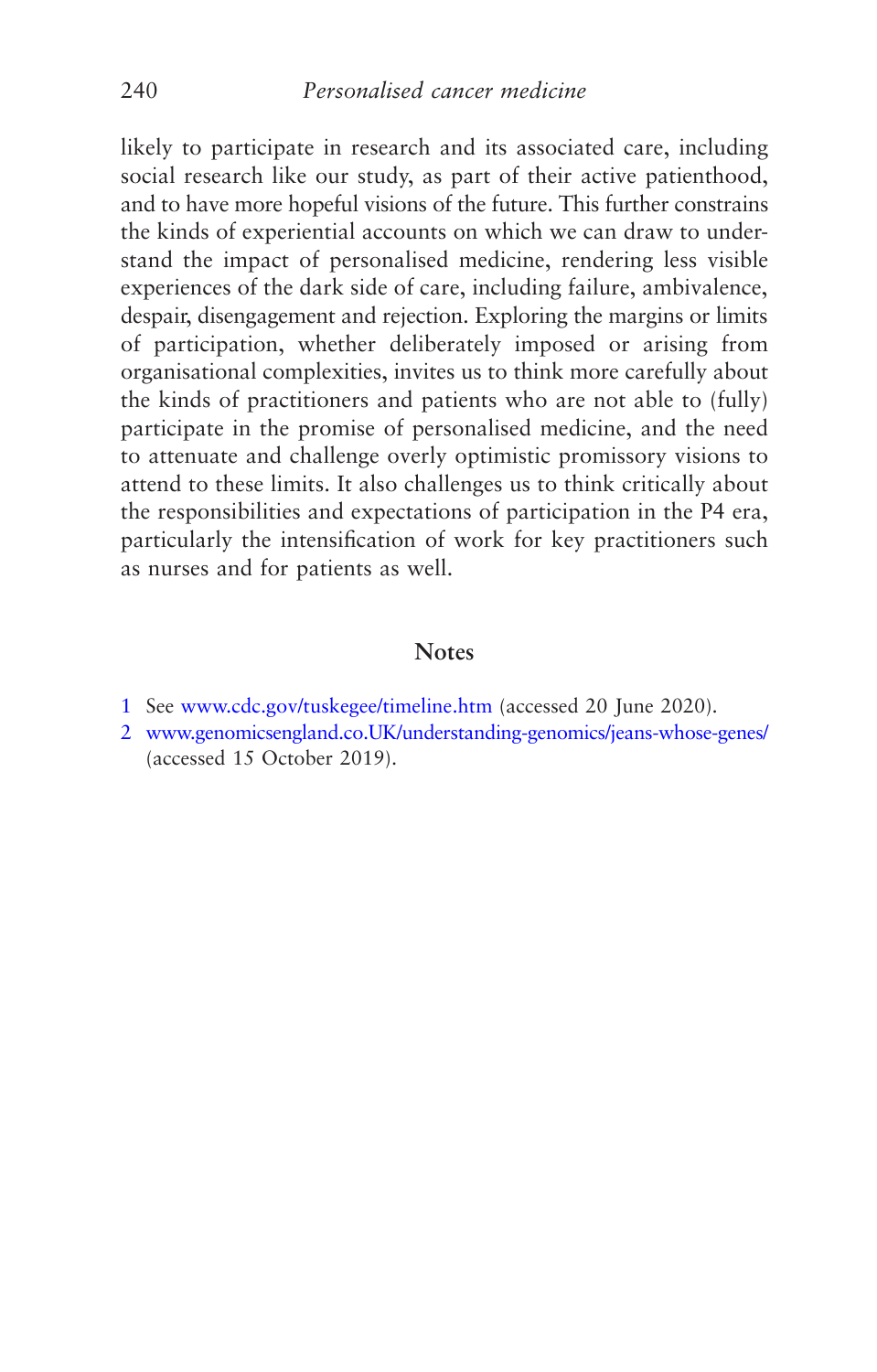# **Conclusion**

# [Future-crafting](#page-5-0)

Personalised cancer medicine is developing unevenly across a range of tests, treatments and research initiatives. Traversing local and personal quests for care, together with global networks of services, research and innovation, molecular information and tailored treatments involve a complex array of opportunities and expectations, where access and success are stratified along multiple lines. Patienthood, value, big and little futures all multiply through these arrangements, but coalesce into specific, more common or acceptable repertoires of empowered, hopeful patients, prospective economic growth and valued national assets. The future of informed, optimistic, reassured patients, living longer with or beyond cancer by virtue of molecular monitoring and tailored treatments, is aligned with a vision for UK wealth and prosperity, and a health service leveraging assets to work for the benefit of all of its citizenry.

But alongside these optimistic, promissory scenarios, there are numerous stories of disappointment, disengagement and deflection where patients and their relatives do not experience molecular information as empowerment, or cannot access molecular monitoring, tailored treatments or trials offering experimental therapies. Practitioners, too, are engaged in a series of compromises and a complex choreography of care to tailor treatments and tests as best they can, while supporting research efforts now and for the future, in conditions of limited time and resources. Ambiguity surrounds the blurred boundaries between research and care, with each transition between caring for a patient in the present and thinking about patients in the future requiring moral reflection as well as organisation and logistics.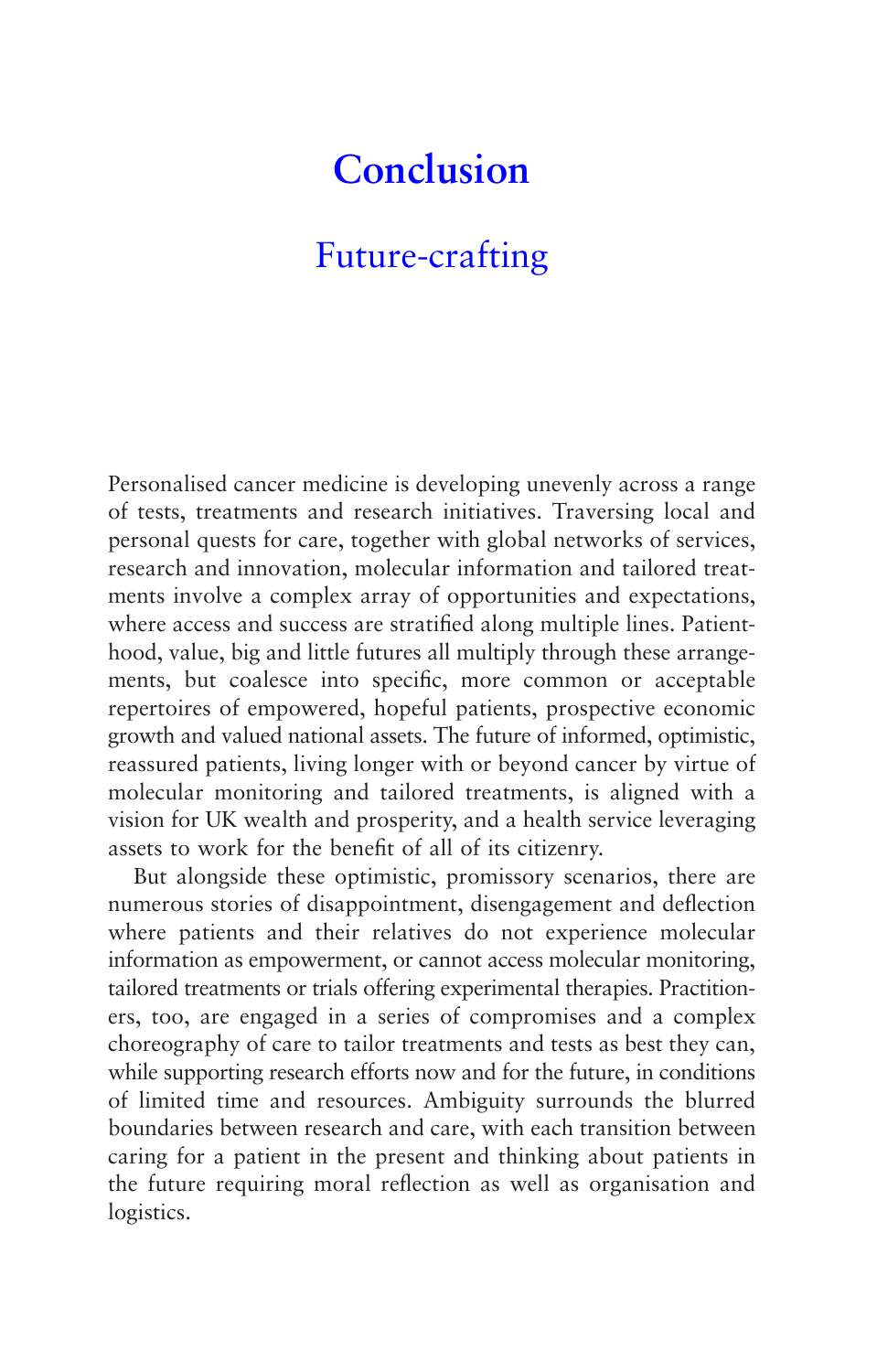Through these activities, the future comes into the present, as Adam and Groves comment: 'the future is not simply beyond the present but is a latent and "living future" *within* it' [\(2011](#page-264-0): 17). This makes the work of crafting futures a matter of living and working well, or as well as possible, in the here and now, while also thinking beyond this immediate horizon to future selves or others. The extent to which care for oneself and/or others in the present or future can be tolerated varies across time and across different kinds of settings and patients, with those with the lowest reserves of cultural and economic capital having much less time or capacity to care with or about genomics, given how little they themselves are cared for by society at large.

Our study of personalised cancer medicine exploring these different dimensions of genomic-driven research and care was designed to inquire about the work and value of these activities – who does what, who benefits, why? Within this we have sought to pay particular attention to how care and futurity operate, as forms of work and anticipation merge to produce cancer patienthood anew in the genomic era. We have documented an array of activities, discourses and expectations across our case studies, the sheer variety and complexity of which are difficult to summarise. Our impetus for summary is further blunted by our sense of discomfort about mining our data for academic capital in the form of new theories or concepts, given our questioning of these activities when it comes to molecular as opposed to social data. At the same time we owe it to our readership to return to our initial questions and reflect on how future-crafting operates, the kinds of work and value involved, and how we might rethink and revalue care and other work, value and futures, given what we have discovered. We organise these reflections into three main sections in this final chapter, exploring the work of futurecrafting, its collective impetus and implications for identity and solidarities, and how value is produced and reconfigured in the process, before moving on to our final thoughts on revaluing research and care in personalised cancer medicine.

## **Crafting futures as care work in personalised cancer medicine**

To care is to anticipate and tend to an uncertain future, to enable and enliven an ongoing identity and maintain a place in the world.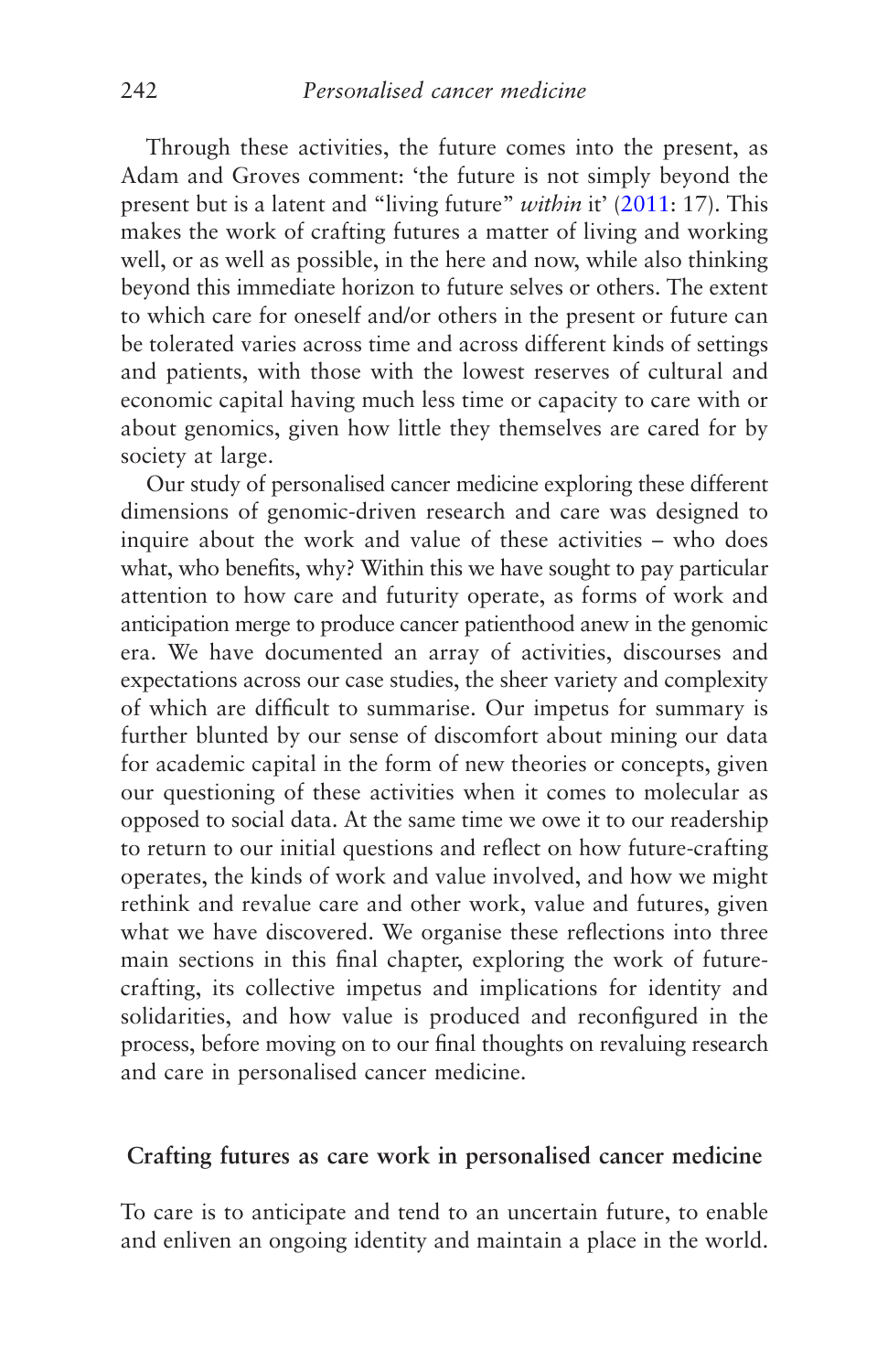Care features prominently in feminist analyses of technoscience and biomedicine, drawing our conceptual and empirical attention to its constitutive and political dimensions (Puig de la Bellacasa [2012](#page-275-0)). As Adam and Groves have written:

in caring for another, we attempt to judge what futures they project for themselves – what they want and need – and what they are becoming, both because of what they want and need and in spite of it. What we attend to is the unfolding potential of an individual and to what events will mean in the context of the fate we share with those we care about. [\(2011](#page-264-0): 22–3)

Caring, like crafting, involves working with numerous materials, patterns, technologies, colleagues, friends, family. It can be relentless, at times rewarding, and at other times difficult and unpleasant; it can cause tensions and build rapport, involve misunderstandings, fractures and disputes, as well as new alliances, a sense of purpose and solidarity. Sometimes caring comes with a script, an acceptable way of operating; at other times it is a process of trial and error, working out, salvaging, seeking help and being open to doing things differently. Our work finds both well-established practices of care, of making do, alongside new forms, for example through social media and through the research/care interface. But care is often under-recognised and undervalued as work, left to undervalued actors or in between other activities, privatised and typically the preserve of women and lower-status workers or carers.

Our studies of personalised cancer medicine have encountered institutions and organisations at various levels of operation – from the 'high-level' government or scientific elite pronouncements of the genomics vanguard (Hilgartner [2017](#page-270-0)), policymakers such as NICE or Genomics England Ethics Advisory Group, to project leaders, principal investigators, patient advocates, through to practitioners operating in laboratories and clinics to deliver genomic medicine, and, of course, to patients themselves and their families. Across these dimensions we have seen a plethora of activities designed to institutionalise or embed genomic medicine in practice, through protocols, research initiatives, training and education. Each, in their own way, are forms of articulation work that invoke or deliver versions of care for particular kinds of institutions, individuals and materials. At one end of the spectrum, considerable emphasis has been placed on standardising and optimising partnerships across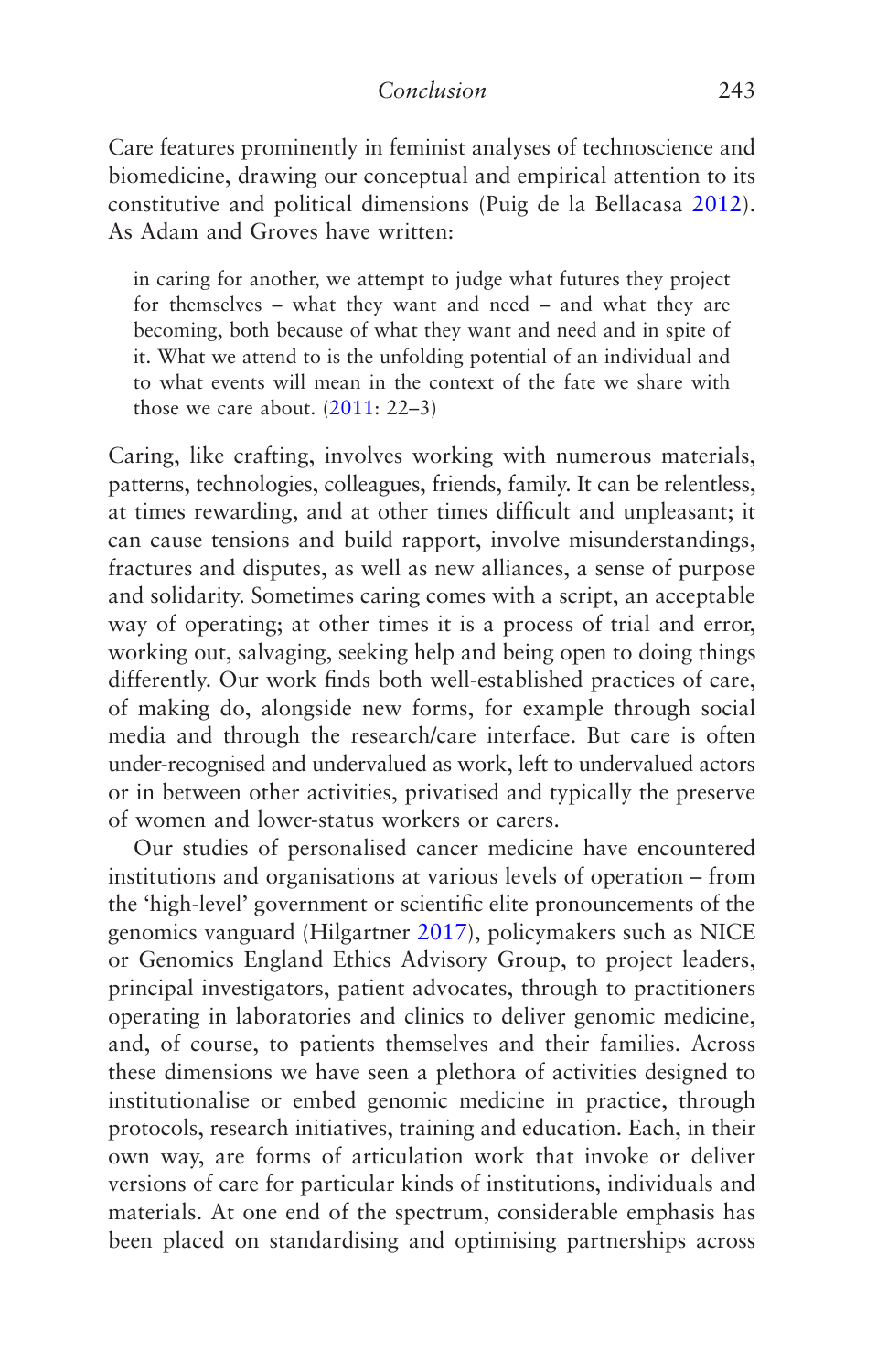<span id="page-252-0"></span>nations, institutions and public/private sectors, because of the prospects this offers for delivering better, more precise kinds of healthcare and economic prosperity, enacting care on a macro scale. This is complex and sometimes fraught work. But at a more local scale, caring is especially messy, involving everything from taking care in encounters with patients and colleagues to tending to the logistics of sample preparation, delivery and analysis, consent mechanisms, clinician behaviours, patient pathways and results interpretation.

Organisations and their actors are expected to innovate and be open to innovation through these various activities, which inculcate a 'can do' attitude premised on caring enough to be open to learning and change, crafting a more certain future, as well as inviting a range of articulation work to make processes flow and put patients at ease. Yet much of this work remains hidden and unrecognised, despite its vital contribution to the institutional transformations required to make genomic medicine work in practice. It takes place in the margins, between quantifiable activities such as numbers of patients diagnosed, recruited, surviving, and is often delivered by staff working in conditions of precarity – on short-term contracts or projects, in laboratories and clinics that are being reorganised, and in services facing staffing shortages. It happens in corridor conversations, phone calls out of hours, hastily arranged meetings and cobbled together solutions to problems as they arise. These neglected forms of care work for tissue, colleagues, institutions and, of course, patients are an enduring feature of the work of personalising cancer medicine, yet they remain largely hidden from view in official accounts of precision healthcare and research agendas.

Strongly aligned with these activities are the intricate practices of managing the emotions provoked and sustained by personalised cancer medicine, an activity in which patients and carers, together with practitioners, are deeply engaged. Cancer diagnosis, prognosis and treatment invokes a cacophony of emotions of fear, grief, loss, hope, stubbornness and stoicism, and personalised cancer medicine intensifies this rollercoaster ride across the rise and fall of emotions at key points of transition and opportunity. Caring for patients along this journey is difficult and ongoing work for carers and practitioners; it also involves work for patients who need to be seen to care enough about themselves and to continue to care for others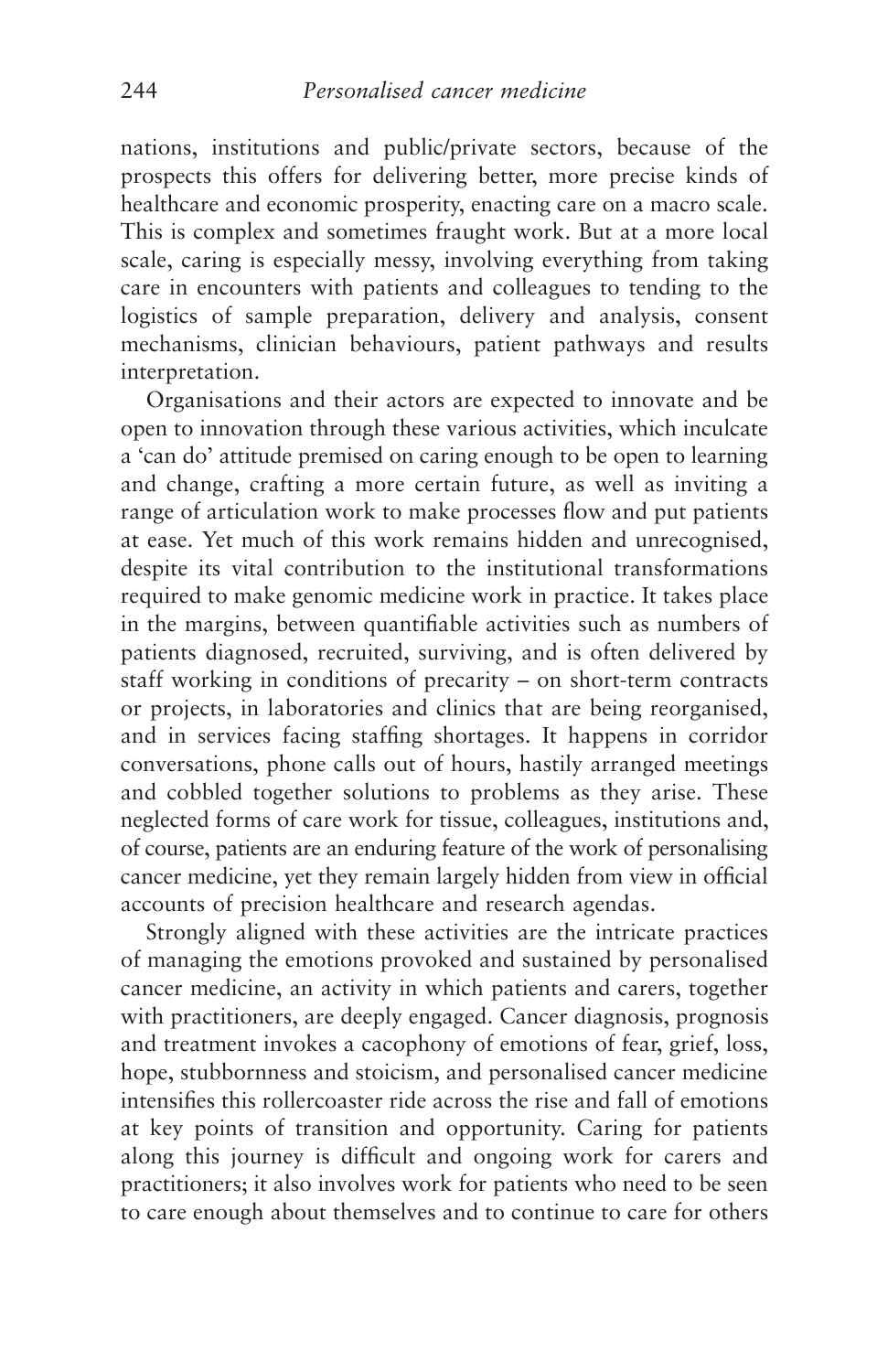#### *Conclusion* 245

<span id="page-253-0"></span>around them, including imagined future patients, by not being too negative, ungrateful or demanding. Being careful about hoping too much also requires work from all of these parties, and this can be a source of tension about the benefits of personalised care, not just in the sense that hopes can be dashed, but when disappointments are avoided or discounted and care is experienced as absence or neglect. Working in these ways does not always deliver the kinds of outcomes or experiences patients or practitioners value or expect.

Experimentation is another key feature of the work of personalising cancer medicine. This, too, involves considerable care work for multiple actors. Even when tests or treatments are relatively well established, their uptake in practice is highly contingent on personal circumstances and expectations; their very novelty can be a source of reassurance and comfort for some, but, at other times, a generator of further doubts and anxiety. When tests and treatments are experienced as part of research, or sourced through private means or charitable giving, the idea of being on trial or on the cutting edge can give a sense of being cared for enough that one's future is worth investment, offering hope that is sustaining. But experimenting, by its very nature, is marked by frustrations, tinkering and uncertainties, and this demands particular kinds of care work to manage side-effects, maintain eligibility, source alternatives and cultivate a sense of control of uncertain futures. Here the work of being on experimental therapies involves care as a kind of risk taking, which inevitably means creating burdens for others who must bear witness or manage risks as a result of their obligations to patients or kin. Personalised cancer medicine intensifies this work by embedding research as part of care via the kinds of studies we have followed – adaptive trials, WGS and even smaller feasibility studies taking place locally. Tailoring that care to the particularities of individuals' DNA and that of their tumours demands work on the part of those individuals to maintain their sense of uniqueness and potentiality to remain on treatments and stay alive, and to support those who are ineligible for genomic and for other reasons.

This uncovers a particular kind of trouble with personalised cancer medicine that is inscribed into the heart of the endeavour. Knowing about cancer and its, and thereby your own, future in ever greater detail intensifies the care work of practitioners and patients, as well as their families. But knowing is not always welcome or reassuring;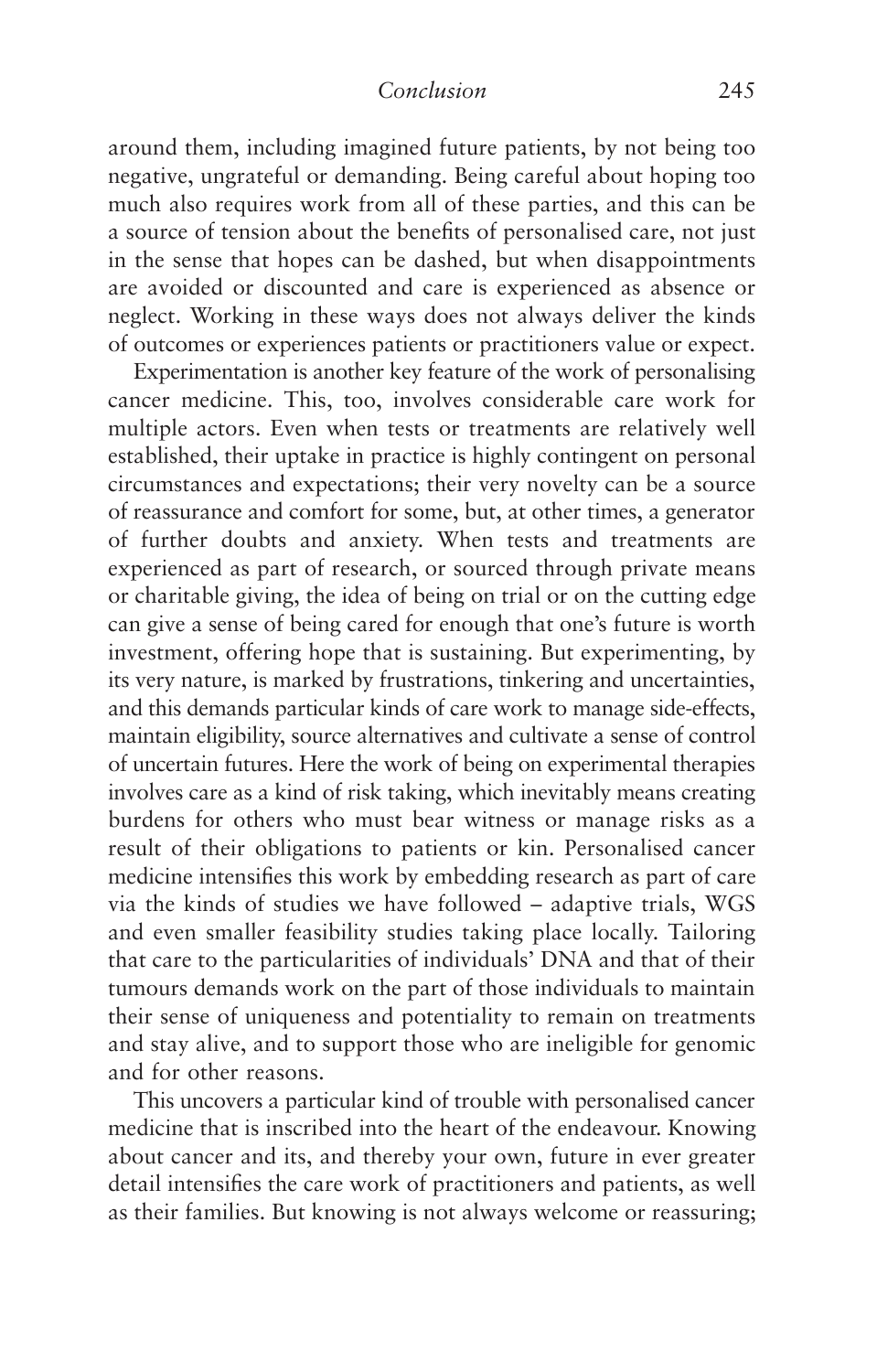<span id="page-254-0"></span>it is seldom certain knowledge, it can make patients, practitioners and relatives feel hopeless and despairing, and it can undercut the moral and cultural obligation to be empowered through knowledge. Not being able to access a hoped-for treatment, or being told that one's risk is actually rather higher than had previously been thought, being too ill or otherwise ineligible to join a trial, waiting a long time for results or treatments that turn out to be unremarkable, or not ever finding out about that personalised genomic profile because results or samples 'failed' is not empowering, and requires an additional layer of repair work to keep going in the face of disappointments and setbacks. Improving genomic literacy is unlikely to be the empowering solution to these experiences, given their depth and complexity.

Attention and resistance to these intense logics of empowerment, progress and the promise of precision are, however, difficult to sustain. For the genomic vanguard, when practitioners adapt, query, ignore or forget as a means of mediating or moderating the drive for molecular personalisation in favour of more holistic notions of personalised care, such resistance can be a reason to accelerate transformation, education or reorganisation of their services. When patients are uncompliant or disengaged, their resistance can be dismissed, managed or explained away by relatives and care givers seeking more optimistic territory. Other patients sublimate their concerns and critiques to keep care givers onside, given that they do not want to alienate and risk restrictions on future care. Relatives, too, can end up silencing their disappointments and fears in favour of being supportive, optimistic, caring. Non-participation can be difficult to achieve or sustain in these circumstances.

This proliferation of care work underpins the design and delivery of personalised cancer medicine and its repercussions for patients, carers and practitioners beyond individual encounters with molecular information or tailored treatments. Care work is oriented around crafting and balancing liveable presents and possible futures, even when options are narrowing or eclipsed as results and treatments do not always bring relief or hope. Care work is also profoundly relational – a collective activity. As personalised cancer medicine develops, these collectives and identities are rearranging, as we now go on to discuss in more detail.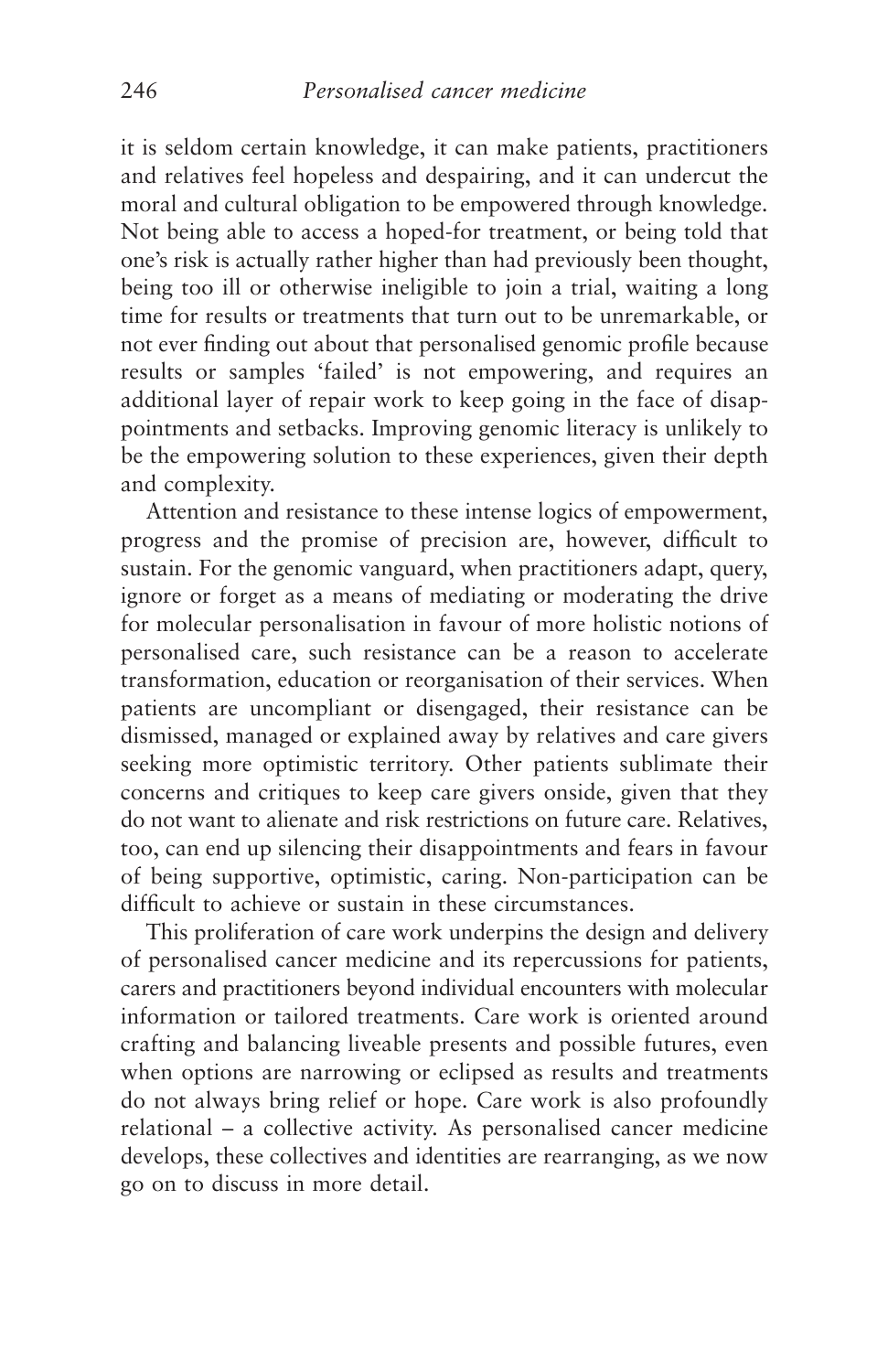## **Crafting futures together**

<span id="page-255-0"></span>Our initial approach to answering the question of how personalised medicine for cancer is transforming what it means to be a patient was to foreground the experiences and accounts of patients, focusing on their identity stories, alliances, commitments, engagements and expectations. This was driven by a sense that much of the STS work in this area is focused on professional practice and activities. But as we interviewed and observed patient experiences, the role of practitioners and relatives in shaping and enacting these practices and accounts came to the fore too, and our focus necessarily shifted beyond patients to this wider nexus of care. This was not just because interviewing patients and speaking about genomics with them was difficult due to their vulnerabilities and other more pressing priorities (although this was often the case), nor was it a matter of prioritising more expert or authoritative voices in the face of confusion or resistance from patients. Instead, our more expansive focus came about because of the repeated experience of patients, relatives and practitioners crafting futures together, as a loosely collective and relational, rather than an individual, enterprise. We observed this across our research: in interviews where relatives attended and contributed alongside the patients who were participating, configuring the interview as a source of reassurance and an opportunity to reflect together on how things were going; in observations in clinics where practitioners, patients and relatives mulled over results, their implications or expectations and settled on a course of action together; in corridor conversations and other backstage arenas such as laboratories or team meetings where, although patients were not physically present, practitioners were actively keeping them in mind when deciding what to do next; on fundraising and other websites where patients' stories were narrated by and in relation to family, friends and wider publics. So we expanded our approach, focused on professionals as well as patients, and included the activities and accounts of relatives in our study, to better capture these dynamics of collective future-making.

Genomic medicine is complex, and practitioners often worried about patients', and sometimes their own, ability to grasp its meanings and implications for patients now and in the future. This did not,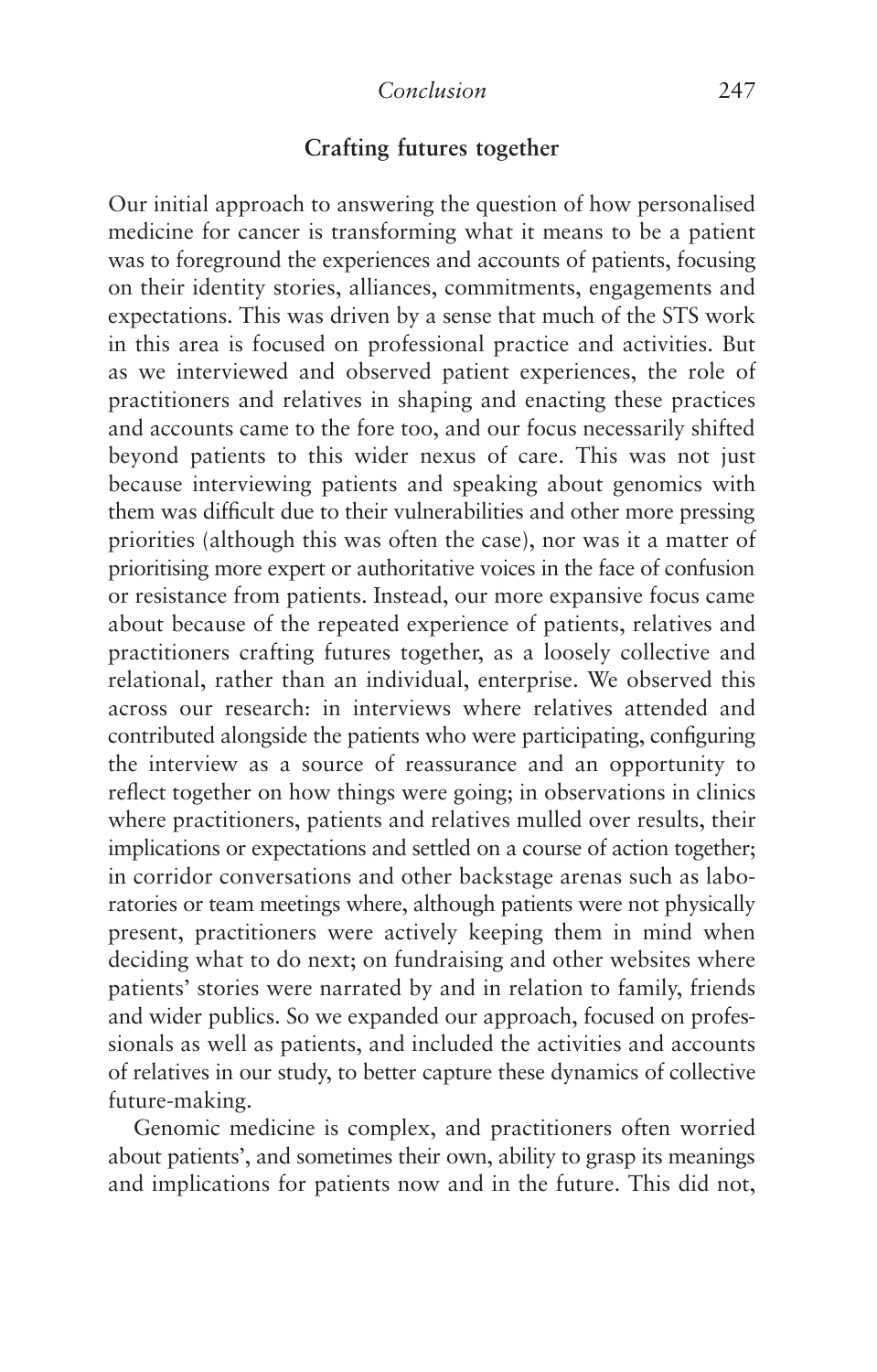<span id="page-256-0"></span>however, result in a 'top-down' paternalistic approach where consultants managed results and decided on treatment, but typically involved dialogue and sense making between a range of practitioners, patients and relatives as they tried to develop a shared understanding of priorities, expectations and opportunities. Even when patients were less engaged, more stoic and trusting, less interested in 'the numbers' or their subtype, personalising cancer medicine demanded that patients, relatives and practitioners collectively enacted therapeutic and diagnostic approaches tailored to patients' needs. For more active, involved, information-seeking patients, who are often younger, more educated and affluent, these collective activities might be more frequent and intense. Yet even for the most entrepreneurial patient, their experience of genomic medicine was always mediated by engagements with and between practitioners with whom they developed shared understandings and agendas as a means of navigating genomic complexities and opportunities. Of course, these relationships and shared understandings could break down, or involve tension and distrust which varies across time and place, but even when under strain the collective process of sense making remains. We emphasise this point to counter one of the most dominant registers of personalised cancer medicine: that of the empowered, individualised patient, making choices, sourcing opportunities, tailoring treatments, and of the power of genomic information in those processes. The patients we found in our research were doing all of these things, but never alone, always in collaboration, and in a way that was intimately shaped by their networks, relationships and encounters with professionals, family and friends all acting as care givers. Genomics was just one part of this wider story.

Reciprocity was a key dimension of these relationships: it occurred when patients and relatives obtained personalised care in real time or for the future; when they enacted gratitude for that care by participating in other kinds of research, charitable giving or campaigning on behalf of other patients; and when they sought to be likeable and accommodating in everyday encounters in clinics and beyond. Patients and relatives used interviews, clinic appointments, consent meetings and a range of participatory and representational activities as occasions to enact reciprocity, to tell their stories of more or less personalised care and its deficiencies within an overall narrative of deep gratitude and commitment to the NHS and its staff, and a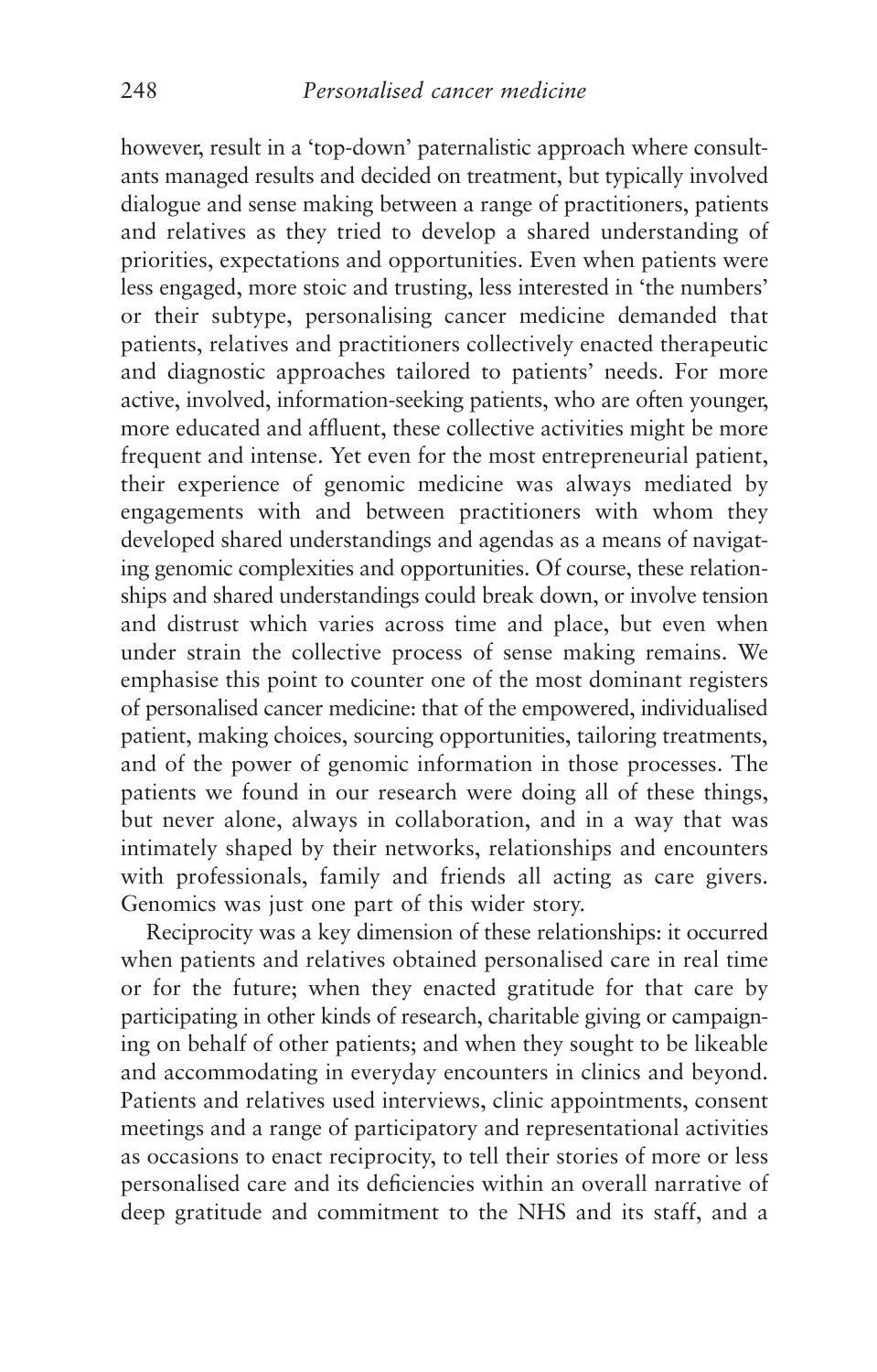<span id="page-257-0"></span>desire to help future patients. Even private patients accessing personalised care that is not available on the NHS expressed their sense of gratitude towards it and their discomfort with not accessing care on the NHS; they worked to offset this through other kinds of campaigning activities. Alongside efforts to achieve or demonstrate reciprocity we also identified multiple instances of its absence, as patients, practitioners and relatives experienced ruptures or discomfort in relationships and shared understandings and agendas. Personalised cancer medicine, like other kinds of care, is not always attuned to people's feelings and needs, it is not always available as it should be, and it can be an additional burden or interruption to care which stretched reciprocity to breaking point, generating silence, disappointment and distress.

The collective experience and delivery of personalised cancer medicine has also seen the intensification of particular kinds of biosocial solidarities associated with entrepreneurship and novel kinds of expertise among patients and their supporters. Biosociality is typically associated with rare disease patient groups, working in close alliance with researchers, and, in the case of cancer in the genomic era, we might expect patients and their supporters to be formed into groupings around particular subtypes of cancer, perhaps even across cancers, where a shared mutation traverses these. Yet our research does not suggest that these arrangements are developing at pace; instead, we have identified numerous examples of patients forming tentative alliances around particular efforts to access tailored drugs, trials or tests, often based around the type and stage of their cancer, including its molecular profile. Lung cancer patients seeking access to trials of stratified medicine, late-stage breast cancer patients, ovarian cancer patients, and bowel cancer patients seeking drugs such as Avastin – all of these groups were engaging with molecular subtypes and targeted therapies, but not to the exclusion of others with different molecular subtypes. Instead, their alliances were premised on the struggle for more tailored information and options, and involved the navigation of the landscape of trials and approvals, charitable campaigns and NHS/private provision. They were often online, and therefore engagements could be episodic and fleeting, as well as more committed in the longer term, particularly for those supporting such activities, including families and those living 'beyond cancer'.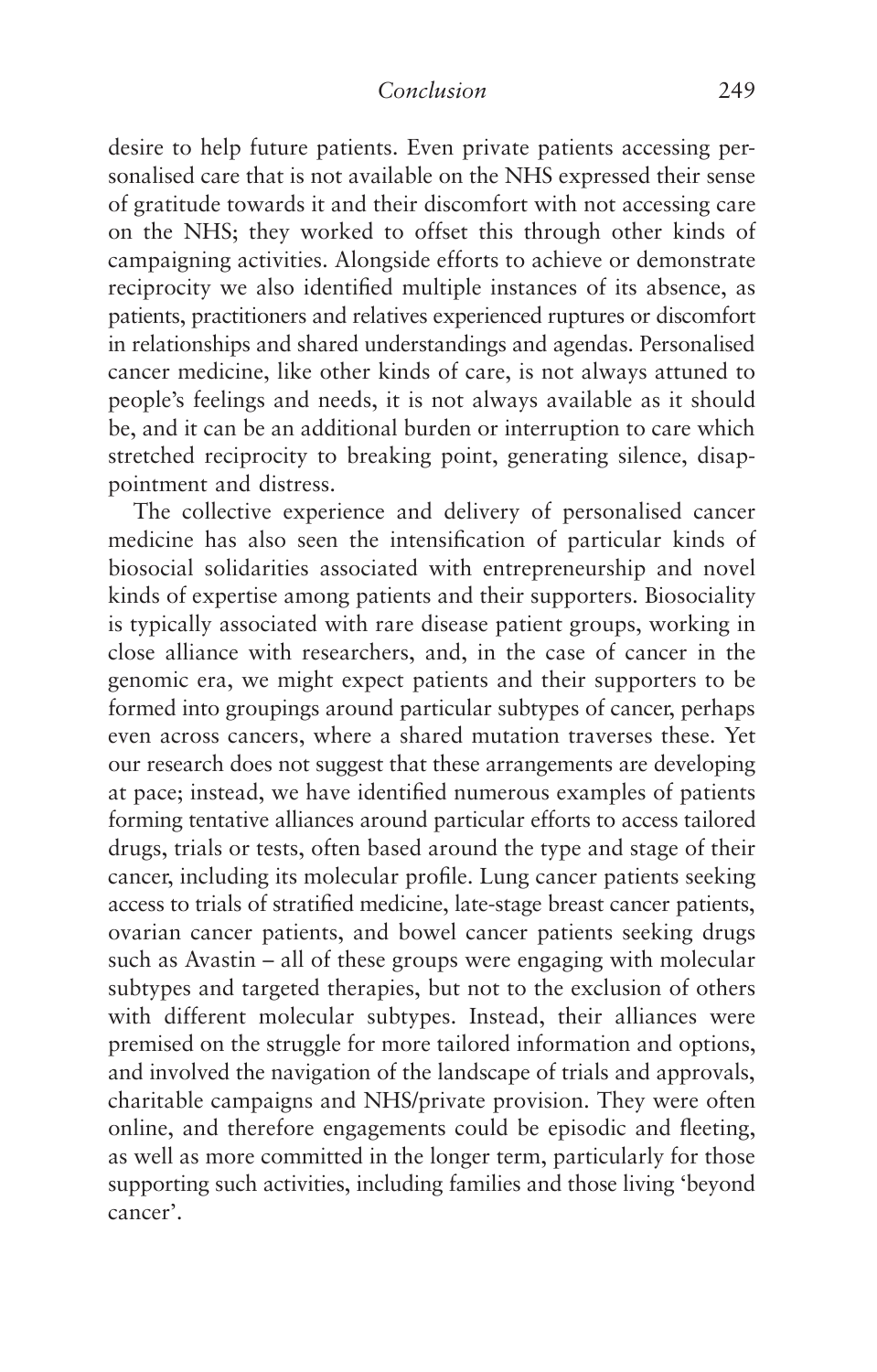<span id="page-258-0"></span>Entwined with these biosocial collectives we can also identify new kinds of expertise being developed by particularly entrepreneurial actors, combining public relations, counselling and support, politics, alliance formation and challenges to advocacy, charitable, professional, political, philanthropic, public sector and corporate actors. We are thinking here of the successful artists, authors, campaigners, advocates, fundraisers and spokespersons for personalised cancer medicine seeking better access to molecular tests and targeted treatments, often outside the NHS. These entrepreneurial experts are key actors in the personalised cancer medicine landscape – facilitating networks, multiplying patienthood and crafting new roles for their relatives which hybridise traditional 'advocacy' or 'consumer critic' roles, working across public and private sector agendas actively to craft futures for individual patients and their collectives.

## **Recrafting value**

As we have endeavoured to show throughout this book, the promise of personalised cancer medicine is an enduring big future vision which can be found across policy and vanguard accounts of genomic medicine. It also finds its way into ordinary discourses in the clinic and elsewhere, holding a kind of totemic power that enables personal and collective futures to overcome cancer. Patients, relatives and professionals were far less interested in personalised medicine as a source of economic gain either for pharmaceutical companies or the life science economies of the nation. Apart from critical interventions around access to treatment (which, in any case, often focus on the failings of the state, not the profiteering of corporations), the economic value generated by personalised medicine tended to be opaque and disconnected from people's vision of its promise and their futures.

As authors such as Jain ([2007\)](#page-270-0) and Steinberg [\(2015\)](#page-276-0) have emphasised, this economic value is inexorably dependent on cancer patients' capacity to experiment and take risks with their care in the hope of extending their life. In so doing it relies upon a broader moral economy where being a good patient means embracing suffering for the ephemeral goal of cure, as Steinberg notes: 'The willingness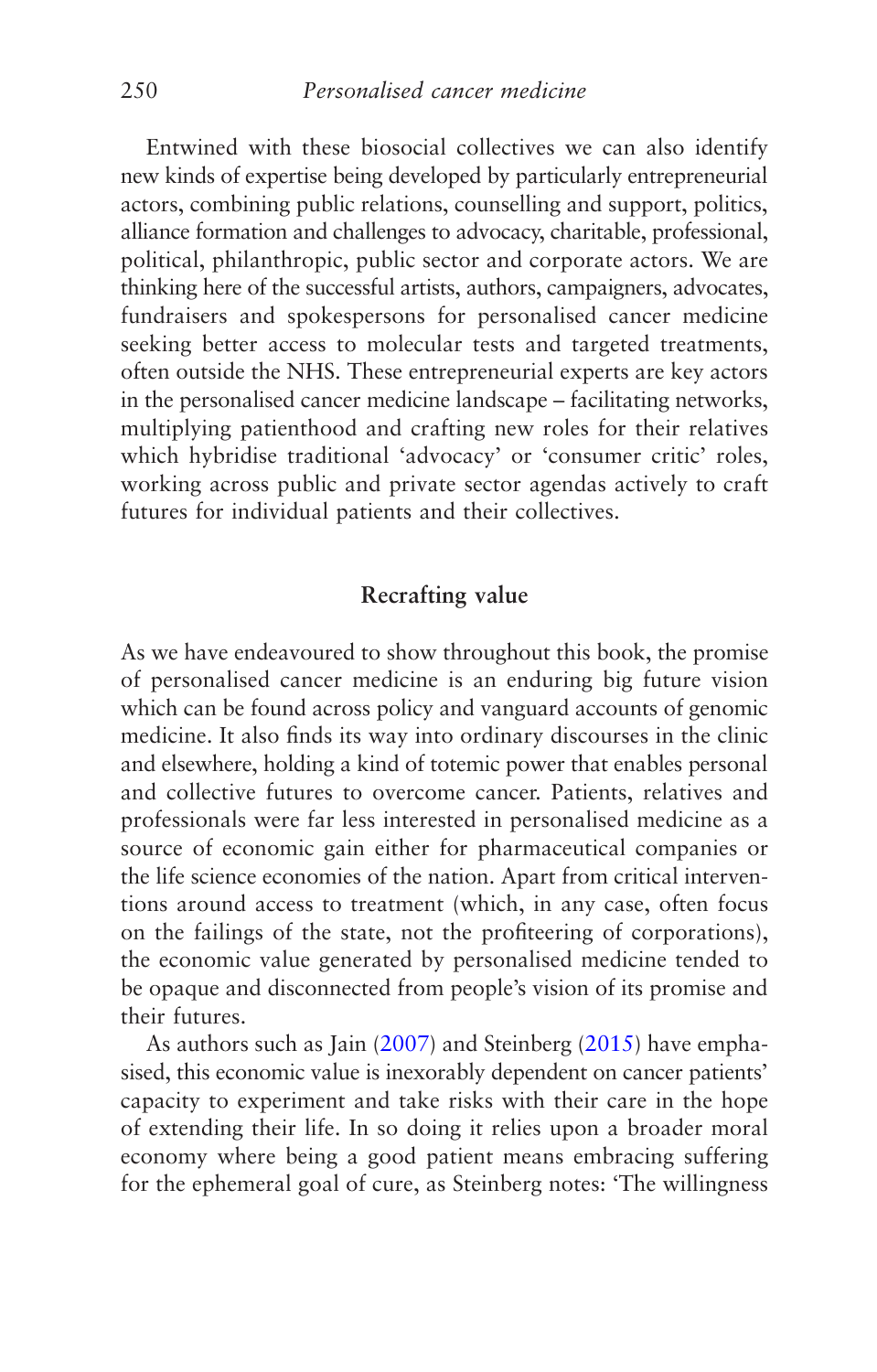<span id="page-259-0"></span>to undergo treatment's "cutting edge" takes on a talismanic power. What it promises to confer is not so much "freedom from cancer", as it does moral standing, a certain brand of cultural entitlement and recognition as an edifying subject' (Steinberg [2015:](#page-276-0) 130). Our case studies are replete with this kind of opaque exchange, as 'highlevel' promissory discourses of economic benefit to the nation dissolve into affective repertoires and encounters of care loaded with pain, suffering and optimism, as together patients and their carers tried to craft worthy futures. For all their complexity and variety, these stories share a common pattern of emphasis on investable identities, working hard to be well, to be positive, grateful and determined.

Yet patterns – like recipes and other instruction manuals – can be hacked: repurposed, reworked, adapted and refined. This happens in patient encounters with personalised cancer medicine too: scripts could be resisted, other kinds of patienthood enacted and valorised, difficult questions and awkwardness laid bare, and opaque relations partially revealed. Through these practices new kinds of value emerged, among which care in the present took on a special value of its own.

We have discussed some of these reworkings across our case studies and in relation to our interview practices, where we encountered patients and participants refocusing attention on other aspects of their care beyond or instead of genomics, or resisting the burden of genomic literacy. Through these activities, patients and participants realised other kinds of value from their encounters with personalised medicine, gaining comfort and reassurance and bolstering their sense of self-worth in the process. One way in which this happened was by turning away from the future to the past, to tell their stories and reflect on their meanings and implications. This is, of course, common in cancer cultures, as Jain captures below:

Trying 'to know what the past holds,' what alternatives and what necessities it contained, can become a near obsession for a person with advanced cancer faced with the slender pages of a medical report. Learning, for example, that cancer was there and went undetected in earlier tests, unannounced in earlier reports, turns the faulty reports into the material remnants of lost opportunities – of times when treatments may have been less invasive, more efficacious. Because cancer is always about time. (Jain [2007:](#page-270-0) 83)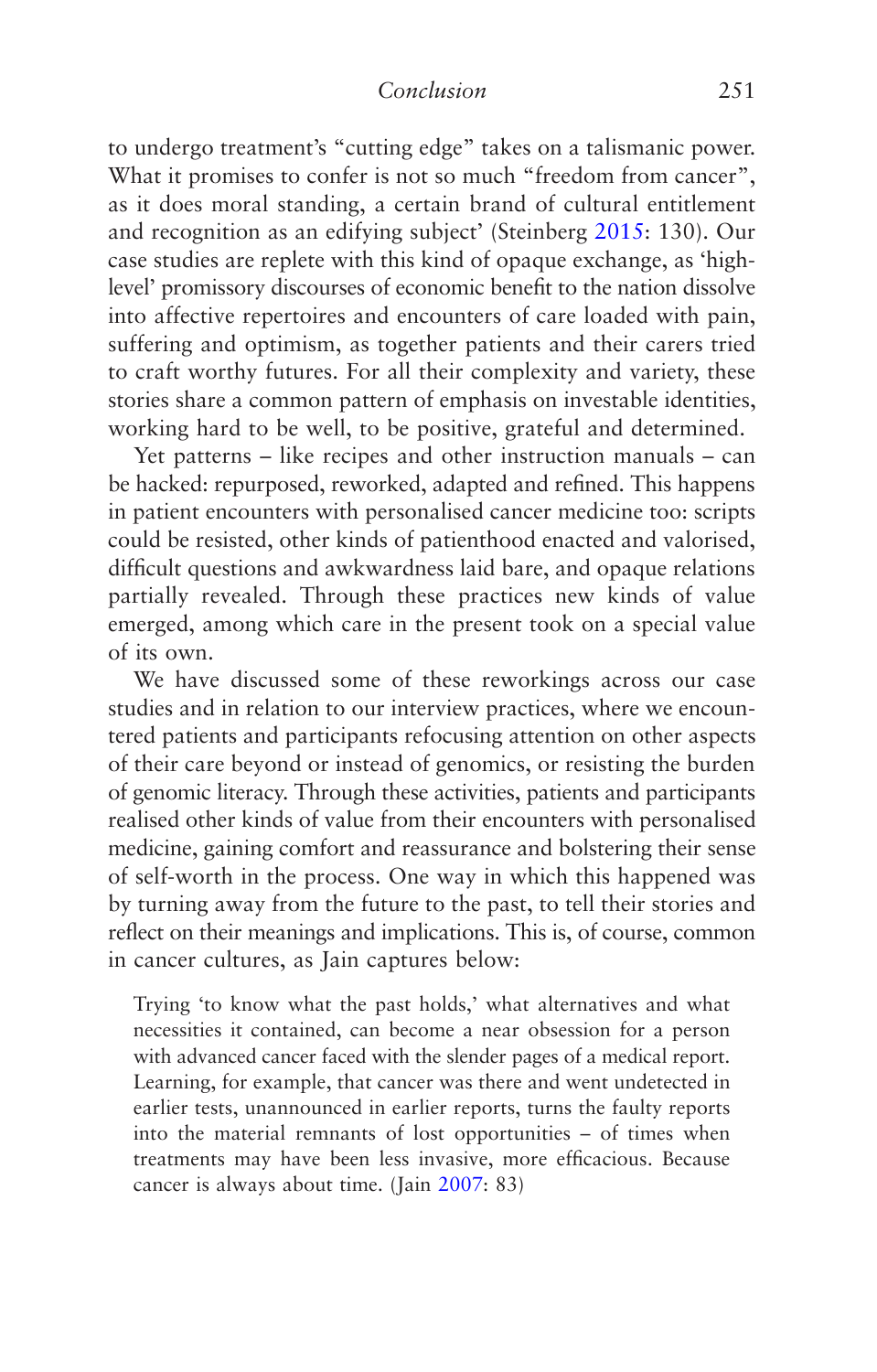<span id="page-260-0"></span>Genomics adds an extra dimension to these ways of 'living in prognosis', prompting reflection on molecular subtypes, dormancy and mutation for some. But for others, the salience of genomics was overwhelmed by the process of reflection and remembering, where it faded into the background of complex narratives of lifestyle, heredity and environment. By resisting the urge to focus on molecular futures in favour of phenotypic pasts, participants decentred genomics and reworked the emphasis on ever more complexity and detailed information as a source of progress and cure. Personalised medicine reasserted itself as the holistic assessment of need and shared decision making: genomics was evanescent in that context, while nonetheless becoming embedded in our health services.

This disappearing of genomics also happened in other ways across our studies. We found it difficult to identify, follow and appreciate. Studies were sometimes delayed or faced difficulties recruiting; tests or treatments were not widely adopted or available; and it was not always clear that we were looking at genomics when we explored encounters with personalised cancer medicine involving molecular monitoring or associated targeted therapies. Practitioners as well as patients were unclear about this with us. Genomic results also had less purchase and salience than we might have expected, from patients ignoring the numbers, to practitioners nuancing interpretation, to missing or absent results. But genomics also disappeared into the background of professional activities and patient experiences more generally: it was not a core part of many of their jobs or concerns, it could be just another bit of information or test or treatment or research study for some patients, a vanity project, a doomed venture or a niche activity – for someone else, not for me, more hype than reality. Each act of ignoring, criticising or reframing recrafted the value of genomics, decentring it for patients and practitioners, refocusing attention on the meanings and benefits of care more generally.

At the same time, inequities, deficiencies and problems in delivering care were ever-present concerns for practitioners, relatives and patients. Caring requires time and resources and these were sometimes in short supply. So, in practices like reworking and reclaiming care in the consent meeting for research, patients and practitioners were inadvertently highlighting care's absence elsewhere. In squeezing in meetings, telephone discussions, consenting and training, in recrafting, and often minimising, expectations, practitioners and patients were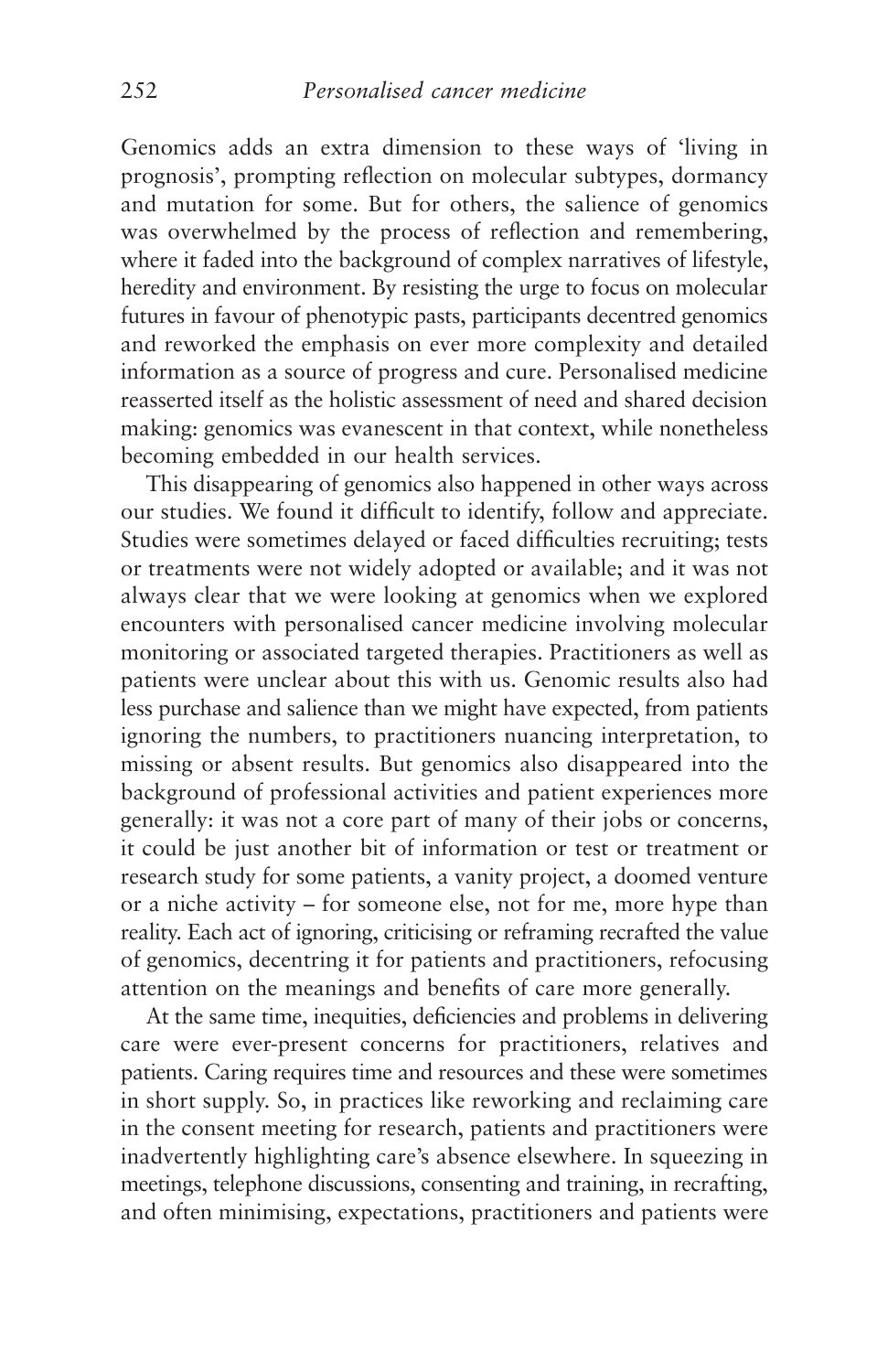<span id="page-261-0"></span>highlighting the limited opportunities to care for the staff and patients on whose participation value-generation for the companies and institutions leading the genomic revolution depends. Patients', carers' and colleagues' expressions of gratitude and respect for each other for going beyond their contractual duties and obligations also highlight the absence of sustained institutional support in the form of time and resources for people at the genomic coalface.

Exaggerated promises of the value of personalised medicine to patients also came under strain in stories of delays, disappointment, ambivalence, irrelevance or failures of results or access across our case studies. This was most acute when it came to crowdfunders and other kinds of private patients seeking treatments beyond the NHS. Here a tension in the promise of genomic medicine was partially revealed – what good are all of these investments that patients and practitioners make in research studies, trials, experimentation with novel tests and personalisation of care if the tailored treatments that are subsequently developed are too expensive for health services and, therefore, for many patients to access them? Alongside formal evaluations of the clinical and economic value of these drugs, we can find a process of recrafting value among patients and some practitioners where the question of the worth of a life is uncomfortably apparent, and the immediate personal value of accessing the drug is such that patients and their supporters will go to considerable lengths to generate the funds required. These patients and their supporters take on emotional and digital work in the process, and experiment with treatments to generate personal value as well as further value for other patients who might access these drugs in the future by turning their experiences into a source of evidence and exemplar. In so doing, they also highlight, in passing, the inequities and exclusions of care and the absence of value for some patients. A notable absence from many of their reflections, however, was critical engagement with the political and economic arrangements through which drugs are developed and funded by and through the state working with the private sector. There was a tendency to blame the state, not the market, a lack of appetite for thinking about how profits are derived from patients and from public institutions funding research. Although a few patients raised this with us, it was notable how little scope there was to explore and question these arrangements.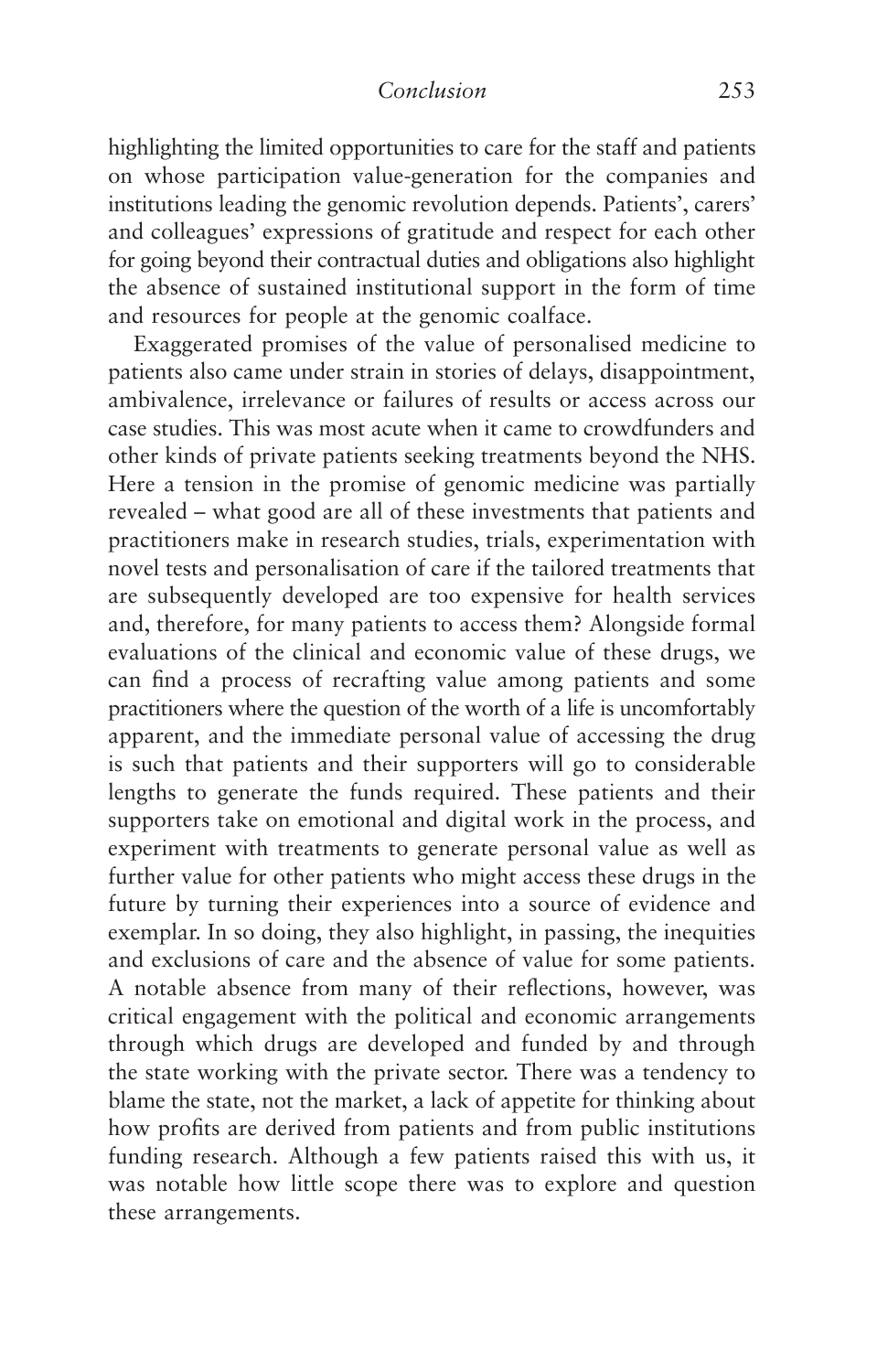#### **Conclusion: revaluing research and care**

<span id="page-262-0"></span>We can draw inspiration from these and other stories of engagement, accommodation, resistance and tension across our research to try to 'imagine different ways of acting responsibly in creating futures' (Adam and Groves [2011:](#page-264-0) 17). In so doing we must resist the allure of standardising what Puig de la Bellacasa aptly calls 'the messiness of the present' and try not to dismiss things that do not fit with neat analyses and recommendations (Puig de la Bellacasa [2012](#page-275-0): 203). At the same time, it is important to take care not to represent or speak for patients as a whole, and in so doing silence their differences and divisions, and to recognise that we must 'work for change *from where we are*' alongside our participants (Puig de la Bellacasa [2012](#page-275-0): 210). In this concluding section we reflect on three opportunities for revaluing research and care in personalised cancer medicine.

At one level, our case studies of personalised cancer medicine are versions of the same story, which is that research can no longer be considered separate from cancer care; instead, it is intrinsic to the delivery and expectations of (health) care now and in the future. Cancer patients are experimental patients in the genomic era by default: even those outside of mainstream NHS services are experimenting with new treatments whether they are on trials or not. If we think of all genomic research in cancer as a form of care, and vice versa, then we need to reimagine what we are doing when we invite participation or consent or education and training for some patients but not others. We need to rethink the burden of consent and genomic literacy and the opportunities for care that follow from these encounters, following patients' lead, allowing our ideas about 'what care is' to be challenged and reworked in the process. Most importantly, this labour needs to be accounted for in how the benefits and challenges of genomic medicine are portrayed and audited.

Thinking of personalising cancer care as work is a political act; it draws attention to value creation, monetisation and extraction of molecular and clinical data, and invites us to ask what happened to those results and tests and drugs that were developed because of all that research – how are patients benefiting? It also invites us to think about the other workers, the nurses, scientists, doctors, counsellors, advocates, fundraisers and informal carers. How can they be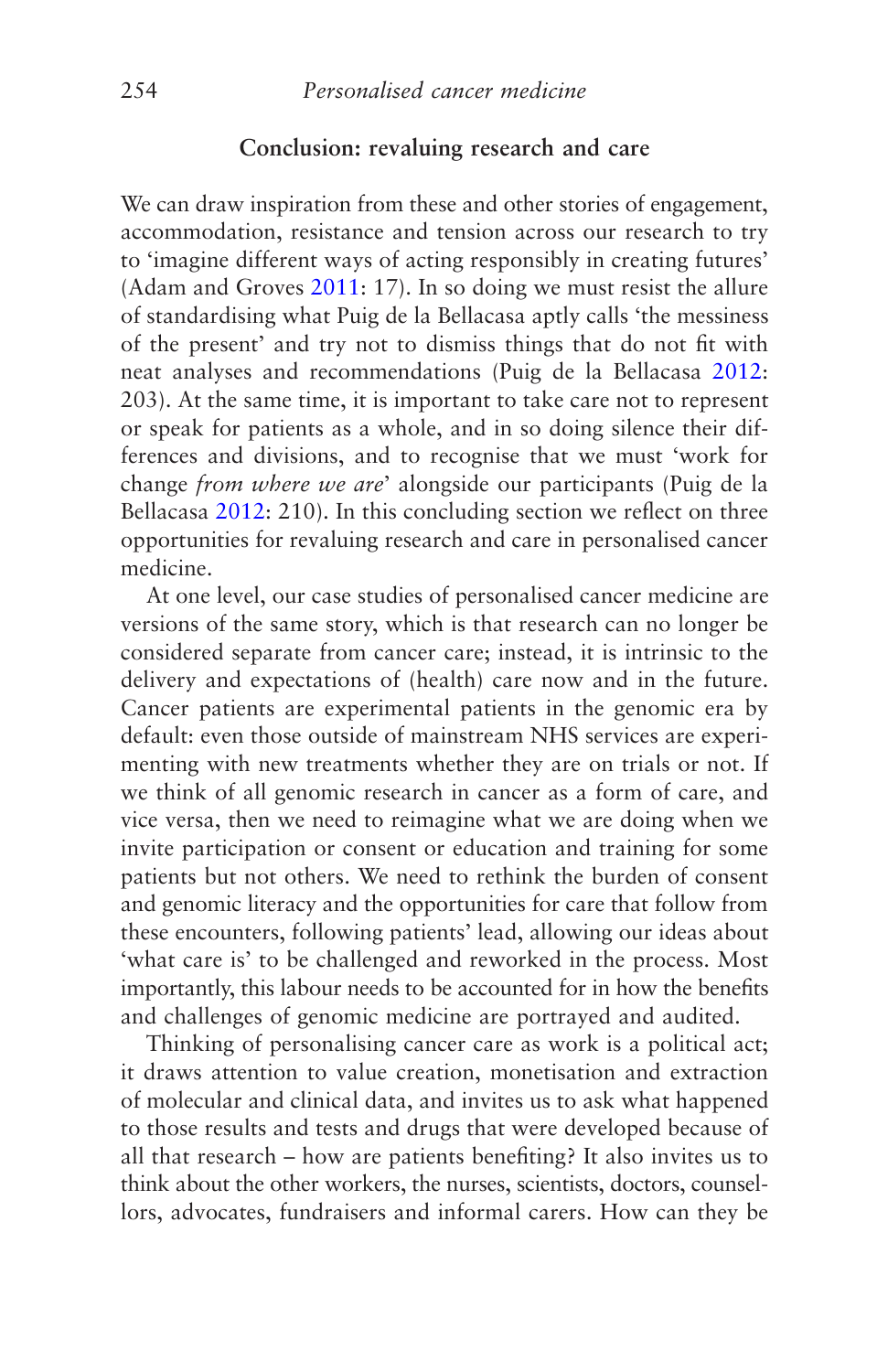<span id="page-263-0"></span>supported to deliver personalised cancer medicine through care as well as research? Revealing the lengths that patients and family members go to to attend clinics, source opportunities, facilitate research, stay well enough to get and stay on a trial, be suitably educated and competent to participate, underlines questions about who benefits and who decides who benefits from personalised cancer medicine. Running counter to the individualising logic of personalisation, this asks us to think about solidarities between and among these different kinds of genomic workers, and how best to realise and share the fruits of their labour.

We can also draw on these stories of the messiness of people's experiences and differences of perspectives as a means to resist the allure of speculative mono-futures of entrepreneurial active patients, alongside many feminists and others within cancer advocacy movements. As Jain has written,

Instead of focusing on hope, cure, and the survivor figure, elegiac politics yearns to account for loss, grief, betrayal, and the connections between economic profits, disease, and death in a culture that is affronted by mortality. If the term 'survivor' offers a politics steeped in an identity formation around cancer, 'living in prognosis' offers an uneasy alternative, one that inhabits contradiction, confusion, and betrayal. ([2007:](#page-270-0) 90)

Our exploration of practices of molecular prognosis sharpens our elegiac politics and presses upon us the need to continue to account for and think about all the other kinds of experiences and subjectivities caught up in the politics and economics of personalised cancer medicine, including patients and communities who are silenced, or who actively refute or reject its possibilities and benefits. Being uneasy with this, bearing witness to contradiction, is a necessary condition of collective and individual future-crafting.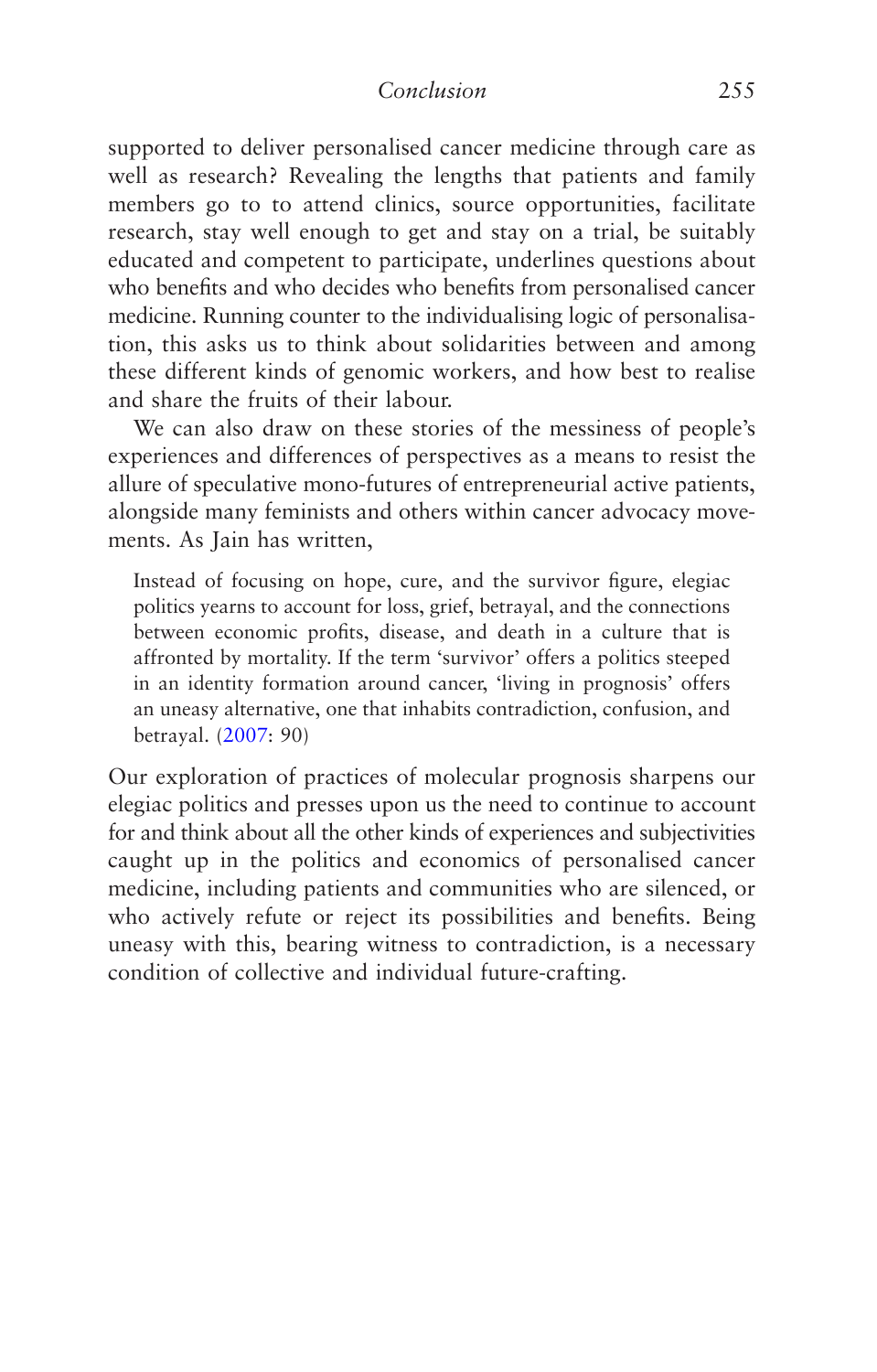# <span id="page-264-0"></span>**[Bibliography](#page-5-0)**

- Abelson, J., and Collins, P. A. (2009). Media hyping and the 'Herceptin access story': an analysis of Canadian and UK newspaper coverage. *Healthcare Policy*, 4(3): e113.
- Abraham, J. (1995). *Science, politics and the pharmaceutical industry: controversy and bias in drug regulation*. London: UCL Press.
- Abraham, J. (2009). Partial progress: governing the pharmaceutical industry and the NHS, 1948–2008. *Journal of Health Politics, Policy and Law*, 34(6): 931–77.
- Adam, B., and Groves, C. (2007). *Future matters: action, knowledge, ethics*. Leiden: Brill.
- Adam, B., and Groves, C. (2011). Futures tended: care and future-oriented responsibility. *Bulletin of Science, Technology & Society*, 31(1): 17–27.
- Adams, V., Murphy, M., and Clarke, A. (2009). Anticipation: technoscience, life, affect, temporality. *Subjectivity*, 28: 246–65.
- Ali-Khan, S. E., Black, L., Palmour, N., Hallett, M. T., and Avard, D. (2015). Socio-ethical issues in personalized medicine: a systematic review of English language health technology assessments of gene expression profiling tests for breast cancer prognosis. *International Journal of Technology Assessment in Health Care*, 31(1–2): 36–50.
- Allen, D. (2014). *The invisible work of nurses: hospitals, organisation and healthcare*. Abingdon: Routledge.
- Allen, D., and Hughes, D. (2017). *Nursing and the division of labour in healthcare*. Basingstoke: Macmillan International Higher Education.
- All Party Parliamentary Group on Cancer (2009). *Report of the All Party Parliamentary Group on Cancer's Inquiry into Inequalities in Cancer (MacMillan Cancer Support)*. London: All Party Parliamentary Group on Cancer.
- Arnold, M., Rutherford, M. J., Bardot, A., Ferlay, J., Andersson, T. M. L., Myklebust, T. A., Tervonen, H., et al. (2019). Progress in cancer survival, mortality, and incidence in seven high-income countries 1995–2014 (ICBP SURVMARK-2): a population-based study. *The Lancet Oncology*, 20(11): 1493–505.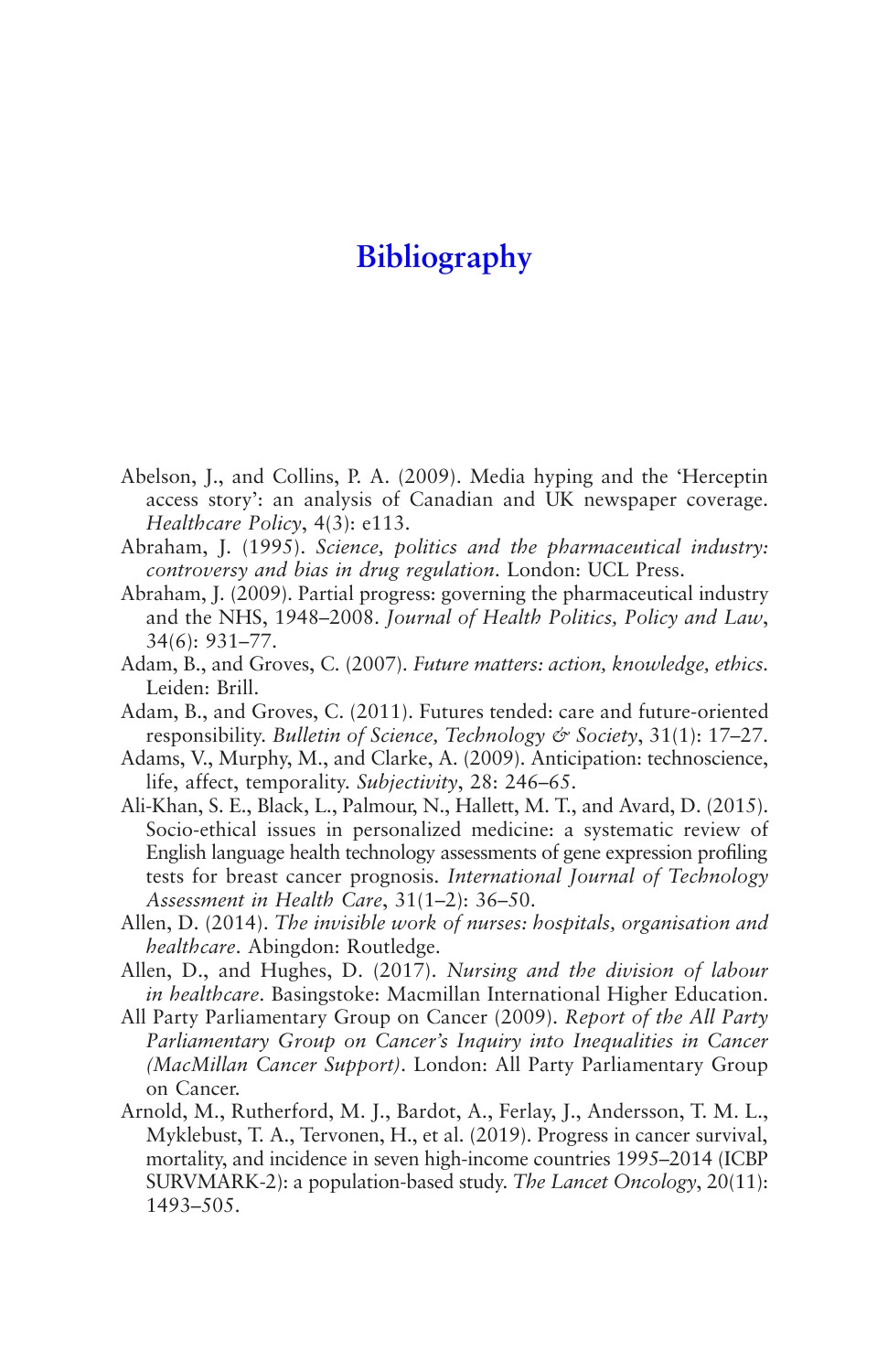- Arribas-Ayllon, M., Sarangi, S., and Clarke, A. (2011). Promissory accounts of personalisation in the commercialisation of genomic knowledge. *Communication & Medicine*, 8(1): 53–66.
- Beaudevin, C., Peerbaye, A., and Bourgain, C. (2019). 'It has to become true genetics': tumour genetics and the division of diagnostic labour in the clinic. *Sociology of Health & Illness*, 41(4): 643–57.
- Bekelman, J. E., and Joffe, S. (2018). Three steps toward a more sustainable path for targeted cancer drugs. *JAMA*, 319(21): 2167–8. doi:10.1001/ jama.2018.3414.
- Bell, K. (2009). 'If it almost kills you that means it's working!' Cultural models of chemotherapy expressed in a cancer support group. *Social Science & Medicine*, 68(1): 169–76.
- Bell, K. (2013). Biomarkers, the molecular gaze and the transformation of cancer survivorship. *BioSocieties*, 8(2): 124–43.
- Bell, K., and Kazanjian, A. (2011). PSA testing: molecular technologies and men's experience of prostate cancer survivorship. *Health, Risk & Society*, 13(2): 183–98.
- Benjamin, R. (2014). Race for cures: rethinking the racial logics of 'trust' in biomedicine. *Sociology Compass*, 8(6): 755–69.
- Benjamin, R. (2016). Informed refusal: toward a justice-based bioethics. *Science, Technology, & Human Values*, 41(6): 967–90.
- Bickers, B., and Aukim-Hastie, C. (2009). New molecular biomarkers for the prognosis and management of prostate cancer – the post PSA era. *Anticancer Research*, 29(8): 3289–98.
- Birch, K. (2017). Rethinking value in the bioeconomy: finance, assetization, and the management of value. *Science, Technology, & Human Values*, 42(3): 460–90.
- Bodkin, H. (2018). Personalised medicine 'transforms' survival chances in incurable cancer. *The Telegraph*, 6 June, [www.telegraph.co.uk/](http://www.telegraph.co.uk/science/2018/06/05/personalised-medicine-transforms-survival-chances-incurable/) [science/2018/06/05/personalised-medicine-transforms-survival-chances](http://www.telegraph.co.uk/science/2018/06/05/personalised-medicine-transforms-survival-chances-incurable/)[incurable/](http://www.telegraph.co.uk/science/2018/06/05/personalised-medicine-transforms-survival-chances-incurable/) (accessed 8 July 2019).
- Borad, M. J., and LoRusso, P. M. (2017). Twenty-first century precision medicine in oncology: genomic profiling in patients with cancer. *Mayo Clinic Proceedings*, 92(10): 1583–91.
- Borup, M., Brown, N., Konrad, K., and Van Lente, H. (2006). The sociology of expectations in science and technology. *Technology Analysis & Strategic Management*, 18(3–4): 285–98.
- Boseley, S. (2013). New breast cancer test could spare women chemotherapy. *The Guardian*, 26 September, [https://www.theguardian.com/society/2013/](https://www.theguardian.com/society/2013/sep/25/women-breast-cancer-test-spares-chemotherapy) [sep/25/women-breast-cancer-test-spares-chemotherapy](https://www.theguardian.com/society/2013/sep/25/women-breast-cancer-test-spares-chemotherapy) (accessed 20 June 2020).
- Bourret, P., Keating, P., and Cambrosio, A. (2011). Regulating diagnosis in post-genomic medicine: re-aligning clinical judgement? *Social Science & Medicine*, 73(6): 816–24.
- Braun, K., Moore, A., Herrmann, S. L., and Könninger, S. (2010). Science governance and the politics of proper talk: governmental bioethics as a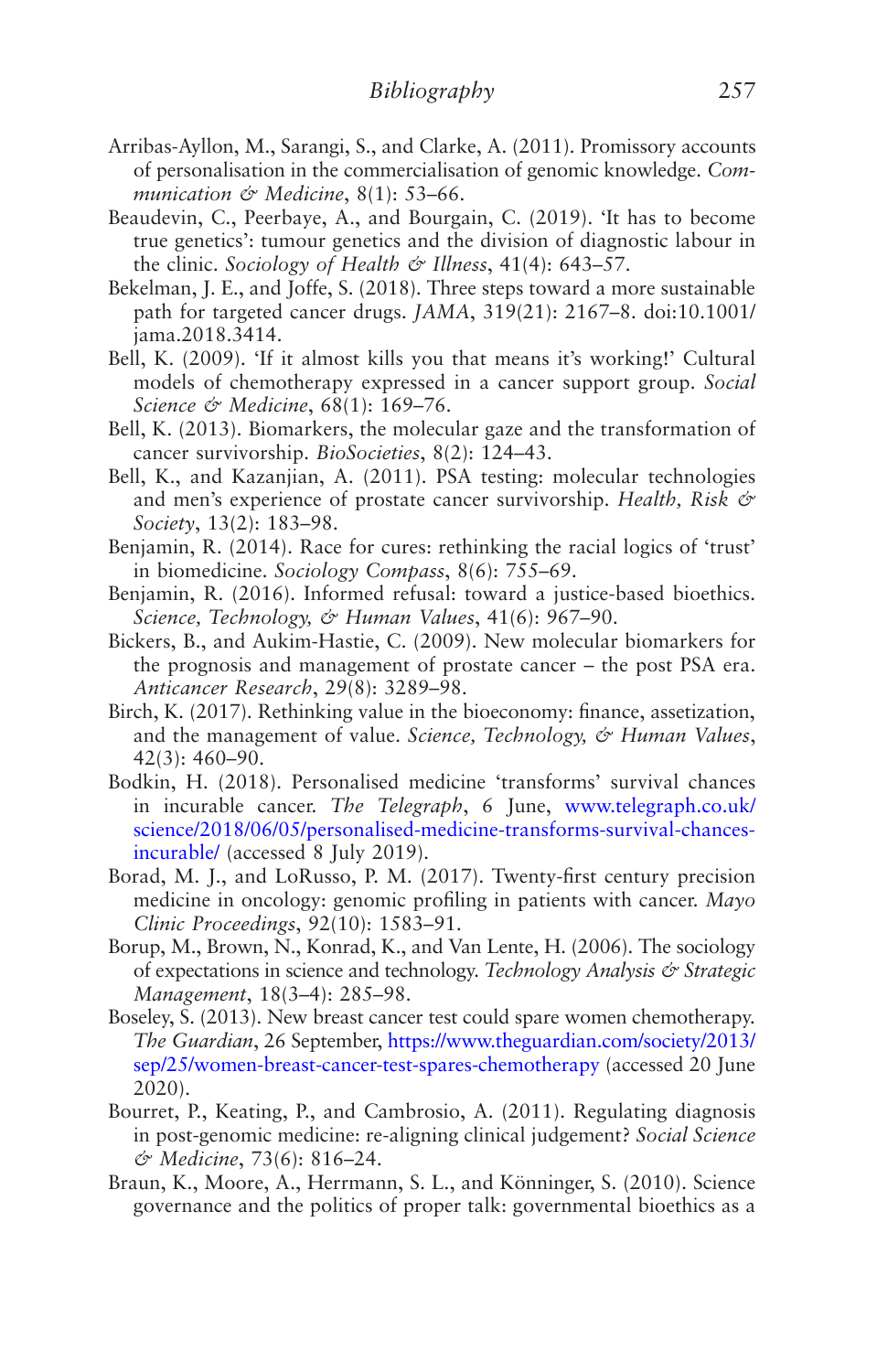new technology of reflexive government. *Economy and Society*, 39(4): 510–33.

- Breast Cancer Now (2018). Breast Cancer Now responds to NICE decision to not to recommend use of tumour profiling tests. [https://](https://breastcancernow.org/news-and-blogs/news/nice-decide-not-to-recommend-use-of-tumour-profiling-tests) [breastcancernow.org/news-and-blogs/news/nice-decide-not-to-recommend](https://breastcancernow.org/news-and-blogs/news/nice-decide-not-to-recommend-use-of-tumour-profiling-tests)[use-of-tumour-profiling-tests](https://breastcancernow.org/news-and-blogs/news/nice-decide-not-to-recommend-use-of-tumour-profiling-tests) (accessed 5 March 2018).
- Brown, N., and Michael, M. (2003). A sociology of expectations: retrospecting prospects and prospecting retrospects. *Technology Analysis & Strategic Management*, 15(1): 3–18.
- Brown, N., and Rappert, B. (2017). *Contested futures: a sociology of prospective techno-science*. Abingdon: Routledge.
- Brown, P., and de Graaf, S. (2013). Considering a future which may not exist: the construction of time and expectations amidst advanced-stage cancer. *Health, Risk & Society*, 15(6–7): 543–60.
- Brown, P., de Graaf, S., Hillen, M., Smets, E., and van Laarhoven, H. (2015). The interweaving of pharmaceutical and medical expectations as dynamics of micro-pharmaceuticalisation: advanced-stage cancer patients' hope in medicines alongside trust in professionals. *Social Science & Medicine*, 131: 313–21.
- Brown, P., Hashem, F., and Calnan, M. (2016). Trust, regulatory processes and NICE decision-making: appraising cost-effectiveness models through appraising people and systems. *Social Studies of Science*, 46(1): 87–111.
- Busfield, J. (2006). Pills, power, people: sociological understandings of the pharmaceutical industry. *Sociology*, 40(2): 297–314.
- Callon, M., and Rabeharisoa, V. (2008). The growing engagement of emergent concerned groups in political and economic life: lessons from the French Association of Neuromuscular Disease Patients. *Science, Technology and Human Values*, 33: 230–61.
- Cambrosio, A., Campbell, J., Keating, P., and Bourret, P. (2019). Multi-polar scripts: techno-regulatory environments and the rise of precision oncology diagnostic tests. *Social Science & Medicine* [online only/early view], 21 May 2019, 112317. <https://doi.org/10.1016/j.socscimed.2019.05.022>.
- Cambrosio, A., Keating, P., Vignola-Gagné, E., Besle, S., and Bourret, P. (2018). Extending experimentation: oncology's fading boundary between research and care. *New Genetics and Society*, 37(3): 207–26.
- Cancer Research UK (2014). Breast cancer survival statistics [online]. [www.cancerresearchuk.org/health-professional/cancer-statistics/statistics](http://www.cancerresearchuk.org/health-professional/cancer-statistics/statistics-by-cancer-type/breast-cancer/survival)[by-cancer-type/breast-cancer/survival](http://www.cancerresearchuk.org/health-professional/cancer-statistics/statistics-by-cancer-type/breast-cancer/survival) (accessed 31 May 2019).
- Chapple, A., Ziebland, S., and McPherson, A. (2004). Stigma, shame, and blame experienced by patients with lung cancer: qualitative study. *British Medical Journal*, 328(7454): 1470.
- Chattoo, S., and Ahmad, W. I. U. (2003). The meaning of cancer: illness, biography and identity. In D. Kelleher and G. Leavey (eds), *Identity and Health*, 19–36. Abingdon: Routledge.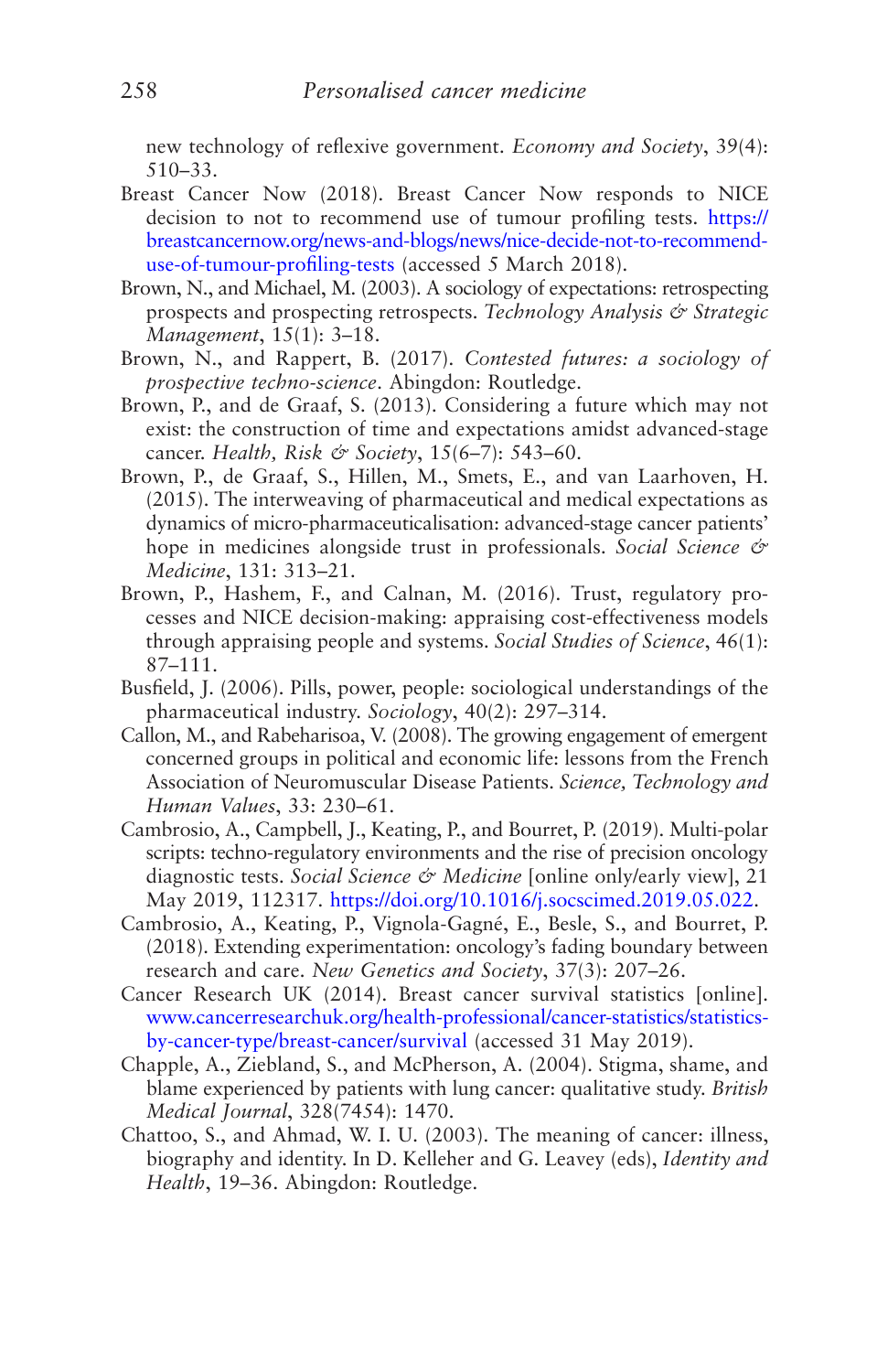- Clark, A. E., et al. (2003). Biomedicalization: technoscientific transformations of health, illness, and US biomedicine. *American Sociological Review*, 68(2): 161–94.
- Cool, A. (2016). Detaching data from the state: biobanking and building big data in Sweden. *BioSocieties*, 11(3): 277–95.
- Cooper, M. (2008). *Life as surplus: biotechnics and the transformations of capital*. Seattle, WA: Washington University Press.
- Cooper, M., and Waldby, C. (2014). *Clinical labor: tissue donors and research subjects in the global bioeconomy*. Durham, NC: Duke University Press.
- Corrigan, O. (2003). Empty ethics: the problem with informed consent. *Sociology of Health & Illness*, 25(7): 768–92.
- Dabbs, D. J., Clark, B. Z., Serdy, K., Onisko, A., Brufsky, A. M., Smalley, S., Perkins, S. and Bhargava, R. (2018). Pathologist's health-care value in the triage of Oncotype DX® testing: a value-based pathology study of tumour biology with outcomes. *Histopathology*, 73(4): 692–700.
- Davis, C. (2015). Drugs, cancer and end-of-life care: a case study of pharmaceuticalization? *Social Science & Medicine*, 131: 207–14.
- Davis, C., and Abraham, J. (2013). *Unhealthy pharmaceutical regulation: innovation, politics and promissory science*. Basingstoke: Palgrave Macmillan.
- Davies, S. C. (2017). *Annual Report of the Chief Medical Officer 2016, Generation Genome*. London: Department of Health.
- Davies, M., and Sque, M. (2002). Living on the outside looking in: a theory of living with advanced breast cancer. *International Journal of Palliative Nursing*, 8(12): 583–90.
- de Freitas, C., and Martin, G. (2015). Inclusive public participation in health: policy, practice and theoretical contributions to promote the involvement of marginalised groups in healthcare. *Social Science and Medicine*, 135: 31–9.
- Degeling, C., Carter, S. M., and Rychetnik, L. (2015). Which public and why deliberate? A scoping review of public deliberation in public health and health policy research. *Social Science & Medicine*, 131: 114–21.
- Derks, M. G., and van de Velde, C. J. (2018). Neoadjuvant chemotherapy in breast cancer: more than just downsizing. *The Lancet Oncology*,  $19(1): 2-3.$
- DeVita, V. T., and Chu, E. (2008). A history of cancer chemotherapy. *Cancer Research*, 68(21): 8643–53.
- Dheensa, S., Samuel, G., Lucassen, A. M., and Farsides, B. (2018). Towards a national genomics medicine service: the challenges facing clinical-research hybrid practices and the case of the 100,000 genomes project. *Journal of Medical Ethics*, 44(6): 397–403.
- Dixon-Woods, M., Ashcroft, R. E., Jackson, C. J., Tobin, M. D., Kivits, J., Burton, P. R., and Samani, N. J. (2007). Beyond 'misunderstanding': written information and decisions about taking part in a genetic epidemiology study. *Social Science & Medicine*, 65(11): 2212–22.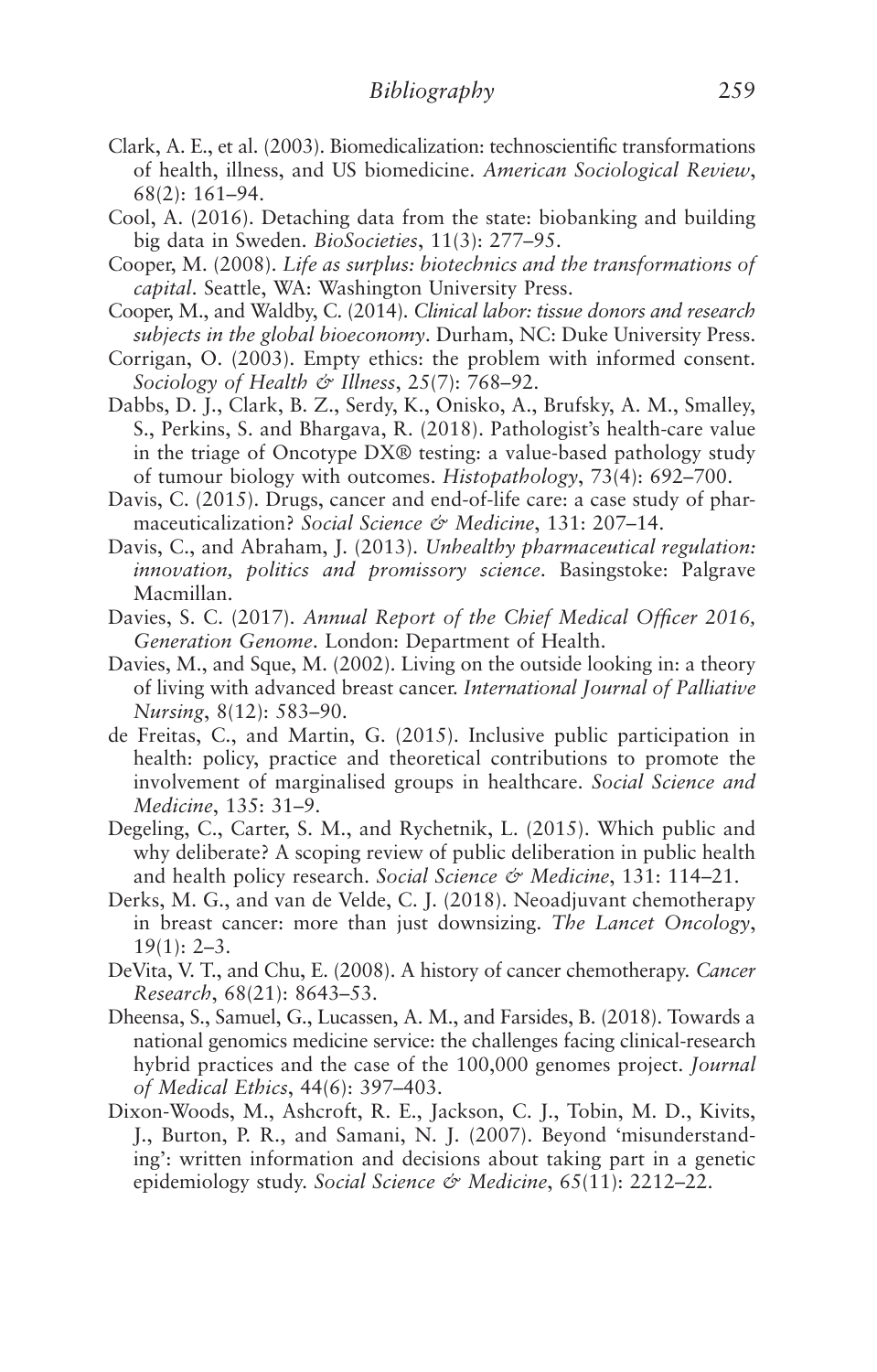- Dixon-Woods, M., and Tarrant, C. (2009). Why do people cooperate with medical research? Findings from three studies. *Social Science & Medicine*, 68(12): 2215–22.
- Dowsett, M., and Dunbier, A. K. (2008). Emerging biomarkers and new understanding of traditional markers in personalized therapy for breast cancer. *Clinical Cancer Research*, 14(24): 8019–26.
- Dussauge, I., Claes-Fredrik, H., and Francis, L. (eds) (2015). *Value practices in the life sciences and medicine*. Oxford: Oxford University Press.
- Ebeling, M. F. E. (2016). *Healthcare and big data: digital spectres and phantom objects*. Basingstoke: Palgrave.
- Ehlers, N., and Krupar, S. (2014). Hope logics: biomedicine, affective conventions of cancer, and the governing of biocitizenry. *Configurations*, 22(3): 385–413.
- Ehrenreich, B. (2001). Welcome to Cancerland: a mammogram leads to a cult of pink kitsch. *Harper's Magazine*, November, 43–53.
- Felt, U., and Fochler, M. (2010). Machineries for making publics: inscribing and de-scribing publics in public engagement. *Minerva*, 48(3): 219–38.
- Fojo, T., Mailankody, S., and Lo, A. (2014). Unintended consequences of expensive cancer therapeutics – the pursuit of marginal indications and a me-too mentality that stifles innovation and creativity. *JAMA Otolaryngology: Head & Neck Surgery*, 140(12): 1225–36. doi:10.1001/ jamaoto.1570.
- Fortun, M. (2008). *Promising genomics: Iceland and deCODE genetics in a world of speculation*. Berkeley, CA: University of California Press.
- Frank, A. (2003). Survivorship as craft and conviction: reflections on research in progress. *Qualitative Health Research*, 13(2): 247–55.
- Fujimura, J. H. (1996). *Crafting science: a sociohistory of the quest for the genetics of cancer*. Cambridge, MA: Harvard University Press.
- Gabe, J., Chamberlain, K., Norris, P., Dew, K., Madden, H., and Hodgetts, D. (2012). The debate about the funding of Herceptin: a case study of 'countervailing powers'. *Social Science & Medicine*, 75(12): 2353–61.
- Gallagher, J. (2018). Breast cancer: test means fewer women will need chemotherapy [online]. [www.bbc.co.uk/news/health-44347381](http://www.bbc.co.uk/news/health-44347381) (accessed 5 March 2019).
- Gardner, J., Samuel, G., and Williams, C. (2015). Sociology of low expectations: recalibration as innovation work in biomedicine. *Science, Technology, & Human Values*, 40(6): 998–1021.
- Gavan, S. P., Thompson, A. J., and Payne, K. (2018). The economic case for precision medicine. *Expert Review of Precision Medicine and Drug Development*, 3(1): 1–9.
- Gerlitz, C., and Helmond, A. (2013). The like economy: social buttons and the data-intensive web. *New Media & Society*, 15(8): 1348–65.
- Gillespie., C. (2012). The experience of risk as 'measured vulnerability': health screening and lay uses of numerical risk. *Sociology of Health & Illness*, 34(2): 194–207.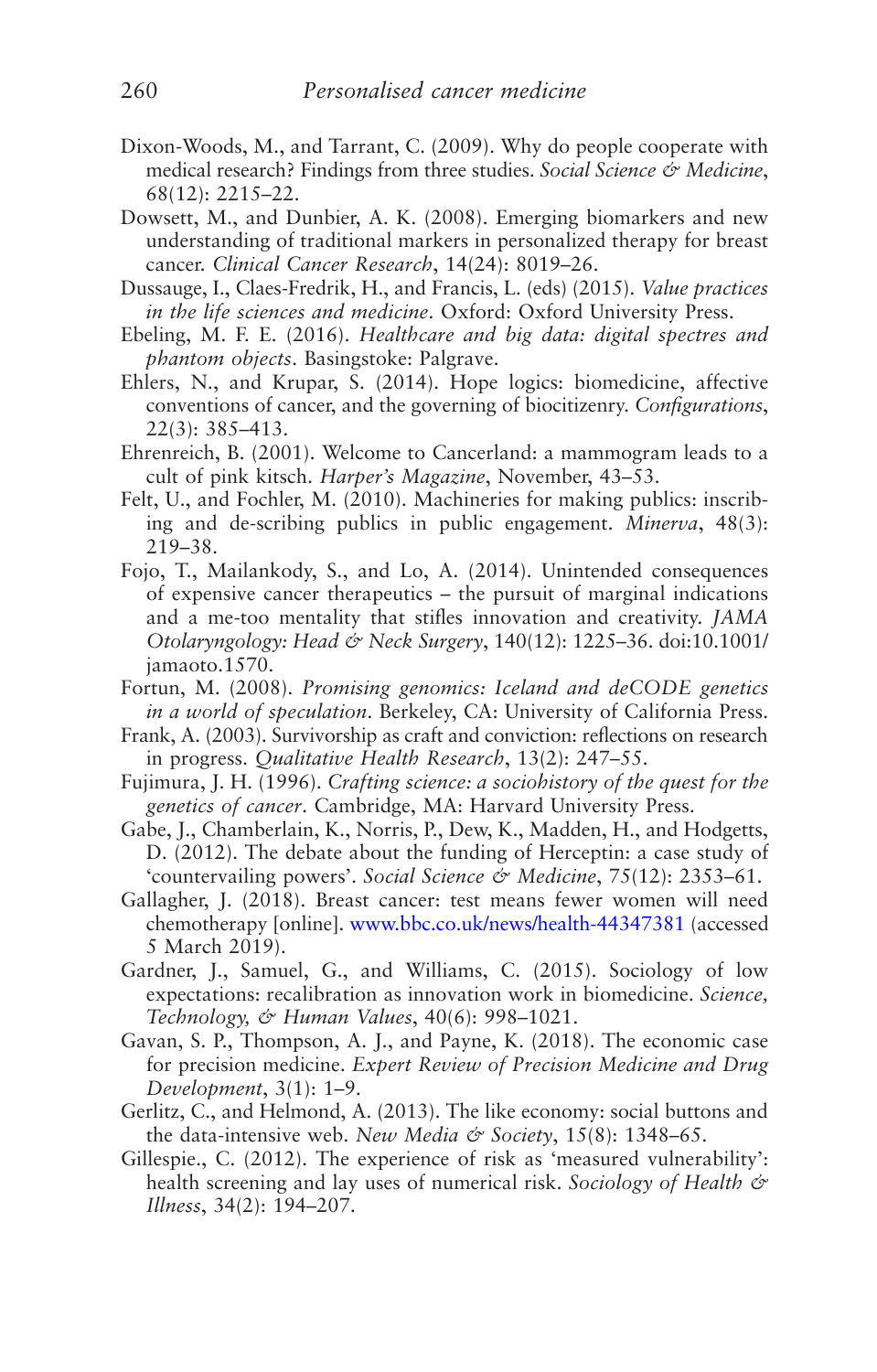- Good, M. J. D. (2001). The biotechnical embrace. *Culture, Medicine and Psychiatry*, 25(4): 395–410.
- Good, M. J. D., Good, B. J., Schaffer, C., and Lind, S. E. (1990). American oncology and the discourse on hope. *Culture, Medicine and Psychiatry*, 14(1): 59–79.
- Goven, J., and Pavone, V. (2015). The bioeconomy as political project: a Polanyian analysis. *Science, Technology, & Human Values*, 40(3): 302–37.
- Greenhalgh, T. (2009). Patient and public involvement in chronic illness: beyond the expert patient. *British Medical Journal*, 338: b49.
- Guy, M. (2019). Between 'going private' and 'NHS privatisation': patient choice, competition reforms and the relationship between the NHS and private healthcare in England. *Legal Studies*, 39(3): 479–98.
- Haase, R., Michie, M., and Skinner, D. (2015). Flexible positions, managed hopes: the promissory bioeconomy of a whole genome sequencing cancer study. *Social Science & Medicine*, 130: 146–53.
- Hall, S., Massey, D., and Rustin, M. (2014). After neoliberalism: analysing the present. In S. Hall, D. Massey and M. Rustin (eds), *After neoliberalism? The Kilburn manifesto*, 8–22. London: Lawrence & Wishart.
- Ham, C., Baird, B., Gregory, S., Jabbal, J., and Alderwick, H. (2015). *The NHS under the coalition government. Part one: NHS reform*. London: The King's Fund. [https://www.kingsfund.org.uk/sites/default/files/field/](https://www.kingsfund.org.uk/sites/default/files/field/field_publication_file/the-nhs-under-the-coalition-government-part-one-nhs-reform.pdf) [field\\_publication\\_file/the-nhs-under-the-coalition-government-part-one](https://www.kingsfund.org.uk/sites/default/files/field/field_publication_file/the-nhs-under-the-coalition-government-part-one-nhs-reform.pdf)[nhs-reform.pdf](https://www.kingsfund.org.uk/sites/default/files/field/field_publication_file/the-nhs-under-the-coalition-government-part-one-nhs-reform.pdf) (accessed 20 June 2020).
- Hamilton, A. B. (1999). Psychological aspects of ovarian cancer. *Cancer Investigation*, 17(5): 335–41.
- Hamilton, C. (2008). Intellectual property rights, the bioeconomy and the challenge of biopiracy. *Genomics, Society and Policy*, 4(3): 26.
- Haraway, D. (1988). Situated knowledges: the science question in feminism and the privilege of partial perspective. *Feminist Studies*, 14(3): 575–99.
- Harnan, S., Tappenden, P., Cooper, K., Stevens, J., Bessey, A., Rafia, R., Ward, S., Wong, R., Stein, R., and Brown, J. (2017). *Tumour profiling tests to guide adjuvant chemotherapy decisions in people with breast cancer (update of DG10). Technology Assessment Report: Final report to the National Institute for Health and Care Excellence*. Manchester: National Institute for Health and Care Excellence.
- Harrison, C. J., Spencer, R. G., and Shackley, D. C. (2019). Transforming cancer outcomes in England: earlier and faster diagnoses, pathways to success, and empowering alliances. *Journal of Healthcare Leadership*, 11: 1–11.
- Haslem, D. S., Chakravarty, I., Fulde, G., Gilbert, H., Tudor, B. P., Lin, K., Ford, J. M., and Nadauld, L. D. (2018). Precision oncology in advanced cancer patients improves overall survival with lower weekly healthcare costs. *Oncotarget*, 9(15): 12316–22.
- Hayden, C. (2007). Taking as giving: bioscience, exchange, and the politics of benefit-sharing. *Social Studies of Science*, 37(5): 729–58.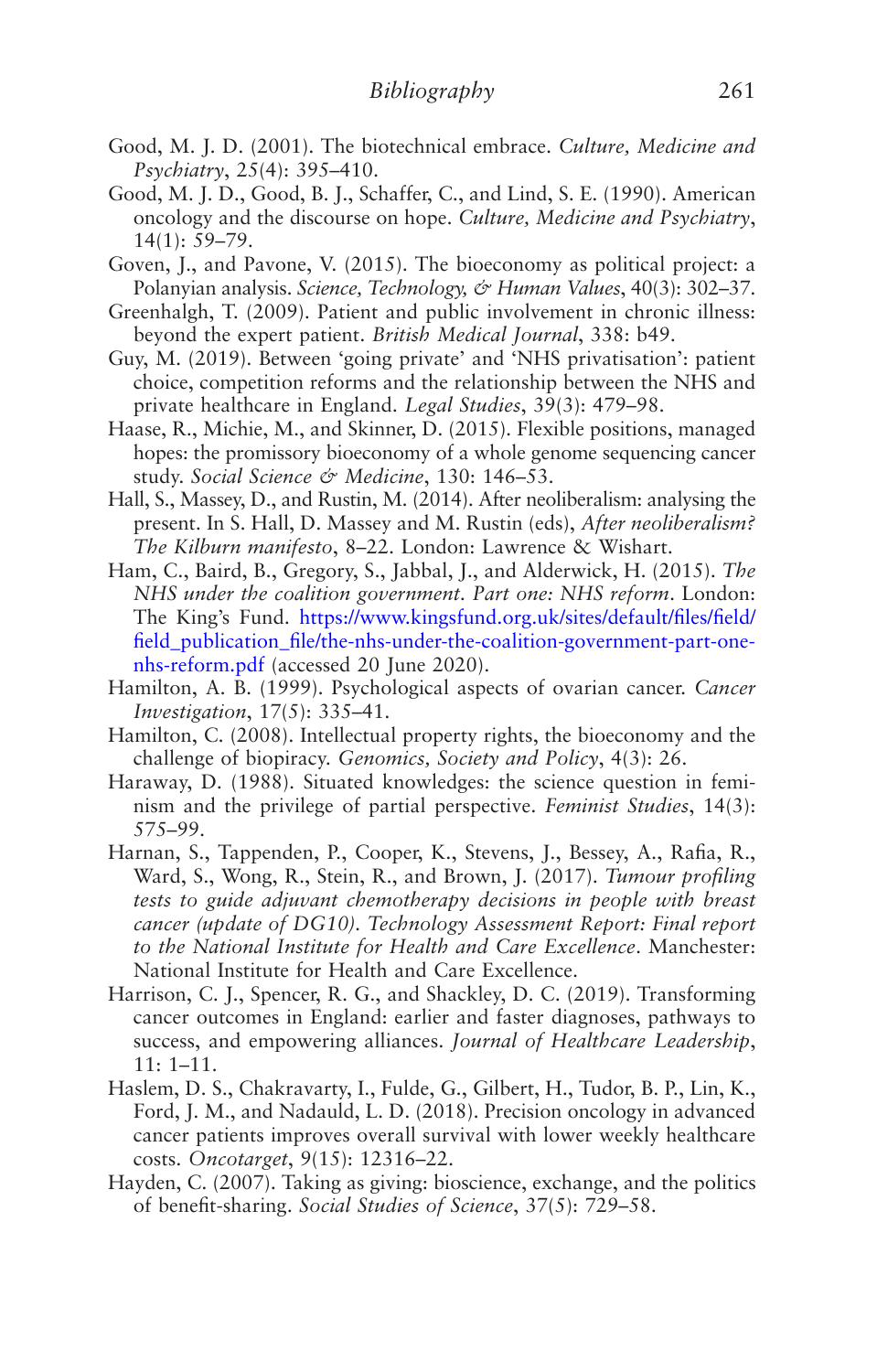- <span id="page-270-0"></span>Hedgecoe, A. (2004). *The politics of personalised medicine: pharmacogenetics in the clinic*. Cambridge: Cambridge University Press.
- Hedgecoe, A. (2005). 'At the point at which you can do something about it, then it becomes more relevant': informed consent in the pharmacogenetic clinic. *Social Science & Medicine*, 61(6): 1201–10.
- Hedgecoe, A., and Martin, P. (2003). The drugs don't work: expectations and the shaping of pharmacogenetics. *Social Studies of Science*, 33(3): 327–64.
- Hiley, C. T., Le Quesne, J., Santis, G., Sharpe, R., De Castro, D. G., Middleton, G., and Swanton, C. (2016). Challenges in molecular testing in non-small-cell lung cancer patients with advanced disease. *The Lancet*, 388: 1002–11.
- Hilgartner, S. (2017). *Reordering life: knowledge and control in the genomics revolution*. Cambridge, MA: MIT Press.
- Hockings, E. (2014). Why we should opt out of the government's new patient database. *The Guardian*, 31 January, [https://www.theguardian.com/science/](https://www.theguardian.com/science/political-science/2014/jan/31/why-we-should-opt-out-of-the-governments-new-patient-database) [political-science/2014/jan/31/why-we-should-opt-out-of-the-governments](https://www.theguardian.com/science/political-science/2014/jan/31/why-we-should-opt-out-of-the-governments-new-patient-database)[new-patient-database](https://www.theguardian.com/science/political-science/2014/jan/31/why-we-should-opt-out-of-the-governments-new-patient-database) (accessed 20 June 2020).
- Hogarth, S., and Saukko, P. (2017). A market in the making: the past, present and future of direct-to-consumer genomics. *New Genetics and Society*, 36(3): 197–208.
- Hood, L., and Auffray, C. (2013). Participatory medicine: a driving force for revolutionizing healthcare. *Genome Medicine*, 5: article no. 110.
- Hood, L., and Friend, S. H. (2011). Predictive, personalized, preventive, participatory (P4) cancer medicine. *Nature Reviews Clinical Oncology*, 8(3): 184–7.
- Horlick-Jones, T. (2011). Understanding fear of cancer recurrence in terms of damage to 'everyday health competence'. *Sociology of Health & Illness*, 33(6): 884–98.
- Horst, M., and Irwin, A. (2010). Nations at ease with radical knowledge: on consensus, consensusing and false consensusness. *Social Studies of Science*, 40(1): 105–26.
- Hubbard, G., Kidd, L., and Kearney, N. (2010). Disrupted lives and threats to identity: the experiences of people with colorectal cancer within the first year following diagnosis. *Health*, 14(2): 131–46.
- Human Genomics Strategy Group (2012). *Building on our inheritance: genomic technology in healthcare*. London: Department of Health.
- Interlandi, J. (2016). The paradox of precision medicine. *Scientific American*, 314(4): 24–5.
- Jain, L. S. (2007). Living in prognosis: toward an elegiac politics. *Representations*, 98(1): 77–92.
- Jain, L. S. (2013). *Malignant: how cancer becomes us*. Berkeley, CA: University of California Press.
- James, N. (1992). Care = organisation + physical labour + emotional labour. *Sociology of Health & Illness*, 14(4): 488–509.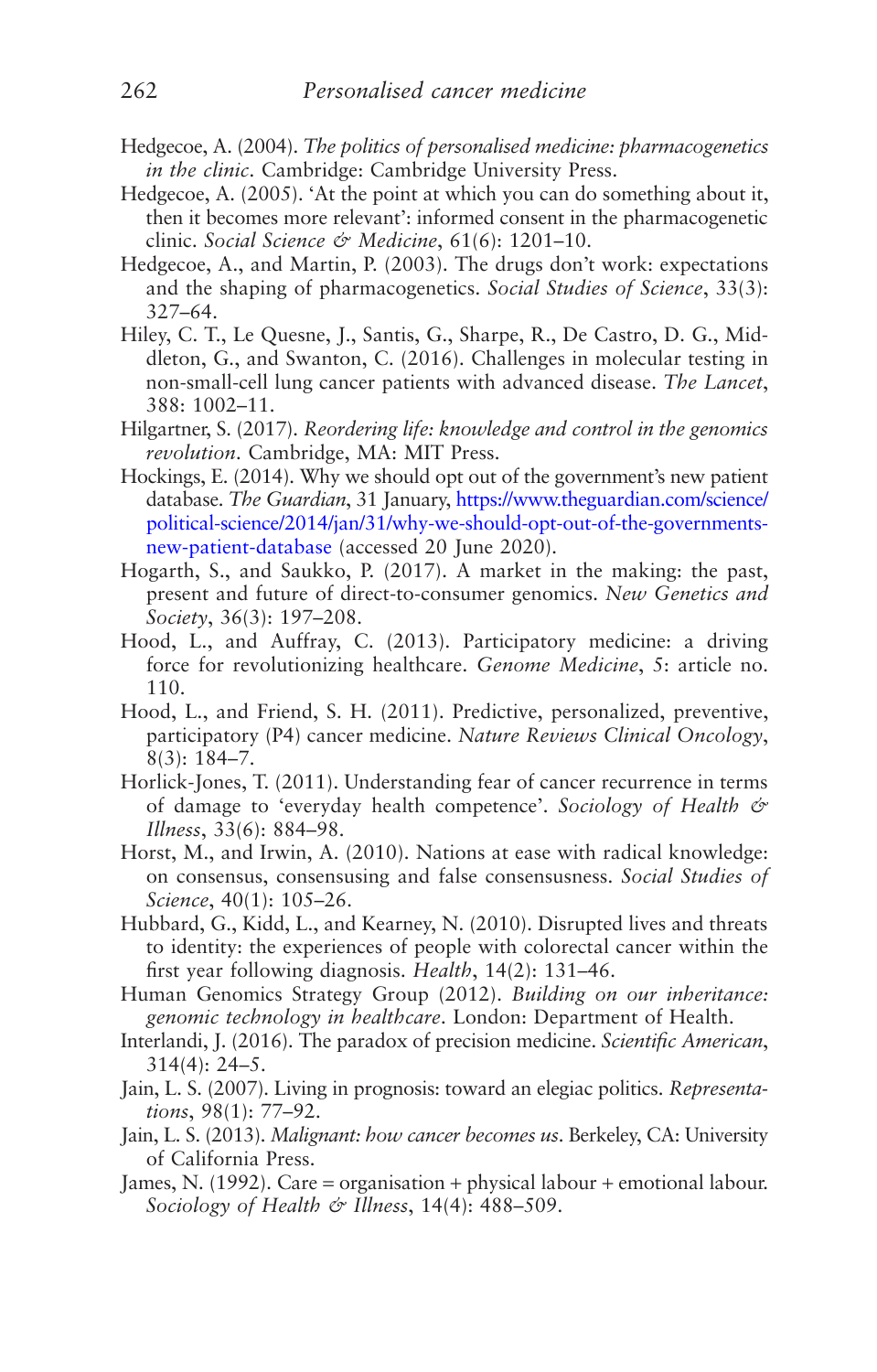- Jasanoff, S. (2015). Future imperfect: science, technology, and the imaginations of modernity. In S. Jasanoff and S-H. Kim (eds), *Dreamscapes of modernity: sociotechnical imaginaries and the fabrication of power*, 1–33. Chicago: University of Chicago Press.
- Jasen, P. (2009). From the 'silent killer' to the 'whispering disease': ovarian cancer and the uses of metaphor. *Medical History*, 53(4): 489–512.
- Jerolmack, C., and Tavory, I. (2014). Molds and totems: nonhumans and the constitution of the social self. *Sociological Theory*, 32(1): 64–77.
- Joh, J. E., Esposito, N. N., Kiluk, J. V., Laronga, C., Lee, M. C., Loftus, L., Soliman, H., Boughey, J. C., Reynolds, C., Lawton, T. J., Acs, P. I., Gordan, L., and Acs, G. (2011). The effect of Oncotype DX recurrence score on treatment recommendations for patients with estrogen receptor-positive early stage breast cancer and correlation with estimation of recurrence risk by breast cancer specialists. *The Oncologist*, 16(11): 1520–6.
- Kaiser, K. (2008). The meaning of the survivor identity for women with breast cancer. *Social Science & Medicine*, 67: 79–87.
- Kaufman, S. R. (2015). *Ordinary medicine: extraordinary treatments, longer lives, and where to draw the line*. Durham, NC: Duke University Press.
- Keating, P., and Cambrosio, A. (2011). *Cancer on trial: oncology as a new style of practice*. Chicago: University of Chicago Press.
- Kerr, A., Swallow, J., Chekar, C. K., and Cunningham-Burley, S. (2019). Genomic research and the cancer clinic: uncertainty and expectations in professional accounts. *New Genetics and Society*, 38(2): 222–39.
- Klawiter, M. (2004). Breast cancer in two regimes: the impact of social movements on illness experience. *Sociology of Health & Illness*, 26(6): 845–74.
- Kohli-Laven, N., Bourret, P., Keating, P., and Cambrosio, A. (2011). Cancer clinical trials in the era of genomic signatures: biomedical innovation, clinical utility, and regulatory-scientific hybrids. *Social Studies of Science*, 41(4): 487–513.
- Lamprell, K., Chin, M., and Braithwaite, J. (2018). The plot thickens: archetypal narrative structure in the melanoma patient journey. *Cogent Medicine*, 5(1): 1484053. <https://doi.org/10.1080/2331205X.2018.1484053>.
- Landzelius, K. (2006). Introduction: patient organization movements and new metamorphoses in patienthood. *Social Science & Medicine*, 62(3): 529–37.
- Largent, E. A., Fernandez Lynch, H., and McCoy, M. S. (2018). Patientengaged research: choosing the 'right' patients to avoid pitfalls. *Hastings Center Report*, 48(5): 26–34.
- Latimer, J., Featherstone, K., Atkinson, P., Clarke, A., Pilz, D. T., and Shaw, A. (2006). Rebirthing the clinic: the interaction of clinical judgment and genetic technology in the production of medical science. *Science, Technology, & Human Values*, 31(5): 599–630.
- Lewin, S., and Reeves, S. (2011). Enacting 'team' and 'teamwork': using Goffman's theory of impression management to illuminate interprofessional practice on hospital wards. *Social Science & Medicine*, 72(10): 1595–602.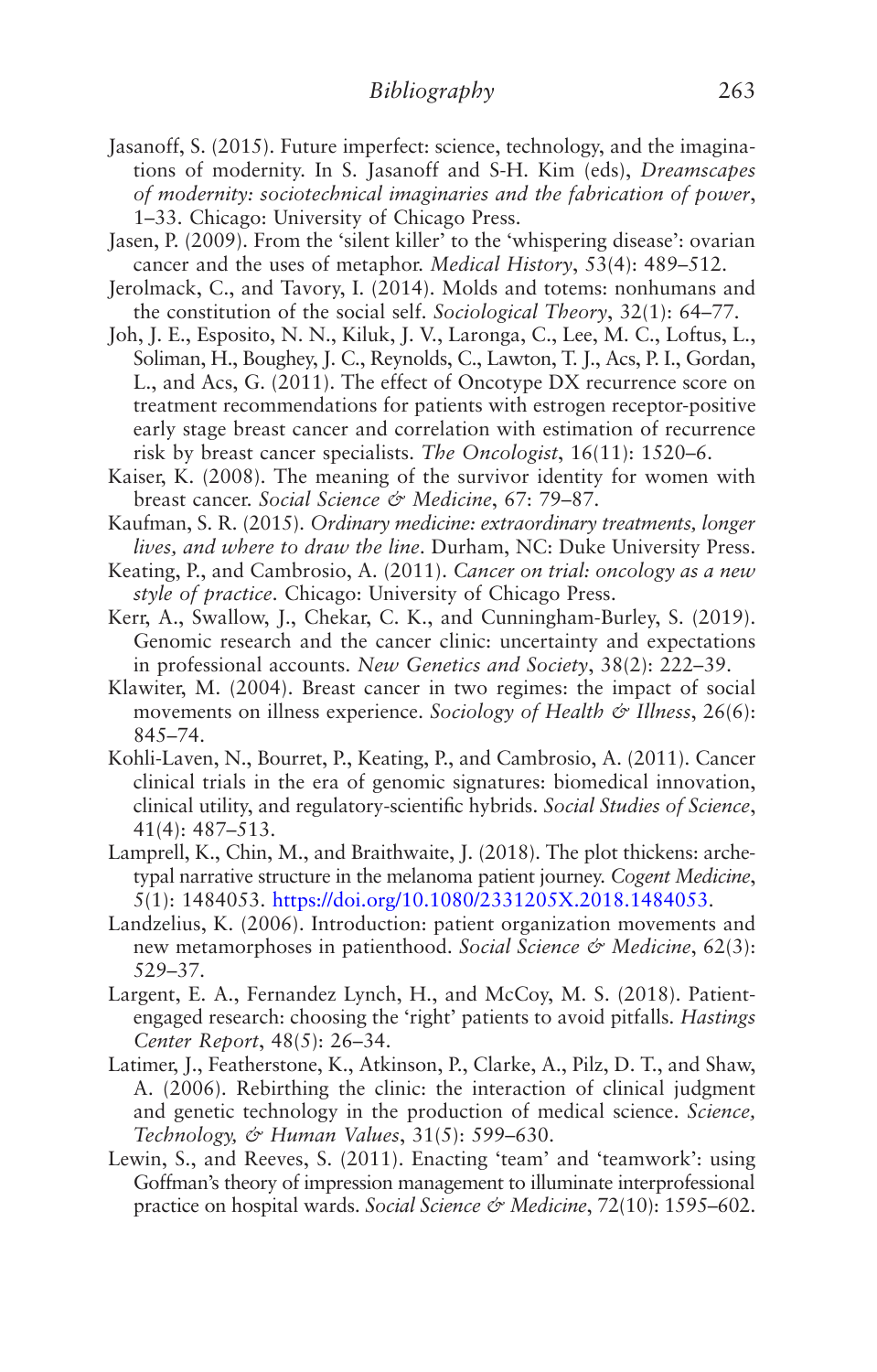- Lewis, S., Willis, K., Yee, J., and Kilbreath, S. (2016). Living well? Strategies used by women living with metastatic breast cancer. *Qualitative Health Research*, 26(9): 1167–79.
- Light, D. W. (2010). Bearing the risks of prescription drugs. In D. W. Light (ed.), *The risks of prescription drugs*, 1–39. New York: Columbia University Press.
- Llewellyn, H., Higgs, P., Sampson, E. L., Jones, L., and Thorne, L. (2018). Topographies of 'care pathways' and 'healthscapes': reconsidering the multiple journeys of people with a brain tumour. *Sociology of Health & Illness*, 40(3): 410–25.
- Loncaster, J., Armstrong, A., Howell, S., Wilson, G., Welch, R., Chittalia, A., Valentine, W. J., and Bundred, N. J. (2017). Impact of Oncotype DX breast recurrence score testing on adjuvant chemotherapy use in early breast cancer: real world experience in Greater Manchester, UK. *European Journal of Surgical Oncology*, 43(5): 931–7.
- Longo, D. L. (2013). Personalized cancer care is not new. *The Oncologist*, 18(6): 644–5.
- Lupton, D. (2014). *Digital sociology*. Abingdon: Routledge.
- MacKenzie, R., Chapman, S., Salkeld, G., and Holding, S. (2008). Media influence on Herceptin subsidization in Australia: application of the rule of rescue? *Journal of the Royal Society of Medicine*, 101(6): 305–12.
- Madden, M., and Speed, E. (2017). Beware zombies and unicorns: toward critical patient and public involvement in health research in a neoliberal context. *Frontiers in Sociology*, 2: 7.
- Madhu, N. (2017). Book review: Kaushik Sunder Rajan, *Pharmocracy: Value, Politics, and Knowledge in Global Medicine*. *Sociological Bulletin*, 66(3): 370–3.
- Marcon, A. R., Bieber, M., and Caulfield, T. (2018). Representing a 'revolution': how the popular press has portrayed personalized medicine. *Genetics in Medicine*, 20(9): 950.
- Marquart, J., Chen, E. Y., and Prasad, V. (2018). Estimation of the percentage of US patients with cancer who benefit from genome-driven oncology. *JAMA Oncology*, 4(8): 1093–8.
- Martin, P. (2018). Genomic hope: promise in the bioeconomy. In S. Gibbon, B. Prainsack, S. Hilgartner and J. Lamoreaux (eds), *Routledge Handbook of Genomics, Health and Society*, 79–89. Abingdon: Routledge.
- Matthews-King, A. (2018). Most women with early stage breast cancer can avoid toxic chemotherapy, major trial finds. *The Independent*, 3 June, [https://www.independent.co.uk/news/health/breast-cancer-chemotherapy](https://www.independent.co.uk/news/health/breast-cancer-chemotherapy-genetic-test-hormone-therapy-survival-a8380906.html)[genetic-test-hormone-therapy-survival-a8380906.html](https://www.independent.co.uk/news/health/breast-cancer-chemotherapy-genetic-test-hormone-therapy-survival-a8380906.html) (accessed 20 June 2020).
- Maughan, T. (2017). The promise and the hype of 'personalised medicine'. *The New Bioethics*, 23(1): 13–20.
- McDonald, R., Waring, J., and Harrison, S. (2006). Rules, safety and the narrativisation of identity: a hospital operating theatre case study. *Sociology of Health & Illness*, 28(2): 178–202.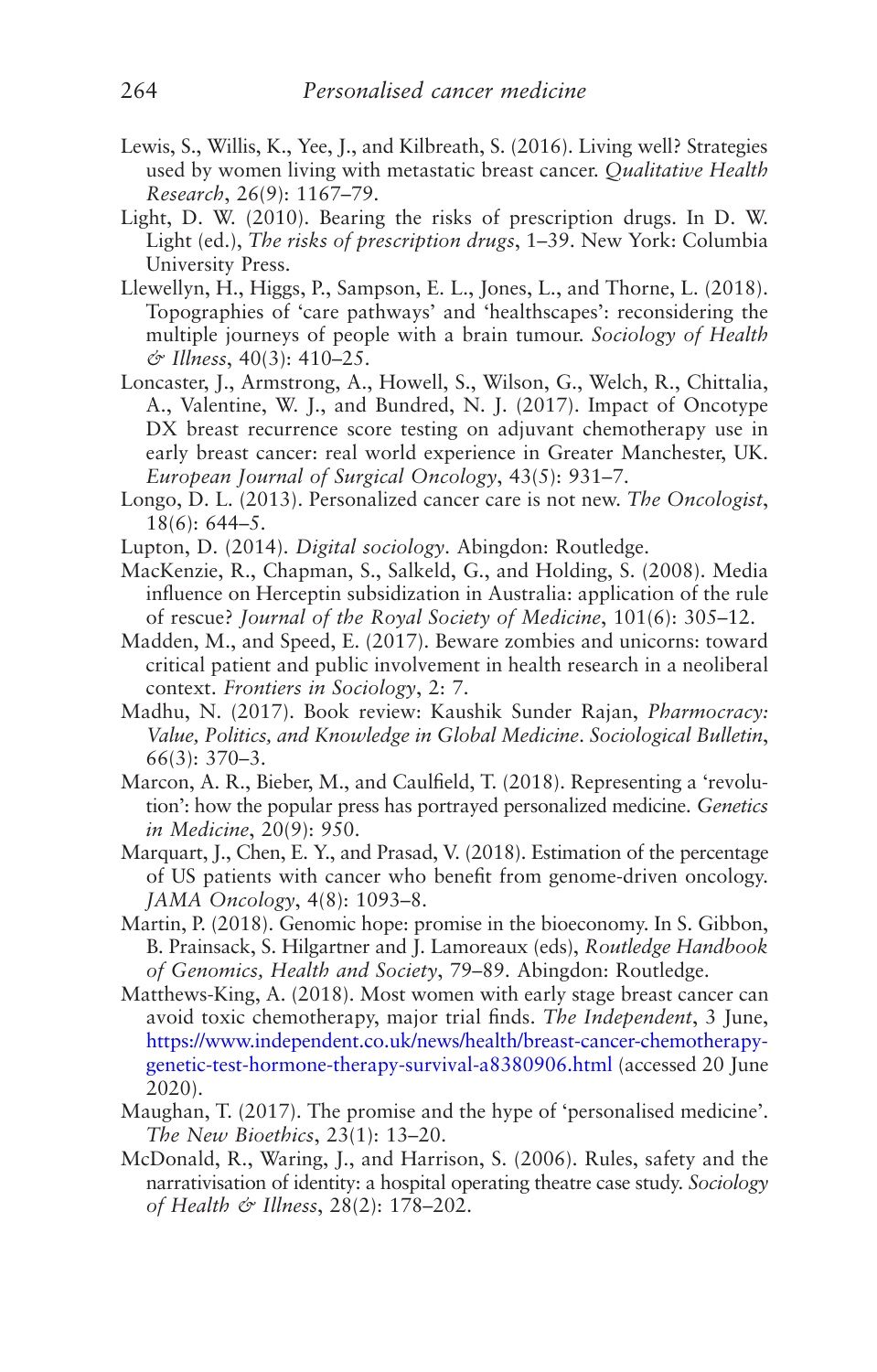- Mead, N., and Bower, P. (2000). Patient-centredness: a conceptual framework and review of the empirical literature. *Social Science & Medicine*, 51(7): 1087–110.
- Medical Research Council (2014). Clinical trials: why multi-arms are better than two. [online]. [www.insight.mrc.ac.uk/2014/07/25/clinical-trials-why](http://www.insight.mrc.ac.uk/2014/07/25/clinical-trials-why-multi-arms-are-better-than-two/)[multi-arms-are-better-than-two/](http://www.insight.mrc.ac.uk/2014/07/25/clinical-trials-why-multi-arms-are-better-than-two/) (accessed 30 August 2018).
- Merletti, F., Galassi, C., and Spadea, T. (2011). The socioeconomic determinants of cancer. *Environmental Health*, 10(1): S7.
- Metzler, I. (2010). Biomarkers and their consequences for the biomedical profession: a social science perspective. *Personalized Medicine*, 7(4): 407–20.
- Michael, M. (2012). 'What are we busy doing?' Engaging the idiot. *Science, Technology & Human Values*, 37(5): 528–54.
- Michael, M. (2017a). Enacting Big Futures, Little Futures: toward an ecology of futures. *The Sociological Review*, 65(3): 509–24.
- Michael, M. (2017b). Futures of the present: from performativity to prehension. In N. Brown and B. Rappert (eds), *Contested futures: a sociology of prospective techno-science*, 21–39. Abingdon: Routledge.
- Middleton, G., Crack, L. R., Popat, S., Swanton, C., Hollingsworth, S. J., Buller, R., Walker, I., Carr, T. H., Wherton, D., and Billingham, L. J. (2015). The National Lung Matrix Trial: translating the biology of stratification in advanced non-small-cell lung cancer. *Annals of Oncology*, 26(12): 2464–9. [https://doi.org/10.1093/annonc/mdv394.](https://doi.org/10.1093/annonc/mdv394)
- Miles, D. W. (2001). Update on HER-2 as a target for cancer therapy Herceptin in the clinical setting. *Breast Cancer Research*, 3: 380–4.
- Miller, F. A., Hayeems, R. Z., Bytautas, J. P., Bedard, P. L., Ernst, S., Hirte, H., Hotte, S., Oza, A., Razak, A., Welch, S., and Winquist, E. (2014). Testing personalized medicine: patient and physician expectations of next-generation genomic sequencing in late-stage cancer care. *European Journal of Human Genetics*, 22(3): 391.
- Mitchell, R., and Waldby, C. (2010). National biobanks: clinical labor, risk production, and the creation of biovalue. *Science, Technology & Human Values*, 35(3): 330–55.
- Montgomery, C. M. (2017a). Clinical trials and the drive to material standardisation: 'extending the rails' or reinventing the wheel? *Science and Technology Studies*, 30(4): 30–44.
- Montgomery, C. M. (2017b). From standardization to adaptation: clinical trials and the moral economy of anticipation. *Science as Culture*, 26(2): 232–54.
- Moore, D. A., Kushnir, M., Mak, G., Winter, H., Curiel, T., Voskoboynik, M., and Forster, M. (2019). Prospective analysis of 895 patients on a UK genomics review board. *ESMO Open*, 4(2): e000469.
- Moorhead, J. (2018). No chemo: the test that made me a lucky breast cancer patient. *The Guardian*, 4 June, [https://www.theguardian.com/](https://www.theguardian.com/commentisfree/2018/jun/04/chemo-breast-cancer-oncotype-dx-test) [commentisfree/2018/jun/04/chemo-breast-cancer-oncotype-dx-test](https://www.theguardian.com/commentisfree/2018/jun/04/chemo-breast-cancer-oncotype-dx-test) (accessed 20 June 2020).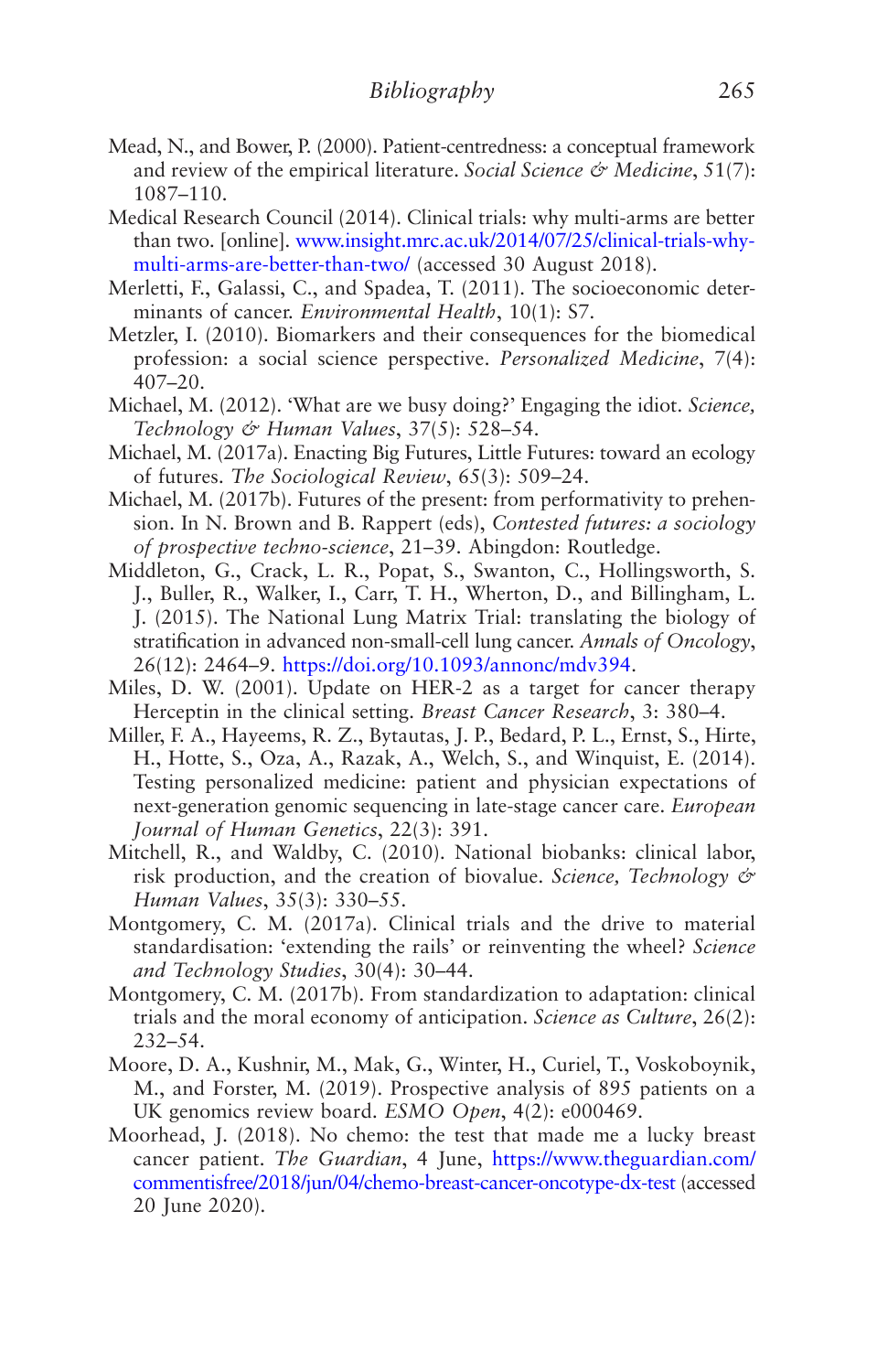- Morange, M. (1997). From the regulatory vision of cancer to the oncogene paradigm, 1975–1985. *Journal of the History of Biology*, 30(1): 1–29.
- Moreira, T. (2011). Health care rationing in an age of uncertainty: a conceptual model. *Social Science & Medicine*, 72(8): 1333–41.
- Murphy, M. (2012). *Seizing the means of reproduction: entanglements of feminism, health, and technoscience*. Durham, NC: Duke University Press.
- Murphy, M. (2015). Unsettling care: troubling transnational itineraries of care in feminist health practices. *Social Studies of Science*, 45(5): 717–37.
- Murphy, E., and Dingwall, R. (2007). Informed consent, anticipatory regulation and ethnographic practice. *Social Science & Medicine*, 65(11): 2223–34.
- Nagaraj, G., and Ma, C. X. (2013). Adjuvant chemotherapy decisions in clinical practice for early-stage node-negative, estrogen receptor-positive, HER2-negative breast cancer: challenges and considerations, *Journal of the National Comprehensive Cancer Network*, 11(3): 246–51.
- Nahuis, R., and Boon, W. P. C. (2011). The impact of patient advocacy: the case of innovative breast cancer drug reimbursement. *Sociology of Health & Illness*, 33(1): 1–15.
- Nair, M., Sandhu, S. S., and Sharma, A. K. (2018). Cancer molecular markers: a guide to cancer detection and management. *Seminars in Cancer Biology*, 52: 39–55.
- Nakagawa, H., and Fujita, M. (2018). Whole genome sequencing analysis for cancer genomics and precision medicine. *Cancer Science*, 109(3): 513–22.
- Nawrocki, S. (2018). Molecular profiling of tumours for precision oncology – high hopes versus reality. *Contemporary Oncology*, 22(1A): 3.
- Nelson, N. C., Keating, P., and Cambrosio, A. (2013). On being 'actionable': clinical sequencing and the emerging contours of a regime of genomic medicine in oncology. *New Genetics and Society*, 32(4): 405–28.
- NICE (National Institute for Health and Care Excellence) (2013). Gene expression profiling and expanded immunohistochemistry tests for guiding adjuvant chemotherapy decisions in early breast cancer management: MammaPrint, Oncotype DX, IHC4 and Mammostrat. Manchester: National Institute for Health and Care Excellence.
- NICE (National Institute for Health and Care Excellence) (2017). Tumour profiling tests to guide adjuvant chemotherapy decisions in people with breast cancer (update of DG10): Final Scope. Manchester: National Institute for Health and Care Excellence.
- NICE (National Institute for Health and Care Excellence) (2018a). Diagnostics consultation document: tumour profiling tests to guide adjuvant chemotherapy decisions in early breast cancer. Manchester: National Institute for Health and Care Excellence.
- NICE (National Institute for Health and Care Excellence) (2018b). Tumour profiling tests to guide adjuvant chemotherapy decisions in early breast cancer. Manchester: National Institute for Health and Care Excellence.
- NICE (National Institute for Health and Care Excellence) (2018c). Tumour profiling tests to guide adjuvant chemotherapy decisions in early breast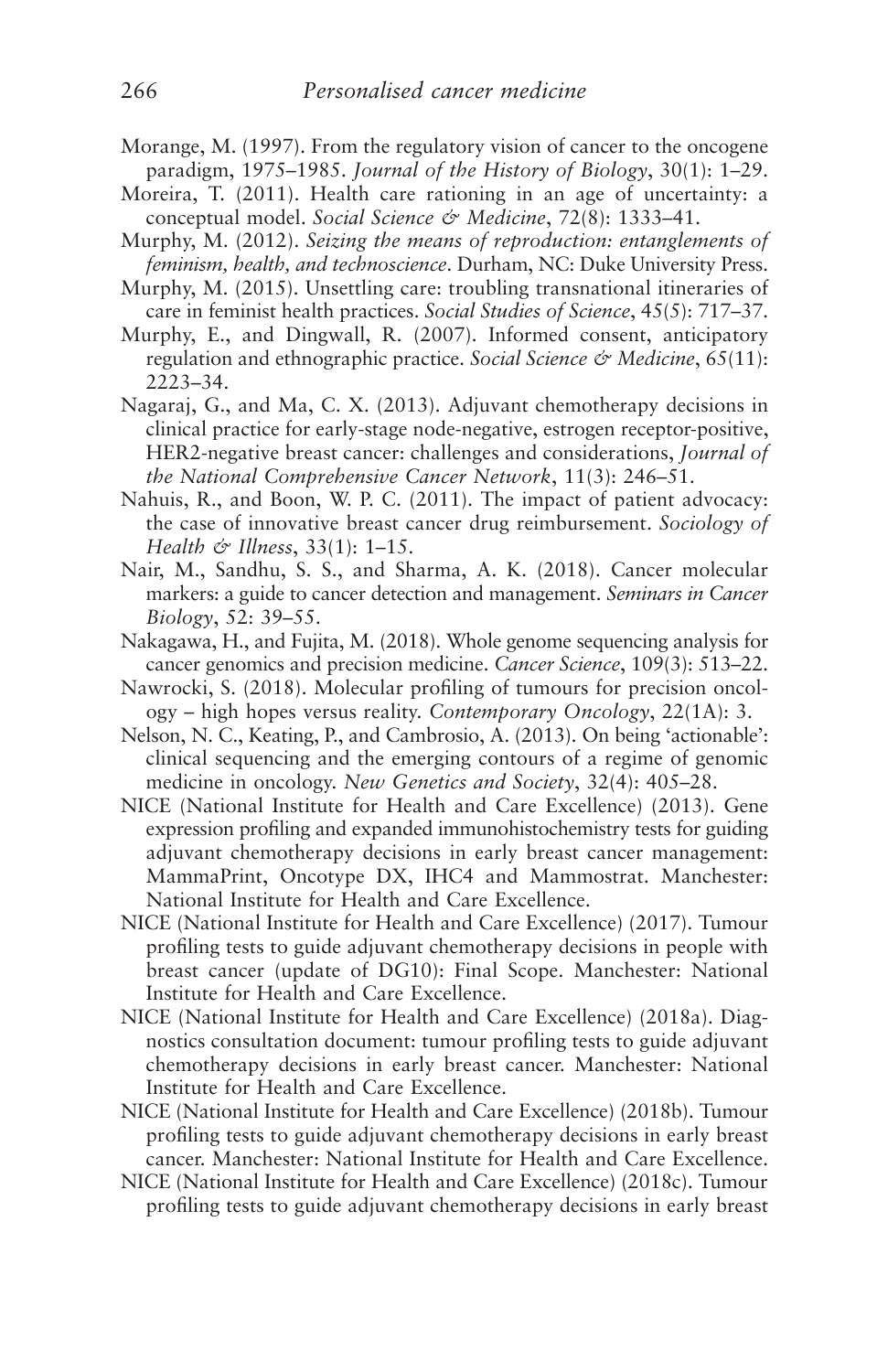<span id="page-275-0"></span>cancer: Diagnostics Consultation Document – Comments. Manchester: National Institute for Health and Care Excellence.

- Novas, C. (2006). The political economy of hope: patients' organizations, science and biovalue. *BioSocieties*, 1(3): 289–305.
- Nussinov, R., Hyunbum, J., Tsai, C.-J. and Cheng, F. (2019). Precision medicine and driver mutations: computational methods, functional assays and conformational principles for interpreting cancer drivers. *PLoS Computational Biology*, 15(3): e1006658.
- Olopade, O. I., Grushko, T. A., Nanda, R. and Huo, D. (2008). Advances in breast cancer: pathways to personalized medicine. *Clinical Cancer Research*, 14(24): 7988–99.
- Orgad, S. (2005). The transformative potential of online communication: the case of breast cancer patients' Internet spaces. *Feminist Media Studies*, 5(2): 141–61.
- Parsons, E., and Atkinson, P. (1992). Lay constructions of genetic risk. *Sociology of Health & Illness*, 14(4): 437–55.
- Petersen, A., and Lupton, D. (1997). *The new public health: health and self in the age of risk*. London: Sage.
- Petersen, A., Schermuly, A. C., and Anderson, A. (2019). The shifting politics of patient activism: from bio-sociality to bio-digital citizenship. *Health*, 23(4): 478–94.
- Powell, H. A. (2019). Socioeconomic deprivation and inequalities in lung cancer: time to delve deeper? *Thorax*, 74(1): 11–12.
- Prainsack, B. (2017). *Personalized medicine: empowered patients in the 21st century?* New York: NYU Press.
- Puig de La Bellacasa, M. P. (2011). Matters of care in technoscience: assembling neglected things. *Social Studies of Science*, 41(1): 85–106.
- Puig de la Bellacasa, M. P. (2012). 'Nothing comes without its world': thinking with care. *The Sociological Review*, 60(2): 197–216.
- Rabeharisoa, V., Moreira, T., and Akrich, M. (2014). Evidence-based activism: patients', users' and activists' groups in Knowledge Society. *Biosocieties*, 9(2): 111–28.
- Rajan, K. S. (2006). *Biocapital: the constitution of postgenomic life*. Durham, NC: Duke University Press.
- Rapp, R. (1998). Refusing prenatal diagnosis: the meanings of bioscience in a multicultural world. *Science, Technology, & Human Values*, 23(1):  $45 - 70.$
- Roberts, K., and Clarke, C. (2009). Future disorientation following gynaecological cancer: women's conceptualisation of risk after a life-threatening illness. *Health, Risk & Society*, 11(4): 353–66.
- Rose, N. (2001). The politics of life itself. *Theory, Culture & Society*, 18(6): 1–30.
- Ross, E., Swallow, J., Kerr, A., and Cunningham-Burley, S. (2019). Online accounts of gene expression profiling in early-stage breast cancer: interpreting genomic testing for chemotherapy decision making. *Health Expectations*, 22(1): 74–82.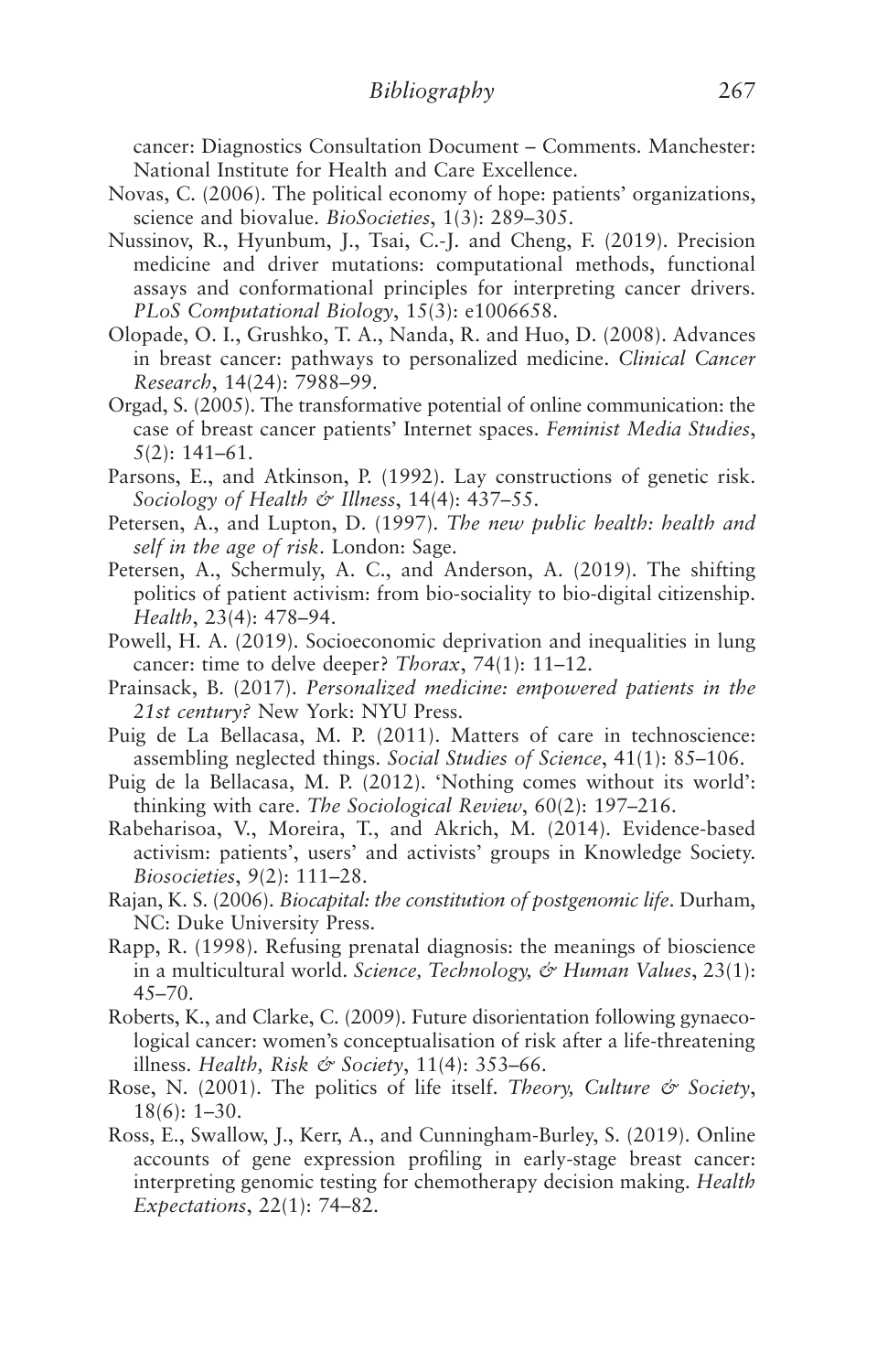- <span id="page-276-0"></span>Sample, I. (2014). PM: Genome project will transform cancer care. *The Guardian*, 1 August, [www.theguardian.com/society/2014/aug/01/nhs](http://www.theguardian.com/society/2014/aug/01/nhs-genetic-analysis-serious-diseases-diagnosed-treated)[genetic-analysis-serious-diseases-diagnosed-treated](http://www.theguardian.com/society/2014/aug/01/nhs-genetic-analysis-serious-diseases-diagnosed-treated) (accessed 20 June 2020).
- Samuel, G. N., and Farsides, B. (2017). The UK's 100,000 Genomes Project: manifesting policymakers' expectations. *New Genetics and Society*, 36(4): 336–53.
- Schellekens, H., Aldosari, M., Talsma, H., and Mastrobattista, E. (2017). Making individualized drugs a reality. *Nature Biotechnology*, 35(6): 507–13.
- Scottish Scientific Advisory Council (2019). *Informing the future of genomic medicine in Scotland*. Edinburgh: Scottish Science Advisory Council.
- Selin, C. (2008). The sociology of the future: tracing stories of technology and time. *Sociology Compass*, 2(6): 1878–95.
- Shack, L., Jordan, C., Thomson, C. S., Mak, V., and Møller, H. (2008). Variation in incidence of breast, lung and cervical cancer and malignant melanoma of skin by socioeconomic group in England. *BMC Cancer*, 8(1): 271.
- Skloot, R. (2017). *The immortal life of Henrietta Lacks*. Portland, OR: Broadway Books.
- Smyth, C. (2013). Test could spare women the ordeal of chemotherapy. *The Times*, 26 September, [https://www.thetimes.co.uk/article/test-could](https://www.thetimes.co.uk/article/test-could-spare-women-the-ordeal-of-chemotherapy-b50tbbmmwf0)[spare-women-the-ordeal-of-chemotherapy-b50tbbmmwf0](https://www.thetimes.co.uk/article/test-could-spare-women-the-ordeal-of-chemotherapy-b50tbbmmwf0) (accessed 20 June 2020).
- Sparano, J. A., Gray, R. J., Makower, D. F., et al. (2018). Adjuvant chemotherapy guided by a 21-gene expression assay in breast cancer. *New England Journal of Medicine*, 379: 111–21.
- Stage, C. (2017). *Networked cancer: affect, narrative and measurement*. Basingstoke: Palgrave Macmillan.
- Star, S. L. (1985). Scientific work and uncertainty. *Social Studies of Science*, 15(3): 391–427.
- Steinberg, D. L. (2015). The bad patient: estranged subjects of the cancer culture. *Body & Society*, 21(3): 115–43.
- Suchman, L. (1996). Supporting articulation work. In R. Kling (ed.), *Computerization and controversy: value conflicts and social choices*, 407–23. London: Academic Press.
- Sulik, G. (2009). Managing biomedical uncertainty: the technoscientific illness identity. *Sociology of Health & Illness*, 30(7): 1059–76.
- Sulik, G. (2014). #Rethinkpink: moving beyond Breast Cancer Awareness SWS Distinguished Feminist Lecture. *Gender & Society*, 28(5): 655-78.
- Swallow, J. (2019). Constructing classification boundaries in the memory clinic: negotiating risk and uncertainty in constituting mild cognitive impairment. *Sociology of Health & Illness* [online only/early view], 14 November 2019. [https://doi.org/10.1111/1467-9566.1301.](https://doi.org/10.1111/1467-9566.1301)
- Swallow, J., Kerr, A., Chekar, C. K., and Cunningham-Burley, S. (2020). Accomplishing an adaptive clinical trial for cancer: valuation practices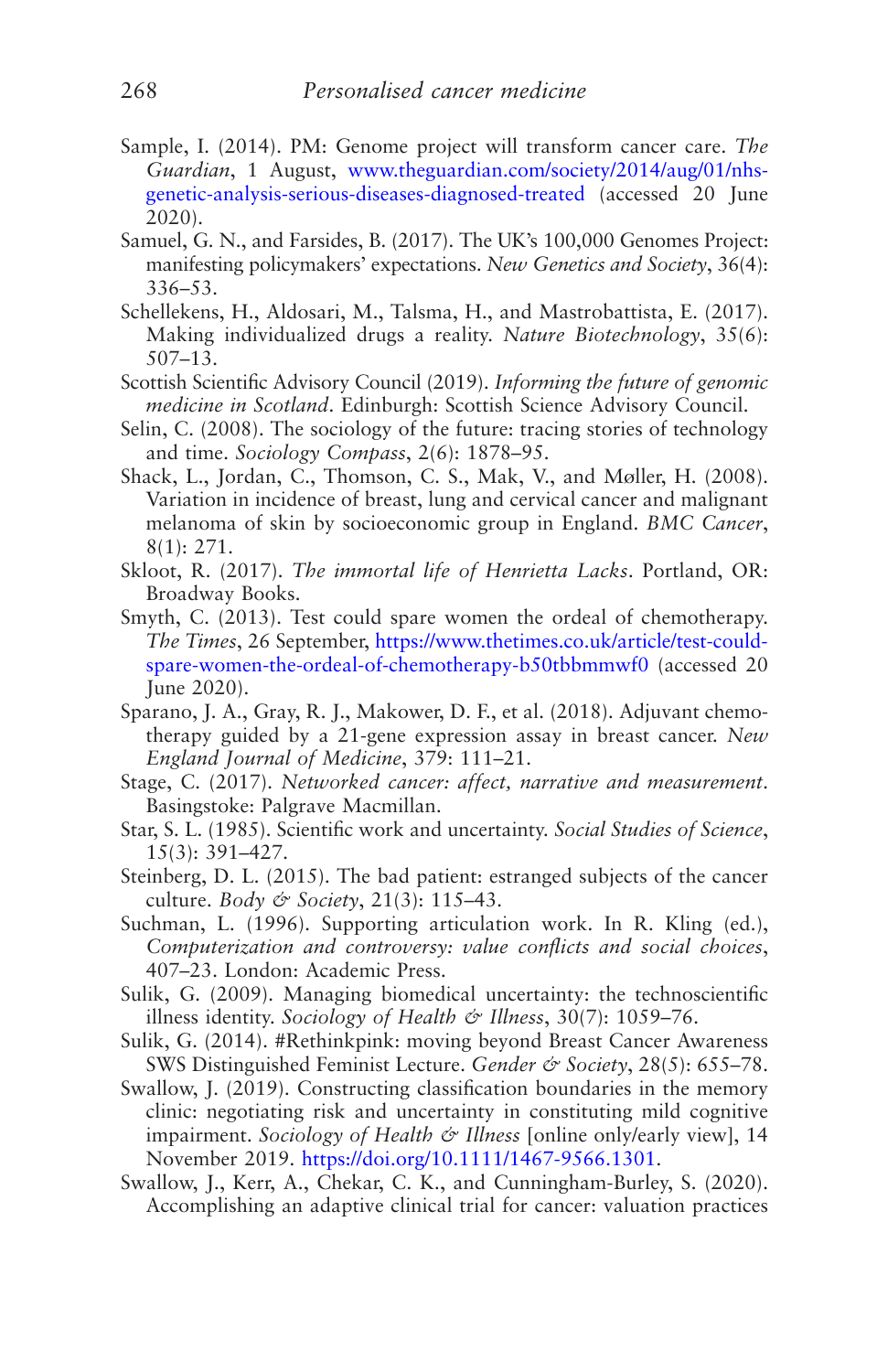and care work across the laboratory and the clinic. *Social Science & Medicine*, 252: 112949.<https://doi.org/10.1016/j.socscimed.2020.112949>

- TallBear, K. (2013). *Native American DNA: tribal belonging and the false promise of genetic science*. Minneapolis, MN: University of Minnesota Press.
- Tarkkala, H., Helén, I., and Snell, K. (2019). From health to wealth: the future of personalized medicine in the making. *Futures*, 109: 142–52.
- Timmermans, S. (2005). From autonomy to accountability: the role of clinical practice guidelines in professional power. *Perspectives in Biology and Medicine*, 48(4): 490–501.
- Tiriveedhi, V. (2018). Impact of precision medicine on drug repositioning and pricing: a too small to thrive crisis. *Journal of Personalized Medicine*, 8(4): 36. doi:10.3390/jpm8040036.
- Tronto, J. C. (1993). *Moral boundaries: a political argument for an ethic of care*. London: Routledge.
- Tupasela, A. (2017). Populations as brands in medical research: placing genes on the global genetic atlas. *BioSocieties*, 12(1): 47–65.
- Tutton, R. (2012). Personalizing medicine: futures present and past. *Social Science & Medicine*, 75(10): 1721–8.
- Tutton, R., and Jamie, K. (2013). Personalized medicine in context: social science perspectives. *Drug Discovery Today: Therapeutic Strategies*, 10(4): e183–e187.
- Twigg, J., Wolkowitz, C., Cohen, R. L., and Nettleton, S. (2011). Conceptualising body work in health and social care. *Sociology of Health & Illness*, 33(2): 171–88.
- Van Dijck, J., and Poell, T. (2013). Understanding social media logic. *Media and Communication*, 1(1): 2–14.
- van Helvoort, T. (1999). A century of research into the cause of cancer: is the new oncogene paradigm revolutionary? *History and Philosophy of the Life Sciences*, 21(3): 293–330.
- Van Lente, H., and Rip, A. (1998). The rise of membrane technology: from rhetorics to social reality. *Social Studies of Science*, 28(2): 221–54.
- Vasella, D., and Slater, R. (2003). *Magic cancer bullet: how a tiny orange pill is rewriting medical history*. New York: Harper Business.
- Vicari, S., and Cappai, F. (2016). Health activism and the logic of connective action: a case study of rare disease patient organisations. *Information, Communication & Society*, 19(11): 1653–71.
- Ward, E., Jemal, A., Cokkinides, V., Singh, G. K., Cardinez, C., Ghafoor, A., and Thun, M. (2004). Cancer disparities by race/ethnicity and socioeconomic status. *CA: A Cancer Journal for Clinicians*, 54(2): 78–93.
- Wenger, M. L., and Oliffe, L. J. (2014). Men managing cancer: a gender analysis. *Sociology of Health & Illness*, 36(1): 108–22.
- West, H. J. (2017). Novel precision medicine trial designs umbrellas and baskets. *JAMA Oncology Patient*, 3(3): 423. doi:10.1001/ jamaoncol.2016.5299.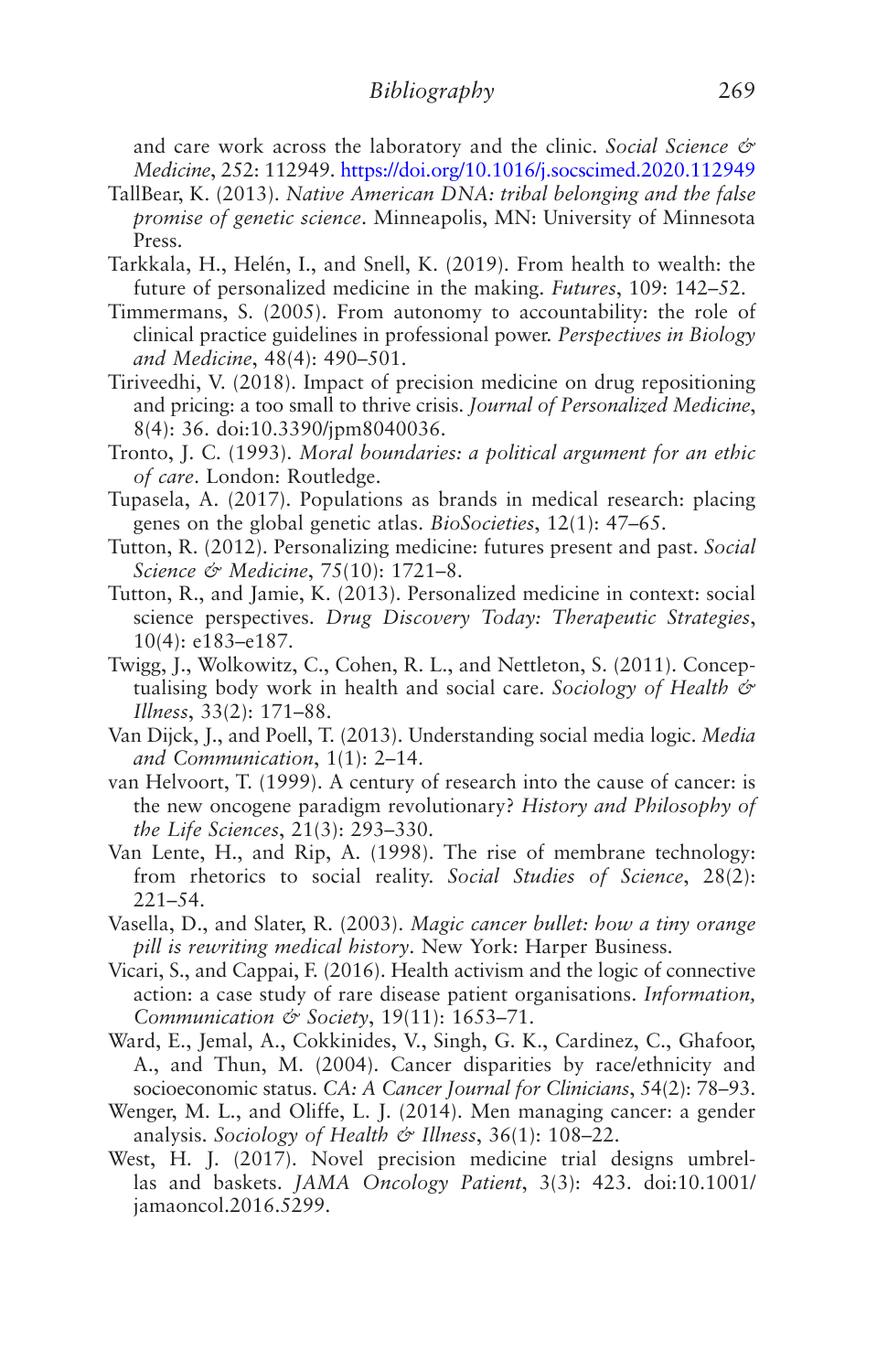- Will, C., and Moreira, T. (2010). Medical proofs, social experiments. In C. Will and T. Moreira (eds), *Clinical trials in shifting contexts*. Aldershot: Ashgate.
- Williams, S. J., Martin, P., and Gabe, J. (2011). The pharmaceuticalisation of society? A framework for analysis. *Sociology of Health & Illness*, 33(5): 710–25.
- Yan, S. (2017). Prostate cancer patienthood in the genomic era: a study of patients' online accounts. Master of Public Health dissertation, University of Edinburgh.
- Yeo, S. K., and Guan J.-L. (2017). Breast cancer: multiple subtypes within a tumor? *Trends in Cancer*, 3(1): 753–60.
- Zafar, S. Y. (2015). Financial toxicity of cancer care: it's time to intervene. *Journal of the National Cancer Institute*, 108(5): djv370. doi:10.1093/ jnci/djv370.
- Ziebland, S., and Wyke, S. (2012). Health and illness in a connected world: how might sharing experiences on the internet affect people's health? *The Milbank Quarterly*, 90(2): 219–49.
- Zuboff, S. (2019). *The age of surveillance capitalism: the fight for a human future at the new frontier of power*. London: Profile Books.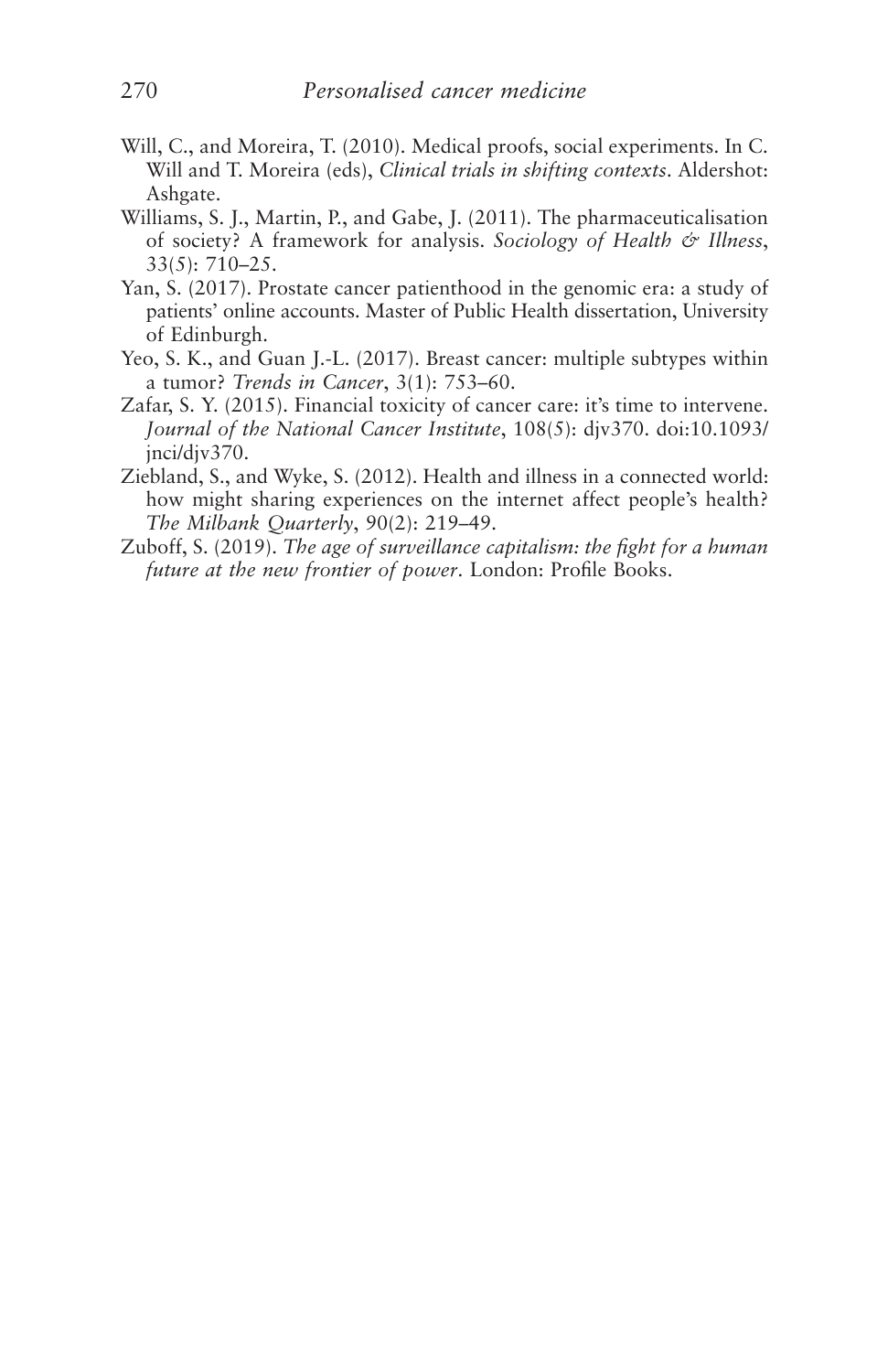# **[Index](#page-5-0)**

100,000 Genomes Project [54,](#page-62-0) [119](#page-127-0), [124,](#page-132-0) [152](#page-160-0), [155–9](#page-163-0), [164–5](#page-172-0), [168–80](#page-176-0), [223,](#page-231-0) [227](#page-235-0), [237](#page-245-0) 23andMe [90](#page-98-0) Abelson, J. [32](#page-40-0) Abraham, J. [31](#page-39-0), [65](#page-73-0) access to participants for research [223–36](#page-231-0) to treatment as a patient [23,](#page-31-0) [246](#page-254-0) Adam, B. [242–3](#page-250-0) Adams, V. [23](#page-31-0) adaptive trials [44–52](#page-52-0), [118–25](#page-126-0), [148,](#page-156-0) [245](#page-253-0) advocacy [23](#page-31-0), [31,](#page-39-0) [136](#page-144-0), [208](#page-216-0) ageing population [5](#page-13-0) Agendia (company) [61](#page-69-0) Aitman, Tim [156](#page-164-0) *Alectinib* [198](#page-206-0) algorithms [96–7](#page-104-0) AstraZeneca (company) [122](#page-130-0) austerity measures [5](#page-13-0), [157](#page-165-0) *Avastin* [36–7,](#page-44-0) [51](#page-59-0), [184,](#page-192-0) [190–1,](#page-198-0) [203,](#page-211-0) [249](#page-257-0)

Bekelman, J. E. [186](#page-194-0) Bell, Sir John [156](#page-164-0) Bell, K. [42](#page-50-0) benefit obtained from research [254–5](#page-262-0) Benjamin, R. [212](#page-220-0), [234,](#page-242-0) [237–8](#page-245-0) Berg, Sancha [31](#page-39-0) bioeconomy of genomic medicine [122](#page-130-0), [154](#page-162-0) 'biomarketization' (Metzler) [91](#page-99-0) biosociality [9](#page-17-0), [249](#page-257-0) blood cancer [119](#page-127-0) Borad, M. J. [46](#page-54-0) Bourret, P. [40](#page-48-0) bowel cancer [191](#page-199-0), [195](#page-203-0) Braun, K. [162](#page-170-0) breast cancer [29–35,](#page-37-0) [41](#page-49-0), [58–64](#page-66-0), [67](#page-75-0), [119,](#page-127-0) [148](#page-156-0), [188,](#page-196-0) [191,](#page-199-0) [223](#page-231-0), [227](#page-235-0), [239](#page-247-0) early-stage [76–85](#page-84-0) Breast Cancer Now (charity) [64–5](#page-72-0) Brexit [11](#page-19-0), [155](#page-163-0) *British Medical Journal* [198](#page-206-0) Brown, N. [52–3](#page-60-0) Brown, P. [47](#page-55-0) *Bully's Prize* (game show) [110](#page-118-0) 'bureaucatic calculus' [186](#page-194-0) Callon, M. [26–7](#page-34-0) Cambrosio, A. [25–8,](#page-33-0) [32–3,](#page-40-0) [44–6,](#page-52-0) [118](#page-126-0) Cameron, David [157–9](#page-165-0), [167](#page-175-0) Cameron, Ivan [158–9](#page-166-0)

campaigns for access to drugs [36–7](#page-44-0) *see also* [media coverage and](#page-282-0)  [campaigns](#page-282-0) 'can do' attitude [244](#page-252-0)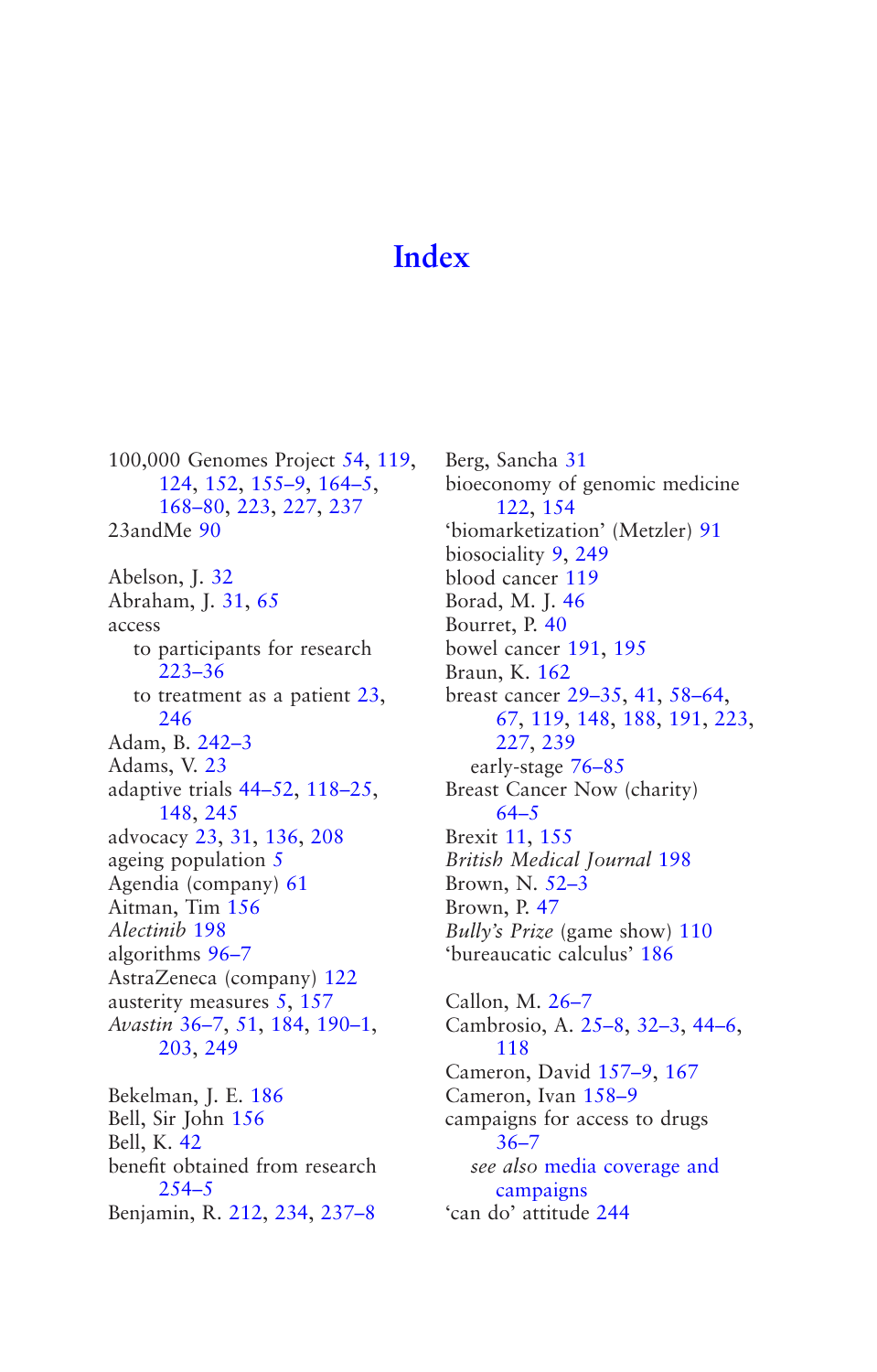#### <span id="page-280-0"></span>272 *Index*

Cancer Research UK (CRUK) [120–1](#page-128-0), [124–5](#page-132-0), [133,](#page-141-0) [186](#page-194-0) cancer types [223](#page-231-0) caring [241–55](#page-249-0) blurred boundary with research [241,](#page-249-0) [254](#page-262-0) forms of [244](#page-252-0) at local level [244](#page-252-0) on a macro scale [244](#page-252-0) proliferation of [246](#page-254-0) valuation of [243,](#page-251-0) [252](#page-260-0) as work [245–6](#page-253-0) central data repository [166](#page-174-0) cervical cancer [36–7](#page-44-0) charities and charitable donations [5–6](#page-13-0), [185–6](#page-193-0) chemotherapy [5,](#page-13-0) [59](#page-67-0), [62–74](#page-70-0), [77–86](#page-85-0), [143,](#page-151-0) [188](#page-196-0) China [155](#page-163-0) clinical judgement [72](#page-80-0) clinical trials [23–5](#page-31-0), [118](#page-126-0) clinical trials assistants (CTAs) [128–34](#page-136-0), [227–8](#page-235-0) clinicians failure to participate in research [225–6](#page-233-0) views on genomics [224–5](#page-232-0) collaborative working [14](#page-22-0) collective authorship [10](#page-18-0) collective processes [248](#page-256-0) Collins, P. A. [32](#page-40-0) compassionate use of drugs [36,](#page-44-0) [187](#page-195-0) complementary therapies [203–4](#page-211-0) complexity of genomic medicine [185,](#page-193-0) [247](#page-255-0) conditionality [115](#page-123-0) Congenita (company) [154–5](#page-162-0) consent process and consent forms [160–6](#page-168-0), [169–81](#page-177-0), [234,](#page-242-0) [238](#page-246-0), [254](#page-262-0) Corrigan, O. [161](#page-169-0) cost considerations [23](#page-31-0), [28,](#page-36-0) [74](#page-82-0), [86](#page-94-0) cost-effectiveness [23](#page-31-0) crowdfunding [37](#page-45-0), [51,](#page-59-0) [187–9,](#page-195-0) [197–209](#page-205-0), [253](#page-261-0)

cultural capital [208](#page-216-0) 'cutting edge' treatments [251](#page-259-0) *Daily Mirror* [198](#page-206-0) data protection [176](#page-184-0) Davies, Dame Sally [65](#page-73-0) Davis, C. [38](#page-46-0) day-to-day management of cancer symptoms [115](#page-123-0) deCODE (company) [154](#page-162-0) de Graaf, S. [47](#page-55-0) deprived groups and areas [5,](#page-13-0) [118–19](#page-126-0) digital platforms [90](#page-98-0), [189,](#page-197-0) [208–9](#page-216-0) disappointment, management of [106–12](#page-114-0) dosages [24](#page-32-0), [27](#page-35-0)

economic benefits from new treatments [250–1](#page-258-0) embedding of new processes [119,](#page-127-0) [243](#page-251-0) emotional labour [28](#page-36-0), [106](#page-114-0), [116,](#page-124-0) [206,](#page-214-0) [208](#page-216-0), [226–7,](#page-234-0) [231–2,](#page-239-0) [253](#page-261-0) empowerment [246](#page-254-0) enthusiastic voices, privileging of [239](#page-247-0) entrepreneurial approaches [250](#page-258-0) 'epistemological activism' [26](#page-34-0), [30,](#page-38-0) [65](#page-73-0) ethical approach to research [225](#page-233-0), [238](#page-246-0) ethical approval for research [223–5](#page-231-0) ethnic minorities [221,](#page-229-0) [236–8](#page-244-0) ethnographic research [14](#page-22-0), [224](#page-232-0) evidence-based practice [9,](#page-17-0) [24](#page-32-0), [96](#page-104-0) expectations, lowering of [119](#page-127-0), [144](#page-152-0) experimental value of trials [123](#page-131-0) experimentation [185,](#page-193-0) [188](#page-196-0), [198,](#page-206-0) [208](#page-216-0), [241,](#page-249-0) [245](#page-253-0), [250,](#page-258-0) [254](#page-262-0) expert review groups [65](#page-73-0) expertise in challenging funding decisions [196–8,](#page-204-0) [208](#page-216-0) new kinds of [250](#page-258-0)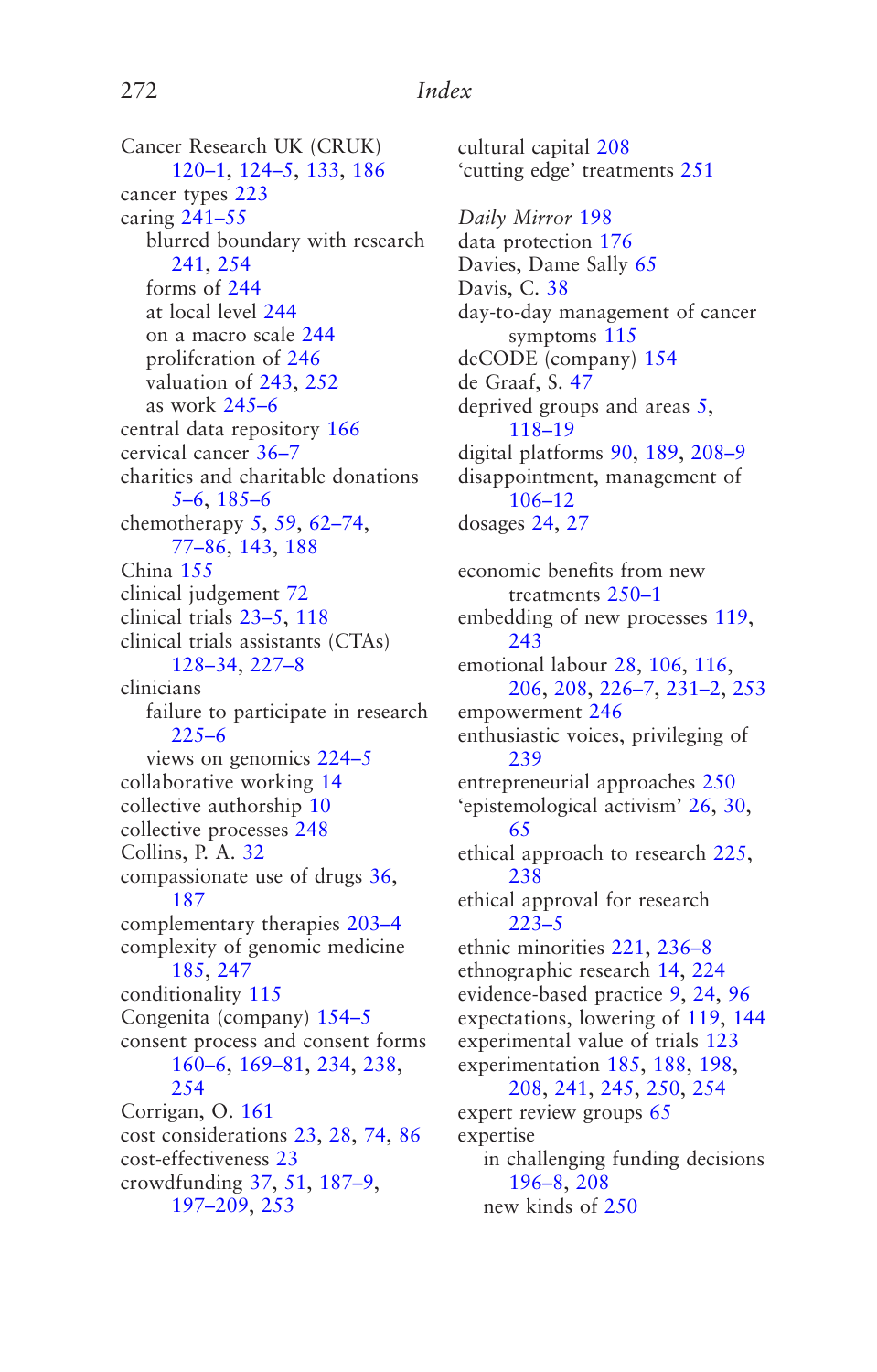<span id="page-281-0"></span>Facebook [103,](#page-111-0) [176](#page-184-0), [188,](#page-196-0) [194](#page-202-0), [199–200](#page-207-0), [204–5](#page-212-0), [209](#page-217-0) Farsides, B. [156](#page-164-0) Felt, U. [212](#page-220-0) feminism [7,](#page-15-0) [243](#page-251-0) Finland [53–4](#page-61-0) Fochler, M. [212](#page-220-0) Food and Drug Administration (FDA) [27](#page-35-0), [30,](#page-38-0) [41](#page-49-0) foreshortened futures faced by some patients [99–100,](#page-107-0) [132](#page-140-0), [148,](#page-156-0) [233](#page-241-0) former patients' motivation for agreeing to be interviewed [218](#page-226-0) Fortun, M. [154](#page-162-0) Fox, Liam [155](#page-163-0) Frank, A. [9,](#page-17-0) [189](#page-197-0) Fujita, M. [52](#page-60-0) funding of treatment [183–7](#page-191-0) fundraising [188](#page-196-0), [199,](#page-207-0) [203–8,](#page-211-0) [253](#page-261-0) hidden labour of [206](#page-214-0) success in [204–8](#page-212-0) future patients, benefiting of [112,](#page-120-0) [131–2](#page-139-0), [136,](#page-144-0) [147](#page-155-0), [175,](#page-183-0) [248–9](#page-256-0) future-crafting [7–9](#page-15-0), [241–7](#page-249-0), [251–2](#page-259-0), [255](#page-263-0) Gabe, J. [32–3](#page-40-0) gastrointestinal tumours (GIST)  $26 - 7$ gatekeepers [223–7](#page-231-0) gendered hierarchies in medicine [227](#page-235-0) gene-expression profiling [41,](#page-49-0)

[59–63](#page-67-0), [66,](#page-74-0) [68](#page-76-0), [73–5](#page-81-0), [83](#page-91-0) Genetech (company) [30–1](#page-38-0) genomes [1–3](#page-9-0), [14](#page-22-0) Genomic Health (company) [59](#page-67-0), [61,](#page-69-0) [88](#page-96-0) Genomic Medicine Service [92](#page-100-0), [180](#page-188-0) genomic workers, solidarities between [255](#page-263-0) Genomics England [154–7](#page-162-0), [162–5](#page-170-0), [237,](#page-245-0) [243](#page-251-0)

genomics (and genomic medicine) [22–3,](#page-30-0) [52–6,](#page-60-0) [75–6,](#page-83-0) [88](#page-96-0), [115](#page-123-0), [118–19,](#page-126-0) [126–7,](#page-134-0) [142](#page-150-0), [152–8,](#page-160-0) [162–4,](#page-170-0) [170](#page-178-0), [181,](#page-189-0) [214–15](#page-222-0), [224–8,](#page-232-0) [234–9,](#page-242-0) [242–3,](#page-250-0) [247,](#page-255-0) [252–4](#page-260-0) clinicians' views on [224–5](#page-232-0) decentring of [252](#page-260-0) exaggerated expectations from [253](#page-261-0) institutionalisation and embedding of [243](#page-251-0) level of patients' understanding of [127](#page-135-0), [235](#page-243-0) portrayal and auditing of [254](#page-262-0) Gerlitz, C. [188](#page-196-0) Gillespie, C. [43,](#page-51-0) [83–4](#page-91-0) *Gleevec* [25–32,](#page-33-0) [35–7,](#page-43-0) [40](#page-48-0) Good, M. J. D. [184](#page-192-0) Google [176](#page-184-0) gratitude, expressions of [253](#page-261-0) Groves, C. [242–3](#page-250-0) Guardiant Health (company) [91](#page-99-0) gynaecological cancers [88–116,](#page-96-0) [118](#page-126-0), [148,](#page-156-0) [223](#page-231-0)

haematological cancers [171](#page-179-0) Hamilton, A. B. [42](#page-50-0) Hancock, Matt [124–5](#page-132-0), [180](#page-188-0) Haraway, D. [237](#page-245-0) health inequalities [5,](#page-13-0) [214–15,](#page-222-0) [228](#page-236-0), [237](#page-245-0) Health and Social Care Act (2012) [159](#page-167-0) Hedgecoe, A. [33–4,](#page-41-0) [68](#page-76-0), [74](#page-82-0) Helmond, A. [188](#page-196-0) HER2 [30–5](#page-38-0) Herceptin [25](#page-33-0), [30–7](#page-38-0), [40,](#page-48-0) [46](#page-54-0), [58,](#page-66-0) [68](#page-76-0), [74](#page-82-0) Hilgartner, S. [153–6](#page-161-0), [164–5](#page-172-0), [243](#page-251-0) Hills, Dame Sue [180](#page-188-0) hollowing-out of public services [5](#page-13-0) hope, culture of [4](#page-12-0) Horlick-Jones, T. [83](#page-91-0) Horton, Richard [31](#page-39-0) Human Genetics Commission [159](#page-167-0)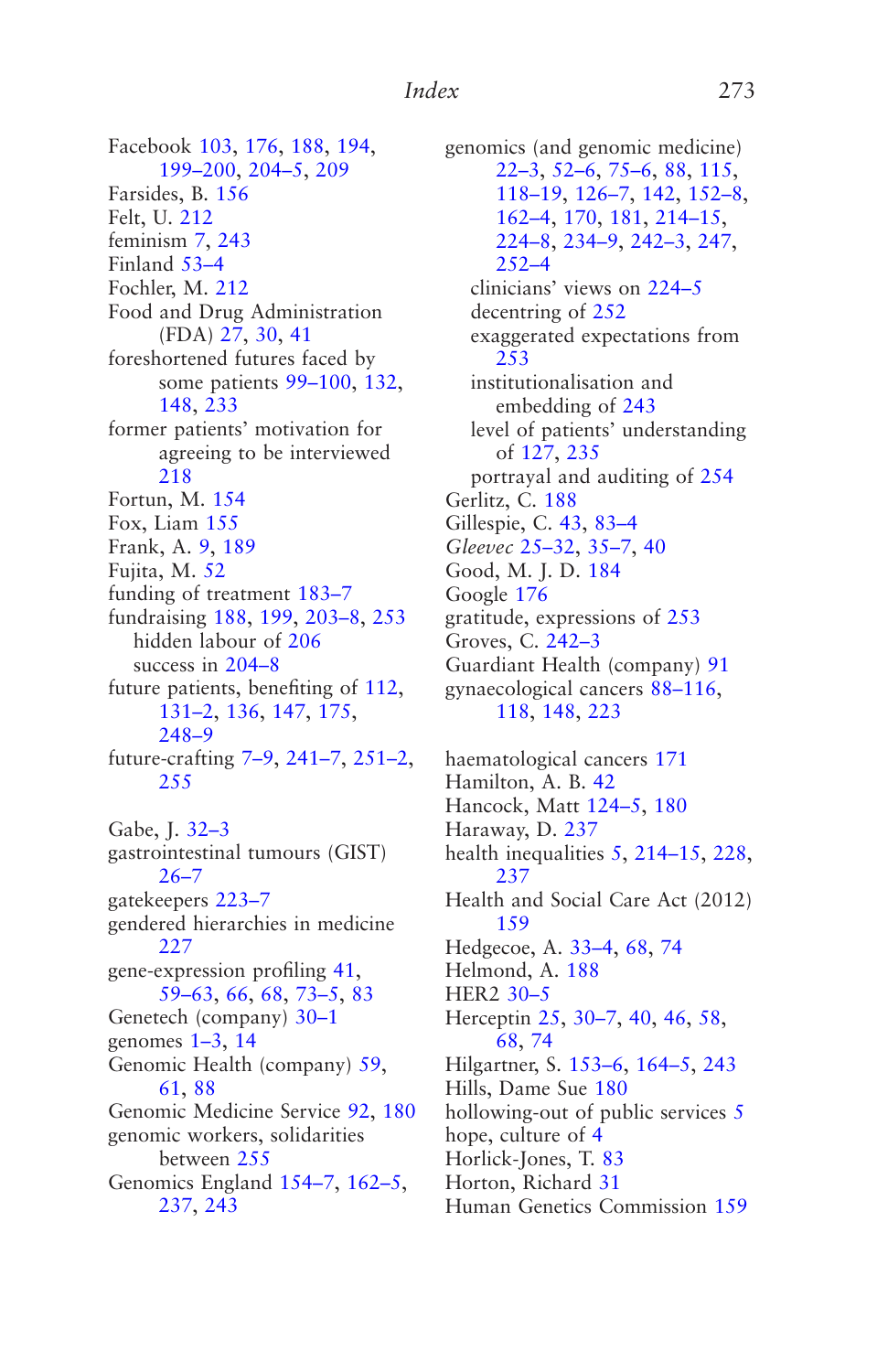<span id="page-282-0"></span>Human Genome Project [59,](#page-67-0) [157](#page-165-0), [164–5](#page-172-0) Human Genomics Strategy Group [156](#page-164-0) humour, deployment of [178](#page-186-0)

Iceland [154,](#page-162-0) [160](#page-168-0) Illumina (company) [91,](#page-99-0) [157](#page-165-0), [180](#page-188-0) imagined communities [10](#page-18-0) imatinib *see [Gleevec](#page-281-0)* incidence of cancer [5](#page-13-0) incrementalism and incremental change [115,](#page-123-0) [125](#page-133-0) infrastructures, organisational and environmental [14](#page-22-0) innovation [9–10](#page-17-0), [244](#page-252-0) Instagram [188](#page-196-0) Institute of Cancer Research [35](#page-43-0) institutional structures [13](#page-21-0) insurance schemes [189–90,](#page-197-0) [192](#page-200-0) Interlandi, J. [55](#page-63-0) involvement, extent of [23,](#page-31-0) [25](#page-33-0), [51](#page-59-0)

Jain, L. S. [250–1](#page-258-0), [255](#page-263-0) Jardine, Lisa [31](#page-39-0) *Jeans, whose Genes?* (film) [237–8](#page-245-0) Jin Xiaotao [155](#page-163-0) Joffe, S. [186](#page-194-0)

*Kadcyla* [36](#page-44-0), [187](#page-195-0) Kazanjian, A. [42](#page-50-0) Keating, P. [25–8](#page-33-0), [32–3](#page-40-0), [45–6](#page-53-0), [118](#page-126-0) King's Fund [159](#page-167-0)

laboratories, workload of [227](#page-235-0) Lamprell, K. [48](#page-56-0) language barriers [221](#page-229-0) Latimer, J. [72](#page-80-0) life expectancy [186](#page-194-0) Llewellyn, H. [51](#page-59-0) LoRusso, P. M. [46](#page-54-0) lung cancer [36,](#page-44-0) [118–22,](#page-126-0) [148](#page-156-0), [223,](#page-231-0) [227,](#page-235-0) [249](#page-257-0)

McKinsey Global Institute [157](#page-165-0) Macmillan nurses [220](#page-228-0)

MammaPrint [41](#page-49-0), [61,](#page-69-0) [63](#page-71-0) marginalised communities [236–7](#page-244-0) marginalised patients [12–14](#page-20-0) marketisation of genomic data [154](#page-162-0) Matrix Trial [120–49](#page-128-0) totemic value of [143](#page-151-0) Maughan, Tim [55](#page-63-0) May, Theresa [155](#page-163-0) media coverage and campaigns [31–3,](#page-39-0) [184](#page-192-0), [208](#page-216-0) metastatic cancer [102](#page-110-0) Metzler, I. [89](#page-97-0), [91](#page-99-0) Michael, M. [9,](#page-17-0) [52–3,](#page-60-0) [212](#page-220-0) middle-class bias [229–30,](#page-237-0) [236](#page-244-0) Middleton, Gary [122](#page-130-0) Mirati Therapeutics (company) [125](#page-133-0) Mitchell, R. [53](#page-61-0) molecular profiling [2](#page-10-0)[,22](#page-30-0), [26,](#page-34-0) [39–44,](#page-47-0) [118](#page-126-0), [241,](#page-249-0) [252](#page-260-0), [255](#page-263-0) for advanced gynaecological cancer [88–116](#page-96-0) 'molecular turn' in cancer treatment [25,](#page-33-0) [33](#page-41-0) monoclonal antibodies [25](#page-33-0) Montgomery, C. M. [48,](#page-56-0) [149](#page-157-0) Moorhead, Joanna [66](#page-74-0) moral reflection [241](#page-249-0) Moreira, T. [67](#page-75-0) mortality rates [5](#page-13-0)

Nakagawa, H. [52](#page-60-0) National Cancer Institute, US [30](#page-38-0) National Health Service (NHS), UK [5–6,](#page-13-0) [31](#page-39-0), [36,](#page-44-0) [53–4,](#page-61-0) [156–9,](#page-164-0) [181](#page-189-0), [197–8](#page-205-0), [207–8](#page-215-0) NHS Predict tool [69–70](#page-77-0), [77,](#page-85-0) [80](#page-88-0) National Institute for Health and Care Excellence (NICE), UK [31](#page-39-0), [36,](#page-44-0) [60–8,](#page-68-0) [86](#page-94-0), [94,](#page-102-0) [187](#page-195-0), [191](#page-199-0), [243](#page-251-0) Cancer Drugs Fund [184](#page-192-0) Nelson, N. C. [41–2](#page-49-0) neratinib [186](#page-194-0) 'niche-busters' [27](#page-35-0)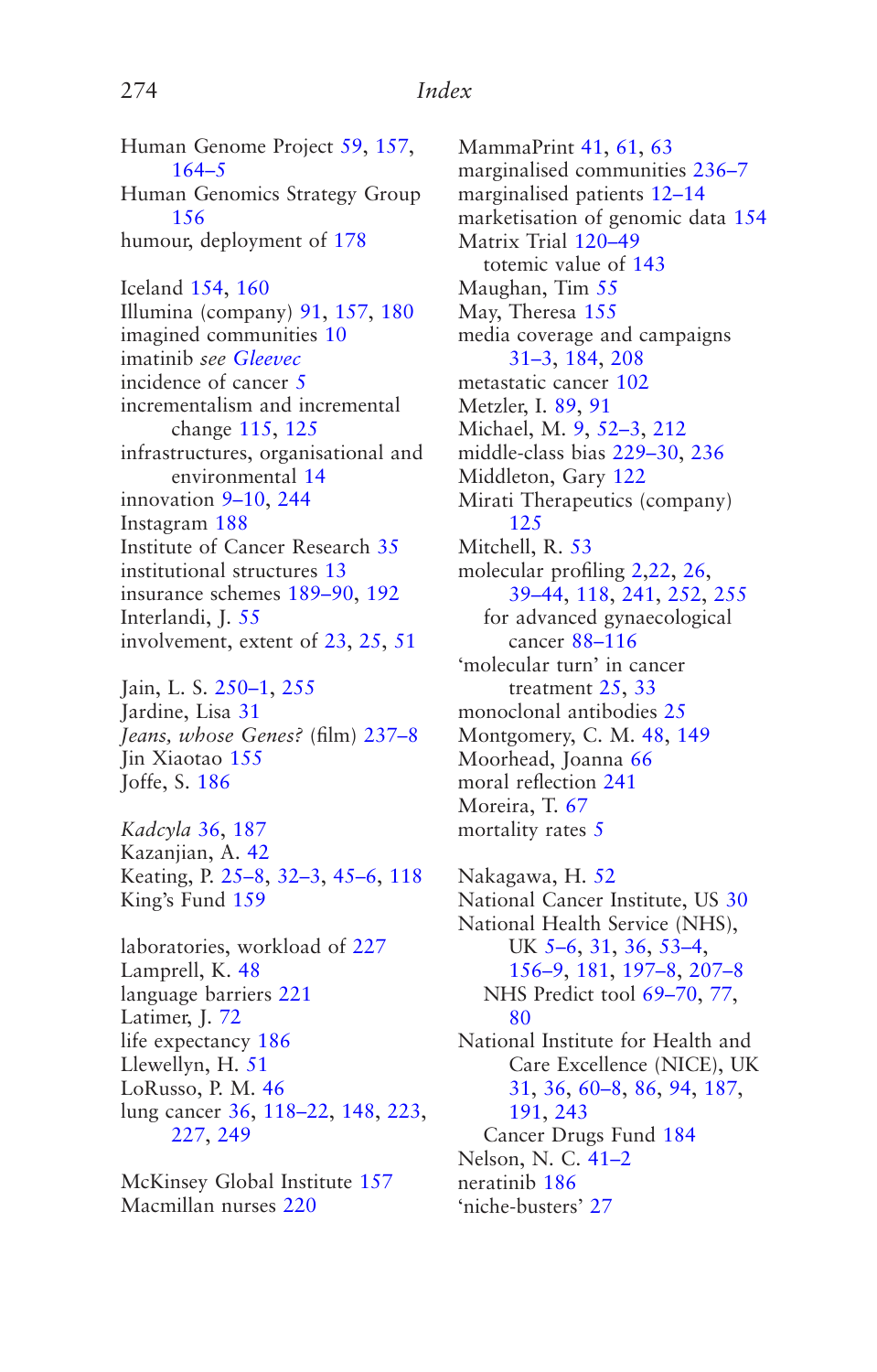[234](#page-242-0) Novartis (company) [26](#page-34-0) observation carried out for the present book [10](#page-18-0) 'oncogene paradigm' [24](#page-32-0) Oncologica (company) [92](#page-100-0) Oncotype DX [41](#page-49-0), [60–3](#page-68-0), [66–88](#page-74-0), [92](#page-100-0) optimisation of treatment [29,](#page-37-0) [52](#page-60-0), [118,](#page-126-0) [149](#page-157-0) optimism about prospects [241,](#page-249-0) [246](#page-254-0) O'Shaughnessy, Lord [163](#page-171-0) ovarian cancer [90,](#page-98-0) [103](#page-111-0), [140](#page-148-0) overtreatment [38](#page-46-0) pancreatic cancer [225](#page-233-0) Parker, Mike [159–60](#page-167-0) participation in research [26,](#page-34-0) [212–13](#page-220-0), [219–40](#page-227-0) accessing candidates for [223–36](#page-231-0) limitations of [212,](#page-220-0) [223,](#page-231-0) [231–4,](#page-239-0) [239](#page-247-0) misbehaviour in the course of [212–13](#page-220-0) obtaining value from [235,](#page-243-0) [251](#page-259-0) practicalities of [176](#page-184-0) reframed as obvious and routine [174–5](#page-182-0) *see also* patient participation; [public engagement](#page-284-0) partnerships between private companies and NHS clinicians [92](#page-100-0) patient collectives [26](#page-34-0) patient participation [171–80](#page-179-0) *see also* [Public and Patient](#page-284-0)  [Involvement groups](#page-284-0) patient pathways [185](#page-193-0) personalisation of prognosis, prediction and diagnosis [39–44](#page-47-0) personalised cancer medicine [1–7](#page-9-0), [12–15](#page-20-0), [22–4](#page-30-0), [47,](#page-55-0) [54–6,](#page-62-0) [62](#page-70-0),

<span id="page-283-0"></span>non-attendance at appointments

[68](#page-76-0), [76,](#page-84-0) [87](#page-95-0), [94,](#page-102-0) [97–8,](#page-105-0) [106,](#page-114-0) [118–21,](#page-126-0) [126](#page-134-0), [147–50](#page-155-0), [166–7,](#page-174-0) [174](#page-182-0), [181,](#page-189-0) [183–7,](#page-191-0) [192](#page-200-0), [195,](#page-203-0) [197](#page-205-0), [211–13](#page-219-0), [223–36,](#page-231-0) [239–46,](#page-247-0) [249–55](#page-257-0) delivery of [255](#page-263-0) difficulty of [167](#page-175-0) and holistic assessment of need [252](#page-260-0) linked with the wider bioeconomy [211–12](#page-219-0) origins of [23–4](#page-31-0) patients' responses to [28–9](#page-36-0) politics and economics of [255](#page-263-0) promise of [250](#page-258-0), [253](#page-261-0) personhood, *ordinary* and *educated* [180](#page-188-0) Petersen, A. [188](#page-196-0) petitioning by patients [26](#page-34-0) P4 medicine [2](#page-10-0), [211,](#page-219-0) [240](#page-248-0) Pfizer (company) [122](#page-130-0) pharmaceutical companies [29](#page-37-0), [65–6,](#page-73-0) [127](#page-135-0), [149,](#page-157-0) [180](#page-188-0), [184–7,](#page-192-0) [207–8](#page-215-0) Prainsack, B. [22–3](#page-30-0) Prasad, Vinay [47](#page-55-0) precision medicine [7](#page-15-0), [120,](#page-128-0) [124](#page-132-0), [186–7](#page-194-0) Precision Medicine initiative (in the US) [22](#page-30-0) pre-screening study (SMP2) for Matrix Trial [120–35,](#page-128-0) [139](#page-147-0), [147](#page-155-0) prevention of disease [5–6](#page-13-0) pricing of drugs [27](#page-35-0), [183,](#page-191-0) [187](#page-195-0), [207](#page-215-0) private healthcare [36,](#page-44-0) [38](#page-46-0), [78,](#page-86-0) [92](#page-100-0), [94](#page-102-0), [98,](#page-106-0) [127](#page-135-0), [187,](#page-195-0) [189–98,](#page-197-0) [249](#page-257-0), [253](#page-261-0) private patient units (PPUs) at NHS hospitals [192](#page-200-0) professional status of clinicians [30](#page-38-0) Prolaris [43](#page-51-0) promissory scenarios [122,](#page-130-0) [240–1](#page-248-0) promotional films [93](#page-101-0)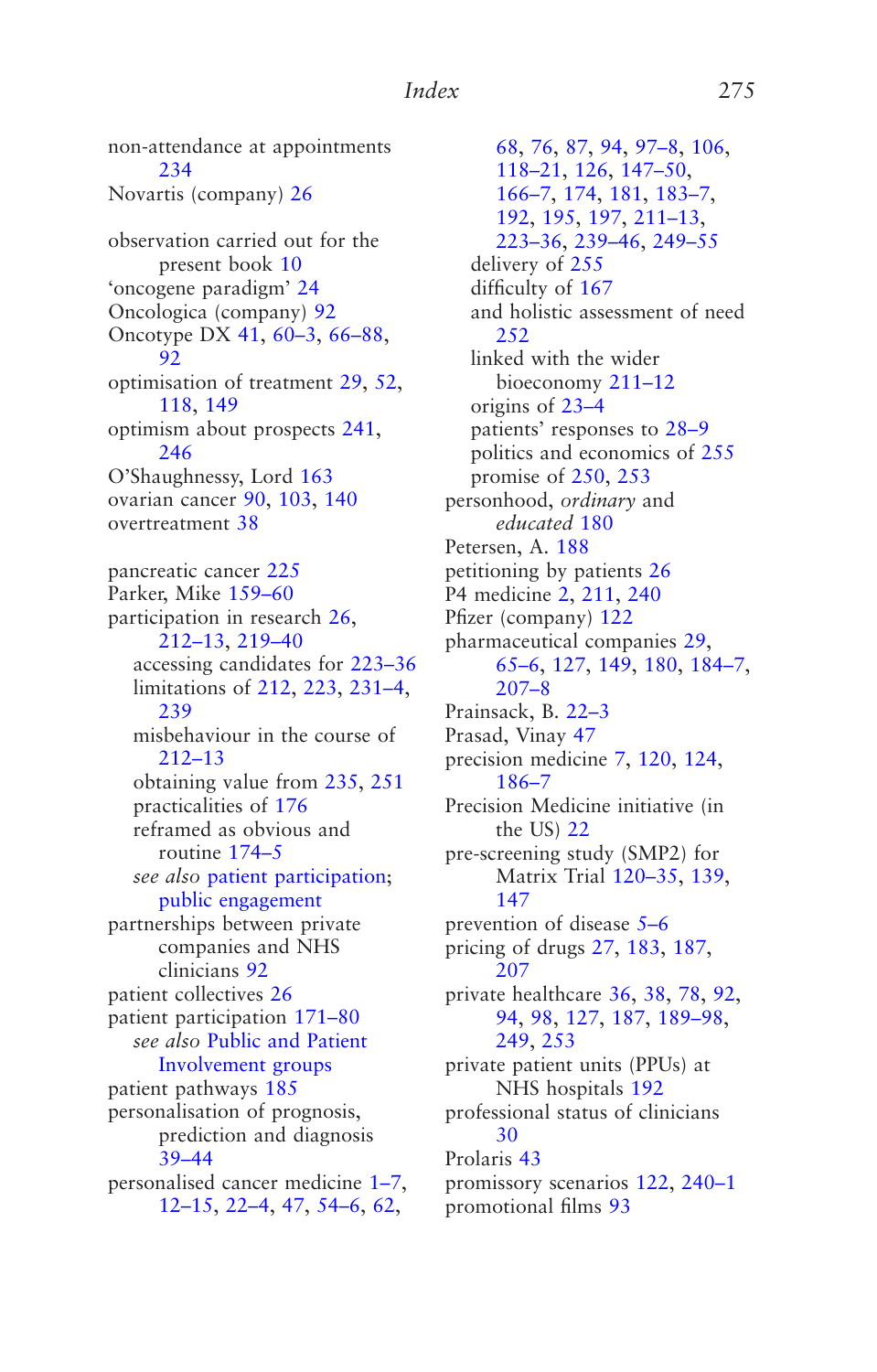<span id="page-284-0"></span>Prosigna (company) [60,](#page-68-0) [63](#page-71-0), [67,](#page-75-0) [92](#page-100-0) public engagement with research [236–9](#page-244-0) Public and Patient Involvement groups for present study [2,](#page-10-0) [213–14](#page-221-0), [236–7](#page-244-0) Puig de la Bellacasa, M. P. [254](#page-262-0) Rabeharisoa, V. [26–7](#page-34-0) racism and racialisation [236–8](#page-244-0) randomisation in trials [46](#page-54-0) randomised controlled trials (RCTs) [94](#page-102-0), [96,](#page-104-0) [100](#page-108-0), [118](#page-126-0) Rapp, R. [212](#page-220-0) rare cancers [215,](#page-223-0) [223](#page-231-0) reciprocity [248–9](#page-256-0) recurrence risk [59,](#page-67-0) [62](#page-70-0), [79–83](#page-87-0), [101–2](#page-109-0) 'reflexive governance' (Braun *et al*.) [162](#page-170-0) regional innovation funds [95](#page-103-0) regulatory decision-making [67](#page-75-0) relationship-building [222](#page-230-0) remission [26,](#page-34-0) [28](#page-36-0), [45](#page-53-0) research governance [213](#page-221-0) resilience [203](#page-211-0) resistance to treatment [27,](#page-35-0) [246](#page-254-0) resources, concern for *see* [cost](#page-280-0)  [considerations](#page-280-0) Rip, A. [24](#page-32-0) Roche (company) [3–30](#page-11-0), [156,](#page-164-0) [187](#page-195-0) salience, lack of [112–14](#page-120-0) Samuel, G. N. [156](#page-164-0) Sapientia software [155](#page-163-0) Schellekens, H. [186](#page-194-0) science and technology studies (STS) [7,](#page-15-0) [12](#page-20-0), [212,](#page-220-0) [247](#page-255-0) scoping of personalised cancer medicine [213–22](#page-221-0) Scottish Medicines Consortium [184](#page-192-0) Scottish Scientific Advisory Council [43](#page-51-0)

self-funding *see* [private healthcare](#page-283-0) sense-making processes [248](#page-256-0) Shannon, Kelly [50–1](#page-58-0) shared understandings [247](#page-255-0) SHIVA trial 45-7 Smith, Adam [155–6](#page-163-0) smoking [118–19](#page-126-0) social capital [148](#page-156-0) social contract theory [6](#page-14-0), [162](#page-170-0) social media [90,](#page-98-0) [188](#page-196-0), [197,](#page-205-0) [199](#page-207-0), [204](#page-212-0), [243](#page-251-0) socio-economic circumstances [5](#page-13-0) sociology of health and illness [9](#page-17-0) speculative mono-futures, allure of [255](#page-263-0) spending on cancer drugs [183](#page-191-0) Stage, C. [200](#page-208-0) Steinberg, D. L. [199](#page-207-0), [250–1](#page-258-0) Stevens, Simon [158](#page-166-0) stigmatisation [118](#page-126-0) stoicism [114](#page-122-0) subtypes of cancer [2–3](#page-10-0), [25,](#page-33-0) [29](#page-37-0), [58](#page-66-0), [249](#page-257-0) Suchman, L. [126](#page-134-0) Sullivan, Richard [186–7](#page-194-0) survival rates [5](#page-13-0), [59](#page-67-0) 'tailored' treatments [241](#page-249-0) tamoxifen [218](#page-226-0) targeted therapies [24–7](#page-32-0), [44–5](#page-52-0), [52,](#page-60-0) [92–3,](#page-100-0) [118–19,](#page-126-0) [122](#page-130-0), [127,](#page-135-0) [147–8,](#page-155-0) [186–8,](#page-194-0) [196–7,](#page-204-0) [201](#page-209-0), [203](#page-211-0), [208,](#page-216-0) [252](#page-260-0) pricing of [183](#page-191-0) proliferation of [35–9](#page-43-0) Tarkkala, H. [53](#page-61-0) 'theragnostics' [25](#page-33-0) 'therapeutic misconception' [160](#page-168-0) transformative change [125](#page-133-0), [164–71](#page-172-0) Trial Assigning Individualised Options for Treatment (TAILORx) [66–7](#page-74-0) trust [237–8](#page-245-0) tumour growth [25](#page-33-0)